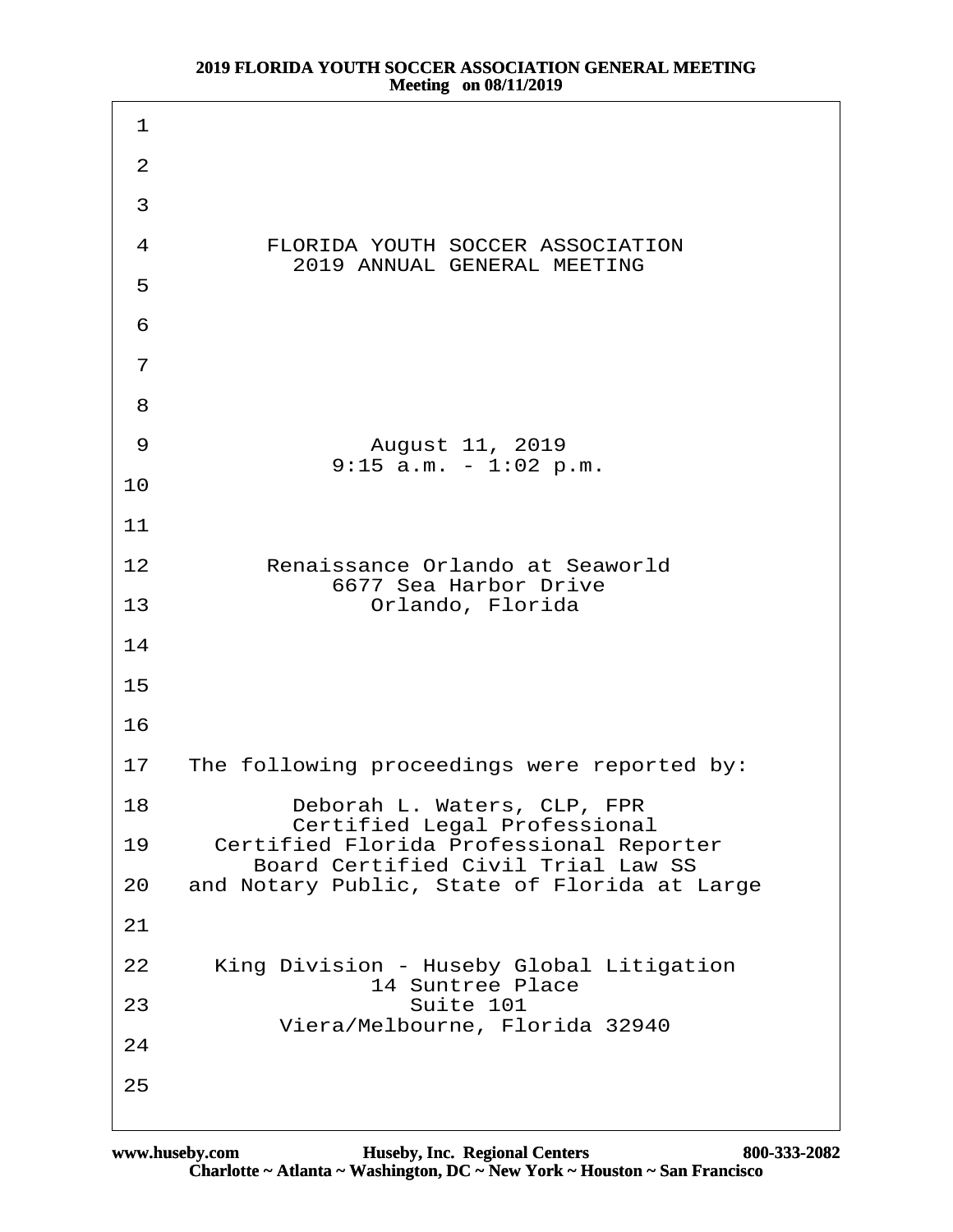| 1              | <b>APPEARANCES</b>                                                                             |
|----------------|------------------------------------------------------------------------------------------------|
| $\overline{2}$ |                                                                                                |
| 3              | <b>BOARD OF DIRECTORS</b>                                                                      |
| $\overline{4}$ | John Stacey, President<br>Eric Heidel, Treasurer                                               |
| 5              | Alice Smith, Registrar<br><b>Chris Ellison, Secretary</b>                                      |
| 6              | Joe Nelson, Vice President of Player/Coaching<br>Shenoy Raghura, Vice President of Competition |
| $\overline{7}$ |                                                                                                |
| 8              | Justin Goldman, Vice President Region A                                                        |
| 9              | Stephen Huff, Vice President Region B<br>Sandra Lehito, Vice President Region D                |
| 10             |                                                                                                |
| 11             |                                                                                                |
| 12             |                                                                                                |
| 13             |                                                                                                |
| 14             |                                                                                                |
| 15             |                                                                                                |
| 16             |                                                                                                |
| 17             |                                                                                                |
| 18             |                                                                                                |
| 19             |                                                                                                |
| 20             |                                                                                                |
| 21             |                                                                                                |
| 22             |                                                                                                |
| 23             |                                                                                                |
| 24             |                                                                                                |
| 25             |                                                                                                |
|                |                                                                                                |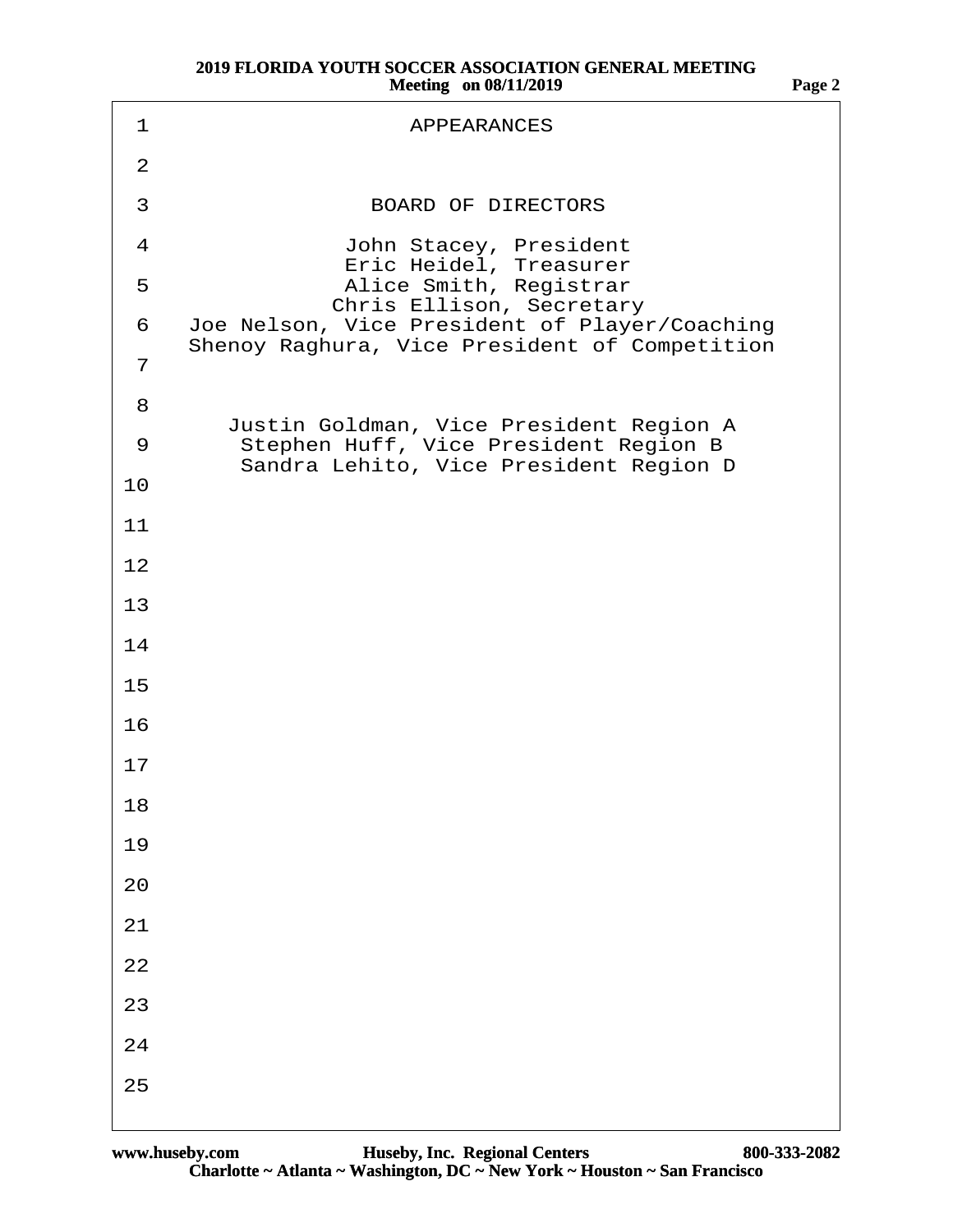| 1              | <b>INDEX OF PROCEEDINGS</b>                    |                |
|----------------|------------------------------------------------|----------------|
| $\overline{2}$ | PAGE NO.                                       |                |
| 3              |                                                |                |
| 4              | <b>CALL TO ORDER</b>                           | 4              |
| 5              | <b>ADOPT AGENDA</b>                            | $\overline{4}$ |
| 6              | STANDING RULES OF PROCEDURE                    | 5              |
| $\overline{7}$ | <b>OPENING REMARKS</b>                         | 6              |
| 8              | <b>INTRODUCTION OF GUESTS</b>                  | 15             |
| 9              | APPROVAL OF 2018 AGM MINUTES                   | 17             |
| 10             | REPORTS OF OFFICERS AND COMMITTEE CHAIRPERSONS | 18             |
| 11             | <b>CREDENTIALS REPORT</b>                      | 18             |
|                | 12 PROPOSED BUDGET - FISCAL YEAR 2019-2020     | 20             |
|                | 13 UNFINISHED BUSINESS                         | 32             |
| 14             | <b>NEW BUSINESS</b>                            | 33             |
| 15             | <b>RECESS</b>                                  | 74             |
| 16             | NEW BUSINESS CONTINUED                         | 74             |
|                | 17 PROPOSED RULE CHANGES                       | 82             |
|                | 18 ELECTIONS                                   | 157            |
| 19             | FOR THE GOOD OF THE GAME                       | 181            |
| <b>20</b>      | ADJOURNMENT                                    | 190            |
| 21             | <b>CERTIFICATE OF REPORTER</b>                 | 191            |
| 22             |                                                |                |
| 23             |                                                |                |
| 24             |                                                |                |
| 25             |                                                |                |
|                |                                                |                |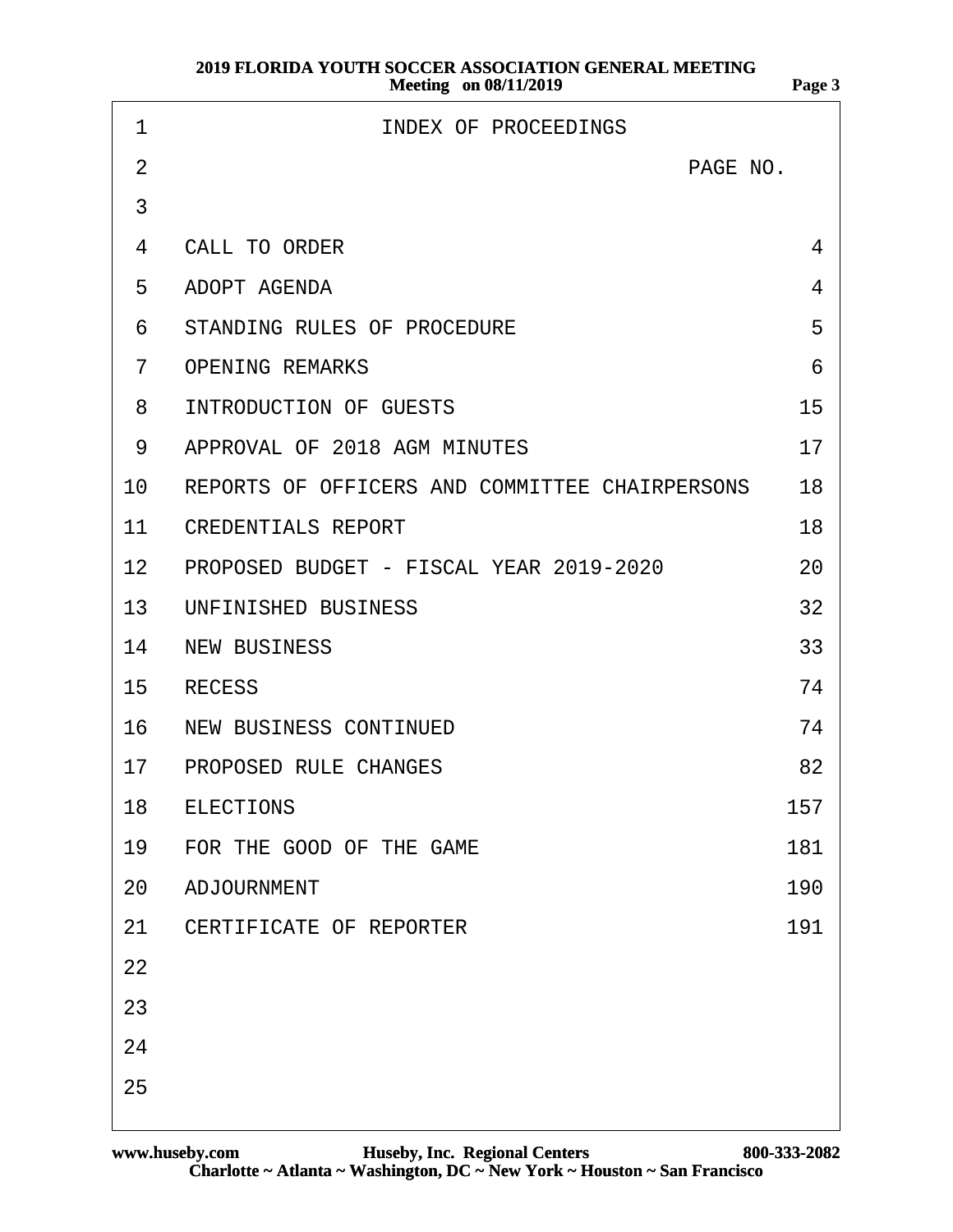| 1              | ORLANDO, FLORIDA<br>August 11, 2019        |
|----------------|--------------------------------------------|
| $\overline{2}$ |                                            |
| 3              | (Whereupon, the following proceedings were |
| 4              | had:)                                      |
| 5              | PRESIDENT STACEY: Okay. If I               |
| 6              | can have your attention. If I can call     |
| 7              | the meeting to order of the 2019 Annual    |
| 8              | General Meeting and General Session of the |
| 9              | Florida Youth Soccer Association to order  |
| 10             | at 9:15 Eastern Time. Is that about        |
| 11             | right? Okay.                               |
| 12             | The first item on the agenda is            |
| 13             | to adopt the agenda. We are looking at     |
| 14             | moving the credentials report slightly     |
| 15             | further down, having a couple of things    |
| 16             | that they are trying to iron out and we    |
| 17             | absolutely want to get that piece right.   |
| 18             | So I would suggest that we move the        |
| 19             | credential report to just before the       |
| 20             | proposed rule changes to make sure that we |
| 21             | have ample time, but to also make sure we  |
| 22             | have the voting credentials right before   |
| 23             | we have any voting credentials. Again, so  |
| 24             | I would ask a motion to adopt the agenda   |
| 25             | as amended.                                |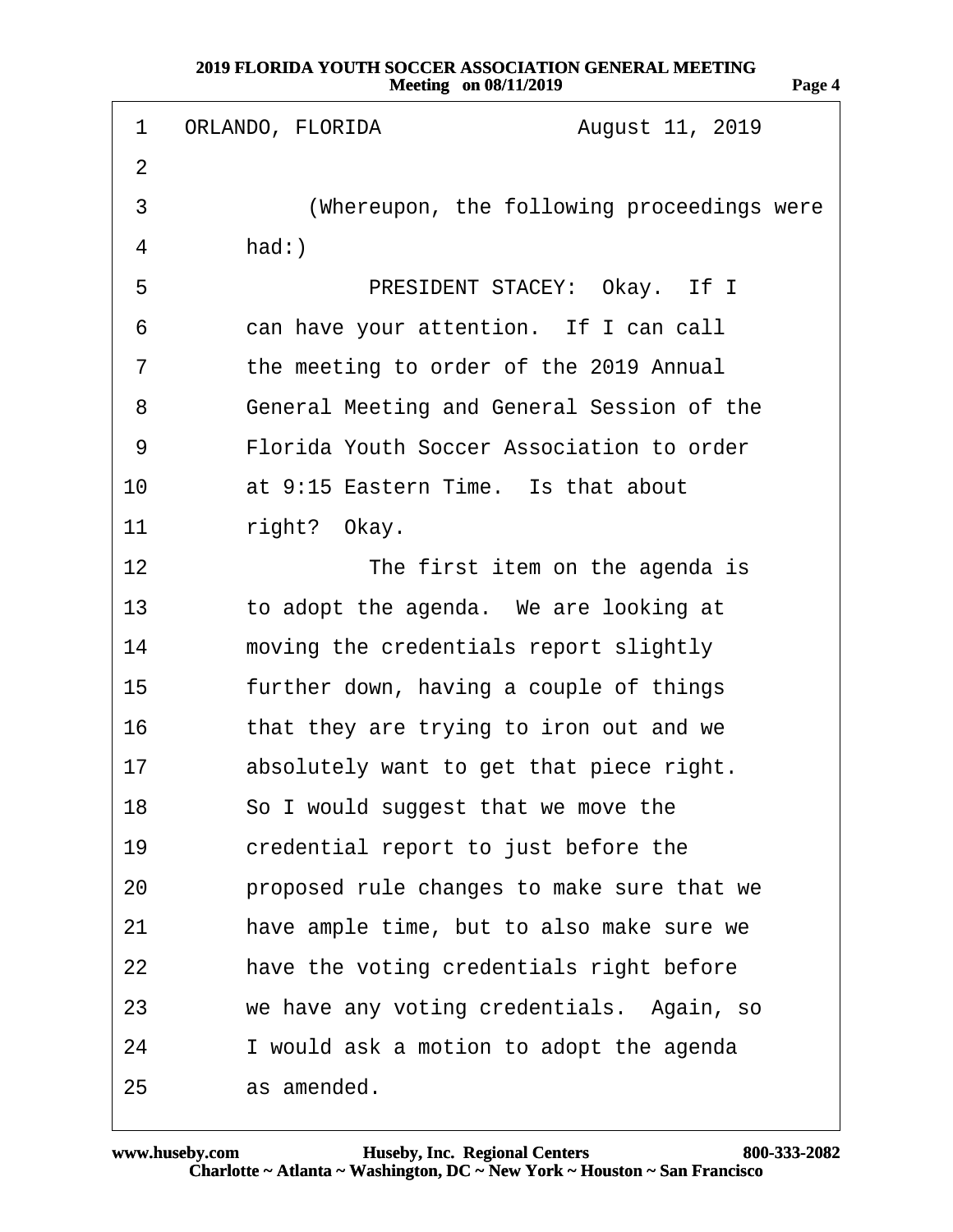| 1               | Motion? Can we get the                       |
|-----------------|----------------------------------------------|
| 2               | microphone turned on. Okay.                  |
| 3               | <b>SPEAKER TOWERS: Terri Towers,</b>         |
| 4               | the Commissioner of the North, I move that   |
| 5               | we adopt the agenda as amended.              |
| 6               | SPEAKER WITHKOWSKI: Second.                  |
| $\overline{7}$  | PRESIDENT STACEY: I have a                   |
| 8               | motion and a second by John Withkowski.      |
| 9               | All in favor say aye?                        |
| 10              | <b>GENERAL MEMBERSHIP: Aye.</b>              |
| 11              | PRESIDENT STACEY: Any opposed?               |
| 12 <sub>2</sub> | Hearing none, it passes.                     |
| 13              | Our Standing Rules and                       |
| 14              | Procedures, so there are really two areas    |
| 15              | today that we will need to follow a          |
|                 | 16 format. And one will be the consideration |
|                 | 17 of the rule changes. Those rule changes   |
| 18              | will be moderated by the Rules Committee     |
| 19              | Chair, Marino Torrens. He will present       |
| 20              | the rule change. We will have the            |
| 21              | person -- the maker of the proposal or       |
| 22              | someone representing that person speak to    |
| 23              | the rule change. We would then have          |
| 24              | consideration for and against. And it's      |
| 25              | important that we do alternate, so we        |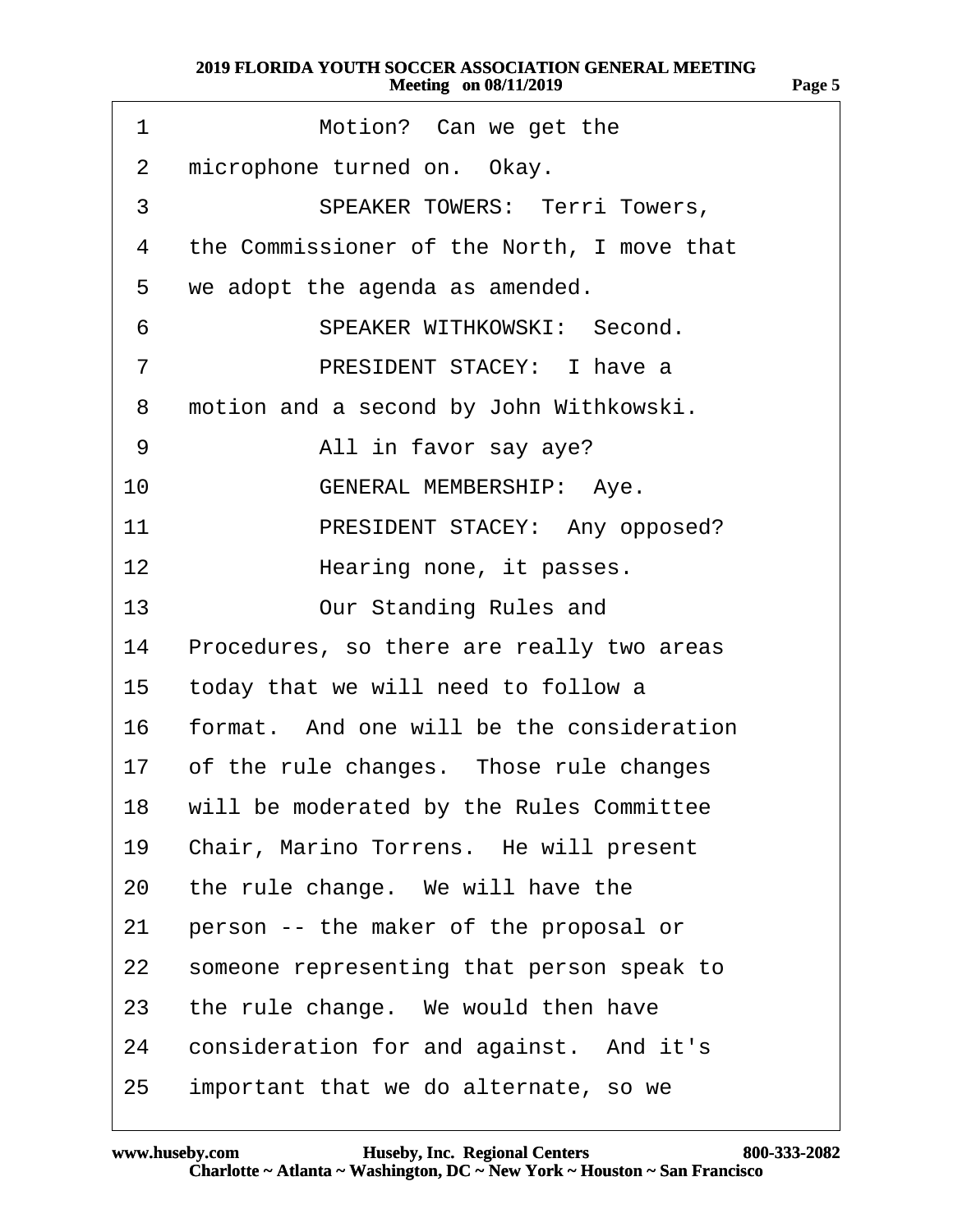| 1              | won't have ten people stand up in favor or    |
|----------------|-----------------------------------------------|
| 2              | ten people against. It will be back and       |
| 3              | forth and that will, again, be moderated.     |
| 4              | On the elections, I will hold                 |
| 5              | the elections. We did have, of course,        |
| 6              | the Nomination Committee this year and so     |
| $\overline{7}$ | anyone that was nominated through this        |
| 8              | process will be nominated from the floor.     |
| 9              | The individual nominating a candidate         |
| 10             | shall have a minute to speak to their         |
| 11             | nomination. The candidates, themselves,       |
| 12             | will also have five minutes apiece to         |
| 13             | speak in alphabetical order based on last     |
| 14             | name.                                         |
| 15             | There are no other procedures                 |
| 16             | that I can give now, so since we are an       |
| 17             | hour and a half in, according to the          |
|                | 18 agenda, it's time to recess and we are not |
| 19             | going to. I will give some opening            |
| 20             | remarks.                                      |
| 21             | First of all, I apologize, you                |
| 22             | know, you guys know, you've heard me speak    |
| 23             | all weekend so why would my voice be going    |
| 24             | out now of all times. But this first year     |
| 25             | as president has been an extremely            |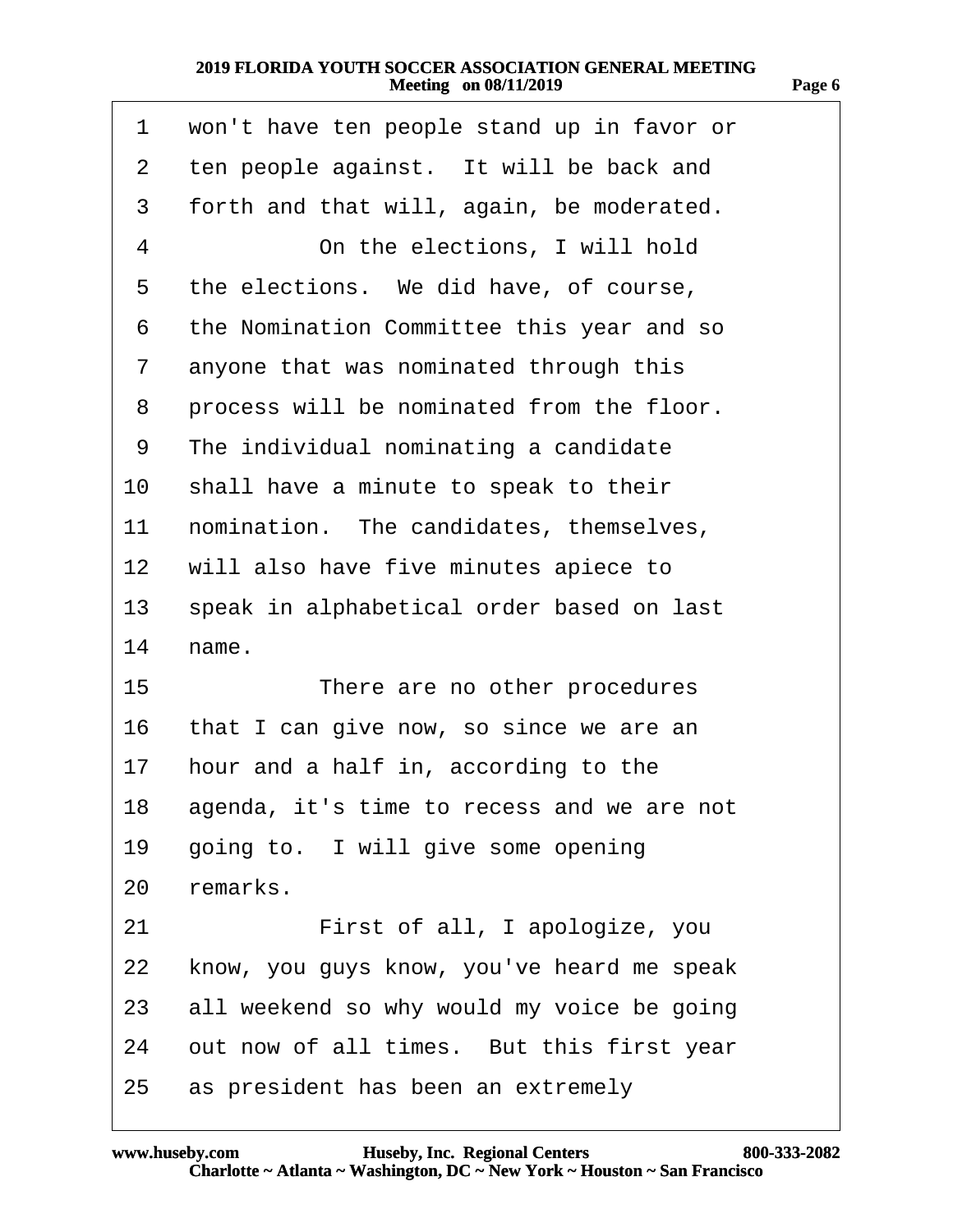| 1         | interesting year.                          |
|-----------|--------------------------------------------|
| 2         | A proverb keeps coming to mind,            |
| 3         | you know, may you live in interesting      |
| 4         | times. And I always thought that to be     |
| 5         | kind of a cool statement, yeah, you know,  |
| 6         | let's live in interesting times. I read    |
| 7         | about it though, it is actually a curse.   |
| 8         | You know, may you live in peaceful times,  |
| 9         | you know, is probably the counter to that, |
| 10        | right?                                     |
| 11        | But, you know, interesting times           |
| $12 \,$   | makes for an interesting life. I don't     |
| 13        | like to be bored, so we certainly have not |
| 14        | been bored this past year. I have also     |
| 15        | thought about, you know, as we embark      |
| 16        | today we have, you know, this membership   |
| 17        | is faced with some difficult decisions and |
| 18        | some interesting decisions. There is a     |
| 19        | Mark Twain quote that says, if it is your  |
| 20        | job to eat a frog, it's best you do it     |
| 21        | first thing in the morning. If it is your  |
| <u>22</u> | job to eat two frogs, it's best to eat the |
| 23        | bigger one first.                          |
| 24        | So today our policy and bylaws             |
| 25        | will be considered first. That is the      |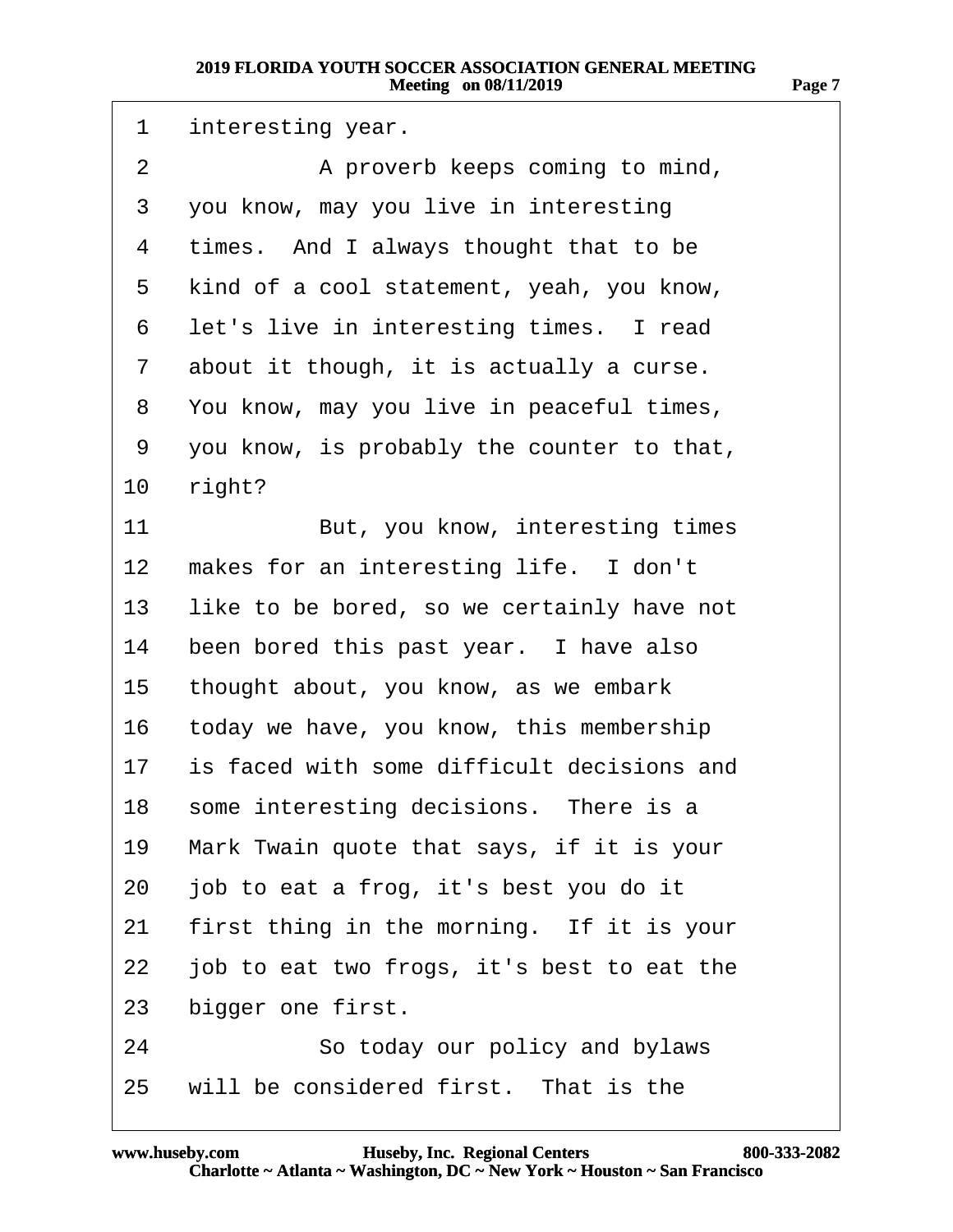| 1              | bigger of the two frogs. The elections,    |
|----------------|--------------------------------------------|
| $\overline{2}$ | the proposal changes are very important,   |
| 3              | but we will embark on that today.          |
| 4              | So over this past year your                |
| 5              | staff and your board, you know, we have    |
| 6              | done -- we have worked very hard on        |
| 7              | ourselves. We brought in outside help      |
| 8              | through Brad Stinson and the collective.   |
| 9              | We brought in that perspective             |
| 10             | to get us outside the bubble to give us    |
| 11             | some insight to who we are as an           |
| 12             | organization, how staff interacts with     |
| 13             | each other and with the board, how do we   |
| 14             | clarify our roles and align priorities,    |
| 15             | and move in the same general direction.    |
| 16             | Not having, you know, being all perfectly  |
| 17             | in sync and saying, guys, we all think the |
| 18             | same thing, we think alike, and not to     |
| 19             | create an echo chamber, if you will, but   |
| 20             | to have meaningful discussions and have    |
| 21             | safeguards in place to allow those to      |
| 22             | happen without us going off the rails.     |
| 23             | So we adopted -- actually the              |
| 24             | staff developed and they presented to the  |
| 25             | board a mission statement that we wish to  |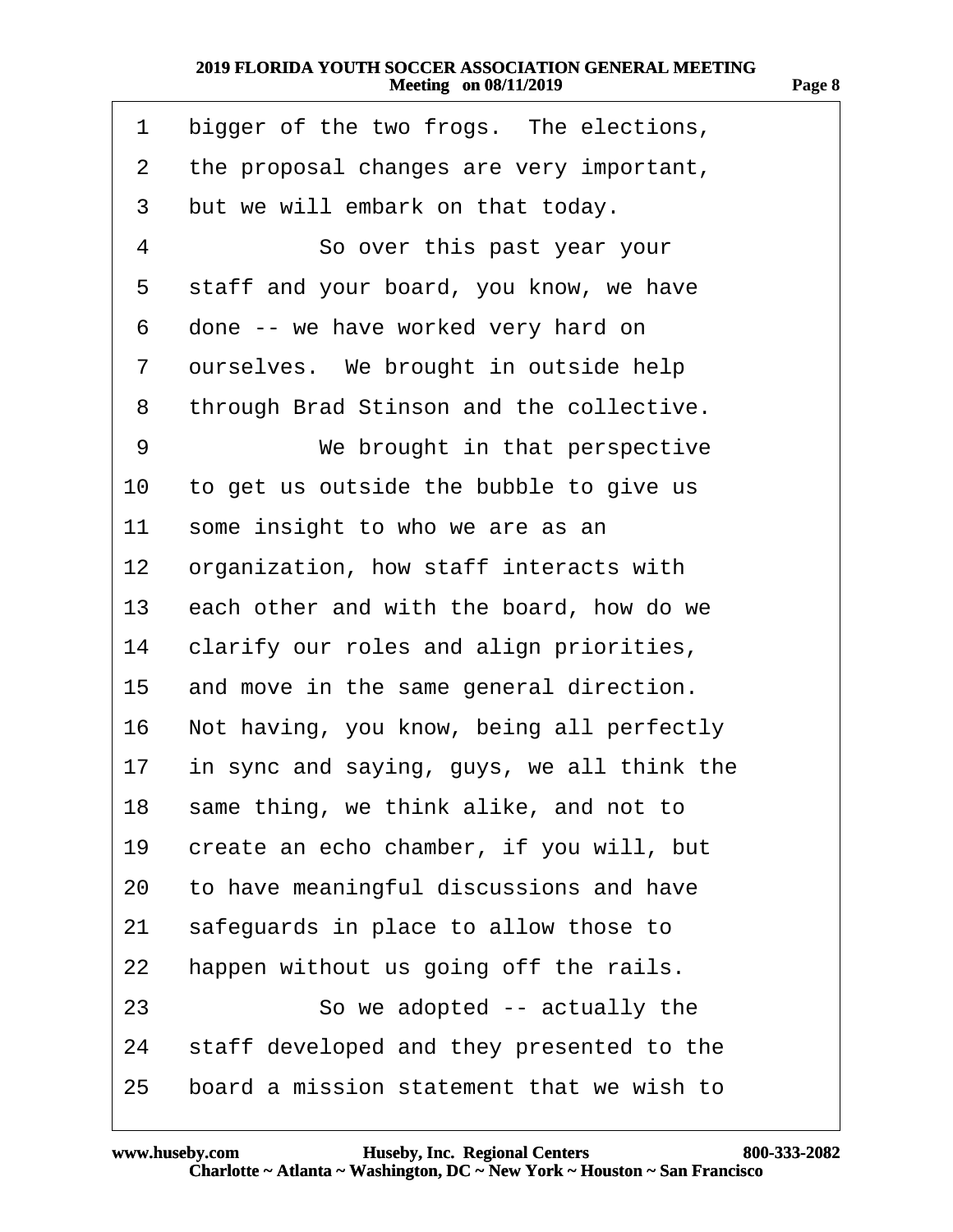|  |  |  | 1 live by. And that is, United we will |
|--|--|--|----------------------------------------|
|--|--|--|----------------------------------------|

- 2 lead, innovate, and inspire a lifelong
- 3 passion for soccer.
- 4 **· · So how have we done that?** Well,
- 5 from a unity standpoint the staffing board
- ·6· ·have -- the staff themselves have come
- ·7· ·together and had a couple of retreats, you
- 8 know, dealt with some, perhaps, personal
- ·9· ·issues and communications within that
- 10 staff itself. The board, too, had a
- 11 retreat in October where we talked
- 12 about -- we were very frank in our
- 13 discussion about what works, what is not
- 14 working, how we can be better.
- 15 **And then we worked together.** We
- 16 had conversations between, for example,
- 17 myself and my counterpart in the office,
- 18 Dale Burke, the Executive Director, to
- 19 kind of talk about what is working, what
- 20 do we need to change, and how do we need
- 21 to better communicate, and how can we feel
- 22 empowered to say the things that need to
- 23 be said and not hold them back and not
- 24 have them be future problems.
- 25 **· · · · So, you know, to increase the**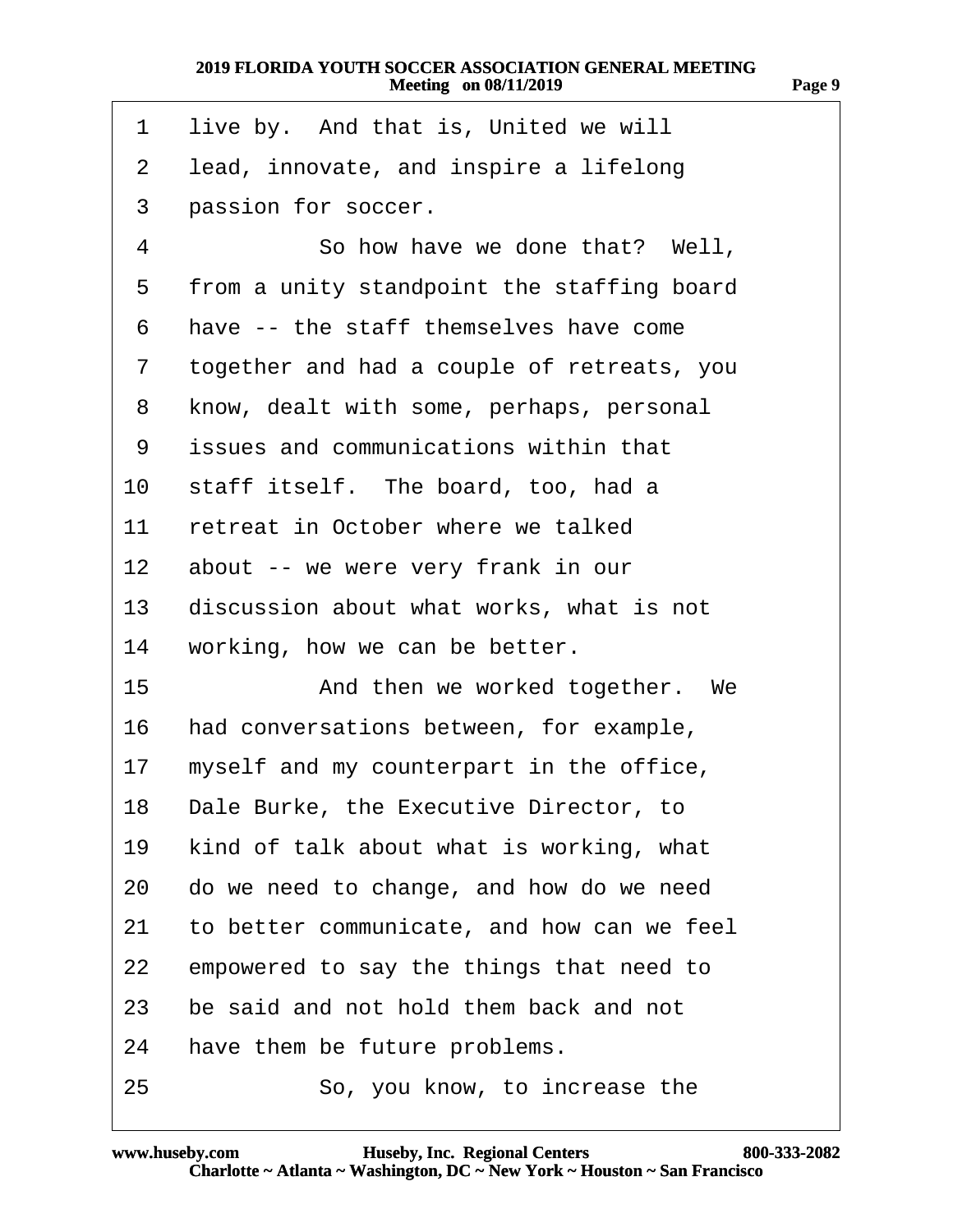| 1               | communication we began doing monthly board |
|-----------------|--------------------------------------------|
| 2               | conference calls. We had done conference   |
| 3               | calls certainly in the past, but, you      |
| 4               | know, maintain our quarterly face-to-face  |
| 5               | meetings we interspersed those with        |
| 6               | monthly calls and regularly scheduled      |
| $\overline{7}$  | calls at which we could handle routine     |
| 8               | business and discuss strategic items. And  |
| 9               | to look to how we could evaluate ideas, so |
| 10              | we asked the staff to come up with ideas   |
| 11              | that to increase sufficiency in the        |
| 12 <sup>2</sup> | office.                                    |
| 13              | We were successful in                      |
| 14              | implementing changes with the affiliations |
| 15              | this year, had improved not only the lives |
| 16              | of our staff in the amount of time they    |
| 17              | spent, but also the amount of energy spent |
| 18              | by our membership.                         |
| 19              | We developed a monthly report of           |
| 20              | the staff that I put together that's       |
| 21              | called First Friday Report. So every       |
| 22              | month the board or the staff puts together |
| 23              | under various steps of administration,     |
| 24              | coaching, tournament, travel,              |
| 25              | competitions, a document that can be sent  |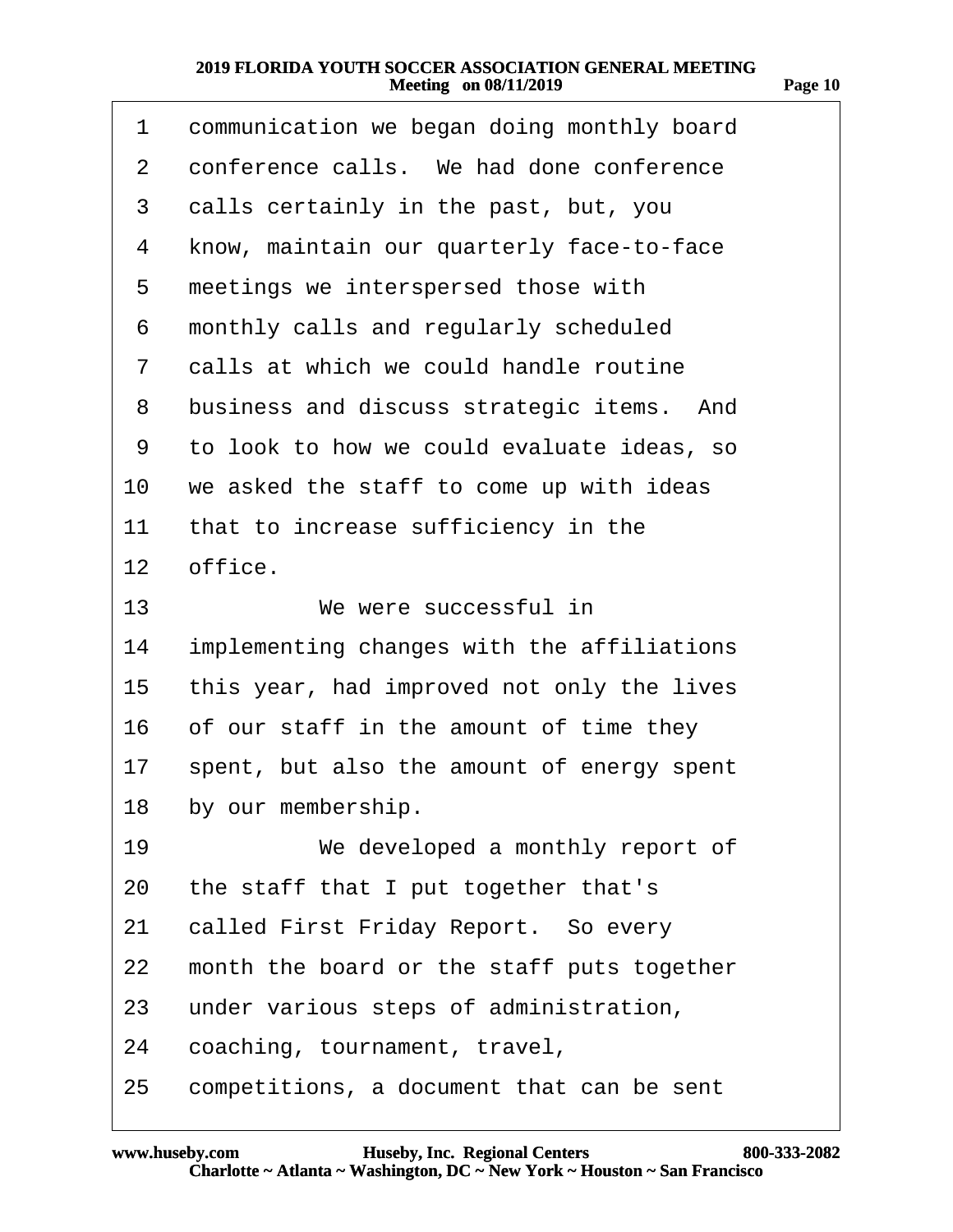1 to first me and then to the larger boards 2 so that we have a pulse on what is 3 happening. 4 **So we get a financial statement** 5 every month. We get credential numbers 6 every month. So we kind of see what the 7 health of the organization is and what 8 staff is focused on. And as you might 9 imagine, certainly we have seasons, right, 10 we have our league seasons, we have our 11 state cup seasons, registration season, 12 and et cetera. But it just gives the 13 Board some insight in the day-to-day 14 workings of the office. 15 **• On the leadership side we have** 16 proposed some governance changes that's on 17 hold that we believe are a step in the 18 right direction. And we will have a lot 19 more to say about that here in a few 20 minutes. 21 We implemented a plan to every 22 affiliate. A Board level person visiting 23 with every affiliate one on one and having 24 staff join those in some cases. We are 25 not quite where we want to be. We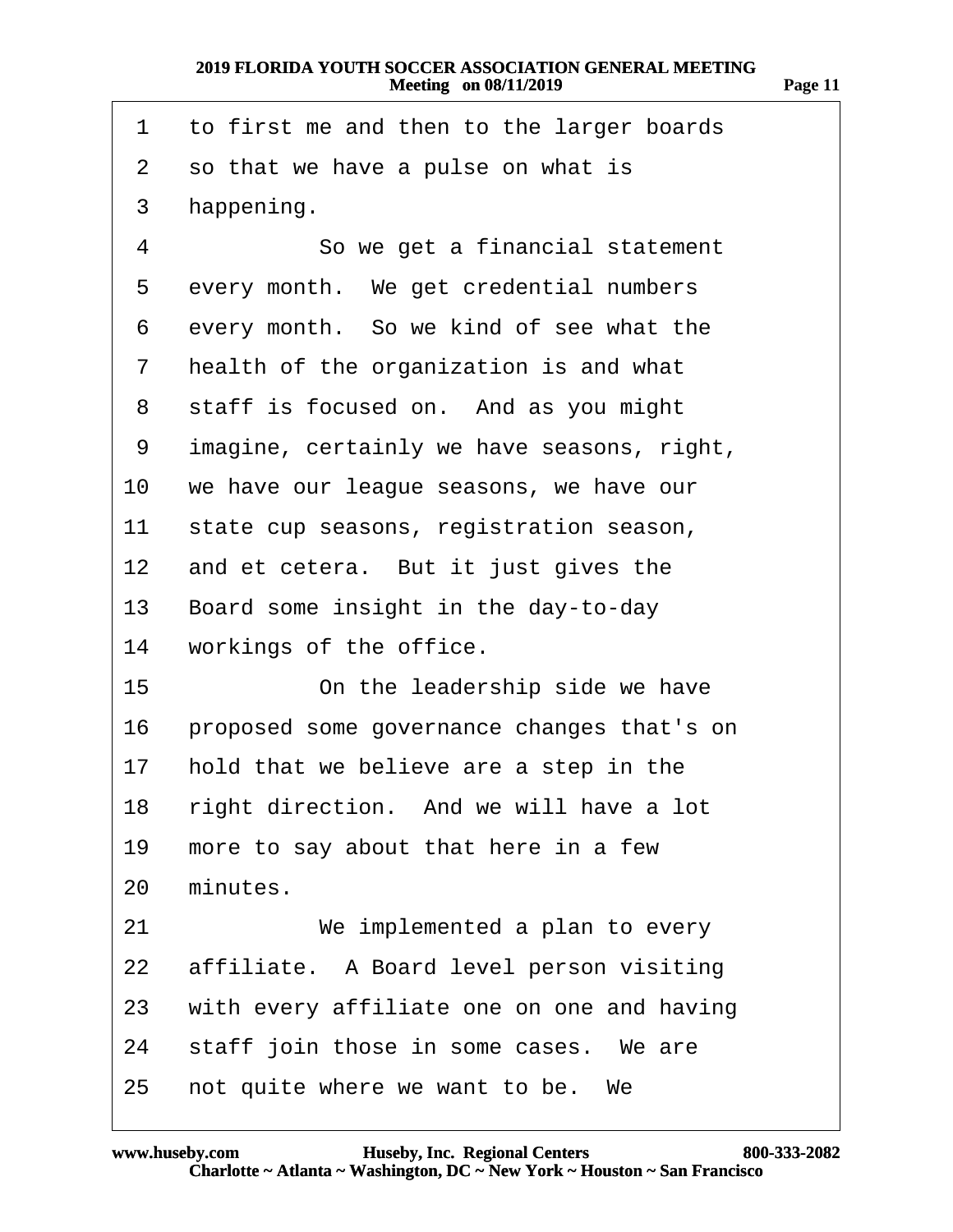| 1               | visited, I believe the last number, around |
|-----------------|--------------------------------------------|
| 2               | 60 folish clubs. We have the new Board. We |
| 3               | will be encouraged and engaged to visit    |
| 4               | the remainder of those clubs hopefully by  |
| 5               | the end of September. But even if it       |
| 6               | takes longer than that for us to sit down  |
| $\overline{7}$  | with each of you and hear from your board, |
| 8               | hear from your leadership, what it is you  |
| 9               | are looking for from FYSA in terms of      |
| 10              | support, leadership, programming, and et   |
| 11              | cetera.                                    |
| 12              | Their work developed several               |
| 13              | member inspired changes to both            |
| 14              | championship series FYSA sponsored         |
| 15              | leagues. We identified the need of         |
| 16              | improvements that I have mentioned before  |
| 17 <sup>1</sup> | about the re-affiliation process.          |
| 18              | We worked with our network -- or           |
| 19              | registration software provided about       |
| 20              | soccer to fix some of the things, the      |
| 21              | nuances. Hey, you got all the way through  |
| 22              | it and sent it in and it got rejected for  |
| 23              | some reason because you missed something   |
| 24              | and you have to start all over again. No,  |
| 25              | no, let's just edit that. Let's make it    |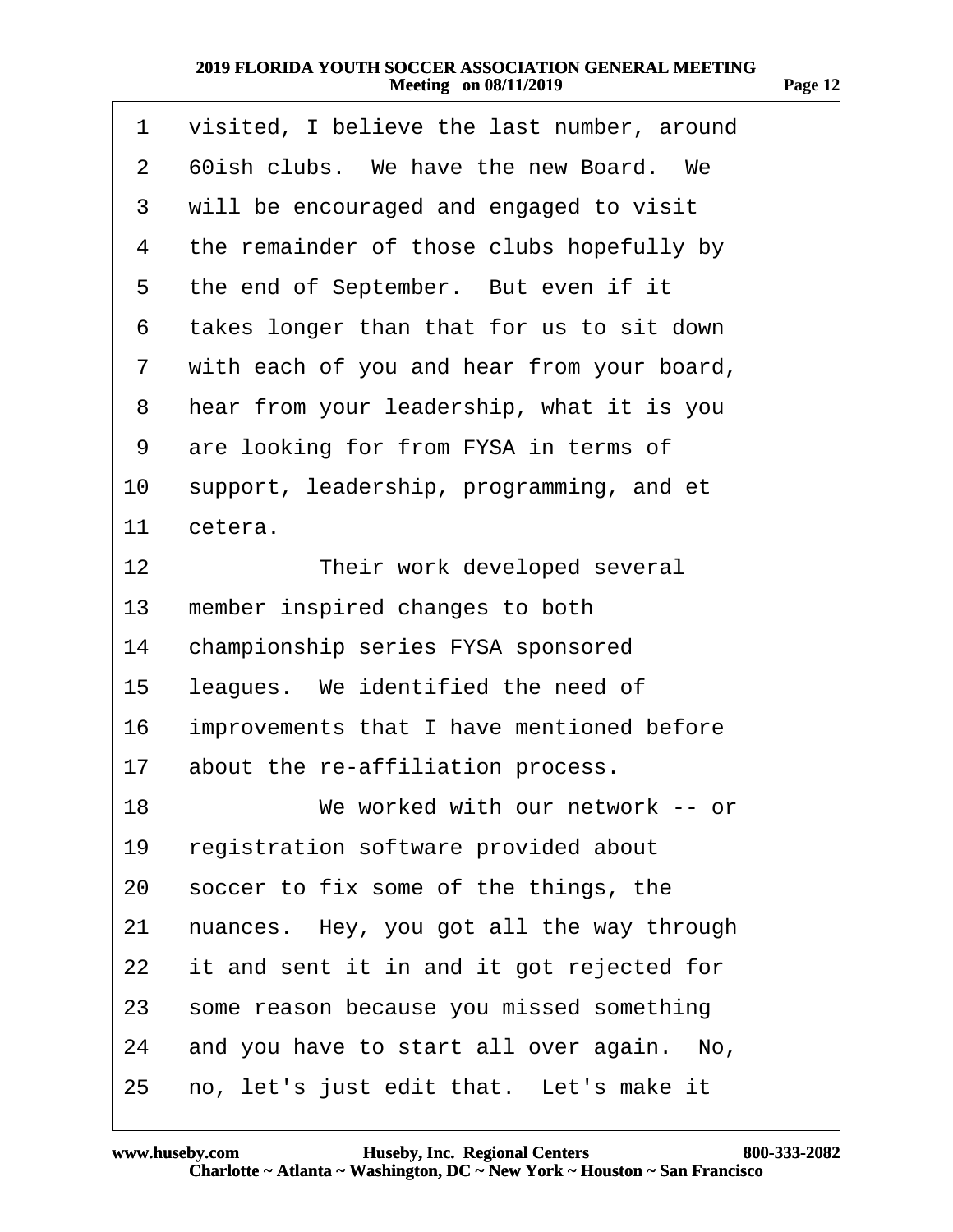| 1  | easier so you don't have to redo, rework.  |
|----|--------------------------------------------|
| 2  | So that was something that was a positive. |
| 3  | We adopted policies around                 |
| 4  | insurance coverage. So previously if you   |
| 5  | were playing in a U.S. club event, for     |
| 6  | example, not their leagues, but a          |
| 7  | tournament sanctioned, you are playing on  |
| 8  | the same fields with the same refs against |
| 9  | the same teams, FYSA insurance wouldn't    |
| 10 | provide. This board decided, no,           |
| 11 | membership matters. If you are a           |
| 12 | registered player with this organization,  |
| 13 | you are playing in that event with your    |
| 14 | team, you are covered if you get hurt.     |
| 15 | And it made a lot of sense, so we have     |
| 16 | done that.                                 |
| 17 | And we also eliminated the --              |
| 18 | (unintelligible) -- by signing into the    |
| 19 | cross border of the southeastern states.   |
| 20 | We have eliminated the need for you to     |
| 21 | tell the office you are going across the   |
| 22 | border. For you guys in Miami and points   |
| 23 | south maybe that is not a big deal. Teams  |
| 24 | that are six miles from the Alabama        |
| 25 | border, they have got to go over to Mobile |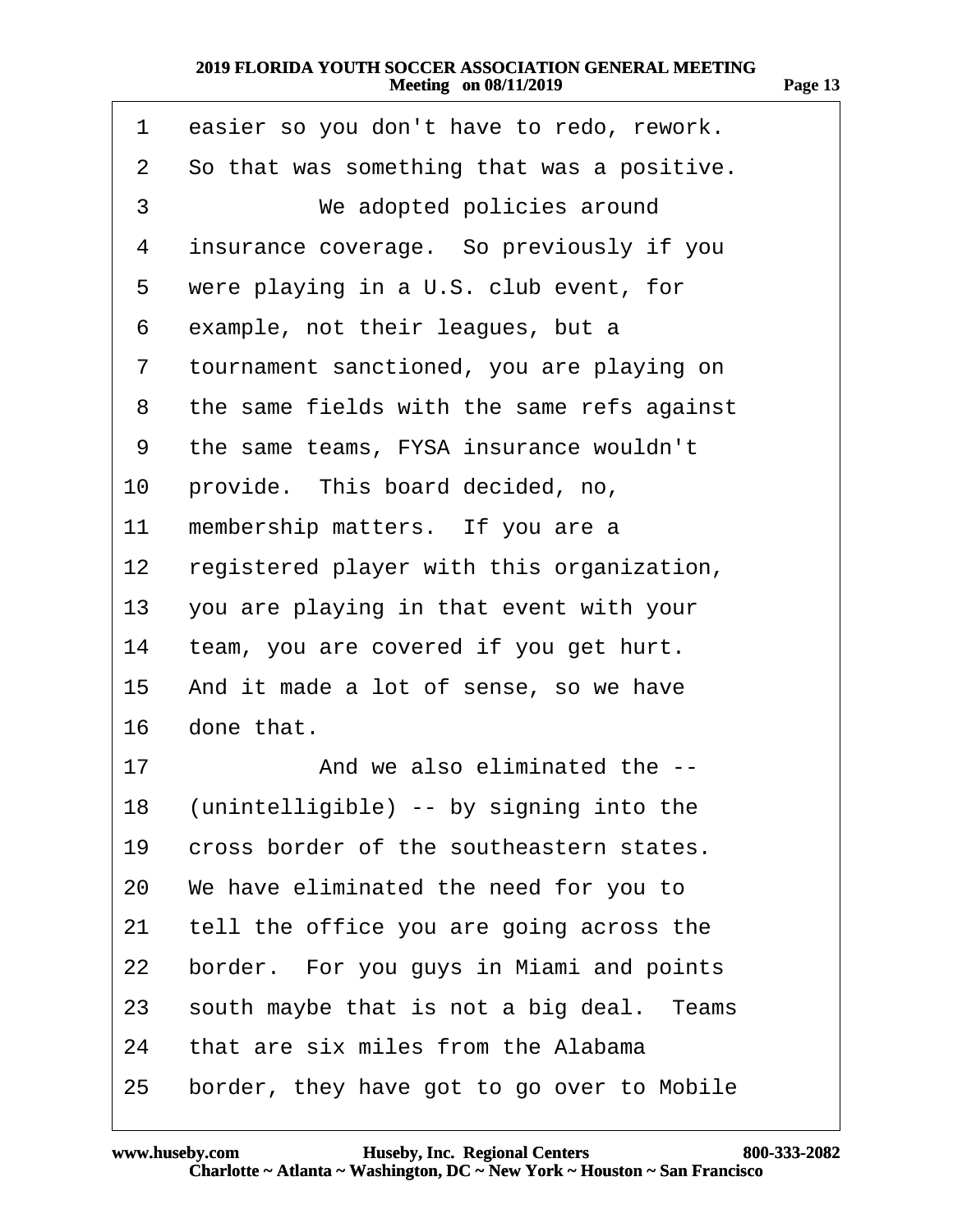| 1  | 60 miles away and they have got to notify  |
|----|--------------------------------------------|
| 2  | the office and they have got to jump       |
| 3  | through hoops. So we eliminated that       |
| 4  | hoop. The cross border agreement provides  |
| 5  | for us to be able to make those changes.   |
| 6  | And finally, to inspire you. We            |
| 7  | celebrated the success of our teams. But,  |
| 8  | you know, at all of our levels and, of     |
| 9  | course, we also supported the hurricane    |
| 10 | area teams up in the Panhandle with soccer |
| 11 | games and making available funds that      |
| 12 | could be used to replace damaged           |
| 13 | equipment, et cetera.                      |
| 14 | So I will close by saying to               |
| 15 | you, our pursuit to unite around the       |
| 16 | mission will lead us to support the        |
| 17 | membership, listening, innovating, and     |
|    | 18 delivering inspiring opportunities for  |
| 19 | all. FYSA will provide programs for your   |
| 20 | partnerships and strive to become --       |
| 21 | (unintelligible) -- of Florida.            |
| 22 | And today you, the membership,             |
| 23 | get to weigh in on what that future looks  |
| 24 | like. So I thank you guys for everything   |
| 25 | that you have done, both in your club. I   |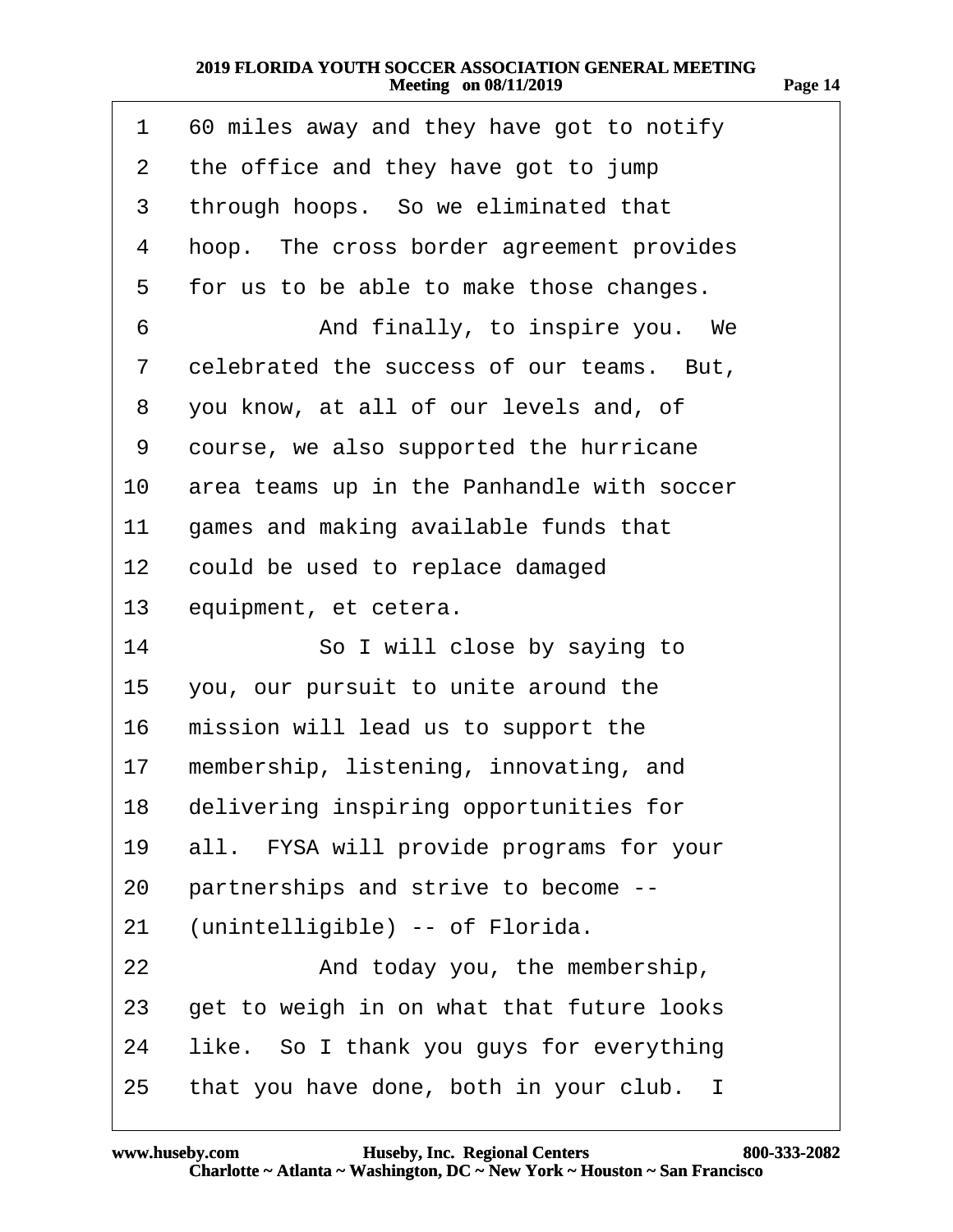| <br>r. |
|--------|
|--------|

| 1  | thank you for the passion you have brought  |
|----|---------------------------------------------|
| 2  | these past few months and especially this   |
| 3  | weekend. And I look forward to seeing the   |
| 4  | fruits of our labor.                        |
| 5  | Thank you.                                  |
| 6  | (Applause.)                                 |
| 7  | So I want to recognize that we              |
| 8  | do have guests here in the room from U.S.   |
| 9  | Youth Soccer. Is Chris Moore still here?    |
| 10 | Hey. Chris Moore, of course, Chief          |
| 11 | Executive Officer of U.S. Youth Soccer, is  |
| 12 | here with us today. And you heard him       |
| 13 | speak yesterday.                            |
| 14 | (Applause.)                                 |
| 15 | And, Chris, I want to thank you             |
| 16 | for your mentorship and what you guys are   |
| 17 | doing to make the national offering an      |
|    | 18 attractive offering to which we can send |
| 19 | our teams and our players.                  |
| 20 | We also have two other USY                  |
| 21 | representatives. We have Jim Cosgrove who   |
| 22 | is the USY's treasurer. Many of you have    |
| 23 | seen him.                                   |
| 24 | (Applause.)                                 |
| 25 | And then we have Marino Torrens,            |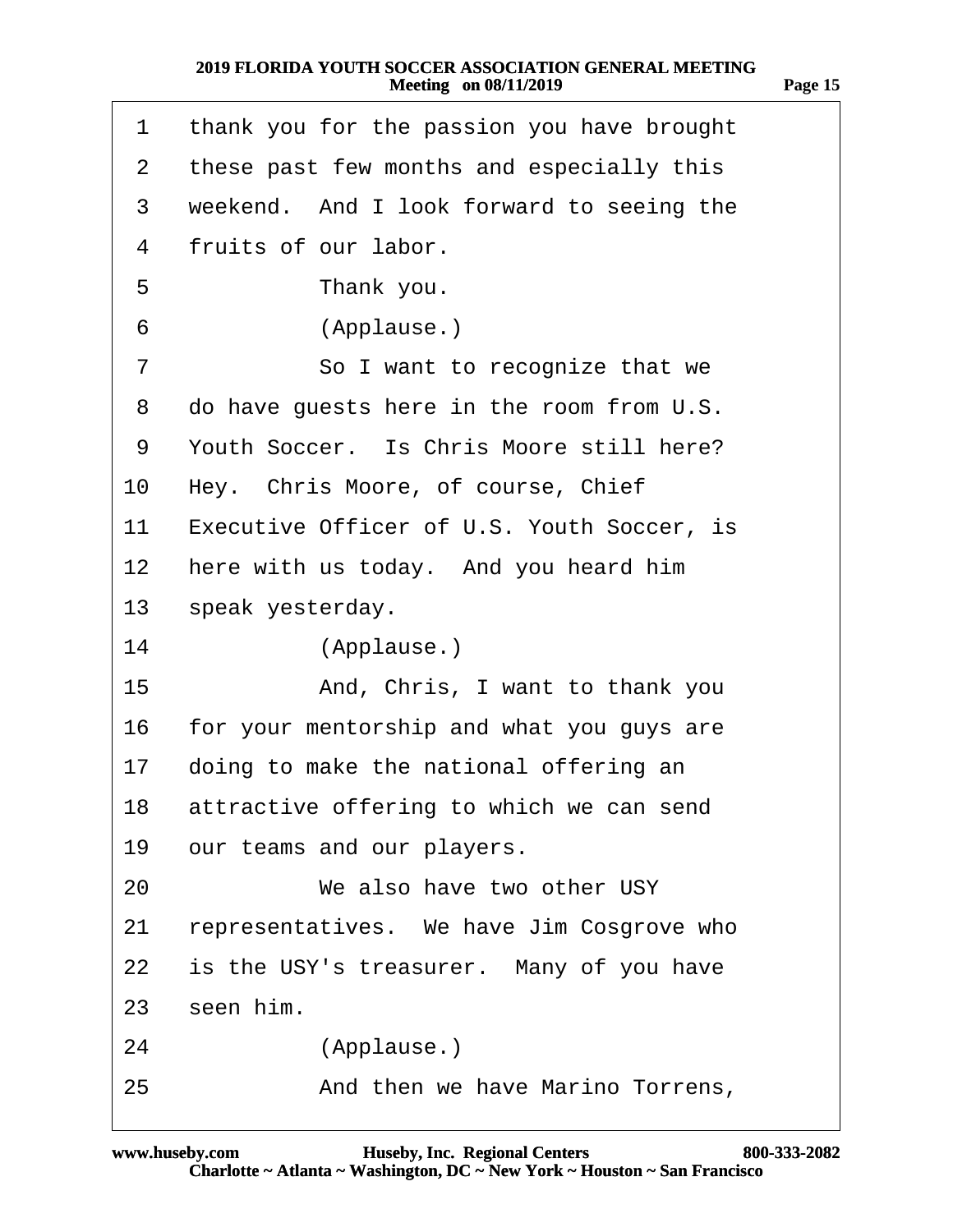| 1  | who you all know and love as past          |
|----|--------------------------------------------|
| 2  | president and is now the at-large member   |
| 3  | for U.S. Youth Soccer Board of Directors.  |
| 4  | (Applause.)                                |
| 5  | He fits the mold at large --               |
| 6  | don't -- just strike that, please.         |
| 7  | By the way, for those of you who           |
| 8  | don't know, we are transcribing everything |
| 9  | that gets said, so even my crazy jokes.    |
| 10 | I don't believe we have anyone             |
| 11 | from the Federation. I am sorry? Oh,       |
| 12 | yes. So if I could, any Hall of Famers in  |
| 13 | the room, if you would please stand.       |
| 14 | (Stand.)                                   |
| 15 | (Applause.)                                |
| 16 | I had the privilege, my wife and           |
| 17 | I, of hosting the Hall of Famers on Friday |
| 18 | evening. And it was great to sit and       |
| 19 | listen to them talk about the history and  |
| 20 | provide advice was Mr. Ray. It is          |
| 21 | really -- it is just neat to interact with |
| 22 | those folks, because they were our         |
| 23 | forerunners. I think about Lou Confessore  |
| 24 | elected in 1978, Barb 1998, you know,      |
| 25 | Tommy probably around 2008, Marino 2010.   |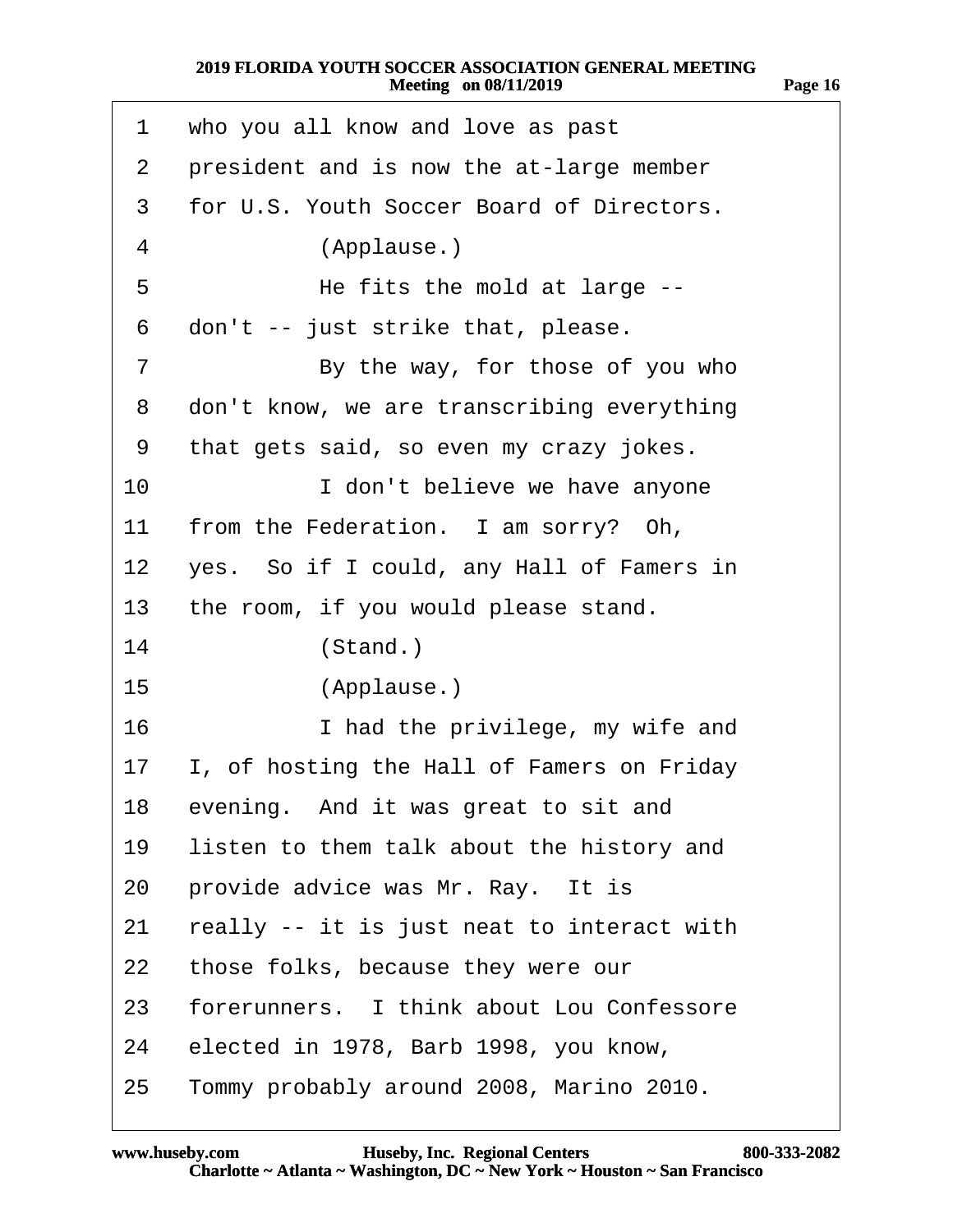| 1               | And so all of that history that they       |
|-----------------|--------------------------------------------|
| $\overline{2}$  | represent, they are important voices. And  |
| 3               | to be able to interact with them is a      |
| 4               | privilege.                                 |
| 5               | So next up on the agenda is the            |
| 6               | approval of our 2018 AGM minutes. The      |
| $\overline{7}$  | minutes are posted on the website, the     |
| 8               | transcript itself. Not even just the       |
| 9               | minutes, the transcript is posted on the   |
| 10              | website. I need a motion to approve.       |
| 11              | Please come to the mic and make            |
| 12 <sub>2</sub> | a motion. State your name.                 |
| 13              | <b>SPEAKER TOWERS: Terri Towers,</b>       |
| 14              | Region B Commissioner North. I make a      |
| 15              | motion to approve the minutes as provided, |
| 16              | wherever we provided them.                 |
| 17              | PRESIDENT STACEY: I need a                 |
| 18              | second.                                    |
| 19              | <b>SPEAKER TOWERS: From the last</b>       |
| 20              | meeting.                                   |
| 21              | <b>SPEAKER STRAUB: Second.</b>             |
| 22              | <b>PRESIDENT STACEY: Motion by</b>         |
| 23              | Terri Towers and second by Terry Straub.   |
| 24              | All in favor of the adoption of            |
| 25              | the 2018 AGM minutes by saying aye.        |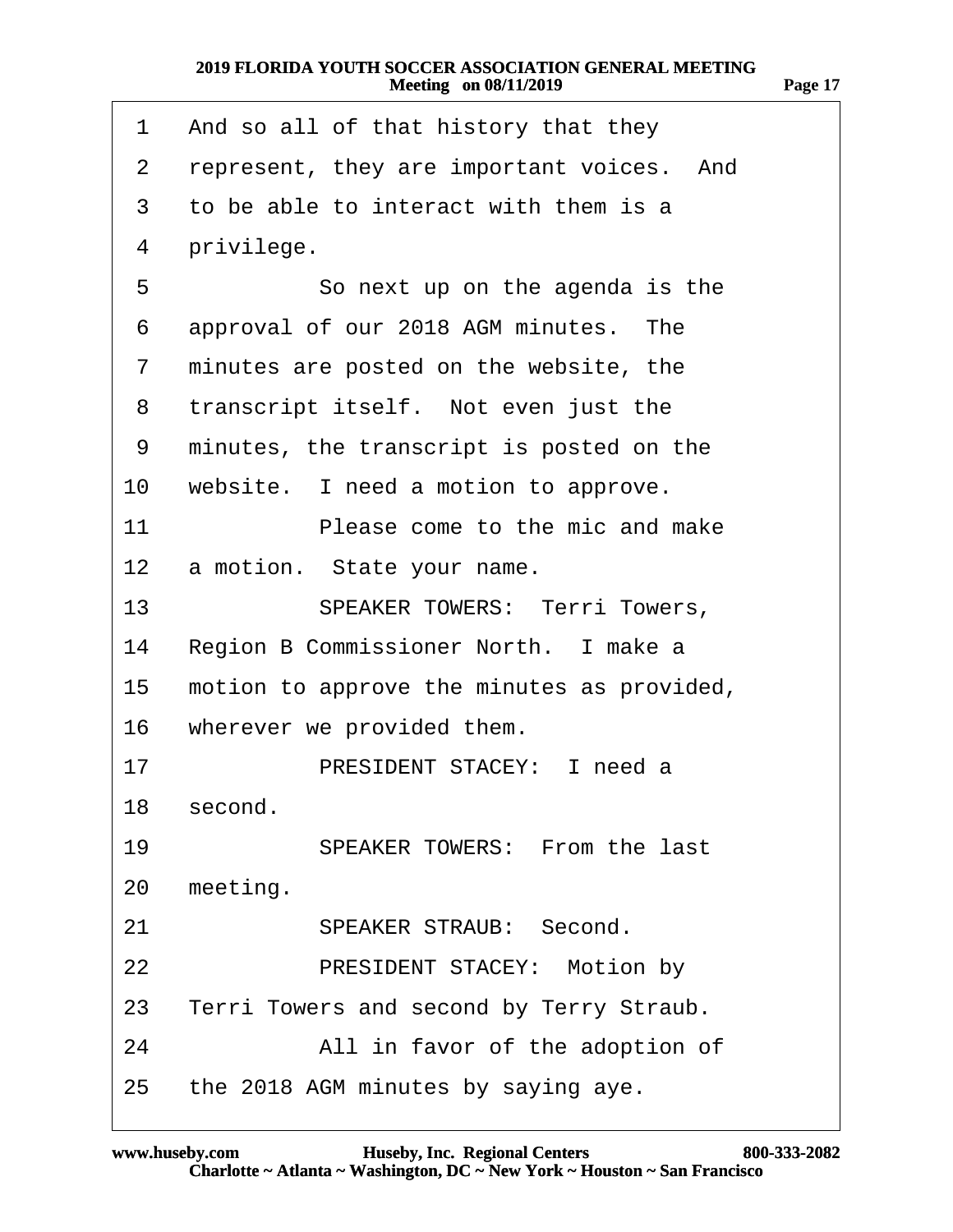- 1 **GENERAL MEMBERSHIP:** Aye.
- 2 PRESIDENT STACEY: Any opposed?
- 3 (No response.)
- 4 **It passes.**
- 5 All right. Reports of officers

6 and chairpersons. Do we have any officers

·7· ·that wish to address the membership, or

8 committee chairs? All right. It looks

- ·9· ·like Chris is on stage, so we will do the
- 10 credential report.
- 11 Let's go ahead then. Are you
- 12 ready to present those? Okay. I will
- 13 yield for Chris for credentials.
- 14 **· · SECRETARY ELLISON: All right.**
- 15 Good morning everybody.
- 16 **According to all of the**
- 17 credentials that were picked up, the
- 18 total -- for those of you who want to
- 19 write it down, the total is 5,951 votes
- 20 available. That makes a simple majority
- 21 plus one going to be 2,976; a two-thirds
- 22 of the total is going to be  $3,928$ ; and a
- 23 three-quarters of the total will be  $4,463$
- 24 votes.
- 25  **• For the individual regions:**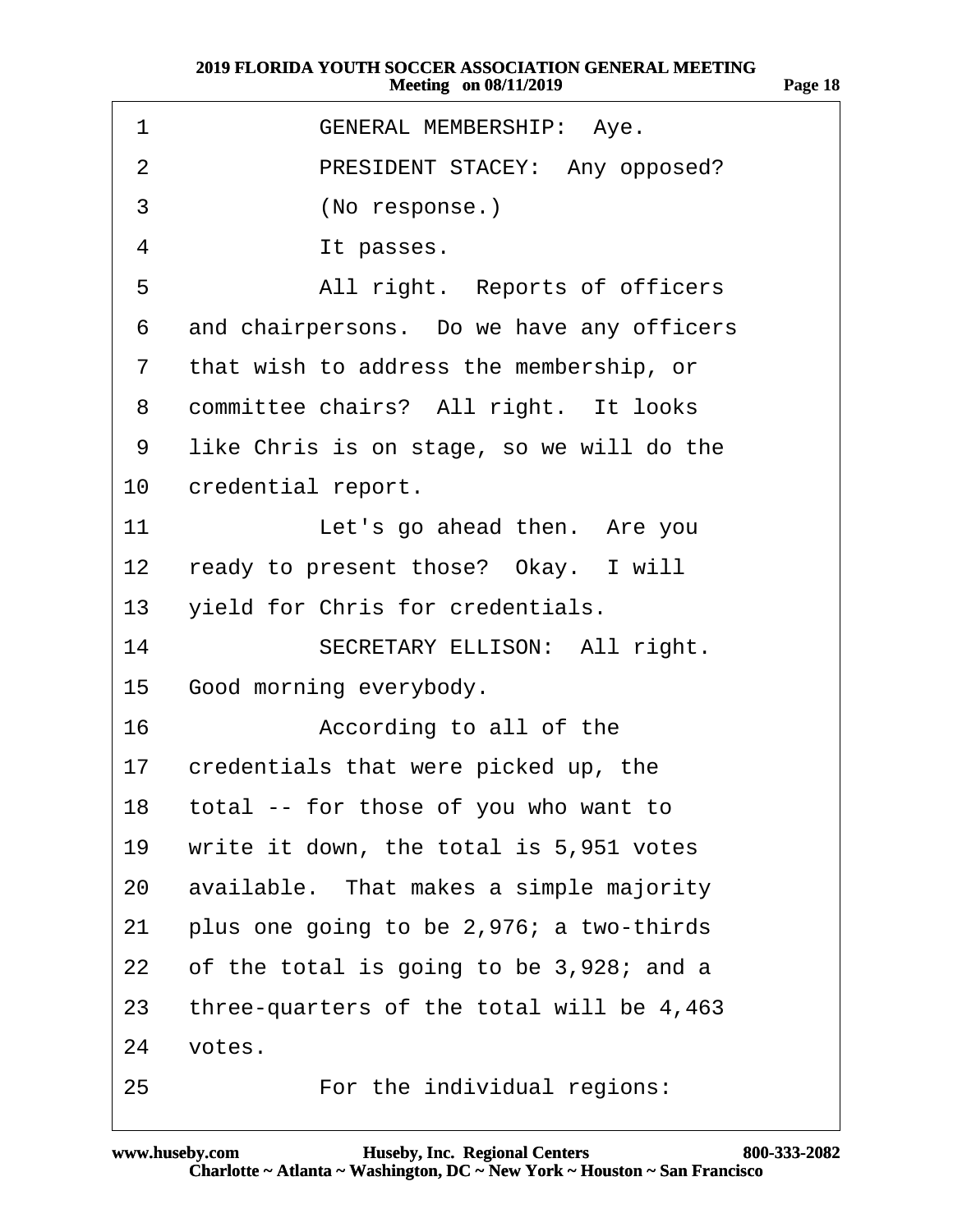| 1               | Region A has 1,639 votes. A                |
|-----------------|--------------------------------------------|
| 2               | simple majority would be 821; a two-thirds |
| 3               | will be 1,082; and three-quarters will be  |
| 4               | 1,229.                                     |
| 5               | Region B has total vote count of           |
| 6               | 1,756. A simple majority will be 879;      |
| $\overline{7}$  | two-thirds will be 1,159; and              |
| 8               | three-quarters of their vote will be       |
| 9               | 1,317.                                     |
| 10              | Region C has a total vote count            |
| 11              | of 2,066. A simple majority will be        |
| 12 <sup>1</sup> | 1,034; two-thirds will be 1,364; and       |
| 13              | three-quarters will be 1,550.              |
| 14              | Region D is a total number                 |
| 15              | available of 208. A simple majority plus   |
| 16              | one is 105; a two-thirds is 137; and       |
| 17              | three-quarters is 156.                     |
| 18              | Hall of Fame votes, there are              |
| 19              | eight votes that were picked up. So        |
| 20              | simple majority is actually going to be    |
| 21              | five, plus one; a two-thirds will be also  |
| 22              | five; and three-quarters is six.           |
| 23              | And last but not least because             |
| 24              | of the proxies that were picked up, the    |
| 25              | number of available votes for the Board    |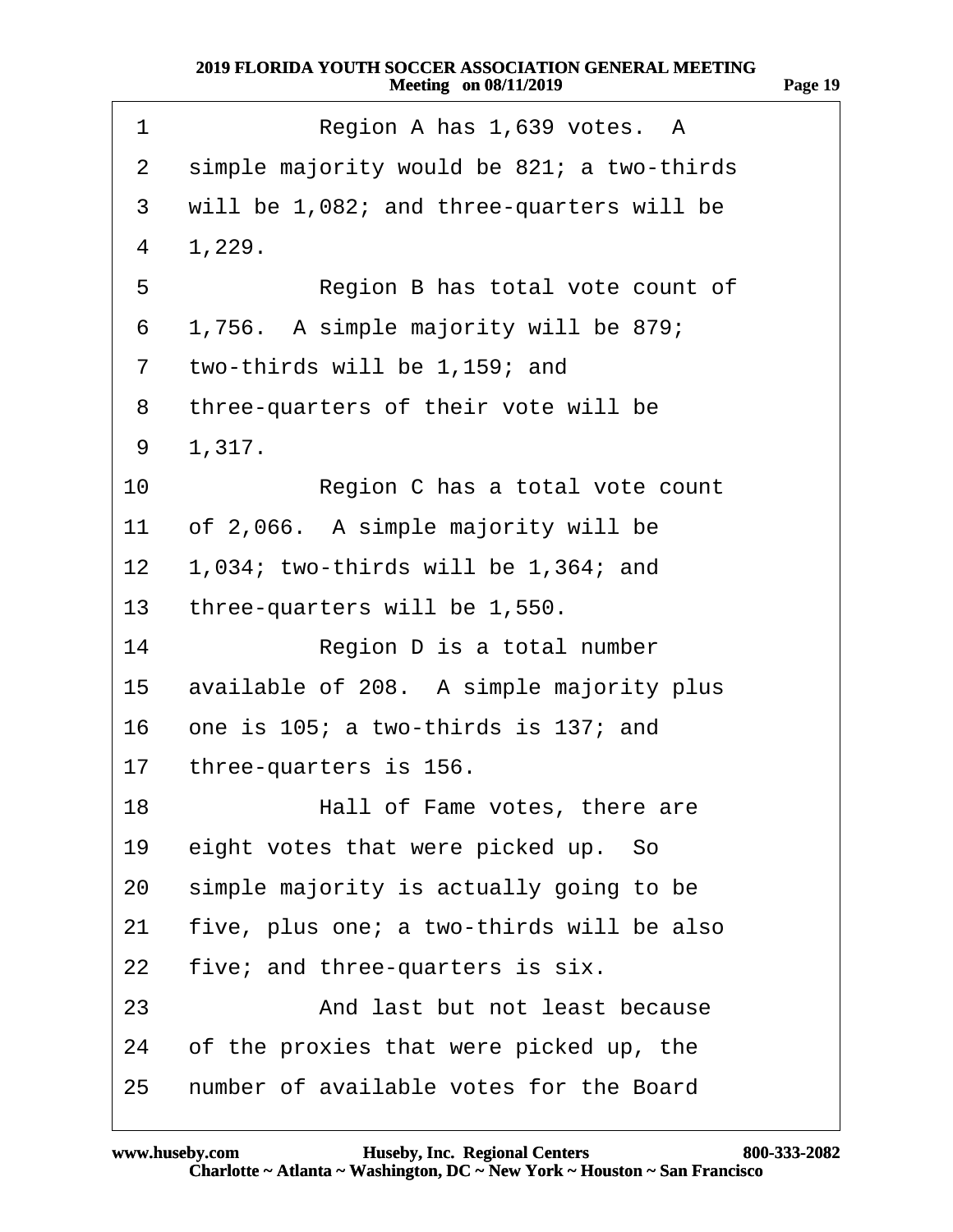| 1               | with proxies from the club is 274. A         |
|-----------------|----------------------------------------------|
| $\overline{2}$  | simple majority is 138; two-thirds is 181;   |
| 3               | and their three-quarters would be 206.       |
| 4               | That is it.                                  |
| 5               | PRESIDENT STACEY: So the                     |
| 6               | Credentials Committee has presented their    |
| 7               | report. I need a second to adopt that        |
| 8               | report. I am going to wait for Russell       |
| 9               | to, please, come to the mic.                 |
| 10              | SPEAKER WALKER: My name is                   |
| 11              | <b>Russell Walker, Region A Commissioner</b> |
| 12 <sup>°</sup> | North. And I second the motion.              |
| 13 <sup>2</sup> | <b>PRESIDENT STACEY: The</b>                 |
| 14              | credentials report has been seconded.        |
| 15              | All in favor say aye.                        |
| 16              | <b>GENERAL MEMBERSHIP: Aye.</b>              |
| 17              | PRESIDENT STACEY: Any opposed?               |
| 18              | (No response.)                               |
| 19              | All right. Eric Heidel,                      |
| 20              | Treasurer, will present the financials for   |
| 21              | the Proposed Budget.                         |
| 22              | TREASURER HEIDEL: Good morning.              |
| 23              | I am Eric Heidel. I am the treasurer of      |
| 24              | FYSA. The Proposed Budget was approved by    |
| 25              | the Board on May 17 at its board meeting.    |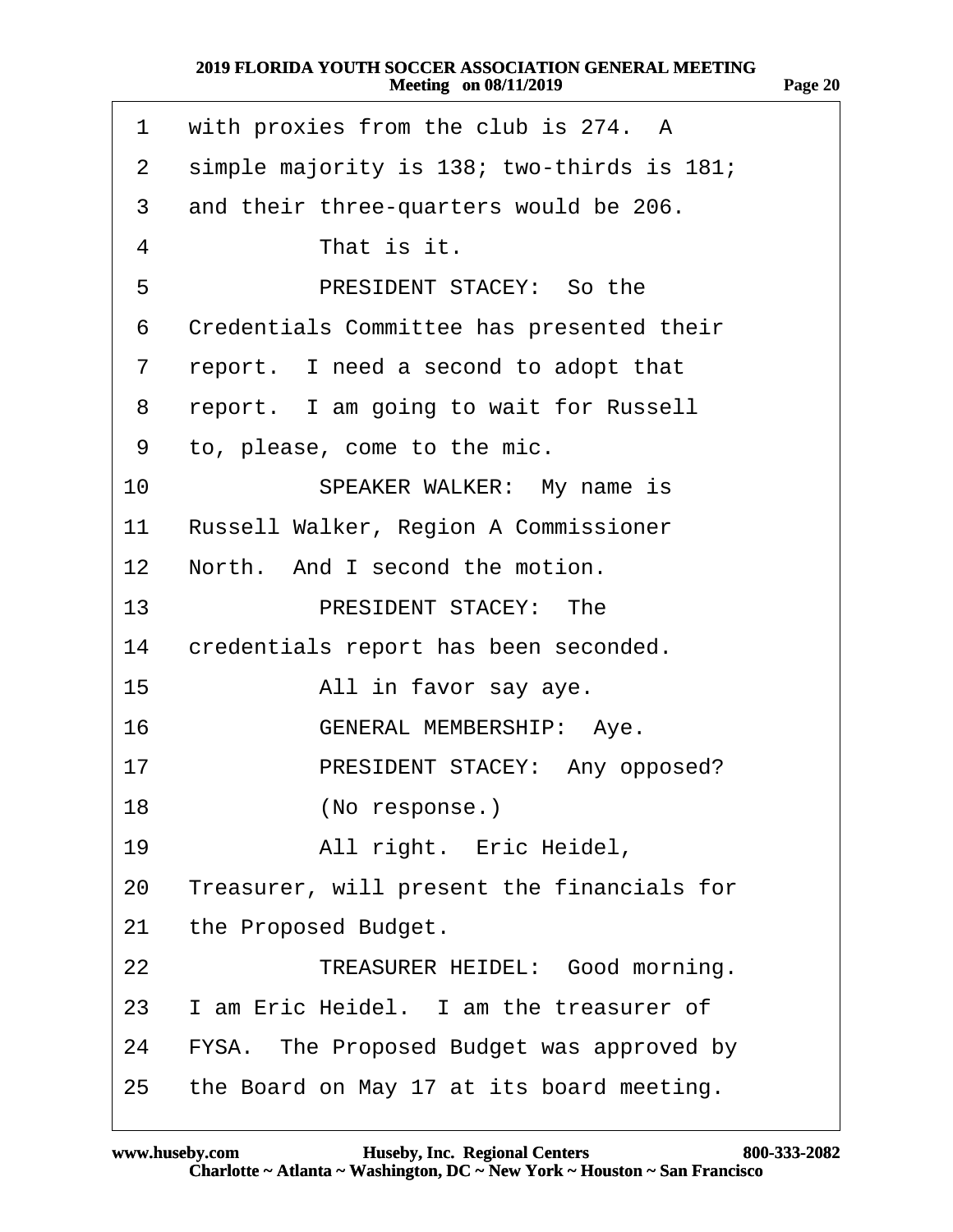| 1               | It's been posted on our website since that |
|-----------------|--------------------------------------------|
| 2               | time. It was given out in paper copy at    |
| 3               | every regional AGM. There was also a       |
| 4               | proposed budget workshop on Saturday       |
| 5               | morning. I will entertain a motion to      |
| 6               | approve the budget as presented.           |
| 7               | <b>SPEAKER TOWERS: Terri Towers,</b>       |
| 8               | Region B Commissioner North. I move we     |
| 9               | approve the budget as presented.           |
| 10              | TREASURER HEIDEL: Is there a               |
| 11              | second?                                    |
| 12 <sup>2</sup> | <b>SPEAKER LAUER: Justin Lauer,</b>        |
|                 | 13 Chairman Brevard Youth Soccer League. I |
|                 | 14 will second the budget.                 |
| 15 <sup>1</sup> | TREASURER HEIDEL: All right.               |
| 16              | All those in favor say aye.                |
| 17              | <b>GENERAL MEMBERSHIP: Aye.</b>            |
| 18              | <b>TREASURER HEIDEL: All those</b>         |
| 19              | opposed?                                   |
| 20              | (No response.)                             |
| 21              | Okay. It passes.                           |
| 22              | I just have two other comments             |
|                 | 23 to make for you related to financial    |
| 24              | matters. So for those of you in the        |
| 25              | session, you know that FYSA's insurance    |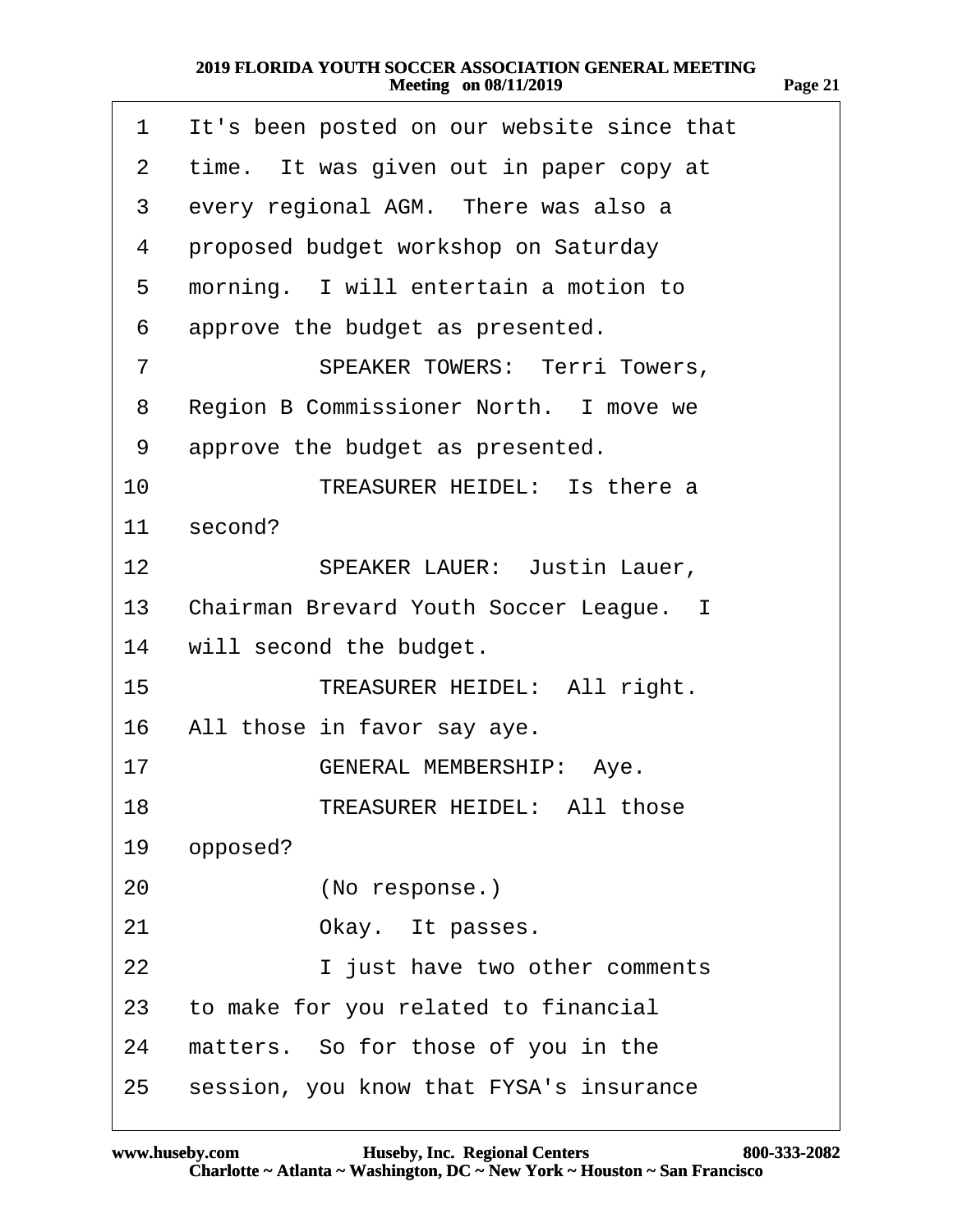| 1               | costs have increased substantially. They     |
|-----------------|----------------------------------------------|
| 2               | have nearly doubled. This is as a result     |
| 3               | of three alleged sexual abuse claims. So     |
| 4               | as a result of that, next year you will      |
| 5               | likely see an increase to your player        |
| 6               | registration fee to cover that.              |
| 7               | So in order to mitigate, we are              |
| 8               | working on some options to avoid that, but   |
| 9               | we did shop around this year. The market     |
| 10              | for youth sports organizations is rather     |
| 11              | limited. There is about two or three         |
| 12 <sub>2</sub> | companies in the entire country that will    |
| 13              | provide coverage. We got quotes from all     |
| 14              | of them that were willing to provide         |
| 15 <sub>1</sub> | quotes and went with the cheapest option.    |
| 16              | But for next year it may be                  |
| 17              | difficult to get something cheaper. So we    |
|                 | 18 are looking at a few different options as |
| 19              | far as insurance companies, as far as        |
| 20              | maybe a risk management firm that would      |
| 21              | help us with being better and also           |
| 22              | reducing our rate. But you should be         |
| 23              | prepared that should that trend fold you     |
| 24              | may see increased player registration fees   |
| 25              | next year as a direct result of that.        |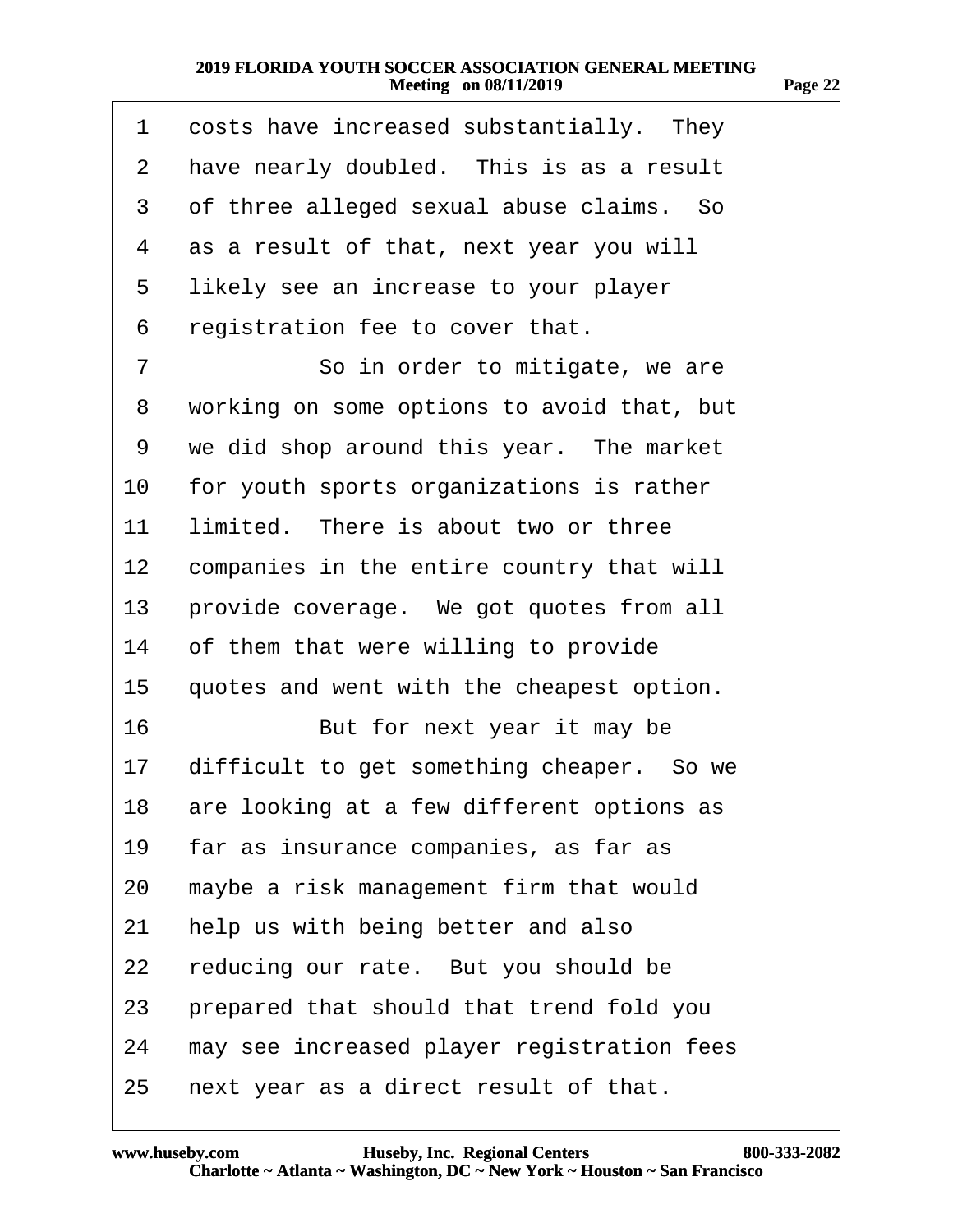| 1  | The second thing that I would              |
|----|--------------------------------------------|
| 2  | like to cover is the way we process        |
| 3  | payments in the office. So currently what  |
| 4  | we do at the beginning of every month,     |
| 5  | somewhere around the first depending on    |
| 6  | whether it is a weekend or not, we create  |
| 7  | invoices for every affiliate. We then      |
| 8  | send an email letting you know these       |
| 9  | invoices are posted and requesting your    |
| 10 | permission or approval to process your     |
| 11 | payment.                                   |
| 12 | So we are no longer going to do            |
| 13 | the second part. So at the beginning of    |
| 14 | every month we will create your invoices   |
| 15 | and then we will immediately process       |
| 16 | whatever payment you have in your soccer   |
| 17 | payment vault.                             |
| 18 | So you have three options there.           |
| 19 | You can put a credit card or debit card or |
| 20 | link a checking account directly. And so,  |
| 21 | you know, if there happened to be errors,  |
| 22 | they tend to be very minor. And as soon    |
| 23 | as you contact us, we will immediately     |
| 24 | refund that. But we are no longer going    |
| 25 | to seek permission each time. It will      |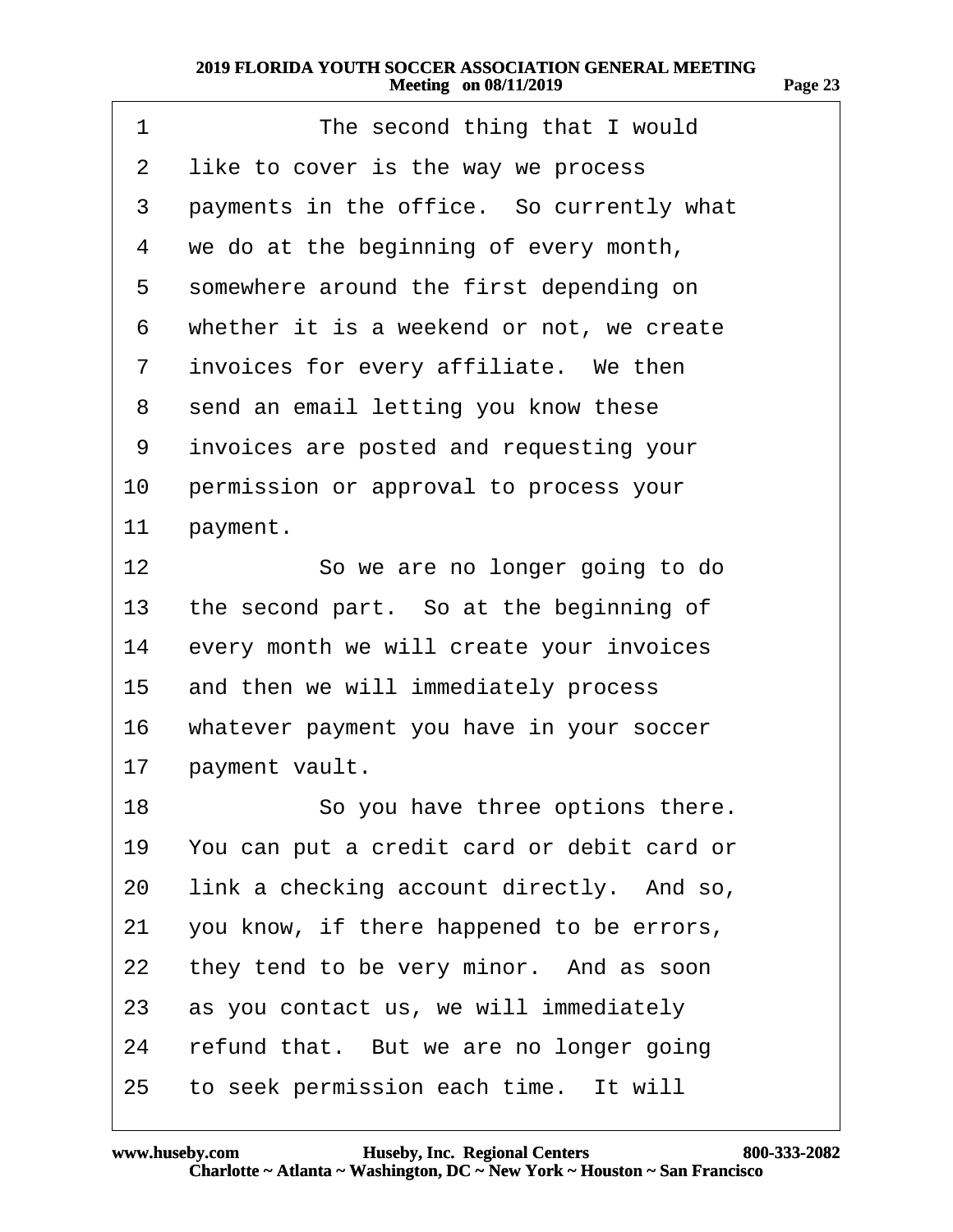| 1               | create a much more efficient process       |
|-----------------|--------------------------------------------|
| 2               | instead of Michelle Cook having to hear    |
| 3               | from all 200 of you.                       |
| 4               | And those are the only remarks             |
| 5               | that I have.                               |
| 6               | SPEAKER SROKA: Can I ask a                 |
| $\overline{7}$  | question about your first statement?       |
| 8               | TREASURER HEIDEL: Yeah, if you             |
| 9               | wouldn't mind going to the mic.            |
| 10              | <b>SPEAKER SROKA: Mike Sroka,</b>          |
| 11              | Stetson FA. Just a quick question in       |
| 12              | regards to your first statement.           |
| 13              | <b>TREASURER HEIDEL: Yes.</b>              |
| 14              | SPEAKER SROKA: Do you have an              |
| 15              | estimated amount how much the program fees |
| 16              | are going to increase roughly?             |
| 17              | <b>TREASURER HEIDEL: Assuming what</b>     |
| 18              | we saw this year holds, it will be         |
| 19              | somewhere between \$2 and \$5 per player.  |
| 20              | <b>SPEAKER SROKA: Thanks.</b>              |
| 21              | <b>TREASURER HEIDEL: You're</b>            |
| 22 <sub>2</sub> | welcome.                                   |
| 23              | SPEAKER: I have a quick                    |
| 24              | question. John -- (unintelligible) --      |
| 25              | youth soccer.                              |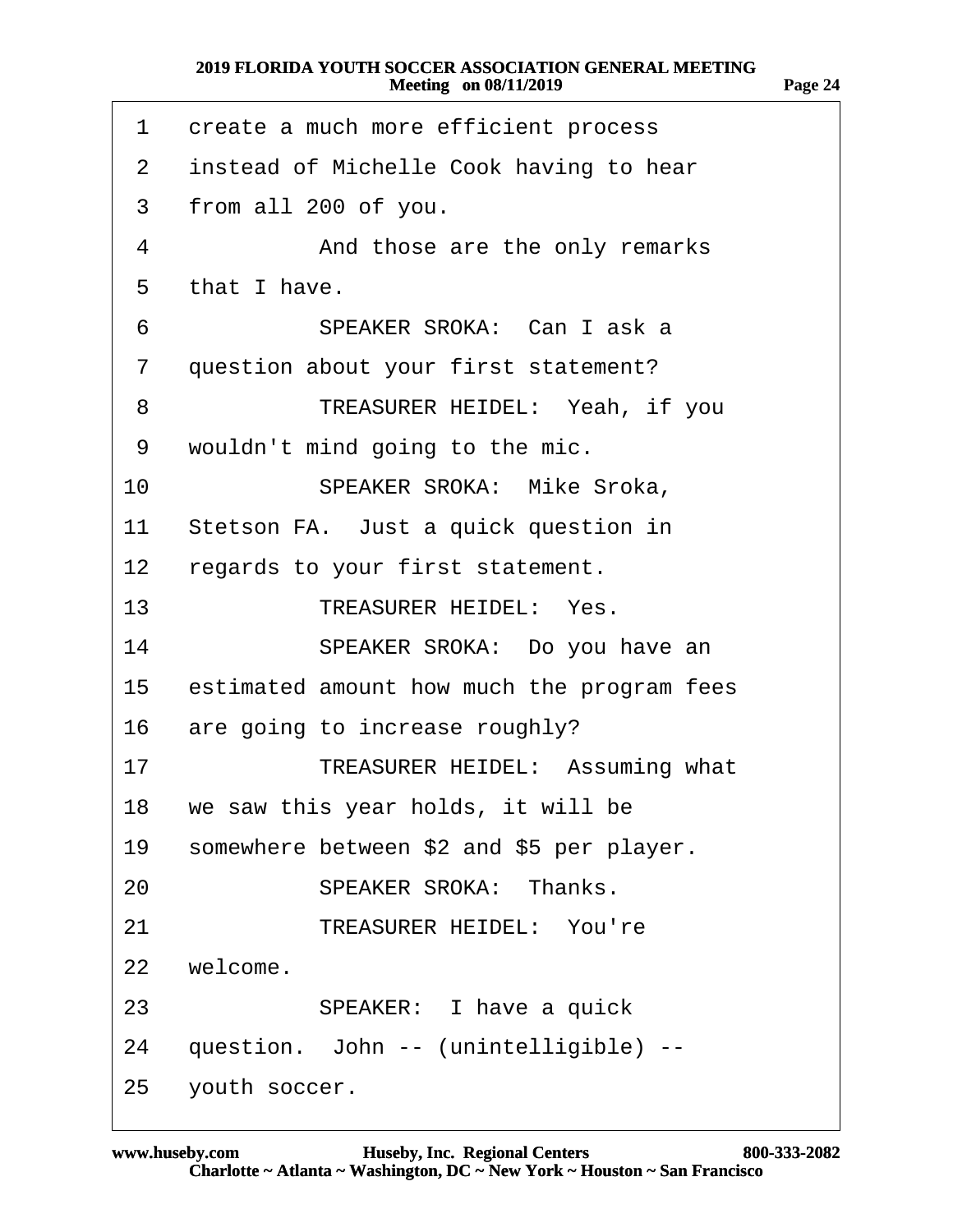| 1              | On the invoices you said you               |
|----------------|--------------------------------------------|
| 2              | would send an invoice and immediately      |
| 3              | charged. Is there no grace period? Like,   |
| 4              | okay, we are going to send it today and    |
| 5              | you have two weeks. And I am only coming   |
| 6              | from if you are using a checking account   |
| $\overline{7}$ | that somebody transfers money for whatever |
| 8              | reason, so you can't send invoices that    |
| 9              | day and say I am going to charge the same  |
| 10             | day. So normally you get two weeks or a    |
| 11             | week or something.                         |
| 12             | <b>TREASURER HEIDEL: Right. We</b>         |
| 13             | are eliminating that process and going to  |
| 14             | charge immediately. So while I agree with  |
| 15             | you, you may need to plan for that.        |
| 16             | That's why we are letting you know now.    |
| 17             | So every affiliate knows how many players  |
|                | 18 they registered and your invoices are a |
| 19             | direct reflection. It is X rec players     |
| 20             | times \$10. And it's competitive players   |
| 21             | times that rate. So every affiliate        |
| 22             | should know exactly what they are expected |
| 23             | to be paying that month.                   |
| 24             | And I would add that, all of you           |
| 25             | before you register a player with your     |

**Page 25**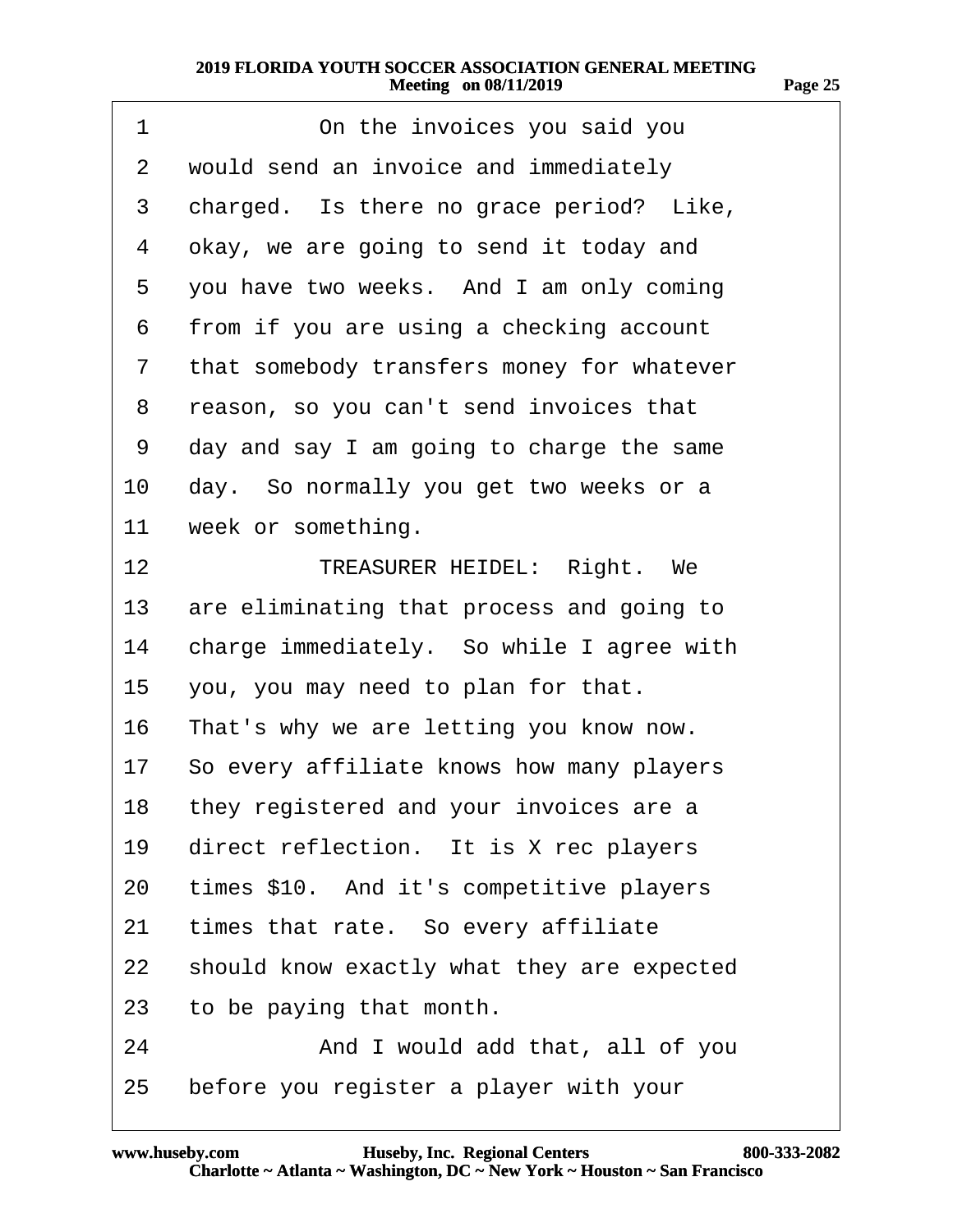| 1               | club, you collect all that money from them |
|-----------------|--------------------------------------------|
| 2               | before you then put them into soccer. So   |
| 3               | it's not as if you are going to have to    |
| 4               | float the money, you have already          |
| 5               | collected it.                              |
| 6               | SPEAKER: No, I got that. But               |
| 7               | what I am saying is, still you are saying  |
| 8               | you are going to send an invoice and       |
| 9               | charge immediately.                        |
| 10              | <b>TREASURER HEIDEL: You know</b>          |
| 11              | exactly --                                 |
| 12 <sub>2</sub> | SPEAKER: But nobody does that.             |
| 13              | Normally you get an invoice -- not that we |
| 14              | don't have the money, that's not the       |
| 15              | point.                                     |
| 16              | <b>TREASURER HEIDEL: Right.</b>            |
| 17              | SPEAKER: It's to make sure we              |
| 18              | are not going to have a bouncing check or  |
| 19              | a charge or a problem. All I am saying     |
| 20              | is, the procedure normally in everyone you |
| 21              | work with, you get an invoice and you get  |
| 22              | a week or two or something to pay it.      |
| 23              | That is all I am saying.                   |
| 24              | <b>TREASURER HEIDEL: Right. So</b>         |
| 25              | because you guys control how much you are  |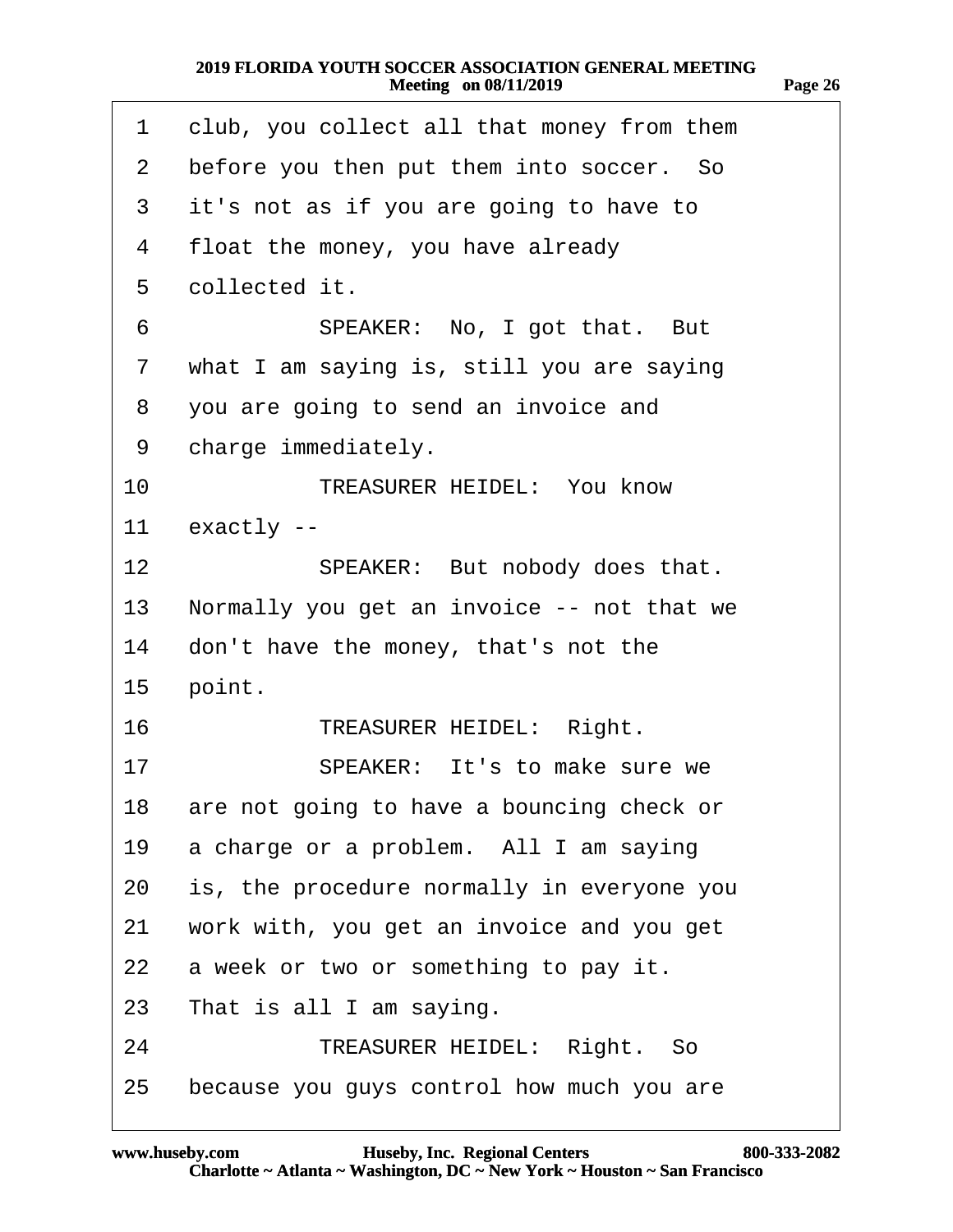| 1               | charged by how many players you              |
|-----------------|----------------------------------------------|
| 2               | registered, you know how many players and    |
| 3               | what fee you are going to be charged that    |
| 4               | month. So I would say by the 25th of the     |
| 5               | month you should transfer over enough        |
| 6               | money so that when it processes it is        |
| 7               | ready to go.                                 |
| 8               | SPEAKER: Okay. We are not                    |
| 9               | going anywhere with that conversation        |
| 10              | obviously.                                   |
| 11              | <b>TREASURER HEIDEL: Okay.</b>               |
| 12              | <b>SPEAKER SROKA: Mike Sroka,</b>            |
| 13 <sup>°</sup> | Stetson FA. So would you be willing to       |
| 14              | send some sort of notification like a week   |
| 15              | before saying, hey, in one week we are       |
| 16              | billing you for what you owe?                |
| 17              | <b>TREASURER HEIDEL: We are not</b>          |
|                 | 18 planning to do that, because we are going |
| 19              | to do that at the first of every month so    |
| 20              | that everyone knows it will be within the    |
| 21              | first couple of --                           |
| 22              | <b>SPEAKER SROKA: I understand but</b>       |
| 23              | as a courtesy.                               |
| 24              | <b>TREASURER HEIDEL: I am not</b>            |
| 25              | committing to that. So we are saying --      |

**Page 27**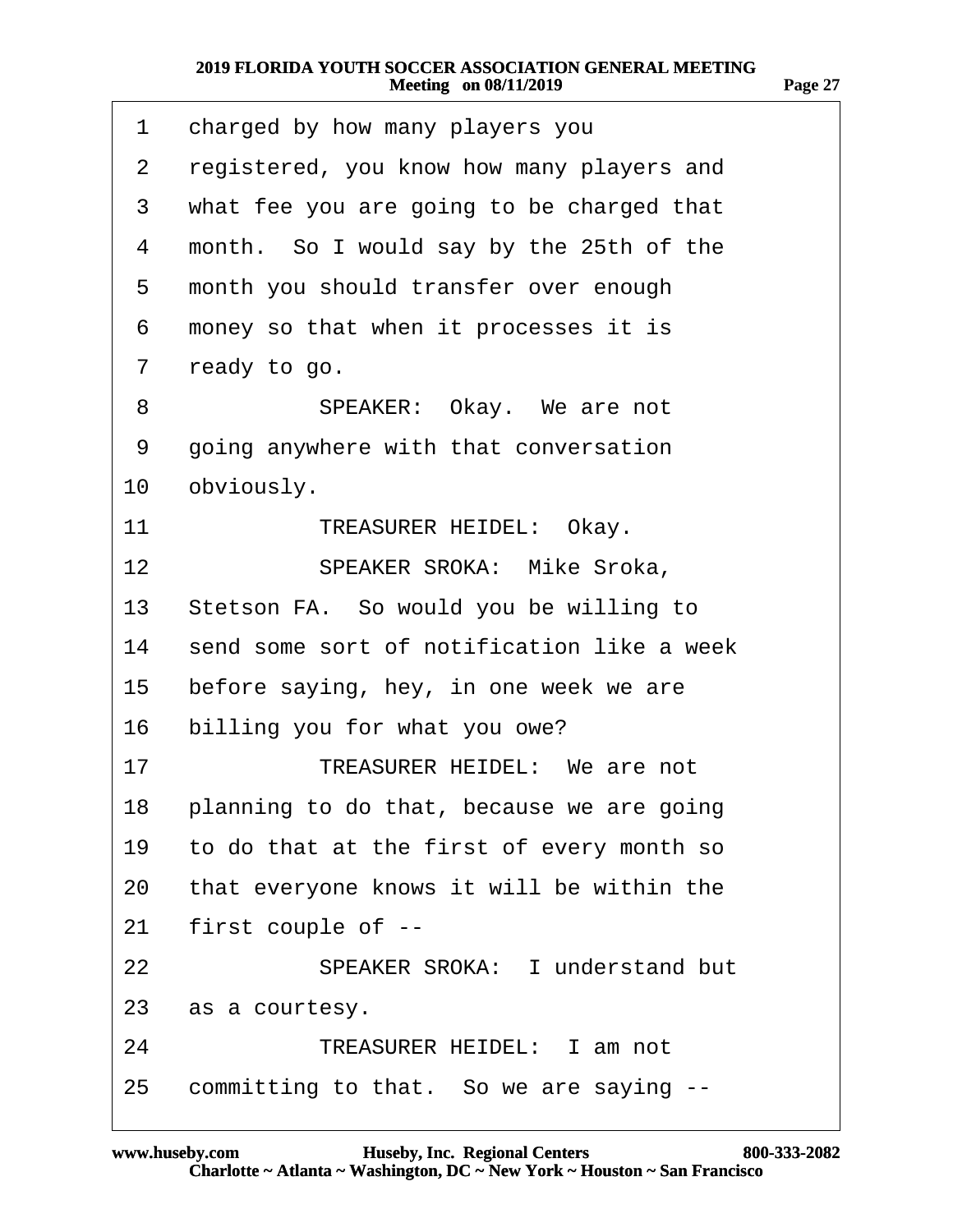| 1               | <b>SPEAKER SROKA: No courtesy?</b>         |
|-----------------|--------------------------------------------|
| $\overline{2}$  | TREASURER HEIDEL: -- we will be            |
| 3               | doing it the first of the month. Well,     |
| 4               | the courtesy is that you have them at the  |
| 5               | first of the month, so you can --          |
| 6               | SPEAKER SROKA: Fair enough.                |
| 7               | I have one more question in                |
| 8               | regards to the players' fees.              |
| 9               | <b>TREASURER HEIDEL: Sure.</b>             |
| 10              | <b>SPEAKER SROKA: So that increase</b>     |
| 11              | is going to be for competitive and rec     |
| 12 <sub>2</sub> | players?                                   |
| 13              | <b>TREASURER HEIDEL: Yes, sir.</b>         |
| 14              | SPEAKER: I am an accountant, an            |
| 15              | accounting person also. And I believe      |
| 16              | there ought to be maybe the fifth day      |
| 17              | following the end of the month going to be |
| 18              | charged, not immediately when it goes out. |
| 19              | Because many times the fees in there are   |
| 20              | not direct. Something has gotten there     |
| 21              | that shouldn't be. I don't think it is     |
| 22              | unreasonable to say pay five days, at      |
| 23              | least you have a chance to review it and   |
| 24              | get with the staff.                        |
| 25              | So that would be my suggestion.            |

**Page 28**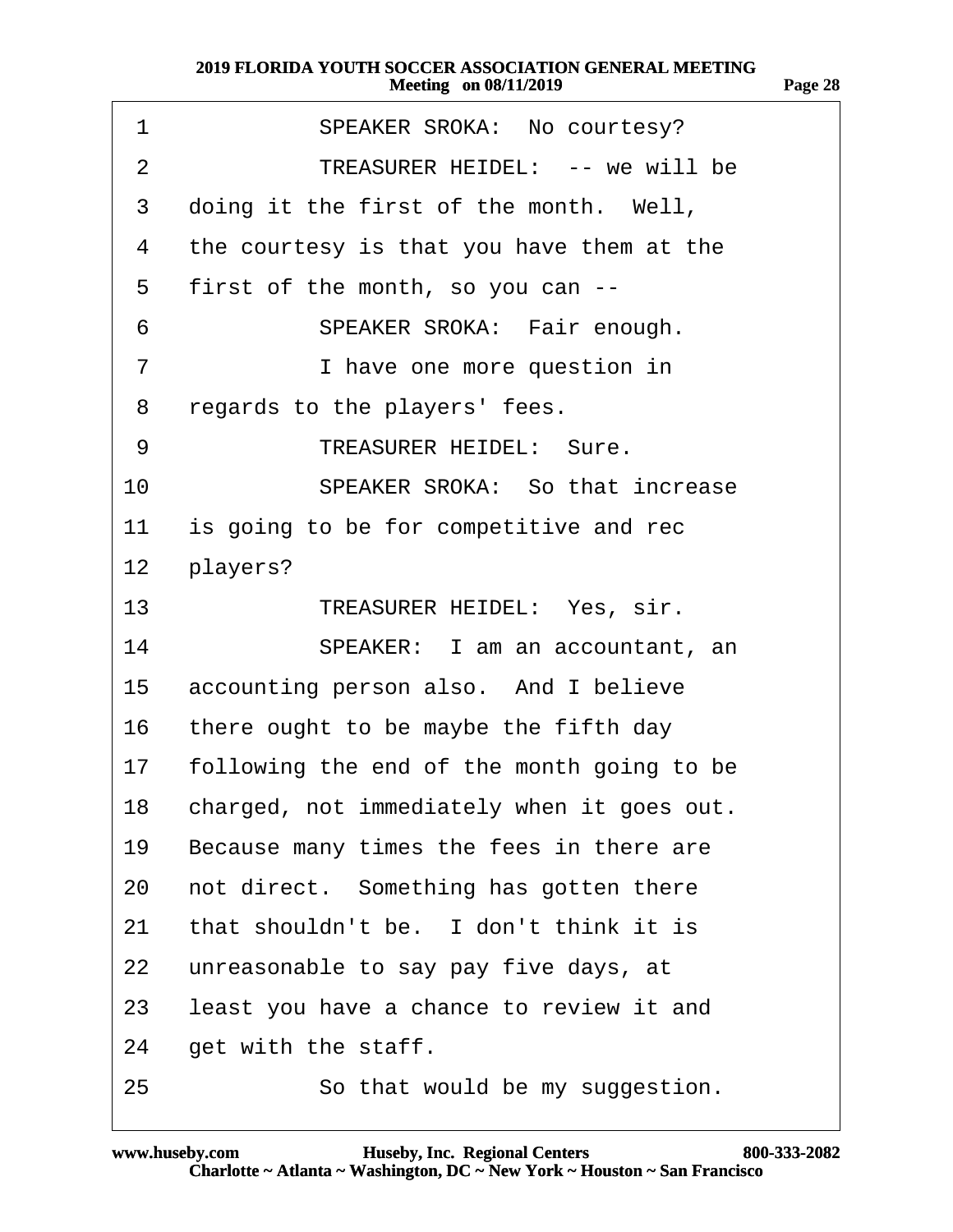| 1               | I think probably most people here would    |
|-----------------|--------------------------------------------|
| $\overline{2}$  | agree with that.                           |
| 3               | (Applause.)                                |
| 4               | SPEAKER: Rob -- (inaudible -               |
| 5               | speaking while applause).                  |
| 6               | THE COURT REPORTER: I am sorry,            |
| $\overline{7}$  | I didn't hear.                             |
| 8               | SPEAKER: -- since the vast                 |
| 9               | majority of amounts that are incorrect on  |
| 10              | invoices. So we know that many             |
| 11              | organizations require that you pay as you  |
| 12 <sup>1</sup> | actually register the players and they     |
| 13              | require immediate payment. So by us        |
| 14              | waiting until the end of the month, we are |
| 15              | essentially floating that amount and       |
| 16              | already giving you up to 30 days.          |
| 17              | SPEAKER SROKA: She needs you to            |
| 18              | restate your name.                         |
| 19              | THE COURT REPORTER: Thank you.             |
| 20              | <b>SPEAKER SROKA: She didn't hear</b>      |
| 21              | it.                                        |
| 22              | <b>SPEAKER SHIELDS: Robbie</b>             |
| 23              | Shields, Lake Wales Soccer Club.           |
| 24              | THE COURT REPORTER: Thank you.             |
| 25              | TREASURER HEIDEL: Thank you.               |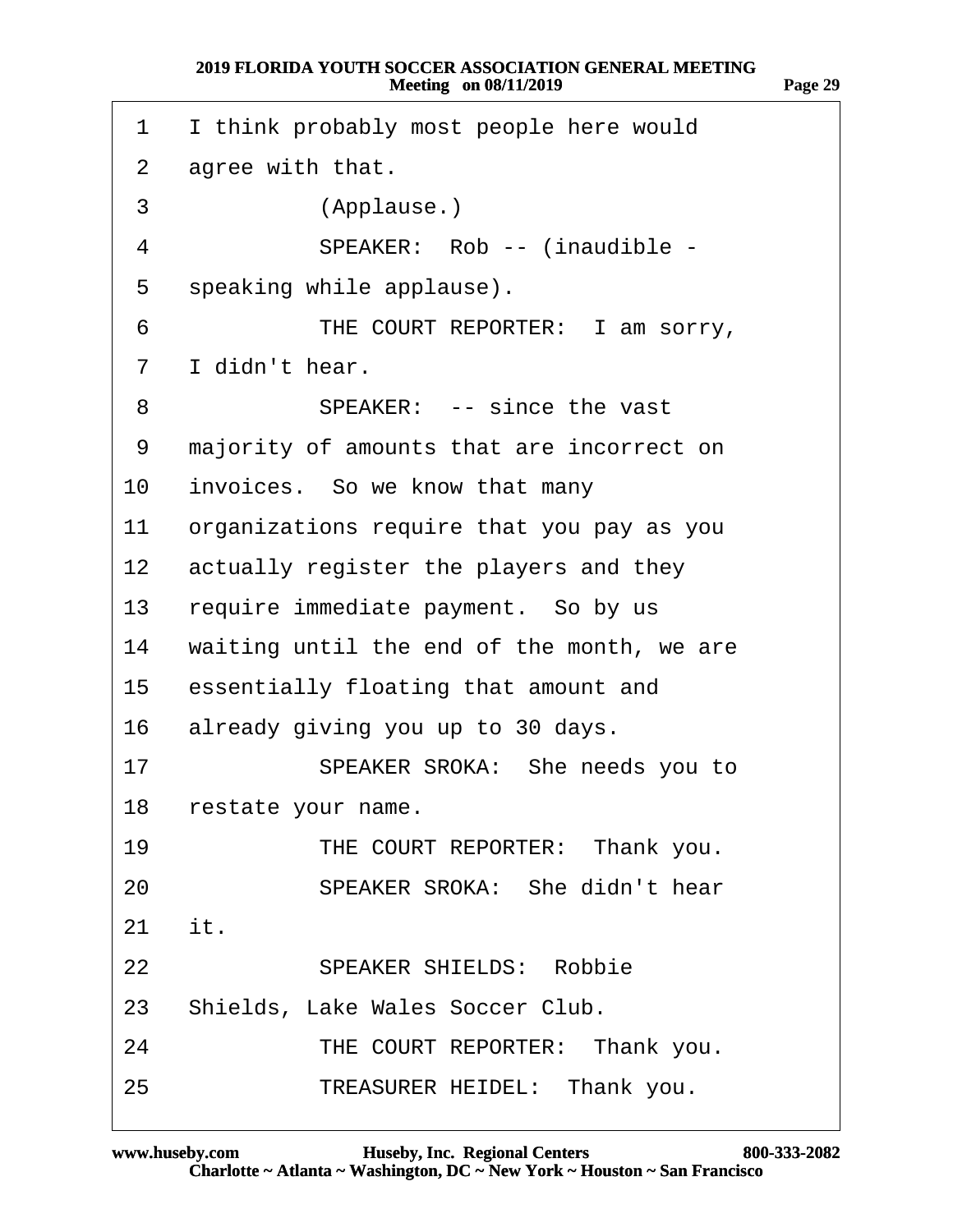| 71<br>٠ |  |
|---------|--|
|         |  |

| 1              | PRESIDENT STACEY: Okay. Jared,             |
|----------------|--------------------------------------------|
| 2              | are we ready to test these little babies,  |
| 3              | the fun part of the meeting?               |
| 4              | All right. So at this point we             |
| 5              | are going to go ahead as we are actually   |
| 6              | coming up on the rule change proposals, we |
| $\overline{7}$ | need to test these clickers to make sure   |
| 8              | they work. And unfortunately, this could   |
| 9              | be a little bit of a process.              |
| 10             | So we have a very simple                   |
| 11             | question for you. We are actually telling  |
| 12             | you how to vote. This is the only time we  |
| 13             | get to do that, right? So if you would as  |
| 14             | soon as I get the green light.             |
| 15             | Are we ready to test?                      |
| 16             | JARED WHITE: Yes.                          |
| 17             | PRESIDENT STACEY: Jared said               |
| 18             | yes. So on the screen you have one         |
| 19             | option, so I ask that you select that      |
| 20             | option now.                                |
| 21             | (Audience complies.)                       |
| 22             | You should get a green little              |
| 23             | light pop open.                            |
| 24             | SPEAKER: (Inaudible.)                      |
| 25             | PRESIDENT STACEY: Please don't.            |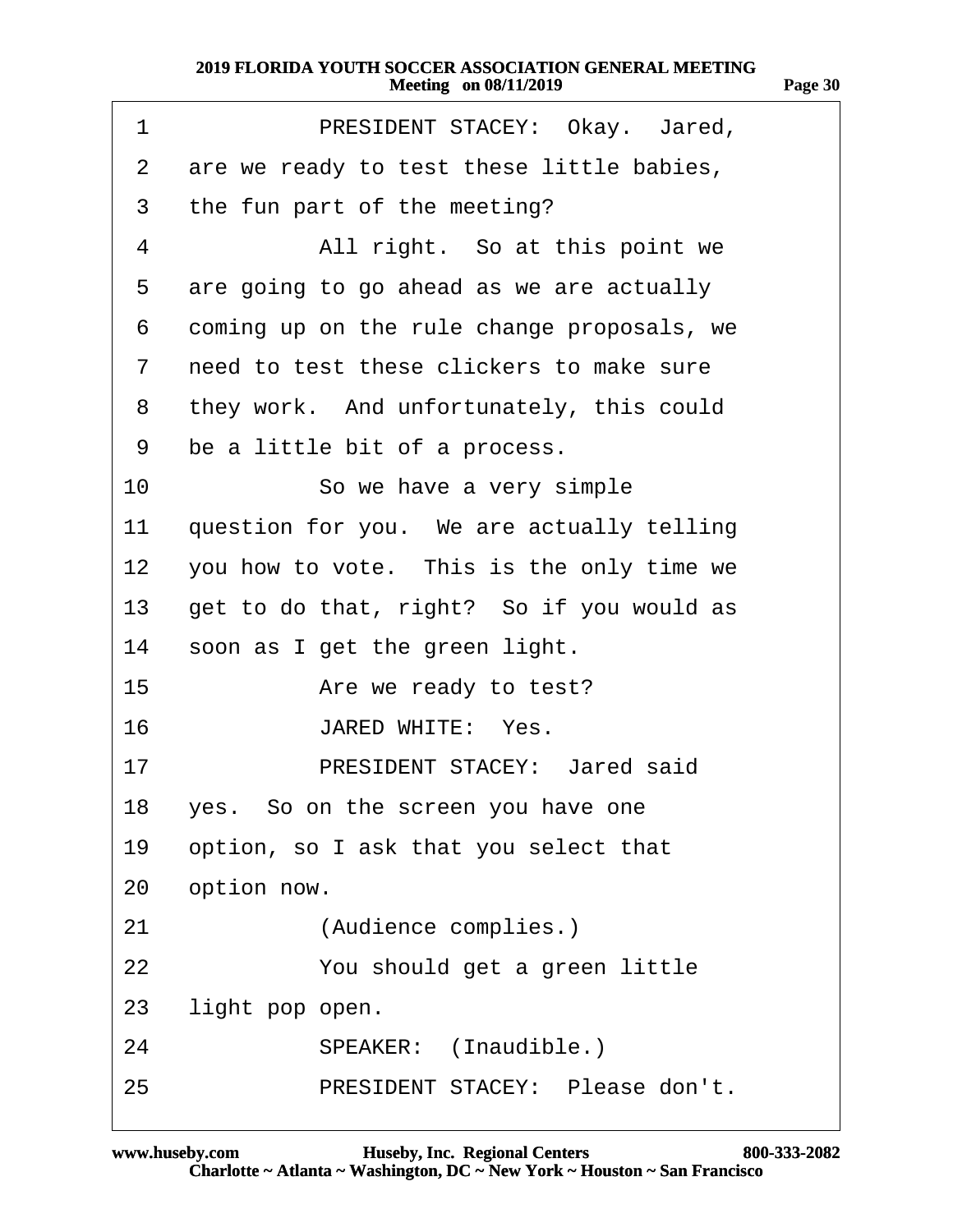| 1               | Do we have results?                       |
|-----------------|-------------------------------------------|
| 2               | JARED WHITE: We are                       |
| 3               | calculating.                              |
| 4               | PRESIDENT STACEY: Yes.                    |
| 5               | JARED WHITE: We have over 600             |
| 6               | votes that weren't counted, so we are     |
| 7               | going through to see who didn't press     |
| 8               | their button right now.                   |
| 9               | PRESIDENT STACEY: 600, okay.              |
| 10              | Justin, did you say you want to           |
| 11              | be the committee police today? Yeah, I    |
| 12 <sup>1</sup> | thought so.                               |
| 13              | SPEAKER: While we are waiting             |
| 14              | why don't you introduce your panel?       |
| 15 <sub>1</sub> | PRESIDENT STACEY: Sure. Yeah,             |
| 16              | good idea. Thank you.                     |
| 17              | So, yeah, while we are waiting I          |
| 18              | guess it would be nice for some of you    |
| 19              | that may not know everybody on the dais   |
| 20              | here. We have Sandy Lehito, is our Vice   |
| 21              | President from Region D; Stephen Huff,    |
| 22              | Region B Vice President; and next to him  |
| 23              | is the Region A Vice President Mr. Justin |
| 24              | Goldman.                                  |
| 25              | Of course, Eric Heidel, our               |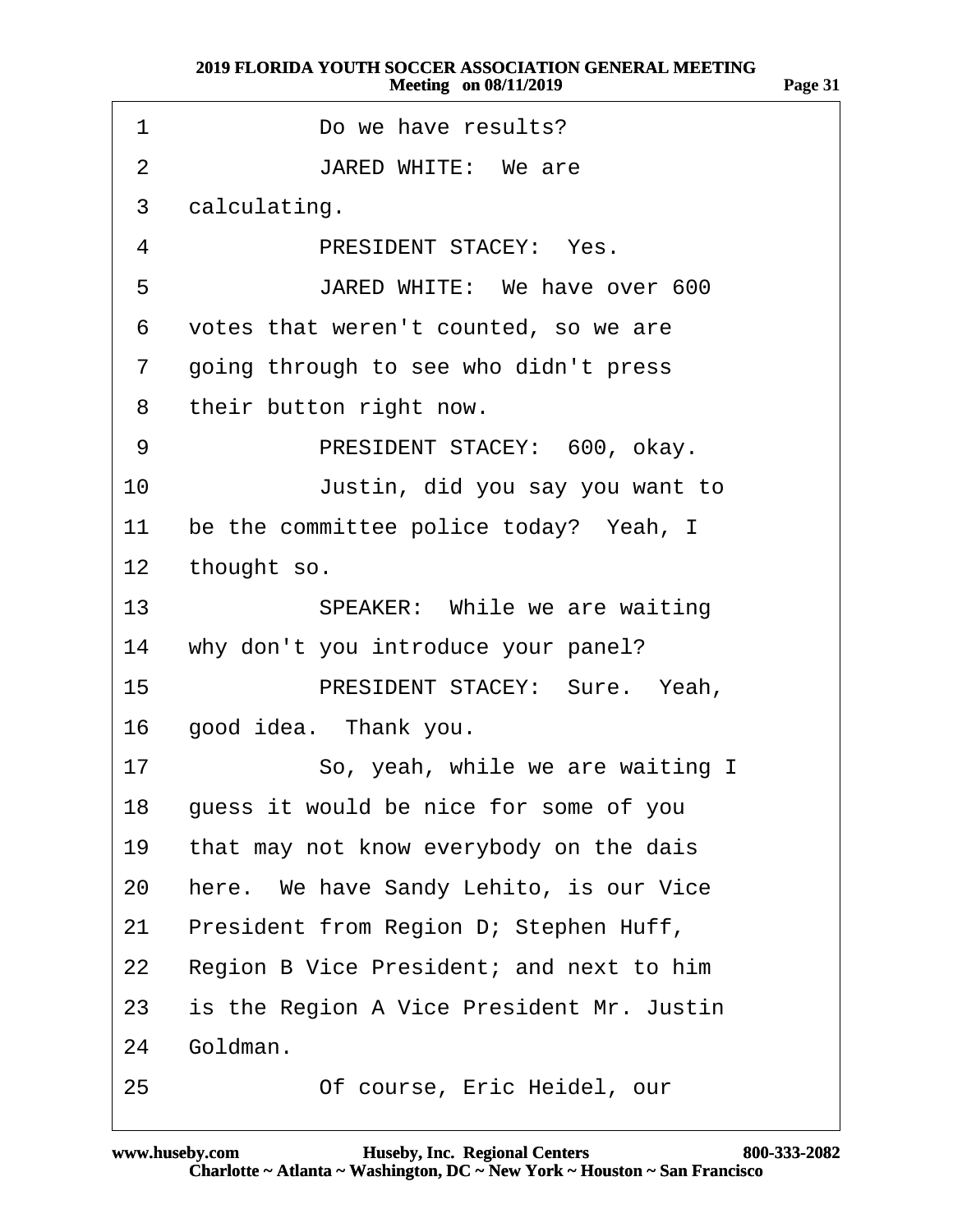| 1  | treasurer; Alice Smith our registrar; our  |
|----|--------------------------------------------|
| 2  | secretary, Chris Ellison; Vice President   |
| 3  | of Coach/Player Development Mr. Joe        |
| 4  | Nelson; and Vice President of Competition  |
| 5  | Shenoy Raghuraj. Am I right?               |
| 6  | <b>VP RAGHURAJ: Yes.</b>                   |
| 7  | PRESIDENT STACEY: That is such             |
| 8  | a hard one.                                |
| 9  | And, of course, we have others             |
| 10 | in the room, the regional commissioners    |
| 11 | across the front here. Carlton Talbot      |
| 12 | from Region A; Russell Walker next to him, |
| 13 | also Region A; John Withkowski from Region |
|    | 14 C.                                      |
| 15 | Tim Smith where are you? Tim               |
|    | 16 Smith is somewhere in the room I bet.   |
| 17 | Also we have Dawn Hart and Terry           |
|    | 18 Straub from Region D, regional          |
| 19 | commissioners here on the front row.       |
| 20 | And then over here we have Terri           |
| 21 | Towers; and then Lance Lass and Mike Weber |
| 22 | are actually appointed commissioners for   |
| 23 | Region A.                                  |
| 24 | So these are the Board of                  |
| 25 | Directors. We have had quite a fun time    |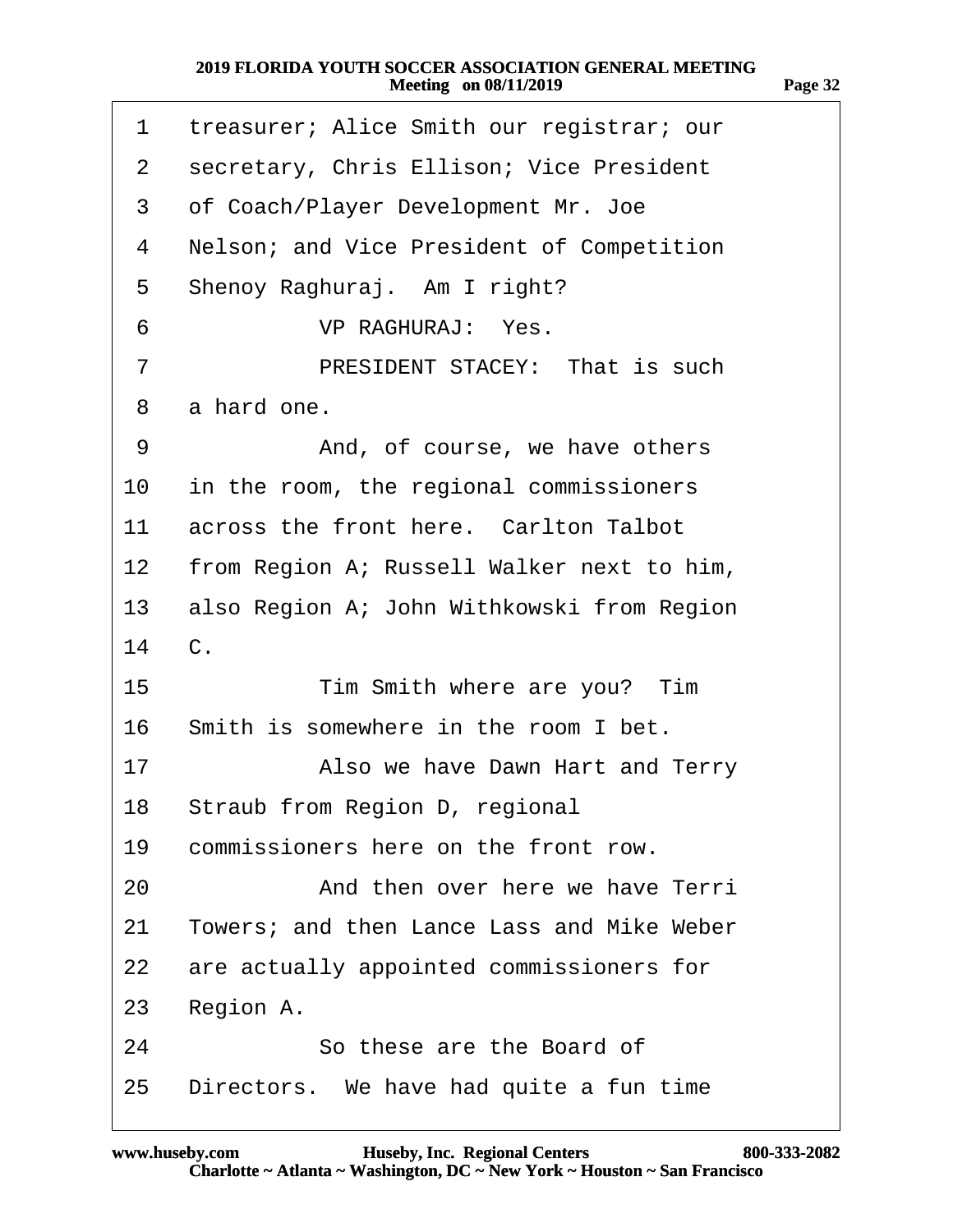| 1               | this year with them.                          |
|-----------------|-----------------------------------------------|
| 2               | We could -- so under -- actually              |
| 3               | we need to do unfinished business. So is      |
| 4               | there any unfinished business that anyone     |
| 5               | wishes to bring to the Board?                 |
| 6               | Okay. So any -- obviously the                 |
| 7               | rule changes and stuff will be new            |
| 8               | business. But if there is any other new       |
| 9               | business that anyone wishes to bring to       |
| 10              | the floor? I actually do need someone to      |
| 11              | make a motion that we adopt the actions of    |
| 12 <sub>2</sub> | the Board of Directors from this past         |
| 13              | year. Is there anyone brave enough to         |
| 14              | step up to the mic?                           |
| 15              | SPEAKER: Yes, there is.                       |
| 16              | <b>SPEAKER TOWERS: Terri Towers</b>           |
| 17              | Region B Commissioner of the North. I         |
| 18              | move that we adopt the actions of the         |
|                 | 19 Board over the past year.                  |
| 20              | PRESIDENT STACEY: I need a                    |
|                 | 21 second. Second anyone? Second? No          |
|                 | 22 straws for second? Discussion? Hey,        |
|                 | 23 Jeff.                                      |
| 24              | <b>SPEAKER KURZNER: And Jeff</b>              |
|                 | 25 Kurzner, South Florida United Youth Soccer |
|                 |                                               |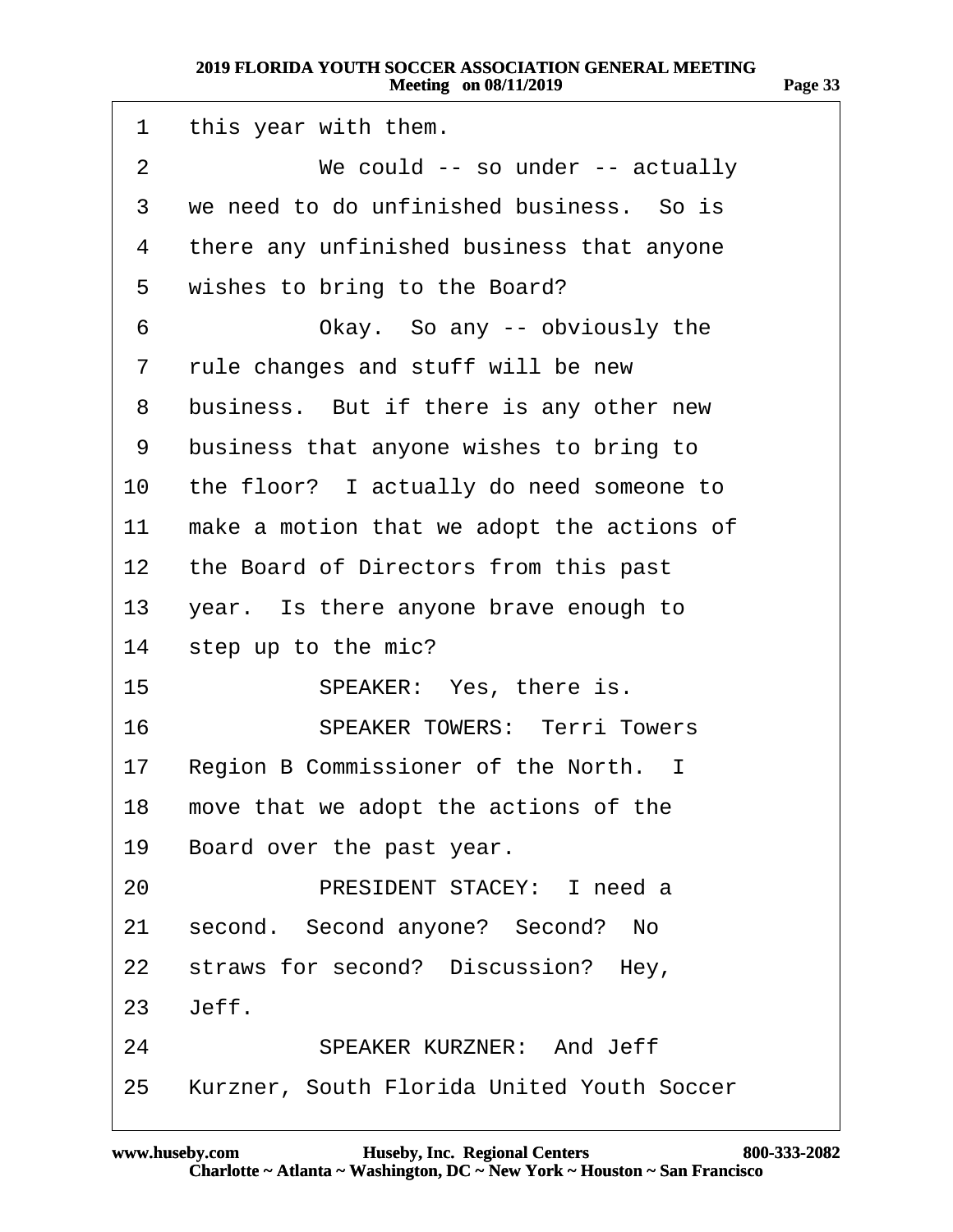| 1  | Association. I would like to ask or move     |
|----|----------------------------------------------|
| 2  | that we remove the actions of creating       |
| 3  | FSPL and the futures league from the         |
| 4  | ratification process so that it can be       |
| 5  | discussed separately.                        |
| 6  | PRESIDENT STACEY: So remove the              |
| 7  | ratification of FSPL?                        |
| 8  | <b>SPEAKER CONFESSORE: I would</b>           |
| 9  | like to second.                              |
| 10 | <b>PRESIDENT STACEY: We have a</b>           |
| 11 | second now.                                  |
| 12 | (Applause.)                                  |
| 13 | <b>SPEAKER CONFESSORE: Now can I</b>         |
| 14 | put another one up? Am I allowed to          |
| 15 | put --                                       |
| 16 | PRESIDENT STACEY: No, not yet.               |
| 17 | Okay?                                        |
| 18 | <b>SPEAKER CONFESSORE: We have</b>           |
| 19 | to -- okay.                                  |
| 20 | <b>PRESIDENT STACEY: So the motion</b>       |
| 21 | to approve is essentially a consent          |
| 22 | amendment, if you will, agenda item. So      |
|    | 23 we have asked -- Mr. Kurzner has proposed |
| 24 | that we remove two items from that blanket   |
|    | 25 approval.                                 |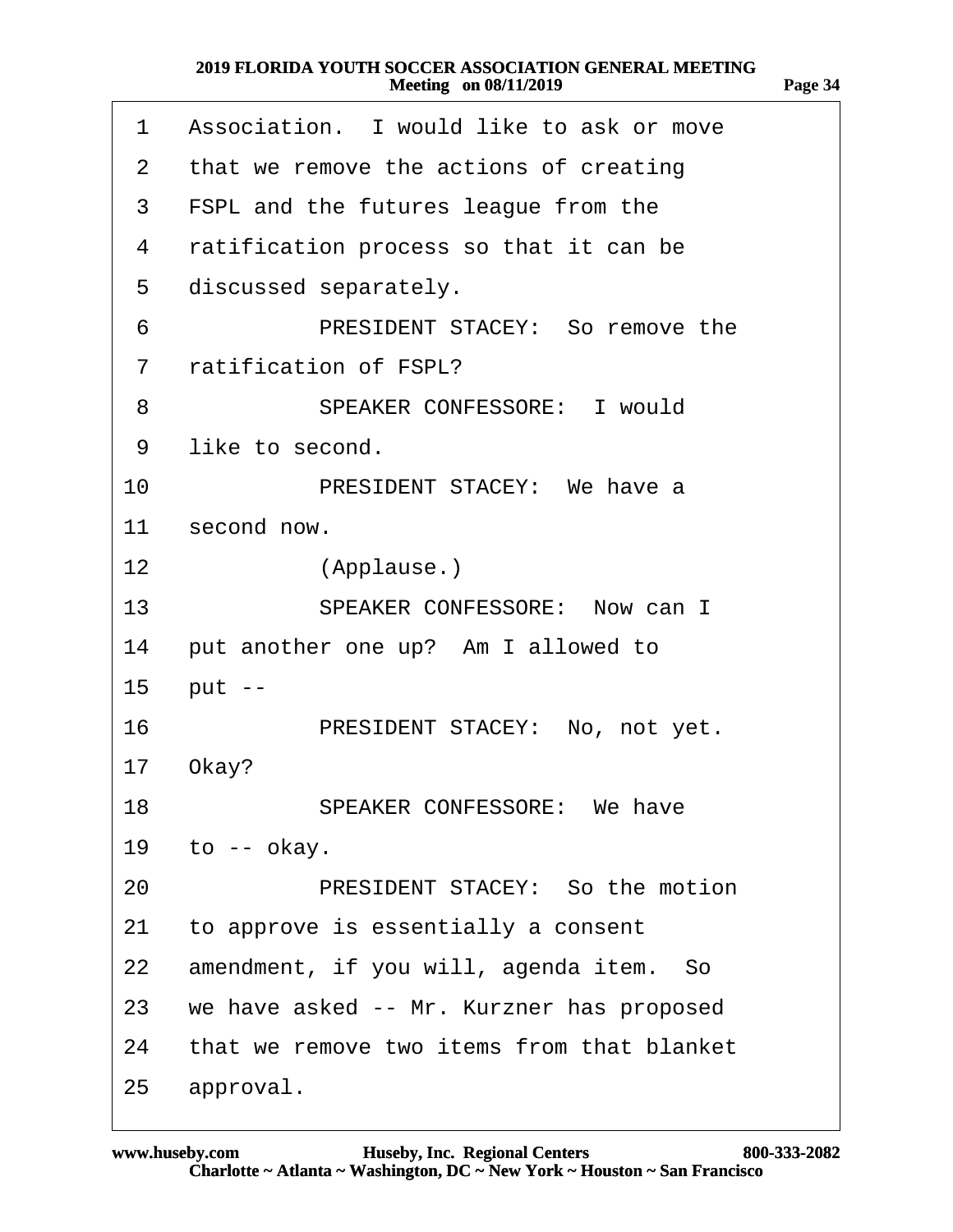| 1               | The parliamentarians in the                |
|-----------------|--------------------------------------------|
| $\overline{2}$  | room, do we deal with that first or do we  |
| 3               | approve the rest and then deal with it? I  |
| 4               | believe we can consent.                    |
| 5               | SPEAKER: (Inaudible.)                      |
| 6               | PRESIDENT STACEY: Okay. Any                |
| $\overline{7}$  | discussion on the amendment proposed? To   |
| 8               | pull those two items? No discussion.       |
| 9               | All in favor -- we won't need              |
| 10              | any clickers for this -- all in favor say  |
| 11              | aye.                                       |
| 12 <sup>°</sup> | <b>GENERAL MEMBERSHIP: Aye.</b>            |
| 13              | PRESIDENT STACEY: All opposed.             |
| 14              | SPEAKERS: Nay.                             |
| 15              | PRESIDENT STACEY: All right.               |
|                 | 16 No clickers. Understood.                |
| 17              | So we have -- so on the                    |
| 18              | remainder of the actions of the Board of   |
| 19              | Directors, any other discussion? Yes?      |
| 20              | SPEAKER CONFESSORE: Okay. Lou              |
| 21              | Confessore from Coral Estates Soccer Club. |
| 22              | I would like to hear an explanation about  |
| 23              | how you are going to tell us about         |
| 24              | provisions to spend all of that money on   |
| 25              | this new thing that you are going to       |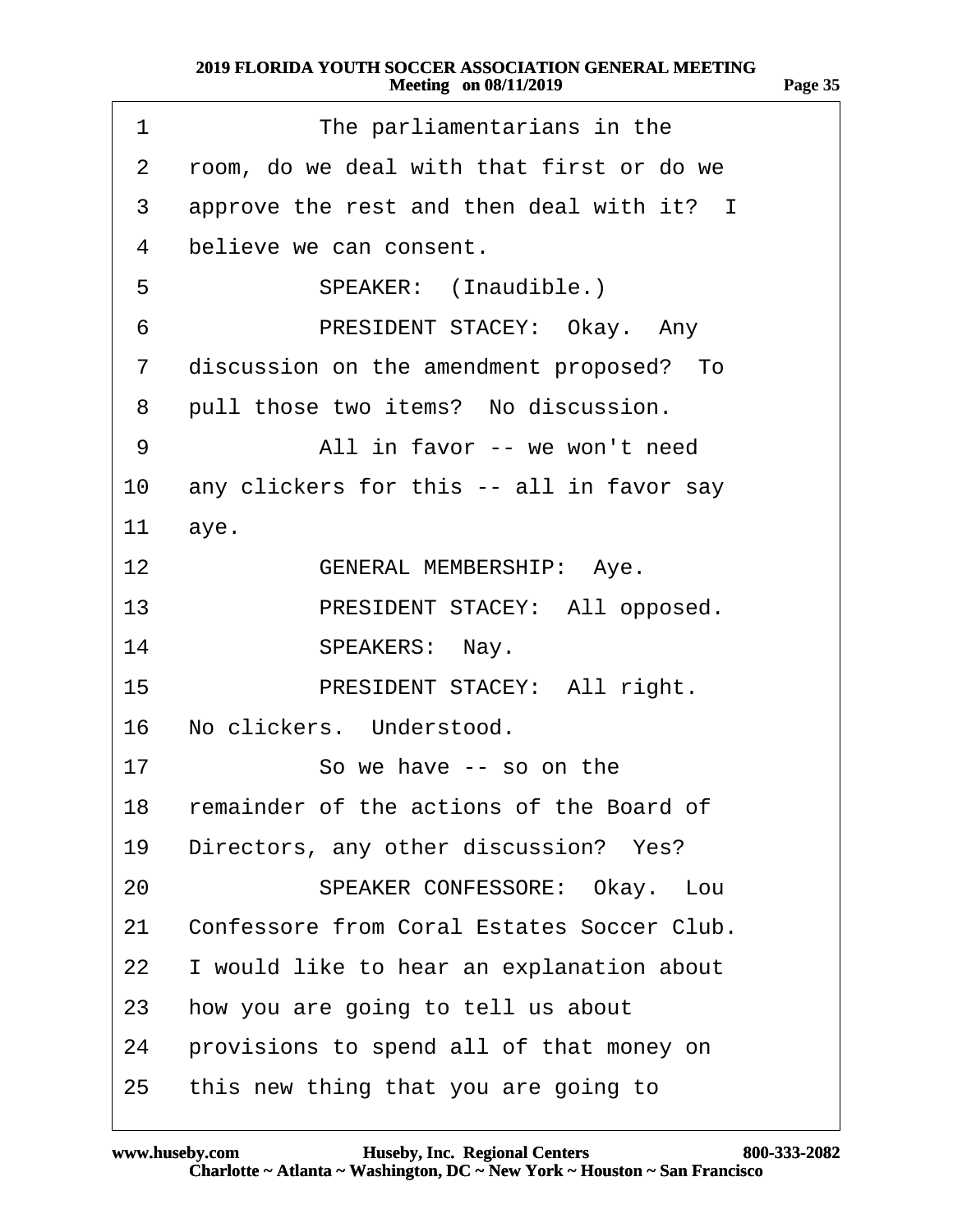| 1               | present.                                  |
|-----------------|-------------------------------------------|
| 2               | <b>PRESIDENT STACEY: The Bylaws</b>       |
| 3               | and Rules grant the Board authority to    |
| 4               | expend funds necessary to the furtherance |
| 5               | of FYSA. So, I am not sure where you are  |
| 6               | going with that.                          |
| 7               | SPEAKER CONFESSORE: Okay. What            |
| 8               | was the original question that you asked  |
| 9               | about the actions of the Board? Okay. I   |
|                 | 10 would like to say that I am not too    |
| 11              | impressed with the actions of the Board   |
| 12 <sup>1</sup> | spending that much money without asking   |
| 13 <sup>°</sup> | any of us about that. And I for one am    |
| 14              | not going to give you permission to do    |
| 15 <sub>1</sub> | that this year or any other year.         |
| 16              | So I would like to get it out on          |
| 17 <sup>1</sup> | the floor about what the opinion of       |
| 18              | everyone else is about that.              |
| 19              | PRESIDENT STACEY: So, Eric is             |
|                 | 20 going to speak to the engagement, the  |
| 21              | funds expended. Would that help you? Is   |
| 22              | that appropriate to --                    |
| 23              | SPEAKER CONFESSORE: Not if he             |
| 24              | is going to give an answer like he gave   |
| 25              | the other guy over there.                 |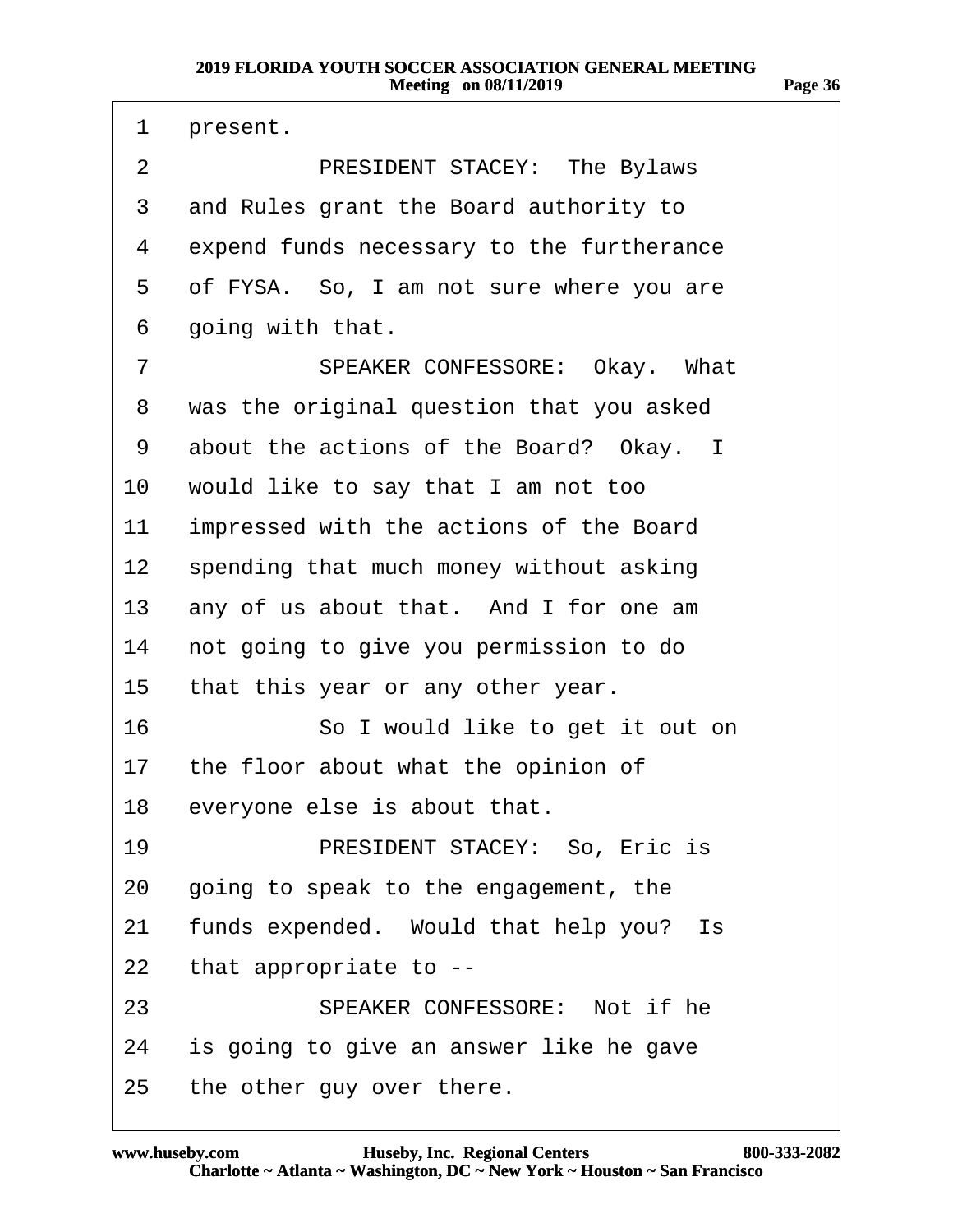| 1               | SPEAKER: Well done, Lou.                   |
|-----------------|--------------------------------------------|
| $\overline{2}$  | <b>SPEAKER CONFESSORE: I actually</b>      |
| 3               | have a question for you. Would it be       |
| 4               | easier for you, Eric, if I make a motion   |
| 5               | to remove the authorization?               |
| 6               | <b>PRESIDENT STACEY: You are</b>           |
| $\mathbf{7}$    | welcome to make a motion, and I am happy   |
| 8               | to answer your question. But what          |
| 9               | specifically are you talking about that we |
| 10              | spent money on and how much do you think   |
| 11              | that we spent?                             |
| 12 <sup>1</sup> | SPEAKER CONFESSORE: I was told             |
| 13              | it was \$100,000.                          |
| 14              | SPEAKER: \$111,000.                        |
| 15              | <b>SPEAKER CONFESSORE: So</b>              |
| 16              | \$111,000. Excuse me.                      |
| 17              | <b>TREASURER HEIDEL: So what I</b>         |
|                 | 18 think you are referencing is the        |
| 19              | engagement with the collective and then    |
| 20              | the separate engagement with Jim Cosgrove. |
| 21              | So there is a distinction.                 |
| 22              | The engagement with the                    |
| 23              | collective through Brad Stinson was about  |
| 24              | the Board and the mission and the values   |
| 25              | and getting to know ourselves as an        |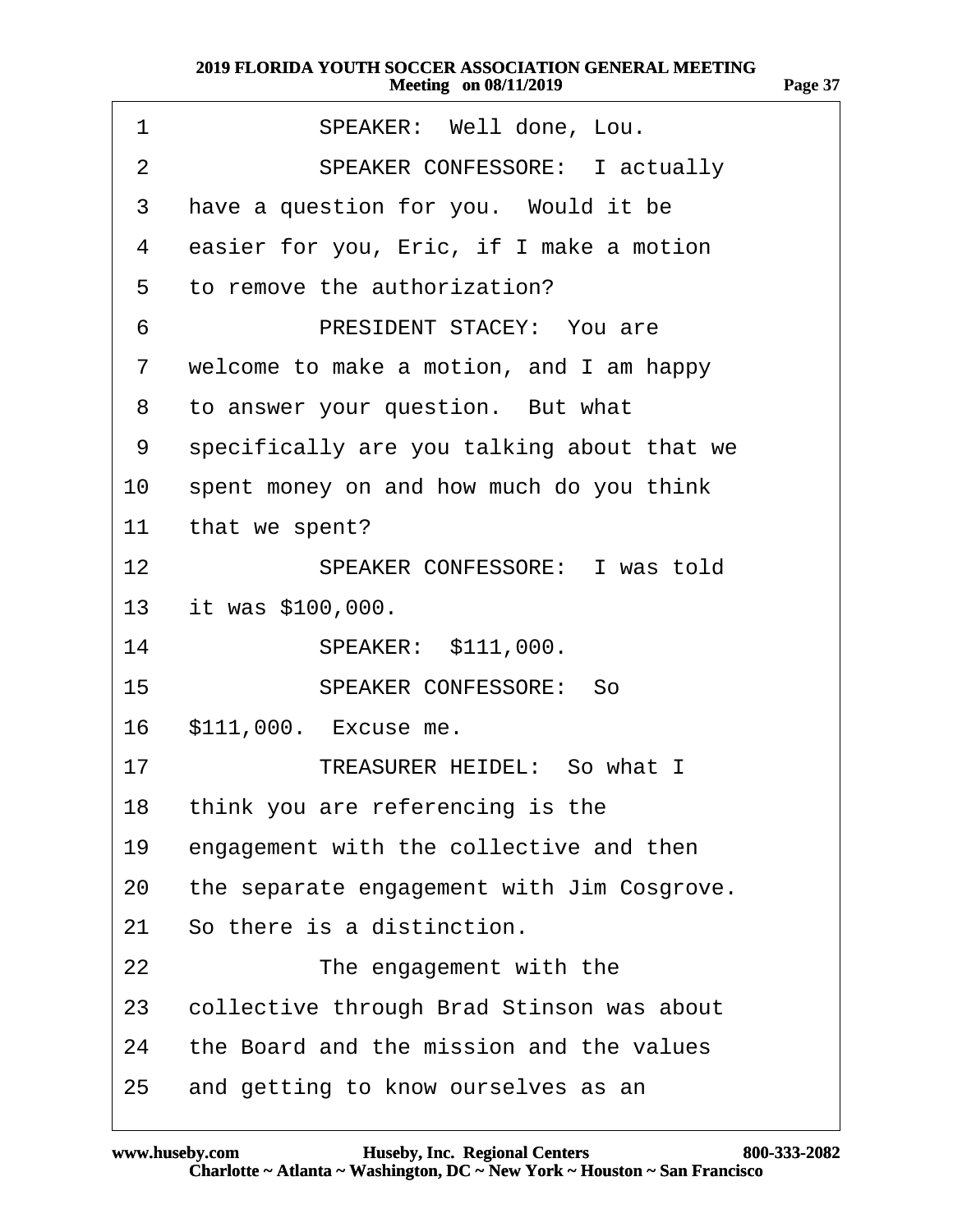| 1  | organization, which I talked about. It        |  |
|----|-----------------------------------------------|--|
| 2  | had nothing to do with the proposed           |  |
| 3  | changes to the Bylaws and Rules.              |  |
| 4  | So there are two separate items,              |  |
| 5  | right? One is about the organizations as      |  |
| 6  | a whole and --                                |  |
| 7  | SPEAKER CONFESSORE: Okay. I am                |  |
| 8  | willing to take them one at a time, Eric.     |  |
| 9  | <b>TREASURER HEIDEL: Sure.</b>                |  |
| 10 | SPEAKER CONFESSORE: Go ahead                  |  |
| 11 | and do the first one.                         |  |
| 12 | TREASURER HEIDEL: All right.                  |  |
|    | 13 So the first one --                        |  |
| 14 | <b>SPEAKER CONFESSORE: Explain to</b>         |  |
| 15 | us what the first one was about.              |  |
| 16 | <b>TREASURER HEIDEL: Right. So</b>            |  |
|    | 17 the first one with the collective, as John |  |
| 18 | alluded to in his opening remarks, was        |  |
| 19 | about getting to know ourselves as an         |  |
| 20 | organization, getting the staff better,       |  |
| 21 | getting the Board better, getting them        |  |
| 22 | united so that we could then go out and       |  |
| 23 | engage with you, right.                       |  |
| 24 | So there is a list of priorities              |  |
| 25 | that came out of that. One of them being      |  |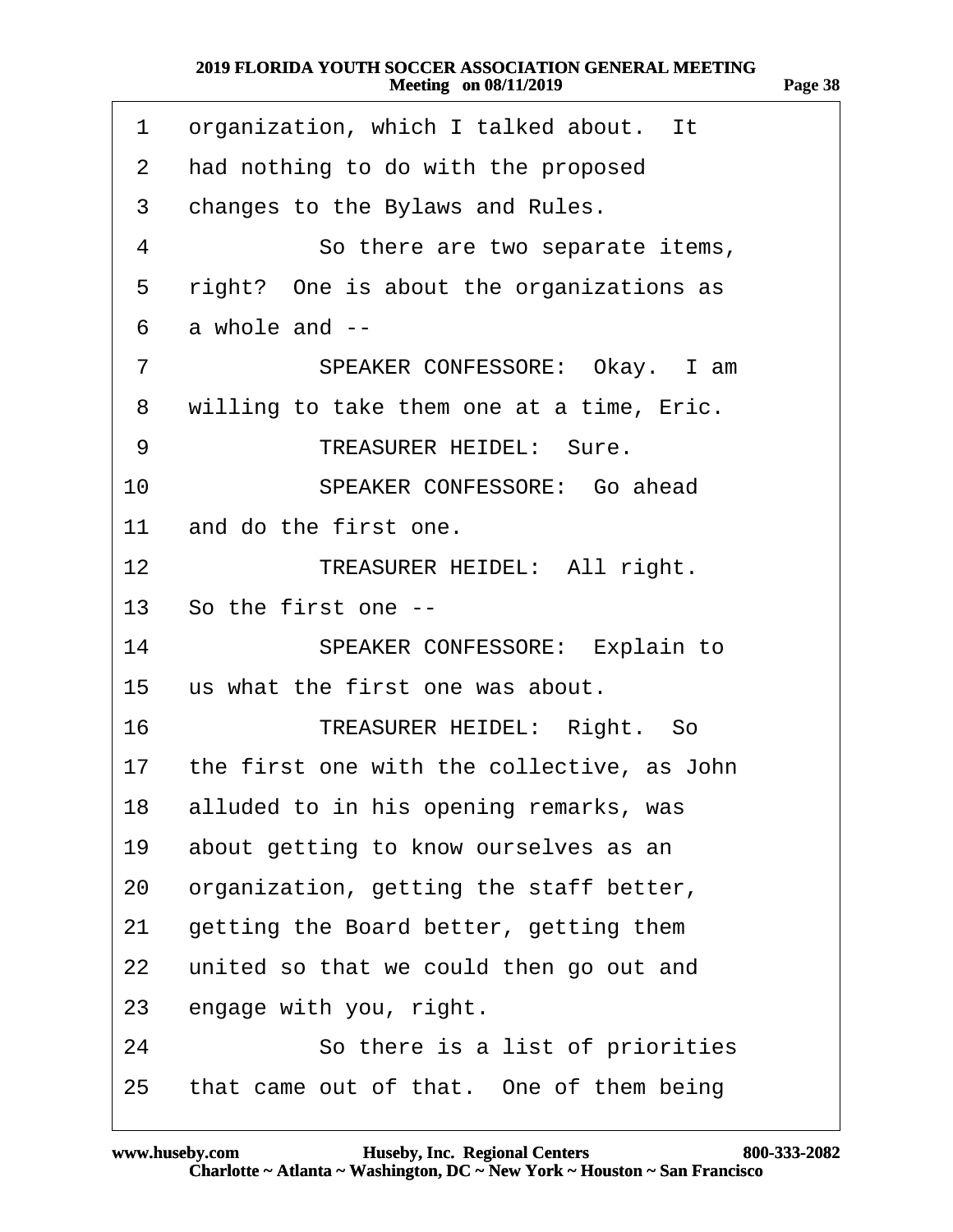| 1              | that we will meet with every affiliate     |
|----------------|--------------------------------------------|
| $\overline{2}$ | this year so that we can hear directly     |
| 3              | from you. Because we have heard that you   |
| 4              | told us we are bad at communicating, so we |
| 5              | want to come to each of you and start      |
| 6              | communicating, right.                      |
| 7              | I think an example also of our             |
| 8              | improvement with communicating is that,    |
| 9              | you know, through this bylaw and rule      |
| 10             | process, while they may not be perfect,    |
| 11             | the membership will certainly decide what  |
| 12             | to do with them today, we did a very good  |
| 13             | job communicating, right?                  |
| 14             | So we sent --                              |
| 15             | SPEAKER CONFESSORE: No.                    |
| 16             | GENERAL MEMBERSHIP: No, no, no.            |
| 17             | TREASURER HEIDEL: Okay, fair               |
|                | 18 enough. But I am going to continue my   |
| 19             | remarks and you are welcome to disagree    |
| 20             | with them. And I am happy to hear from     |
| 21             | you or anyone else that wants to approach  |
| 22             | the mic.                                   |
| 23             | So we sat down as a Board in               |
| 24             | January and decided to undertake that      |
| 25             | action, which is a separate engagement     |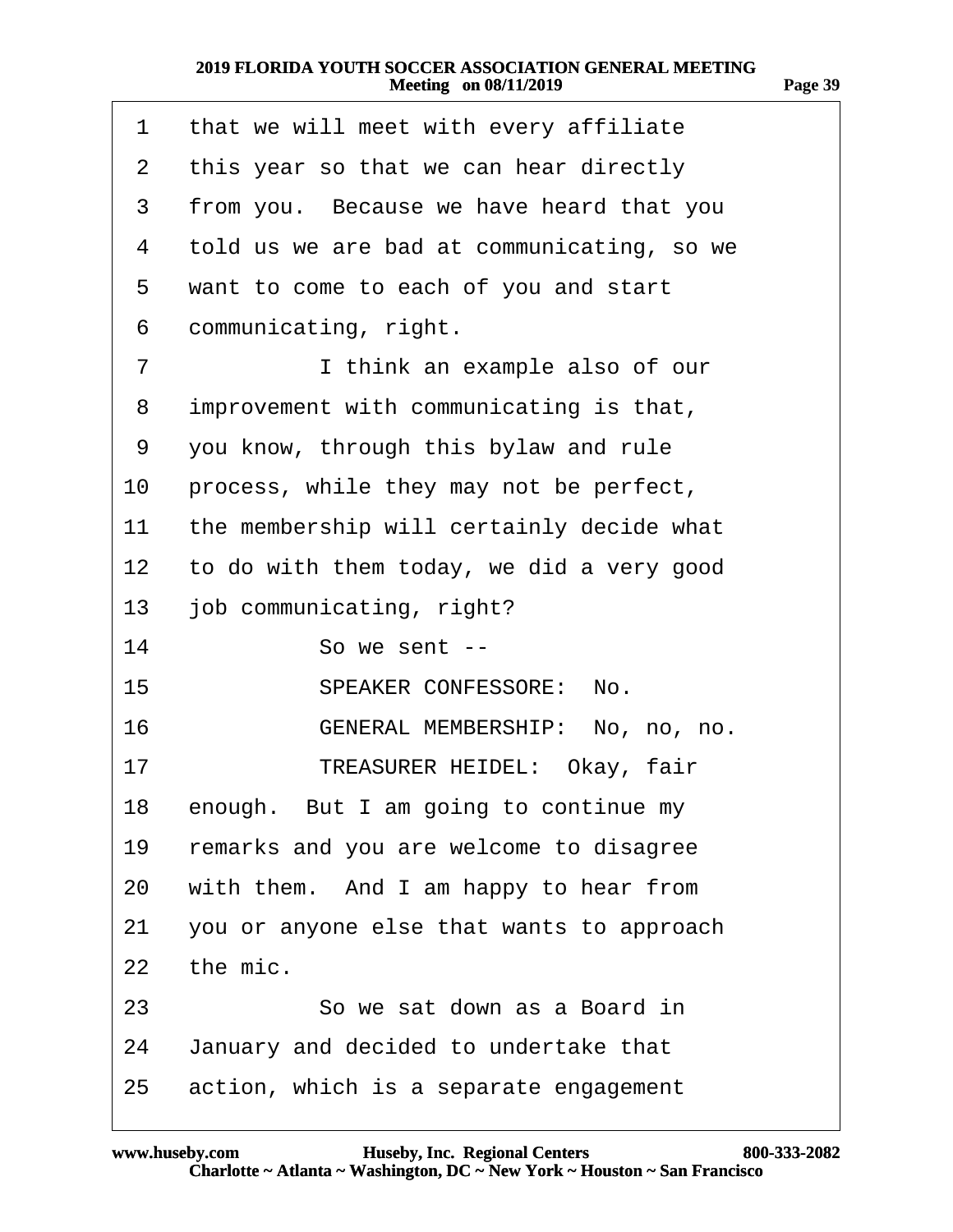| 1               | with Jim Cosgrove, which the expense       |
|-----------------|--------------------------------------------|
| $\overline{2}$  | number you are referring to that was sent  |
| 3               | out -- and by the way, anyone is welcome   |
| 4               | to request what we have spent on           |
| 5               | absolutely anything. I will tell you what  |
| 6               | we spent on the collective, what we spent  |
| 7               | with Jim, what we spent on buying pens for |
| 8               | the office, whatever you want to know. We  |
| 9               | are a tax exempt organization and our      |
| 10              | financial policies and procedures as well  |
| 11              | as federal law allow you to request        |
| 12 <sub>2</sub> | absolutely any data item.                  |
| 13              | So when a gentleman asks us what           |
| 14              | we spent, we would within the same         |
| 15              | business day provide. We have nothing to   |
| 16              | hide about what we spent and we will       |
| 17              | answer that question for absolutely        |
| 18              | anyone. They do not have to be on the      |
| 19              | Board of Directors. They do not have to    |
| 20              | be an affiliate. They do not have to be a  |
| 21              | member of this association.                |
| 22              | It can be John Smith and his kid           |
| 23              | plays football and has nothing to do with  |
| 24              | soccer. We will answer the question of     |
| 25              | anyone in the United States because that   |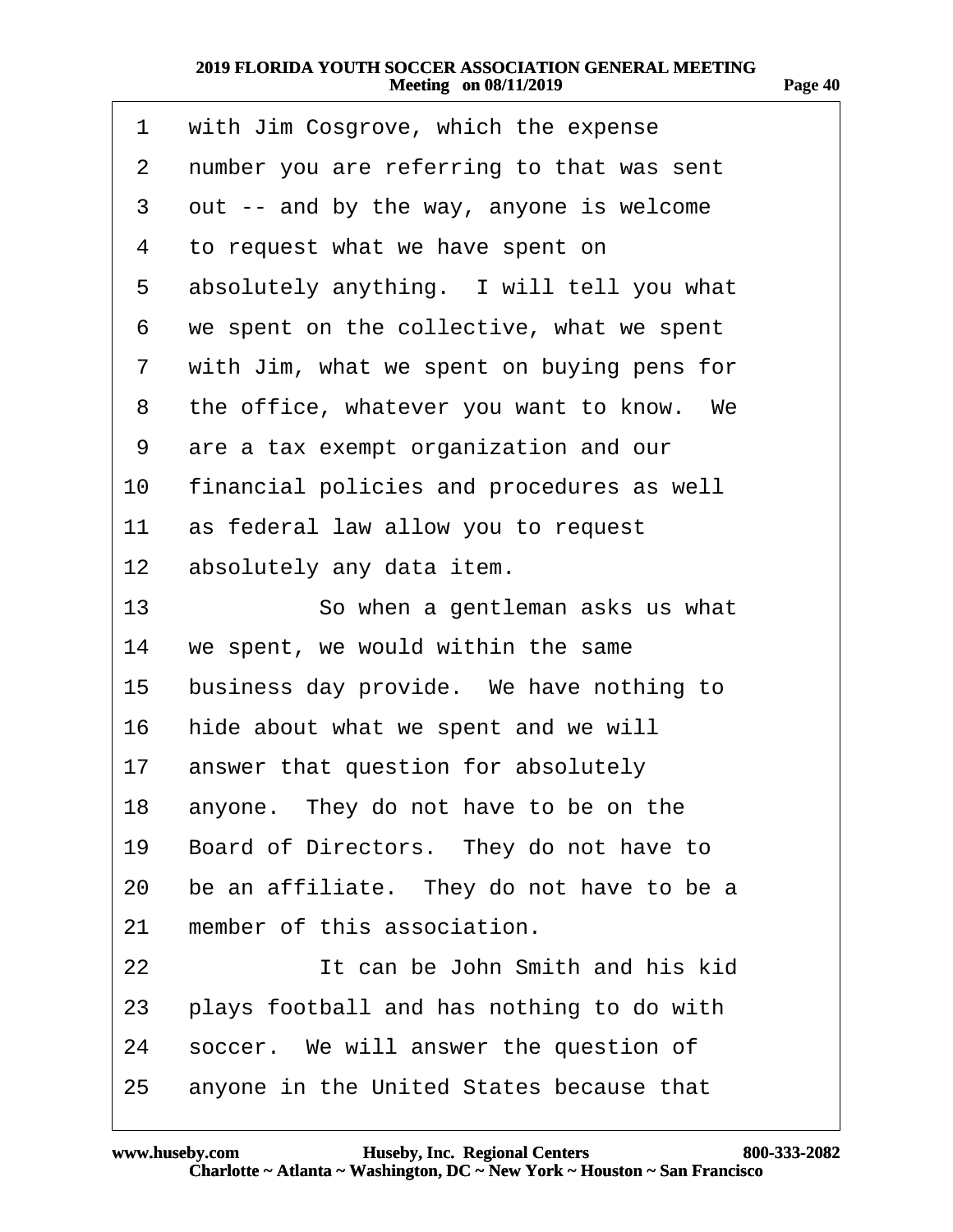| 1  | is what the federal law requires us to do.  |
|----|---------------------------------------------|
| 2  | So to go back to our                        |
| 3  | communication plan, which is something      |
| 4  | that we tried to improve on through our     |
| 5  | engagement with the collective, we decided  |
| 6  | as a Board through our process of what our  |
| 7  | priorities and what we wanted to do this    |
| 8  | year out of that engagement was to change   |
| 9  | our governance documents. They haven't      |
| 10 | been changed in a few decades.              |
| 11 | So in January we decided to do              |
| 12 | that. The Board then for about a 60-day     |
| 13 | period reviewed what was proposed and       |
| 14 | said, hey, I don't like this, I like this,  |
|    | 15 we made some changes to it. We then sent |
| 16 | it to the Rules Committee. The Rules        |
|    | 17 Committee had it for over 30 days. They  |
|    | 18 had emails going back and forth. They    |
| 19 | also had a conference call with Jim         |
| 20 | Cosgrove. John was on it. The Rules         |
| 21 | Committee members were all invited and      |
| 22 | there was feedback.                         |
| 23 | Out of the feedback from the                |
| 24 | Rules Committee there were further changes  |
| 25 | made, right. Now the Rules Committee was    |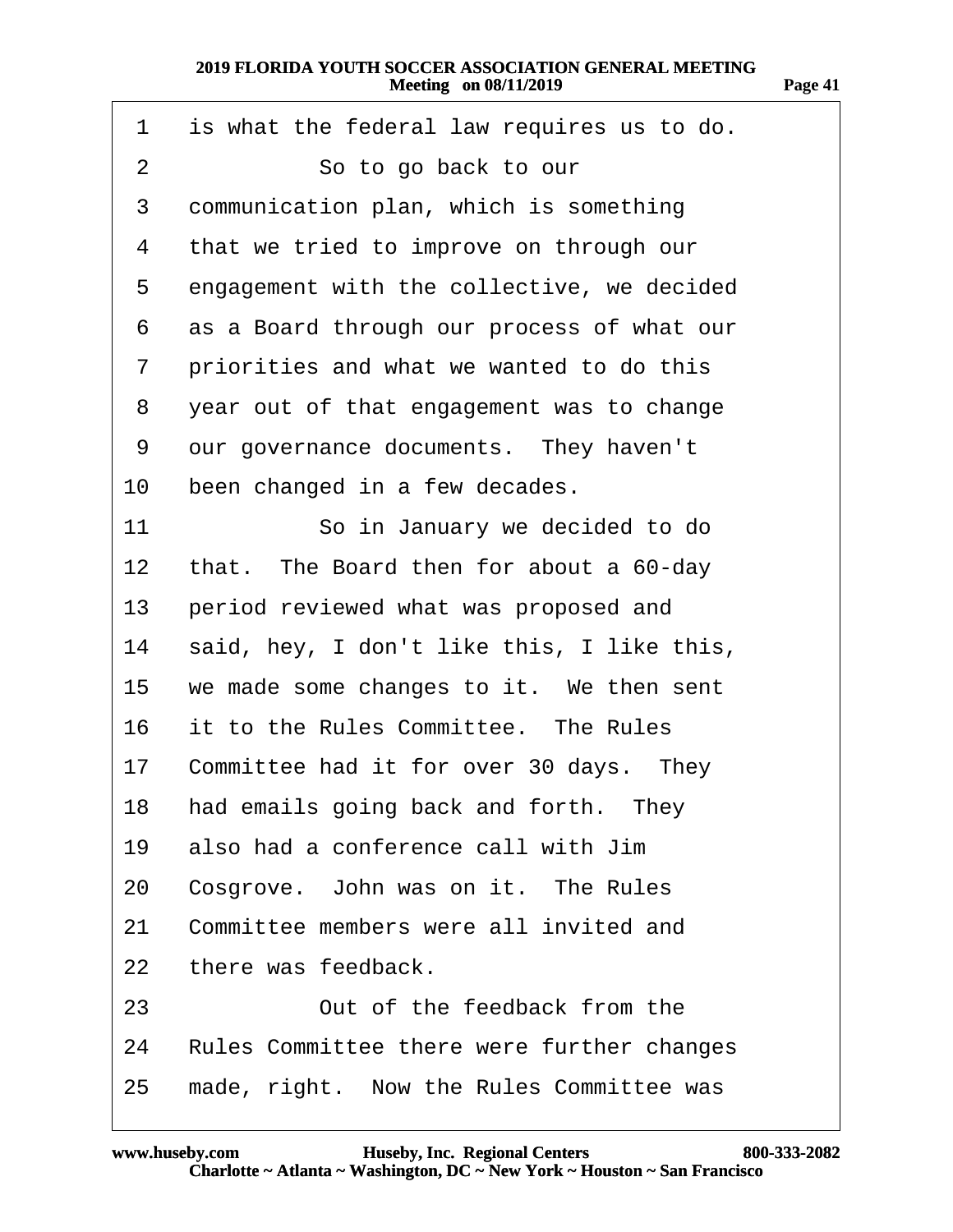| 1            | allowed to opine as to what they felt      |
|--------------|--------------------------------------------|
| 2            | about each of those bylaws and proposed    |
| 3            | rules and procedures. But their role is    |
| 4            | actually to say whether any of those       |
| 5            | things violate the law or violate the U.S. |
| 6            | Soccer Federation policies or violate any  |
| $\mathbf{7}$ | of the U.S. Youth Soccer Federation        |
| 8            | policies. And they ultimately gave that    |
| 9            | opinion and said that they did not violate |
| 10           | any of those things.                       |
| 11           | They also gave opinions as to,             |
| 12           | hey, you said the color is red, we like    |
| 13           | blue, and things like that that are just   |
| 14           | preferences and they gave those. And       |
| 15           | there were actually changes made to the    |
| 16           | document.                                  |
| 17           | After it went through the Board            |
| 18           | and the Rules Committee process, it was    |
| 19           | then sent out to the membership. We then   |
| 20           | brought Jim in and he traveled in person,  |
| 21           | as well as several board members, to every |
| 22           | single regional AGM. That is Region A,     |
| 23           | Region B, Region C, and Region D.          |
| 24           | After all of those, the Tuesday            |
| 25           | following, we held a conference call where |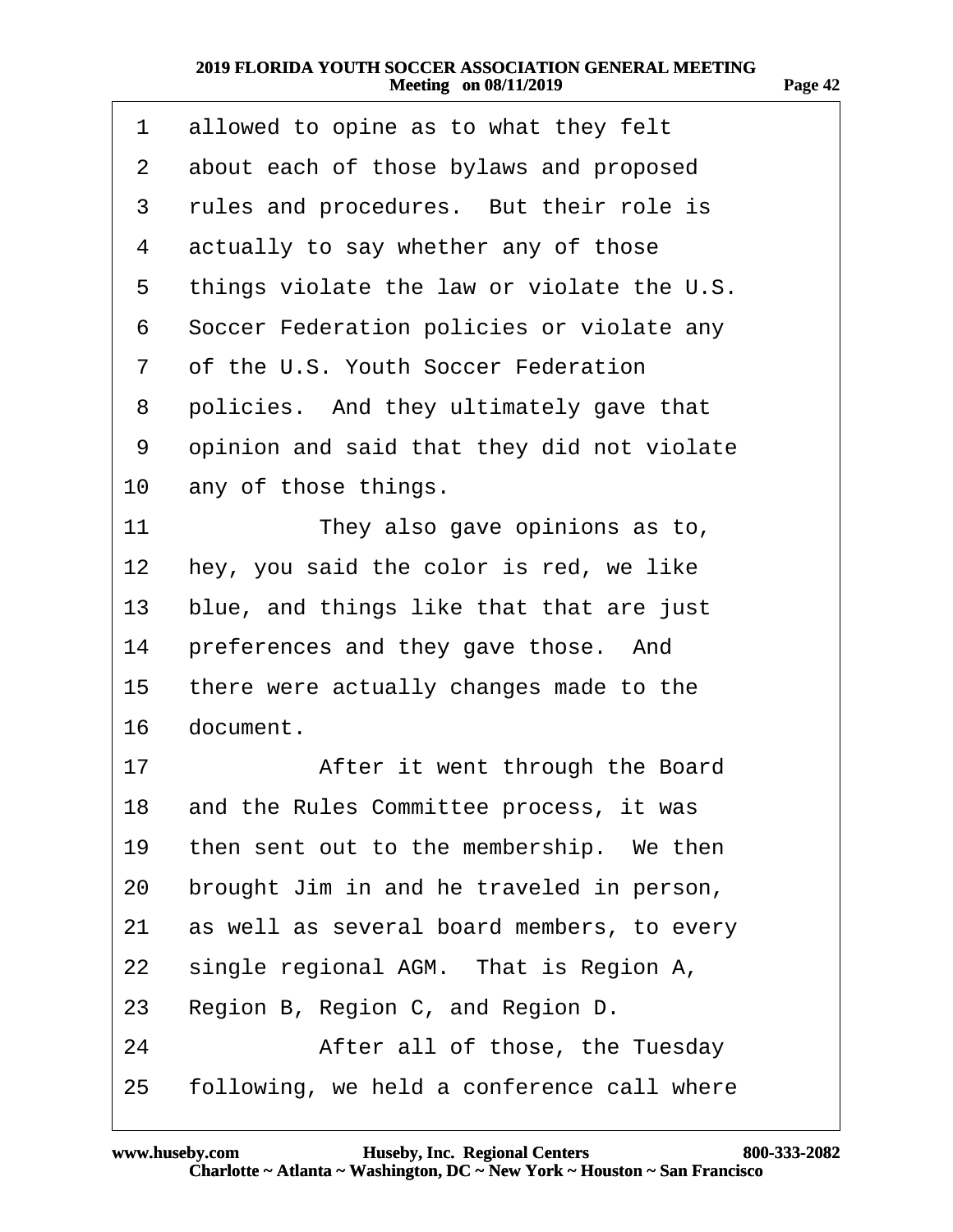| 1  | we invited everybody who couldn't be there |
|----|--------------------------------------------|
| 2  | in person or those who were there in       |
| 3  | person and just wanted another opportunity |
| 4  | to be heard or to hear from us. We held a  |
| 5  | conference call with each region. At the   |
| 6  | end of that we held kind of a catch-all    |
| 7  | conference where every region was invited  |
| 8  | in case some of the other dates were not   |
| 9  | good for them.                             |
| 10 | We then as a result of that                |
| 11 | process released another version of the    |
| 12 | documents, because not only did we listen  |
| 13 | to you, we made changes, right. So it's    |
| 14 | not just that we heard you and said, hey,  |
| 15 | we are standing here and we are hearing    |
| 16 | you. We listened and we made more changes  |
| 17 | to the document.                           |
| 18 | We then 30 days prior, or I                |
| 19 | think maybe 31 days prior, to the AGM as   |
| 20 | is required came up with what was going to |
| 21 | be the final document to be voted on,      |
| 22 | pending any amendments from the floor      |
| 23 | which you are more than welcome to do      |
| 24 | today, right.                              |
| 25 | We then held this Friday -- so             |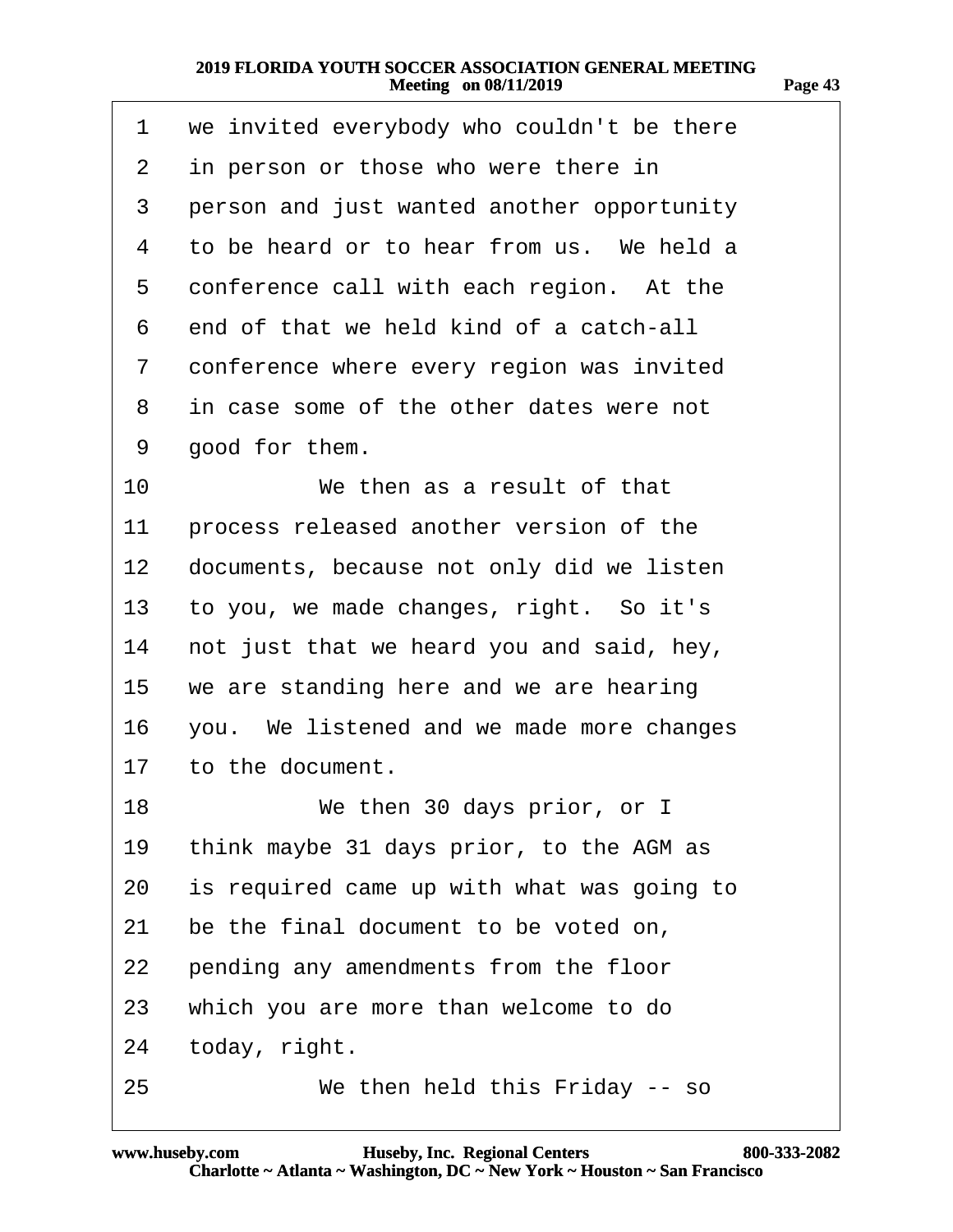| 1              | one step back, we released that document   |
|----------------|--------------------------------------------|
| $\mathbf{2}$   | and we then held two conference calls to   |
| 3              | say, hey, the final document, tell us what |
| 4              | you think of those.                        |
| 5              | We then on Friday had a session            |
| 6              | about them. We had another session         |
| $\overline{7}$ | yesterday. We have general session today   |
| 8              | where anyone is welcome to speak as to how |
| 9              | they feel.                                 |
| 10             | So in my opinion we did a very             |
| 11             | good job of communicating these. We went   |
| 12             | in person; we had conference calls, we are |
| 13             | in person here; we are on the record here, |
| 14             | right.                                     |
| 15             | We did everything we could to              |
| 16             | communicate absent going to every single   |
| 17             | club and sitting down with them to review  |
| 18             | 50 pages of documents which, you know,     |
| 19             | frankly would have taken an entire workday |
| 20             | with every single club, which is just not  |
| 21             | feasible to do with this large of an       |
| 22             | organization that goes from Pensacola to   |
| 23             | Key West. But I think we did an excellent  |
| 24             | job of communicating and significantly     |
| 25             | improved at least as to that item.         |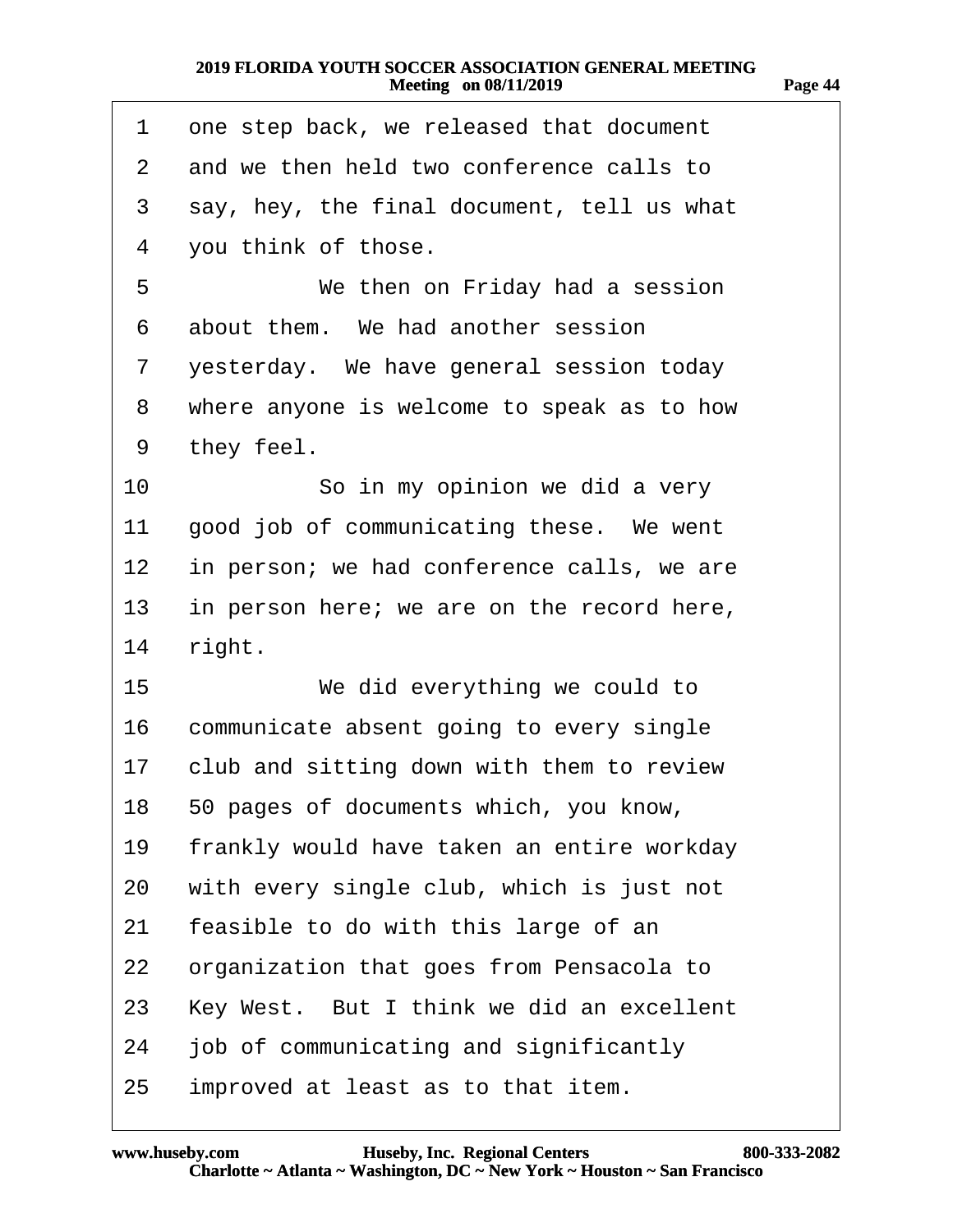| 4<br>age /<br>פי |
|------------------|
|                  |

| 1              | PRESIDENT STACEY: Okay. Are                   |
|----------------|-----------------------------------------------|
| $\mathbf{2}$   | you done? Can I answer that?                  |
| 3              | TREASURER HEIDEL: Okay. Go                    |
| 4              | ahead, John.                                  |
| 5              | PRESIDENT STACEY: So, and Eric                |
| 6              | spoke a lot to the Rules and Bylaws piece.    |
| $\overline{7}$ | I want to just summarize what the             |
| 8              | collective did, because we got this           |
| 9              | question and I answered this. So there        |
|                | 10 are a few things and bear with me.         |
| 11             | So what we actually engaged the               |
|                | 12 collective a year ago May. This isn't,     |
| 13             | like, I came in and said, Hey, let's go       |
| 14             | hire somebody. No, we were in this            |
|                | 15 process for a few months before last       |
|                | 16 year's AGM.                                |
| 17             | So what did they do? Well, they               |
|                | 18 came and interviewed every board and staff |
| 19             | member to get their opinion and voice in      |
| 20             | the process. They collaborate and created     |
| 21             | a survey for the staff and the board. We      |
| 22             | base lined where we were as an                |
| 23             | organization.                                 |
| 24             | They facilitated board and staff              |
| 25             | retreats, they meaning the collective,        |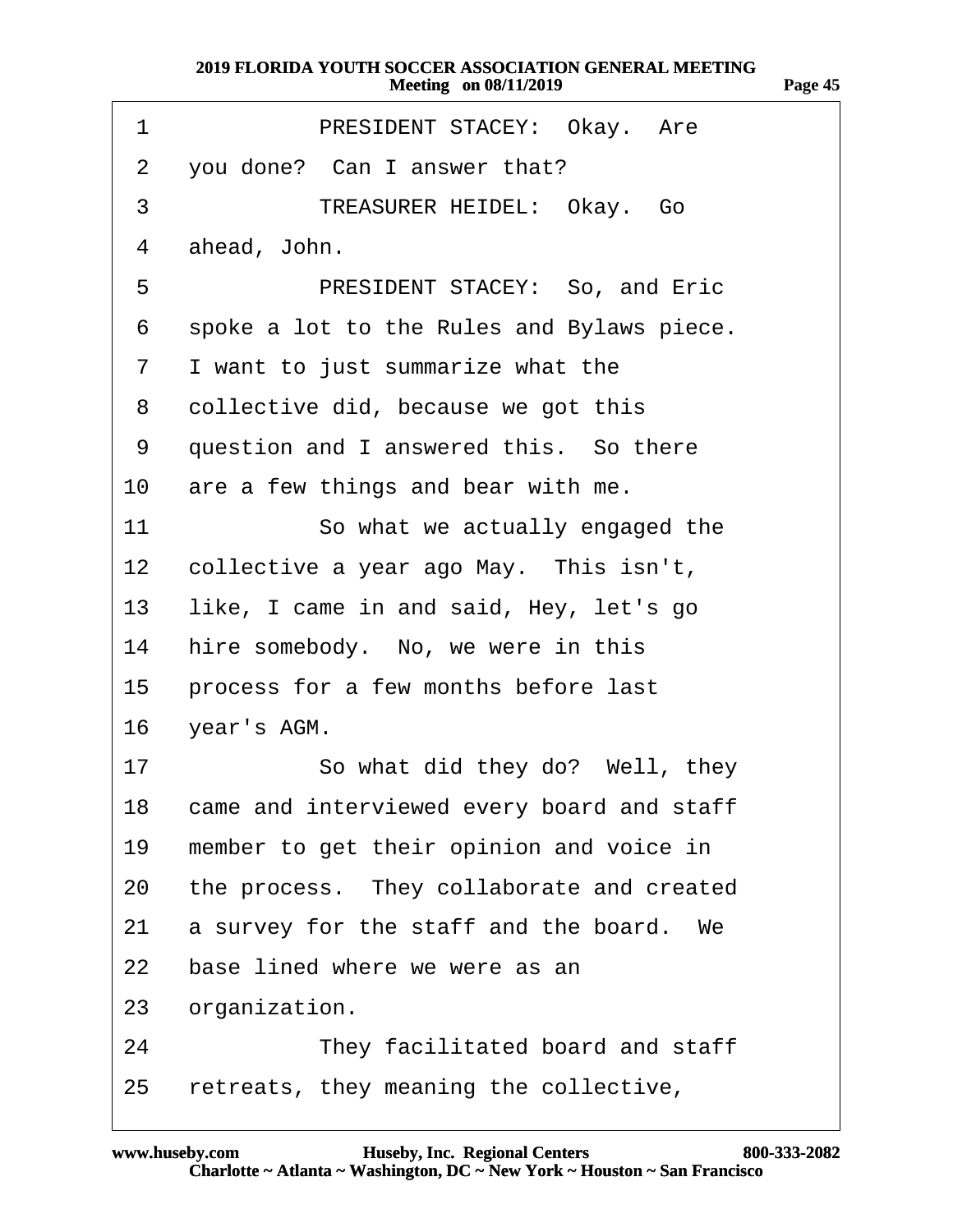- 1 Brad Stinson and his team. They
- 2 facilitated one-on-one conversations. You
- 3 know, Brad personally facilitated the
- 4 conversation between myself and Dale
- 5 Burke. But each of the board members who
- 6 had counterparts in the office and have
- 7 that relationship, they walked us through
- 8 those things doing what he called start,
- 9 stop, and continue. You know, how do we
- 10 get better. And really giving us the
- 11 freedom to say what needs to be said. And
- 12 I mentioned that earlier.
- 13· · · · · · ·He or his team -- and/or his
- 14 team attended all of the Board meetings
- 15 giving us advice on strategy and how we
- 16 can be a better Board. I recommended more
- 17 frequent Board interaction, which have
- 18 been phenomenal doing monthly calls that
- 19 had increased the cohesion and
- 20 collaboration amongst the Board members
- 21 most importantly.
- 22 **Developed an outreach program**
- 23 where we are going out and meeting with
- 24 affiliates. That was an idea that they
- 25 strongly suggested we do and provide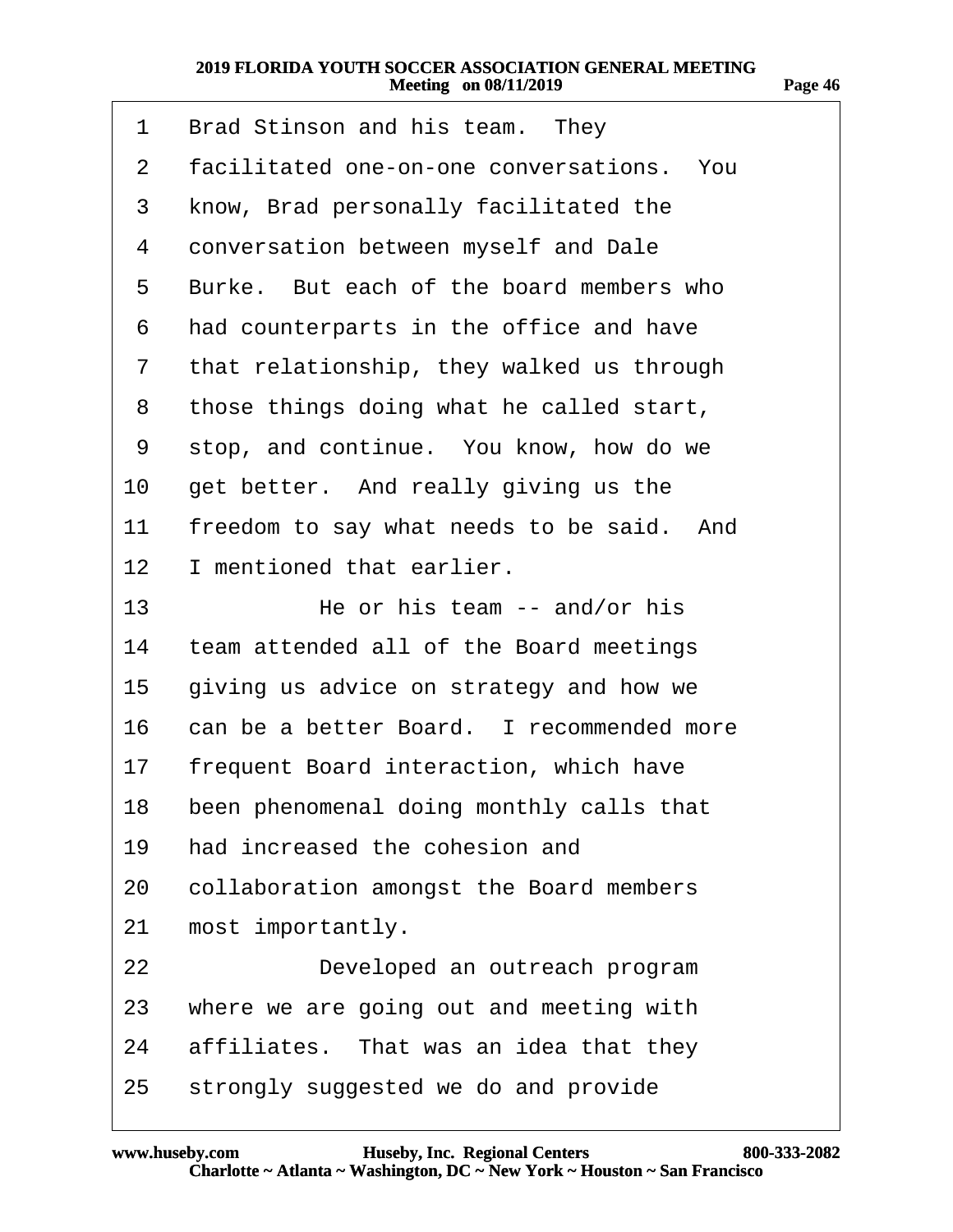| 1               | leadership training for the staff. From   |
|-----------------|-------------------------------------------|
| 2               | an outcome standpoint we have improved    |
| 3               | relationship between Board and staff. We  |
| 4               | have improved relationships within the    |
| 5               | office, a more efficient and a more       |
| 6               | collaborative process of the Board        |
| 7               | members. We have improved relationships   |
| 8               | on the Board.                             |
| 9               | We revisited missions and values          |
| 10              | that we stand for and increased clarity   |
| 11              | around roles and responsibilities and     |
| 12 <sub>2</sub> | improved the culture process from the     |
| 13              | staff to bring forth ideas and            |
| 14              | affiliations, for example. These things   |
| 15              | didn't always happen. The staff didn't    |
| 16              | necessarily bring ideas to the Board in   |
| 17              | all areas in the past. So, you know,      |
| 18              | mentioning them to bring ideas up.        |
| 19              | What have we done, you know, in           |
| 20              | the office? The staff has weekly          |
| 21              | meetings. Staff is given latitude to make |
| 22              | decisions. They are not pawns. They have  |
| 23              | a brain and they get to use it. And we    |
| 24              | the Board have to provide structure. Can  |
| 25              | that be messy at times? I acknowledge     |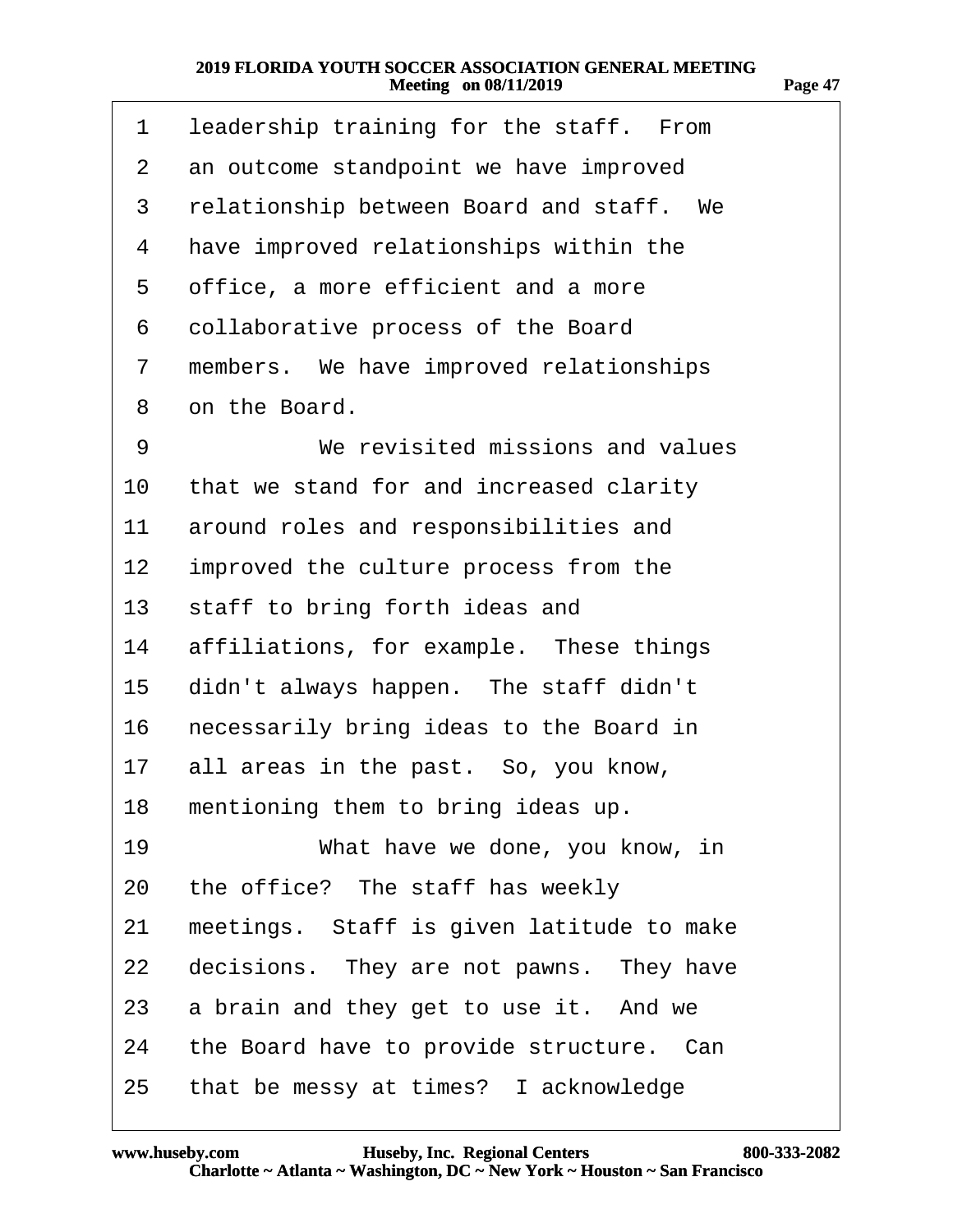| 1                | that.                                       |  |
|------------------|---------------------------------------------|--|
| 2                | SPEAKER: Point of order, John,              |  |
| 3                | please.                                     |  |
| 4                | PRESIDENT STACEY: Yes, sir.                 |  |
| 5                | SPEAKER: This is totally                    |  |
| 6                | irrelevant to the motion on the floor.      |  |
| 7                | PRESIDENT STACEY: Yes, sir.                 |  |
| 8                | THE COURT REPORTER: Your name,              |  |
|                  | 9 sir?                                      |  |
| 10               | PRESIDENT STACEY: But he asked              |  |
| 11               | why.                                        |  |
| 12 <sup>12</sup> | THE COURT REPORTER: Your name?              |  |
| 13 <sup>°</sup>  | SPEAKER THOMPSON: My name is                |  |
| 14               | Tommy Thompson. This is still -- no         |  |
| 15               | matter what he is saying right now, is out  |  |
|                  | 16 of order to the motion on the floor      |  |
|                  | 17 currently to remove the leagues from the |  |
|                  | 18 approvals.                               |  |
| 19               | PRESIDENT STACEY: Right. But                |  |
| 20               | he is asking to remove yet something else   |  |
| 21               | from the concept.                           |  |
| 22               | <b>SPEAKER THOMPSON: I didn't hear</b>      |  |
| 23               | a motion to do that. He just asked a        |  |
| 24               | question.                                   |  |
| 25               | PRESIDENT STACEY: He did ask a              |  |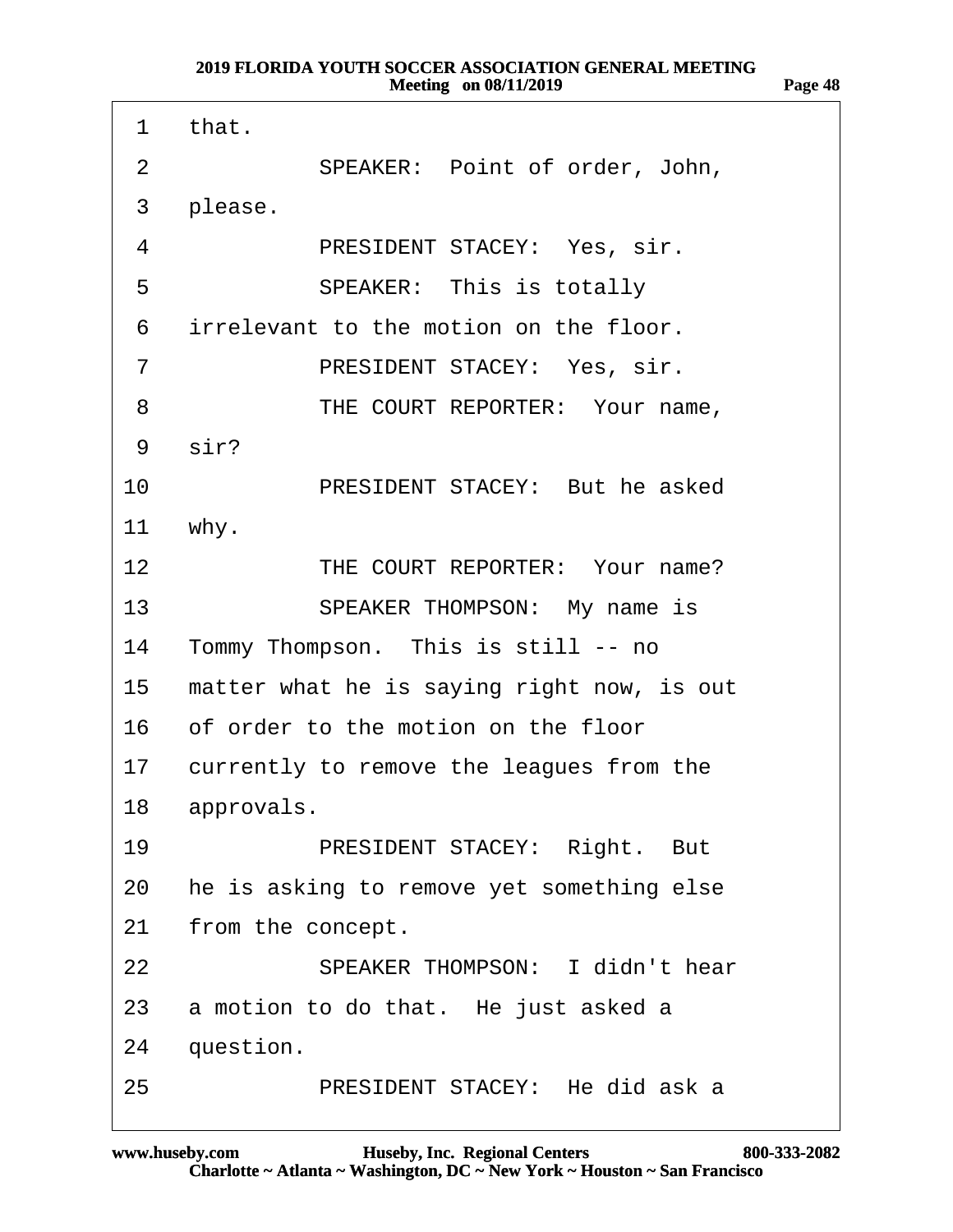| 1               | question. Okay.                            |
|-----------------|--------------------------------------------|
| 2               | Lou, we have a motion -- the               |
| 3               | question that you have is not germane to   |
| 4               | the motion that Jeff Kurzner proposed      |
| 5               | before.                                    |
| 6               | SPEAKER: It's already been                 |
| $\mathbf{7}$    | voted on.                                  |
| 8               | PRESIDENT STACEY: Well, it was             |
| 9               | voted to take it out; you are right.       |
| 10              | <b>SPEAKER THOMPSON: Point of</b>          |
| 11              | information, do we have a parliamentarian  |
|                 | 12 in here? And if so, can we please       |
|                 | 13 identify the person as a point of       |
| 14              | information.                               |
| 15 <sub>1</sub> | PRESIDENT STACEY: We do not                |
| 16              | have an official parliamentarian.          |
| 17              | SPEAKER CONFESSORE: You know,              |
| 18              | we are two and a half million dollar       |
| 19              | company and we don't have a                |
| 20              | parliamentarian. I am only -- okay.        |
| 21              | Let me ask this before I go to             |
| 22              | the next step. How much did that           |
| 23              | particular activity cost us of the 110,000 |
| 24              | or -- how much was it? 110,000? 111,000.   |
| 25              | How much of that was --                    |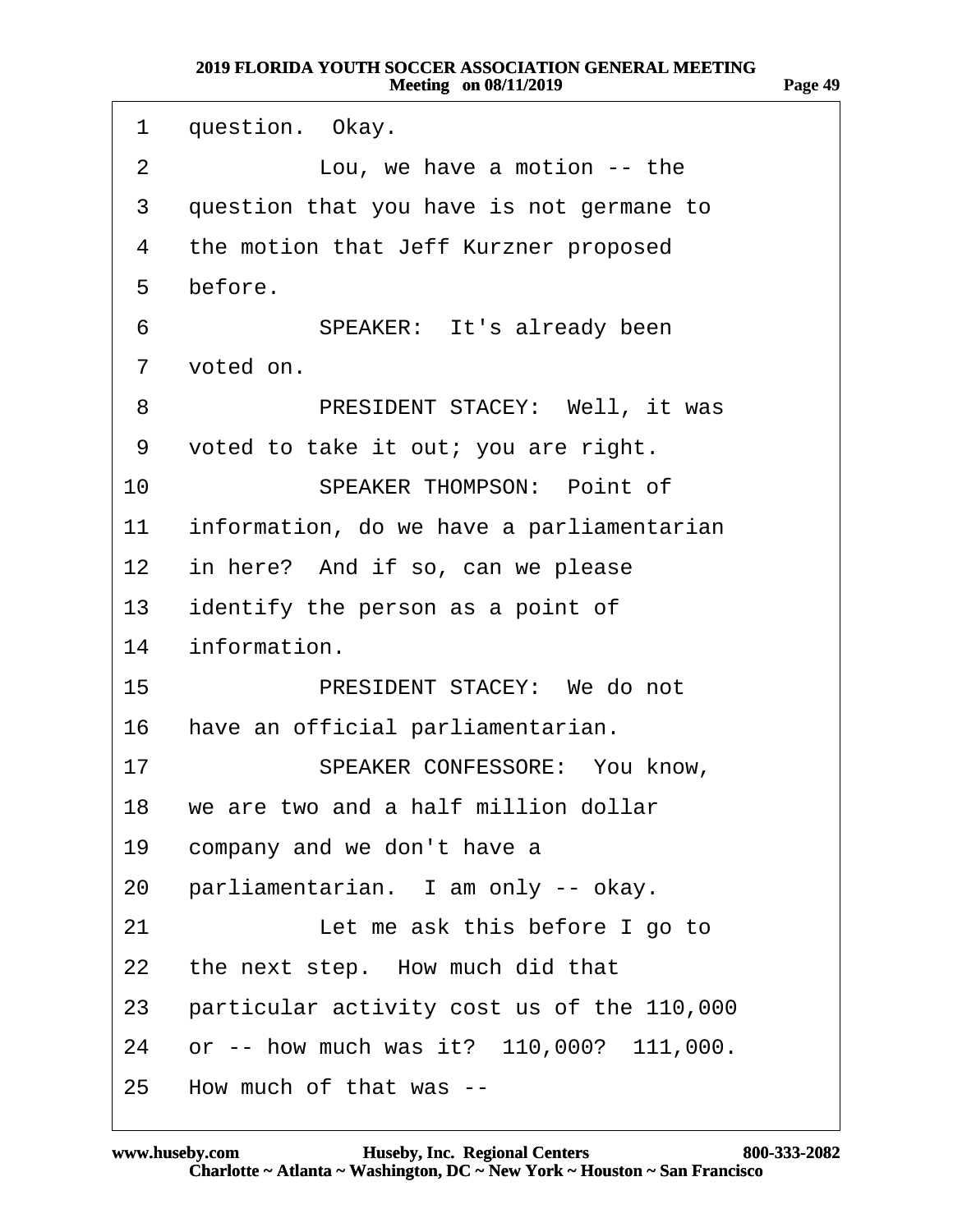| 1            | PRESIDENT STACEY: Hold on one                |
|--------------|----------------------------------------------|
| 2            | second.                                      |
| 3            | SPEAKER CONFESSORE: It's not on              |
| 4            | that yellow sheet?                           |
| 5            | (Discussion off the record.)                 |
| 6            | <b>SPEAKER CONFESSORE: While we</b>          |
| $\mathbf{7}$ | are waiting for that, the number, can I      |
| 8            | ask you: This has been 11 months since       |
| 9            | you have done that? You started it -- no,    |
| 10           | I am sorry. It's August and you started      |
| 11           | that in January. Is the result complete      |
| 12           | now? You are all ready to go with this?      |
| 13           | Because you started it at the --             |
| 14           | the first I heard about it was -- and I am   |
| 15           | only the biggest club in the league. But     |
| 16           | the first time I heard about this was on     |
|              | 17 June 1st at the Region A meeting. Okay?   |
|              | 18 I have heard rumors about it when elected |
| 19           | members started resigning, but that is       |
| 20           | another whole story.                         |
| 21           | PRESIDENT STACEY: So make a                  |
| 22           | motion and --                                |
| 23           | <b>SPEAKER CONFESSORE: I made a</b>          |
| 24           | motion.                                      |
| 25           | PRESIDENT STACEY: What is your               |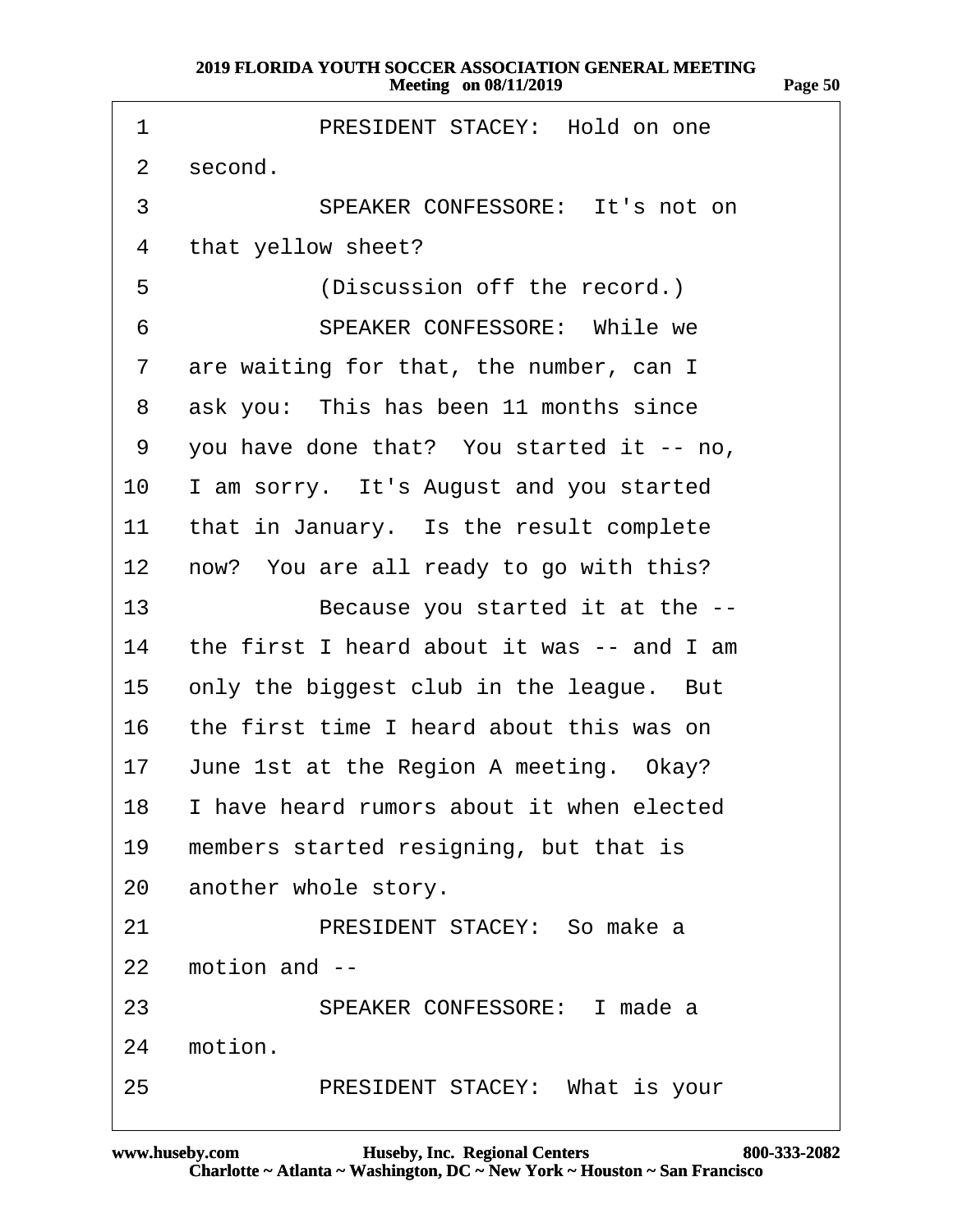| 1               | motion? Please restate it.                 |
|-----------------|--------------------------------------------|
| 2               | <b>SPEAKER CONFESSORE: To remove</b>       |
| 3               | the authorization for -- what is it?       |
| 4               | <b>SPEAKER: Collective.</b>                |
| 5               | <b>SPEAKER CONFESSORE: For</b>             |
| 6               | collective.                                |
| $\overline{7}$  | <b>PRESIDENT STACEY: I'm</b>               |
| 8               | understanding the amendment. But the       |
| 9               | practical application is it is impossible  |
| 10              | to remove that activity. I mean, how       |
| 11              | would we possibly unravel that if in the   |
| 12 <sup>2</sup> | event --                                   |
| 13              | (Simultaneously speaking.)                 |
| 14              | SPEAKER CONFESSORE: Well,                  |
| 15              | that's up to the treasurer and the rest of |
| 16              | you.                                       |
| 17              | <b>PRESIDENT STACEY: I find that</b>       |
| 18              | impossible.                                |
| 19              | SPEAKER CONFESSORE: I am just              |
| 20              | saying that I don't think that a motion by |
| 21              | the young lady next to me to say that we   |
| 22              | ought to approve everything that you did   |
| 23              | last year should just slide on by.         |
| 24              | Because there are some things that you     |
| 25              | guys did last year that I don't believe we |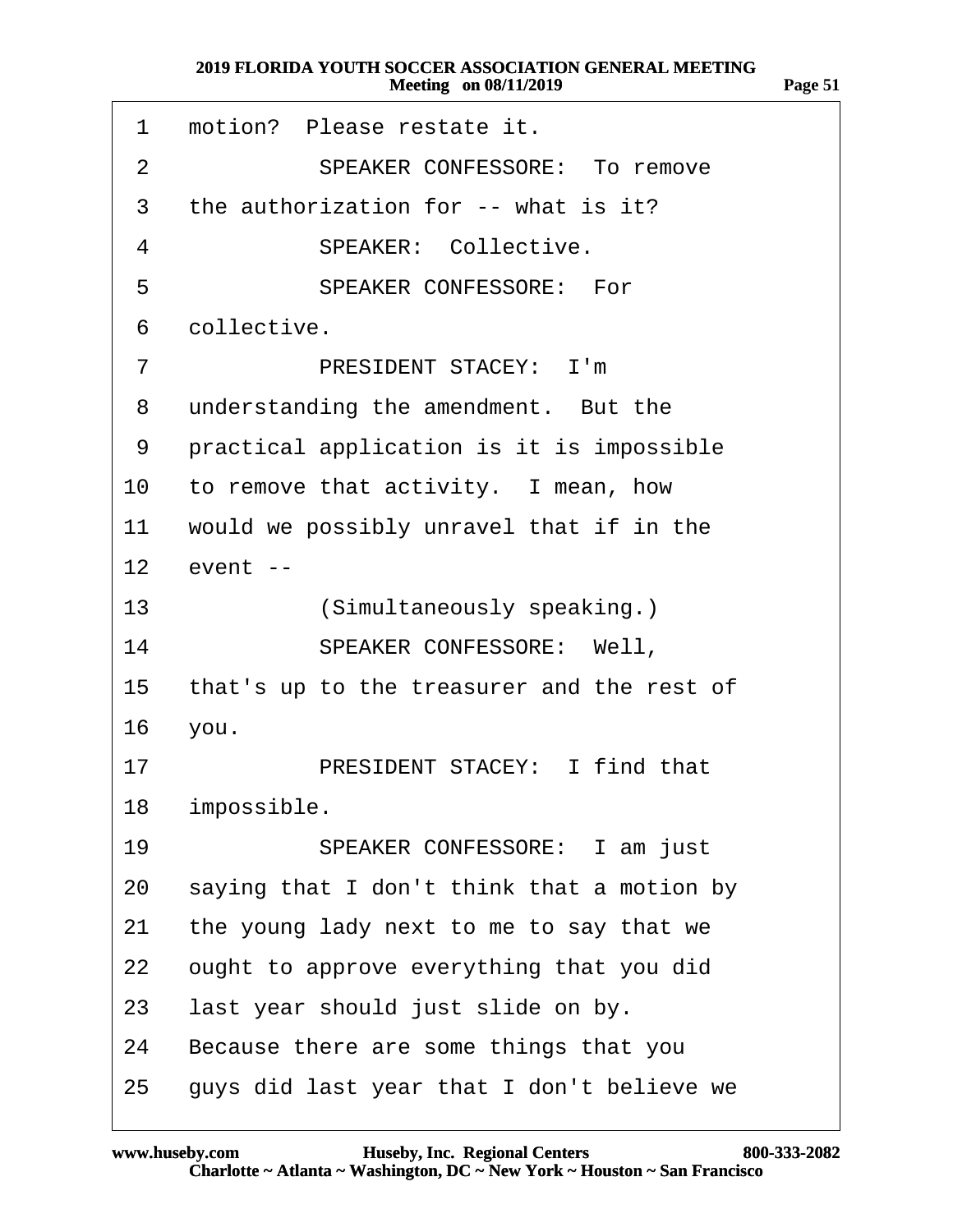| 1               | ought to allow you to do again, if we      |
|-----------------|--------------------------------------------|
| 2               | can't make up for not having it happen     |
| 3               | this year.                                 |
| 4               | <b>PRESIDENT STACEY: Then I would</b>      |
| 5               | respectfully suggest that you put forth a  |
| 6               | proposed rule change that strips the Board |
| $\overline{7}$  | of its authority to spend money and make   |
| 8               | those decisions, because that is what you  |
| 9               | are asking to do. We are unable -- if you  |
| 10              | really want the Board to have no authority |
| 11              | whatsoever to make those decisions then    |
| 12 <sup>1</sup> | you need to put a rule change for it.      |
| 13              | <b>SPEAKER CONFESSORE: It's all</b>        |
| 14              | right when you spend money within the      |
| 15              | program is one thing. Starting to spend    |
| 16              | money to go on a, you know, cruise with    |
| 17              | the whole crew --                          |
| 18              | PRESIDENT STACEY: No, hold on.             |
| 19              | Lou, don't be making allegations about     |
| 20              | things that didn't -- that absolutely      |
| 21              | didn't happen.                             |
| 22              | SPEAKER CONFESSORE: Can I --               |
| 23              | PRESIDENT STACEY: It's an                  |
| 24              | opinion. It's asked and answered, can we   |
| 25              | move on?                                   |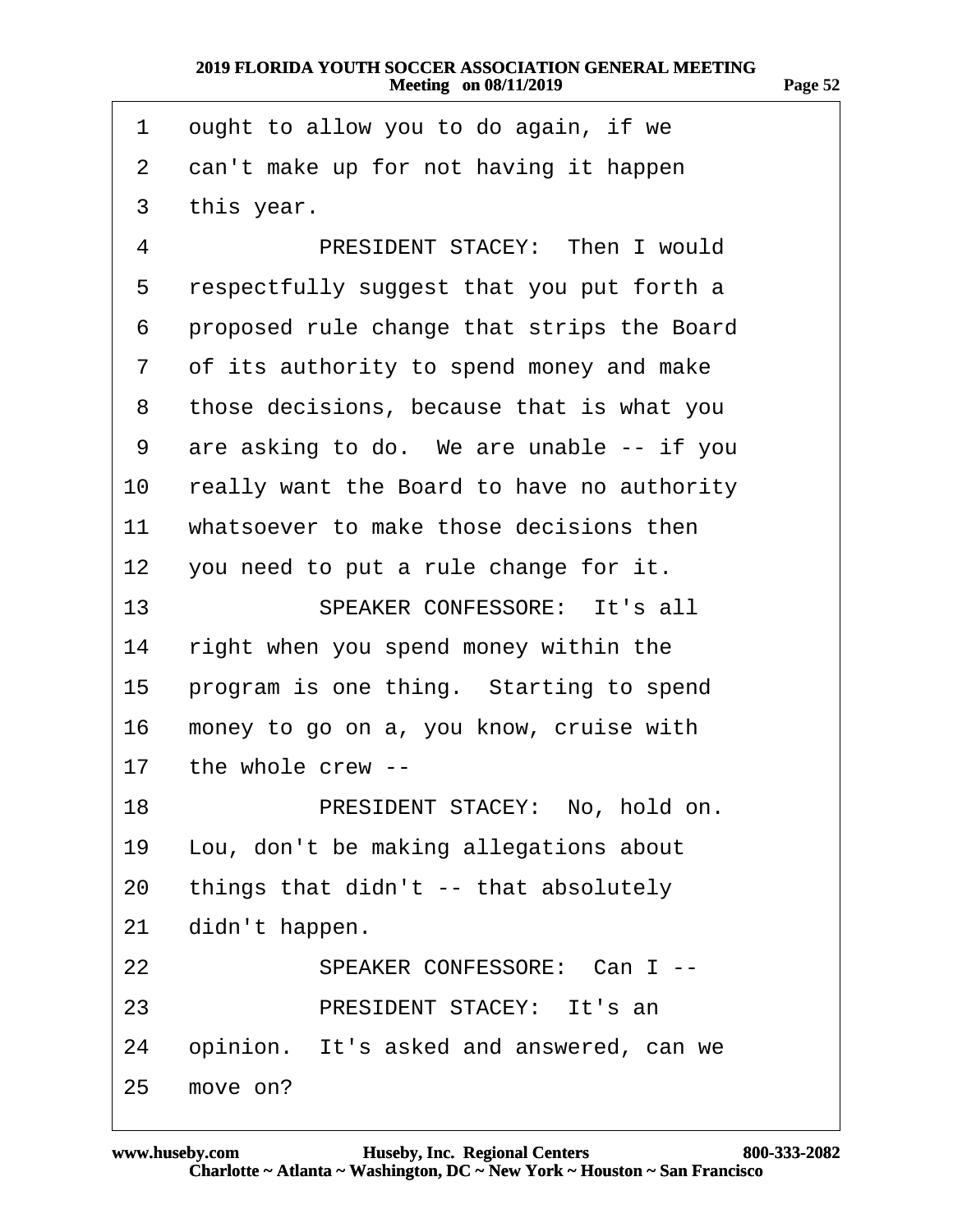| 1               | <b>SPEAKER SROKA: I have a</b>             |
|-----------------|--------------------------------------------|
| $\overline{2}$  | question.                                  |
| 3               | <b>SPEAKER CONFESSORE: Which</b>           |
| 4               | answer? You haven't given us the total     |
| 5               | yet.                                       |
| 6               | PRESIDENT STACEY: \$95,000 which           |
| $\overline{7}$  | is the inception of our engagement which   |
| 8               | was Spring of last year until now. Spring  |
| 9               | of 2018.                                   |
| 10 <sup>°</sup> | <b>SPEAKER CONFESSORE: So with</b>         |
| 11              | that number that means that 20,000 was for |
| 12 <sup>1</sup> | the revamp?                                |
| 13 <sup>7</sup> | PRESIDENT STACEY: Yes.                     |
| 14              | SPEAKER CONFESSORE: No? How                |
| 15 <sub>1</sub> | much was the revamp?                       |
| 16 <sup>°</sup> | SPEAKER: Fifteen thousand.                 |
| 17              | PRESIDENT STACEY: Fifteen on               |
|                 | 18 the rules, \$15,000.                    |
| 19              | SPEAKER CONFESSORE: So 117 from            |
| 20              | 111.                                       |
| 21              | TREASURER HEIDEL: From July 22,            |
| 22              | 2019, we have spent approximately \$95,000 |
| 23              | with the collective and through July 22,   |
| 24              | 2019, we have spent approximately \$15,000 |
| 25              | with Jim Cosgrove on the specific Bylaws   |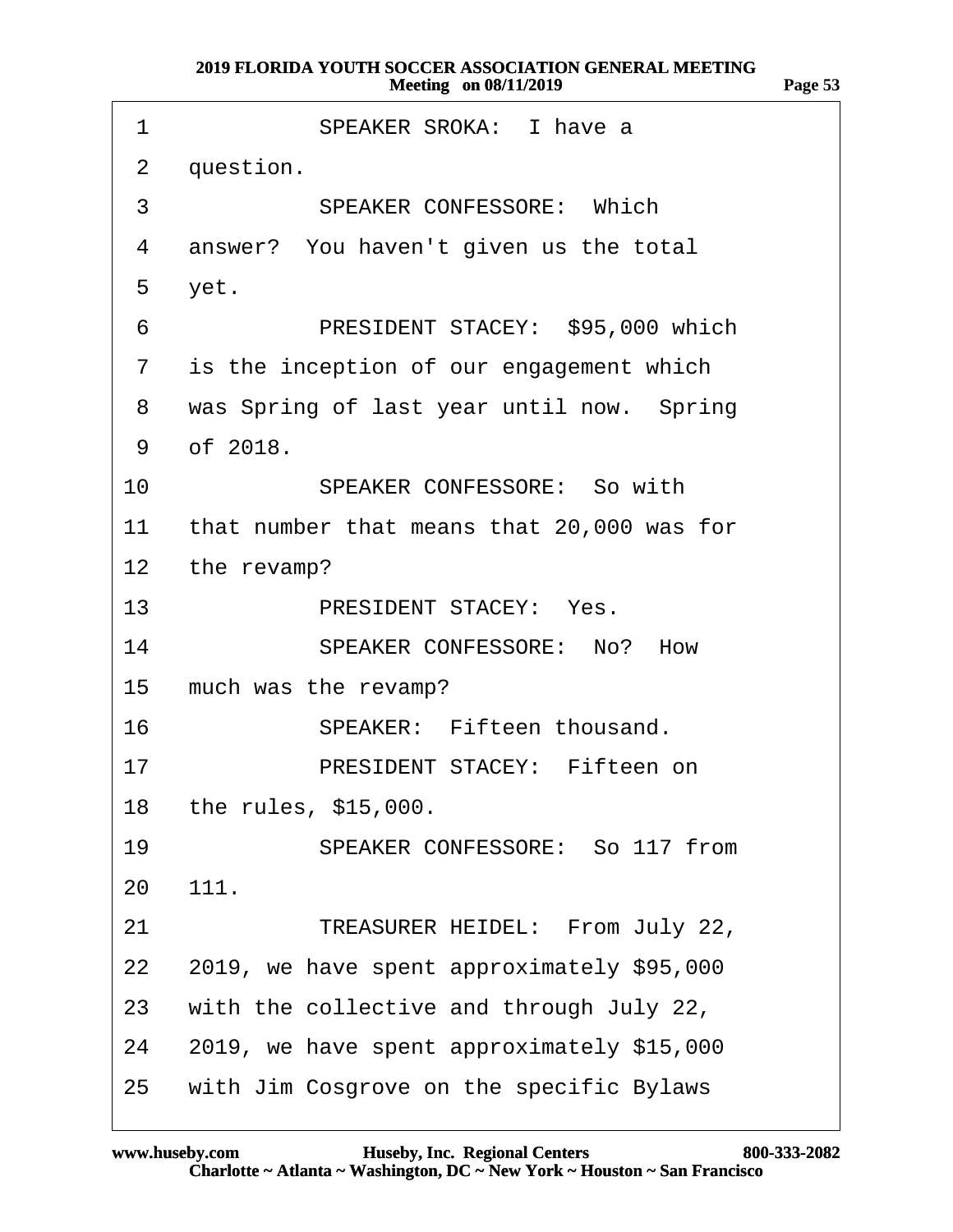1 and Rules. 2 SPEAKER CONFESSORE: So that's ·3· ·\$110,000? 4 **SPEAKER: \$5,000.** 5 TREASURER HEIDEL: Roughly but 6 there is a distinction between what they 7 were spent on that needs to be made here. 8 SPEAKER CONFESSORE: But that is 9 the authorization that you are asking for. 10 You want us to say that was okay to spend 11  $that?$ 12· · · · · · ·TREASURER HEIDEL:· So -- no.· So 13 what you are able to do is say that you 14 don't agree that we took that action and 15 that is up to you to do, but there will be 16 no case where that money does not already 17 get spent. 18 SPEAKER CONFESSORE: I 19 understand that. I just want to make sure 20 that you guys up there hear that we are 21 not okay with it. At least I am not and 22 maybe if you allow them to vote they will 23 be either. 24 PRESIDENT STACEY: We have a --25 · · · · SPEAKER SROKA: I have a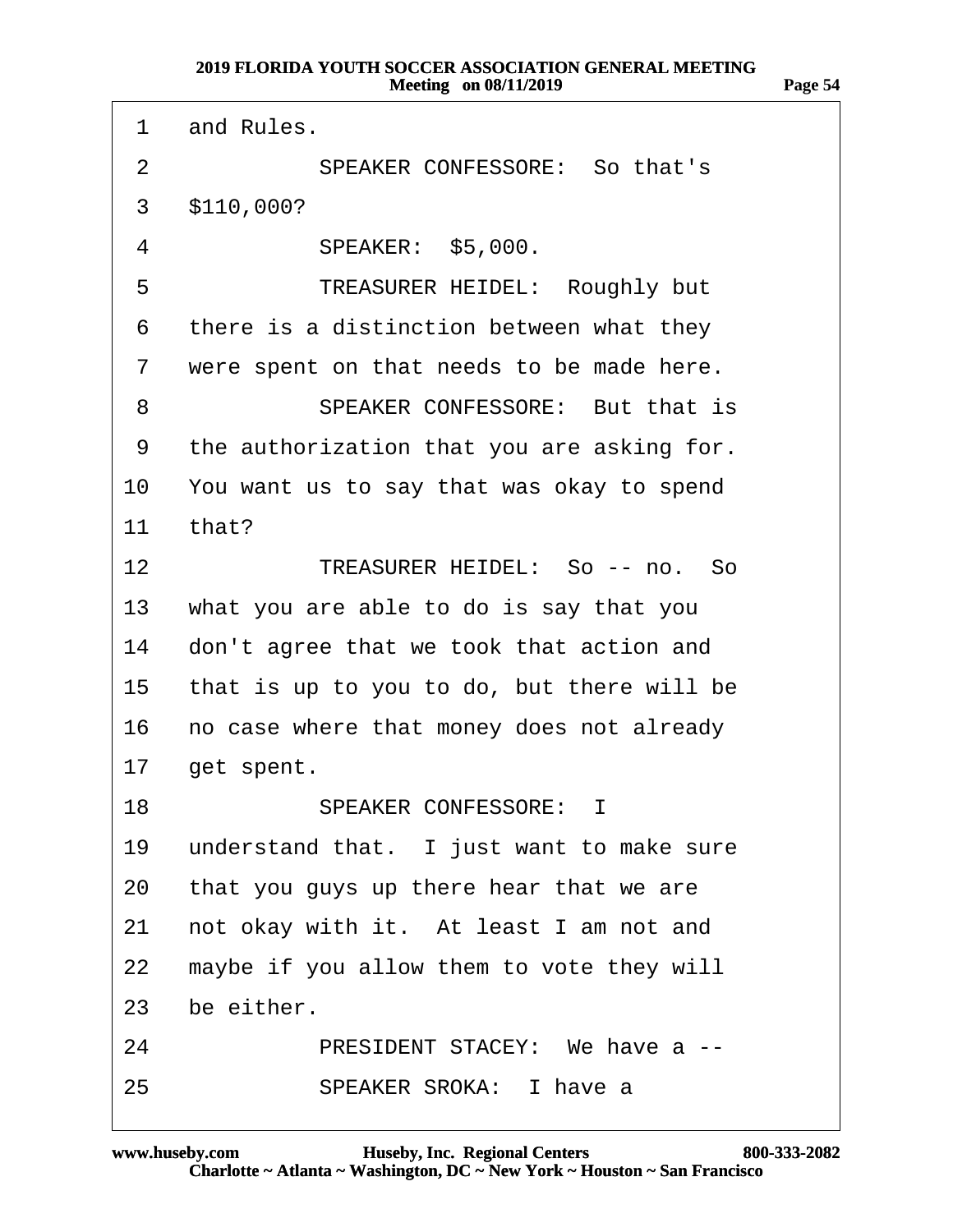| 1  | question in regards to this, if you don't |
|----|-------------------------------------------|
| 2  | mind.                                     |
| 3  | PRESIDENT STACEY: Yes, sir,               |
| 4  | Mike.                                     |
| 5  | <b>SPEAKER SROKA: Mike Sroka,</b>         |
| 6  | Stetson FA.                               |
| 7  | Is there a limit -- is there a            |
| 8  | set number, dollar number, that FYSA has  |
| 9  | to ask us for permission to spend? Or is  |
| 10 | it just we decide that we want to spend a |
| 11 | million dollars? Or is there a certain    |
| 12 | benchmark that you have to meet and after |
| 13 | that you have to ask us for approval?     |
| 14 | PRESIDENT STACEY: None that I             |
| 15 | am aware.                                 |
| 16 | SPEAKER SROKA: Thank you.                 |
| 17 | PRESIDENT STACEY: We have a               |
| 18 | fiduciary duty as a Board. I think        |
| 19 | obviously we are subject to recall        |
|    | 20 elections, et cetera.                  |
| 21 | <b>SPEAKER SROKA: Sure. I just</b>        |
|    | 22 want to clarify that.                  |
| 23 | SPEAKER: Can I ask a question?            |
| 24 | May I ask a question on the same issue?   |
| 25 | PRESIDENT STACEY: Yes.                    |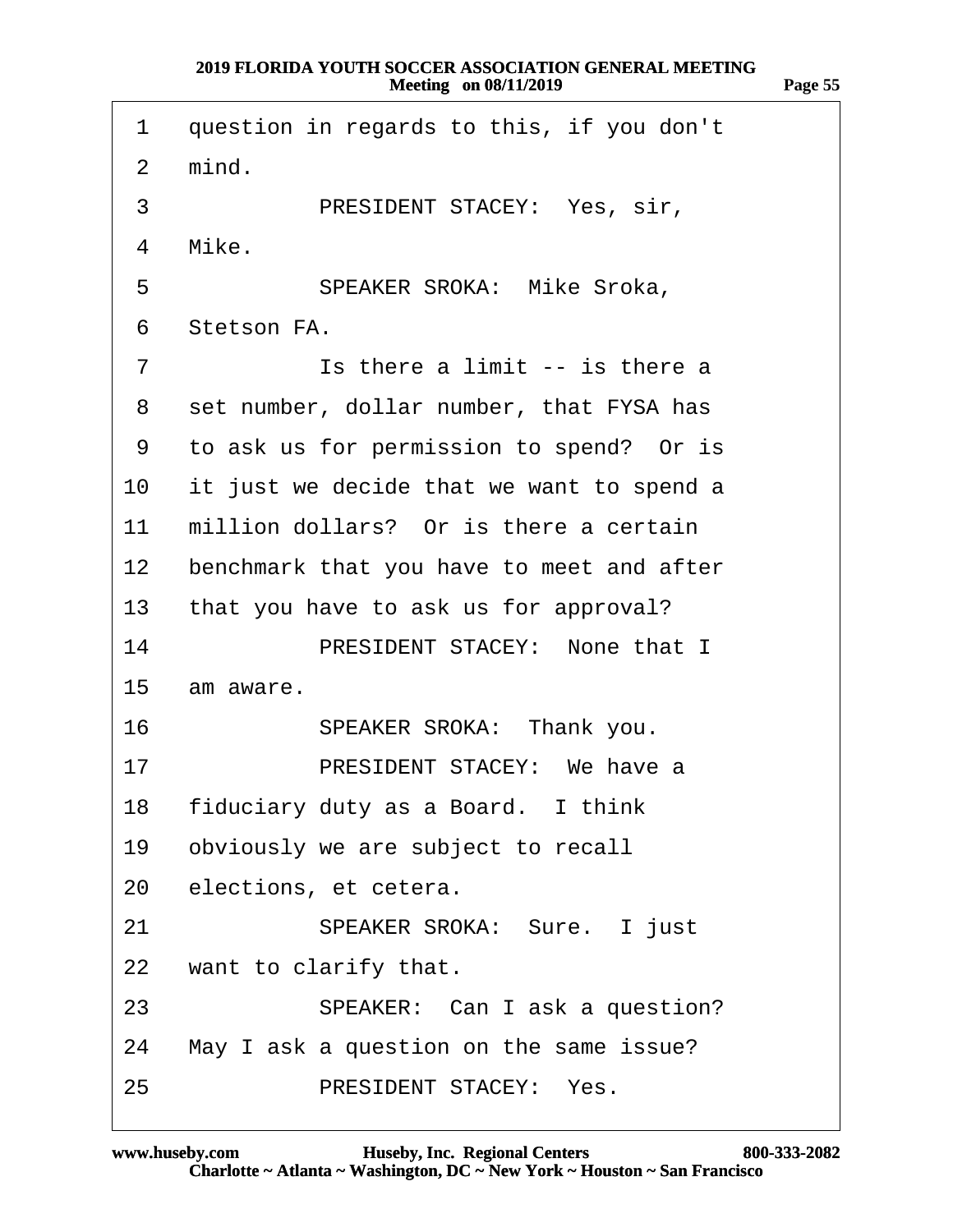| 1               | SPEAKER: Tom --                               |
|-----------------|-----------------------------------------------|
| 2               | (unintelligible). Is this the final           |
| 3               | invoice? Are there any outstanding            |
| 4               | invoices for collective and Jim Cosgrove      |
| 5               | that is going to be coming up to us after     |
| 6               | the AGM?                                      |
| $\overline{7}$  | PRESIDENT STACEY: Yes. They                   |
| 8               | are here this weekend and that is our         |
| 9               | expense.                                      |
| 10 <sup>1</sup> | SPEAKER: What is the                          |
| 11              | anticipated total opening amount again?       |
| 12 <sup>2</sup> | PRESIDENT STACEY: That would be               |
| 13              | hard. Yeah, anything we provide would be      |
| 14              | a bit of a wild guess. Let's on a rough       |
|                 | 15 base, how much did it cost you to be here, |
|                 | 16 et cetera, I mean rooms, hotel? I mean     |
| 17              | think about it. So I don't have an answer     |
|                 | 18 for that.                                  |
| 19              | But there is no limit -- to Mike              |
| 20              | Sroka's point, there is nothing, you know,    |
| 21              | other than the will of the membership in      |
| 22              | terms of who represents you, of what the      |
| 23              | Board can do. But there are 19 people         |
| 24              | that have to decide. A majority of that       |
| 25              | group has to decide. In this case we, the     |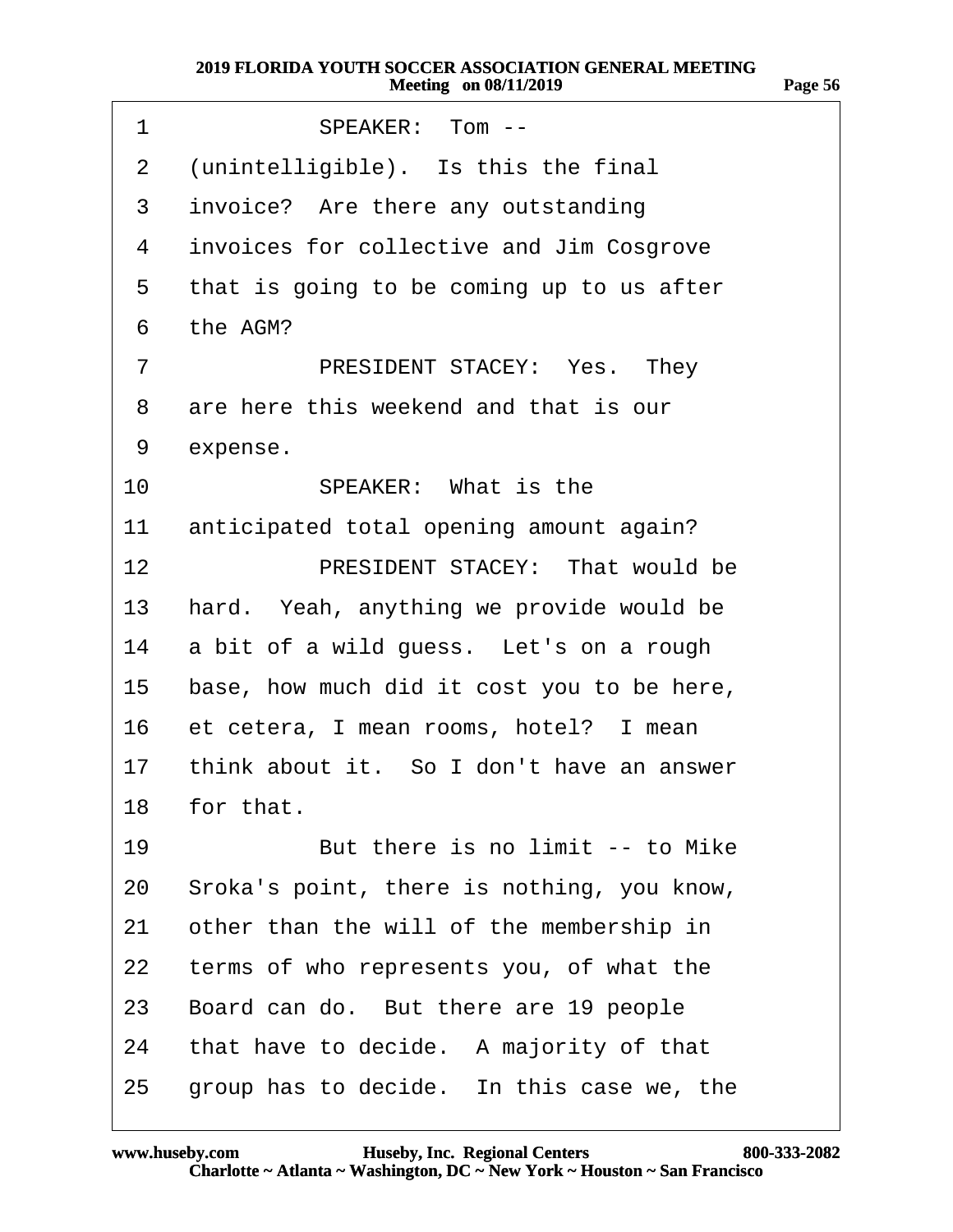| 1               | group, decided to move forward.             |
|-----------------|---------------------------------------------|
| 2               | SPEAKER CONFESSORE: Since I am              |
| 3               | probably the only one that has been to all  |
| 4               | of these AGMs, I have never -- I have       |
| 5               | never heard of that motion being given for  |
| 6               | an expenditure of this magnitude. We even   |
| 7               | knew how much we were going to spend when   |
| 8               | we spent the million dollars on the         |
| 9               | building. Okay? We knew that upfront        |
| 10              | because we had it in the bank already.      |
| 11              | But for you guys to come up with            |
| 12              | an expenditure like that and now want to    |
| 13              | ask us to approve it after the fact is a    |
| 14              | little bit too much for me to handle. So    |
| 15              | perhaps someone would like to make a        |
| 16              | motion that if there is an expenditure      |
| 17 <sup>1</sup> | over 50,000 or 100,000 or whatever, they    |
|                 | 18 have to come and ask permission to do it |
| 19              | first. Because I cannot imagine --          |
| 20              | PRESIDENT STACEY: Again, this               |
| 21              | is not the time and place to propose a      |
| 22              | rule change.                                |
| 23              | SPEAKER CONFESSORE: Yeah, I                 |
| 24              | understand that.                            |
| 25              | PRESIDENT STACEY: It's not the              |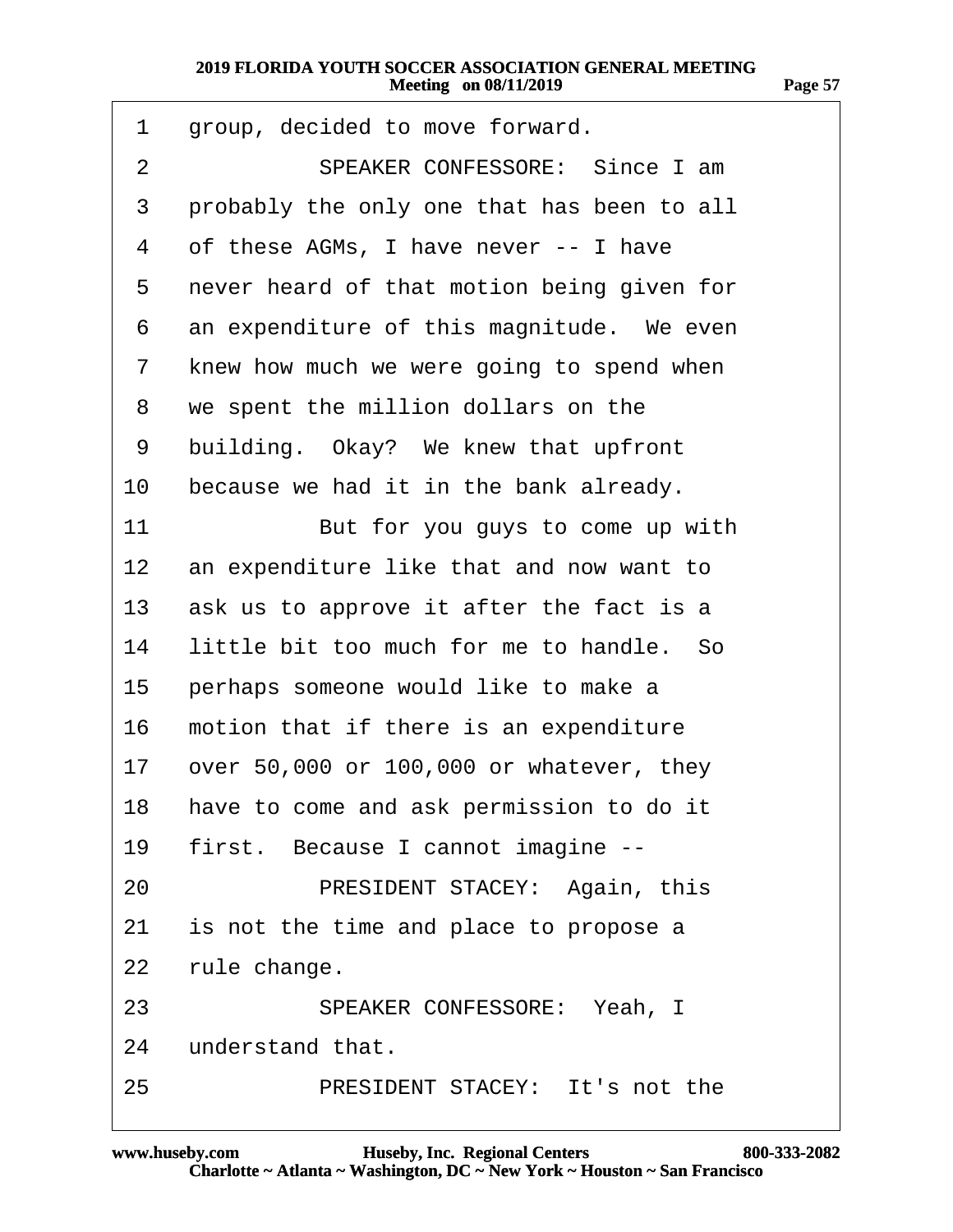| 1               | time or place, Lou. The rule changes need   |
|-----------------|---------------------------------------------|
| $\overline{2}$  | to be brought 30 days in advance of an      |
| 3               | AGM. If you wish to do that, you will       |
| 4               | have that opportunity next year.            |
| 5               | <b>SPEAKER MORIARTI: Call the</b>           |
| 6               | vote.                                       |
| $\overline{7}$  | <b>SPEAKER CONFESSORE: Wait a</b>           |
| 8               | second, you are going to do what?           |
| 9               | PRESIDENT STACEY: I said the                |
| 10              | rule changes must be posted 30 days in      |
| 11              | advance, as you well know. And that you     |
| 12 <sub>2</sub> | are asking to make a rule change that       |
| 13              | limits the ability of the Board to spend    |
| 14              | money and to make decisions. And that is    |
| 15              | a rule change that needs to come next       |
| 16              | year.                                       |
| 17              | SPEAKER CONFESSORE: Okay. Then              |
|                 | 18 I would like to make a motion to censure |
| 19              | the Board for spending that money with      |
| 20              | their -- on their own without asking        |
| 21              | permission or at least telling us they      |
| 22              | were going to do it in advance.             |
| 23              | PRESIDENT STACEY: So you have               |
|                 | 24 been here every AGM. How many -- if this |
| 25              | $is a -$                                    |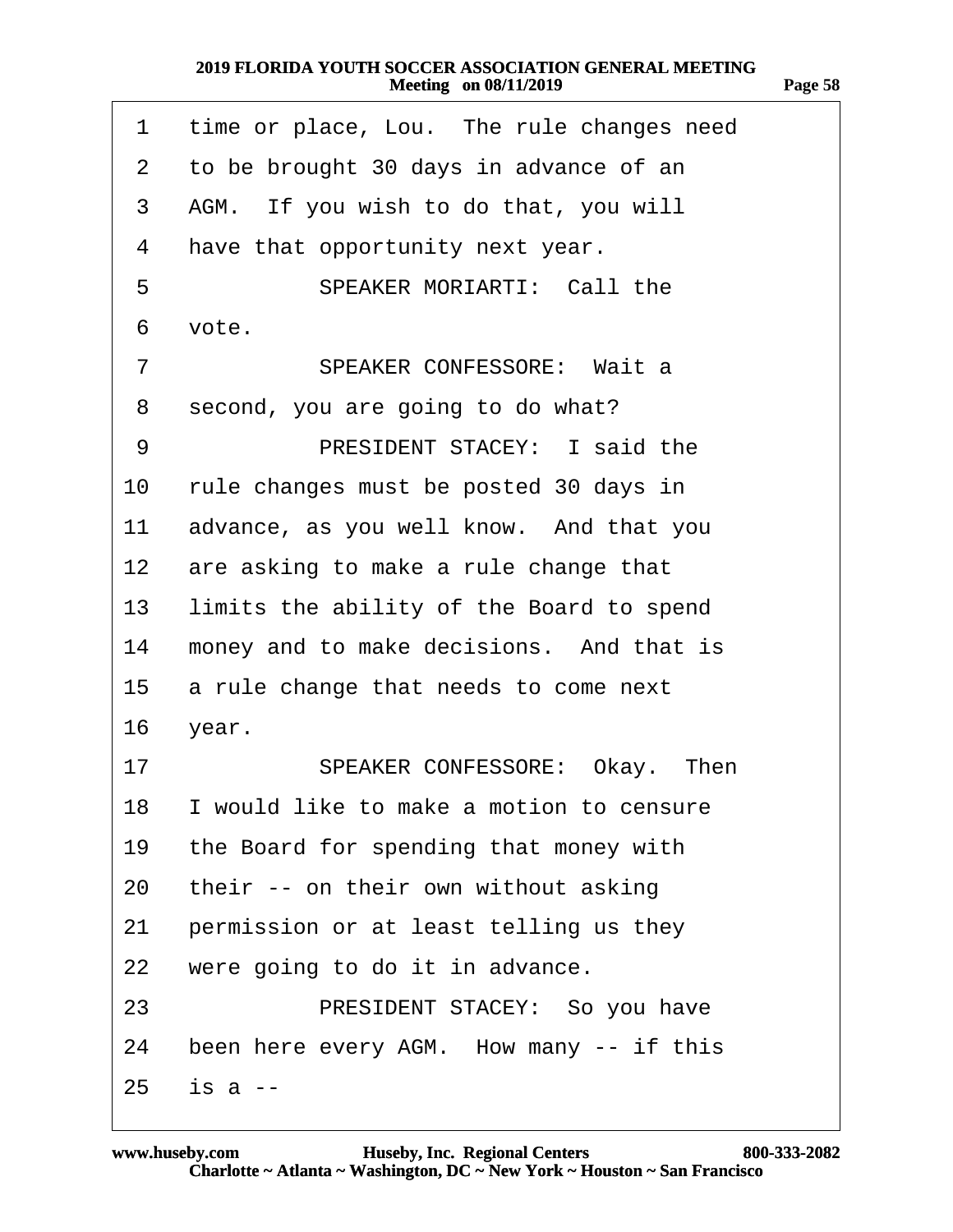| 1                | <b>SPEAKER CONFESSORE: We have</b>     |
|------------------|----------------------------------------|
| 2                | never had an expenditure like this.    |
| 3                | PRESIDENT STACEY: Come on.             |
| 4                | <b>SPEAKER MORIARTI: Call the</b>      |
| 5                | vote.                                  |
| 6                | PRESIDENT STACEY: So we have a         |
| $\overline{7}$   | motion. Do I have a -- I guess --      |
| 8                | (Everyone simultaneously               |
| 9                | speaking.)                             |
| 10               | SPEAKER: What is the motion?           |
| 11               | PRESIDENT STACEY: Hello?               |
| 12               | <b>SPEAKER: Second.</b>                |
| 13               | PRESIDENT STACEY: The motion is        |
|                  | 14 out of order.                       |
| 15 <sup>15</sup> | <b>SPEAKER: The first motion is</b>    |
|                  | 16 still on the floor.                 |
| 17               | PRESIDENT STACEY: Yes, it is.          |
|                  | 18 l acknowledge.                      |
| 19               | <b>SPEAKER MORIARTI: Call the</b>      |
| 20               | vote.                                  |
| 21               | <b>PRESIDENT STACEY: Call the vote</b> |
|                  | 22 on the motion --                    |
| 23               | <b>SPEAKER SROKA: We are accepting</b> |
| 24               | the approval of the Board's actions.   |
| 25               | SPEAKER: (Inaudible.)                  |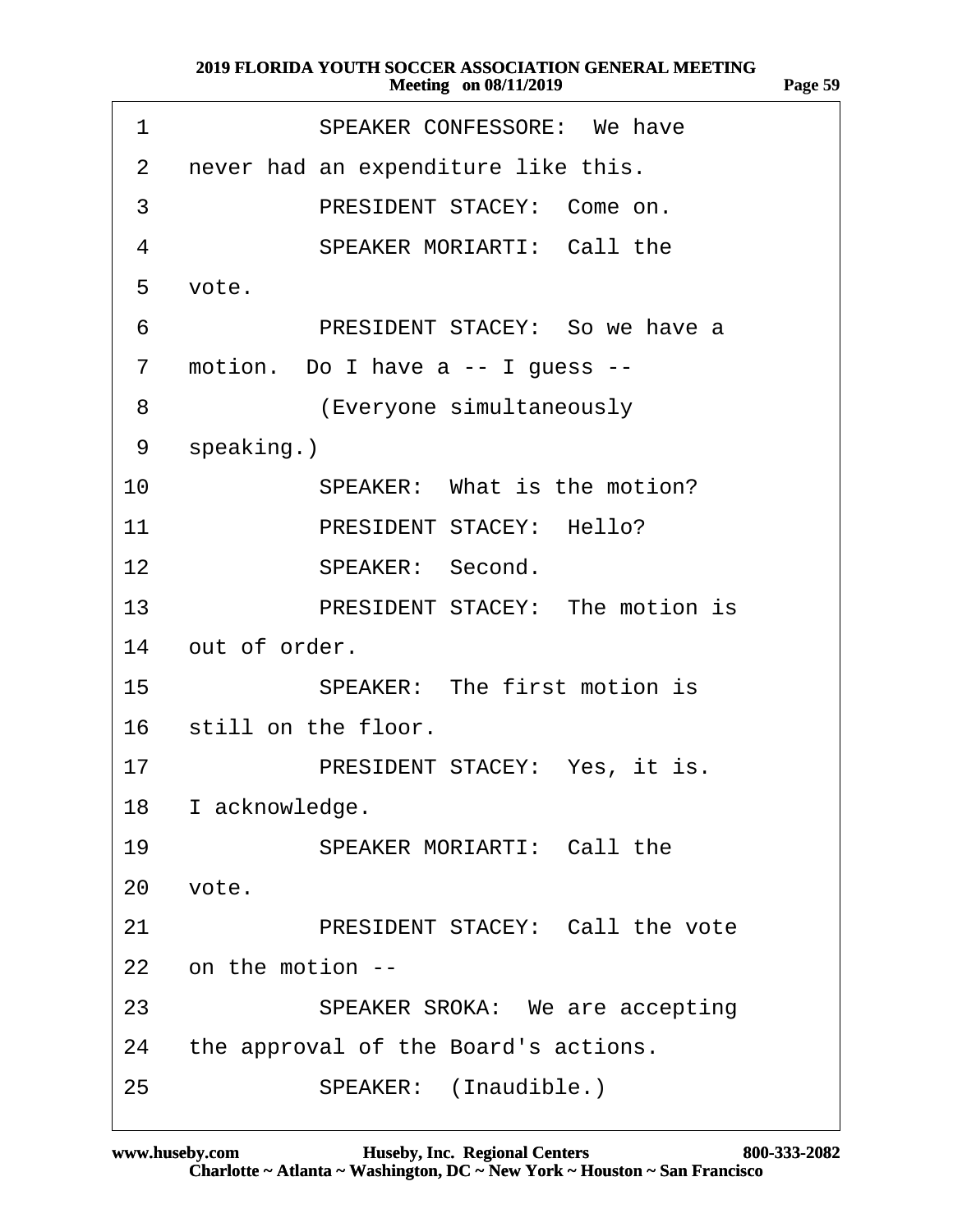| 1               | PRESIDENT STACEY: Okay.                    |
|-----------------|--------------------------------------------|
| 2               | SPEAKER: We have to vote on the            |
| 3               | first order of business before we get to   |
| 4               | this one.                                  |
| 5               | SPEAKER CONFESSORE: (Inaudible.)           |
| 6               | SPEAKER: I have a question of a            |
| 7               | parliamentary, so I guess my request was   |
| 8               | denied. So I am trying to help the         |
| 9               | meeting go through.                        |
| 10              | THE COURT REPORTER: Who was                |
| 11              | that?                                      |
| 12 <sup>7</sup> | <b>SPEAKER SROKA: Justin Lauer.</b>        |
| 13 <sup>°</sup> | THE COURT REPORTER: Thank you.             |
| 14              | <b>SPEAKER LAUER: Justin Lauer,</b>        |
|                 | 15 Brevard Youth Soccer.                   |
| 16              | PRESIDENT STACEY: Okay. So the             |
| 17              | original motion was a consent item to      |
| 18              | adopt, generally a housekeeping item that  |
| 19              | says adopt the actions of the Board of     |
| 20              | Directors. We have asked that -- the       |
| 21              | motion has the effect of removing an item  |
| 22              | from the consent agenda.                   |
| 23              | In the Chair's opinion we                  |
| 24              | vote -- everything else gets voted say,    |
| 25 <sub>2</sub> | yes, all of the other stuff, all the other |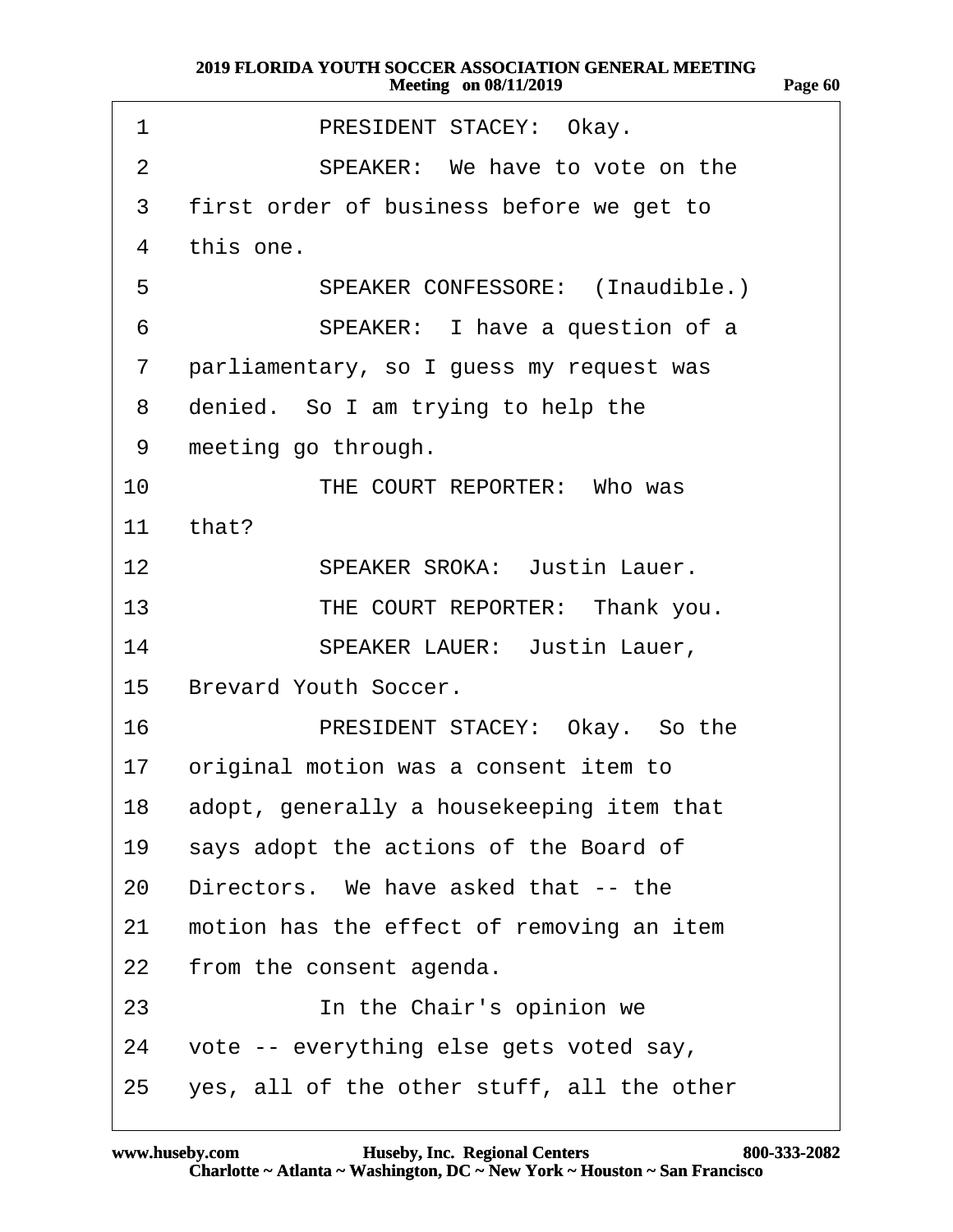| $\mathbf 1$    | decisions, are covered and then we deal    |
|----------------|--------------------------------------------|
| $\mathbf{2}$   | with the motion at hand because he has     |
| 3              | pulled it out of the consent piece. That   |
| 4              | is the opinion of the chair.               |
| 5              | Yes, Rob?                                  |
| 6              | <b>SPEAKER SHIELDS: Robbie</b>             |
| $\overline{7}$ | Shields, Lake Wales Soccer Club. You       |
| 8              | know, in looking at the budget many times  |
| 9              | what happens is it shows this is last      |
| 10             | year's numbers and this is the new budget. |
| 11             | I think that would help a lot of times     |
| 12             | when you go to consider the budget, it's   |
| 13             | good to have last year's numbers on it. I  |
| 14             | think that's a good suggestion.            |
| 15             | The other part was this                    |
| 16             | collective thing. Was it in the budget     |
| 17             | last year or was that expended over what   |
| 18             | the budget was?                            |
| 19             | PRESIDENT STACEY: So the                   |
| 20             | expenditures actually were taken from      |
| 21             | unplanned receipts related to              |
| 22             | international game fees we received --     |
| 23             | Eric, how much? \$470,000. We get those    |
| 24             | when the international games are played in |
| 25             | Florida, we do receive those extra things. |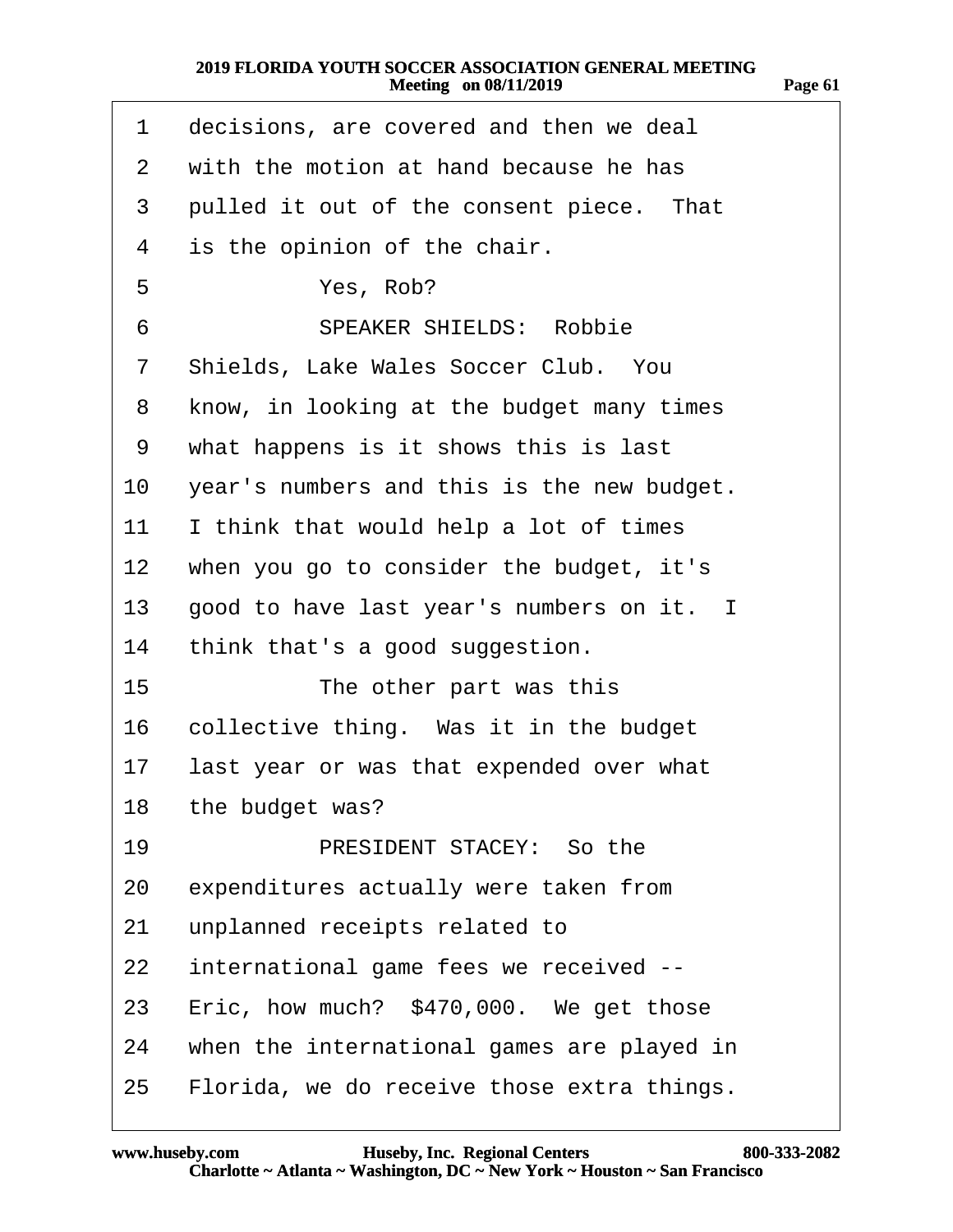| 1              | And it was an extraordinary event because     |
|----------------|-----------------------------------------------|
| 2              | of the size of the crowd that attended the    |
| 3              | game. And so we used some of those            |
| 4              | unexpected funds to do some internal --       |
| 5              | you know, to work on ourselves.               |
| 6              | <b>SPEAKER SHIELDS: But I would</b>           |
| $\overline{7}$ | suggest, Eric, you know, to show last         |
| 8              | year's numbers. I think it helps a person     |
| 9              | analyze the budget a little better.           |
| 10             | TREASURER HEIDEL: So you all                  |
| 11             | know as to providing that data, I can't       |
| 12             | tell you last year's numbers because our      |
| 13             | year doesn't end until August 31st. So I      |
| 14             | don't have complete data. But I will tell     |
|                | 15 you that our financial statements, our     |
| 16             | audited financial statements, are put on      |
|                | 17 the website from every year so you can see |
|                | 18 the last complete year's statements        |
| 19             | available on the website for the last         |
| 20             | approximately eight months.                   |
| 21             | PRESIDENT STACEY: So the                      |
| 22             | original motion, I am asking for all in       |
| 23             | favor of the original motion to approve       |
| 24             | the actions of the Board of Directors         |
| 25             | accepting the decisions regarding FSPL and    |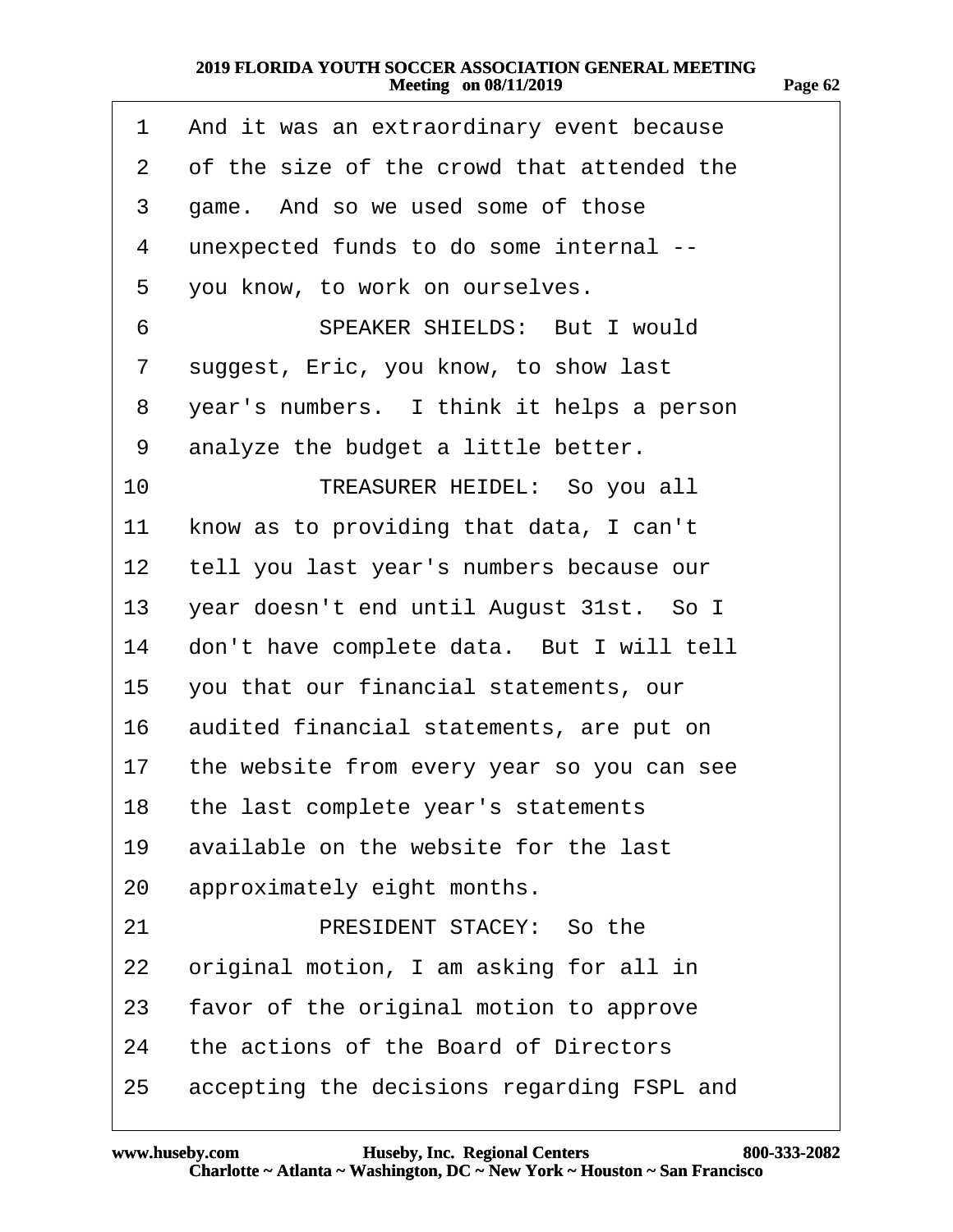| 1  | the Futures leagues signify by saying aye. |
|----|--------------------------------------------|
| 2  | <b>GENERAL MEMBERSHIP: Aye.</b>            |
| 3  | PRESIDENT STACEY: Any opposed?             |
| 4  | SPEAKER: Oppose.                           |
| 5  | <b>PRESIDENT STACEY: Then the</b>          |
| 6  | opinion of the Chair, the ayes have it.    |
| 7  | Okay. So back now to the item              |
| 8  | that's not approved. Mr. Kurzner, would    |
| 9  | you like to speak further to your motion?  |
| 10 | <b>SPEAKER KURZNER: Jeff Kurzner,</b>      |
| 11 | South Florida United Youth Soccer          |
| 12 | Association.                               |
| 13 | We were told back in 2012 that             |
| 14 | FSPL was going to be 16 teams basically    |
| 15 | with a possibility of one or more.         |
| 16 | Several people that are still here from    |
| 17 | that meeting, Steve Kimbrall, Paul Van     |
|    | 18 Steenbergen, and others were all led to |
| 19 | believe that FSPL was going to be the top  |
| 20 | level competition and that FYSA was not    |
| 21 | going to be competing with its own local   |
| 22 | leagues.                                   |
| 23 | We also were told for years and            |
| 24 | years that competition in the U 11 and the |
| 25 | U 12 was something to be avoided. And yet  |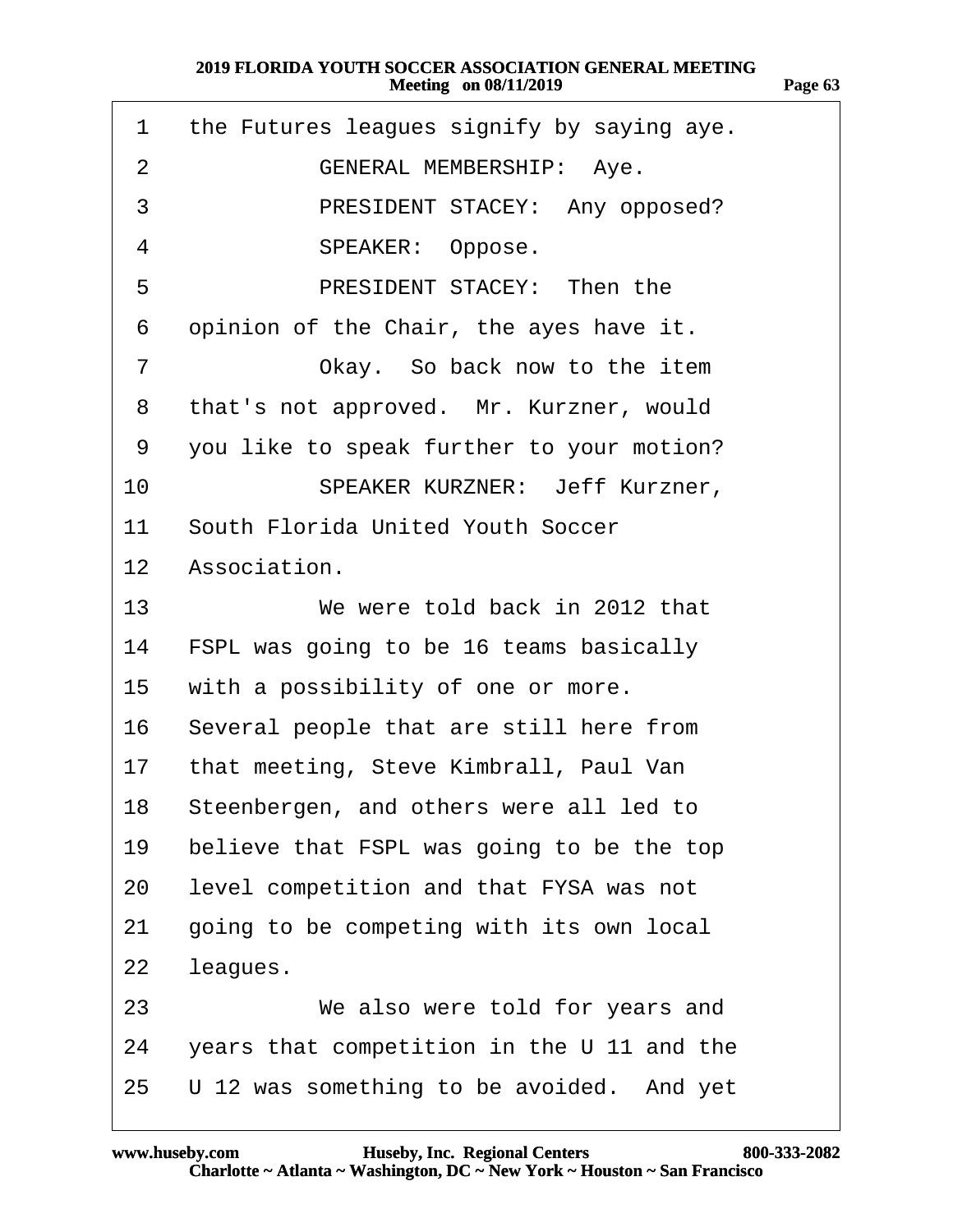| 1               | now FYSA is establishing these two new     |
|-----------------|--------------------------------------------|
| 2               | leagues that compete directly with our     |
| 3               | existing functioning local leagues. And    |
| 4               | they are also increasing the competition   |
| 5               | for the 11 and 12.                         |
| 6               | I just think it is a mistake.              |
| $\overline{7}$  | It wasn't researched. It wasn't brought    |
| 8               | to the membership. And it's been           |
| 9               | disingenuous from those that put it        |
| 10              | together to say that it was.               |
| 11              | Thank you.                                 |
| 12 <sub>2</sub> | SPEAKER: (Inaudible.)                      |
| 13              | <b>SPEAKER KURZNER: I remove the</b>       |
| 14              | ratification from --                       |
| 15 <sub>1</sub> | SPEAKER: (Inaudible. Not at a              |
| 16              | microphone.)                               |
| 17              | SPEAKER KURZNER: Yes, it was.              |
| 18              | The motion is basically that we -- I       |
| 19              | cannot propose new business to restrict it |
| 20              | because it would be a potential rule       |
| 21              | change because they are establishing       |
| 22              | programs. It's basically a way to tell     |
| 23              | our executive board, our board of          |
| 24              | directors, that this is not something that |
| 25              | we approve of and that it needs to be      |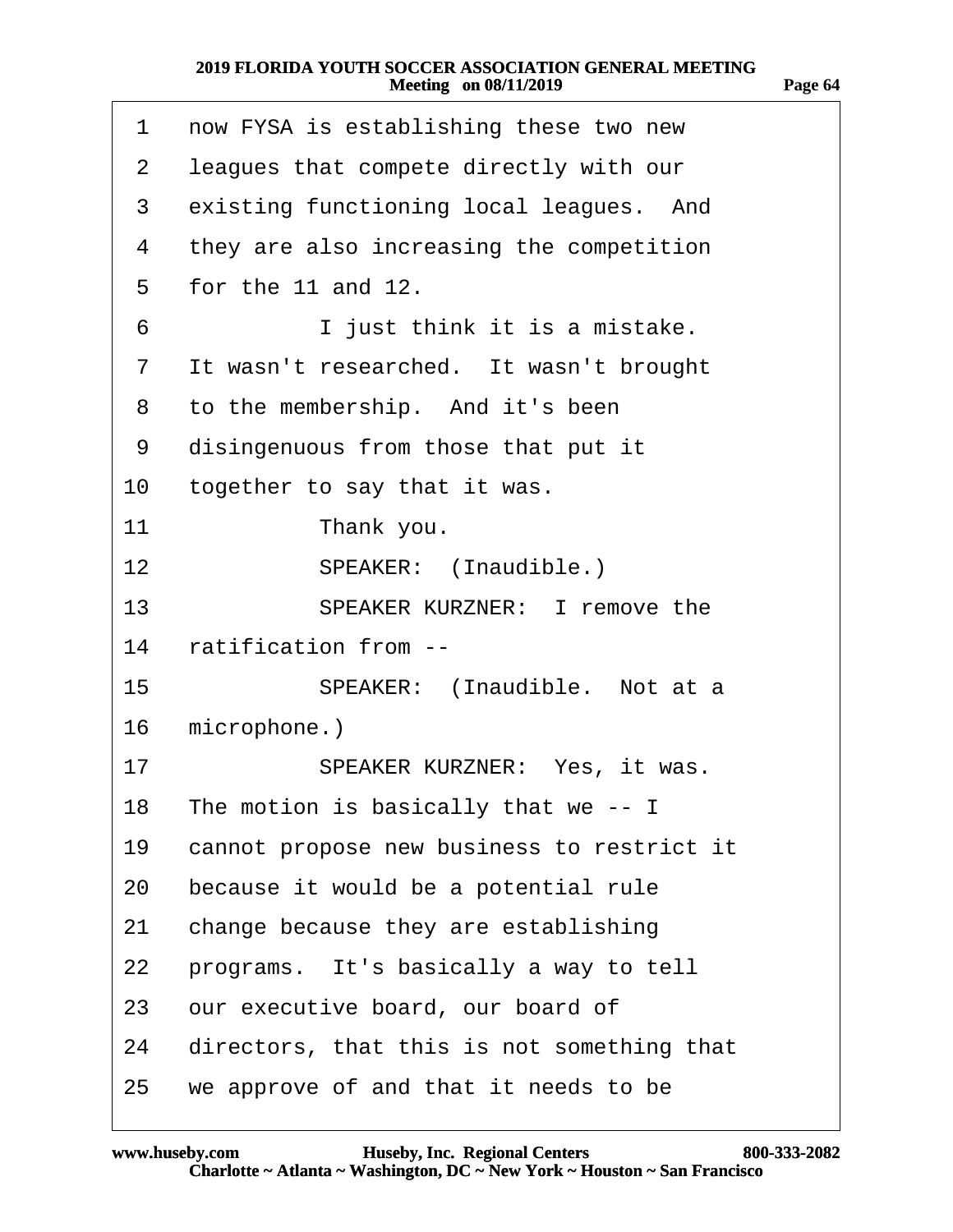| 1  | reconsidered prior to adoption.            |
|----|--------------------------------------------|
| 2  | SPEAKER: (Inaudible. Not at                |
| 3  | the microphone.)                           |
| 4  | THE COURT REPORTER: I cannot               |
| 5  | hear this other person speaking.           |
| 6  | <b>SPEAKER KURZNER: It's already</b>       |
| 7  | been adopted. I cannot make a motion. I    |
| 8  | pulled it out of the consent. We removed   |
| 9  | the consent for them to run these          |
| 10 | operations.                                |
| 11 | PRESIDENT STACEY: So,                      |
|    | 12 Mr. Kurzner, there is a pending rule    |
| 13 | change that would have the effect that you |
| 14 | are seeking.                               |
| 15 | <b>SPEAKER KURZNER: I understand.</b>      |
| 16 | PRESIDENT STACEY: Could that --            |
| 17 | okay.                                      |
| 18 | <b>SPEAKER KURZNER: I understand</b>       |
| 19 | where you are going with that, but I am    |
| 20 | still limited to what I am able to do      |
| 21 | here. On Sunday night if the new proposed  |
| 22 | rule changes don't happen, you guys can    |
| 23 | re-implement without a problem anyway.     |
| 24 | To some extent this is a slap on           |
| 25 | the wrist to tell you that this is not     |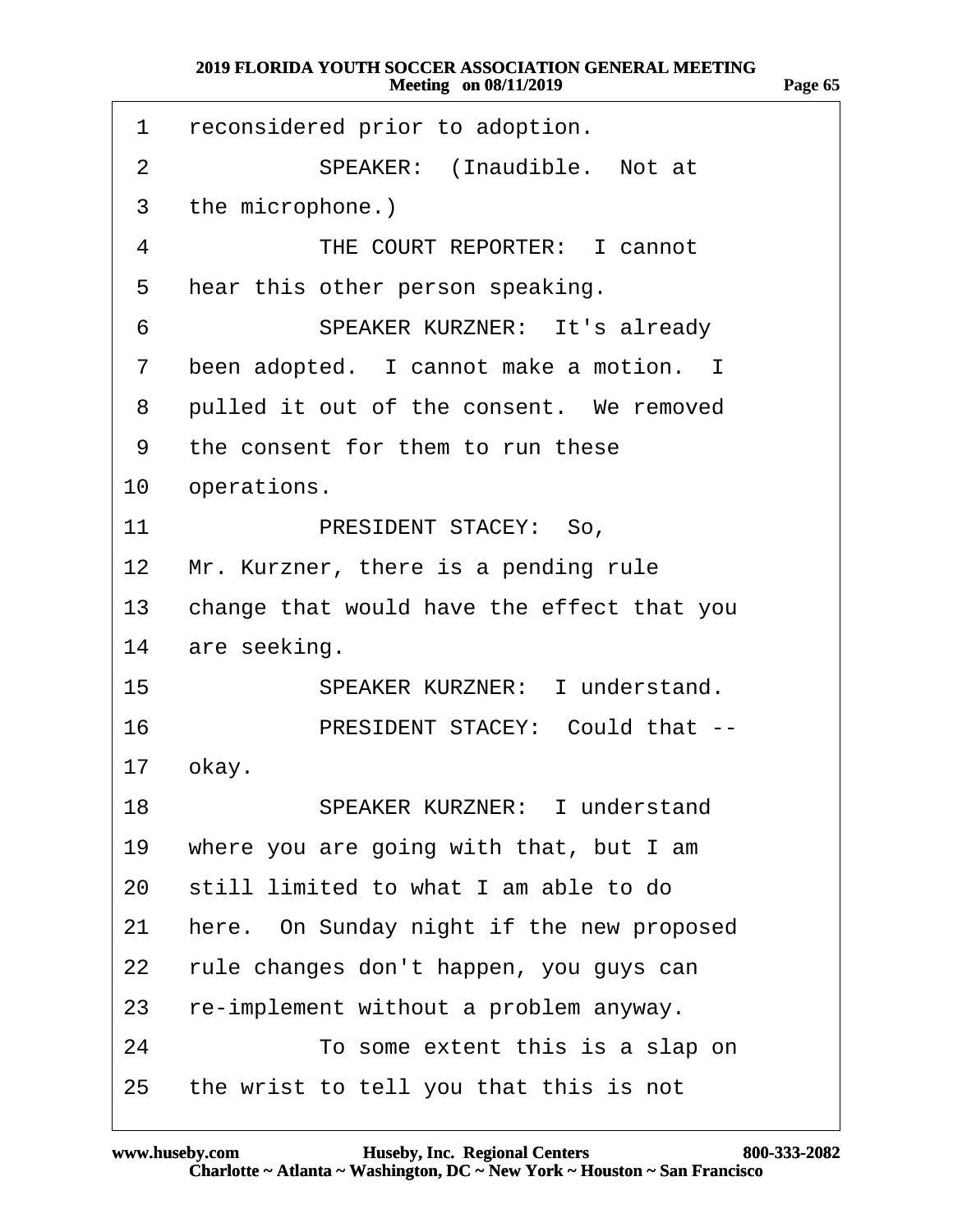| 1  | something that we approve of, or at least  |
|----|--------------------------------------------|
| 2  | those that have spoken to me about it      |
| 3  | approve of, and we want you to be made     |
| 4  | aware of that. There needs to be another   |
| 5  | way to be able to provide this type of     |
| 6  | competition within the state.              |
| 7  | PRESIDENT STACEY: Anyone wish              |
| 8  | to speak against?                          |
| 9  | I am not sure of the motion,               |
| 10 | Jeff. It's hard for -- I mean, I am not    |
| 11 | sure what we are trying to do here.        |
| 12 | SPEAKER: Nothing.                          |
| 13 | PRESIDENT STACEY: Nothing to               |
| 14 | do. Okay.                                  |
| 15 | <b>SPEAKER WHITMAN: Barry Whitman,</b>     |
| 16 | South Florida United. The motion is to     |
| 17 | not approve of the Boards' action in       |
| 18 | establishing these two leagues -- these    |
| 19 | leagues. That is what the motion is.       |
| 20 | So the consequence -- what? No,            |
| 21 | no. The first motion was to remove from    |
| 22 | consideration as to whether the Executive  |
| 23 | Board's action should be approved over the |
| 24 | last year. So now it is taken out of       |
|    | 25 that.                                   |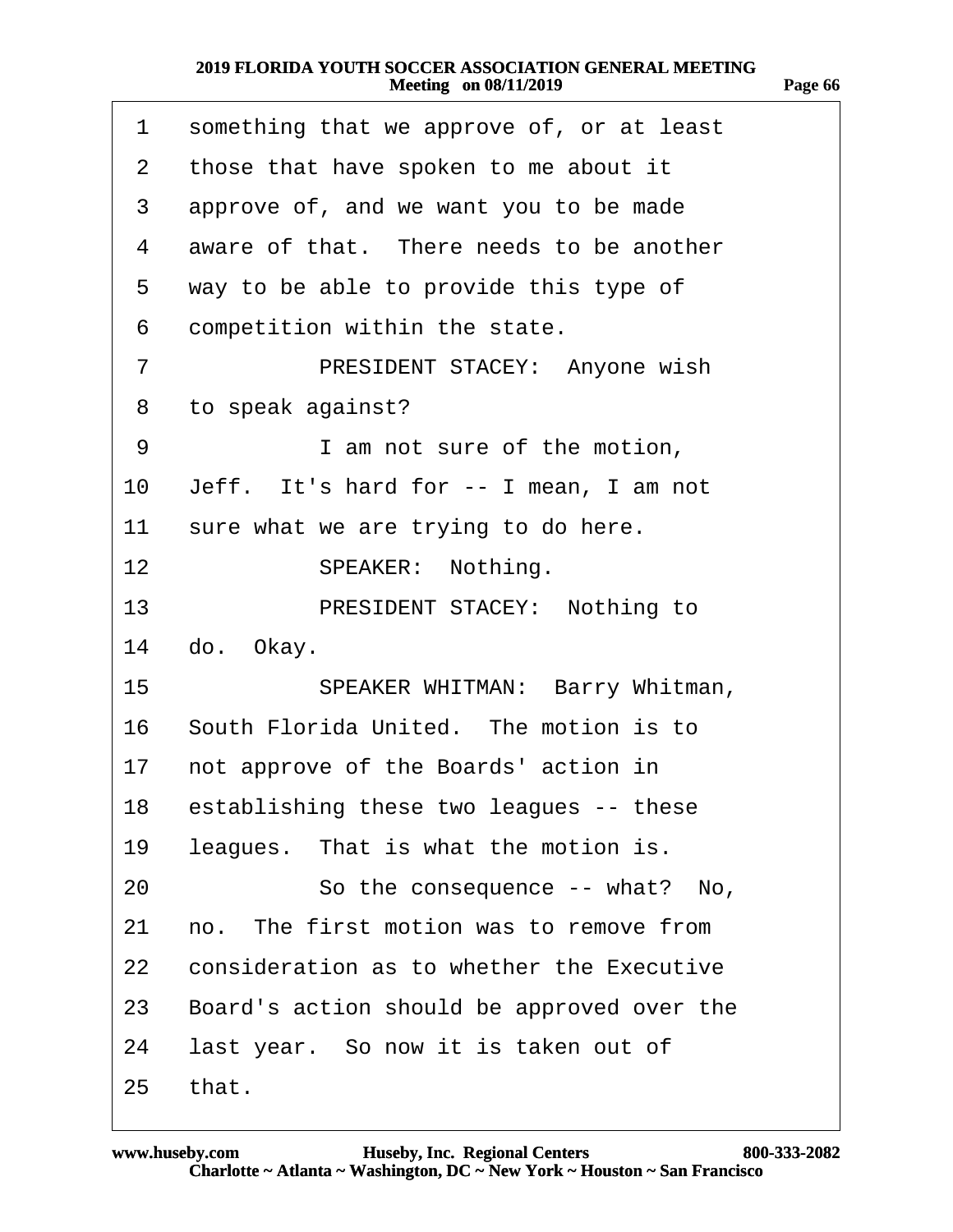| 1  | And now we are voting on is                |
|----|--------------------------------------------|
| 2  | whether or not those actions are approved  |
| 3  | by the membership or not. Now the          |
| 4  | consequence of that -- and we can debate   |
| 5  | forever and not going to -- but the issue  |
| 6  | right now is the membership gets to vote   |
| 7  | as to whether they approve the Executive   |
| 8  | Board's action in establishing the         |
| 9  | leagues. That is what the vote is, yes or  |
| 10 | no.                                        |
| 11 | PRESIDENT STACEY: And so while             |
| 12 | you say we can debate the consequence, the |
| 13 | consequences are significant, right. If    |
| 14 | the membership votes to adopt this --      |
| 15 | (Simultaneously speaking.)                 |
| 16 | SPEAKER WHITMAN: If the                    |
| 17 | membership votes yes, that means we don't  |
|    | 18 approve of what you did. A separate     |
| 19 | motion would have to be made then to       |
| 20 | constrain the Board from establishing the  |
| 21 | leagues. Right now all we can say is we    |
| 22 | don't approve of what you did.             |
| 23 | The other thing is that --                 |
| 24 | <b>PRESIDENT STACEY: Does that</b>         |
| 25 | then -- you intend -- does that motion     |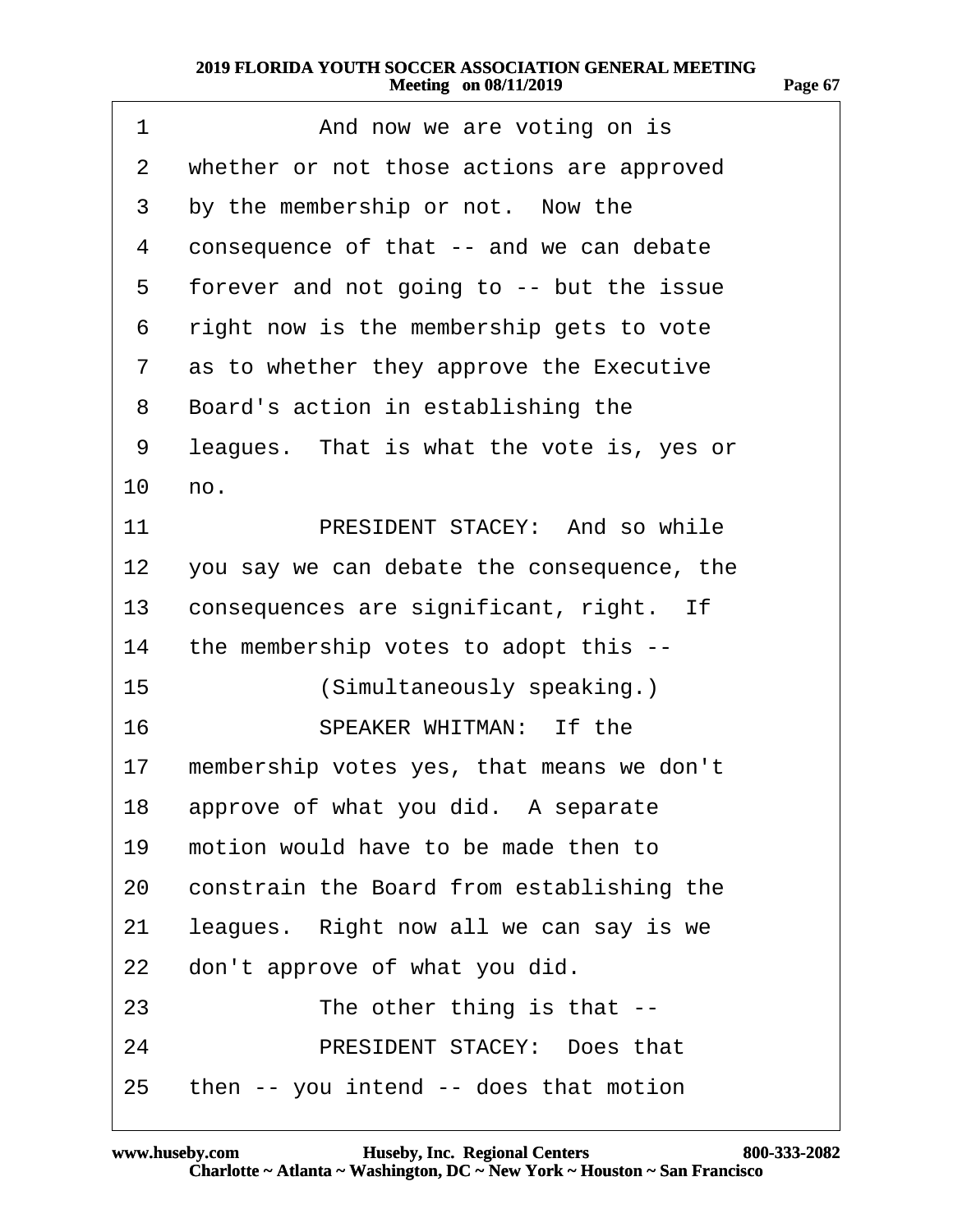| 1  | intend to have the leagues cease to exist    |
|----|----------------------------------------------|
| 2  | effective today?                             |
| 3  | SPEAKER WHITMAN: That's what --              |
| 4  | that -- no, because technically what would   |
| 5  | happen is then the membership would then     |
| 6  | have to make a motion to constrain the       |
| 7  | Board from establishing it. It wouldn't      |
| 8  | cease to exist, we just don't approve of     |
| 9  | what you did. If we spent money, we need     |
| 10 | to approve that. We don't want to go         |
| 11 | back.                                        |
| 12 | So we are just voting right now              |
| 13 | to say to the Board yes or no we didn't      |
| 14 | approve -- we don't approve of what you      |
| 15 | did in establishing these leagues. And       |
| 16 | then if the vote is that we don't approve    |
|    | 17 of that, then the membership could ask to |
| 18 | constrain the Board from establishing        |
| 19 | these leagues going forward.                 |
| 20 | SPEAKER: The first part is --                |
| 21 | (inaudible).                                 |
| 22 | <b>SPEAKER WHITMAN: The first vote</b>       |
|    | 23 is whether the membership approves what   |
| 24 | the Board did in establishing the leagues.   |
| 25 | That is it.                                  |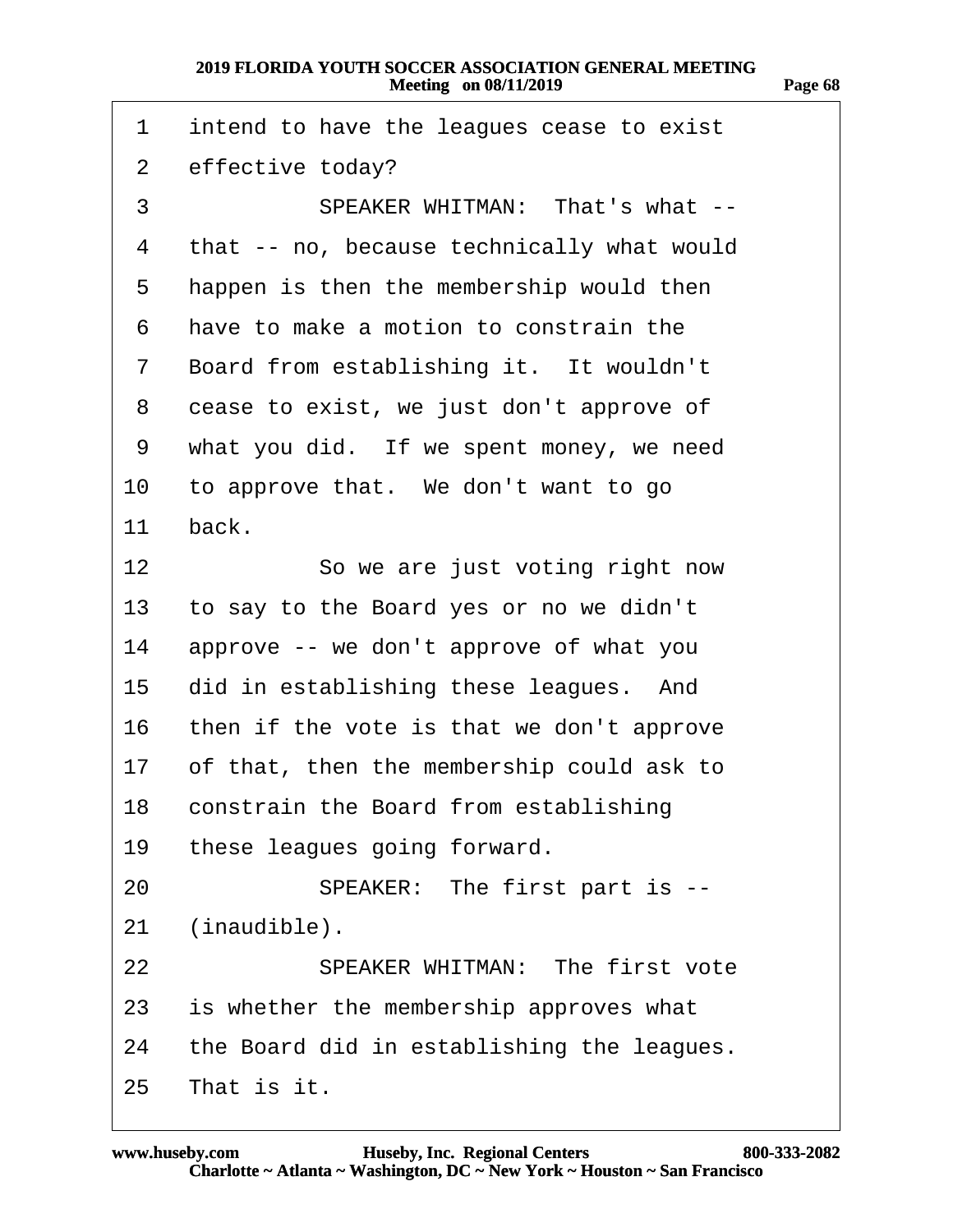| 1                 | PRESIDENT STACEY: All right.               |
|-------------------|--------------------------------------------|
| 2                 | We have a motion and we have a second.     |
| 3                 | All those in favor of not                  |
| 4                 | approving the decision of the Board        |
| 5                 | signify by saying aye.                     |
| 6                 | <b>GENERAL MEMBERSHIP: Aye.</b>            |
| 7                 | PRESIDENT STACEY: Any opposed?             |
| 8                 | <b>GENERAL MEMBERSHIP: Nay.</b>            |
| 9                 | <b>PRESIDENT STACEY: It's the</b>          |
| 10                | opinion of the Chair that -- well, do we   |
| 11                | have the clickers working yet, guys? Do    |
| $12 \overline{ }$ | we know?                                   |
| 13                | Because the problem with voice             |
| 14                | votes, and as you all well know, I could   |
| 15                | have one vote and scream really loud and I |
| 16                | could offset somebody with 200 votes.      |
| 17                | (All simultaneously talking.)              |
| 18                | Hands does not tell me the way             |
| 19                | to vote, guys, at all.                     |
| 20                | Jared, are we -- where are we on           |
| 21                | the vote?                                  |
| 22                | I would like -- I think we                 |
|                   | 23 should use the clickers. That is the    |
| 24                | opinion of the Chair.                      |
| 25                | JARED WHITE: John?                         |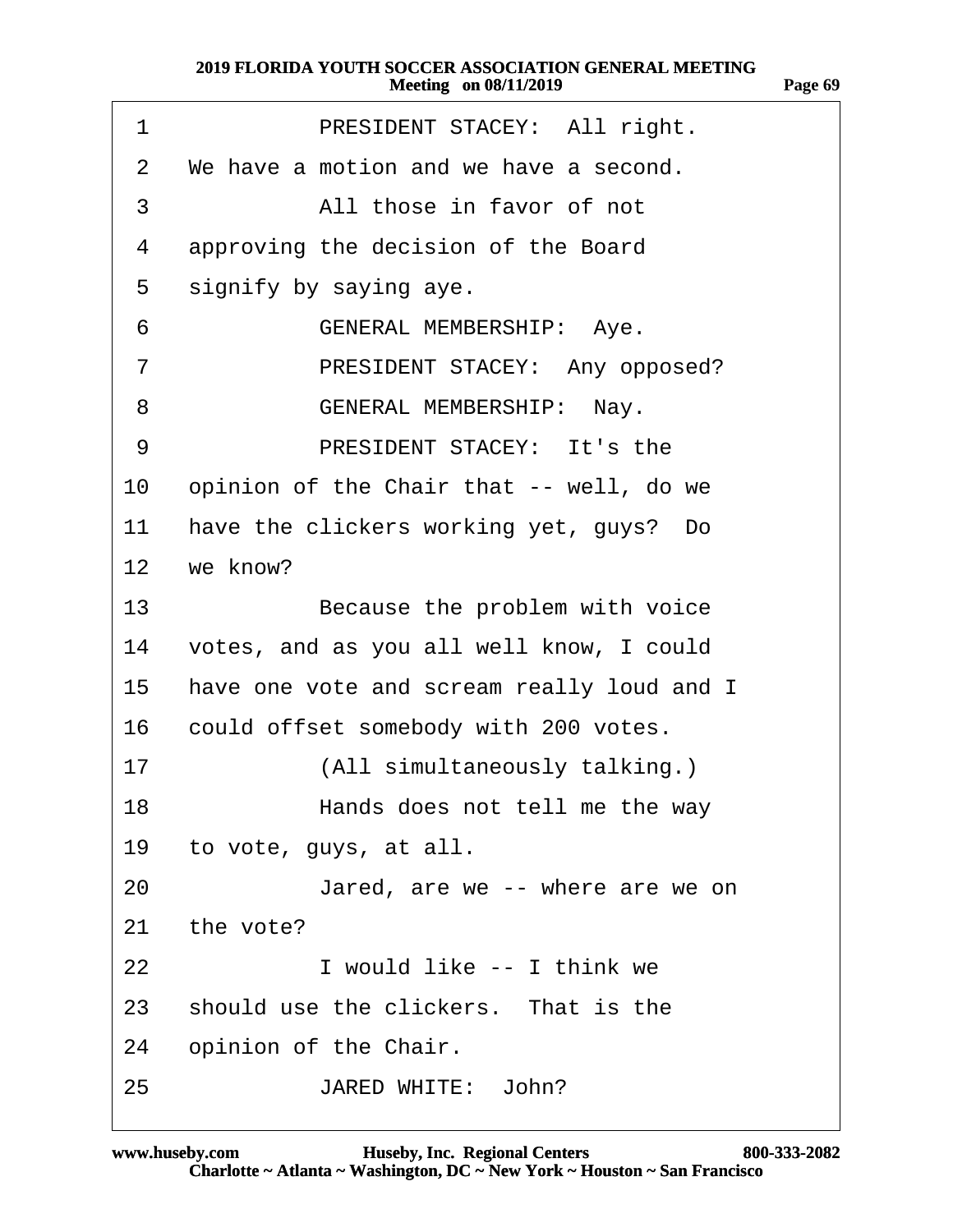- 1 PRESIDENT STACEY: Yes.
- 2 **JARED WHITE: Currently the**
- 3 following clubs did not press their button
- 4 last time, so please verify:
- 5 **Players Club, Bartow, Lake**
- 6 Wales, Town and Country, Brazilian Soccer,
- 7 Key Biscayne, Miami Shores, Gainesville
- 8 Soccer Alliance, Auburndale, Hunter's
- 9 Creek, and four members of the Hall of
- 10 Fame.
- 11 **If we can get all of you guys to**
- 12 press the button the next time we do this
- 13 test, we can move along.
- 14· · · · · · ·Hey, hey, hey.· I am just
- 15 telling you what it is. Okay? Let's do
- 16 the test and then we can get the number
- 17 right.
- 18 PRESIDENT STACEY: Please reset
- 19 the number. This is not a vote on the
- 20 motion. This is simply a test to make
- 21 sure we are good.
- 22 Okay. All those --
- 23 **JARED WHITE: Press now.**
- 24 PRESIDENT STACEY: Please press
- 25 now.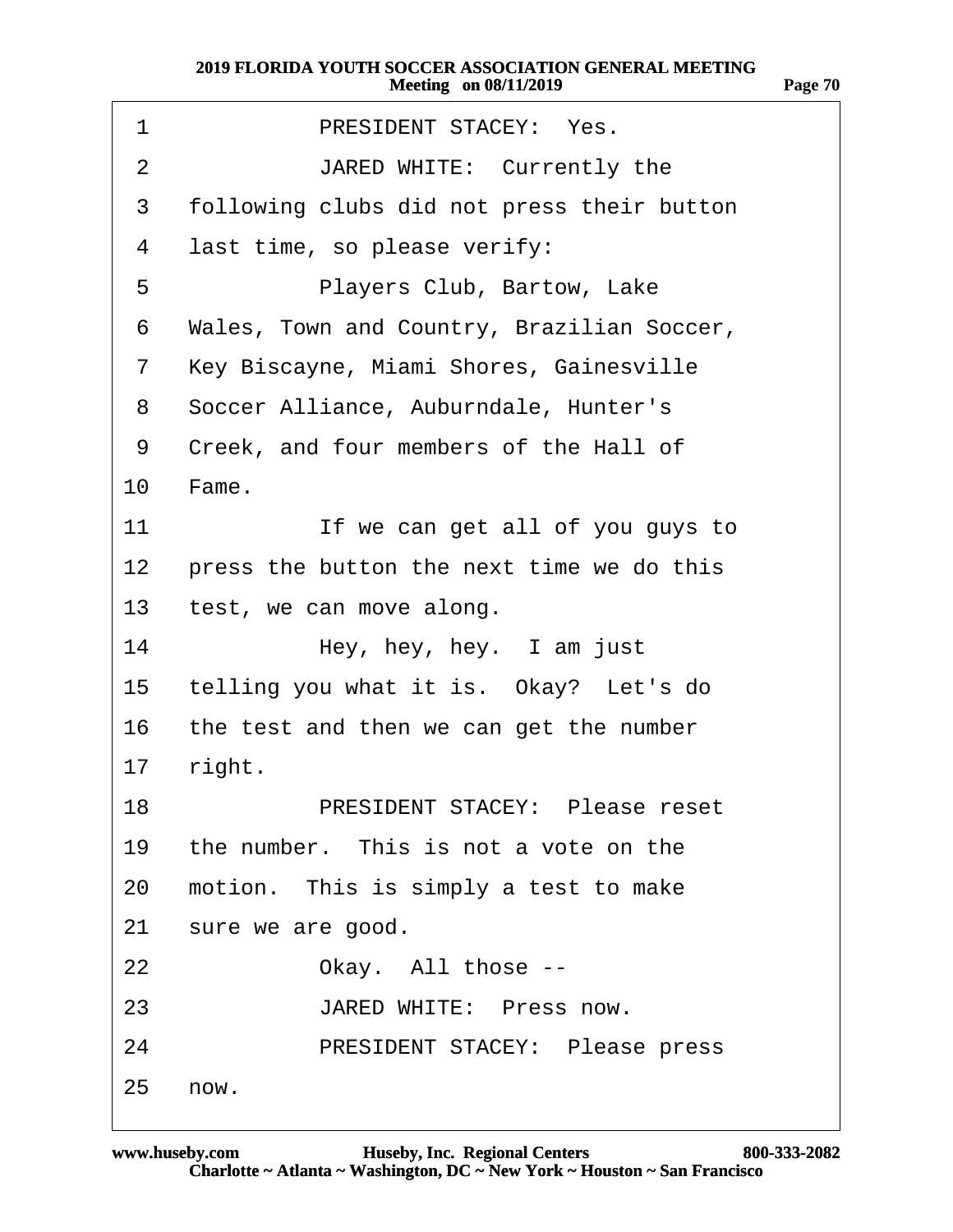| 1               | Five, four, three, two, one.               |
|-----------------|--------------------------------------------|
| $\overline{2}$  | You still have people coming up to the     |
| 3               | thing.                                     |
| 4               | Jared, how many?                           |
| 5               | JARED WHITE: According to this             |
| 6               | we are still 600 short.                    |
| $\overline{7}$  | PRESIDENT STACEY: Jared, if you            |
| 8               | have a list, I am going to propose that -- |
| 9               | SPEAKER: I think I know what               |
| 10              | the problem is. A lot of people that came  |
| 11              | from the coaches symposium -- because      |
| 12 <sub>2</sub> | someone just brought me down one of their  |
| 13              | pods because I was supposed to have their  |
| 14              | proxy and vote, and these coaches signed   |
| 15              | in and they did not know. So I think some  |
| 16              | of the pods are missing with the coaches   |
| 17              | that went to the symposium.                |
| 18              | PRESIDENT STACEY: So if we get             |
| 19              | the same result twice -- did we get the    |
| 20              | same result twice or what was it?          |
| 21              | JARED WHITE: Why don't you ask             |
| 22              | the ones who are not appearing on there -- |
| 23              | PRESIDENT STACEY: All right.               |
| 24              | Let's do this, it is coming up on 10:30    |
| 25              | and we are definitely going to have a vote |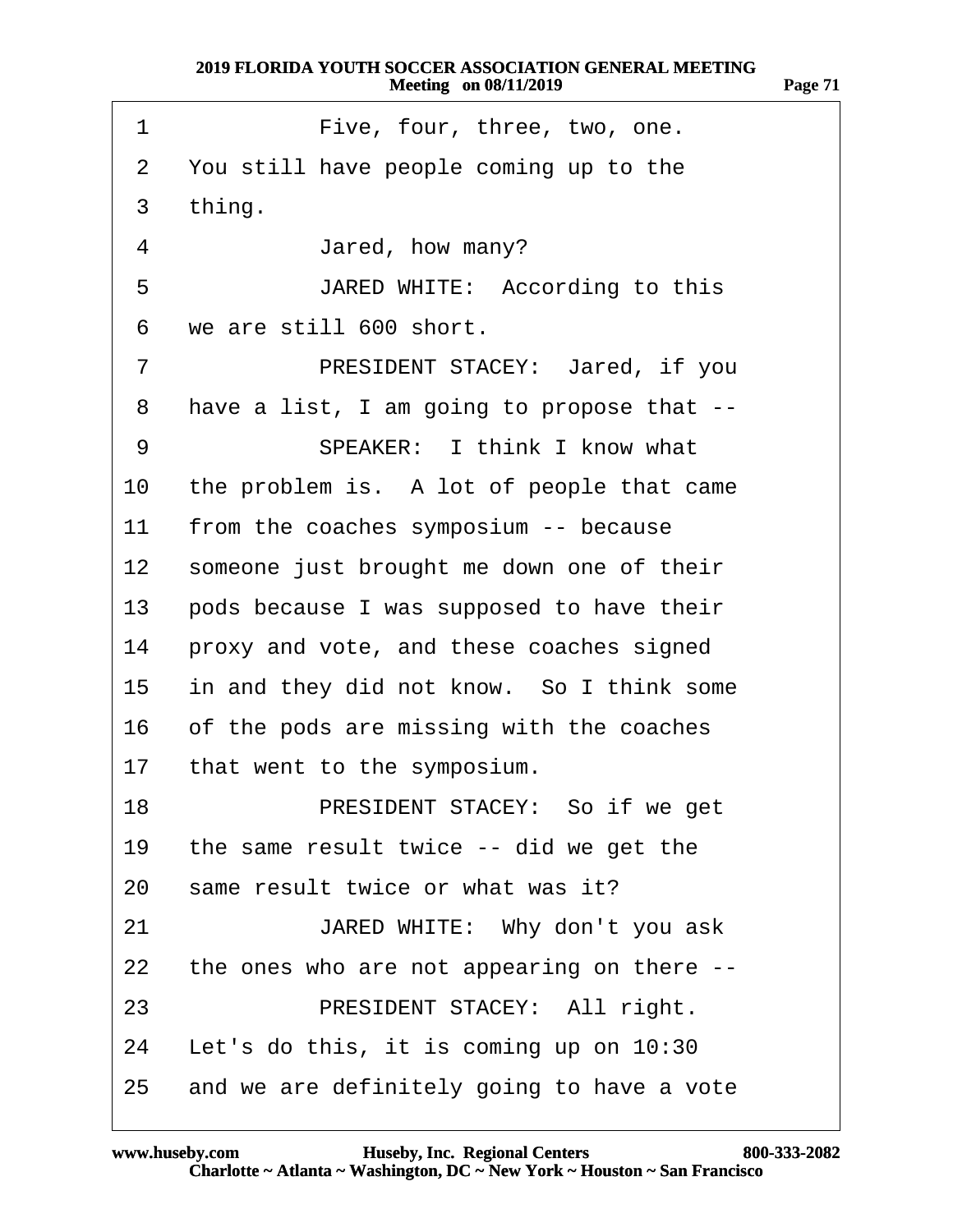| 1                 | on this. Will you please identify who     |
|-------------------|-------------------------------------------|
| $\overline{2}$    | didn't do this. For those individuals     |
| 3                 | that are called, please see the desk in   |
| 4                 | the back. The rest of us take time and go |
| 5                 | check out of your room. And let's come    |
| 6                 | back -- yes?                              |
| $\overline{7}$    | (All simultaneously speaking.)            |
| 8                 | Hold on. Hold on. Don't go                |
| 9                 | anywhere, please. We do have a motion on  |
| 10                | the floor and we will vote on the motion. |
| 11                | SPEAKER: We already voted on              |
| $12 \overline{ }$ | the motion.                               |
| 13                | PRESIDENT STACEY: The opinion             |
| 14                | of the Chair was not clear because of the |
| 15                | weight votes. I do not believe it was     |
| 16                | clear.                                    |
| 17                | Can everybody settle for one              |
|                   | 18 second, please.                        |
| 19                | Jared, do we have a list?                 |
| 20                | JARED WHITE: All right. The               |
| 21                | following clubs did not press their       |
| 22                | button. If you have an issue, please come |
|                   | 23 back here.                             |
| 24                | Jacksonville Armada, you did not          |
|                   | 25 press your button.                     |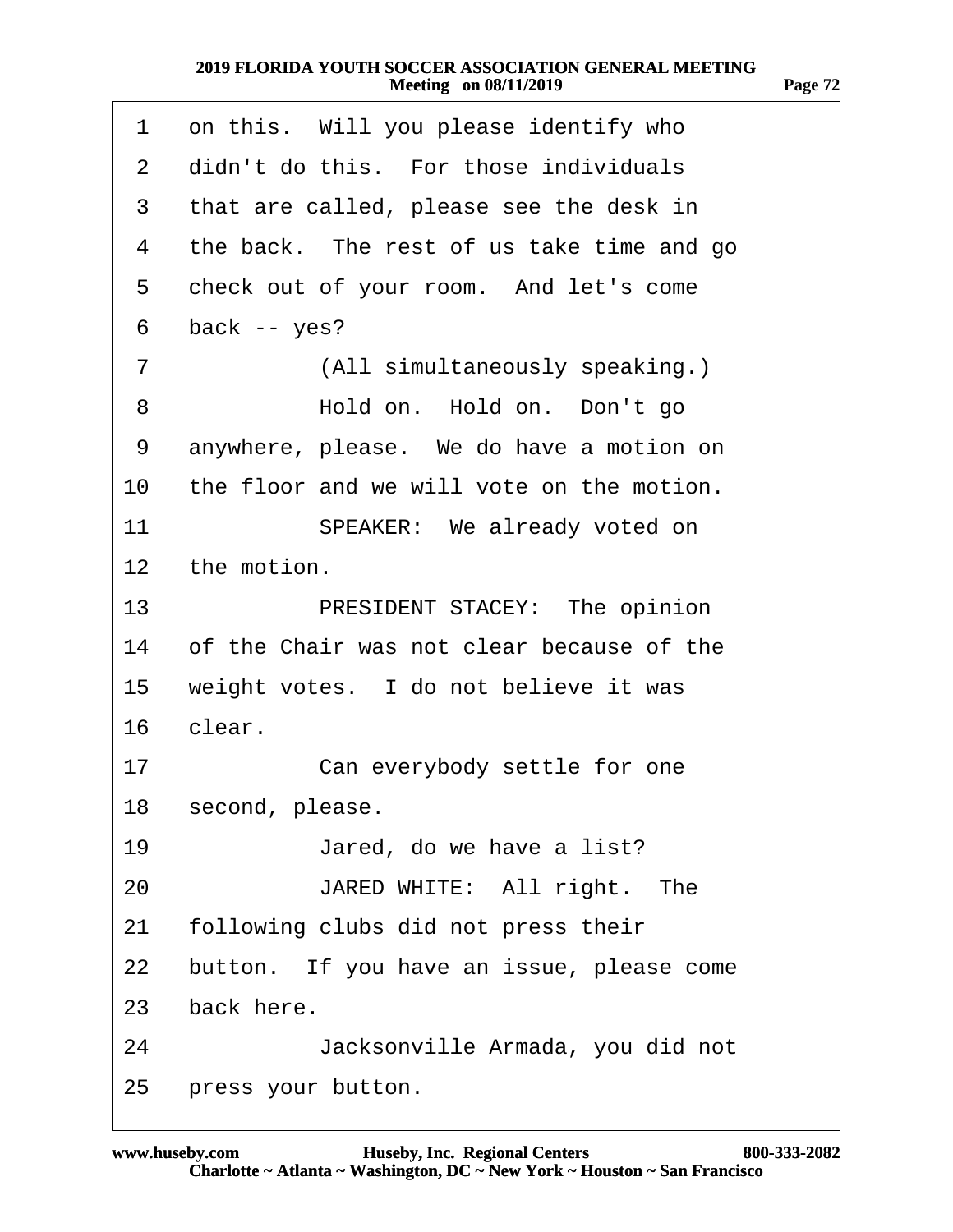| 1               | Hobe Sound Soccer Club, you did              |
|-----------------|----------------------------------------------|
| 2               | not press your button.                       |
| 3               | Miami Shores Soccer Club, you                |
| 4               | did not press your button.                   |
| 5               | Florida League Soccer Academy,               |
| 6               | you did not press your button.               |
| $\overline{7}$  | Lake Wales, you did not press                |
| 8               | your button.                                 |
| 9               | Town and Country, you did not                |
| 10              | press your button.                           |
| 11              | SPEAKER: Just for those, I was               |
| 12 <sub>2</sub> | here and pushed my button. Verify that,      |
|                 | 13 please. I did push it.                    |
| 14              | <b>JARED WHITE: Holly Hall Fame</b>          |
| $15\,$          | members did not press your button.           |
| 16              | Lou Confessore, you did not                  |
| 17              | press yours.                                 |
| 18              | Ray Thompsett, you did not                   |
| 19              | press yours.                                 |
| 20              | Virgil Stringfield, you did not              |
| 21              | press yours.                                 |
| 22              | And Ray Wells, you did not press             |
| 23              | yours.                                       |
| 24              | PRESIDENT STACEY: Okay. Jared,               |
|                 | 25 is that all of the people we are missing? |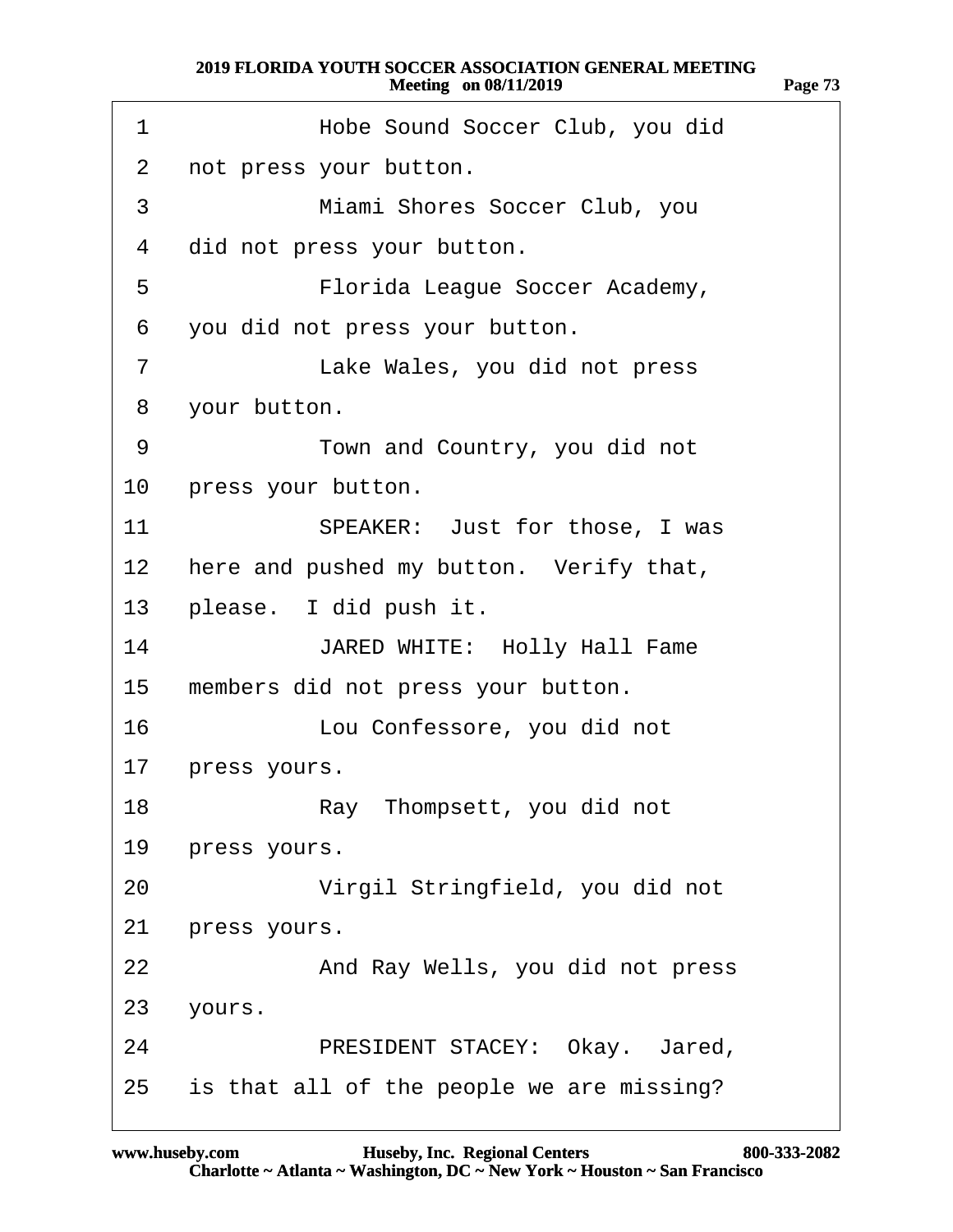| 1               | JARED WHITE: Those are all the             |
|-----------------|--------------------------------------------|
| 2               | first vote.                                |
| 3               | <b>PRESIDENT STACEY: We will</b>           |
| 4               | recess for 20 minutes for you to check out |
| 5               | and they can resolve this. And we will     |
| 6               | come back at ten minutes to 11:00. And     |
| $\overline{7}$  | bring your clickers back, please.          |
| 8               | (Whereupon, a short recess was taken.)     |
| 9               | PRESIDENT STACEY: If I can have            |
| 10              | your attention. Please take your seats so  |
| 11              | we can get started. Let's get started.     |
| 12 <sup>°</sup> | We are back in session. By my              |
| 13              | clock it is 10:55.                         |
| 14              | Okay. Where is Jared? We are               |
| 15 <sub>1</sub> | going to try this one more time and then   |
|                 | 16 we will have a vote on the motion. All  |
| 17              | right. We said 10:50. How long, Jared?     |
| 18              | JARED WHITE: I still have two              |
| 19              | clickers back here that --                 |
| 20              | (unintelligible).                          |
| 21              | PRESIDENT STACEY: Okay.                    |
| 22              | JARED WHITE: Can we have a                 |
| 23              | representative from Miami Shores to the    |
| 24              | back table, please.                        |
| 25              | <b>PRESIDENT STACEY: Miami Shores</b>      |

**Page 74**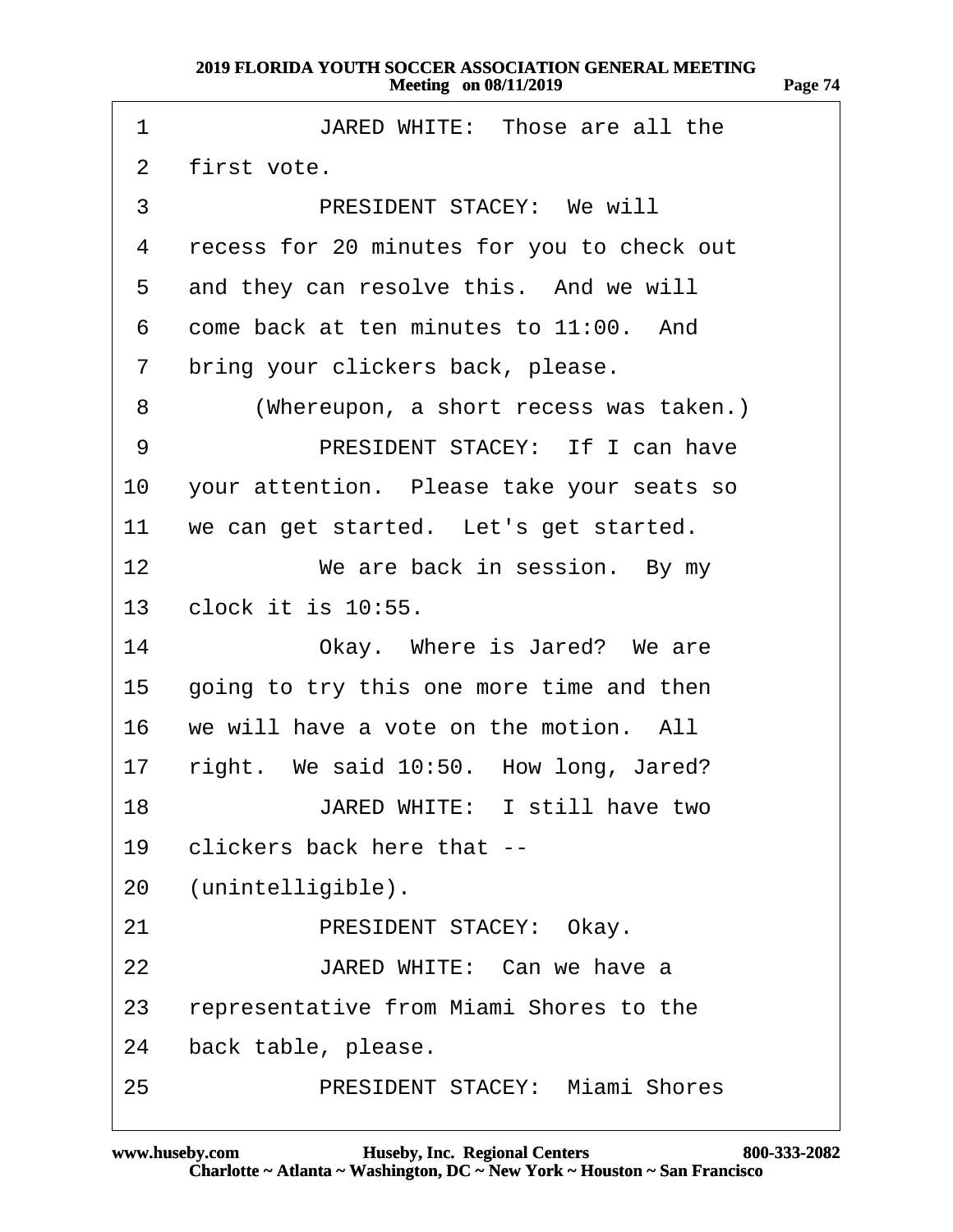| 1               | are you in the room?                    |
|-----------------|-----------------------------------------|
| $\overline{2}$  | SPEAKER: He is not here.                |
| 3               | PRESIDENT STACEY: Miami Shores,         |
| 4               | okay.                                   |
| 5               | Okay. I feel like we are close.         |
| 6               | All right. You want to try to get it?   |
| 7               | JARED WHITE: Okay. Everyone, I          |
| 8               | will give you 30 seconds and give you a |
| 9               | countdown and only press one button,    |
| 10              | please. Number one for yes.             |
| 11              | SPEAKER: Right now?                     |
| 12 <sub>2</sub> | JARED WHITE: Yes, do it right           |
| 13              | now.                                    |
| 14              | PRESIDENT STACEY: Reminding             |
| 15              | everyone this is just a test.           |
| 16              | JARED WHITE: Once again, we are         |
| 17              | only pushing number one.                |
| 18              | All right. Closing at five,             |
| 19              | four, three, two, one.                  |
| 20              | SPEAKER: It's closer.                   |
| 21              | <b>PRESIDENT STACEY: Is that</b>        |
| 22              | right?                                  |
| 23              | SPEAKER: It's 5951. It's 300            |
|                 | 24 votes off. Come on guys.             |
| 25 <sub>2</sub> | PRESIDENT STACEY: Jared, record         |

**Page 75**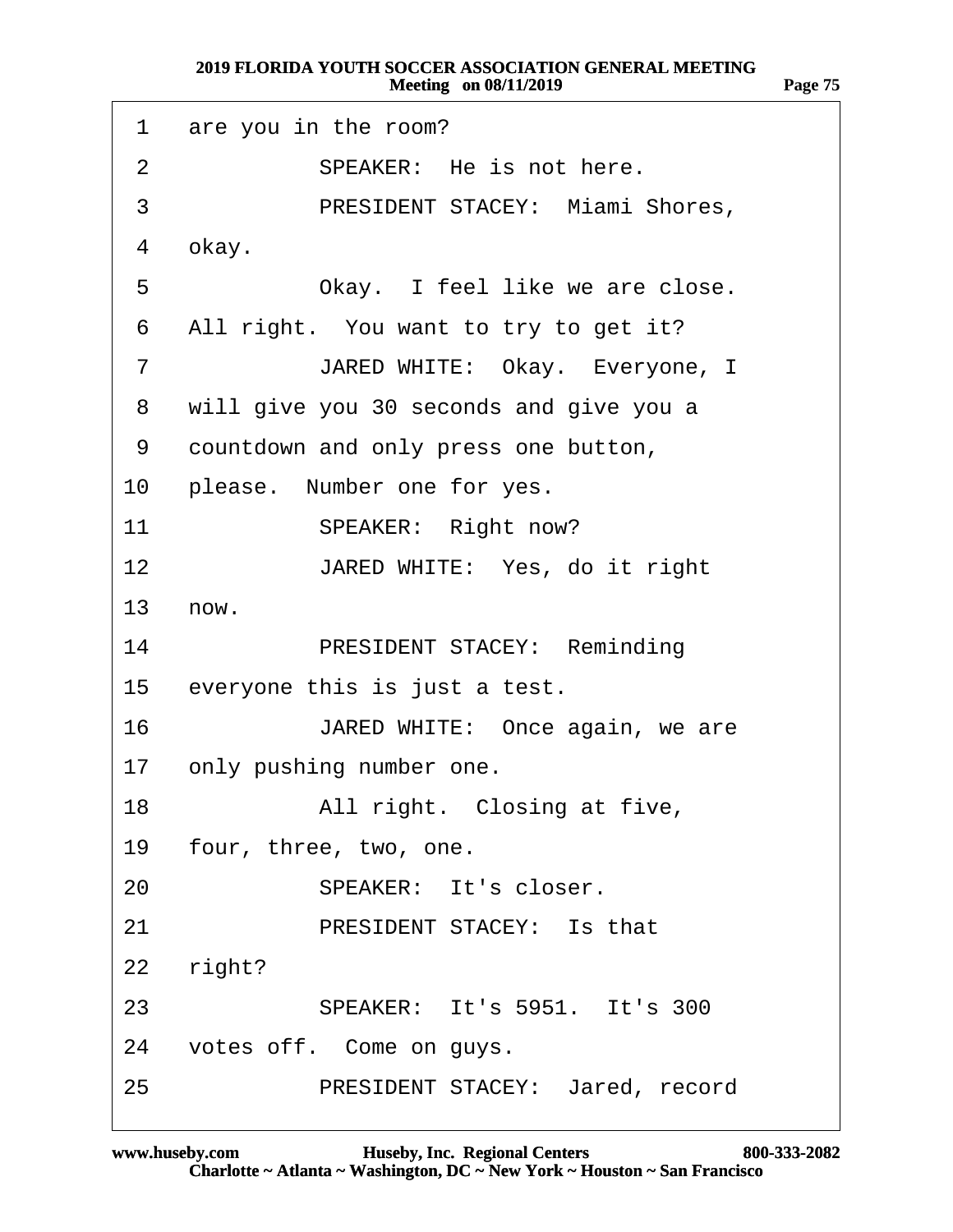| 1               | the number and let's do it again. If we   |
|-----------------|-------------------------------------------|
| $\overline{2}$  | get the same number of the people in this |
| 3               | room, then I think that is evidence that  |
| 4               | the clickers that are in the room are     |
| 5               | working. Is that fair? We do have to      |
| 6               | move forward. That 5,627 was the number.  |
| 7               | Please reset it, if you would. Are we     |
| 8               | ready again?                              |
| 9               | JARED WHITE: It's open right              |
| 10              | now. Please go ahead and press one. It's  |
| 11              | just a test. All right. Five, four,       |
| 12 <sup>°</sup> | three, two, one, closed.                  |
| 13              | PRESIDENT STACEY: Okay. The               |
| 14              | opinion of the Chair that the difference  |
| 15              | is negligible. I don't believe it will    |
| 16              | have an impact, so we are going to move   |
| 17              | forward.                                  |
| 18              | On the motion on the floor to             |
| 19              | disapprove of the decision of the Board   |
| 20              | regarding the creation of FSPL and U 12   |
| 21              | futures -- do you have the question? Can  |
| 22              | you put the question up real quick,       |
| 23              | please. Can you put the question up.      |
| 24              | It's on the motion to not                 |
| 25              | approve the action of the Board. They are |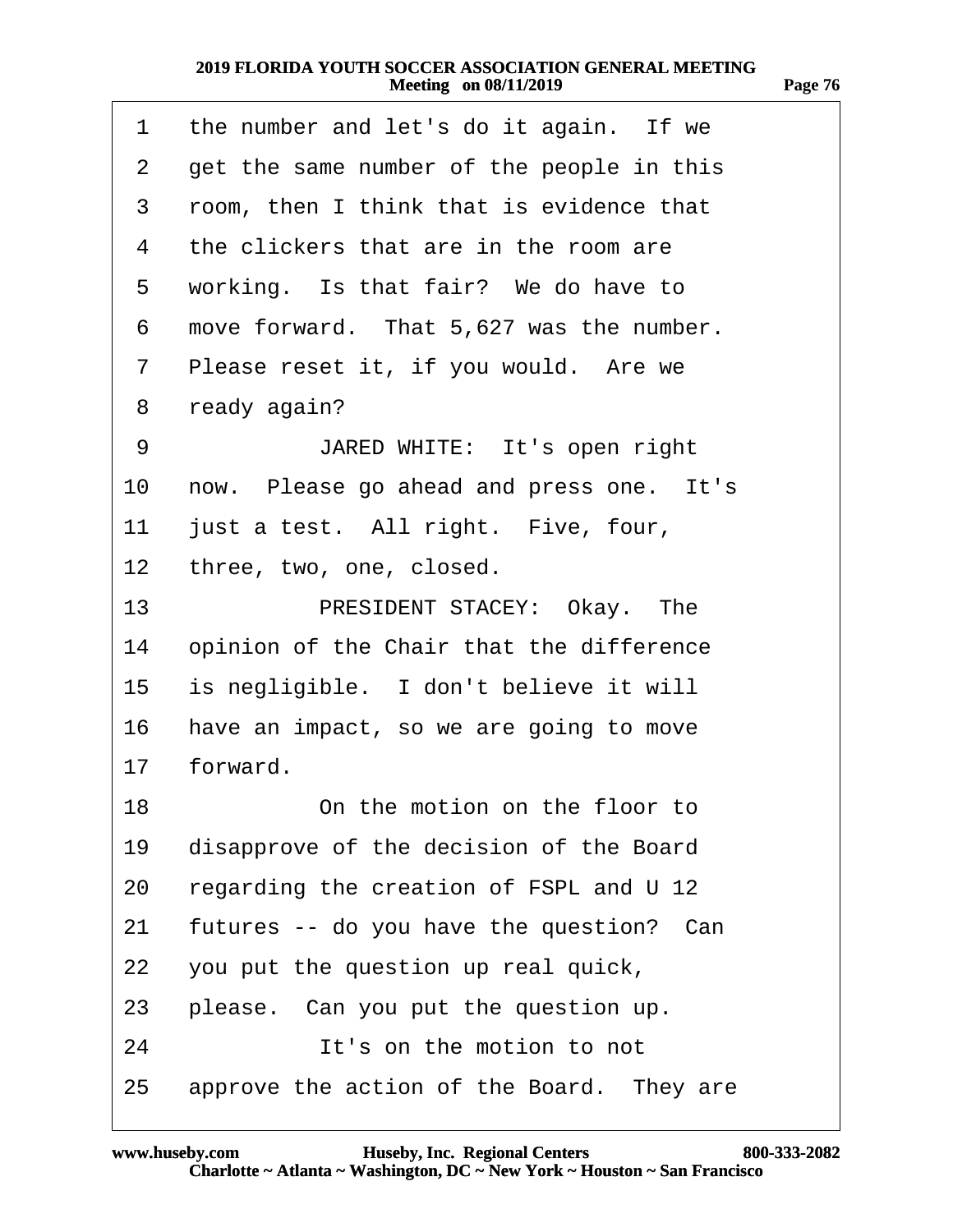| 1  | going to put it up. They are going to put  |
|----|--------------------------------------------|
| 2  | yes, no. Yes means that you don't          |
| 3  | approve. No means you do approve.          |
| 4  | Okay. Are we ready to vote?                |
| 5  | JARED WHITE: It is open.                   |
| 6  | PRESIDENT STACEY: One --                   |
| 7  | SPEAKER: Can you clarify one               |
| 8  | more time.                                 |
| 9  | PRESIDENT STACEY: The motion on            |
| 10 | the floor is to not approve the actions of |
| 11 | the Board as it relates to the creation of |
|    | 12 FSPL and U 12 -- 11 and 12 Futures. Is  |
|    | 13 that fair?                              |
| 14 | Voting in favor of the motion              |
| 15 | means you do not approve of the actions.   |
| 16 | Voting no means you do approve of the      |
|    | 17 actions. Okay? Please vote.             |
| 18 | SPEAKER: Can we vote?                      |
| 19 | PRESIDENT STACEY: Vote is open.            |
| 20 | Jared, give me a signal when you           |
| 21 | have the count up.                         |
| 22 | JARED WHITE: All right. Five,              |
| 23 | four, three, two, one. Voting closed.      |
| 24 | (Applause.)                                |
| 25 | PRESIDENT STACEY: Can you                  |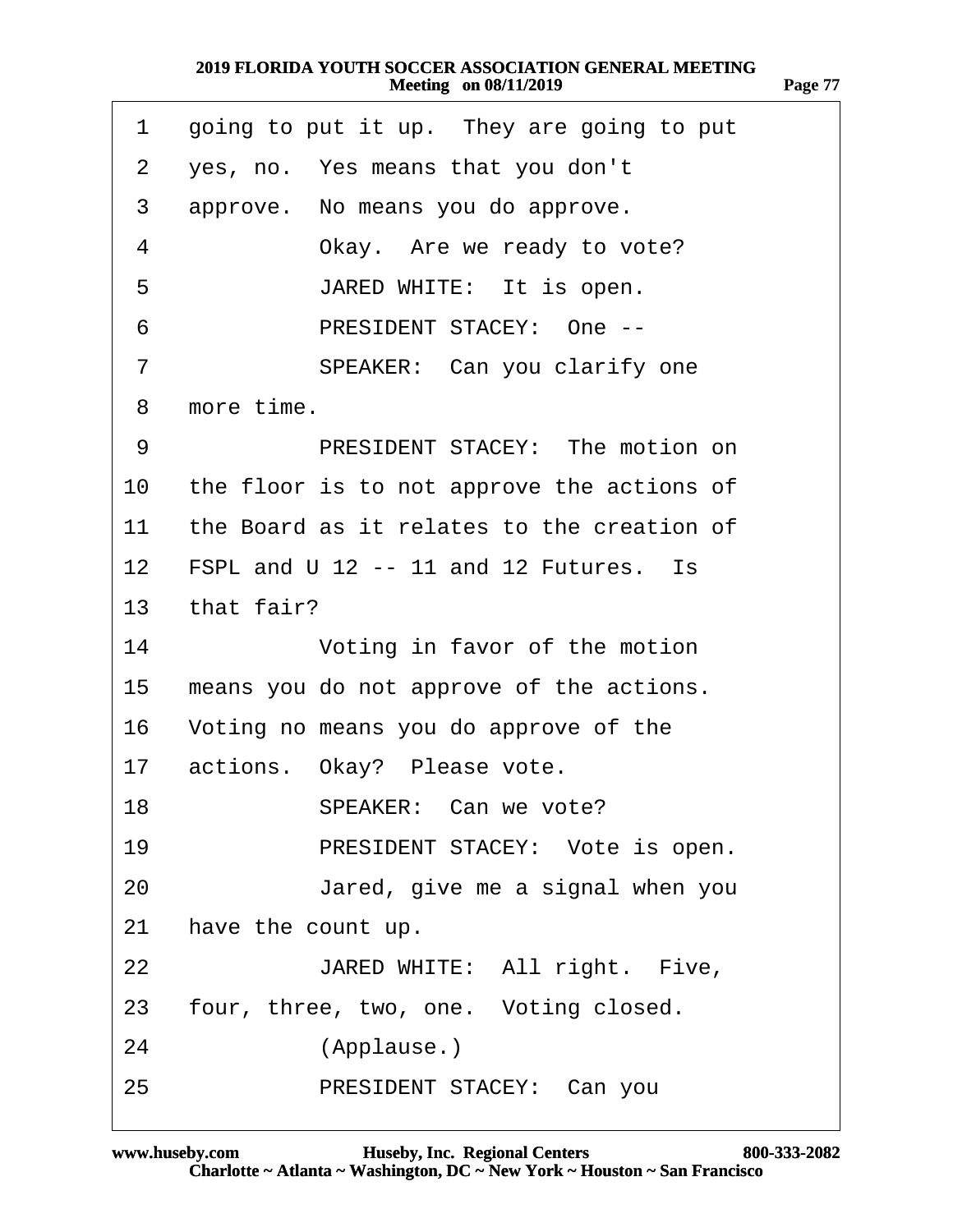| 1               | announce just because I can't --            |
|-----------------|---------------------------------------------|
| 2               | JARED WHITE: It's 3,762 for yes             |
| 3               | and 1,765 for no.                           |
| 4               | PRESIDENT STACEY: Is there a                |
| 5               | percentage to convert to?                   |
| 6               | JARED WHITE: It's 68 percent                |
| $\overline{7}$  | for yes and 32 percent for no.              |
| 8               | PRESIDENT STACEY: Okay.                     |
| 9               | SPEAKER WHITMAN: Barry Whitman,             |
| 10              | South Florida. I make a motion -- Barry     |
| 11              | Whitman, South Florida United -- after the  |
|                 | 12 2019-20 season, FYSA is prohibited from  |
| 13              | establishing or operating any league,       |
|                 | 14 other than FYPL first division without   |
|                 | 15 prior membership approval.               |
| 16              | <b>SPEAKER KURZNER: Second.</b>             |
| 17              | PRESIDENT STACEY: So we have a              |
|                 | 18 motion and then we have a second by Jeff |
| 19              | Kurzner.                                    |
| 20              | Any discussion? Okay. Hold on               |
| 21              | one second.                                 |
| 22 <sub>2</sub> | SPEAKER: Can I second the                   |
| 23              | motion?                                     |
| 24              | PRESIDENT STACEY: Can you go to             |
|                 | 25 the mic, please.                         |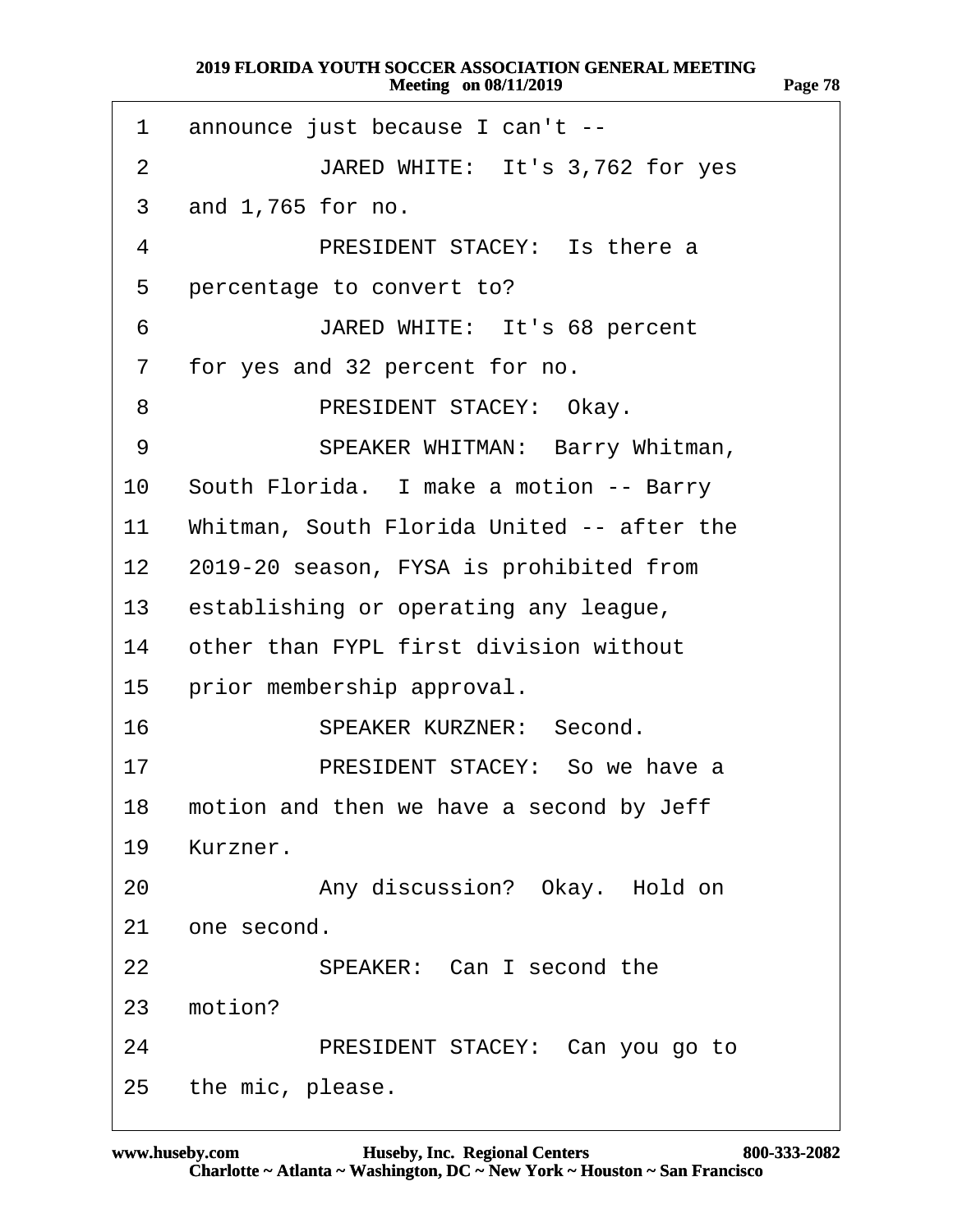| SPEAKER: Second the motion. |
|-----------------------------|
|                             |

- 2 PRESIDENT STACEY: It is
- 3 seconded by --
- 4 **SPEAKER: Steve Kimbrall CDL.**
- 5 PRESIDENT STACEY: And
- 6 Catherine?
- 7 **SPEAKER PENNINGTON: Catherine**
- 8 Pennington, Region D.
- 9 **· · I would suggest that the motion**
- 10 is out of order. According to 2.2 of the
- 11 existing Bylaws, the administrative
- 12 authorities represent and conduct the
- 13 business of FYSA is vested in the Board of
- 14 Directors. If you want to change that,
- 15 that requires a change to the Bylaws, that
- 16 requires 30-day's notice, and that
- 17 requires a two-thirds vote after your
- 18 30-day's notice.
- 19  **That motion is out of order.**
- 20 PRESIDENT STACEY: Yes?
- 21 SPEAKER HYATT: Mike Hyatt,
- 22 Greater Central Florida Youth Soccer
- 23 League. I mean, I know that this is kind
- 24 of maybe putting the cart in front of a
- 25 horse just a little bit because we are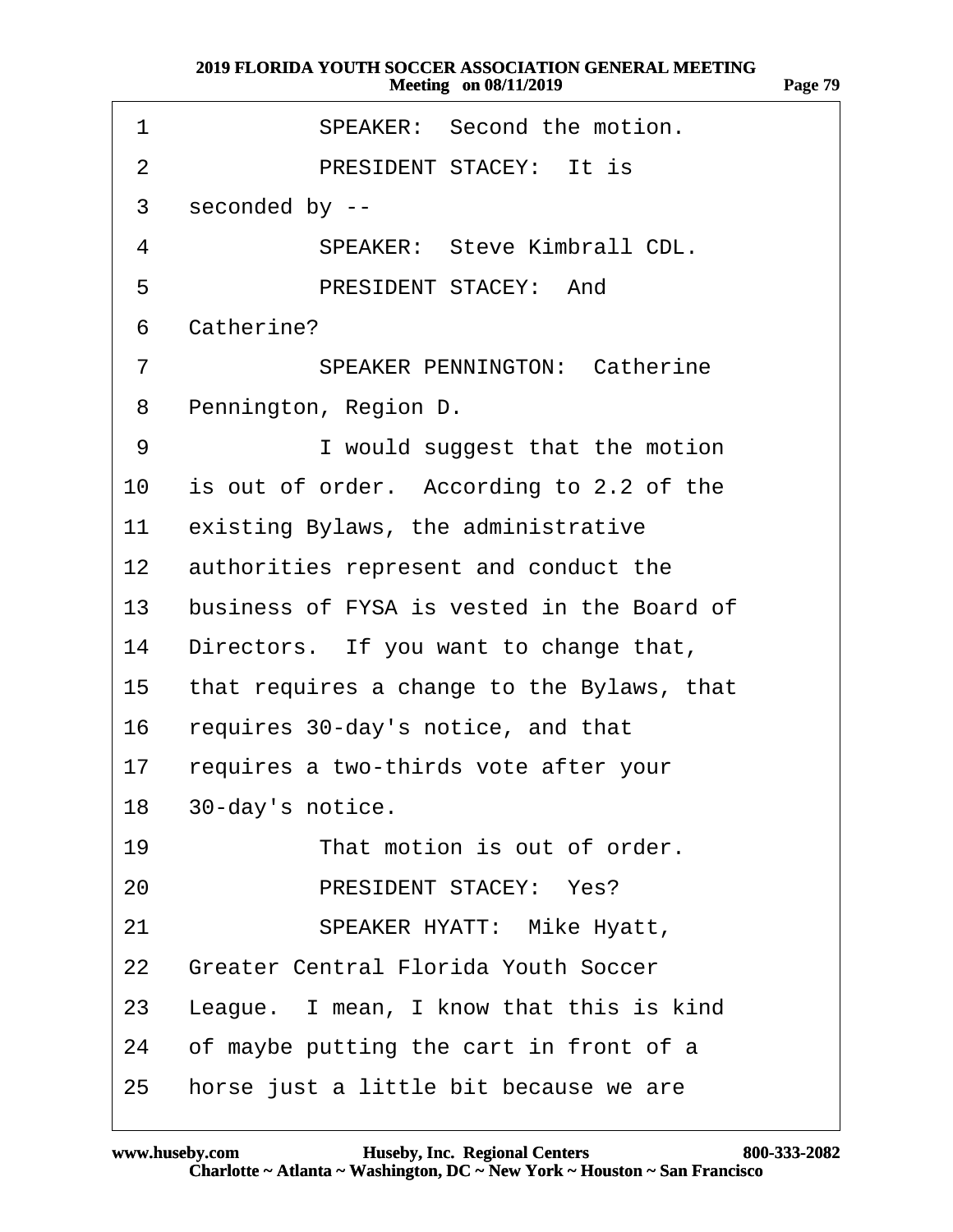| 1  | going with this motion. But I am an old     |
|----|---------------------------------------------|
| 2  | guy and my mind kind of forgets things.     |
| 3  | Before I do, I am wondering on              |
| 4  | this how Joe Nelson feels. He is Director   |
| 5  | of Player Development. I am just            |
| 6  | wondering how all of this -- how he feels   |
| 7  | like this is going to affect player         |
| 8  | development in this state. So when we get   |
| 9  | to that point.                              |
| 10 | PRESIDENT STACEY: Yes, I think              |
| 11 | asking a direct question is out of order.   |
|    | 12 So Bylaw 2.2 does vest the authority in  |
|    | 13 the Board of Directors to represent and  |
|    | 14 conduct the business. And the limitation |
| 15 | on the Board would require Bylaw changes.   |
| 16 | The opinion of the Chair is that            |
| 17 | the motion would be out of order.           |
| 18 | SPEAKER: Is there a                         |
| 19 | parliamentarian that would give you that    |
| 20 | opinion or is that just your opinion?       |
| 21 | <b>PRESIDENT STACEY: That is the</b>        |
| 22 | opinion of the Chair.                       |
| 23 | SPEAKER: So noted.                          |
| 24 | <b>SPEAKER: And the motion still</b>        |
| 25 | continues. That is your opinion.            |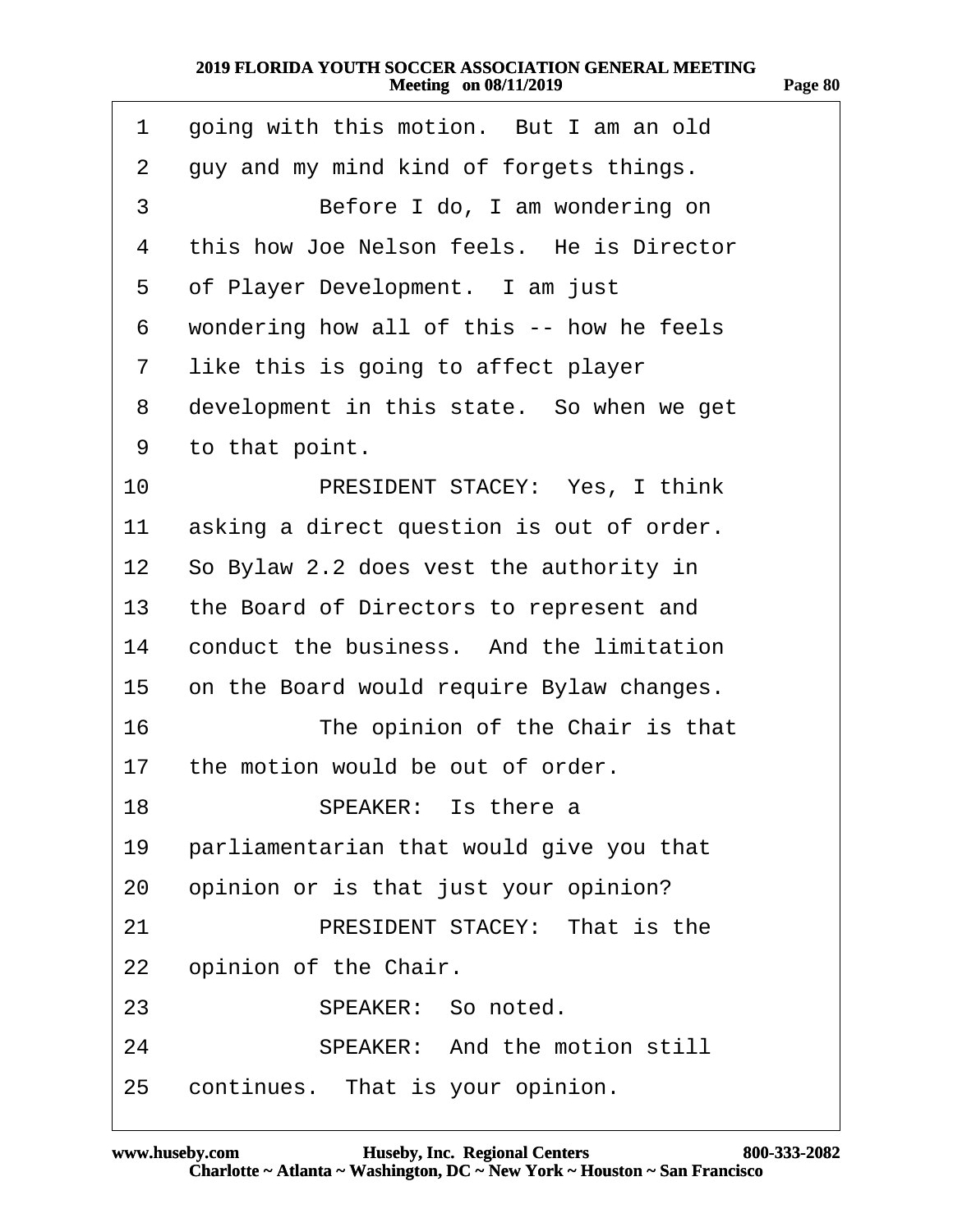| 1  | <b>PRESIDENT STACEY: With the</b>          |
|----|--------------------------------------------|
| 2  | motion being out of order, it can't be     |
| 3  | considered.                                |
| 4  | SPEAKER: (Inaudible.)                      |
| 5  | <b>PRESIDENT STACEY: We have</b>           |
| 6  | timelines that establish by the rules for  |
| 7  | Bylaws and Rule changes and that is not -- |
| 8  | SPEAKER: (Unintelligible.)                 |
| 9  | THE COURT REPORTER: I need                 |
| 10 | names.                                     |
| 11 | PRESIDENT STACEY: All right.               |
|    | 12 We need names. By the way, she is       |
| 13 | desperately trying to keep up with these.  |
| 14 | SPEAKER WHITMAN: Barry Whitman,            |
|    | 15 South Florida United.                   |
| 16 | <b>SPEAKER KURZNER: Jeff Kurzner,</b>      |
|    | 17 South Florida United.                   |
| 18 | THE COURT REPORTER: Thank you.             |
| 19 | PRESIDENT STACEY: There is a               |
| 20 | proposed rule change that I believe would  |
| 21 | be appropriately -- that the venue for     |
| 22 | adding any such language that goes to this |
| 23 | point.                                     |
| 24 | SPEAKER: (Board member that                |
| 25 | can't be heard.)                           |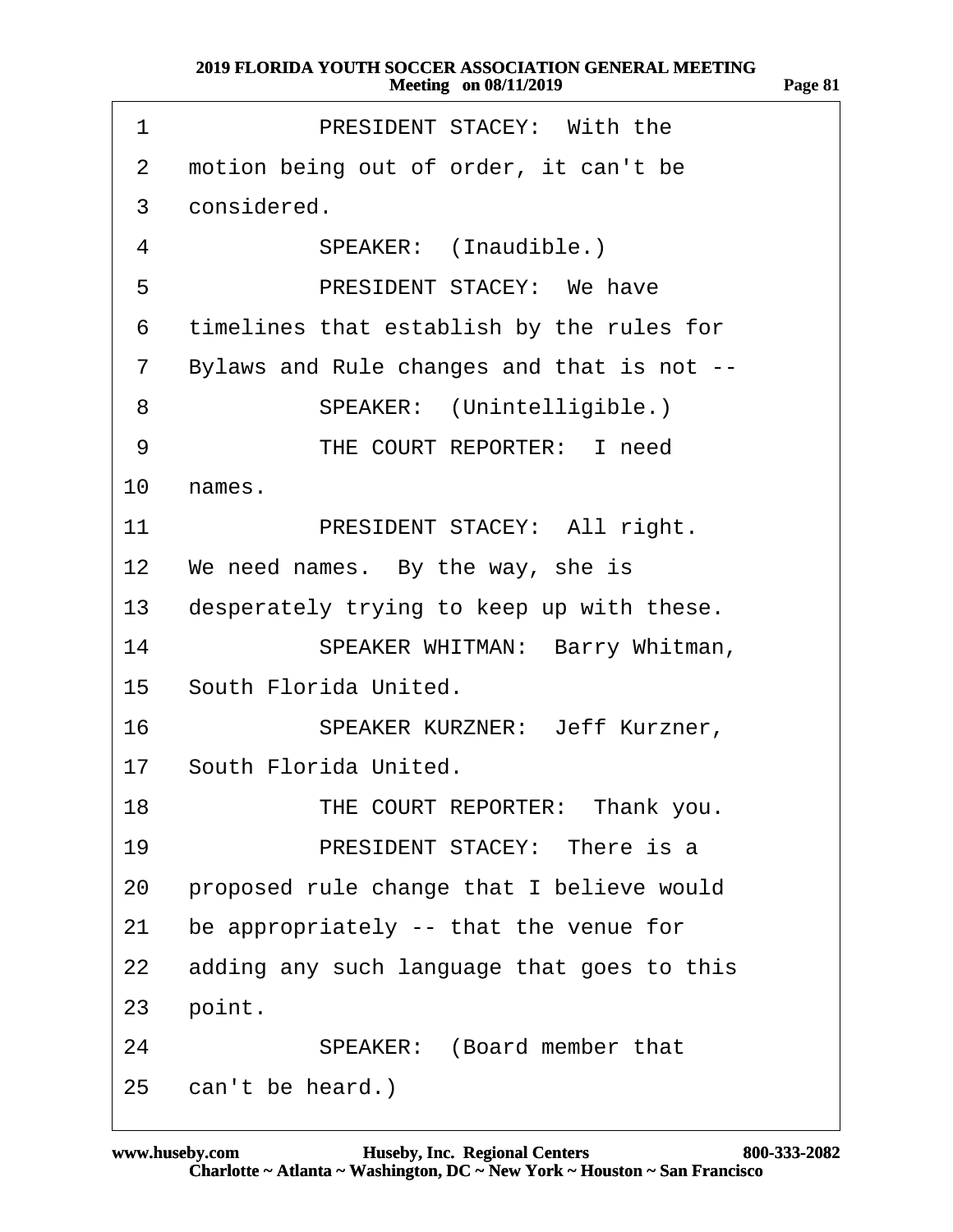| 1              | PRESIDENT STACEY: There is a                  |
|----------------|-----------------------------------------------|
| 2              | rule change that would be pertinent to        |
| 3              | this.                                         |
| 4              | THE COURT REPORTER: Step up to                |
| 5              | the mic.                                      |
| 6              | PRESIDENT STACEY: The maker of                |
| $\overline{7}$ | the rule would be able to accept an           |
| 8              | amendment at that time. But we are not        |
| 9              | ready yet. We will be there. We are           |
| 10             | going to get to that at one point.            |
| 11             | <b>SPEAKER KURZNER: I would like</b>          |
|                | 12 to move to appeal the decision of the      |
|                | 13 Chair.                                     |
| 14             | PRESIDENT STACEY: Okay. The                   |
| 15             | opinion of the Chair -- guys, okay. The       |
| 16             | motion is germane to the rule change this     |
|                | 17 afternoon that will be considered. The     |
| 18             | opinion of the Chair is final and we are      |
| 19             | going to move on.                             |
| 20             | The next item of agenda actually              |
| 21             | will be the rule change proposal. I do        |
|                | 22 want to make a statement that is generally |
| 23             | said. Yes, these rule changes to the          |
| 24             | rules, they are the membership's              |
|                | 25 prerogative to make changes. The           |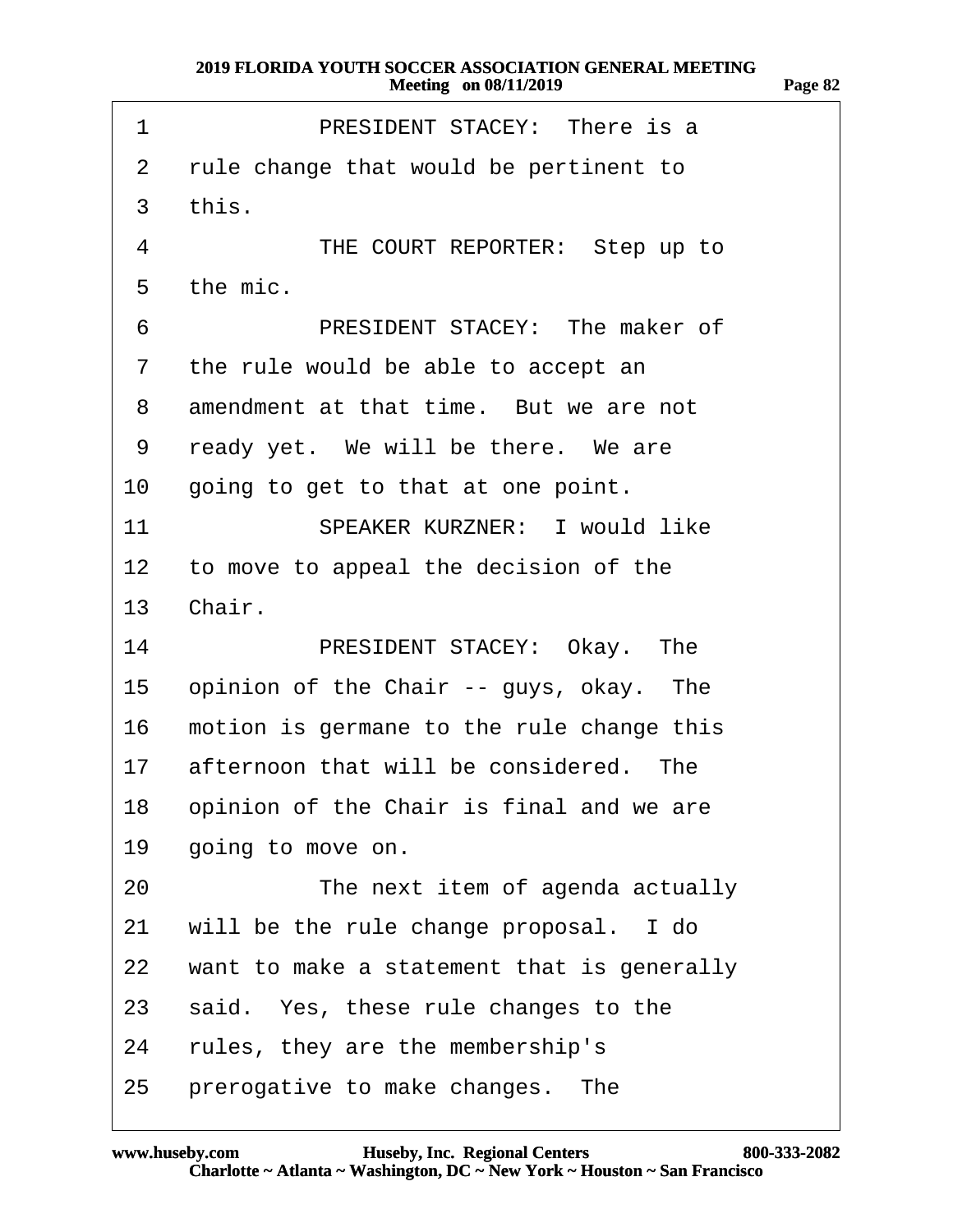| . .<br>. . |  |
|------------|--|
|------------|--|

| 1              | proposals that are coming before you today |
|----------------|--------------------------------------------|
| 2              | have come from two sources. One is the     |
| 3              | collected voice of the Board of Directors  |
| 4              | as well as member proposal changes. All    |
| 5              | proposed changes regardless of the vote on |
| 6              | the Bylaws and Rules will be considered.   |
| $\overline{7}$ | We have the Chair, the Chair of            |
| 8              | the Rules Committee has cross referenced   |
| 9              | with the help of Jim Cosgrove, because of  |
| 10             | the knowledge has cross referenced, the    |
| 11             | proposed rules to the new Bylaws and Rules |
| $12 \,$        | should they pass.                          |
| 13             | And I now invite Marino Torrens,           |
| 14             | Chair of the Rules Committee, to come      |
| 15             | forward to moderate this session.          |
| 16             | CHAIR TORRENS: Okay. The fun               |
| 17             | part. I just want to clarify procedure     |
|                | 18 why we are doing this. There will be a  |
| 19             | motion made for changes. Then we will      |
| 20             | have people have the chance to talk        |
| 21             | against it or for it, but we will          |
| 22             | alternate one for, one against, until one  |
| 23             | or two of them stops.                      |
| 24             | Are we clear on that? It cannot            |
| 25             | be two, three in a row against it or three |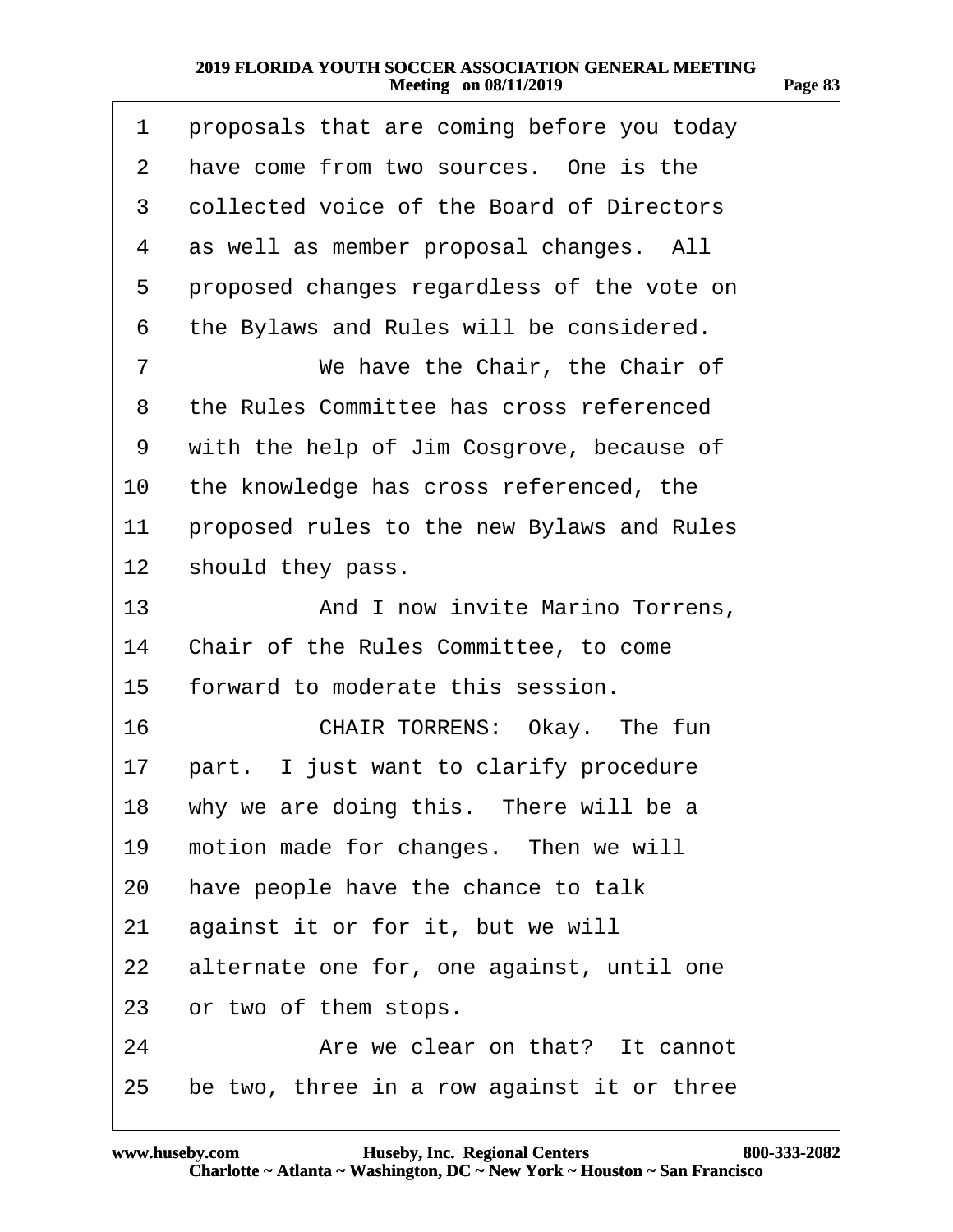| 1               | or 4 in favor of it.                       |
|-----------------|--------------------------------------------|
| 2               | Okay. The first item we are                |
| 3               | going to vote on is new Bylaw changes,     |
| 4               | which is the one in the white book that    |
| 5               | you guys have, the blue pages. We need a   |
| 6               | motion from someone from one of the board  |
| 7               | of directors of the ones presented here.   |
| 8               | PRESIDENT STACEY: So as the                |
| 9               | President of the Board of Directors and as |
| 10              | this is a proposal coming from the Board   |
| 11              | of Directors, I move that we consider the  |
| 12 <sub>2</sub> | proposed Bylaw changes in their entirety.  |
| 13              | <b>CHAIR TORRENS: Is there a</b>           |
| 14              | second?                                    |
| 15              | <b>SPEAKER TOWERS: Second.</b>             |
| 16              | <b>CHAIR TORRENS: By?</b>                  |
| 17              | <b>SPEAKER TOWERS: Sorry. Terri</b>        |
| 18              | Towers.                                    |
| 19              | <b>CHAIR TORRENS: And for the</b>          |
| 20              | record, I am sorry, I am Marino Torrens,   |
| 21 <sup>°</sup> | the Chair of the Rules Committee.          |
| 22              | THE COURT REPORTER: Okay.                  |
|                 | 23 Thank you.                              |
| 24              | PRESIDENT STACEY: May I speak              |
|                 | 25 to the motion?                          |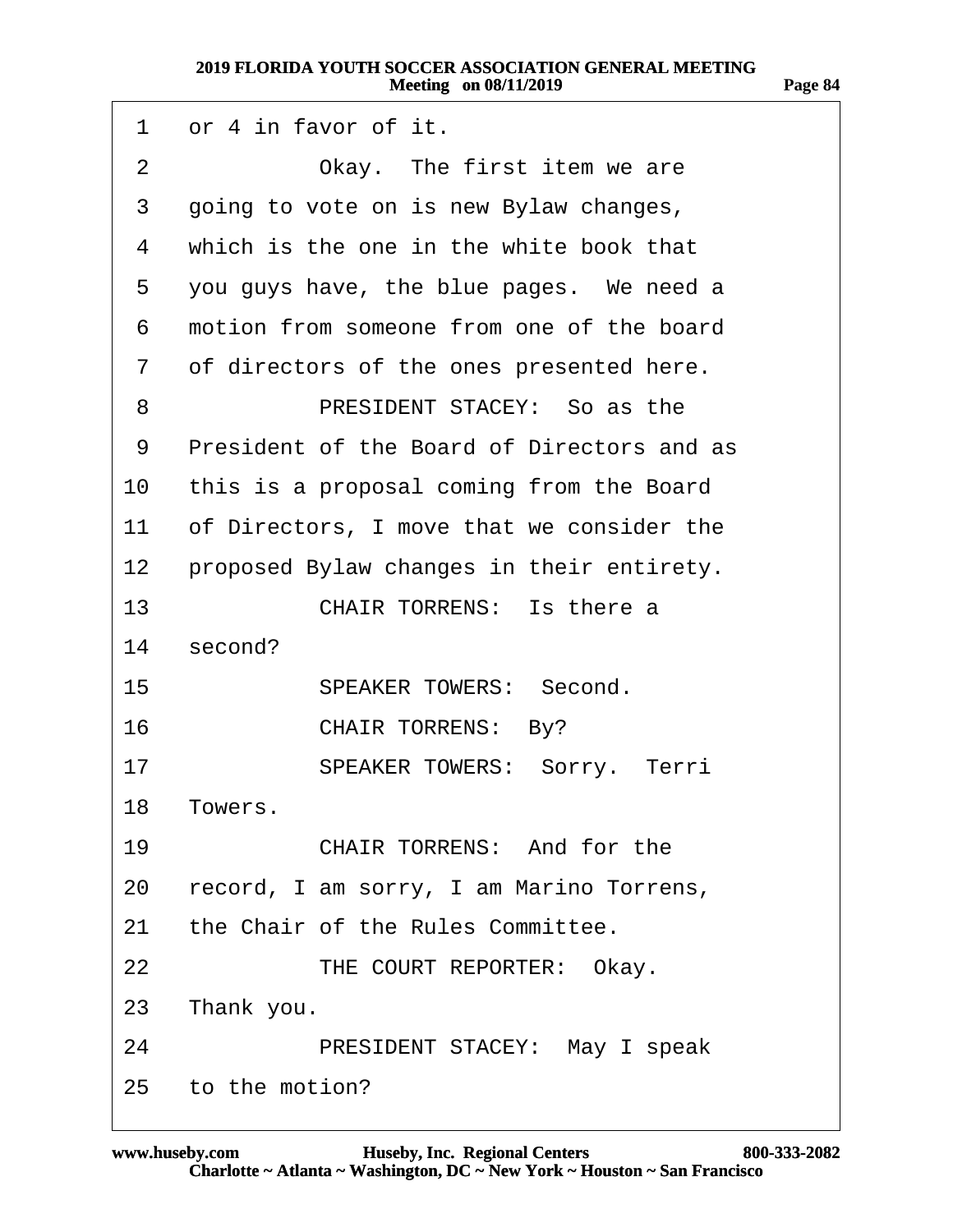| 1               | <b>CHAIR TORRENS: Yes.</b>                 |
|-----------------|--------------------------------------------|
| $\overline{2}$  | PRESIDENT STACEY: So I am not              |
| 3               | going to rehash the history. You guys,     |
| 4               | everybody in this room, I think has had an |
| 5               | opportunity to listen, sit in on several   |
| 6               | sessions. The proposal as it is is in      |
| $\overline{7}$  | three parts. Obviously the Bylaws do not   |
| 8               | obtain the two-thirds majority of the      |
| 9               | rules and the procedure is the document    |
| 10              | itself would be moved.                     |
| 11              | But the rewrite has taken us               |
| 12 <sub>2</sub> | from 120 some odd pages of Bylaws and      |
| 13              | Rules to about 50 pages combined. The      |
| 14              | concepts are there. The details at times,  |
| 15              | you know, we are looking at, you know,     |
| 16              | these are not -- they are not perfect nor  |
|                 | 17 the current Bylaws and Rules.           |
| 18              | There are mechanisms in place              |
| 19              | for us to address some of the -- maybe     |
| 20              | some of the procedures. And there is a     |
| 21              | voice for the membership to propose        |
| 22              | changes to the Bylaws and to the Rules and |
| 23              | to the policies as we take the following.  |
| 24              | In that the membership can propose those   |
| 25              | changes, and they can be considered        |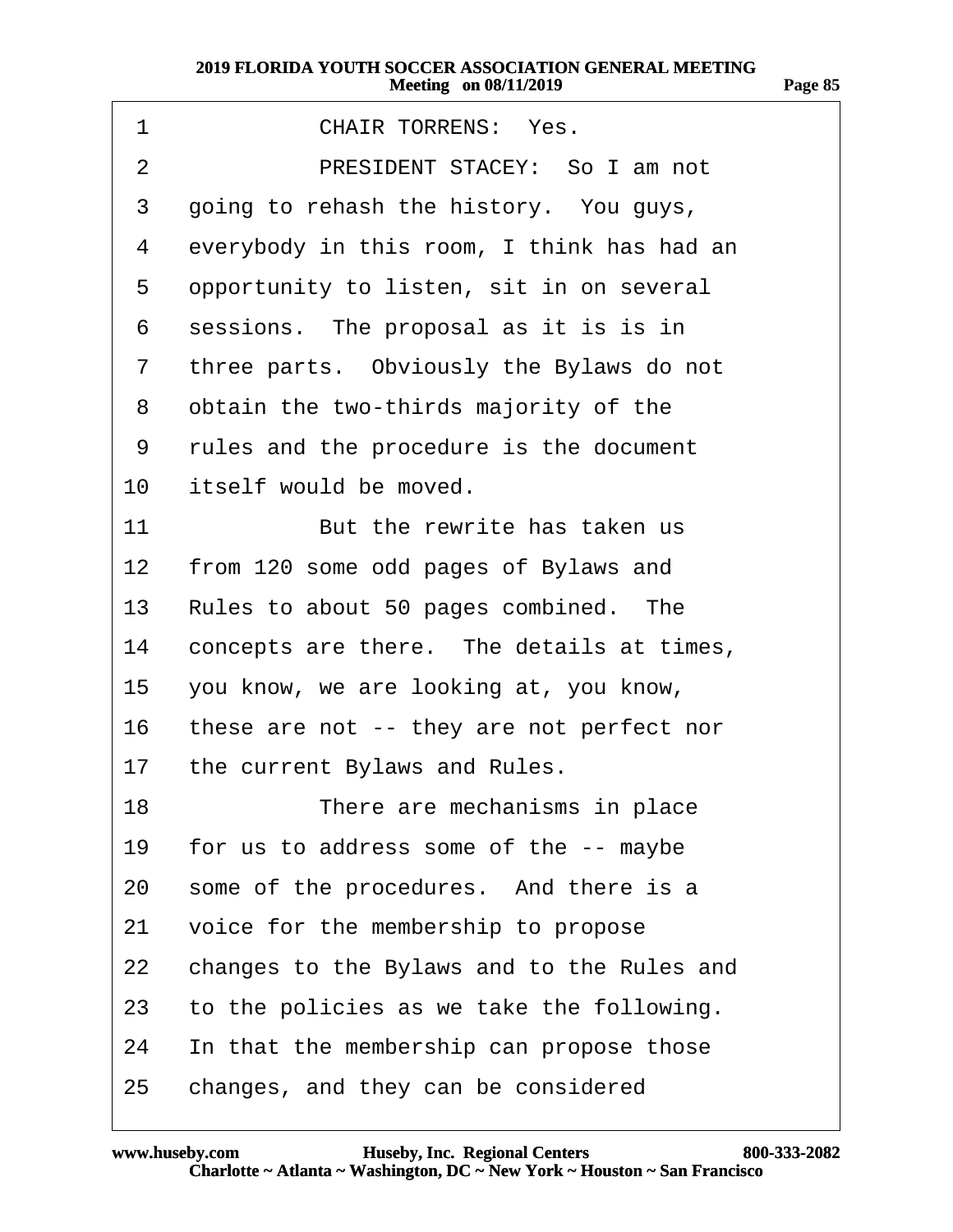| 1  | success of AGM, just as we have done for   |
|----|--------------------------------------------|
| 2  | the last 35 years to the original -- to    |
| 3  | the rewrite, the most recent rewrite, that |
| 4  | occurred back in 1985.                     |
| 5  | I acknowledge, again, not a                |
| 6  | perfect solution but a step in the right   |
| 7  | direction. And it enables us, the Board,   |
| 8  | to position FYSA for the future. And I     |
| 9  | ask for your support.                      |
| 10 | CHAIR TORRENS: Sir, are you for            |
| 11 | or against?                                |
| 12 | <b>SPEAKER HYATT: Against.</b>             |
| 13 | CHAIR TORRENS: Against, okay.              |
| 14 | <b>SPEAKER HYATT: Yes. Mike</b>            |
| 15 | Hyatt, Greater Central Florida Youth       |
| 16 | Soccer League. I am against this. Not --   |
| 17 | I agree that it needs to be redone, but    |
| 18 | some of the things -- if you look at just  |
| 19 | the purpose, the very first page of the    |
| 20 | old Bylaws compared to the new one, the    |
| 21 | old ones talk about how they support and   |
| 22 | will be there to assist the member clubs   |
| 23 | and leagues. The new purpose doesn't do    |
| 24 | that.                                      |
| 25 | And as you go through, you know,           |

**Page 86**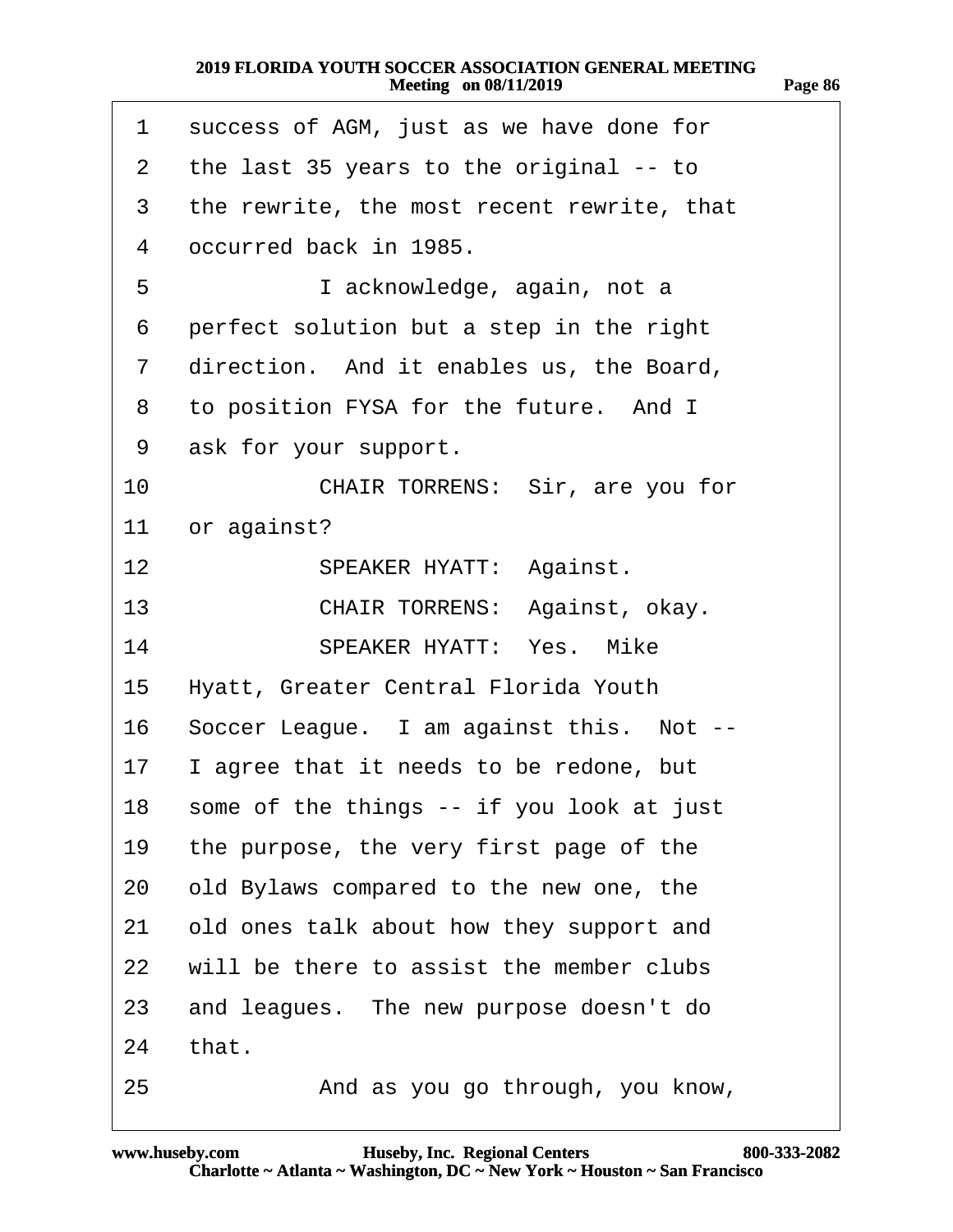| 1               | the new Bylaws, it is taking a lot of the  |
|-----------------|--------------------------------------------|
| 2               | members voice away, you know, as far as    |
| 3               | voting and what we can vote on. And given  |
| 4               | more power to the Board to do whatever     |
| 5               | they want to do.                           |
| 6               | So I think that -- I do agree              |
| $\overline{7}$  | with John that it is a step in the right   |
| 8               | direction, but there is wording in there   |
| 9               | and there is stuff that needs to be in     |
| 10              | there that is not as far as compliance and |
| 11              | policy that I think needs to be addressed. |
| 12 <sub>2</sub> | I think it needs to be tabled, you know,   |
| 13              | for another year until they can get all of |
| 14              | that right.                                |
| 15              | SPEAKER: Is that a motion?                 |
| 16              | SPEAKER: Is there a motion on              |
|                 | 17 the table?                              |
| 18              | <b>CHAIR TORRENS: Is that a</b>            |
| 19              | motion?                                    |
| 20              | <b>SPEAKER HYATT: I make a motion</b>      |
| 21              | to table it --                             |
| 22              | <b>SPEAKER: Second.</b>                    |
| 23              | SPEAKER HYATT: -- for a year.              |
| 24              | SPEAKER: Second, third, fourth.            |
| 25              | PRESIDENT STACEY: He just made             |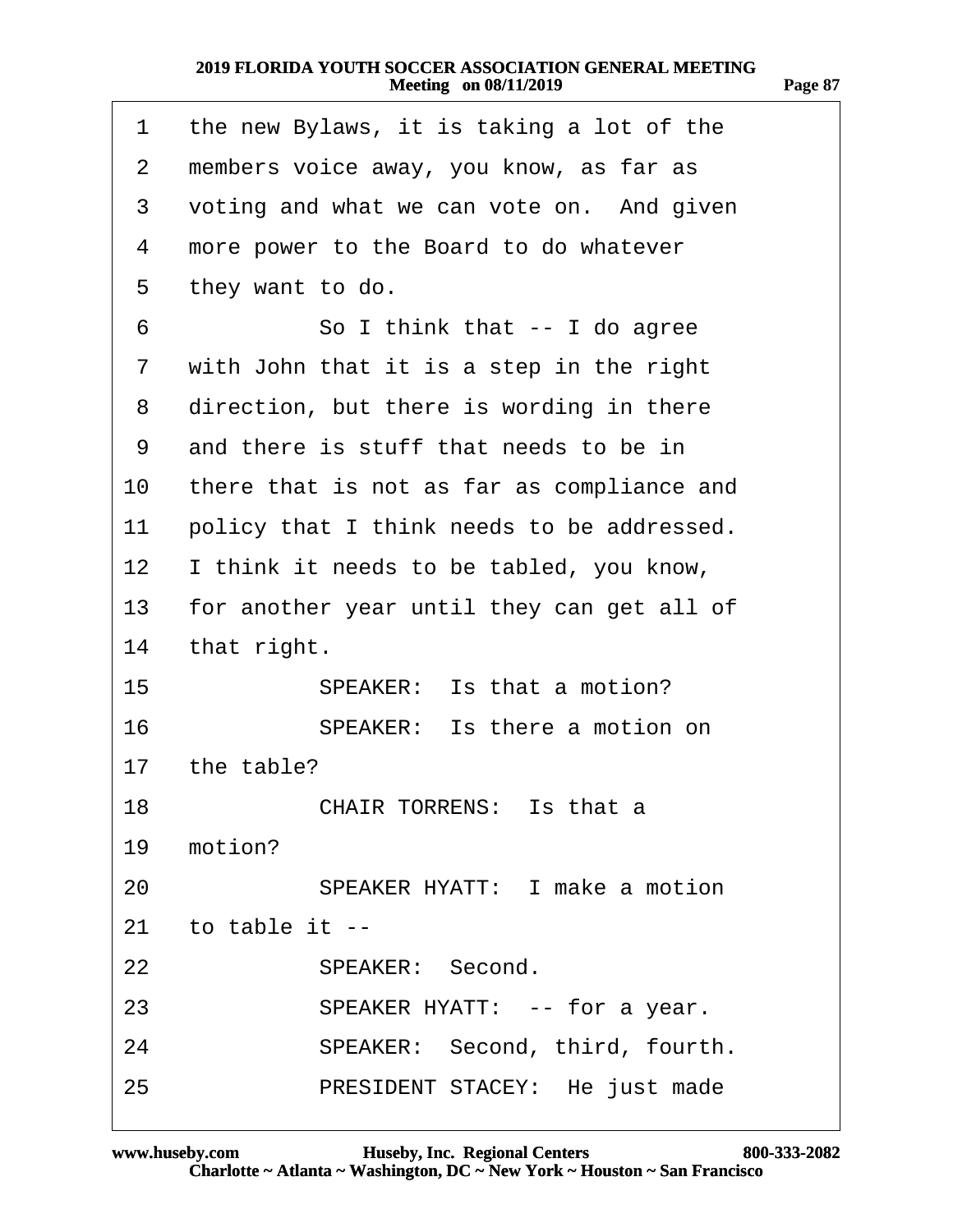| 1               | a motion. Okay.                               |
|-----------------|-----------------------------------------------|
| 2               | (All simultaneously speaking.)                |
| 3               | SPEAKER: He wants to lay it on                |
| 4               | the table, the motion on the table.           |
| 5               | <b>SPEAKER HYATT: What?</b>                   |
| 6               | SPEAKER: Just say lay the                     |
| $\overline{7}$  | motion on the table.                          |
| 8               | SPEAKER HYATT: Okay.                          |
| 9               | <b>SPEAKER PENNINGTON: You make a</b>         |
| 10              | motion to lay the motion on the table.        |
| 11              | <b>SPEAKER HYATT: I make a motion</b>         |
| 12 <sup>1</sup> | to lay the motion on the table. Lay the       |
| 13 <sup>2</sup> | motion.                                       |
| 14              | <b>CHAIR TORRENS: Okay.</b>                   |
| 15              | <b>SPEAKER PENNINGTON: It's --</b>            |
| 16              | (unintelligible).                             |
| 17              | CHAIR TORRENS: Okay. So now                   |
|                 | 18 somebody speaking against that motion that |
| 19              | was just presented --                         |
| 20              | SPEAKER SROKA: No, for.                       |
| 21              | <b>CHAIR TORRENS: For the motion.</b>         |
| 22              | SPEAKER SROKA: You need a                     |
| 23              | second.                                       |
| 24              | CHAIR TORRENS: No, there was a                |
| 25              | second by Jeff Kurzner in the back.           |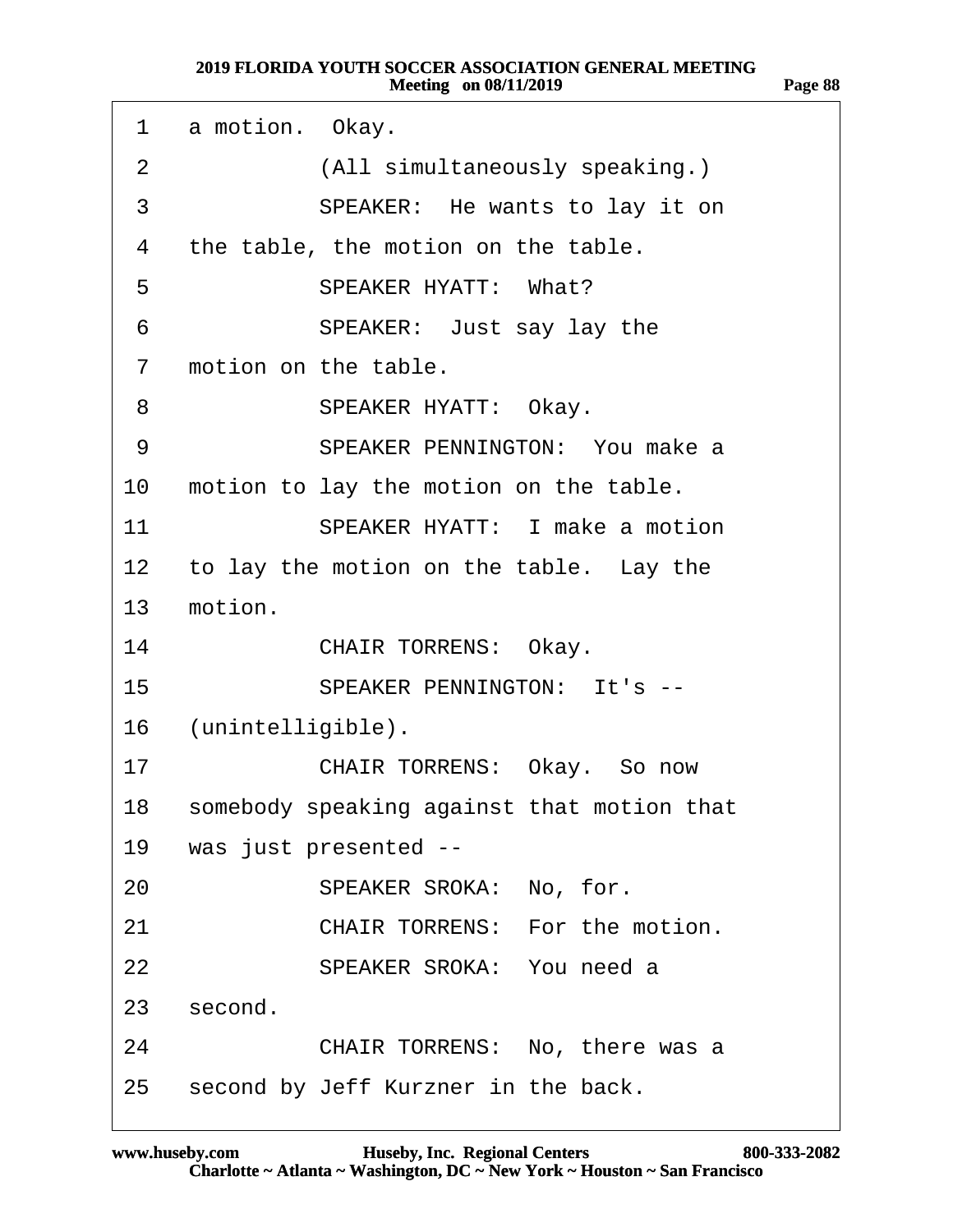| 1               | SPEAKER SROKA: By who? He                  |
|-----------------|--------------------------------------------|
| 2               | needs to state his name.                   |
| 3               | <b>CHAIR TORRENS: Jeff Kurzner</b>         |
| 4               | from South Florida United made the motion. |
| 5               | I am sorry, I know him and that is why I   |
| 6               | said the name. Yes, he seconded it.        |
| 7               | Now, you have discussion about             |
| 8               | that motion?                               |
| 9               | SPEAKER: I am also against --              |
| 10              | THE COURT REPORTER: Name?                  |
| 11              | <b>CHAIR TORRENS: Against what?</b>        |
| 12              | SPEAKER: Against the Bylaws.               |
| 13              | <b>CHAIR TORRENS: There is a</b>           |
|                 | 14 motion on the floor to table.           |
| 15 <sup>1</sup> | SPEAKER: I don't have anything             |
|                 | 16 to say about that.                      |
| 17              | THE COURT REPORTER: Your name,             |
|                 | 18 please.                                 |
| 19              | <b>SPEAKER BELCHER: Gus Belcher,</b>       |
| 20              | B-E-L-C-H-E-R, Cape Coral Soccer.          |
| 21              | SPEAKER: (Unintelligible.)                 |
| 22              | CHAIR TORRENS: No, no, no.                 |
| 23              | There is a motion on the floor to table.   |
| 24              | That is what we are discussing now.        |
| 25              | SPEAKER PENNINGTON: May I?                 |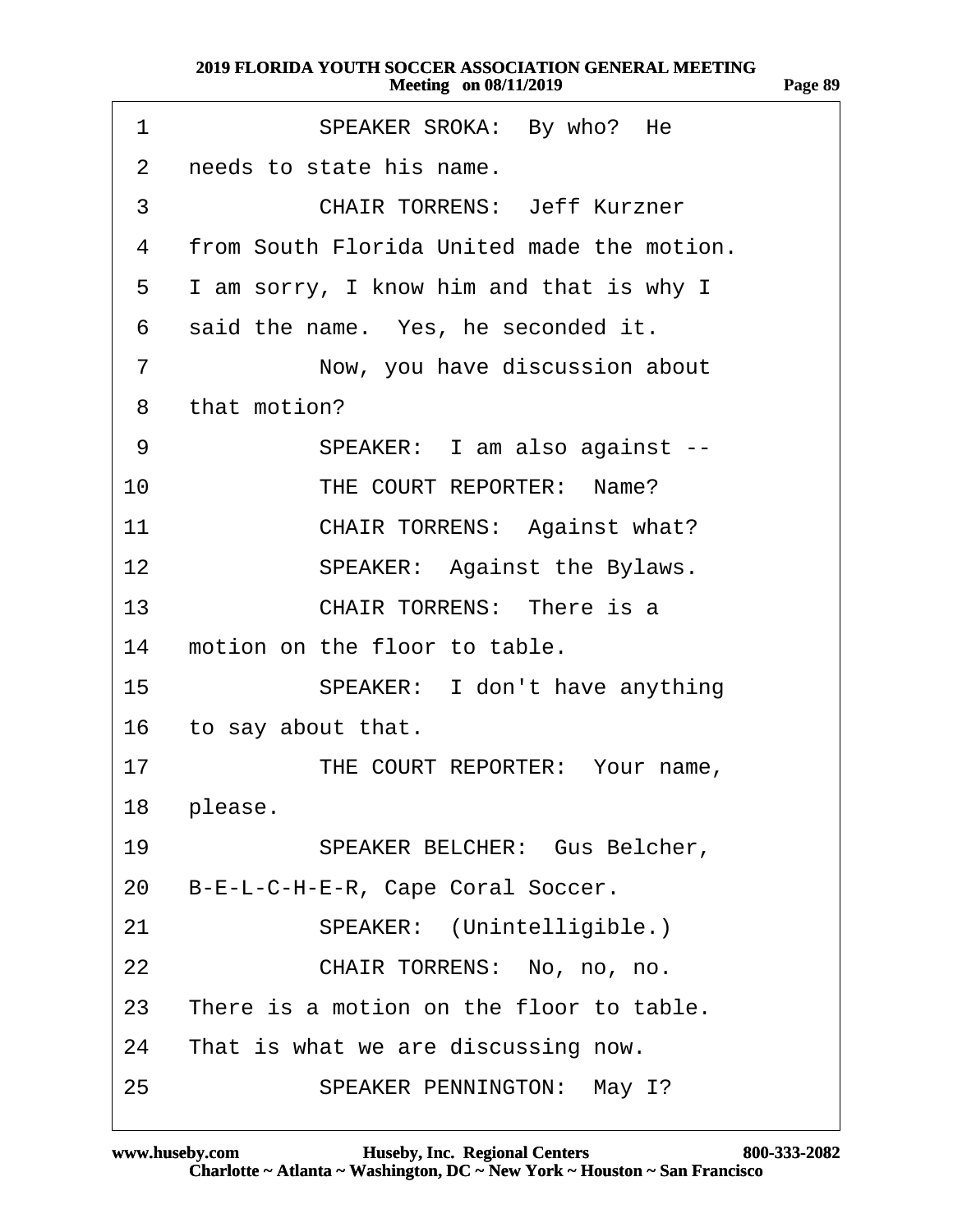| 1            | <b>CHAIR TORRENS: Yes.</b>                 |
|--------------|--------------------------------------------|
| 2            | <b>SPEAKER PENNINGTON: Just to</b>         |
| 3            | help clarify, the motion on the floor --   |
| 4            | THE COURT REPORTER: Name?                  |
| 5            | <b>SPEAKER PENNINGTON: -- is to</b>        |
| 6            | lay the motion to amend the Bylaws on the  |
| $\mathbf{7}$ | table. Each side has five minutes to       |
| 8            | debate that and then you have to vote on   |
| 9            | that motion.                               |
| 10           | <b>CHAIR TORRENS: Right.</b>               |
| 11           | <b>SPEAKER PENNINGTON: If that</b>         |
| 12           | motion fails, you are back on the main     |
| 13           | motion. If that motion passes, the main    |
| 14           | motion has been defeated.                  |
| 15           | <b>CHAIR TORRENS: Right.</b>               |
| 16           | Can you give your name, please.            |
|              | 17 Name for the record.                    |
| 18           | <b>SPEAKER PENNINGTON: Catherine</b>       |
| 19           | Pennington.                                |
| 20           | THE COURT REPORTER: Thank you.             |
| 21           | <b>CHAIR TORRENS: Are you speaking</b>     |
| <u>22</u>    | against or in favor of that second motion? |
| 23           | <b>SPEAKER SROKA: I would like to</b>      |
| 24           | speak against the motion to table.         |
| 25           | CHAIR TORRENS: Okay. Go ahead.             |

**Page 90**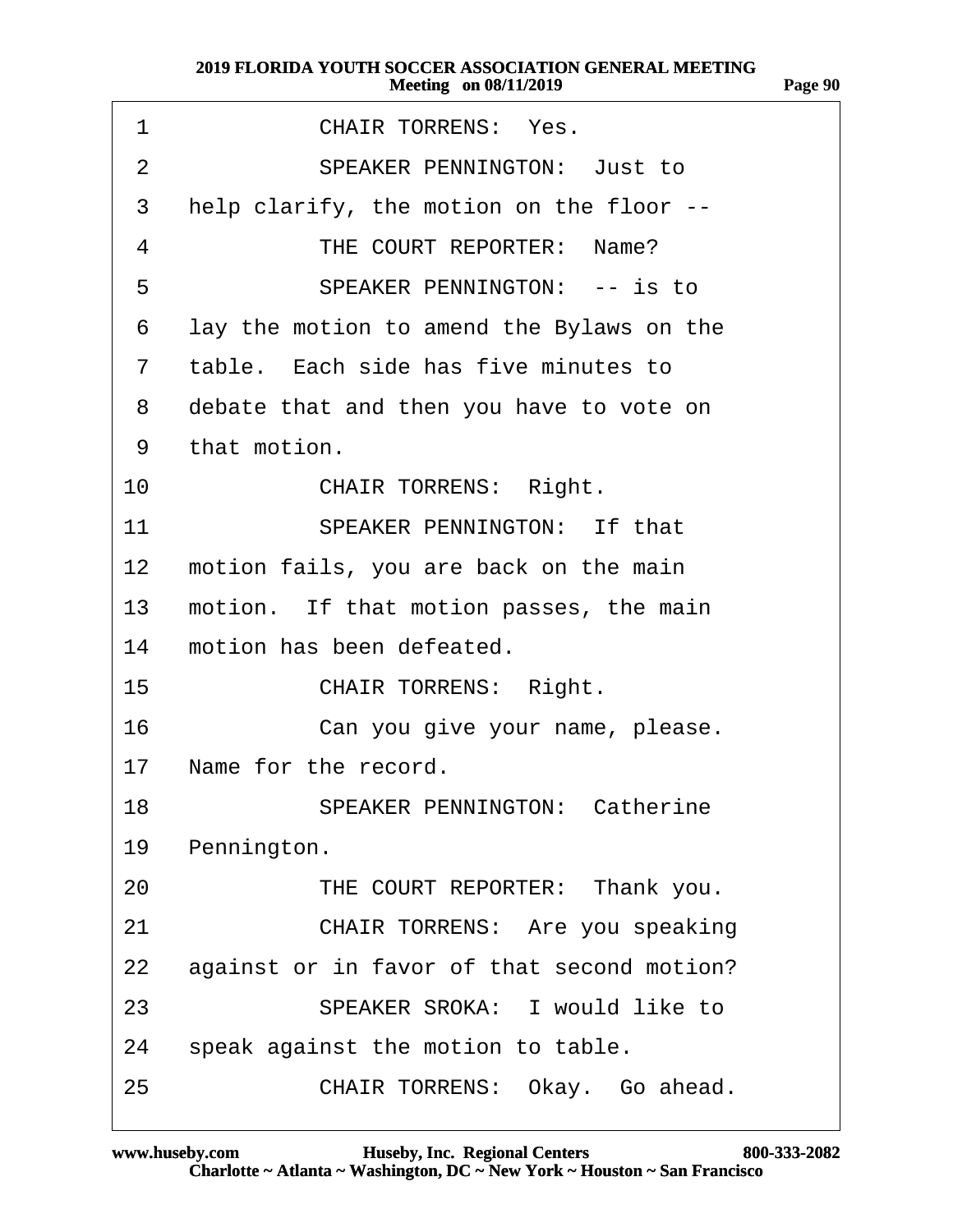| 1            | SPEAKER SROKA: So if we table              |
|--------------|--------------------------------------------|
| 2            | this, what are we going? Are we just       |
| 3            | going to sit around for another year and   |
| 4            | just let this thing, you know, let this    |
| 5            | just fester? I mean, or are we just going  |
| 6            | to vote on this thing whether it's up or   |
| $\mathbf{7}$ | down? I mean, if we are -- if a lot of     |
| 8            | people are against this, let's just shoot  |
| 9            | it down and they have got to redo it. And  |
| 10           | then the next year they are not going to   |
| 11           | redo anything or try to fix this because   |
| 12           | they are just going to wait to see what we |
| 13           | vote next year.                            |
| 14           | So let's figure out whether the            |
| 15           | people are for or against this thing and   |
| 16           | then move forward. Because right now we    |
| 17           | are just kicking the can down the road.    |
| 18           | SPEAKER: Amen.                             |
| 19           | CHAIR TORRENS: Are you in                  |
|              | 20 favor?                                  |
| 21           | SPEAKER HYATT: Actually, I came            |
|              | 22 here concerning the first motion. And I |
|              | 23 don't know why --                       |
| 24           | THE COURT REPORTER: Name.                  |
|              | 25 Name.                                   |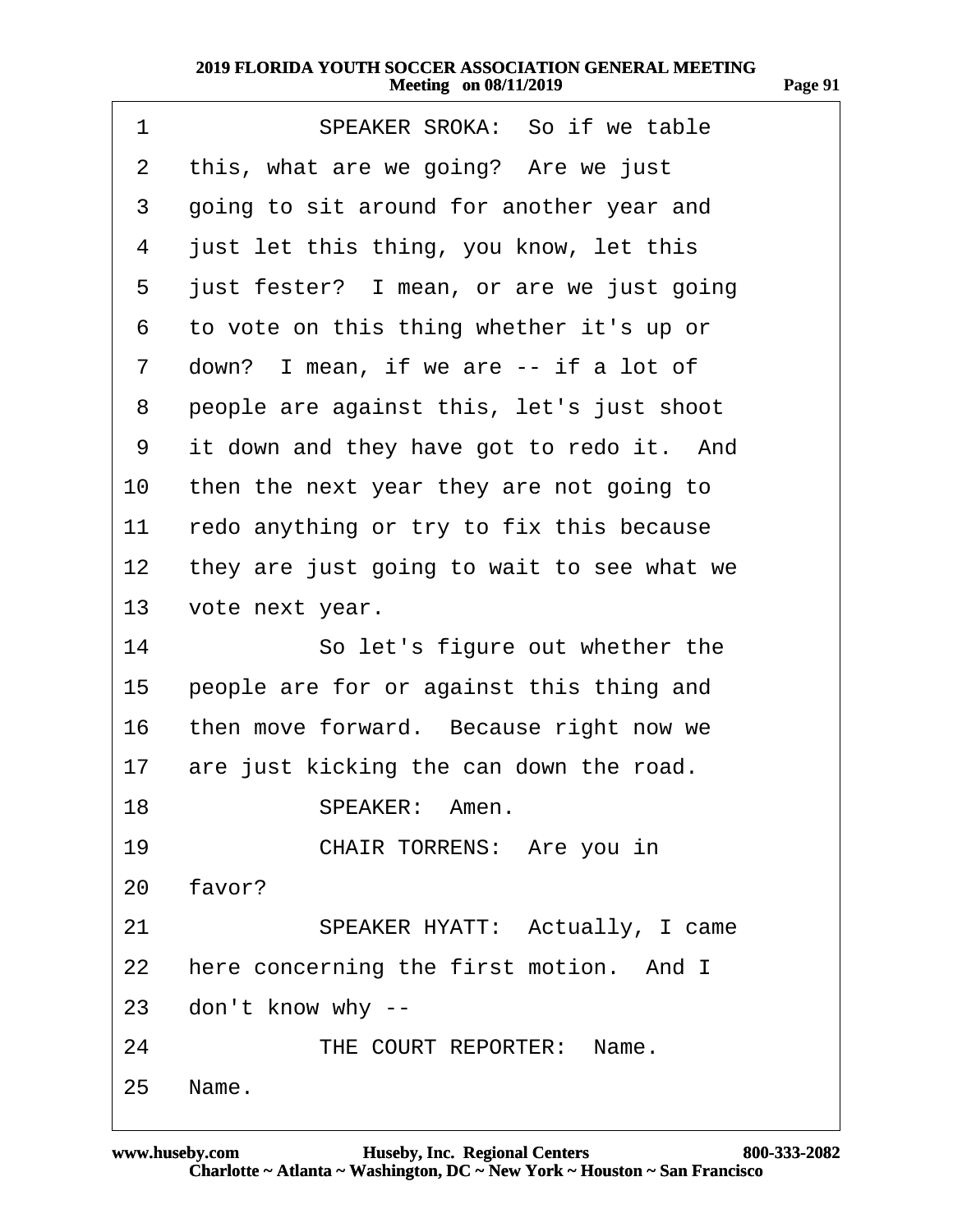| 1               | CHAIR TORRENS: -- on the floor               |
|-----------------|----------------------------------------------|
| 2               | first.                                       |
| 3               | <b>SPEAKER HYATT: Mike Hyatt,</b>            |
| 4               | <b>Greater Central Florida Youth Soccer</b>  |
| 5               | League. I would like to remove my motion     |
| 6               | of tabling it.                               |
| $\overline{7}$  | <b>CHAIR TORRENS: Okay. Thank</b>            |
| 8               | you.                                         |
| 9               | SPEAKER HYATT: Before I get                  |
| 10              | shot.                                        |
| 11              | <b>CHAIR TORRENS: Strike that</b>            |
|                 | 12 second part, please.                      |
| 13 <sup>7</sup> | Now we are back on the original              |
|                 | 14 motion made to approve the Bylaw changes. |
| 15              | SPEAKER: No--                                |
| 16              | <b>CHAIR TORRENS: We withdrew the</b>        |
| 17              | motion. I didn't say for obviously.          |
| 18              | <b>SPEAKER PENNINGTON: He withdrew</b>       |
| 19              | his motion.                                  |
| 20              | <b>CHAIR TORRENS: Right.</b>                 |
| 21              | <b>SPEAKER PENNINGTON: He was</b>            |
|                 | 22 speaking previous against the Bylaw.      |
| 23              | THE COURT REPORTER: Please go                |
|                 | 24 to the mic.                               |
| 25              | CHAIR TORRENS: So now we go                  |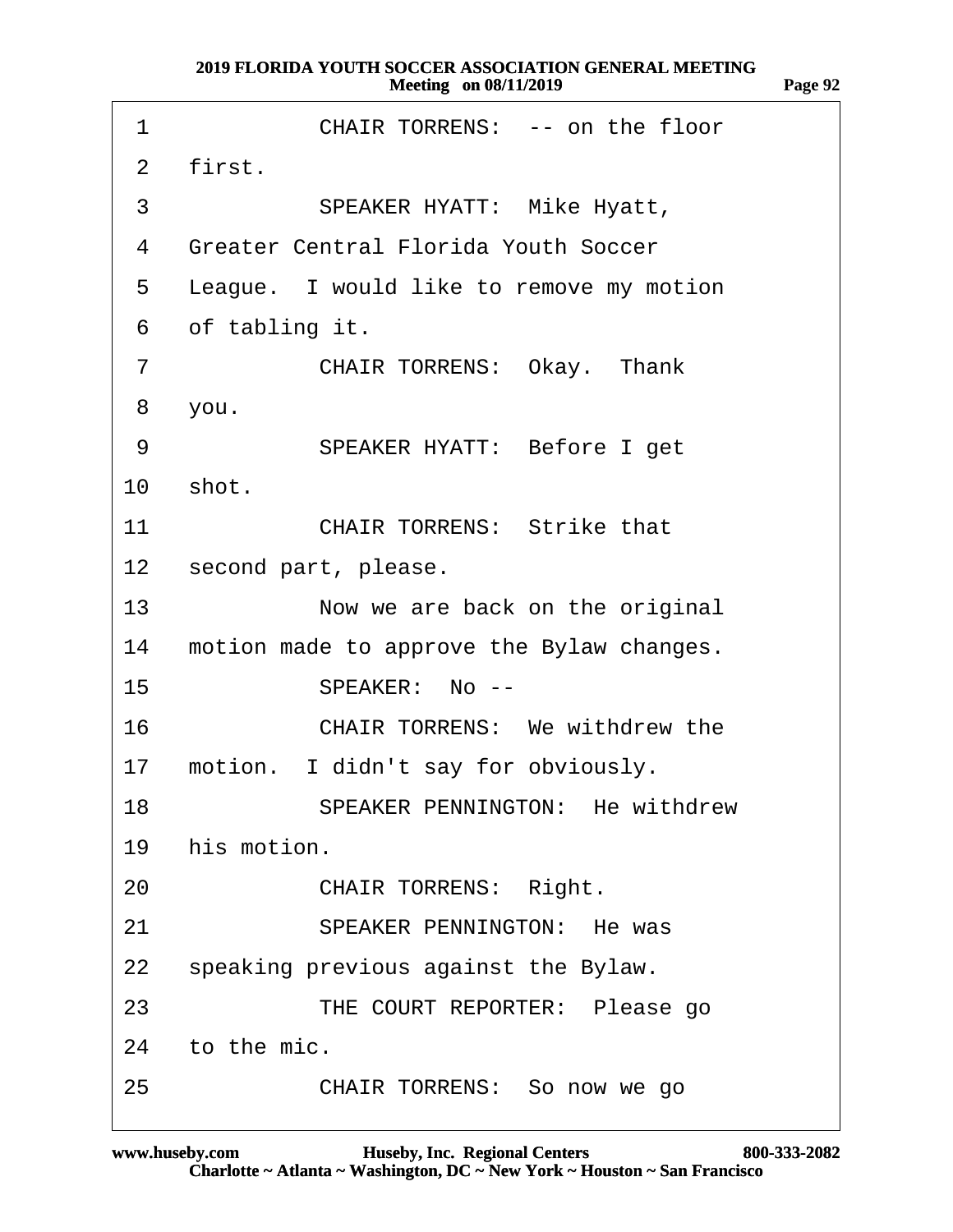| 1               | for.                                         |
|-----------------|----------------------------------------------|
| 2               | THE COURT REPORTER: I need her               |
| 3               | to go to the mic. I cannot hear her.         |
| 4               | SPEAKER: -- few minor tweaks.                |
| 5               | THE COURT REPORTER: I know who               |
| 6               | she is but I cannot hear her.                |
| 7               | SPEAKER SROKA: She is just                   |
| 8               | directing traffic. It was not necessarily    |
| 9               | for the                                      |
| 10              | SPEAKER: -- the changes that                 |
| 11              | says for a special meeting. It says it       |
| 12              | has to be approved at the AGM. And then      |
| 13 <sup>7</sup> | immediately it says or at a special          |
| 14              | meeting. If you go to the definition on      |
| 15              | Page 8, special meeting says the Board of    |
| 16              | Directors may hold special meetings called   |
| 17              | by the President or any five members of      |
|                 | 18 the Board of Directors. Notice of special |
| 19              | meeting shall be provided to all members     |
| 20              | of the Board of Directors not less than      |
| 21              | five days prior to the meeting.              |
| 22              | I think the intent is a special              |
| 23              | meeting of the membership and it really      |
| 24              | should state that. And all throughout        |
| 25              | here it almost says, hey, okay, needs to     |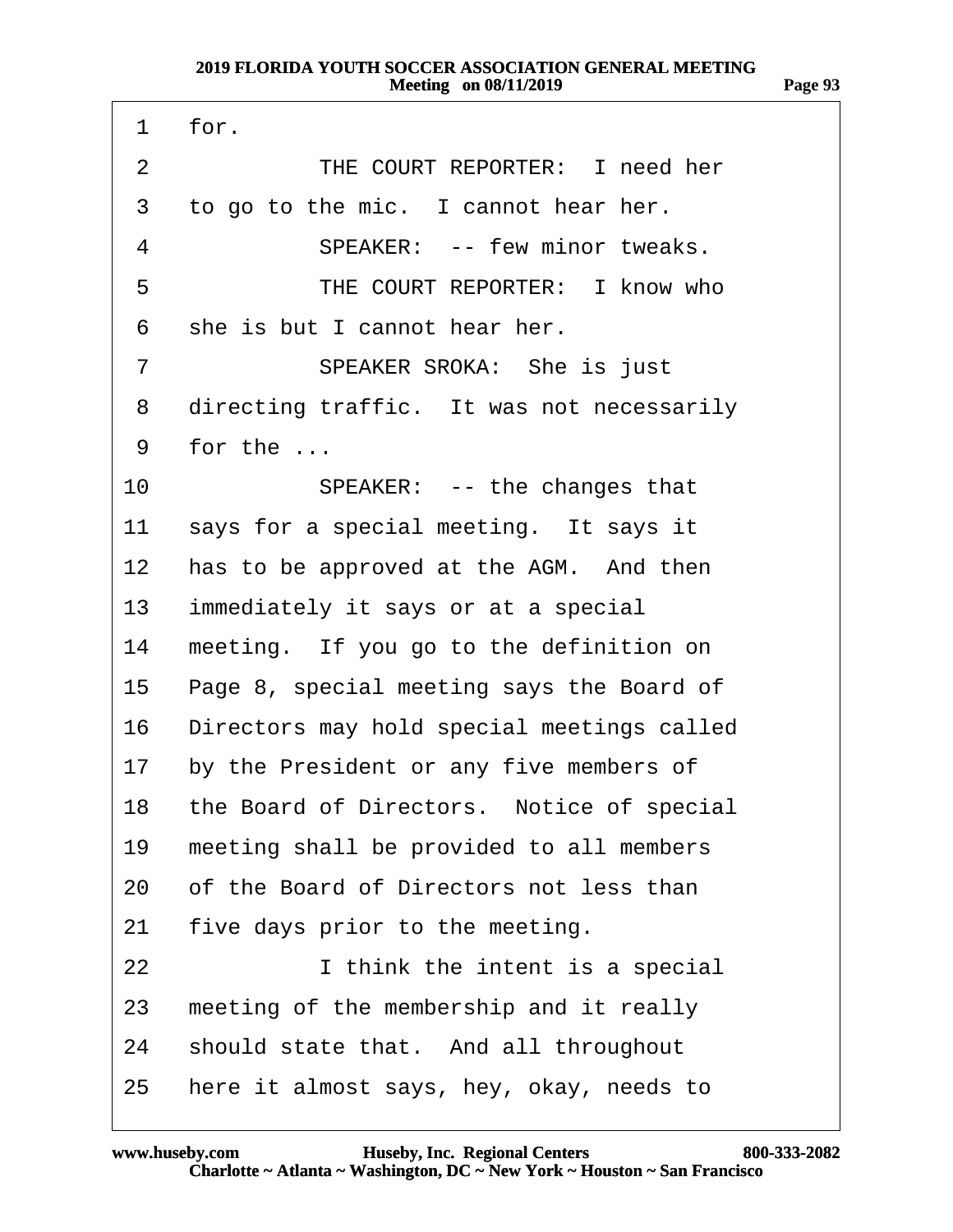- 1 be approved at AGM or we can call a
- 2 special meeting which might just be the
- 3 Board of Directors.
- 4 **· · So I think you really need to**
- 5 make sure you change that part of it
- 6 because I think the membership wants to be
- 7 the ones approving if there are changes to
- 8 the Bylaws, if I am not correct.
- 9 **I** am for it. I think the
- 10 condensing -- I have read -- and I am sure
- 11 some have not -- I have read everything
- 12 from cover to cover. You are very
- 13 detailed and I tried to understand it.
- 14 But I think we need something you can look
- 15 at that is condensed and is clear.
- 16 Obviously we don't want the Board to have
- 17 too much power, but I think we need to
- 18 modify that part of it.
- 19 **· · · · So that would be my suggestion**
- 20 on the change of that line. I think --
- 21 **CHAIR TORRENS: That was a**
- 22 question about what article was saying?
- 23 What --
- 24 · **SPEAKER:** Well, it's several.
- 25 It's all throughout here as lines that say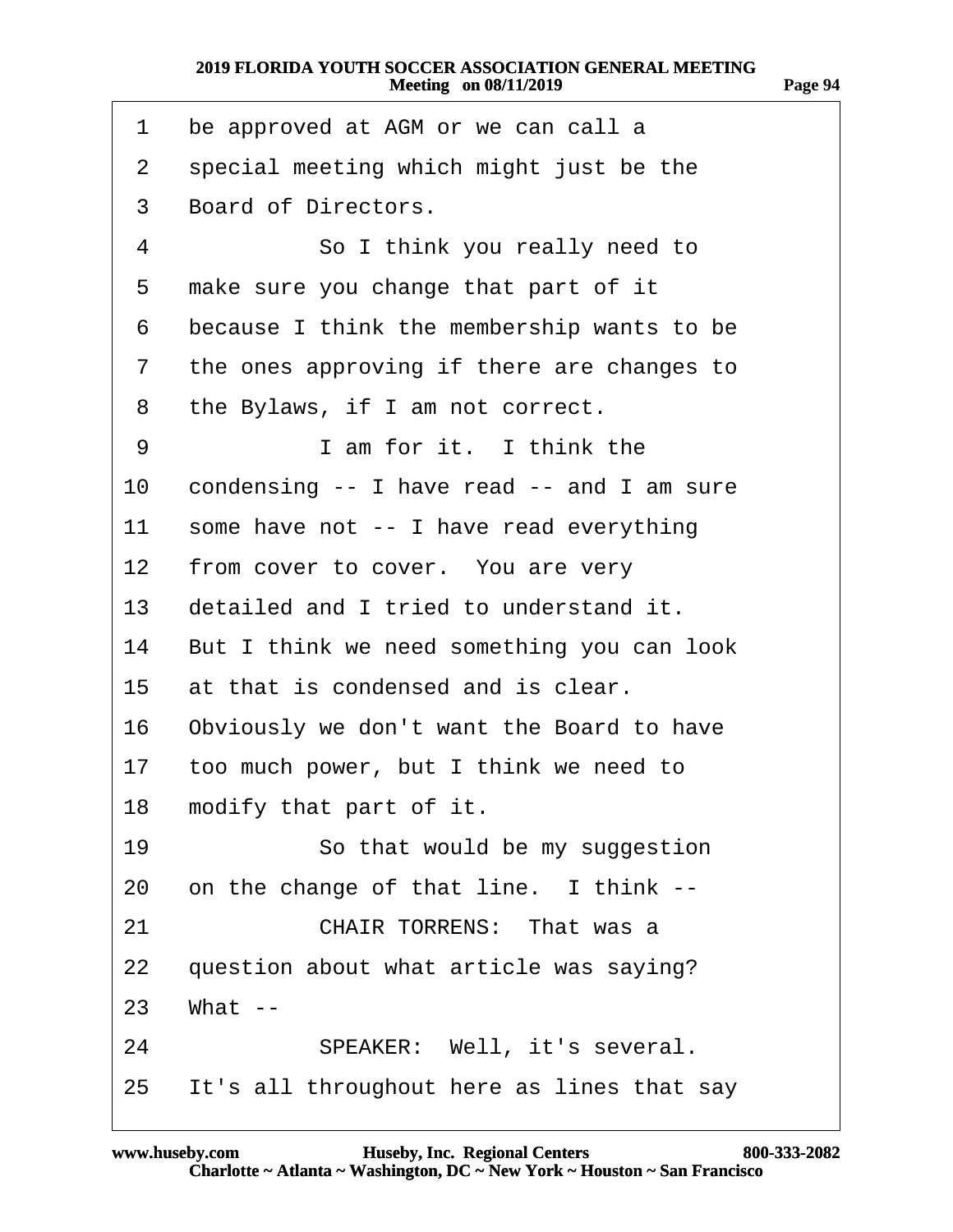| 1              | special meeting on Page 6, Board of        |
|----------------|--------------------------------------------|
| $\overline{2}$ | Directors subject to approval of the       |
| 3              | membership at an AGM or a special meeting  |
| 4              |                                            |
| 5              | <b>CHAIR TORRENS: Are we talking</b>       |
| 6              | about -- we are working on the blue pages  |
| $\overline{7}$ | now. We are not -- we are working on the   |
| 8              | Bylaws.                                    |
| 9              | SPEAKER: May I answer that                 |
| 10             | question?                                  |
| 11             | <b>CHAIR TORRENS: Yes.</b>                 |
| 12             | PRESIDENT STACEY: No.                      |
| 13             | SPEAKER: No?                               |
| 14             | PRESIDENT STACEY: Point of                 |
| 15             | clarification then. Fair enough. Article   |
| 16             | VIII, Section 2, special meeting: Special  |
| 17             | meeting of FYSA may be called at any time  |
| 18             | by the President, a majority of the Board  |
| 19             | of Directors, or on the request of at      |
| 20             | least 15 full members.                     |
| 21             | Notice of a special meeting                |
| 22             | shall be provided no less than ten days    |
| 23             | nor more than 60 days prior to the meeting |
| 24             | and shall state the place, day, and hour   |
| 25             | of the meeting as well as the purpose or   |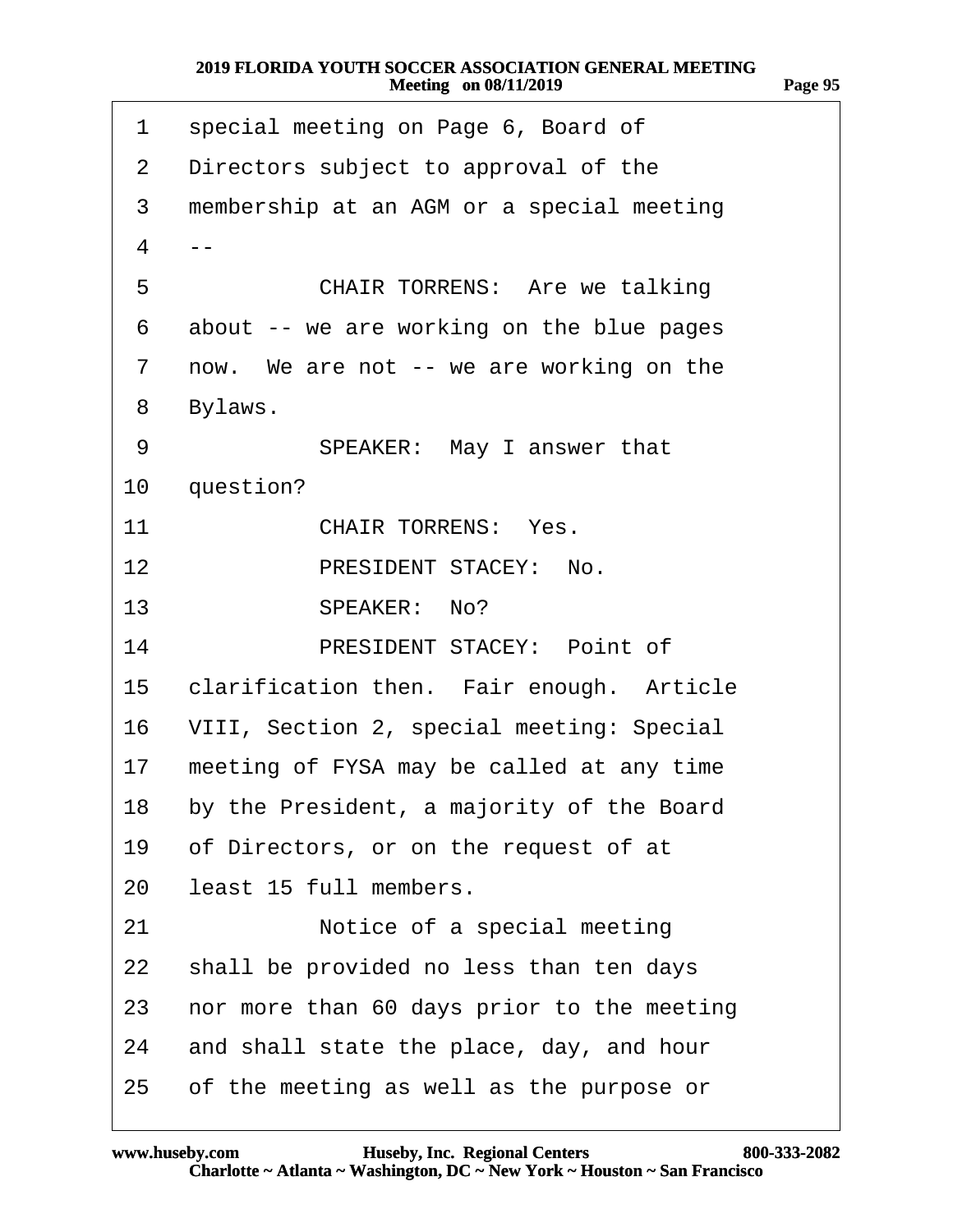| 1  | purposes. A quorum for any membership        |
|----|----------------------------------------------|
| 2  | meeting shall be 25 percent of affiliate     |
| 3  | members represented.                         |
| 4  | That is your special meeting. A              |
| 5  | membership meeting, not a Board of           |
| 6  | Directors meeting.                           |
| 7  | SPEAKER: Where are you reading               |
| 8  | that?                                        |
| 9  | CHAIR TORRENS: Page 8 on the                 |
| 10 | bottom.                                      |
| 11 | That was for. Are you against?               |
| 12 | SPEAKER BELCHER: I am against.               |
| 13 | CHAIR TORRENS: Okay. Go ahead.               |
| 14 | SPEAKER BELCHER: All right.                  |
| 15 | CHAIR TORRENS: State your name,              |
| 16 | please.                                      |
| 17 | SPEAKER BELCHER: Again, I am                 |
| 18 | <b>Gus Belcher, Cape Coral Soccer</b>        |
| 19 | Association. Cape Coral Soccer               |
|    | 20 Association is voting no on approving new |
| 21 | Bylaws. And has nothing to do with the       |
| 22 | substance, the vote is premature because     |
| 23 | the procedure for amending Bylaws in the     |
| 24 | existing Bylaws and Rules has not been       |
|    | 25 followed.                                 |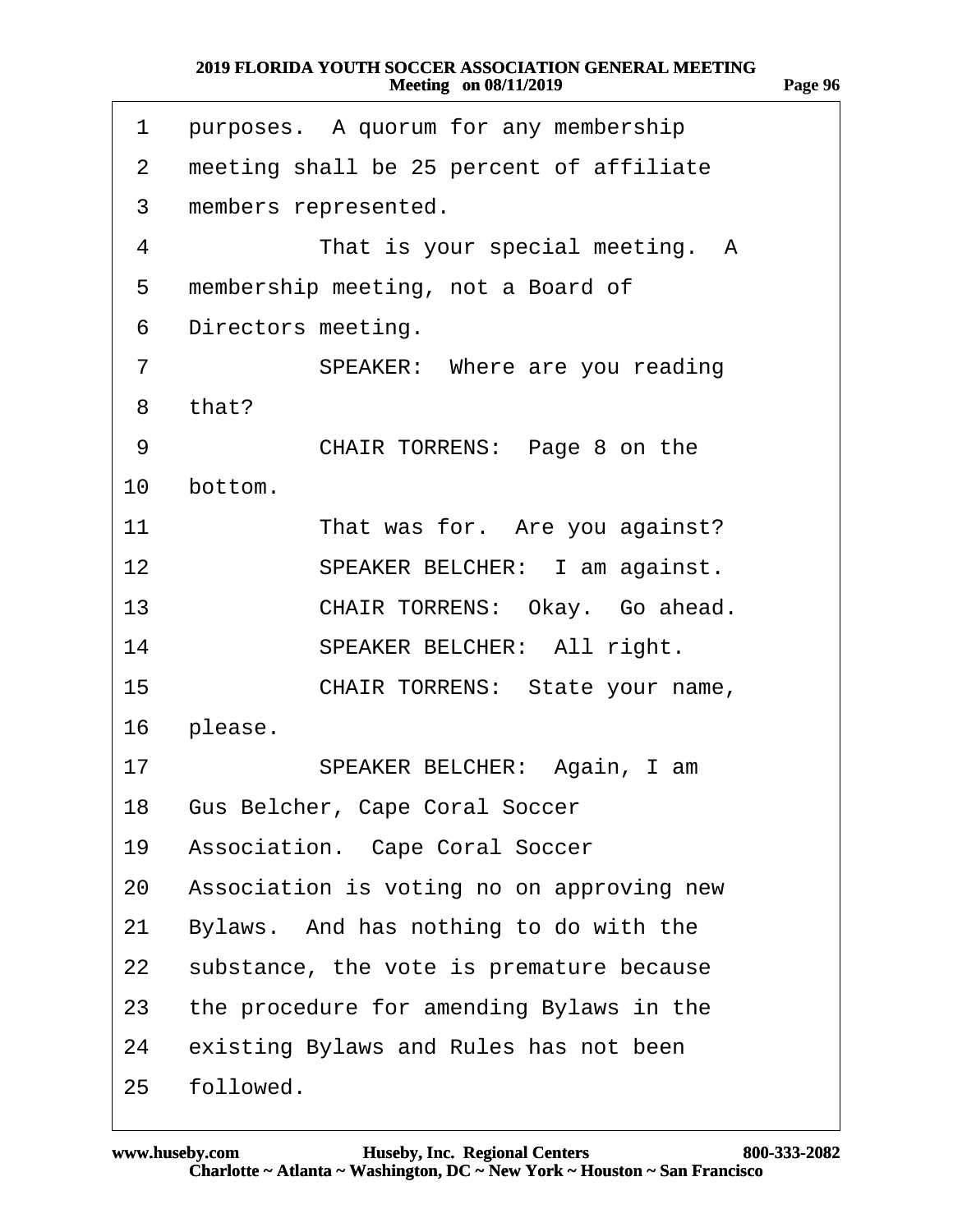- 1 **In essence, it's been followed**
- 2 backwards because the existing rules --
- 3 and I am referring specifically to Rule
- 4 4003.1 is mandatory that amendments to the
- 5 Articles of Incorporations Bylaws and/or
- 6 Rules and Regulations shall be in writing
- 7 by any affiliate or its members.
- 8 The proposed new Bylaws were not
- 9 proposed in writing by an affiliate
- 10 member. I am sorry, an affiliate or any
- 11 of its members. And it is also clear in
- 12 the existing Bylaws and Rules that an
- 13 affiliate member, and it is defined,
- 14 affiliate is defined as an organization
- 15 that may register players and coaches with
- 16 **FYSA.**
- 17 · · · So again, Cape Coral is voting
- 18 no because the proper procedure for
- 19 amending the Bylaws has not been followed.
- 20 It is not properly before the membership.
- 21 The membership control amendments as it
- 22 reads now.
- 23 **Thank you.**
- 24 CHAIR TORRENS: Thank you.
- 25  **• • Tommy, are you against or for?**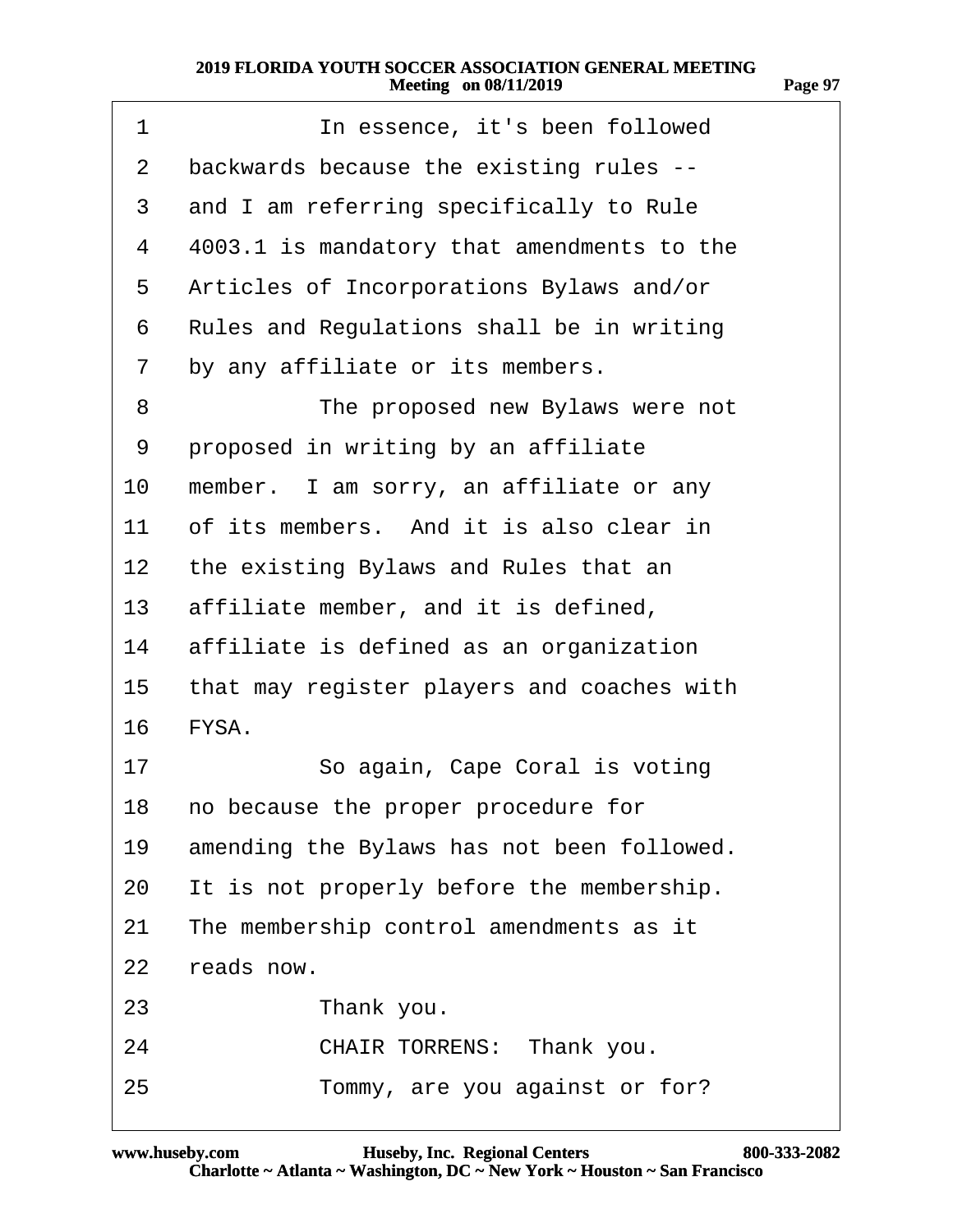1 SPEAKER: I am for --2 CHAIR TORRENS: Okay. 3 **SPEAKER:** -- moving this table. 4 The document that you guys gave  $5$  us  $-$ 6 **CHAIR TORRENS: Wait, that** 7 motion was withdrawn. That motion was 8 withdrawn to table. 9 The next person to speak will be 10 in favor of the Bylaw changes. Are you in 11 favor of the Bylaw changes? That is the 12 next person. He spoke against and then he 13 is for. 14 **SPEAKER:** They have five minutes 15 to speak. 16 **CHAIR TORRENS: No, that was on** 17 the first motion to table. Remember, we 18 said we go one and one, one for, one 19 against until the end. 20 **· · · · Yes, sir.** You have got to come 21 up. I am sorry, you have got to come up 22 to the microphone. 23· · · · · · ·SPEAKER MORIARTI:· Brenden 24 Moriarti, Braden River Soccer Club. If 25 Tommy is going to make a motion, he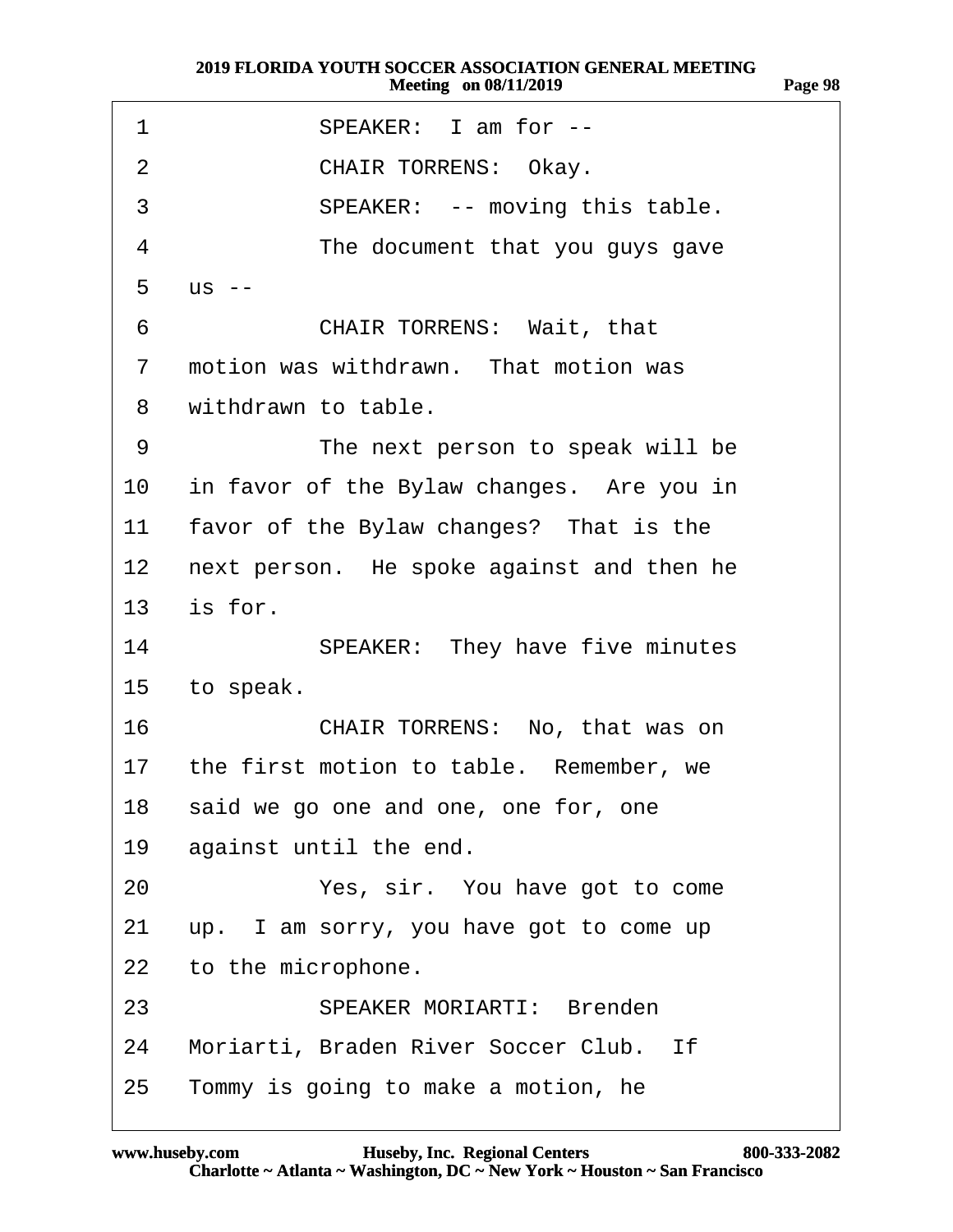| 1               | absolutely has a right to make a motion.   |
|-----------------|--------------------------------------------|
| 2               | I believe he is going to make a motion --  |
| 3               | (Simultaneously speaking.)                 |
| 4               | <b>CHAIR TORRENS: But that is what</b>     |
| 5               | I asked him if he was speaking for or      |
| 6               | making a motion.                           |
| 7               | SPEAKER MORIARTI: You said for             |
| 8               | or against. But also he has the ability    |
| 9               | to bring a motion to table if that is what |
| 10              | he is going to do.                         |
| 11              | CHAIR TORRENS: Right. But that             |
| 12 <sub>2</sub> | motion was already --                      |
| 13              | SPEAKER MORIARTI: No, but he               |
| 14              | can make it himself.                       |
| 15              | <b>CHAIR TORRENS: Go ahead. You</b>        |
|                 | 16 can make another motion.                |
| 17              | SPEAKER: Okay.                             |
| 18              | CHAIR TORRENS: I am not against            |
| 19              | the motion. I thought he was speaking      |
| 20              | against really, that is why.               |
| 21              | SPEAKER: I would like to make a            |
| 22              | motion to put this on the table, bring it  |
| 23              | back next year when you have a complete    |
| 24              | document we can look at. The document you  |
| 25              | started is good. It's like a new car --    |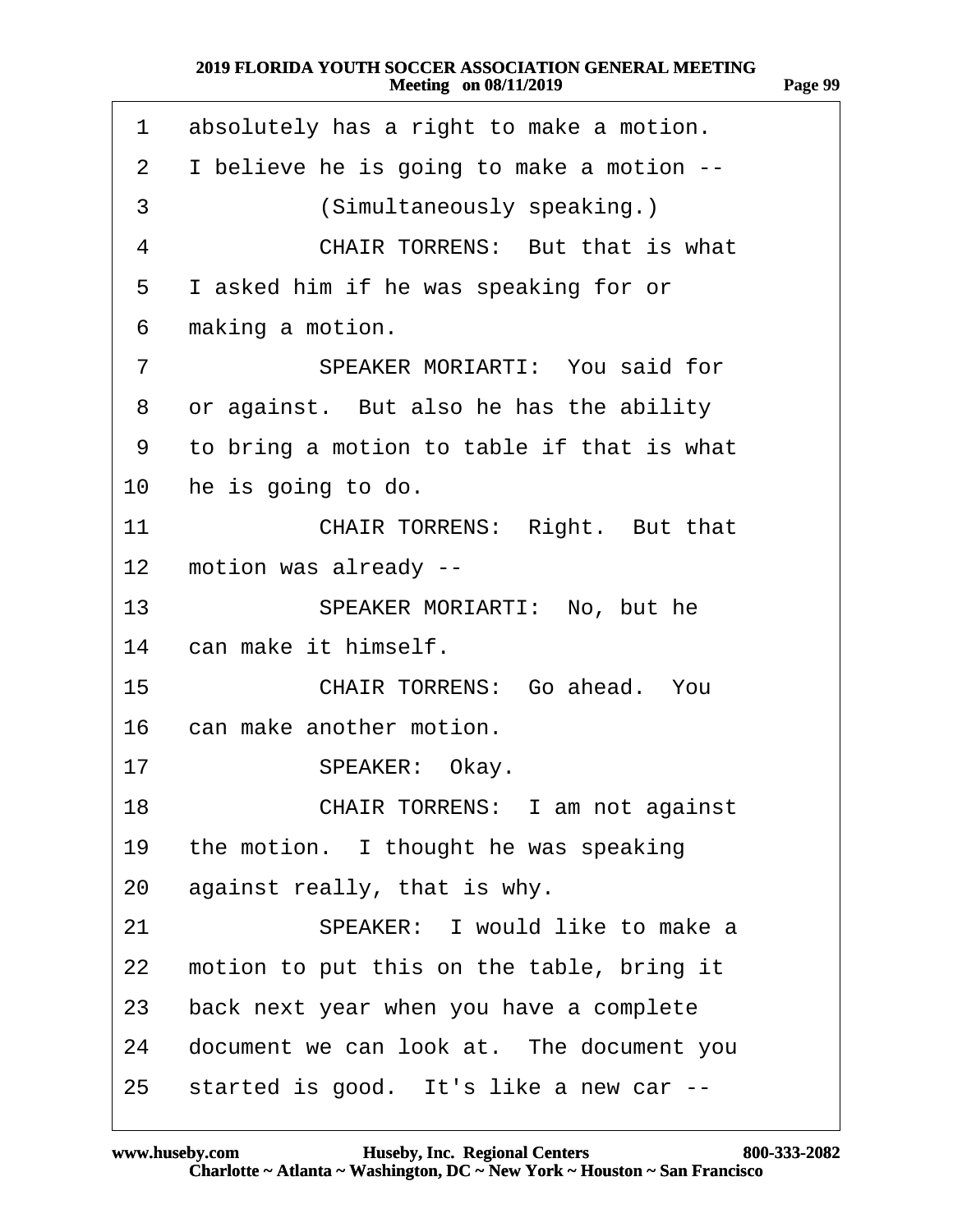| 1              | CHAIR TORRENS: Go to the mic.              |
|----------------|--------------------------------------------|
| $\overline{2}$ | SPEAKER: The document that you             |
| 3              | put forward is a great start, but it is    |
| 4              | not complete. There are inconsistencies    |
| 5              | in it. There are some areas we would like  |
| 6              | further clarification on. It's not ready   |
| 7              | to go to membership at this point in time. |
| 8              | And I don't want to rush to                |
| 9              | judgment one way or the other. I totally   |
| 10             | agree what you are doing, separating the   |
| 11             | Bylaws, the Rules, and the Procedures. I   |
| 12             | was the one who wrote most of the rules    |
| 13             | that are in the old rule book. It needs    |
| 14             | to be done and it needs to be done right.  |
| 15             | We need to start with taking               |
| 16             | everything that is in the old rule book    |
| 17             | and make sure it is new format, and then   |
|                | 18 you can put forth the changes that you  |
| 19             | want to make with that. And not put a      |
| 20             | restructure and a Bylaw change on the      |
| 21             | table at the same time.                    |
| 22             | That is my motion to table it.             |
| 23             | <b>SPEAKER KURZNER: Second.</b>            |
| 24             | CHAIR TORRENS: We have got a               |
| 25             | second by Jeff Kurzner in the back.        |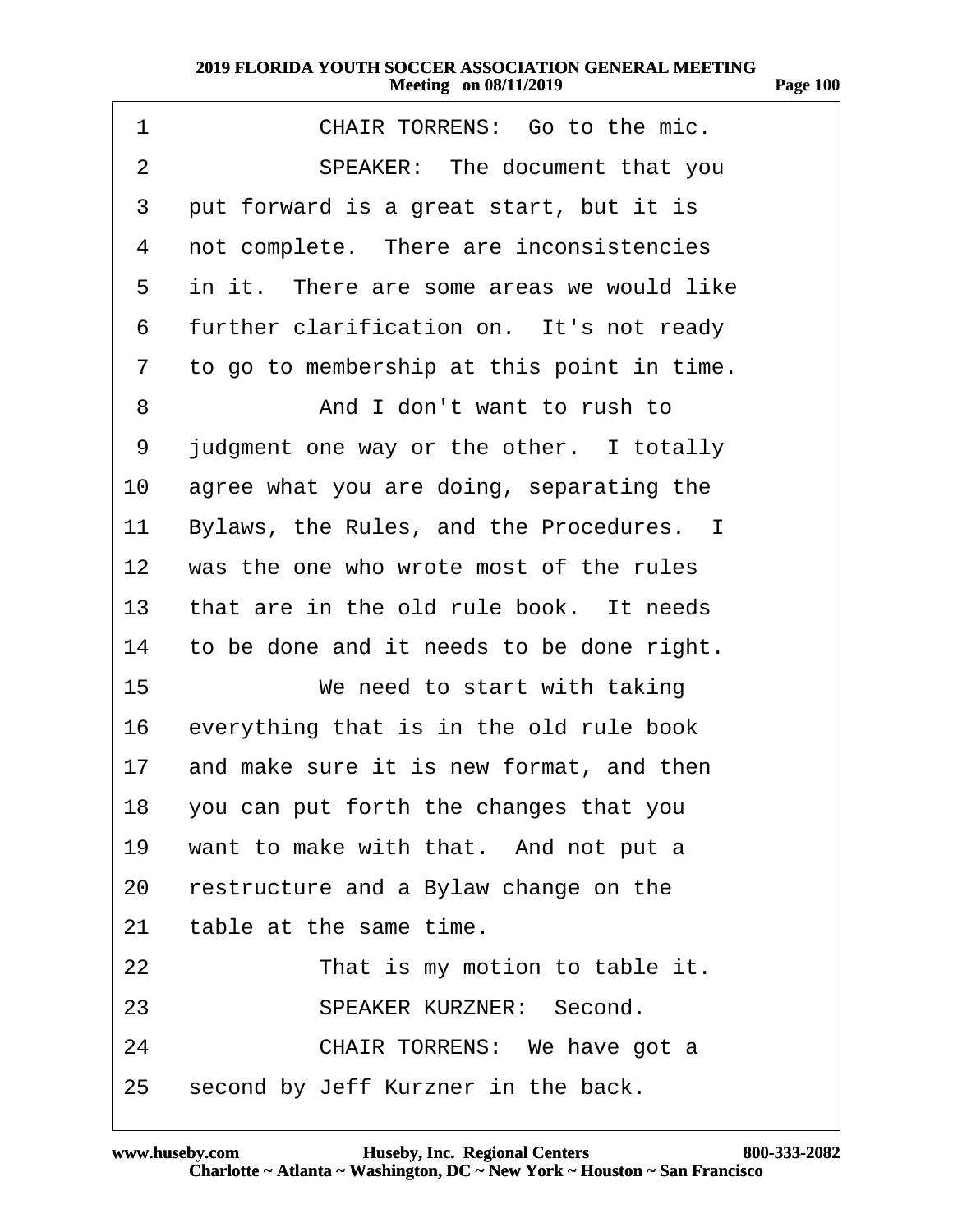| 1              | I don't know -- I mean, you               |
|----------------|-------------------------------------------|
| 2              | guys -- I don't know if there is any      |
| 3              | difference between that one and the first |
| 4              | motion that was done. But you guys, you   |
| 5              | know.                                     |
| 6              | Somebody against that motion?             |
| $\overline{7}$ | SPEAKER HYATT: This is the old            |
| 8              | age kicking in. I am Mike Hyatt, Greater  |
| 9              | Central Florida Youth Soccer League.      |
| 10             | I am with Tommy Thompson to the           |
| 11             | effect that it needs to be redone. I am   |
| 12             | against putting it off, just because I    |
| 13             | feel like we should turn it down to where |
| 14             | you guys start over with it, you know.    |
| 15             | Instead of taking what we have, let's     |
| 16             | start over and do it right. So that is my |
| 17             | two cents.                                |
| 18             | But go ahead and do it now.               |
| 19             | SPEAKER: (Unintelligible.)                |
| 20             | <b>CHAIR TORRENS: He was against</b>      |
| 21             | the motion.                               |
| 22             | SPEAKER KURZNER: I am for the             |
| 23             | motion for tabling. Jeff Kurzner, the     |
| 24             | Rules Committee. As a member of the Rules |
|                | 25 Committee with Tommy and with several  |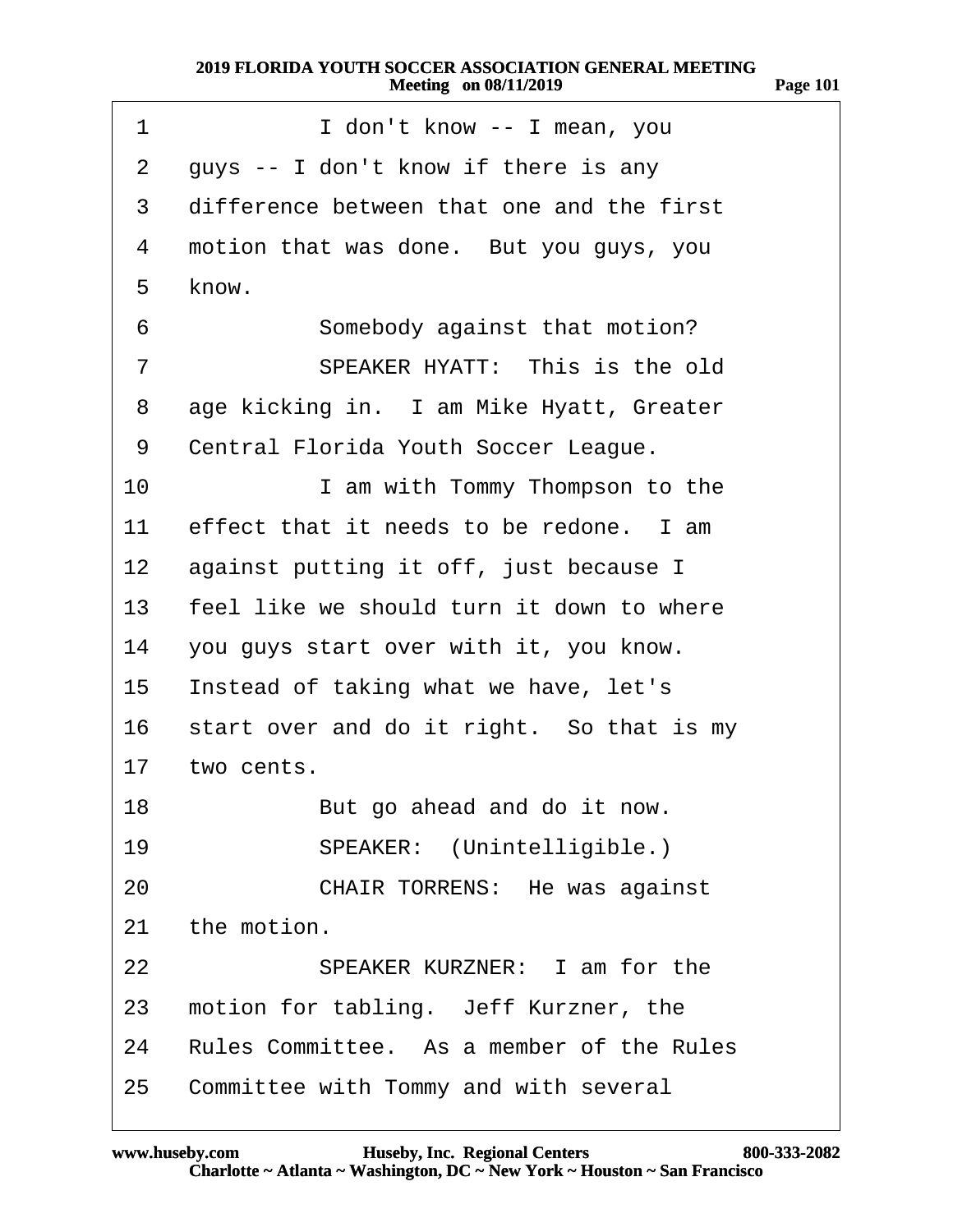| 1               | others, we have worked hard to try and     |
|-----------------|--------------------------------------------|
| 2               | bring you rule changes that I don't think  |
| 3               | anyone in here would disagree are          |
| 4               | necessary.                                 |
| 5               | There are a lot of really good             |
| 6               | things in these rule changes, and I said   |
| 7               | that from the beginning. However, I agree  |
| 8               | with Tommy in that there are too many gray |
| 9               | areas in what has been presented. And I    |
| 10              | would also hate to see them overturned     |
| 11              | based upon procedural error of the Bylaws  |
| 12 <sub>2</sub> | that were brought forth by the earlier     |
| 13              | gentlemen. Therefore, I am in support of   |
| 14              | tabling the motion.                        |
| 15              | <b>CHAIR TORRENS: Anybody against</b>      |
| 16              | tabling the motion?                        |
| 17              | Being nobody running to the                |
| 18              | microphone, Jared, are we going to use the |
| 19              | clickers, I guess. Oh, wait hold on.       |
| 20              | <b>SPEAKER PENNINGTON: Just very</b>       |
| 21              | quickly. This motion only requires a       |
| 22              | majority vote.                             |
| 23              | CHAIR TORRENS: Yes, yes, it's a            |
| 24              | majority.                                  |
| 25              | <b>SPEAKER PENNINGTON: Catherine</b>       |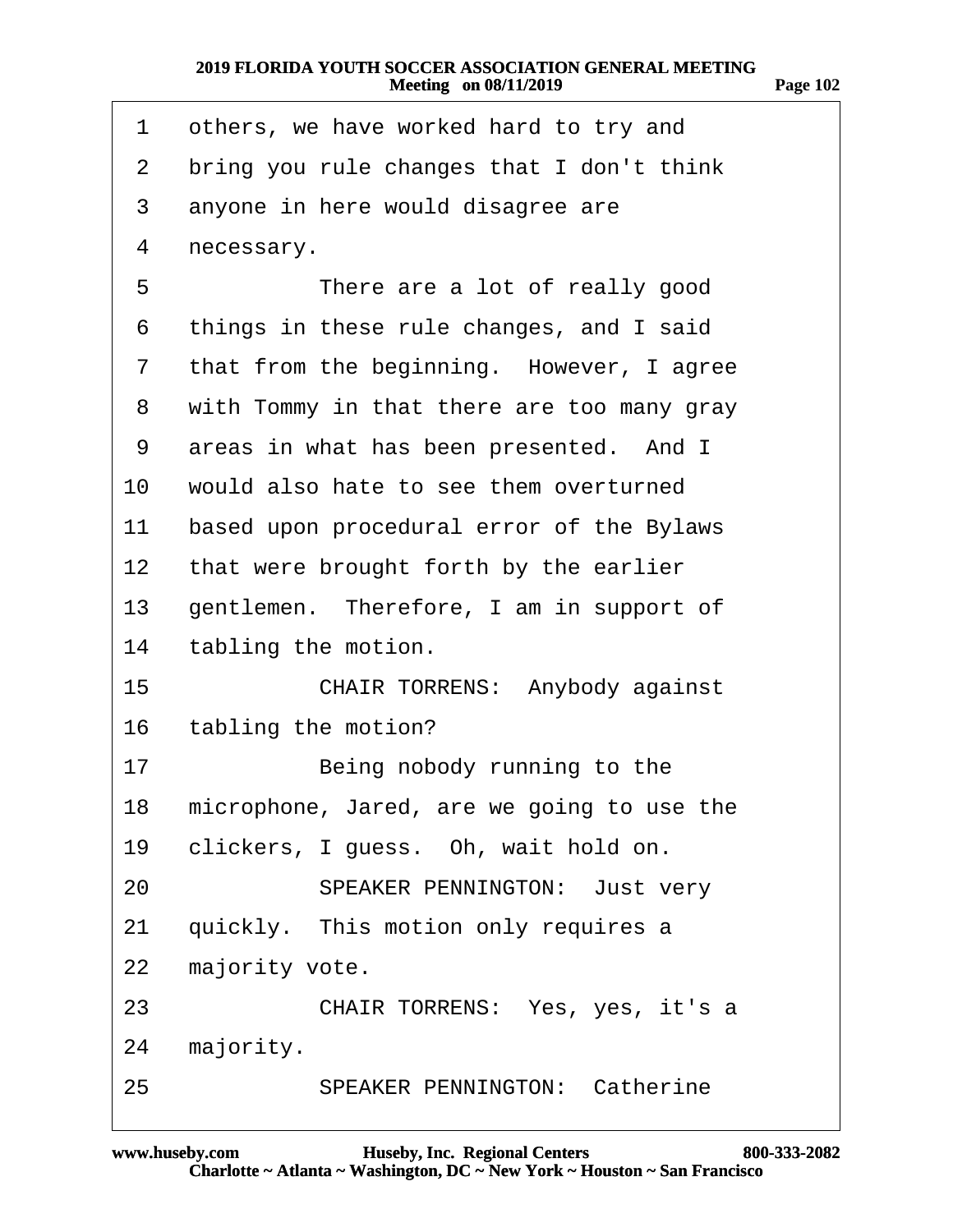| 1               | Pennington.                                |
|-----------------|--------------------------------------------|
| 2               | <b>CHAIR TORRENS: Catherine</b>            |
| 3               | Pennington.                                |
| 4               | Let me know when you are ready.            |
| 5               | JARED WHITE: Okay.                         |
| 6               | CHAIR TORRENS: Okay. If you                |
| $\mathbf{7}$    | are in favor of tabling the motion, you    |
| 8               | press one. If you are against it, you      |
| 9               | press two. We are starting voting now.     |
| 10              | SPEAKER: Simple majority.                  |
| 11              | <b>CHAIR TORRENS: Yes, a simple</b>        |
| 12              | majority.                                  |
| 13 <sup>7</sup> | Are we almost there?                       |
| 14              | JARED WHITE: All right. Five,              |
| 15              | four, three, two, one.                     |
| 16              | CHAIR TORRENS: Can we put a                |
| $17 \,$         | percentage up there? Good.                 |
| 18              | Okay. So the Bylaw changes are             |
| 19              | tabled.                                    |
| 20              | (Applause.)                                |
| 21              | Okay. Now we are back to the               |
| 22              | Bylaw changes submitted by you guys in the |
| 23              | other book.                                |
| 24              | So now we are back in the book,            |
| 25              | the blue one, the white pages.             |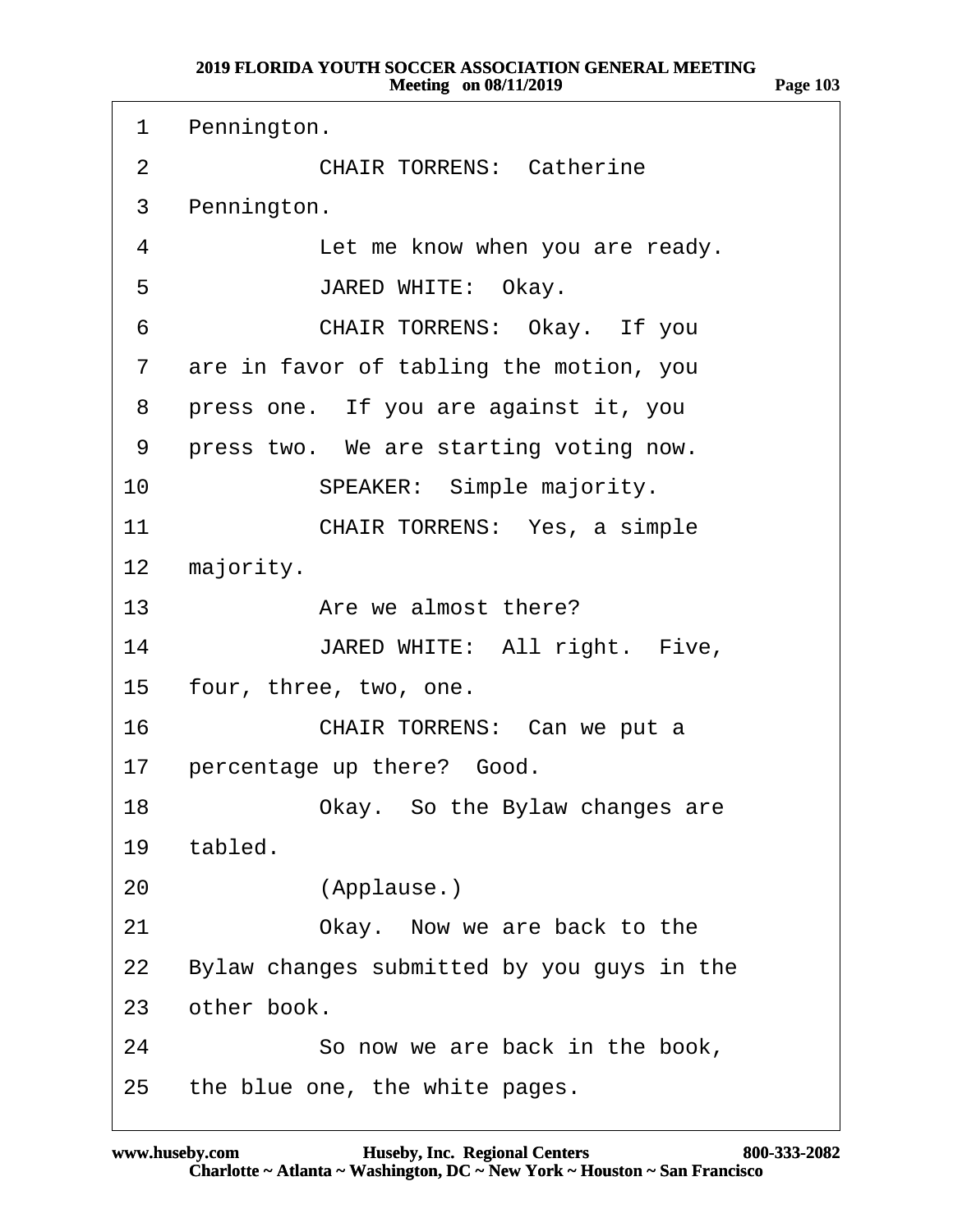| 1            | The first one submitted by Mike           |
|--------------|-------------------------------------------|
| $\mathbf{2}$ | Hyatt. Go ahead, Mike. It's 1.3, Page 4   |
| 3            | of the Bylaws.                            |
| 4            | SPEAKER HYATT: Can I just say             |
| 5            | ditto? Mike Hyatt, Greater Central        |
| 6            | Florida Youth Soccer League.              |
| 7            | On my amendment I think we have           |
| 8            | heard so far this morning a lot of the    |
| 9            | reasons to go with this and through the   |
| 10           | weekend. And I am just going to read what |
| 11           | I wrote down.                             |
| 12           | The Greater Central Florida               |
| 13           | Youth Soccer League has been in existence |
| 14           | for at least the last 25, 30 years and    |
| 15           | have been a loyal FYSA member the whole   |
| 16           | time. We have always been there to do and |
| 17           | help FYSA in whatever it needed. But to   |
| 18           | start their own leagues that directly     |
| 19           | compete with their already existing       |
| 20           | leagues is ridiculous, especially the way |
| 21           | it was done so secretly.                  |
| 22           | This amendment would help that            |
| 23           | to not happen again, so I think that      |
| 24           | anything that directly affects the member |
| 25           | clubs and leagues should be voted on by   |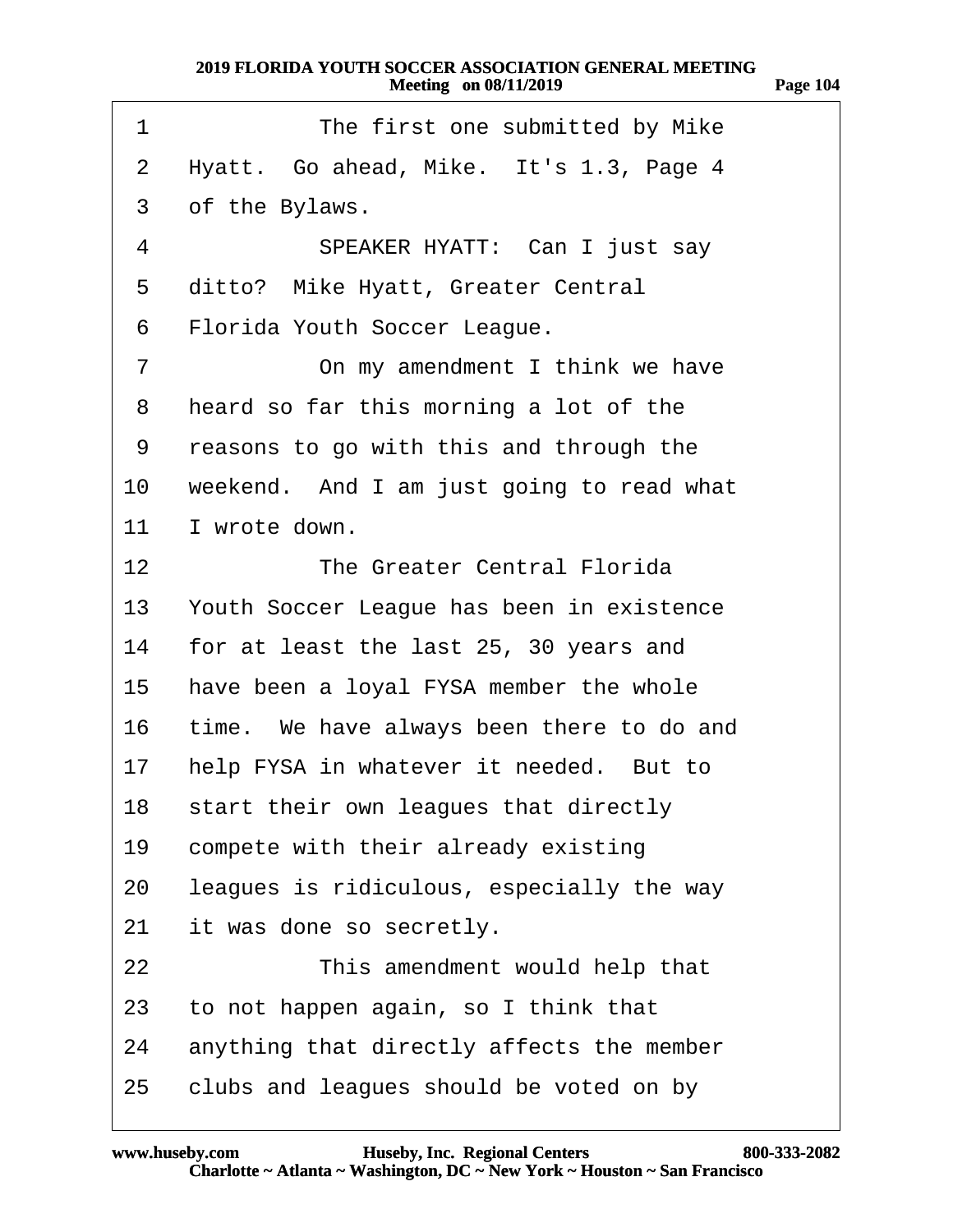| 1              | the members. FYSA could have consulted     |
|----------------|--------------------------------------------|
| $\mathbf{2}$   | with the member leagues to go over what    |
| 3              | their objective was and to maybe get some  |
| 4              | fresh ideas that can help. We have got to  |
| 5              | nip this in the bud now. Remember, you     |
| 6              | guys work for us, not the other way        |
| $\overline{7}$ | around.                                    |
| 8              | And one thing I would like to              |
| 9              | add to is what Barry had talked to earlier |
| 10             | that after the 2019-2020 season that FYSA  |
| 11             | is prohibited from establishing our        |
| 12             | operating any league, other than FYPL      |
| 13             | first division, without prior membership   |
| 14             | approval.                                  |
| 15             | CHAIR TORRENS: So are you                  |
| 16             | amending?                                  |
| 17             | SPEAKER HYATT: So I am amending            |
| 18             | the amendment to add that.                 |
| 19             | <b>SPEAKER WHITMAN: Second.</b>            |
| 20             | <b>CHAIR TORRENS: Second by Barry</b>      |
| 21             | Whitman.                                   |
| 22             | Jared, are we going to be able             |
| 23             | to tie that in so people know what they    |
| 24             | are voting on. I will give you a minute.   |
| 25             | Mike, you want to go back there            |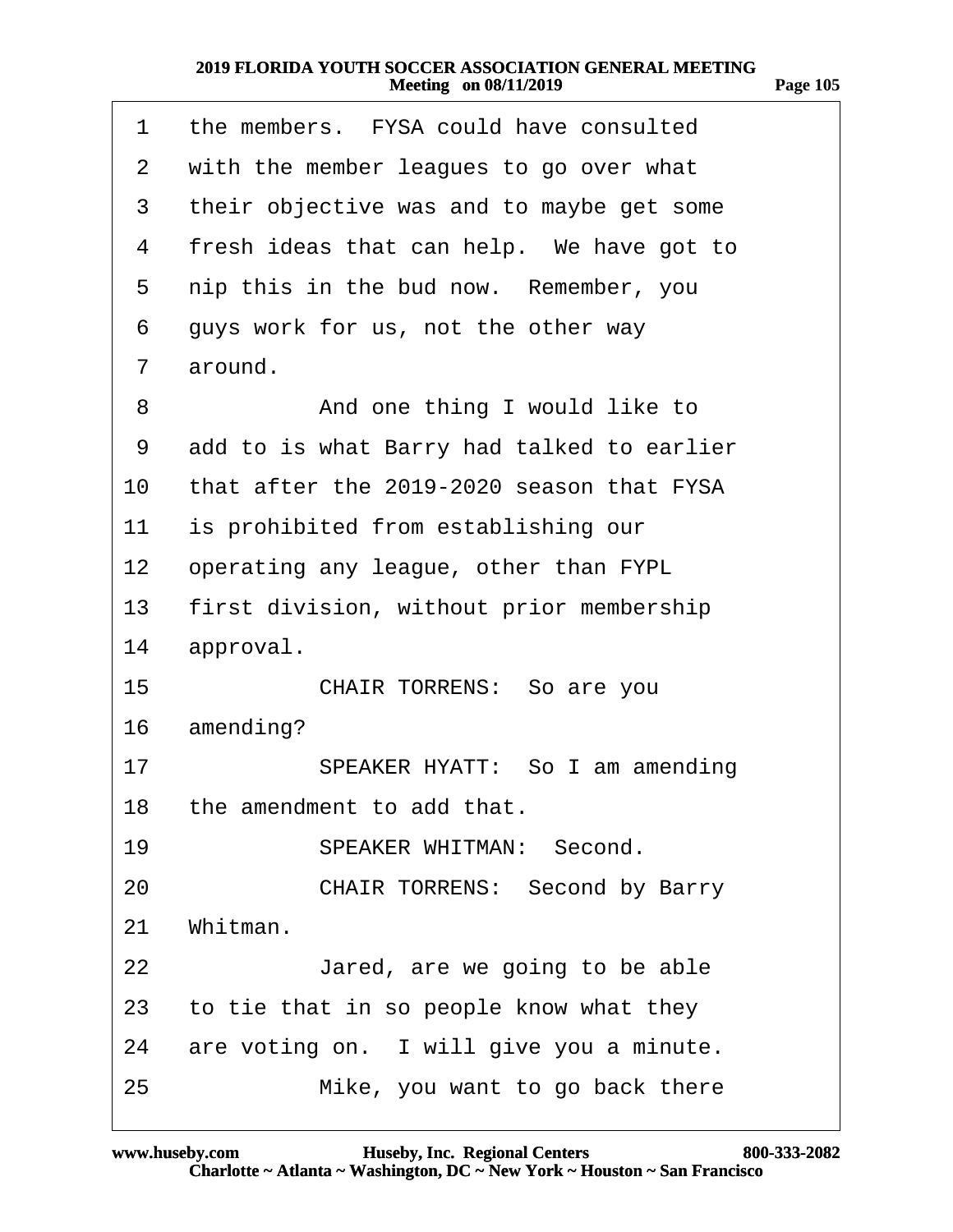| 1                        | just to make sure they are typing the      |
|--------------------------|--------------------------------------------|
| 2                        | correct amendment before we get a second.  |
| 3                        | Barry seconded, my mistake.                |
| 4                        | SPEAKER HYATT: He is my                    |
| 5                        | secretary.                                 |
| 6                        | CHAIR TORRENS: Okay. Now can               |
| $\overline{\phantom{a}}$ | you please read it for us up here, we      |
| 8                        | can't see it. I just want to make sure     |
| 9                        | the motion is clear.                       |
| 10                       | JARED WHITE: All right. Word               |
| 11                       | for word it says, after the 2019-2020      |
|                          | 12 season FYSA is prohibited from          |
| 13                       | establishing or operating any other        |
| 14                       | league, other than FSPL or divisions       |
| 15                       | without prior membership approval.         |
| 16                       | <b>CHAIR TORRENS: Is that what --</b>      |
| 17                       | okay. FSPL has -- just as a point of       |
| 18                       | clarification, premier and first division  |
| 19                       | is that -- I mean you are eliminating --   |
| 20                       | you also want to eliminate FSPL fist       |
| 21                       | division? I'm going to the maker of the    |
| 22                       | motion, that is why.                       |
| 23                       | SPEAKER HYATT: No, I am not                |
| 24                       | saying the different divisions -- oh, Mike |
| 25                       | Hyatt, Greater Central Florida Youth       |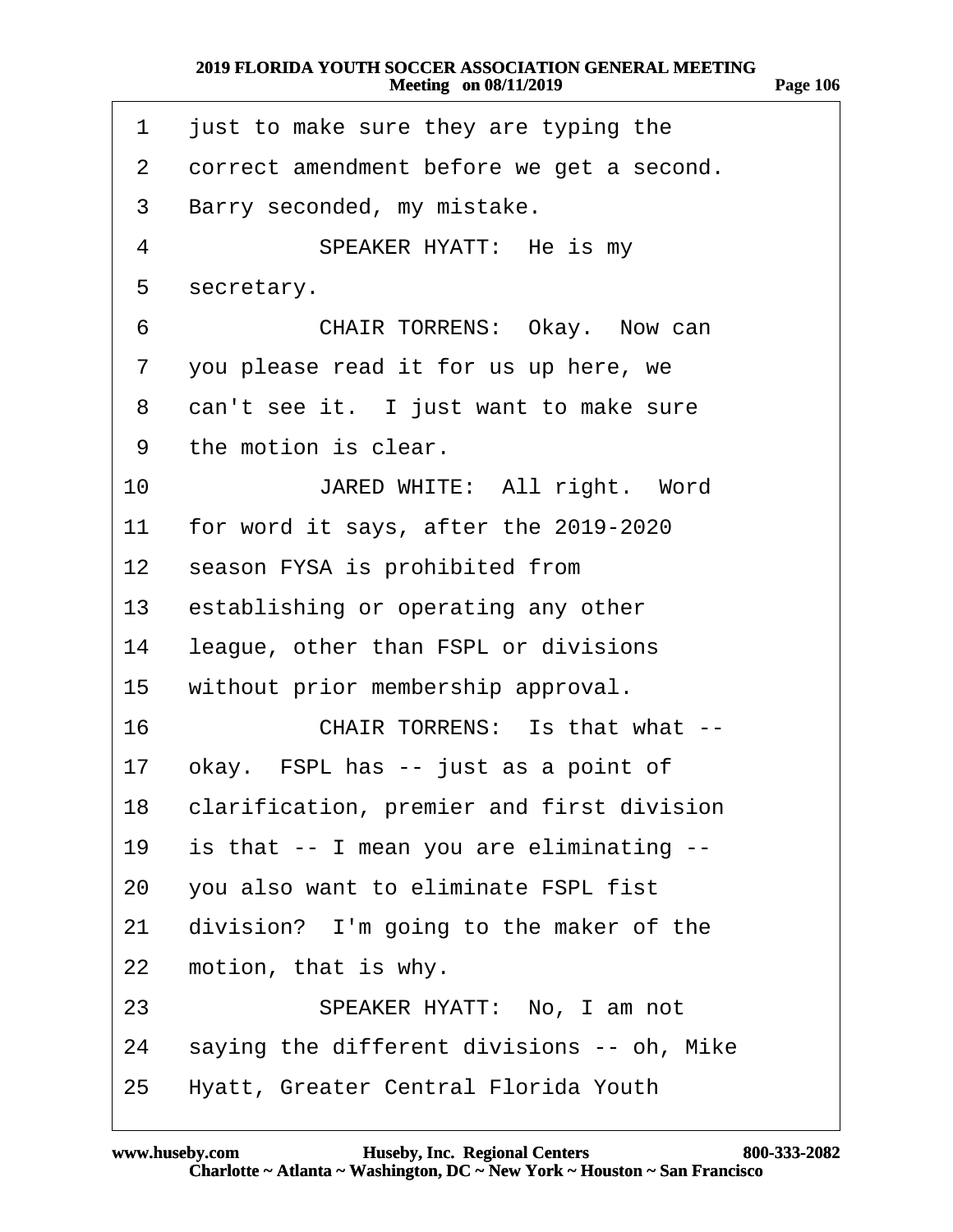1 Soccer.

- 2 CHAIR TORRENS: Yes.
- 3 **SPEAKER HYATT: I don't really**
- 4 want to add that to it as far as
- 5 eliminating the divisions, but we do need
- ·6· ·to put a limit on the teams that were in
- 7 it. Because like it was stated earlier,
- 8 we started out with 16 teams, then it went
- ·9· ·to 32, and now it is its own thing. I
- 10 think that FSPL should be a set number, so
- 11 I don't know if that is different than
- 12 what we are talking about or --
- 13 **CHAIR TORRENS: Right now we are**
- 14 saying it's one division. Talk to your

15 lawyer.

16 **· · · · SPEAKER HYATT: My bartender** 

17 slash secretary.

18 **It should be for premier** 

19 division, period.

- 20 CHAIR TORRENS: So it's FSPL
- 21 premier division.
- 22 **· · · SPEAKER HYATT: Right, yes.**
- 23 **CHAIR TORRENS: Okay.**
- 24 SPEAKER: (Inaudible) -- Youth
- 25 Soccer. I would like to amend Mike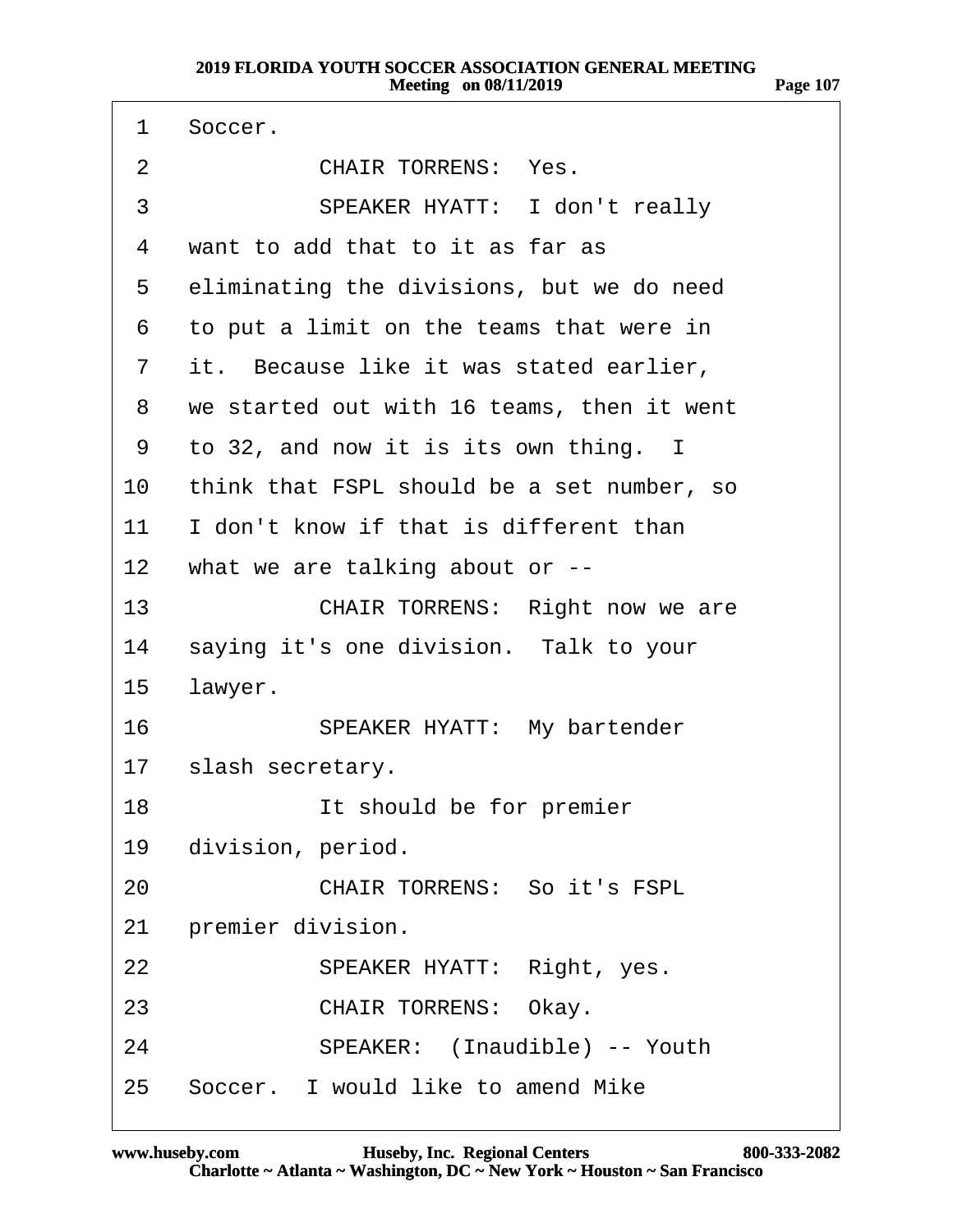| мю | 108 |
|----|-----|
|    |     |

| 1               | Hyatt's motion by adding the verbiage cap |
|-----------------|-------------------------------------------|
| $\overline{2}$  | of 16 teams in the division so we have a  |
| 3               | clear number on it.                       |
| 4               | <b>CHAIR TORRENS: Is there a</b>          |
| 5               | second for that?                          |
| 6               | <b>SPEAKER SROKA: Second.</b>             |
| 7               | CHAIR TORRENS: Mike, do you               |
| 8               | accept his amendment?                     |
| 9               | <b>SPEAKER: Yes.</b>                      |
| 10              | <b>CHAIR TORRENS: I don't think he</b>    |
| 11              | heard it.                                 |
| 12 <sup>2</sup> | SPEAKER HYATT: No, I didn't.              |
| 13              | <b>CHAIR TORRENS: There was an</b>        |
| 14              | amendment to your motion to cap at 16     |
| 15              | teams.                                    |
| 16              | SPEAKER HYATT: Yes, I agree               |
|                 | 17 with that. Sorry, Marino.              |
| 18              | CHAIR TORRENS: That's okay.               |
| 19              | Sixteen teams per age group,              |
| 20              | right?                                    |
| 21              | <b>SPEAKER HYATT: Yes.</b>                |
| 22              | CHAIR TORRENS: So clarify that,           |
|                 | 23 too.                                   |
| 24              | SPEAKER HYATT: Yes, yes, yes.             |
| 25              | <b>CHAIR TORRENS: I want to make</b>      |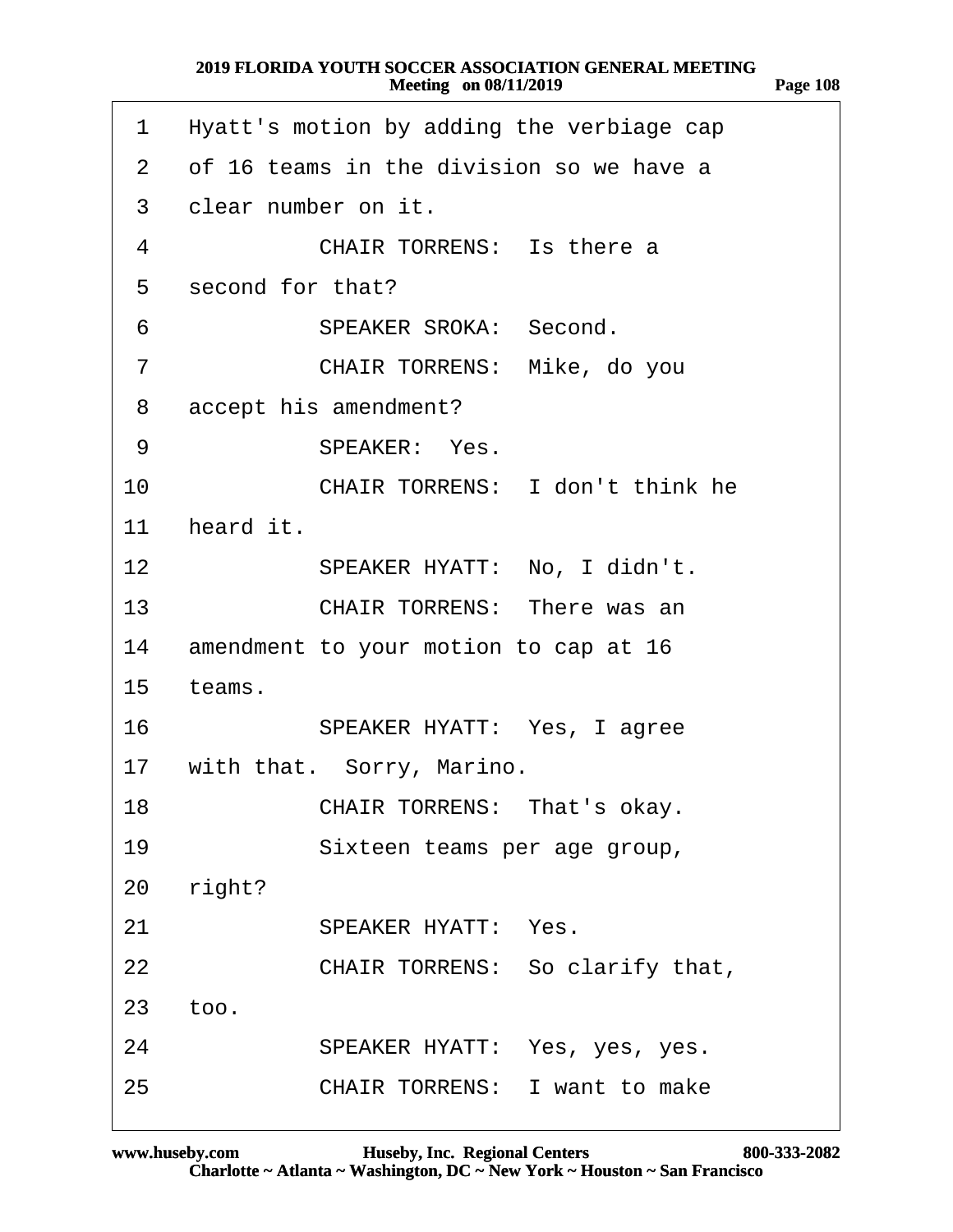| 1               | everything clear.                           |
|-----------------|---------------------------------------------|
| $\overline{2}$  | Okay. Is anybody against?                   |
| 3               | There was a second and it was approved.     |
| 4               | We are talking about against the            |
| 5               | amendment.                                  |
| 6               | Yes?                                        |
| 7               | VP RAGHURAJ: (Steps down from               |
| 8               | dais.) My name is Shenoy Raghuraj, Vice     |
| 9               | President of Competition.                   |
| 10              | I believe that this does not                |
| 11              | serve the best interest of all the          |
| $12 \,$         | membership teams that are playing. I        |
| 13 <sup>°</sup> | believe FSPL was designed and is created    |
| 14              | to have promotional relegation as it has    |
| 15              | evolved. Like everything else, things       |
| 16              | evolve and change. And we believe that      |
| 17 <sup>1</sup> | the promotional relegation model is the     |
| 18              | best model to go forward and this will      |
| 19              | limit that -- severally limit that by       |
| 20              | doing it.                                   |
| 21              | CHAIR TORRENS: Are you in favor             |
| 22              | of the motion?                              |
| 23              | SPEAKER SROKA: I am. So if                  |
|                 | 24 that is the case then go ahead and split |
|                 | 25 your 16 teams into A team divisions and  |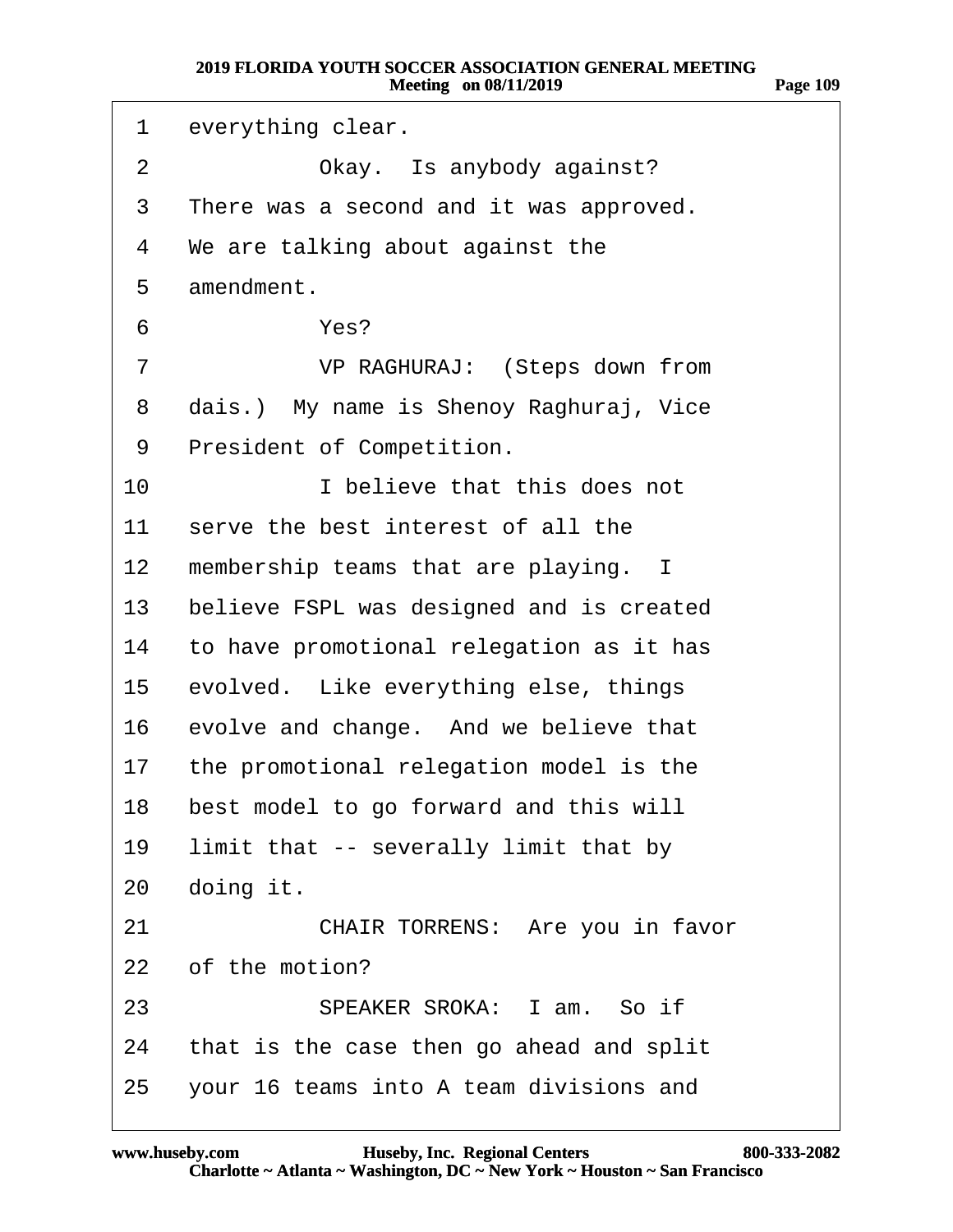| 1  | you can promote and relegate between      |
|----|-------------------------------------------|
| 2  | those. And the local leagues -- the       |
| 3  | winners of the local leagues can then be  |
| 4  | promoted into the second -- the lower     |
| 5  | eight of FSPL. And the lower teams, the   |
| 6  | bottom teams, the bottom 15 or 16, can go |
| 7  | back to their local leagues. There is     |
| 8  | your promotion of relegation.             |
| 9  | (Applause.)                               |
| 10 | CHAIR TORRENS: For -- I mean              |
| 11 | against the motion?                       |
| 12 | Okay. So we are voting --                 |
| 13 | SPEAKER: (Inaudible.)                     |
| 14 | CHAIR TORRENS: Yes, go ahead.             |
| 15 | SPEAKER: (Inaudible) -- FSPL              |
| 16 | this year?                                |
| 17 | <b>SPEAKER SROKA: No.</b>                 |
| 18 | <b>CHAIR TORRENS: No. It's after</b>      |
| 19 | the '19-'20 season. After this season     |
| 20 | that we are already -- I mean they start  |
| 21 | playing next week. And actually by being  |
| 22 | 16 teams, you can have three divisions -- |
| 23 | no four divisions or four teams. It's not |
| 24 | limiting the division; it's limited them  |
|    | 25 to 16 teams.                           |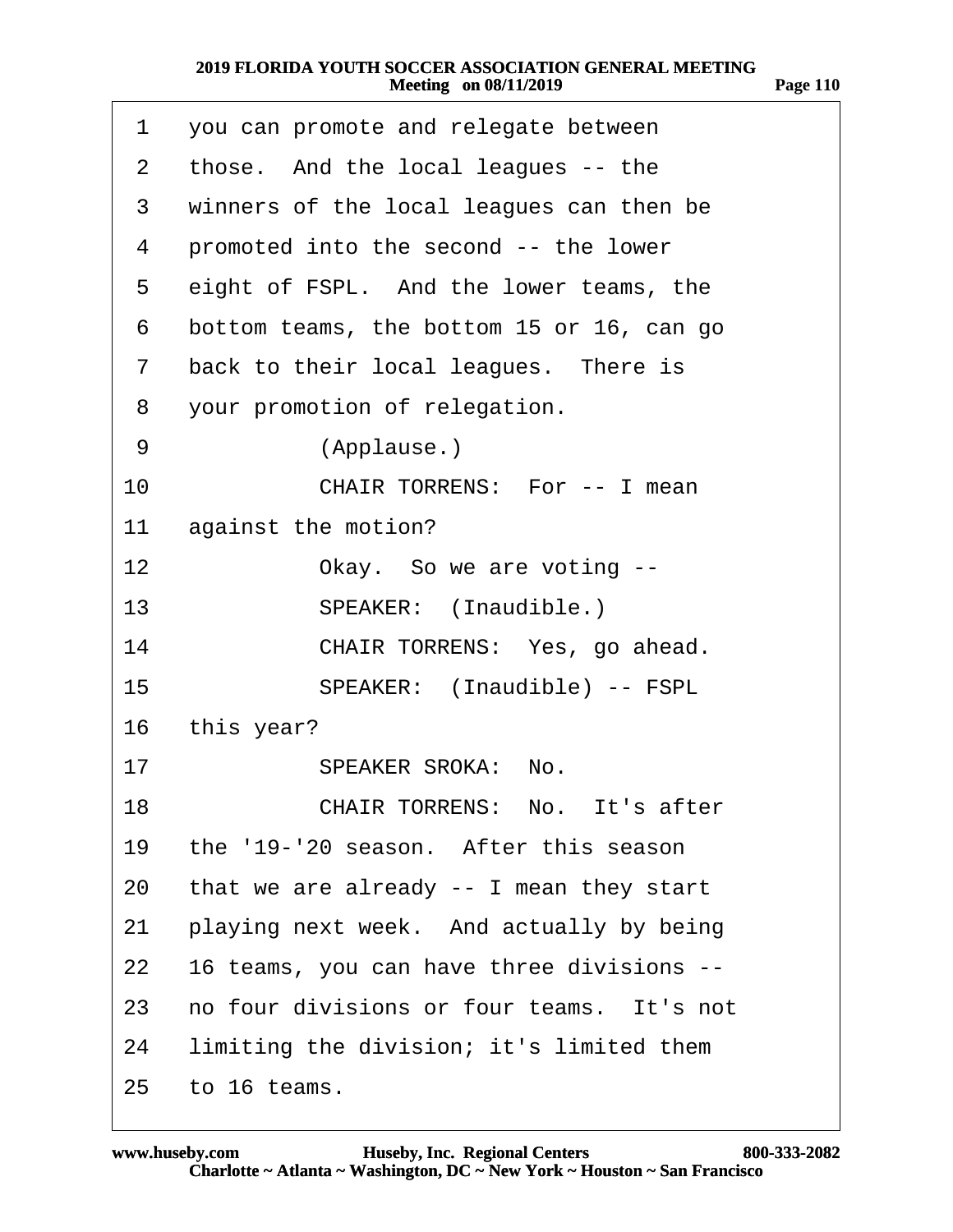| 1               | <b>SPEAKER SROKA: Point of</b>               |
|-----------------|----------------------------------------------|
| $\overline{2}$  | clarification, we are in the '19-'20, so     |
| 3               | after completion.                            |
| 4               | <b>CHAIR TORRENS: After the</b>              |
| 5               | completion of the '19-'20 season. That is    |
| 6               | for next season. After the next AGM.         |
| 7               | SPEAKER: They are going to                   |
| 8               | change it?                                   |
| 9               | CHAIR TORRENS: Yes, they are                 |
| 10              | going to change it. Go ahead.                |
| 11              | Okay. Jared, can you please                  |
| 12              | read it again. Thank you. Please, if we      |
| 13              | could have Jared --                          |
| 14              | All right. Attention please.                 |
| 15              | JARED WHITE: Okay. As it                     |
|                 | 16 reads, after the 2019-2020 season FYSA is |
| 17 <sup>1</sup> | prohibited from establishing or operating    |
|                 | 18 any league other than FSPL premier        |
|                 | 19 division with a limit of 16 teams per     |
|                 | 20 age/gender group without prior membership |
| 21              | approval.                                    |
| 22              | <b>CHAIR TORRENS: You couldn't say</b>       |
|                 | 23 it better yourself.                       |
| 24              | <b>SPEAKER HYATT: I couldn't.</b>            |
|                 | 25 Thanks.                                   |
|                 |                                              |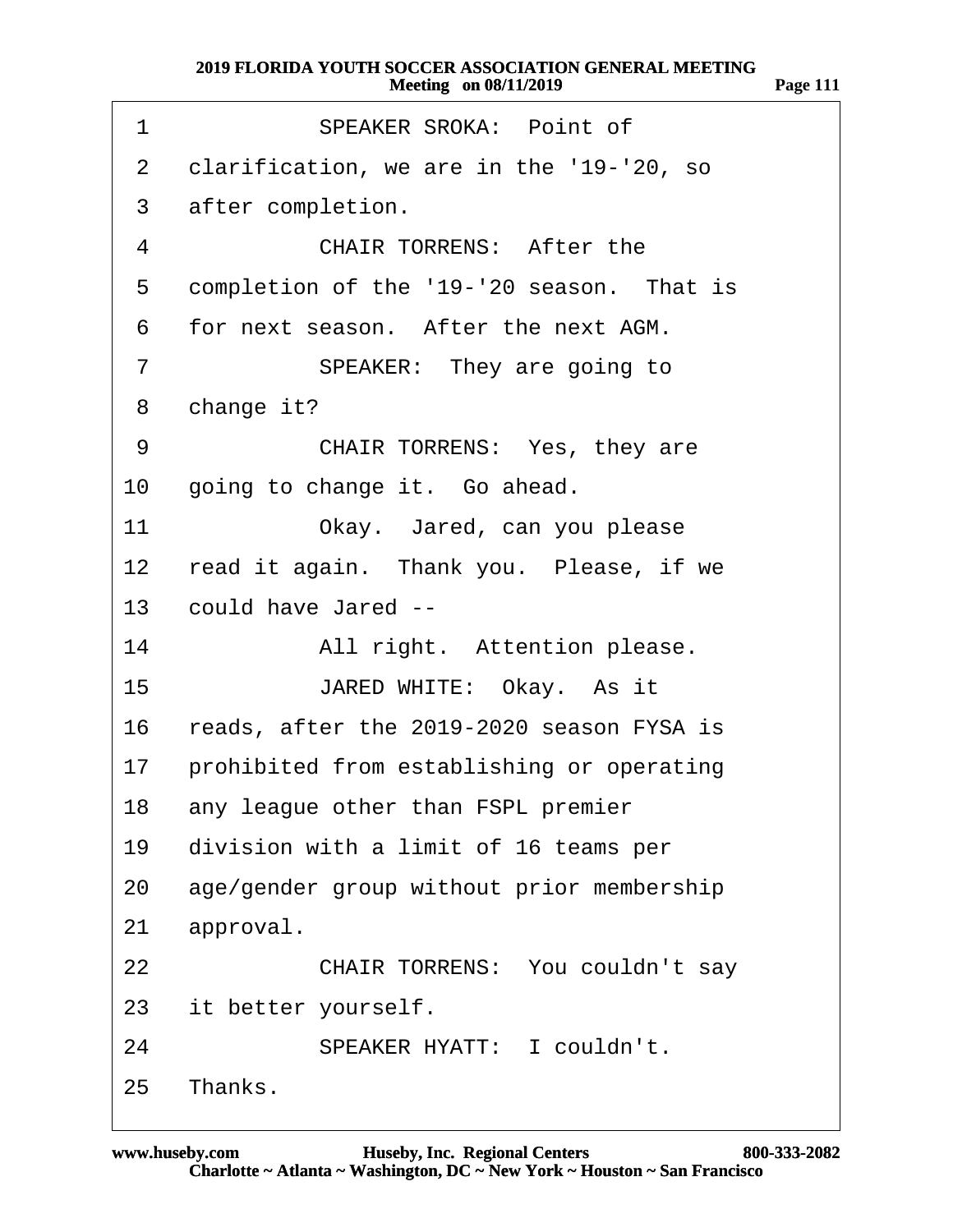| 1  | <b>CHAIR TORRENS: Anymore comments</b>      |
|----|---------------------------------------------|
| 2  | about this before we call for a vote?       |
| 3  | SPEAKER MORIARTI: Call for a                |
| 4  | vote.                                       |
| 5  | <b>SPEAKER: Point of</b>                    |
| 6  | clarification, are we striking out the      |
| 7  | first part about the developing blah,       |
| 8  | blah, blah? Or do we want to in some way    |
| 9  | incorporate part of the change just adding  |
| 10 | the portion about limitation. Because we    |
| 11 | still want you to help provide              |
| 12 | administration, assistance, and oversight;  |
| 13 | we want to run our leagues.                 |
| 14 | As it's written right now it                |
| 15 | looks like they are striking out the top    |
| 16 | part completely and only replacing the      |
| 17 | bottom part.                                |
| 18 | <b>SPEAKER HYATT: Mike Hyatt,</b>           |
| 19 | <b>Greater Central Florida Youth Soccer</b> |
| 20 | League.                                     |
| 21 | Yeah, the whole bylaw means --              |
| 22 | we have tabled the new Bylaws. The old      |
| 23 | bylaw should stay the same where we are,    |
| 24 | you are assisting the member clubs and the  |
| 25 | member leagues. I don't think that should   |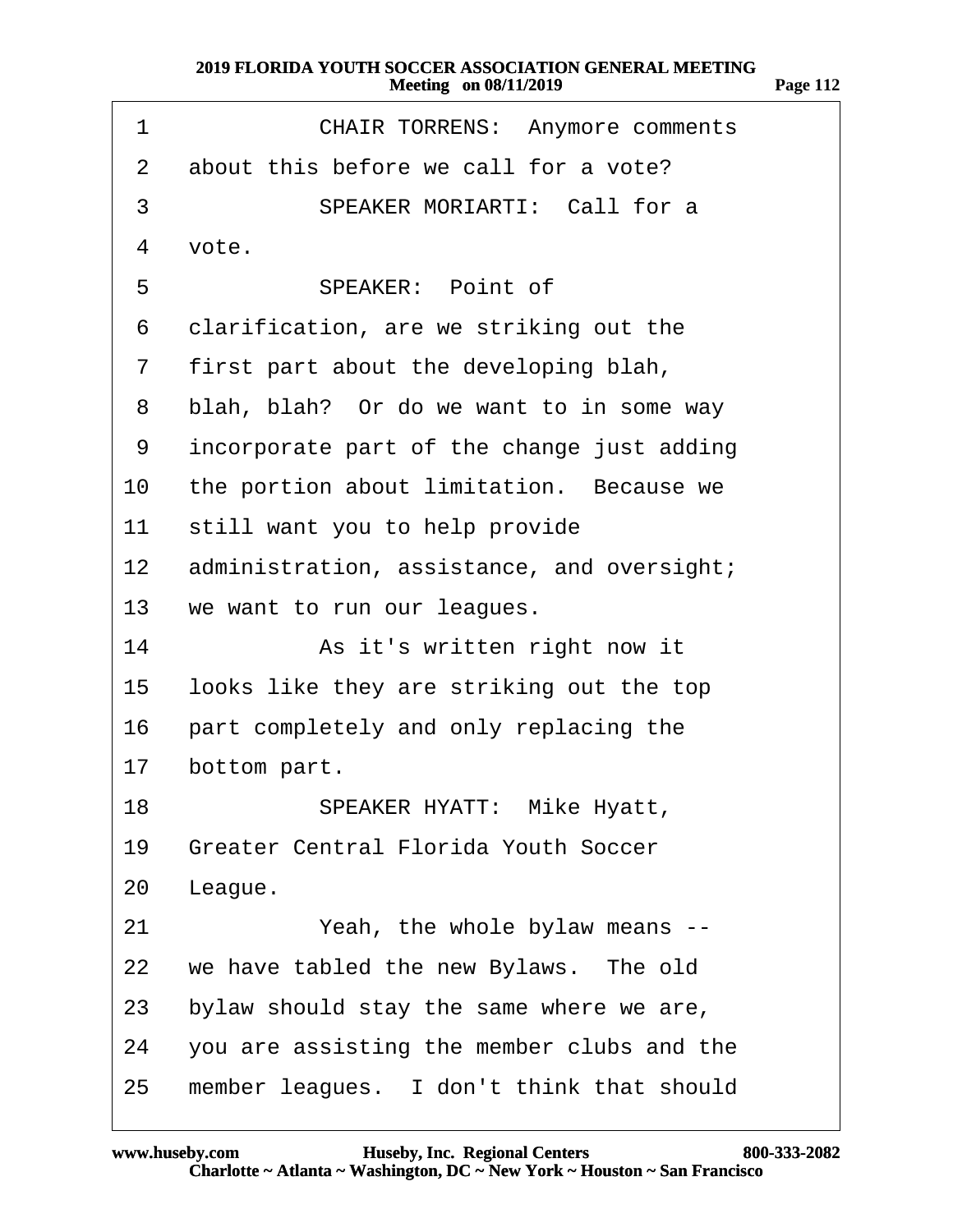| 1                 | really change but for adding to it.       |
|-------------------|-------------------------------------------|
| 2                 | CHAIR TORRENS: So that part you           |
| 3                 | are adding to the old bylaw?              |
| 4                 | SPEAKER HYATT: Exactly, yes.              |
| 5                 | <b>CHAIR TORRENS: Is everybody</b>        |
| 6                 | clear on that?                            |
| 7                 | SPEAKER: I am not.                        |
| 8                 | <b>CHAIR TORRENS: Who's not?</b>          |
| 9                 | SPEAKER: I am not.                        |
| 10                | <b>CHAIR TORRENS: Go ahead.</b>           |
| 11                | <b>SPEAKER: Stanley Steele,</b>           |
| $12 \overline{ }$ | Florida League Soccer Club. Are we        |
| 13                | changing everything now so that everybody |
| 14                | says FYSA -- (unintelligible) -- the      |
| 15                | leagues and not the clubs? And who is the |
| 16                | FYSA ownership, the league or the clubs?  |
| 17                | CHAIR TORRENS: I think they are           |
|                   | 18 both. FYSA is everybody. Both. We      |
| 19                | represent everybody.                      |
| 20                | SPEAKER: It seems like right              |
| 21                | now you are gearing it toward the leagues |
| 22                | and the clubs have no say.                |
| 23                | <b>CHAIR TORRENS: Well, we can</b>        |
| 24                | have the clubs that are here and having   |
| 25                | their say by voting for or against it.    |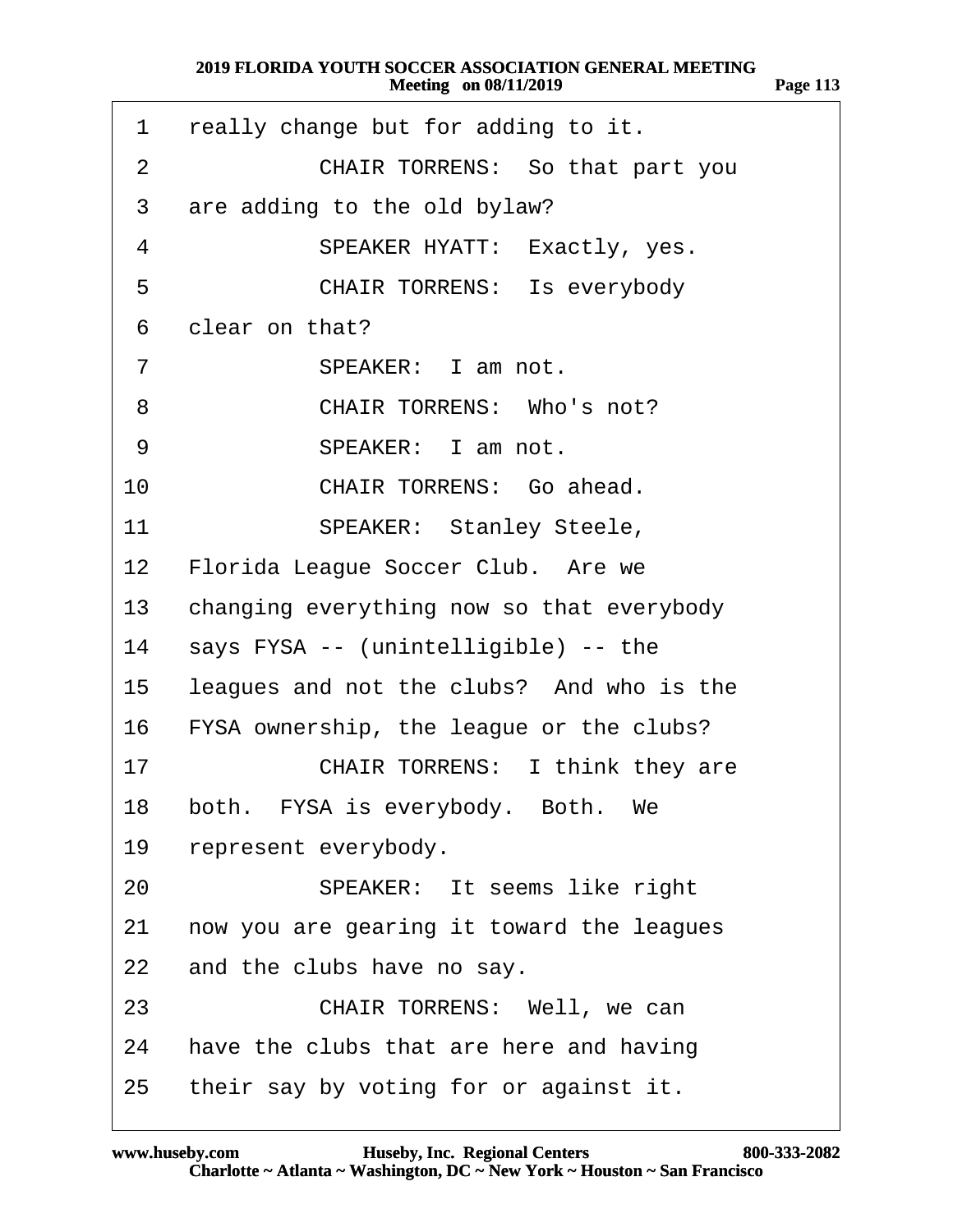| 1               | SPEAKER: The club is not                  |
|-----------------|-------------------------------------------|
| $\overline{2}$  | voting. The league presidents are voting. |
| 3               | They walk around with their --            |
| 4               | (unintelligible).                         |
| 5               | SPEAKER SROKA: A point of                 |
| 6               | clarification, the leagues only have one  |
| $\overline{7}$  | vote. The clubs have however many votes   |
| 8               | according to their number of players. So, |
| 9               | it technically also includes the clubs.   |
| 10              | <b>CHAIR TORRENS: Anymore</b>             |
| 11              | questions?                                |
| 12 <sup>°</sup> | Okay. Jared, are we ready to              |
| 13              | vote?                                     |
| 14              | By the way, this is a Bylaw               |
| 15              | change so it needs two-thirds. Okay? It   |
| 16              | is not a simple majority. The purpose of  |
|                 | 17 FYSA is in the Bylaws. So if you are   |
|                 | 18 voting yes, you are voting to add the  |
| 19              | motion -- the verbiage that was added to  |
| 20              | it. If you are voting no, it is against   |
| 21              | the verbiage that was added to it.        |
| 22              | Ready? Begin vote now.                    |
| 23              | JARED WHITE: All right. Five,             |
| 24              | four, three, two, one.                    |
| 25              | <b>CHAIR TORRENS: We have</b>             |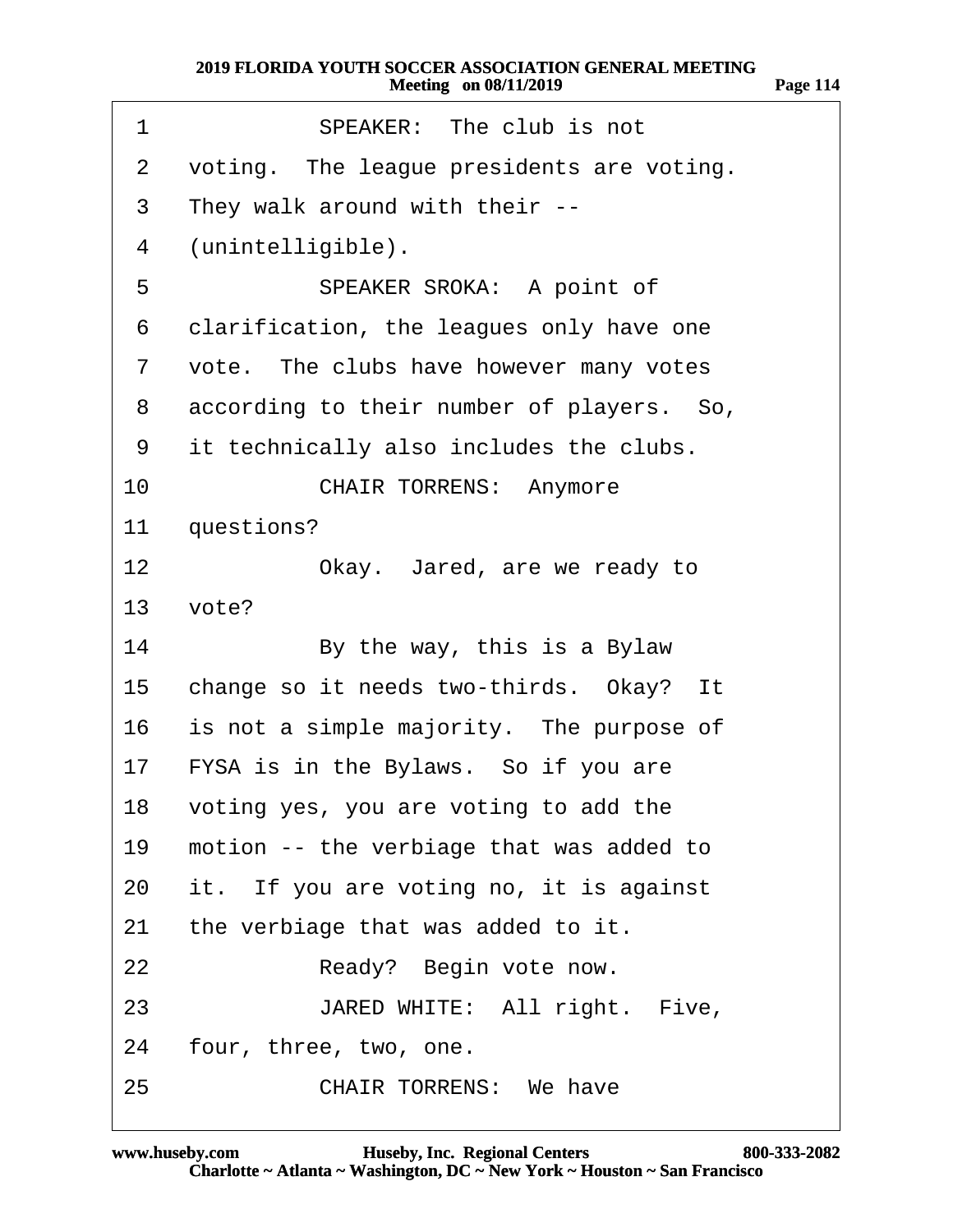1 two-thirds? 2 **JARED WHITE: 61 percent for** 3 yes, 39 percent for no. 4 CHAIR TORRENS: We failed. You 5 need two-thirds. Which is 66 percent, 6 right? I am not a math person. 7 All right. So the next one 11.2 8 was withdrawn by Jennifer DiTillio 9 vesterday. And the reason being by the 10 new -- rules that coaches, which is what 11 she intended to add to it, coach ejections 12 will basically be a red card ejection. 13 Now you get to show the coach a red card. 14 Okay? 15 **· · SPEAKER: (Inaudible.)** 16 **CHAIR TORRENS: Yes, it was** 17 withdrawn. I am just saying the reason 18 why it was withdrawn because she is not 19 here. 20 Okay. We have got Rule 103.3. 21 As I mentioned to Mike yesterday, he 22 withdrew it, if I am not mistaken, Mike? 23 Because it was in violation of the Bylaws 24  $213$ , Section 1(A)1 from the Federation. 25 · **SPEAKER GOODMAN: Right.**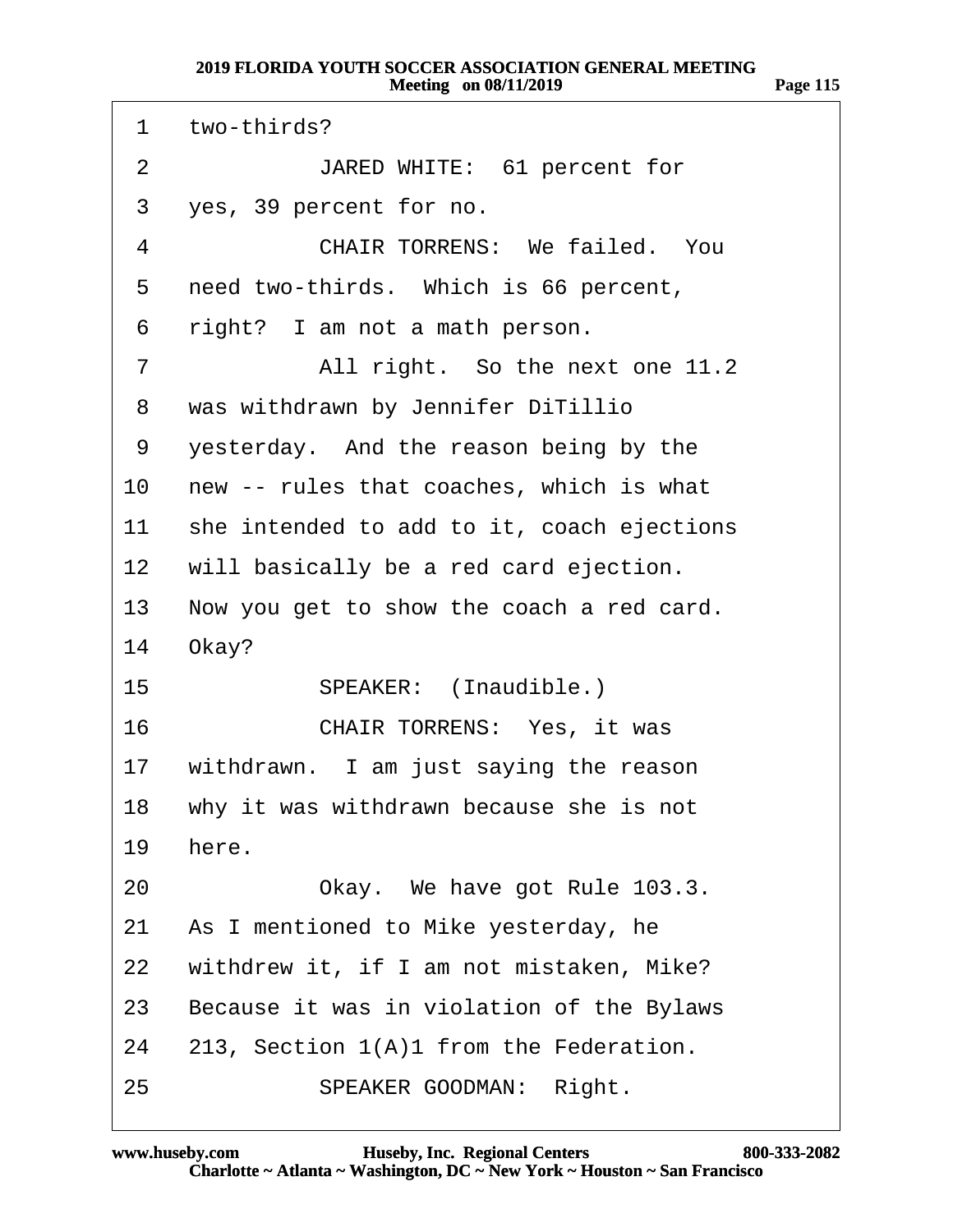| ാറ്റ | n |  |
|------|---|--|
|      |   |  |

| 1               | CHAIR TORRENS: 103.5, Justin?              |
|-----------------|--------------------------------------------|
| $\overline{2}$  | <b>SPEAKER LAUER: Justin Lauer,</b>        |
| 3               | Brevard Youth Soccer League.               |
| 4               | This is to add a change and                |
| 5               | says, Associate members shall have one     |
| 6               | vote in regional AGM elections to match    |
| 7               | the voting rights currently allowed at the |
| 8               | state AGM.                                 |
| 9               | And that is to give member                 |
| 10              | affiliate the one vote at the regional AGM |
| 11              | that currently doesn't exist currently and |
| 12 <sub>2</sub> | to align with what we do here so that      |
| 13              | those affiliate members have the same      |
| 14              | voting rights in regional AGMs that they   |
| 15              | currently have today at the state AGM.     |
| 16              | <b>CHAIR TORRENS: Am I allowed</b>         |
| 17              | to -- I don't think -- I am not voting. I  |
|                 | 18 just wanted to add something to it.     |
| 19              | PRESIDENT STACEY: I will say I             |
| 20              | am actually in favor of member -- I am     |
| 21              | John Stacey, President of Florida Youth    |
| 22              | Soccer Association.                        |
| 23              | I am actually in favor of this             |
| 24              | because I believe membership deserves the  |
| 25              | right to vote on any matter coming before  |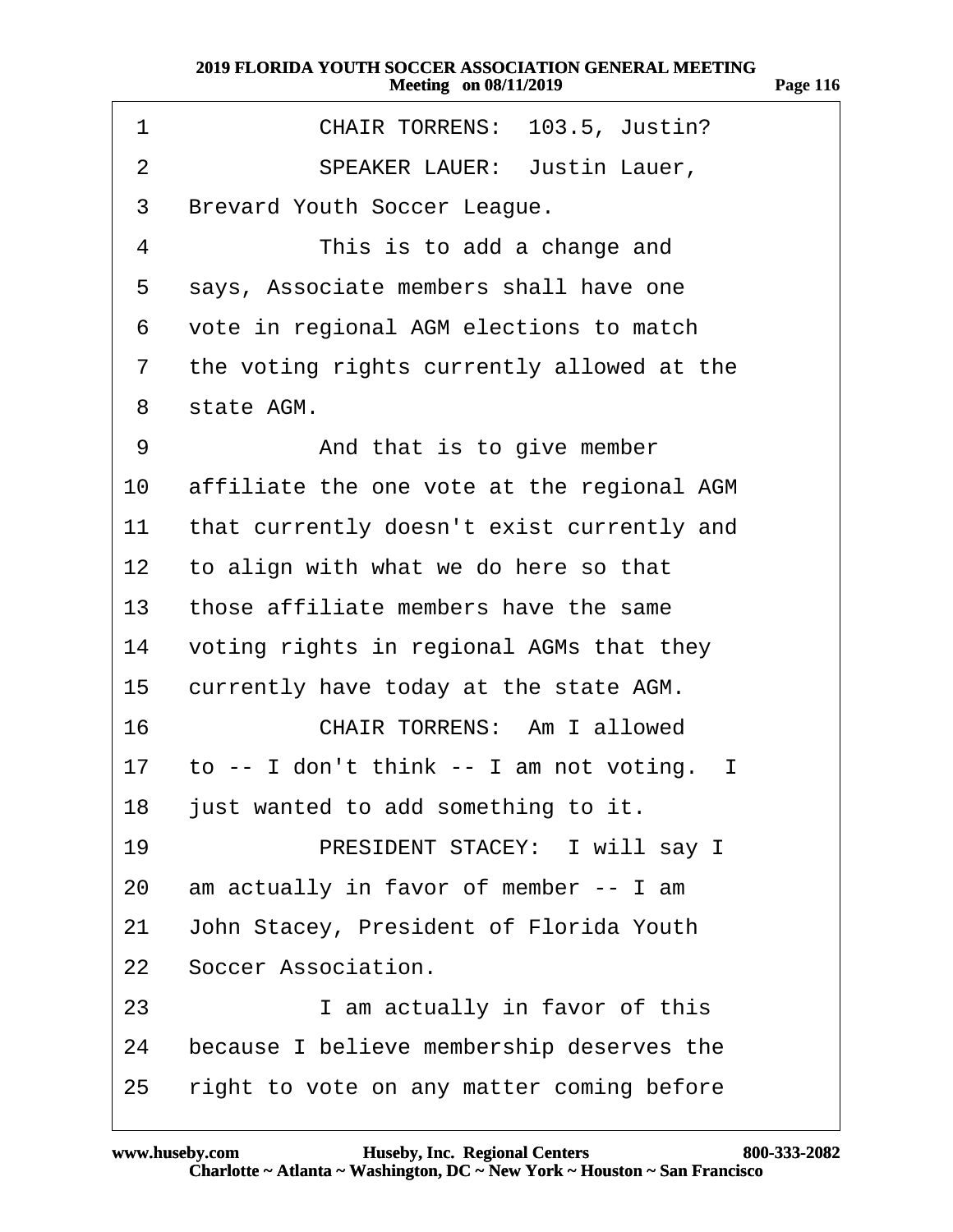| 1              | the membership, including regional         |
|----------------|--------------------------------------------|
| $\overline{2}$ | elections. Point of clarification though,  |
| 3              | is to which region do you vote? For        |
| 4              | example, we have leagues who cross         |
| 5              | boundaries. So if you have clubs in        |
| 6              | Regions A, B, and C because you are        |
| 7              | situated in that area, who would you get   |
| 8              | to vote for? Are you suggesting you would  |
| 9              | have a vote in each of those, which would  |
| 10             | triple in that case your voting power?     |
| 11             | And I would be opposed to that.            |
| 12             | So I would suggest, or even if I           |
| 13             | can make an amendment, that the votes      |
| 14             | would be in the region in which the league |
| 15             | has its primary office or affiliation. Is  |
| 16             | that fair? In which the league is          |
| 17             | affiliated. So if you are a Region A       |
|                | 18 league, you vote in Region A. You may   |
| 19             | have 50 percent of your teams in Region C, |
| 20             | but you don't get a vote there. That       |
| 21             | would be my amendment.                     |
| 22             | <b>CHAIR TORRENS: Is there a</b>           |
| 23             | second to that? I am sorry.                |
| 24             | <b>SPEAKER LAUER: Yes, I will</b>          |
| 25             | accept that amendment. I mean my thought   |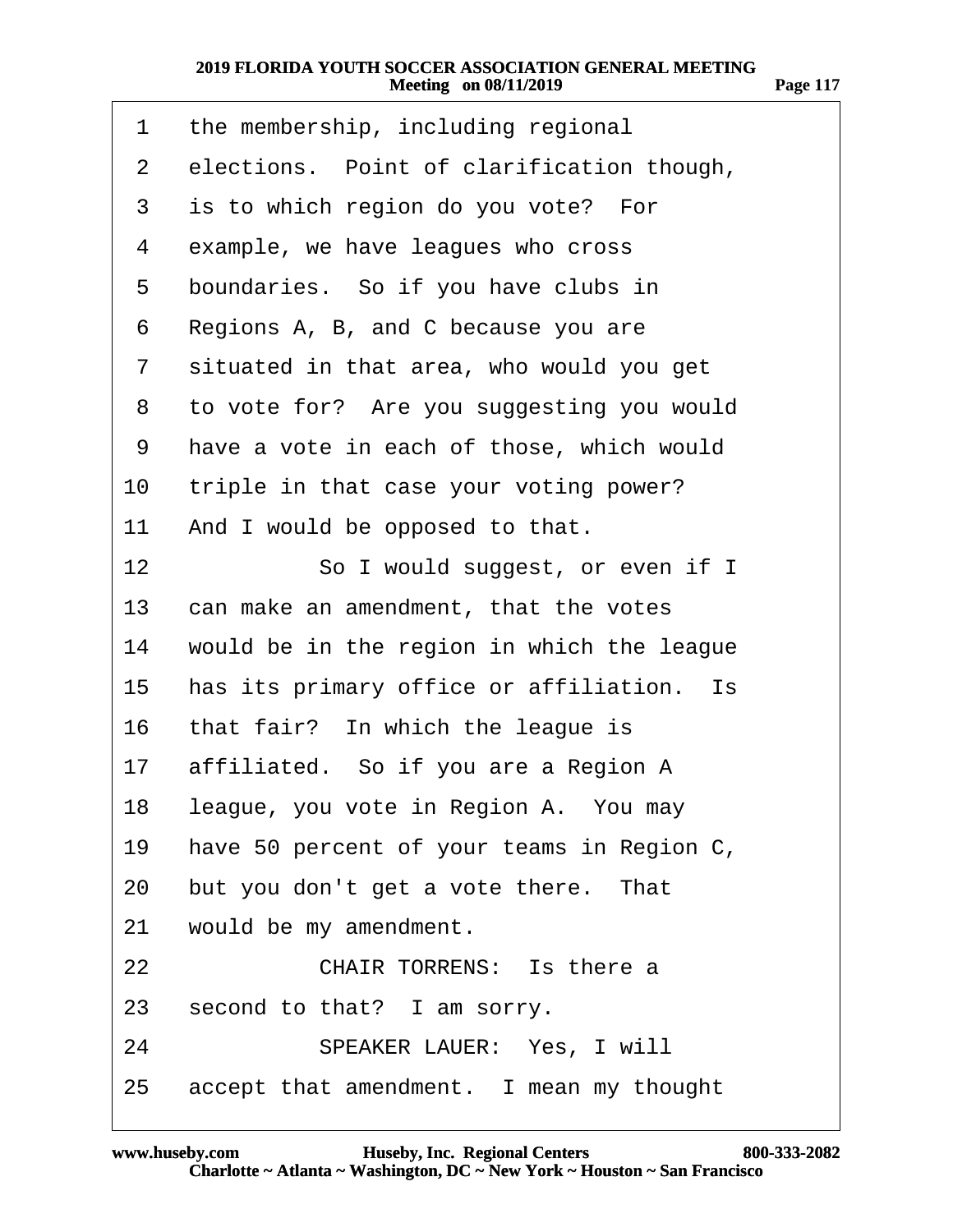| 1                 | process was that in the book every league  |
|-------------------|--------------------------------------------|
| $\overline{2}$    | is designated as Region A, B, C, or D and  |
| 3                 | they would vote in that appropriate AGM.   |
| 4                 | So that was the original intent. So if     |
| 5                 | the verbiage needs to be added, I will     |
| 6                 | accept that.                               |
| $\overline{7}$    | SPEAKER: (Inaudible) -- why not            |
| 8                 | the Hall of Fame?                          |
| 9                 | <b>CHAIR TORRENS: Let's add the</b>        |
| 10                | first amendment and then you can get up    |
| 11                | and make an amendment to it.               |
| $12 \overline{ }$ | Jared, can we add the associate            |
| 13                | members would only vote in the region      |
|                   | 14 where they are based. At the regional   |
| 15                | elections, yes. Right. That they would     |
| 16                | have only one vote in the region where     |
| 17                | they are affiliated. Is that what we       |
|                   | 18 said?                                   |
| 19                | <b>SPEAKER: Yes.</b>                       |
| 20                | CHAIR TORRENS: You got it,                 |
| 21                | Jared?                                     |
| 22 <sub>2</sub>   | JARED WHITE: Yes. As of right              |
| 23                | now it is, Associate member shall have one |
| 24                | vote in the region that they are           |
|                   | 25 affiliated in elections to match the    |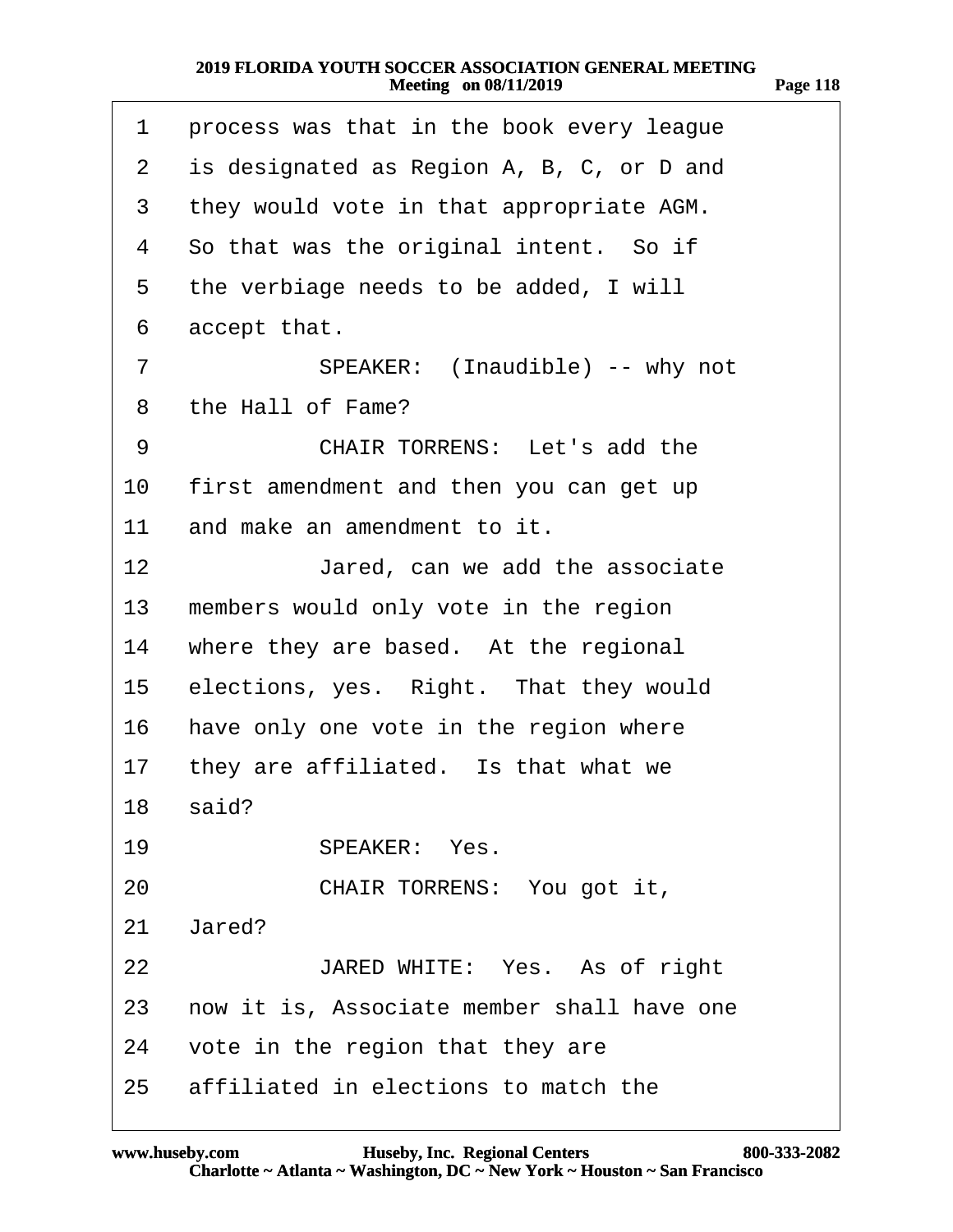| 1               | voting rights currently allowed at the       |
|-----------------|----------------------------------------------|
| $\overline{2}$  | state AGM.                                   |
| 3               | CHAIR TORRENS: Justin, are you               |
| 4               | okay with what is on the board?              |
| 5               | If not, can you go back to Jared             |
| 6               | to make sure it is correct.                  |
| 7               | <b>SPEAKER LAUER: (Complies.)</b>            |
| 8               | <b>CHAIR TORRENS: Are we clear?</b>          |
| 9               | Can you read it, Jared, just for the         |
| 10              | record.                                      |
| 11              | <b>JARED WHITE: Associate members</b>        |
|                 | 12 shall have one vote in the region that    |
|                 | 13 they are affiliated in regional elections |
|                 | 14 to match the voting rights currently      |
| 15 <sup>1</sup> | allowed in the state AGM.                    |
| 16              | CHAIR TORRENS: Are we clear on               |
| 17              | that?                                        |
| 18              | Anymore comments?                            |
| 19              | Okay. Put out the vote.                      |
| 20              | Okay. So vote yes -- this is by              |
| 21              | simple majority, it is a rule. So if you     |
| 22              | vote yes, you are in favor of the change     |
| 23              | adding a vote. If you are voting no, you     |
| 24              | are against it.                              |
| 25              | Ready? Start.                                |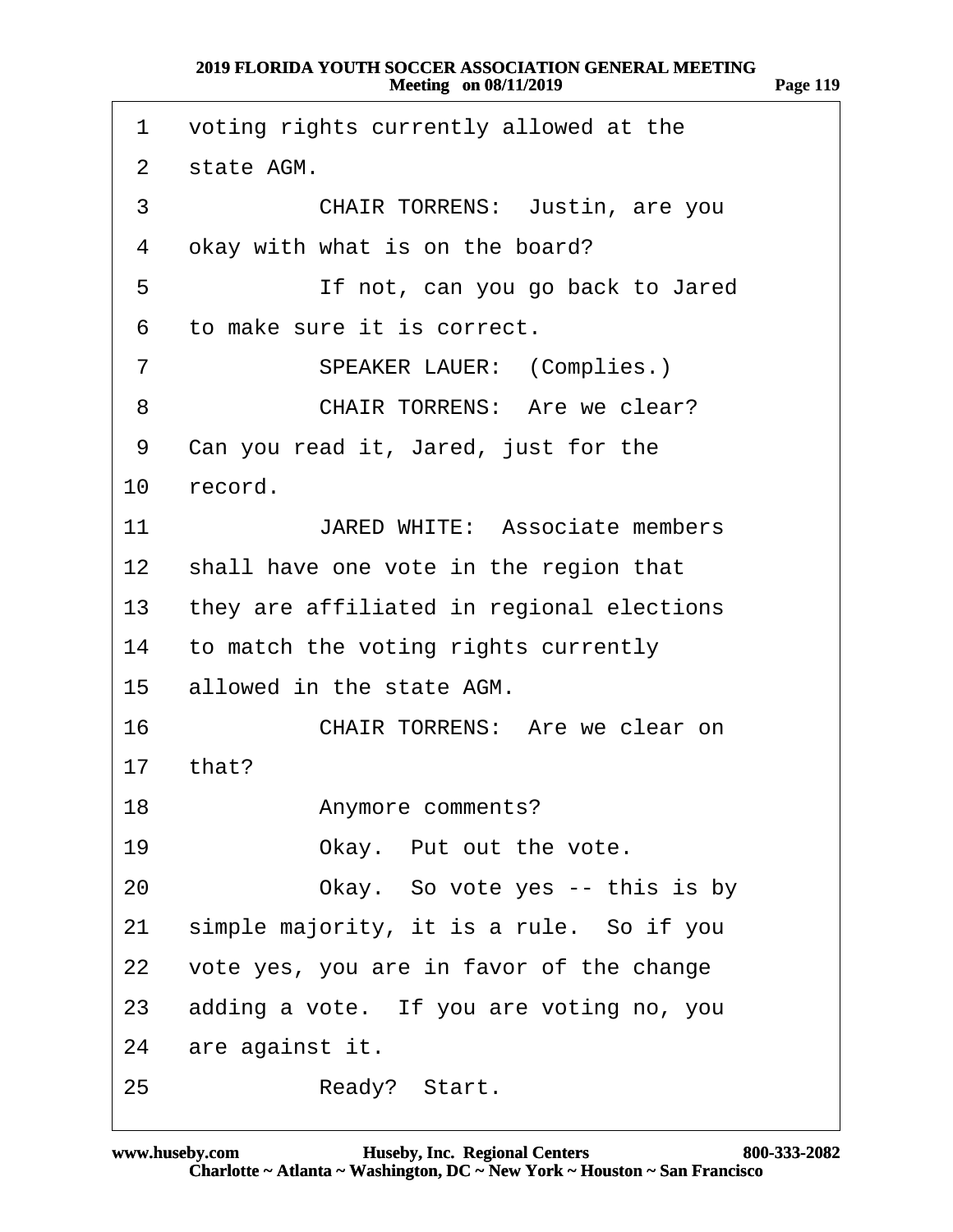| 1              | JARED WHITE: Five, four, three,             |
|----------------|---------------------------------------------|
| $\overline{2}$ | two, one.                                   |
| 3              | <b>CHAIR TORRENS: Okay. It</b>              |
| 4              | passes.                                     |
| 5              | JARED WHITE: It's 69 for yes                |
| 6              | and 39 for no.                              |
| $\overline{7}$ | <b>CHAIR TORRENS:</b> It is a rule          |
| 8              | simple majority.                            |
| 9              | Okay. 104.3, Section 4.                     |
| 10             | Michael?                                    |
| 11             | <b>SPEAKER SROKA: Hello, Mike</b>           |
|                | 12 Sroka, Stetson FA Soccer Club.           |
| 13             | So just to be clear, this                   |
|                | 14 amendment has nothing to do with new     |
|                | 15 affiliation. This is only for existing   |
|                | 16 affiliates. There was some confusion     |
|                | 17 about that earlier. The reason why I     |
|                | 18 originally proposed this is because last |
| 19             | year we made the 15-mile rule for existing  |
| 20             | clubs much more restrictive than it had     |
| 21             | previously been without regard to how it    |
| 22             | might affect some of the clubs that aren't  |
| 23             | in densely populated areas.                 |
| 24             | So, for instance, my club,                  |
| 25             | Stetson, we have two training facilities.   |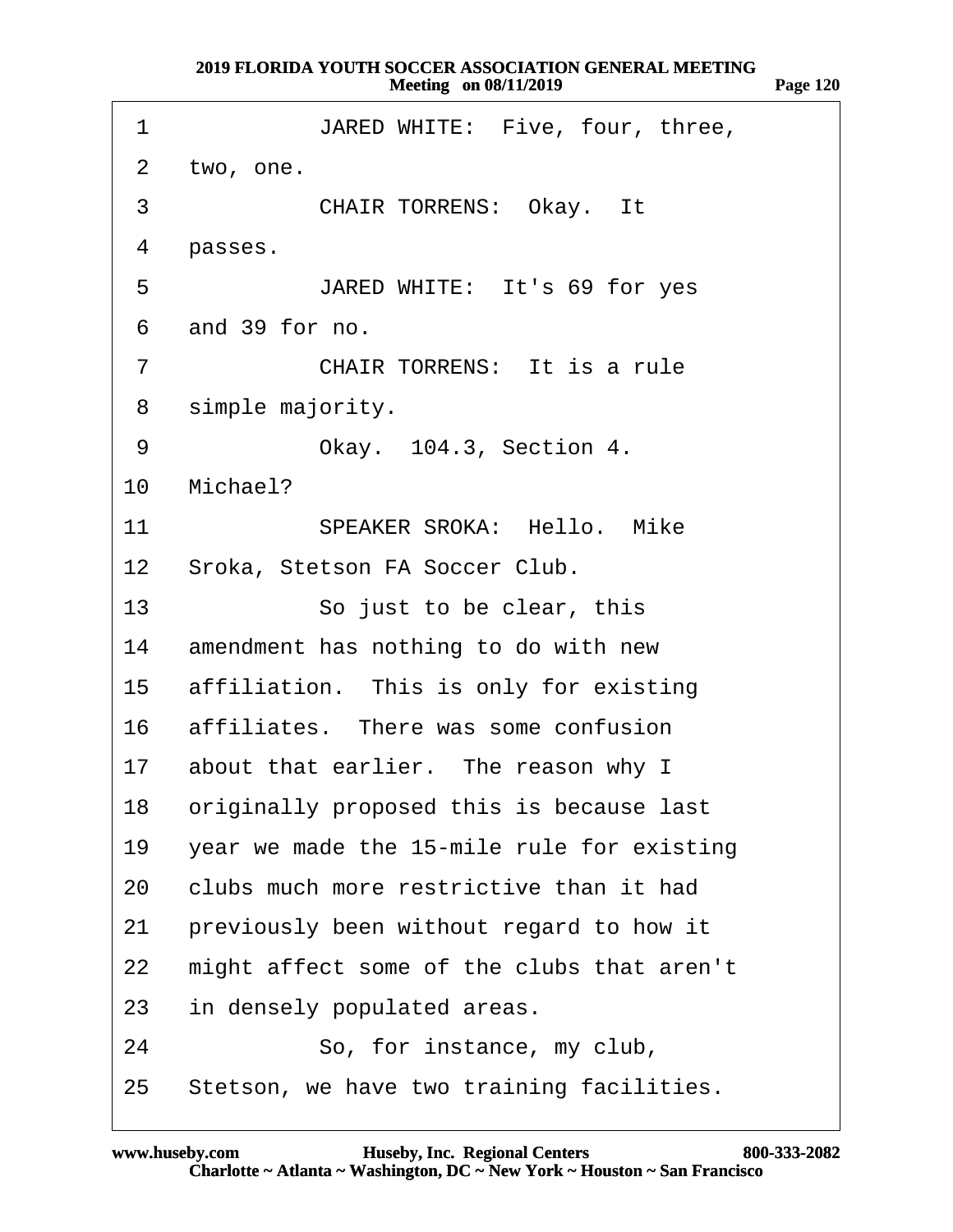| 1              | They are both county fields. We are the    |
|----------------|--------------------------------------------|
| $\overline{2}$ | only club that uses both of them. Our      |
| 3              | boys practice at one of these two fields   |
| 4              | and our girls practice at another of these |
| 5              | two fields. Clearly we have to have one    |
| 6              | primary and one secondary. They are 16     |
| 7              | miles apart. So just by the fact that we   |
| 8              | have been training at these places and     |
| 9              | with the new rule implemented, we are now  |
| 10             | in violation.                              |
| 11             | So it is my opinion that these             |
| 12             | arbitrary circles on maps are not for the  |
| 13             | good of the kids. We are making a lot of   |
| 14             | decisions because of circles on maps that  |
| 15             | do not help the existing clubs or kids     |
| 16             | that want to play soccer. So I understand  |
| 17             | in certain areas where, you know, people   |
|                | 18 want to protect their fields.           |
| 19             | But the reality is there are a             |
| 20             | ton of fields throughout the state that no |
| 21             | club designates as a primary or a          |
| 22             | secondary field. Unfortunately, any of     |
| 23             | those fields that are not within 15 miles  |
| 24             | of a club's primary location cannot be     |
| 25             | used or you are in jeopardy of your        |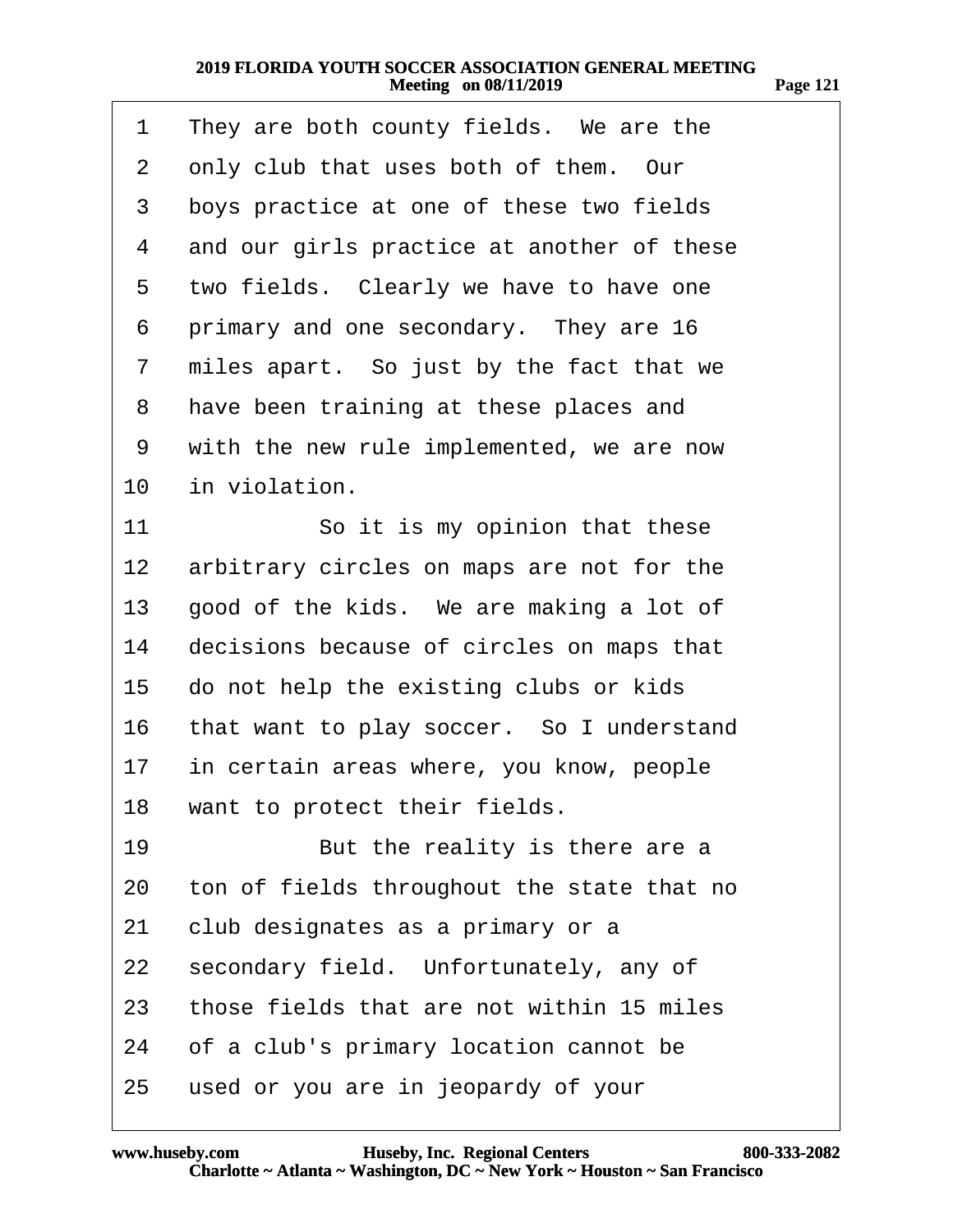| 1              | affiliation being revoked. That is         |
|----------------|--------------------------------------------|
| $\overline{2}$ | asinine because of a circle on a map.      |
| 3              | We are restricting ourselves               |
| 4              | from using facilities that are unused to   |
| 5              | grow the game. So there are groups of      |
| 6              | teams or kids that will come together and  |
| $\overline{7}$ | come to me all the time, hey, we want to   |
| 8              | play in your league, we want to try to do  |
| 9              | something here, we have got this park over |
| 10             | here, nobody is using it, can we get in.   |
| 11             | Well, you have to be an FYSA               |
| $12 \,$        | member in order to do it. Okay. So this    |
| 13             | is how you do it.                          |
| 14             | They come back and they are                |
| 15             | like, Hmm, yeah, we are not going to be    |
| 16             | able to qualify, so we will just go to     |
|                | 17 U.S. club. Thanks.                      |
| 18             | So without straying too far off            |
| 19             | of the topic at hand, it is my position    |
| 20             | that if there are unused fields, we should |
| 21             | not be limiting clubs from using them for  |
| 22             | their own purposes because of a circle on  |
| 23             | a map.                                     |
| 24             | So, if you look at my suggested            |
| 25             | change here, I am going to have to amend   |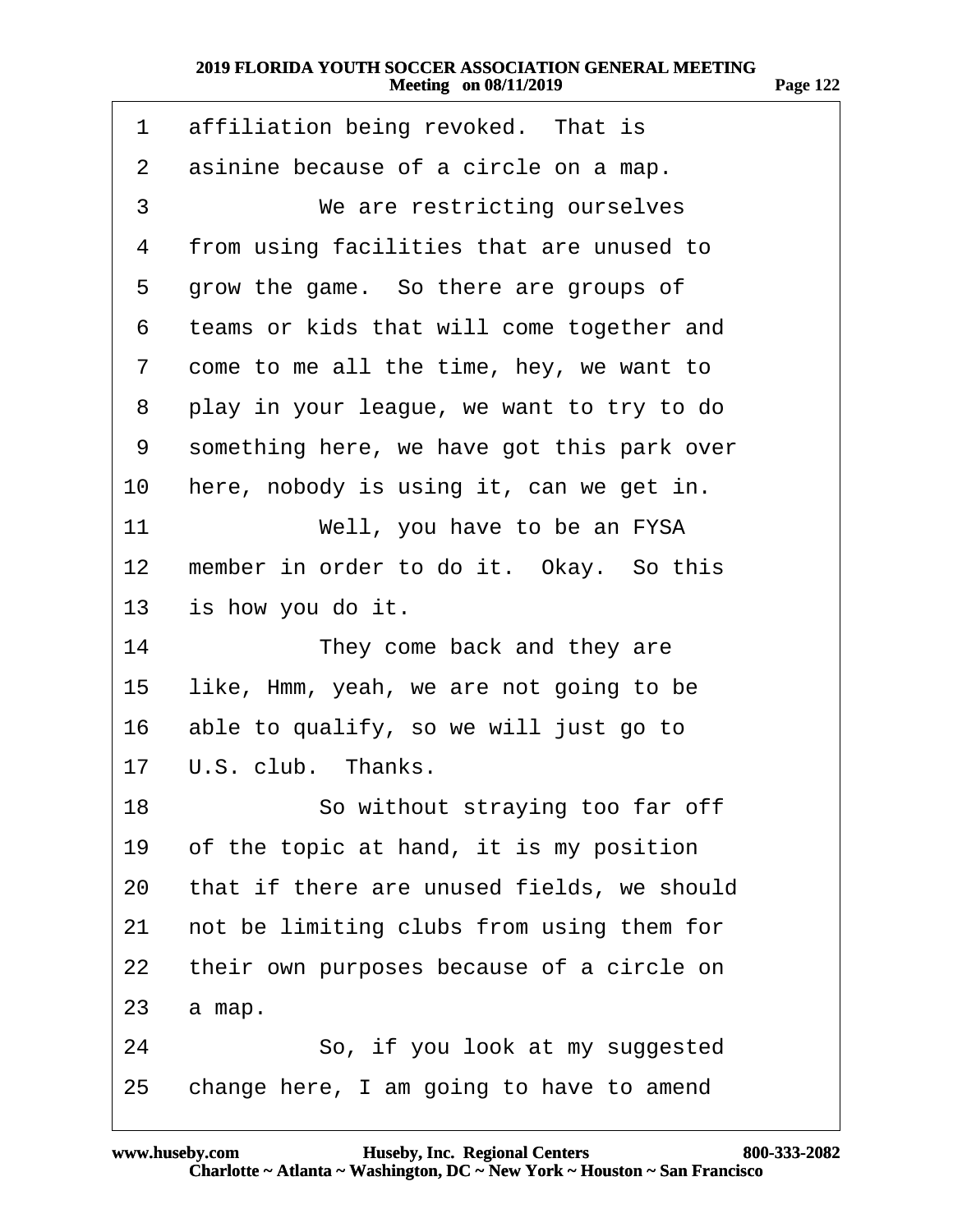| 1               | it slightly, okay, because I understand    |
|-----------------|--------------------------------------------|
| 2               | that the way it is written a club, again   |
| 3               | Volusia County, could find a field in      |
| 4               | Sarasota that nobody uses and technically, |
| 5               | you know, use it. That is not my intent.   |
| 6               | Okay?                                      |
| 7               | So if we could add to the end              |
| 8               | of -- actually hold on one second. So      |
| 9               | adding onto the original Bylaw -- or Rule, |
| 10              | my fault, the Board of Directors will      |
| 11              | grant the exception for the club to use    |
| 12 <sub>2</sub> | any field that is up to 35 miles away from |
| 13              | their primary field, as long as it is a    |
| 14              | field that is not used or declared as a    |
| 15              | primary or secondary field of another      |
| 16              | club.                                      |
| 17              | CHAIR TORRENS: Okay. Now can               |
|                 | 18 you take that back there and make sure. |
| 19              | SPEAKER SROKA: I will go back              |
| 20              | there with this.                           |
| 21              | CHAIR TORRENS: Yes, thank you.             |
| 22              | SPEAKER SROKA: So that is the              |
| 23              | gist of what I am saying.                  |
| 24              | <b>CHAIR TORRENS: Is there a</b>           |
| 25              | second?                                    |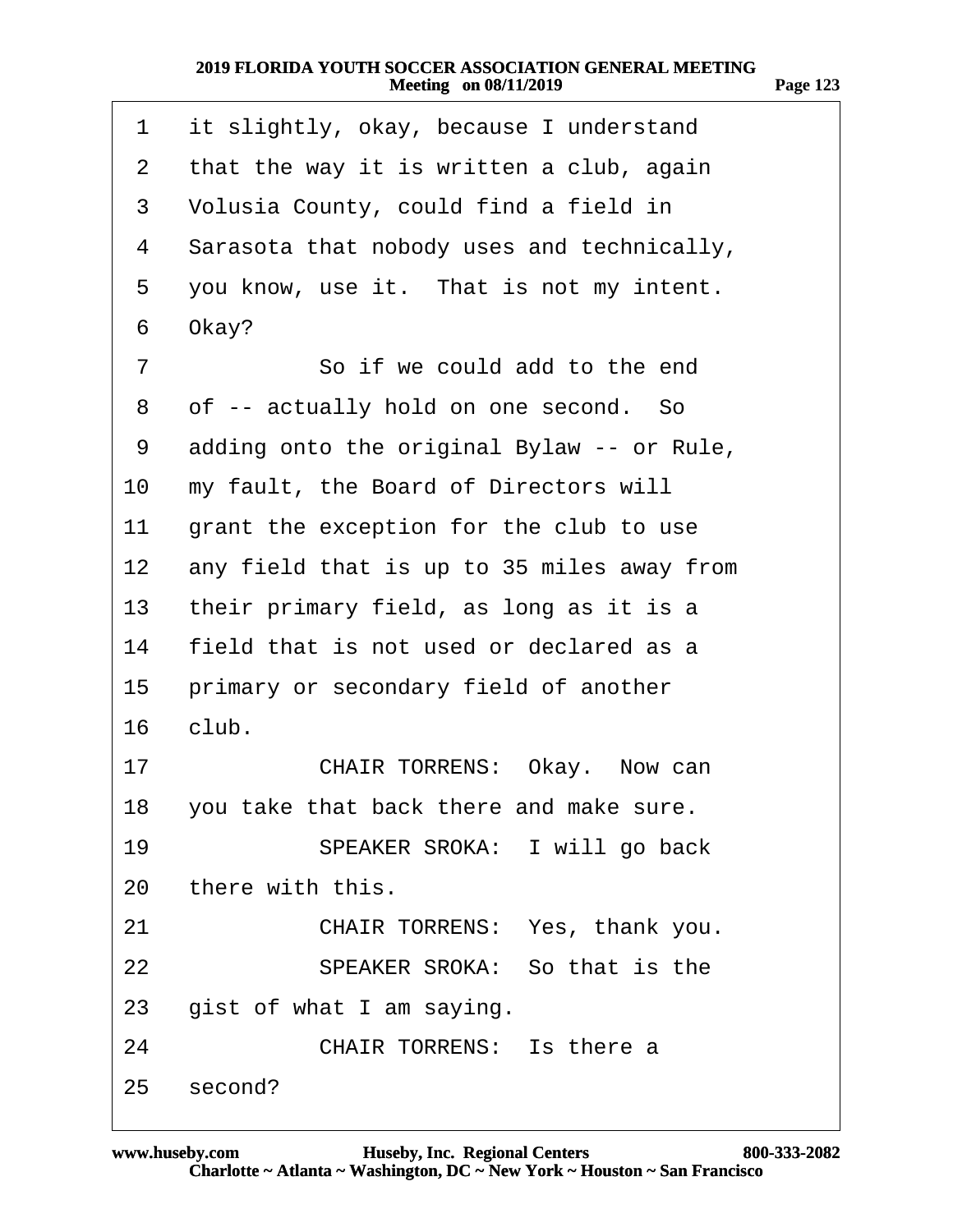| 1               | SPEAKER: Second.                           |
|-----------------|--------------------------------------------|
| $\overline{2}$  | CHAIR TORRENS: Second by? I                |
| 3               | heard a second but I don't know who said   |
| 4               | it.                                        |
| 5               | SPEAKER PENNINGTON: Step to the            |
| 6               | microphone.                                |
| 7               | <b>CHAIR TORRENS: I don't know</b>         |
| 8               | your name, sir, sorry.                     |
| 9               | <b>SPEAKER DOZARK: Brian Dozark --</b>     |
| 10              | (Mic falls) I used to be a singer. Brian   |
| 11              | Dozark, Florida Soccer Club. I second the  |
| 12 <sup>1</sup> | motion.                                    |
| 13              | May I have a few minutes here?             |
| 14              | <b>CHAIR TORRENS: You can start</b>        |
| 15              | talking, but I want to put the whole thing |
| 16              | in there so we know what we are talking    |
|                 | 17 about.                                  |
| 18              | SPEAKER DOZARK: No, I agree                |
| 19              | with Mike. We are kind of in the same      |
| 20              | position as well. Our club has been        |
| 21              | around for 44 years or so and we have      |
| 22              | co-existed with a few larger clubs for     |
| 23              | roughly that same amount of time. Old      |
| 24              | Black Lodge now Old Bay now Tampa Chargers |
| 25              | and now West Florida without any issue.    |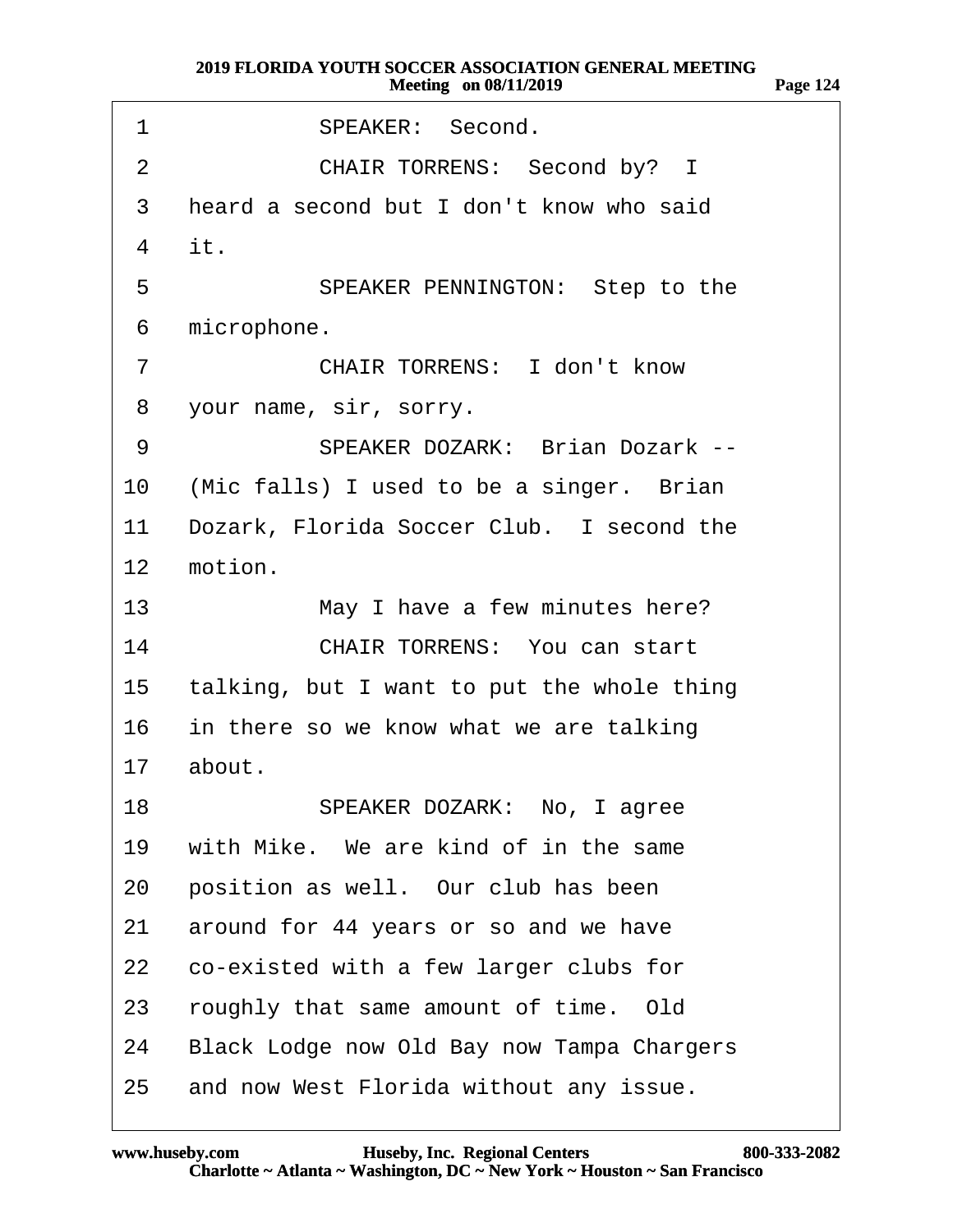| 1              | The current rule doesn't allow             |
|----------------|--------------------------------------------|
| $\overline{2}$ | for existing club growth or the ability of |
| 3              | the existing clubs to assist communities   |
| 4              | that do not have an organized existing     |
| 5              | program if it so happens to be outside of  |
| 6              | the 15-mile radius.                        |
| $\overline{7}$ | CHAIR TORRENS: Thank you.                  |
| 8              | Are you against?                           |
| 9              | SPEAKER: I just want a                     |
| 10             | clarification on --                        |
| 11             | <b>CHAIR TORRENS: We have to wait</b>      |
| 12             | until they put it up there so we all know  |
| 13             | what we are talking about. Is that okay?   |
| 14             | SPEAKER: Okay. Well, we may be             |
| 15             | wasting time. The clarification I want is  |
| 16             | on the bottom. It says that they can't     |
|                | 17 enforce the 15-mile rule.               |
| 18             | <b>CHAIR TORRENS: That is not what</b>     |
| 19             | it says in there. What he said was         |
| 20             | because he wanted -- that regardless --    |
| 21             | SPEAKER: Say the field is                  |
|                | 22 17 miles --                             |
| 23             | CHAIR TORRENS: Right. On this              |
| 24             | one --                                     |
| 25             | SPEAKER: -- don't vote for it              |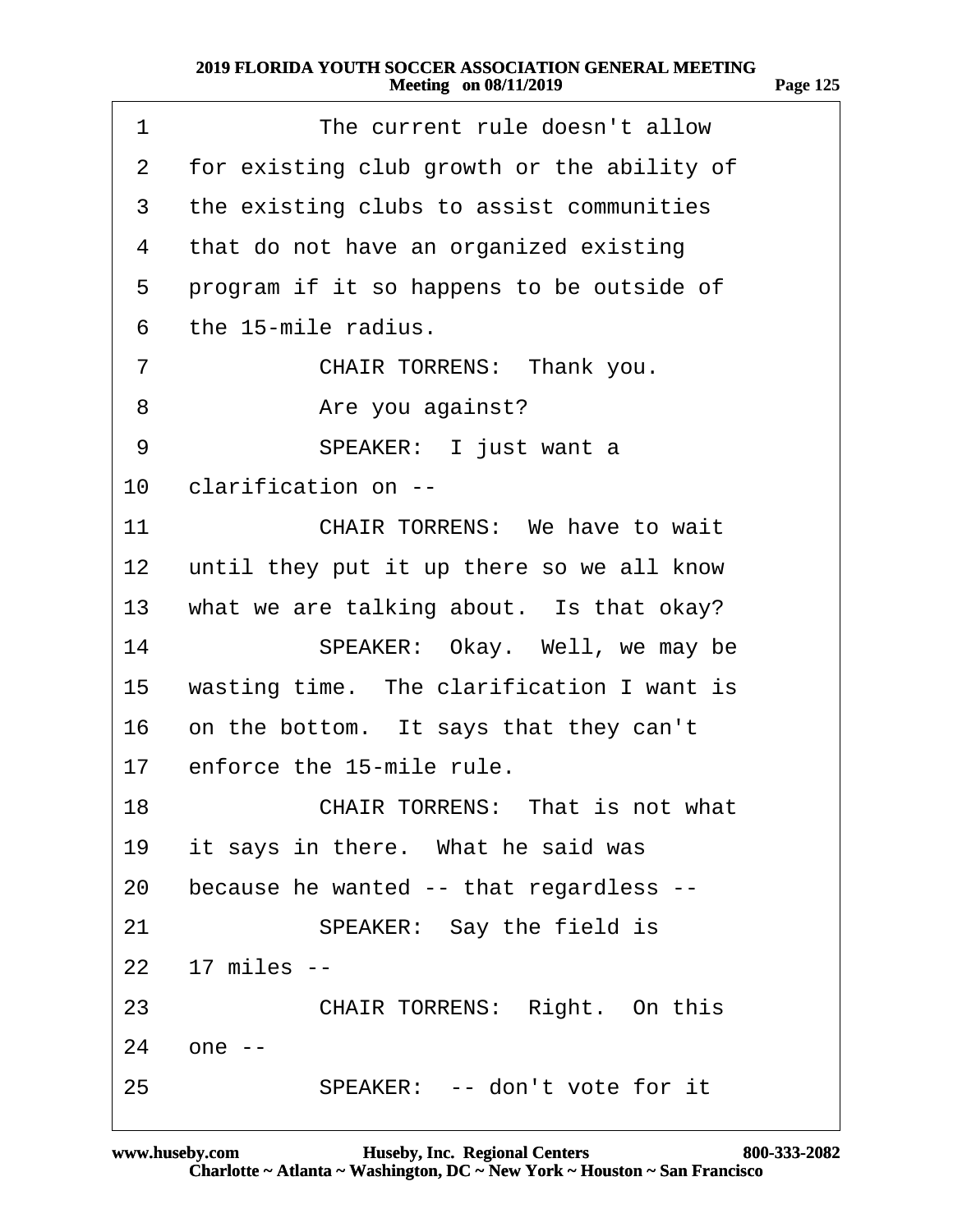| 1              | because you can't enforce it. So you are   |
|----------------|--------------------------------------------|
| $\overline{2}$ | saying that you cannot enforce the 15-mile |
| 3              | rule.                                      |
| 4              | <b>CHAIR TORRENS: The Rules</b>            |
| 5              | Committee recommendation was not to vote   |
| 6              | on what is written because that will break |
| $\overline{7}$ | the 15-mile rule. We don't own the         |
| 8              | fields. We don't assign fields to do       |
| 9              | that.                                      |
| 10             | SPEAKER: And so what you are               |
| 11             | saying from my understanding -- I am       |
| 12             | sorry but you are saying that you can't    |
| 13             | enforce the 15-mile rule over the fields   |
| 14             | because you don't control the fields and   |
| 15             | assign the fields. I mean that is the way  |
| 16             | I interpret it.                            |
| 17             | <b>CHAIR TORRENS: Okay.</b>                |
| 18             | Michael?                                   |
| 19             | SPEAKER SROKA: So I just want              |
| 20             | you guys to -- and Jared is going to fix   |
| 21             | this. I have struck my original suggested  |
| 22             | change and just added in addition to the   |
| 23             | old Rule and Bylaws. So what is            |
| 24             | highlighted there is just an addendum to   |
| 25             | the original Bylaw. So the suggested       |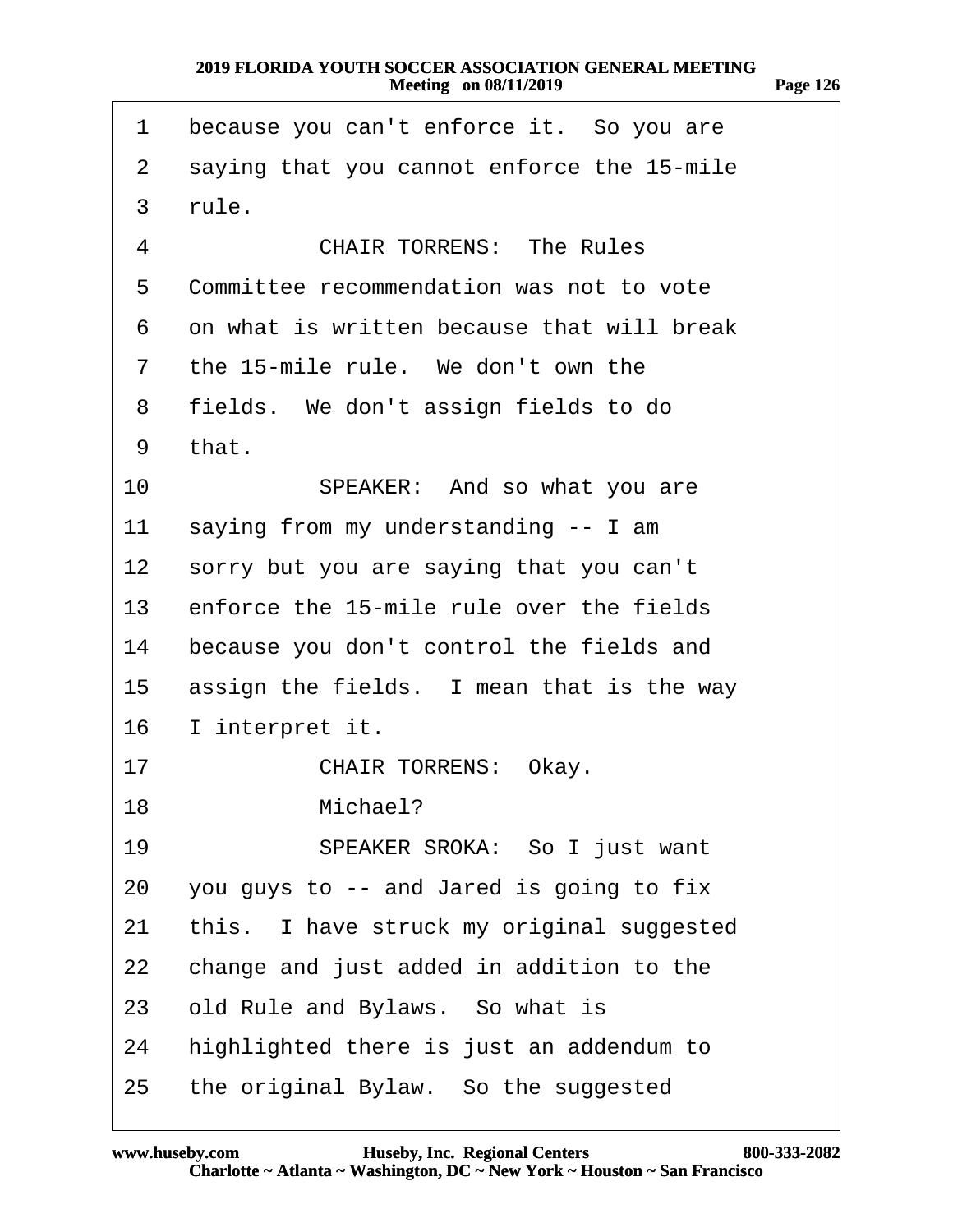| 1              | change can be disregarded right here.         |
|----------------|-----------------------------------------------|
| 2              | CHAIR TORRENS: And, Mike, can                 |
| 3              | we read it before we --                       |
| 4              | SPEAKER SROKA: Yes, he is                     |
| 5              | fixing it. Okay?                              |
| 6              | <b>CHAIR TORRENS: Okay.</b>                   |
| $\overline{7}$ | <b>SPEAKER SROKA: Before we move</b>          |
| 8              | any further --                                |
| 9              | JARED WHITE: The suggested                    |
| 10             | change is, The Board will grant an            |
| 11             | exception for the use of any field up to      |
|                | 12 35 miles from their primary field provided |
| 13             | that it is not declared as a primary or       |
|                | 14 secondary field.                           |
| 15             | <b>SPEAKER SROKA: Of another</b>              |
|                | 16 affiliate.                                 |
| 17             | JARED WHITE: Of another                       |
|                | 18 affiliate.                                 |
| 19             | SPEAKER SROKA: So the intent is               |
| 20             | not for anyone to be able to go and use a     |
| 21             | field that somebody else is already using.    |
| 22             | This is strictly to let clubs obtain the      |
| 23             | use of fields that nobody else is using.      |
| 24             | <b>CHAIR TORRENS: Okay. Are we</b>            |
| 25             | clear on that before we -- are you clear      |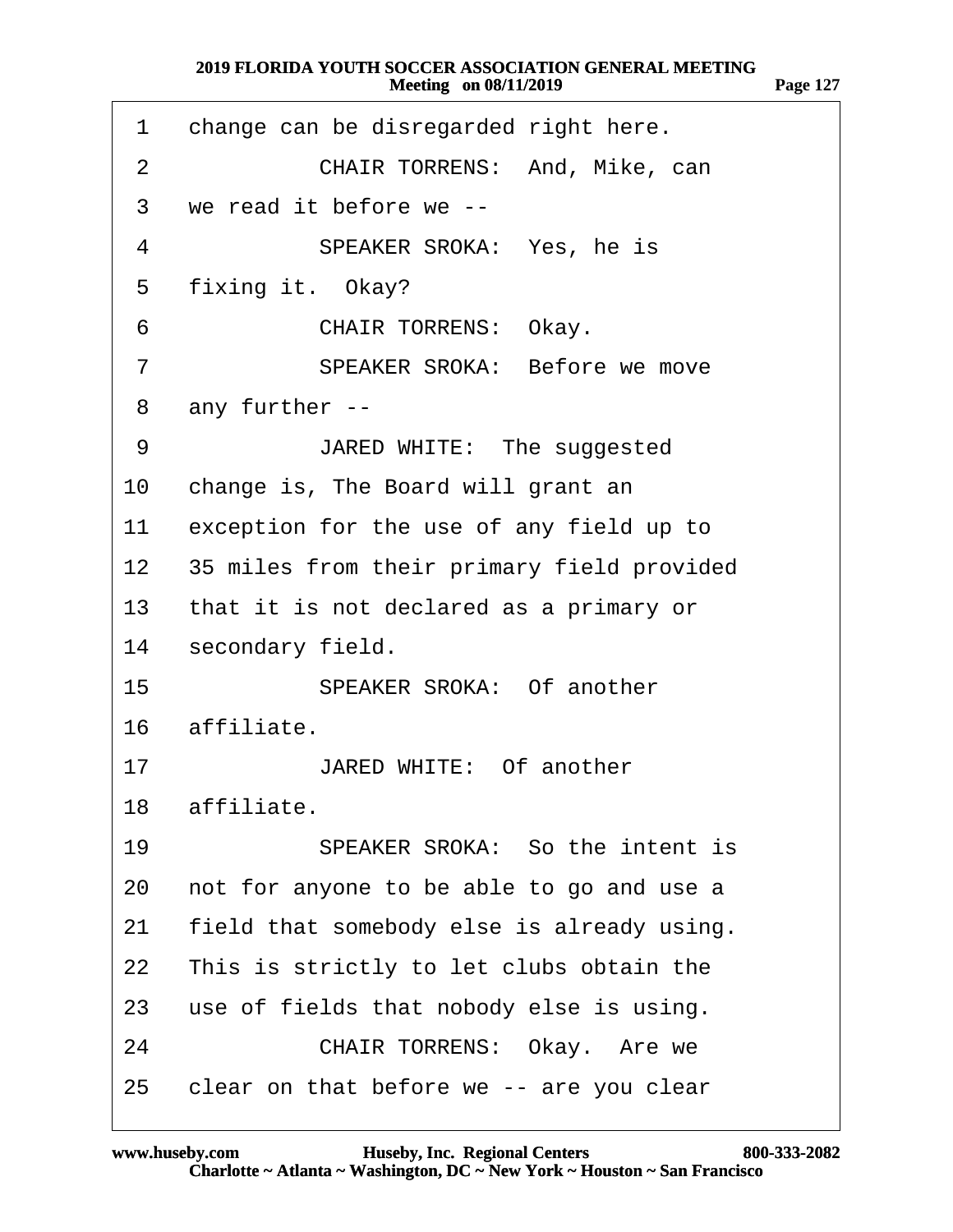| 1               | on that?                                   |
|-----------------|--------------------------------------------|
| 2               | SPEAKER SROKA: Yes. Just for               |
| 3               | clarification, can you just delete that    |
| 4               | regardless of distance so nobody is        |
| 5               | confused on that.                          |
| 6               | <b>CHAIR TORRENS: Are we done with</b>     |
| $\overline{7}$  | the typing?                                |
| 8               | SPEAKER SROKA: And then you can            |
| 9               | just highlight the Board will grant        |
| 10              | exceptions so people can see what the new  |
|                 | 11 section is. Thank you.                  |
| 12 <sup>2</sup> | <b>CHAIR TORRENS: Are you against</b>      |
| 13              | that, sir?                                 |
| 14              | SPEAKER: I am against the rule             |
| 15              | change the way it exists. Right now when   |
| 16              | any affiliates -- everybody is supposed to |
| 17              | be in a certain --                         |
| 18              | CHAIR TORRENS: Okay. This is               |
|                 | 19 what re-affiliation --                  |
| 20              | SPEAKER: I understand.                     |
| 21              | THE COURT REPORTER: Name?                  |
| 22              | SPEAKER: I will get there.                 |
| 23              | CHAIR TORRENS: Name, please.               |
| 24              | <b>SPEAKER FERNANDEZ: Martin</b>           |
|                 | 25 Fernandez, Southern Soccer Coalition.   |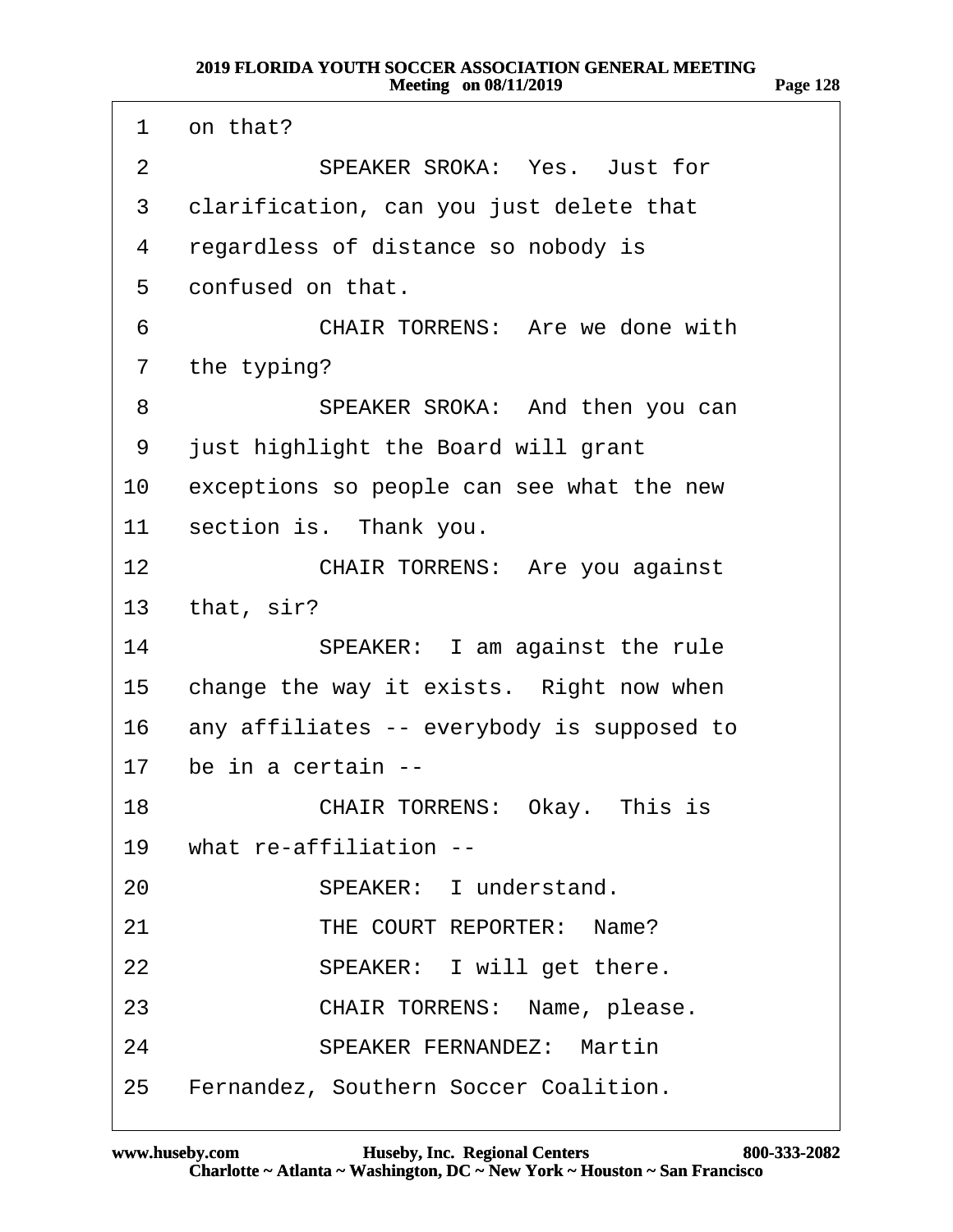| 1               | The way it says now is that the             |
|-----------------|---------------------------------------------|
| 2               | Board will be able to grant affiliation     |
| 3               | anywhere between one mile and 35 miles      |
| 4               | would be able to grant re-affiliation.      |
| 5               | (All simultaneously speaking.)              |
| 6               | I think the verbiage should say             |
| $\overline{7}$  | between -- the exception should be between  |
| 8               | 16 and 35 miles. Because the first 15       |
| 9               | miles there shouldn't be any Board          |
|                 | 10 approval at all. So the exception should |
| 11              | only come once you are outside that 15      |
| 12 <sup>2</sup> | miles.                                      |
| 13              | SPEAKER SROKA: I would agree                |
| 14              | with that because if it's within 15 miles   |
| 15              | it doesn't matter anyway. So I agree        |
| 16              | with, you know, what he is saying, yes.     |
| 17              | <b>SPEAKER FERNANDEZ: But it would</b>      |
|                 | 18 allow if that verbiage is not in there   |
| 19              | between 16 and 35.                          |
| 20              | CHAIR TORRENS: He said add it,              |
| 21              | so we are going to add to it.               |
| 22              | <b>SPEAKER SROKA: Yes.</b>                  |
| 23              | CHAIR TORRENS: Thank you.                   |
| 24              | Did he fix it? I can't see.                 |
| 25              | You have got to let me know.                |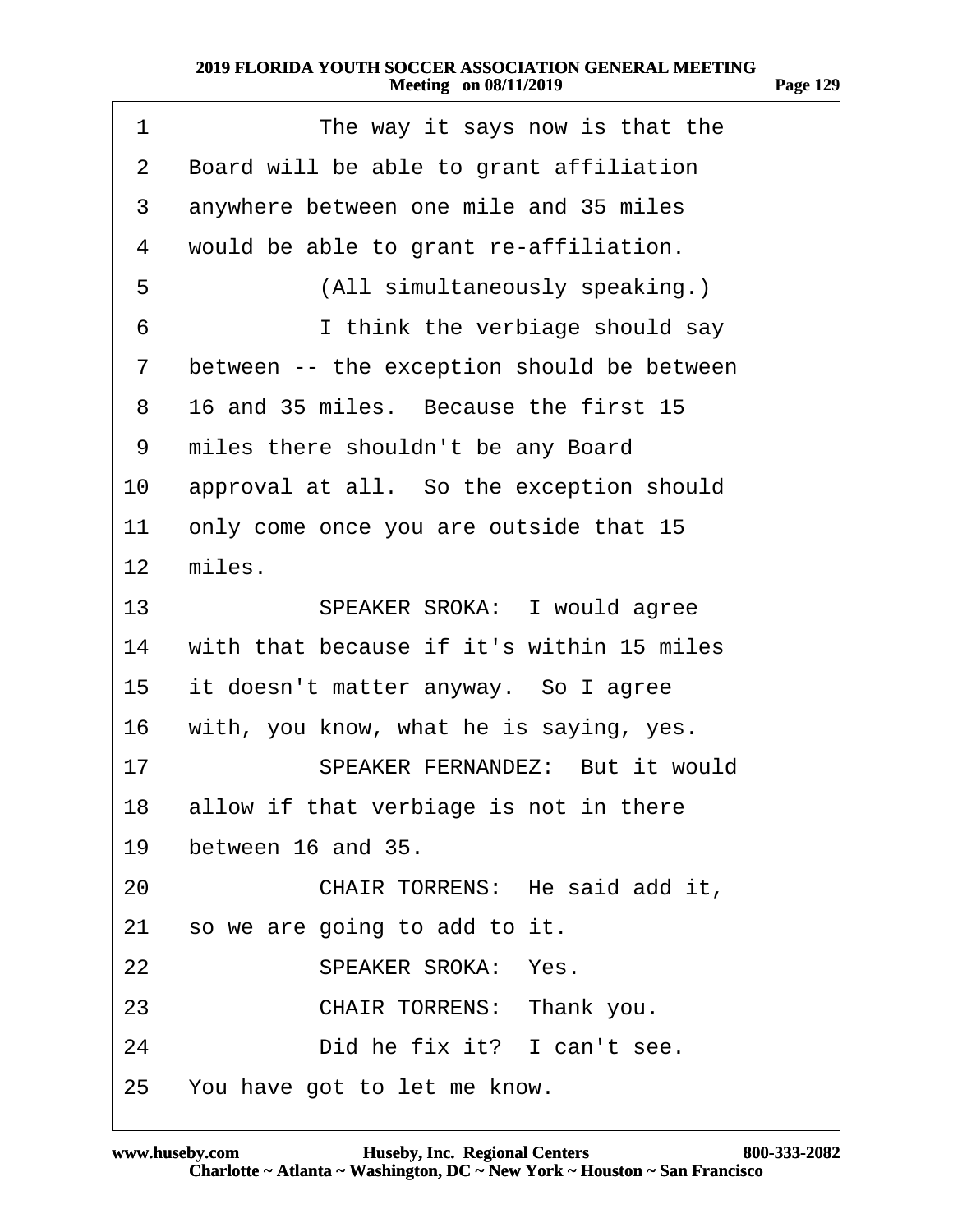| 1               | SPEAKER SROKA: Yes, he fixed               |
|-----------------|--------------------------------------------|
| 2 it.           |                                            |
| 3               | <b>CHAIR TORRENS: Okay. Is</b>             |
| 4               | anybody against that change? No? Are you   |
| 5               | for it?                                    |
| 6               | <b>SPEAKER PENNINGTON: Catherine</b>       |
| 7               | Pennington, Region C.                      |
| 8               | I would like to propose a                  |
| 9               | substitute amendment to the amendment.     |
| 10              | And cannot do an amendment to the          |
| 11              | amendment to the amendment, but substitute |
|                 | 12 amendment that basically says the Board |
| 13 <sup>7</sup> | may grant an exception.                    |
| 14              | CHAIR TORRENS: I can't see it.             |
| 15              | SPEAKER PENNINGTON: Change the             |
|                 | 16 word will to may.                       |
| 17              | CHAIR TORRENS: Oh, okay.                   |
| 18              | <b>SPEAKER SROKA: I actually</b>           |
| 19              | oppose that, because --                    |
| 20              | <b>SPEAKER PENNINGTON: It's not</b>        |
| 21              | seconded yet. You might not get a second.  |
| 22              | SPEAKER SROKA: All right.                  |
| 23              | <b>CHAIR TORRENS: Substitute the</b>       |
|                 | 24 word will to may --                     |
| 25              | SPEAKER: I will second.                    |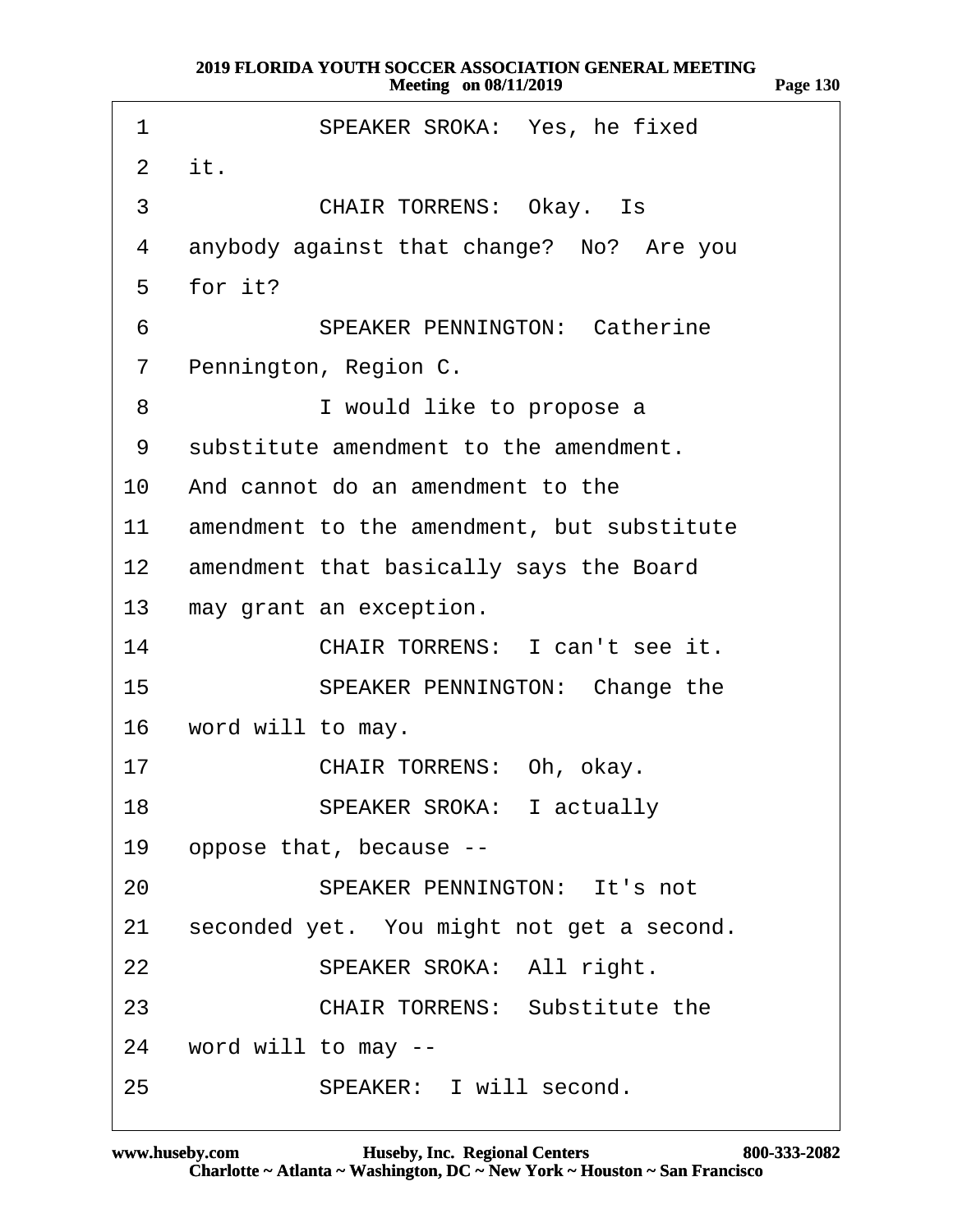| 1<br>ν<br>H |
|-------------|
|-------------|

| 1  | CHAIR TORRENS: Hold on. I need            |
|----|-------------------------------------------|
| 2  | a second for that. It's a second by Dania |
| 3  | from Palm Beach Gardens.                  |
| 4  | Okay. Now go ahead.                       |
| 5  | SPEAKER: Please correct me if I           |
| 6  | am wrong. First of all, has anybody       |
| 7  | challenged the affiliation for the use of |
| 8  | that field ever?                          |
| 9  | SPEAKER SROKA: No.                        |
| 10 | SPEAKER: And there is nobody              |
| 11 | there that wants to challenge. So all you |
| 12 | are trying to add is a secondary field?   |
| 13 | SPEAKER SROKA: So the reality             |
| 14 | is, is that if someone has an issue with  |
| 15 | my club in any, way, shape, or form this  |
| 16 | is a way to take care of that with me     |
| 17 | for $-$                                   |
| 18 | SPEAKER: You can play a home              |
| 19 | game in a field that's not different.     |
| 20 | CHAIR TORRENS: No, I think it             |
| 21 | includes practice.                        |
| 22 | SPEAKER SROKA: Practice, too.             |
| 23 | SPEAKER: Oh, practice. Okay.              |
| 24 | SPEAKER SROKA: So I have a                |
|    | 25 number of kids that come down from     |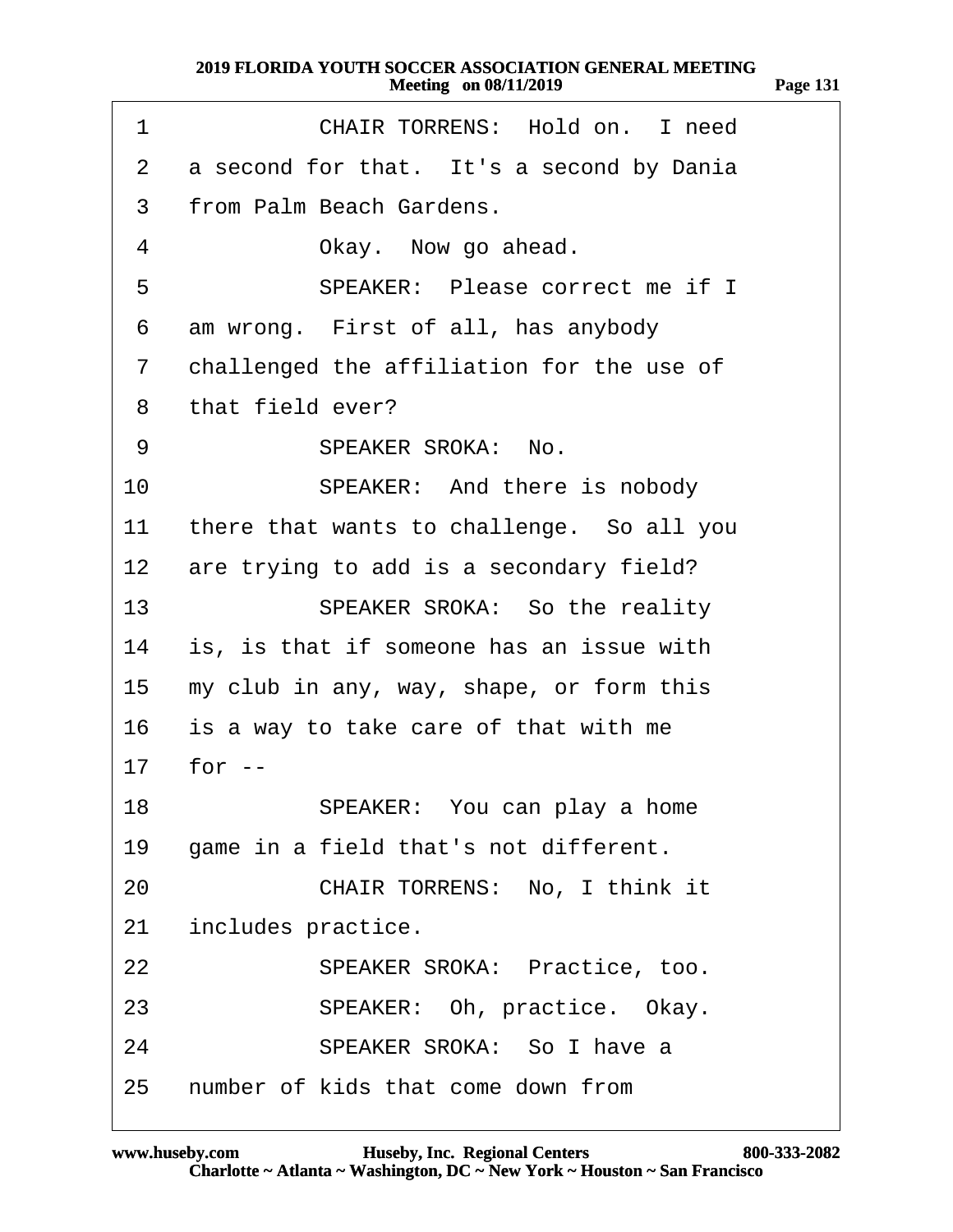| 1               | Crescent City, a lot of kids. Some kids    |
|-----------------|--------------------------------------------|
| 2               | are made of, like you know, the majority   |
| 3               | of the team is from Crescent City. So      |
| 4               | they have to travel, you know, 35 or 40    |
| 5               | miles, so they cannot even hold their      |
| 6               | practice up there even. So --              |
| 7               | SPEAKER: I know even the                   |
| 8               | portion of the Bylaws challenges rules --  |
| 9               | challenges affiliation. So any of this     |
| 10              | wording as you are adding it right now     |
| 11              | doesn't really work in the process.        |
| 12 <sup>°</sup> | Because it really should say something to  |
| 13              | the effect unless the Board, or whoever, I |
| 14              | am not going to get into that part, grants |
| 15              | the secondary field use that is outside of |
| 16              | the 15-mile radius. Because this portion   |
| 17              | of the Bylaws, the way it's --             |
| 18              | <b>CHAIR TORRENS: The rule.</b>            |
| 19              | SPEAKER: Rule, sorry. Makes no             |
| 20              | sense in that challenge that is under the  |
| 21              | creation of playing outside the 15-mile    |
| 22              | radius of their own field.                 |
| 23              | SPEAKER SROKA: Yes. So it is               |
| 24              | my position that if you are using an       |
| 25              | unused field, that is in no way, shape, or |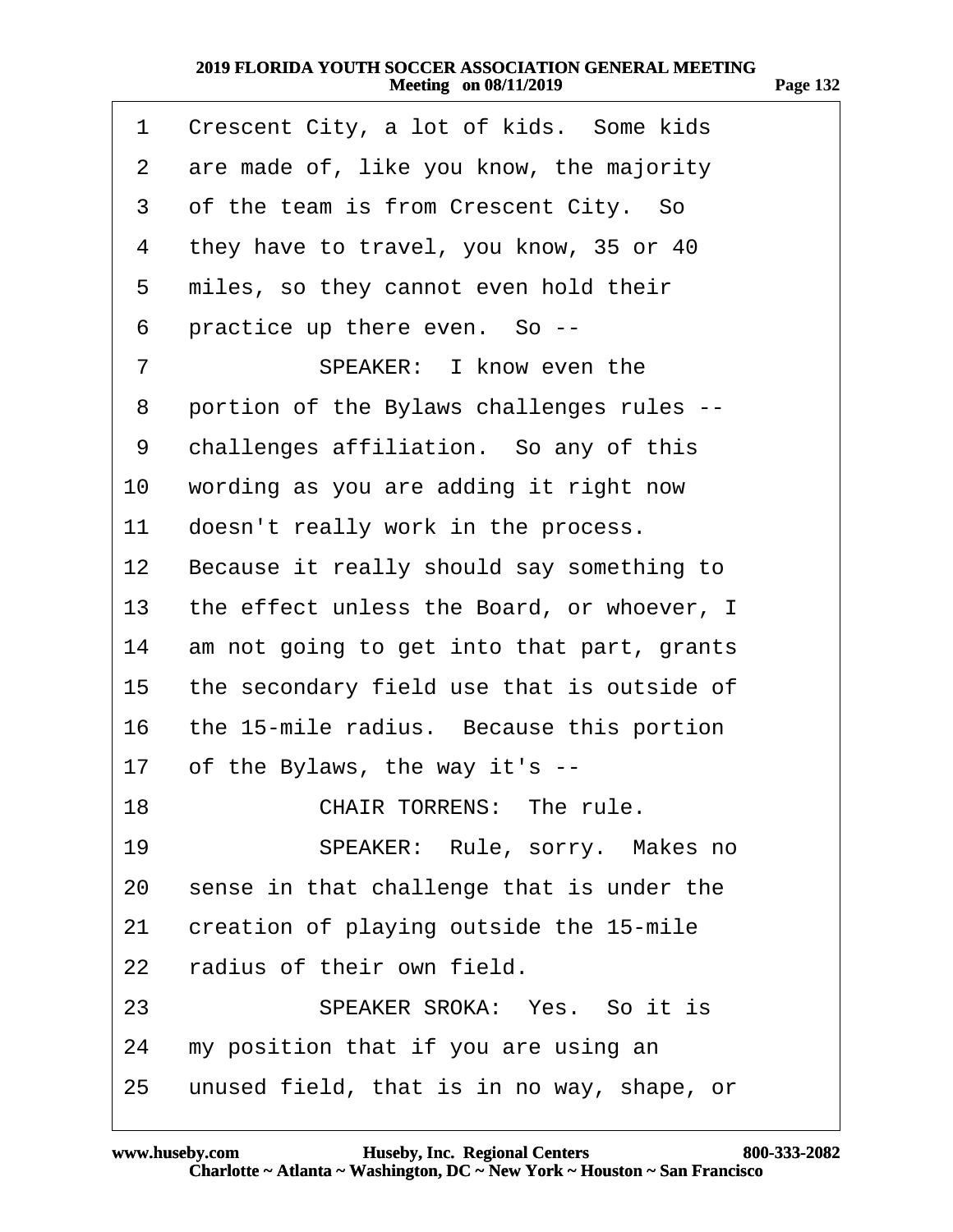| 1              | form a threat to another club. You          |
|----------------|---------------------------------------------|
| $\overline{2}$ | shouldn't be able to have your affiliation  |
| 3              | challenged for trying --                    |
| 4              | SPEAKER: lagree.                            |
| 5              | SPEAKER SROKA: -- to expand the             |
| 6              | game.                                       |
| 7              | SPEAKER: I agree. So would you              |
| 8              | be willing to taken an amendment for this   |
| 9              | that says that you can apply -- you can     |
| 10             | ask for a secondary field that is outside   |
| 11             | of the 15-mile radius that the same club    |
| 12             | currently uses but no affiliate can be      |
| 13             | used and just send an email to everybody    |
|                | 14 within 50 miles of that field and say if |
| 15             | you have no problem using this field or     |
| 16             | granting you a secondary field that is --   |
| 17             | (unintelligible).                           |
| 18             | SPEAKER SROKA: We all know that             |
| 19             | everyone automatically says no to all of    |
| 20             | those -- every single one of those          |
| 21             | requests every time. Because everyone       |
| 22             | wants to protect their area and is not      |
| 23             | interested in this.                         |
| 24             | SPEAKER: And you said there was             |
| 25             | nobody over there. You are all by           |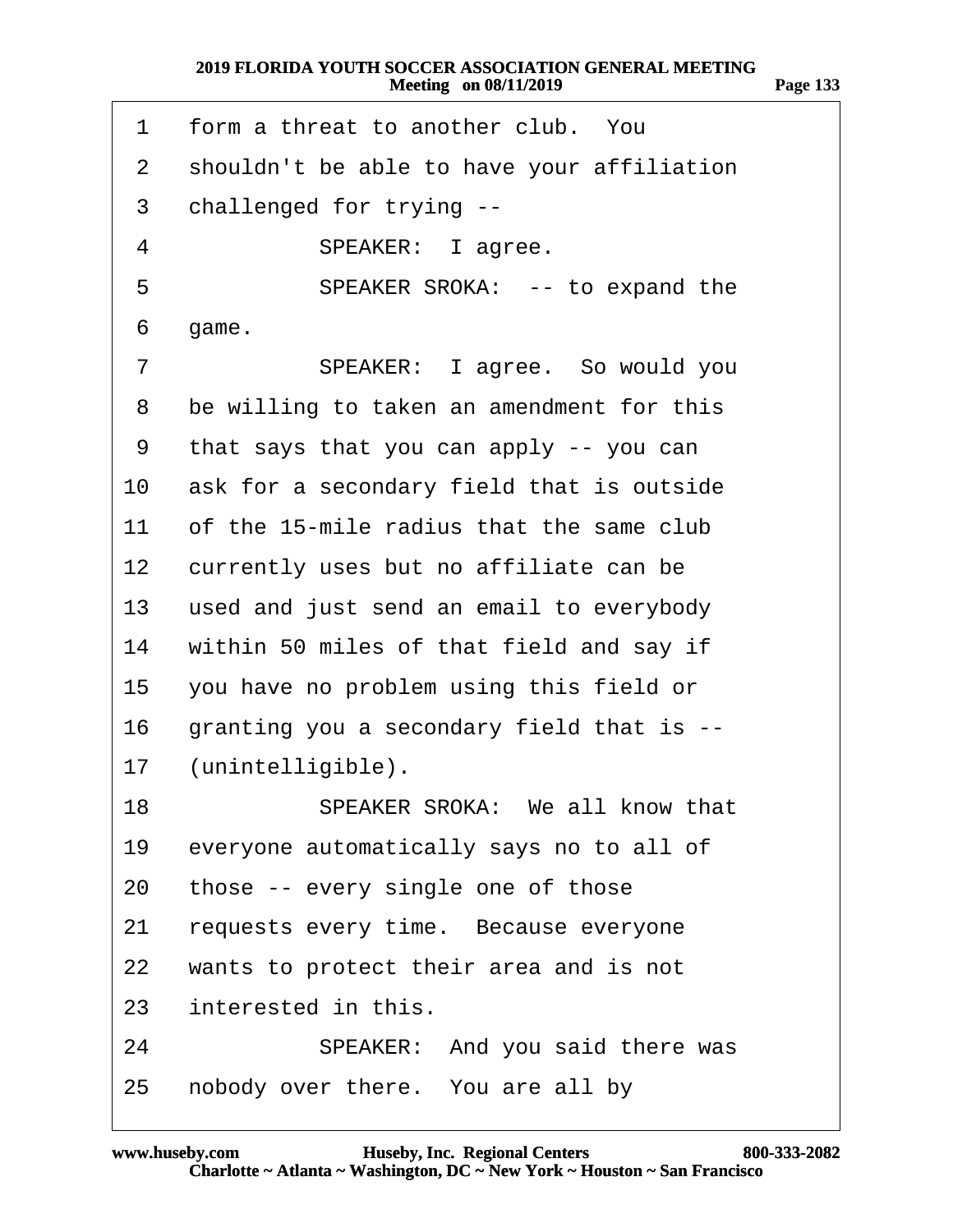| 1                | yourself.                                     |
|------------------|-----------------------------------------------|
| 2                | SPEAKER SROKA: Sure. Okay.                    |
|                  | 3 There is nobody over there within 35 miles  |
| 4                | that way, but in other directions if you      |
| 5                | are --                                        |
| 6                | CHAIR TORRENS: We keep on                     |
| $\overline{7}$   | discussing it. Are you accepting his          |
| 8                | amendment?                                    |
| 9                | SPEAKER: I am saying 15 miles                 |
|                  | 10 from that --                               |
| 11               | CHAIR TORRENS: No, he said no.                |
| 12 <sub>2</sub>  | <b>SPEAKER PENNINGTON: (Inaudible.)</b>       |
| 13               | SPEAKER SROKA: The only thing                 |
| 14               | that she wanted to change was the word        |
| 15 <sup>15</sup> | will to may.                                  |
| 16               | CHAIR TORRENS: Right. And that                |
|                  | 17 was put in there. Right?                   |
| 18               | <b>SPEAKER SROKA: Honestly, I</b>             |
|                  | 19 would need some more clarification on what |
| 20               | would entail may because the --               |
| 21               | (Simultaneously speaking.)                    |
| 22               | <b>SPEAKER PENNINGTON: Just makes</b>         |
|                  | 23 it --                                      |
| 24               | SPEAKER SROKA: -- position --                 |
| 25               | <b>SPEAKER PENNINGTON: -- to avoid</b>        |
|                  |                                               |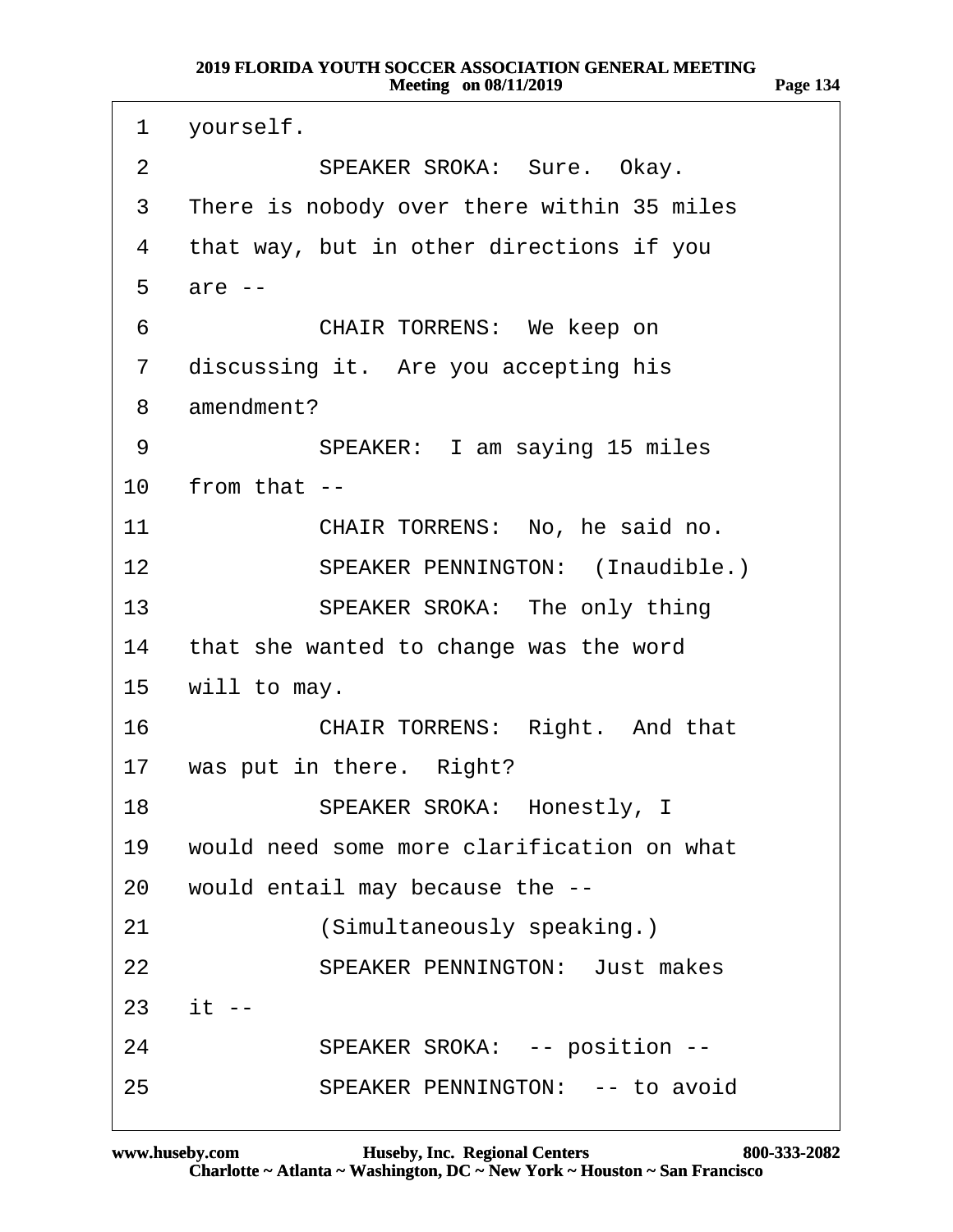| 1                 | some discretion in that you are basically  |
|-------------------|--------------------------------------------|
| 2                 | requiring the Board to make that           |
| 3                 | exception, why take it to the Board.       |
| 4                 | There may be other factors the Board wants |
| 5                 | to consider.                               |
| 6                 | I don't see the Board denying              |
| 7                 | this request that you talk about that says |
| 8                 | 16 or 17 miles away. But because you have  |
| 9                 | one situation, it's not a reason to change |
| 10                | the entire rules because of one situation; |
| 11                | however, the Board should have that        |
| $12 \overline{ }$ | discretion.                                |
| 13                | And I think what you are trying            |
| 14                | to do is reasonable, but I think you are   |
| 15                | tying the hands of the Board of Directors. |
| 16                | SPEAKER SROKA: Thank you. I                |
| 17                | understand.                                |
| 18                | So it comes from my specific               |
| 19                | situation, but it lead me to think about   |
| 20                | the greater picture of everything. So      |
| 21                | honestly if it's going to help get this    |
| 22                | through, I would be willing to switch it   |
| 23                | from will to may.                          |
| 24                | CHAIR TORRENS: Jared, can you              |
| 25                | switch it from will to may?                |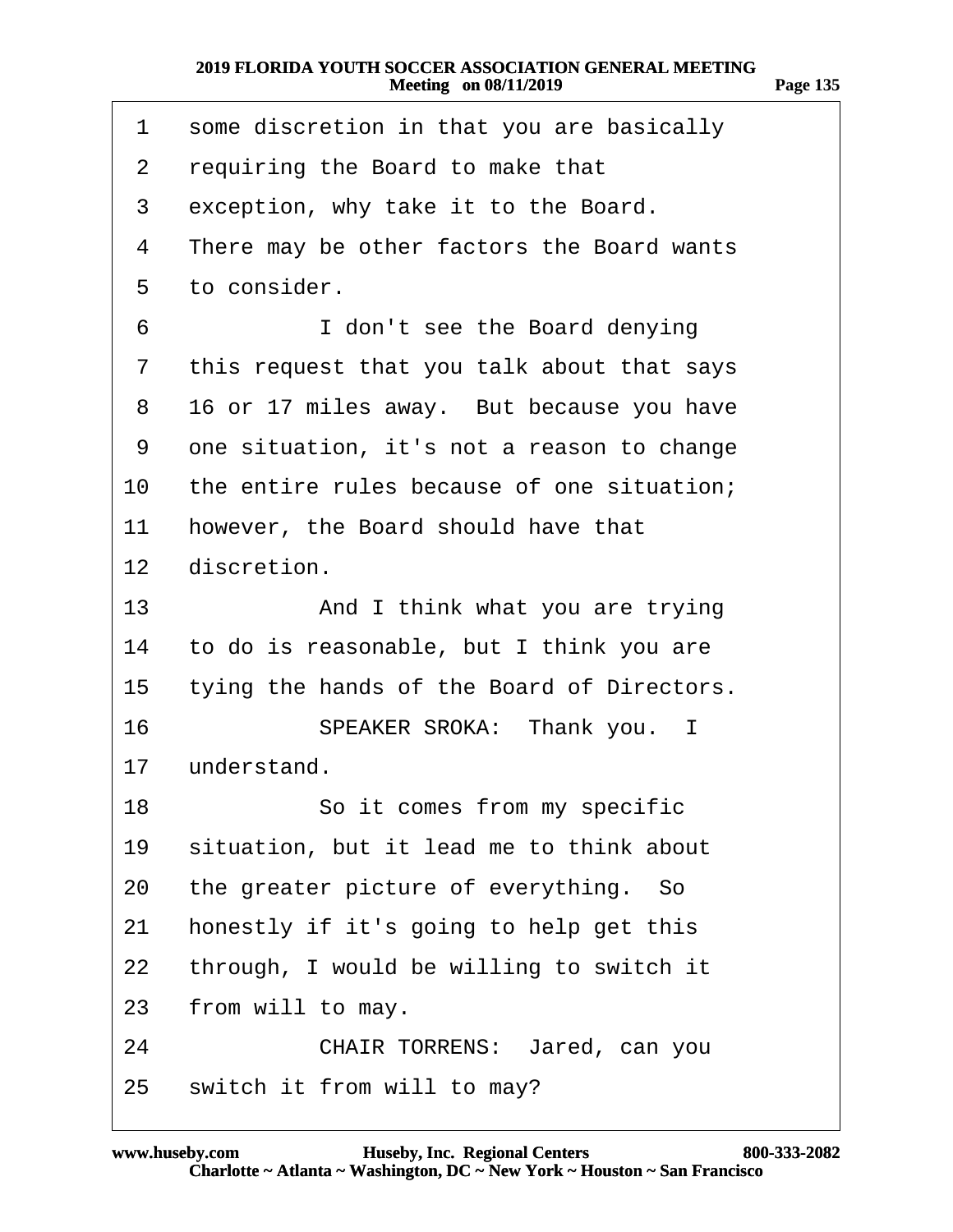| -age - | 136 |
|--------|-----|
|        |     |

| 1              | SPEAKER SROKA: Although, I have            |
|----------------|--------------------------------------------|
| $\overline{2}$ | to admit that I am skeptical about --      |
| 3              | <b>SPEAKER PENNINGTON: No ill will</b>     |
| 4              | or anything. I just --                     |
| 5              | SPEAKER SROKA: Maybe not by                |
| 6              | you.                                       |
| 7              | SPEAKER: (Inaudible.)                      |
| 8              | <b>CHAIR TORRENS: -- talk against</b>      |
| 9              | this, that is next because they are in     |
| 10             | favor of it.                               |
| 11             | SPEAKER KINSEY: Ed Kinsey,                 |
| 12             | Appointed Commissioner C South.            |
| 13             | Clarification, would this                  |
| 14             | club -- or this field that you intend to   |
| 15             | use can also be used by another club? Or   |
| 16             | do you want to single that out because you |
| 17             | are going to claim as you want to use it?  |
| 18             | SPEAKER SROKA: Me personally, I            |
| 19             | have no interest in acquiring sole use of  |
| 20             | any field ever for any club.               |
| 21             | <b>CHAIR TORRENS: Okay. Does that</b>      |
| 22             | answer your question?                      |
| 23             | SPEAKER SROKA: That's my                   |
| 24             | personal --                                |
| 25             | (Cell phone ringing.)                      |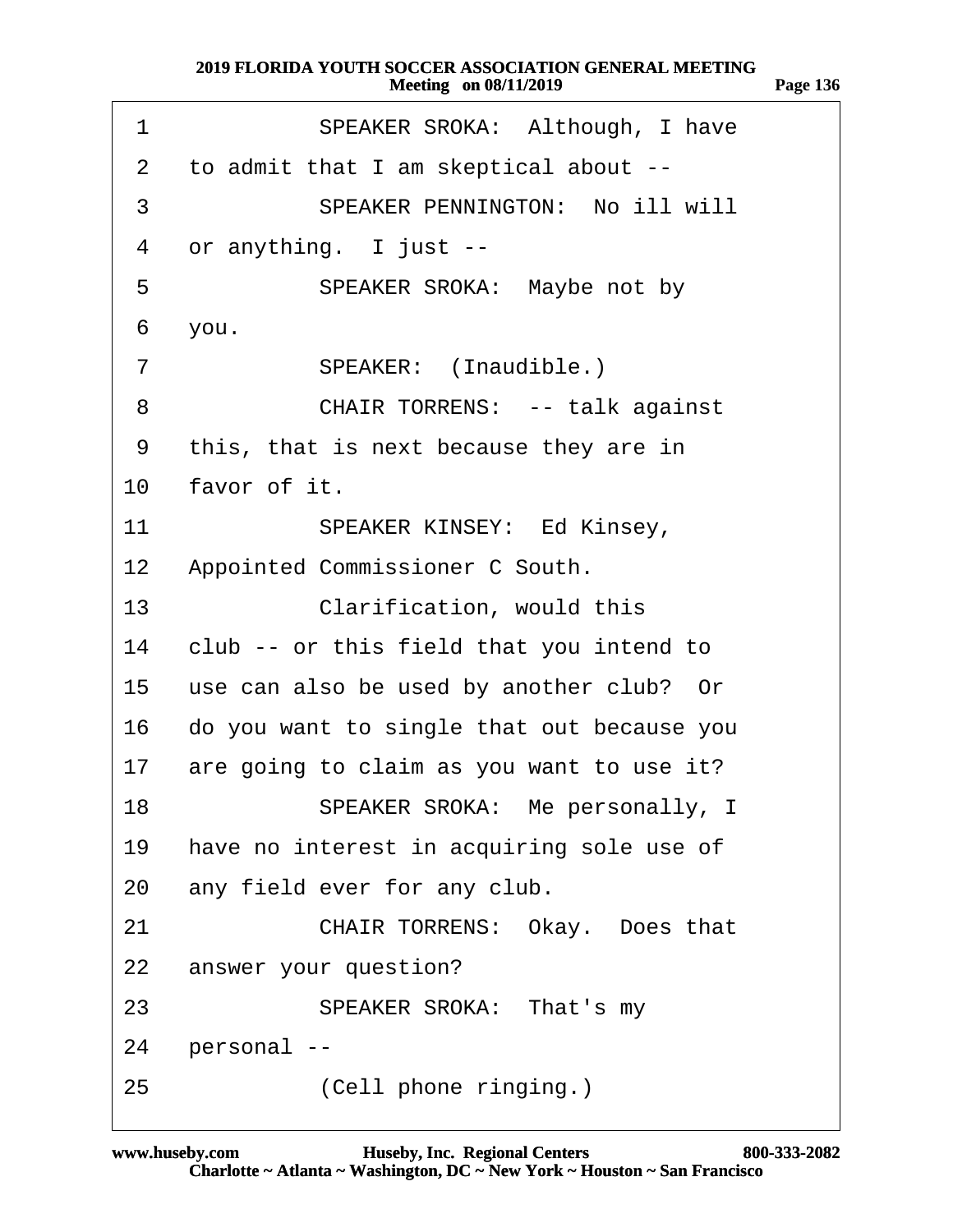| 1               | CHAIR TORRENS: Are you for --                |
|-----------------|----------------------------------------------|
| $\overline{2}$  | are you against it?                          |
| 3               | <b>SPEAKER: Yes.</b>                         |
| 4               | CHAIR TORRENS: Okay. Go ahead.               |
| 5               | <b>SPEAKER WHITAKER: Chris</b>               |
| 6               | Whitaker, South Orlando Soccer Club.         |
| $\overline{7}$  | Mike, I understand what you are              |
| 8               | trying to do in your situation. I think      |
| 9               | what this change does is change the whole    |
| 10              | state. If you have got new fields that       |
| 11              | come up, a brand new field is going to be    |
| 12 <sup>°</sup> | an unused field and then any club can let    |
| 13              | other clubs use those fields and it can      |
| 14              | undermine the whole 15-mile rule, which      |
| 15              | that affects all of us.                      |
| 16              | So for your situation I think                |
|                 | 17 what you are doing is --                  |
|                 | 18 (unintelligible) -- you should absolutely |
| 19              | not have a problem. I don't think anybody    |
| 20              | in here is going to challenge the status     |
| 21              | of your club for what you are doing.         |
| 22              | However, if a new field comes up, it could   |
| 23              | be completely against what you are trying    |
| 24              | to do but hurt the other affiliates that     |
| 25              | are sitting here and further splinter        |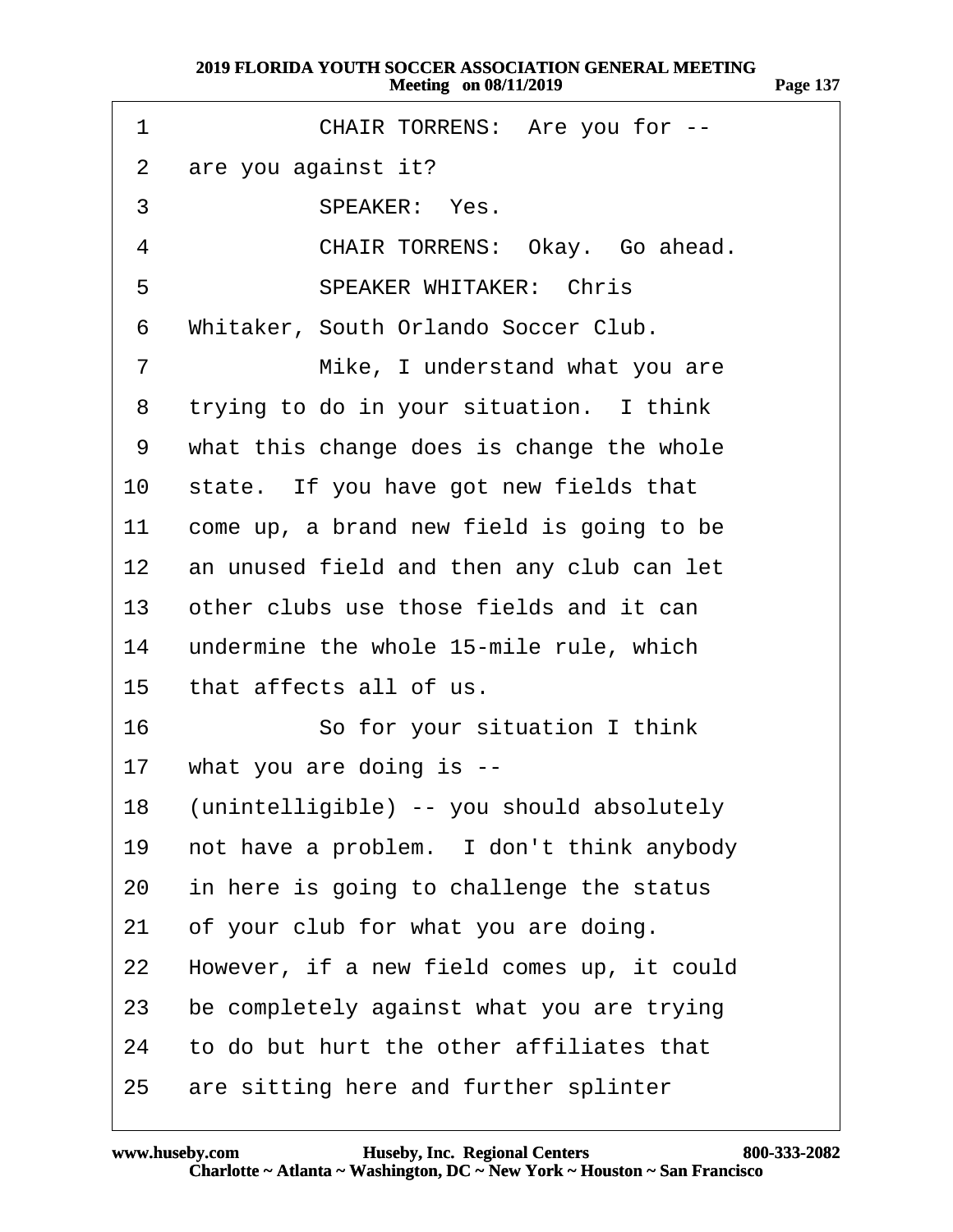| 1               | clubs and affiliates of what we have got. |
|-----------------|-------------------------------------------|
| 2               | (Applause.)                               |
| 3               | <b>SPEAKER SROKA: And my intention</b>    |
| 4               | is to set the precedence for everyone     |
| 5               | moving forward. And this, by the way,     |
| 6               | should say 15 to 35 because --            |
| $\overline{7}$  | <b>CHAIR TORRENS: Sixteen.</b>            |
| 8               | SPEAKER SROKA: Well, there is a           |
| 9               | gap between 15 and 16. The circle where   |
| 10              | nobody meets.                             |
| 11              | <b>CHAIR TORRENS: I understood. I</b>     |
|                 | 12 am sorry.                              |
| 13 <sup>°</sup> | Are you against it, sir? I mean           |
|                 | 14 to be for it?                          |
| 15              | SPEAKER: For the amendment at             |
| 16              | times --                                  |
| 17              | THE COURT REPORTER: Name?                 |
| 18              | <b>CHAIR TORRENS: Would you</b>           |
| 19              | please, please, please name?              |
| 20              | SPEAKER: -- those cities that             |
| 21              | are out --                                |
| 22              | <b>CHAIR TORRENS: Name?</b>               |
| 23              | <b>SPEAKER SHIELDS: Oh, Robbie</b>        |
| 24              | Shields, Lake Wales Soccer Club.          |
| 25              | There are cities that don't have          |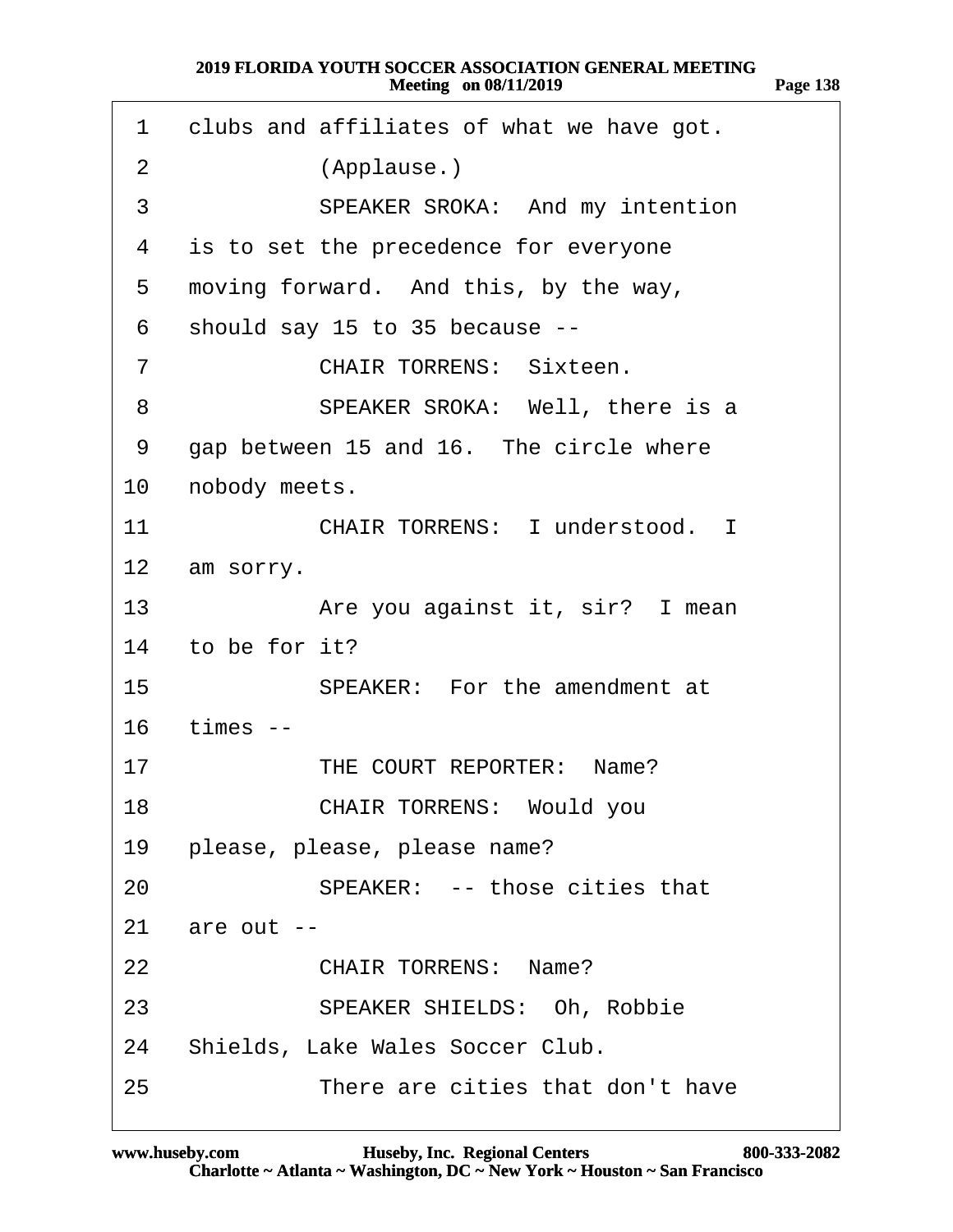| 1              | a soccer league, let's say a city and they   |
|----------------|----------------------------------------------|
| $\overline{2}$ | may be outside that 15, in this case build   |
| 3              | a new soccer field at 15.9, you know, we     |
| 4              | want to service them currently, we cannot    |
| 5              | adopt that based on, you know, not having    |
| 6              | the rule change.                             |
| 7              | And look, I am there for kids.               |
| 8              | And if I am not doing a very good job, I     |
| 9              | don't mind that my kids or my club go        |
| 10             | someplace else. You know, that's the way     |
| 11             | I feel. And if we do a good job, they        |
| 12             | will stay with us. You know, I would like    |
| 13             | expanding and allowing kids to play          |
| 14             | soccer.                                      |
| 15             | <b>CHAIR TORRENS: Okay. Anybody</b>          |
|                | 16 else against it?                          |
| 17             | <b>REGISTRAR SMITH: (Steps down)</b>         |
|                | 18 from dais) Just a point of clarification. |
| 19             | Alice Smith, State Registrar.                |
| 20             | In my situation the league we                |
| 21             | have is -- we have the affiliation set up,   |
| 22             | he would not be able to get insurance        |
| 23             | unless we approved this to cover the         |
| 24             | 15-mile rule. That is the whole point.       |
| 25             | He would not be able to cover the            |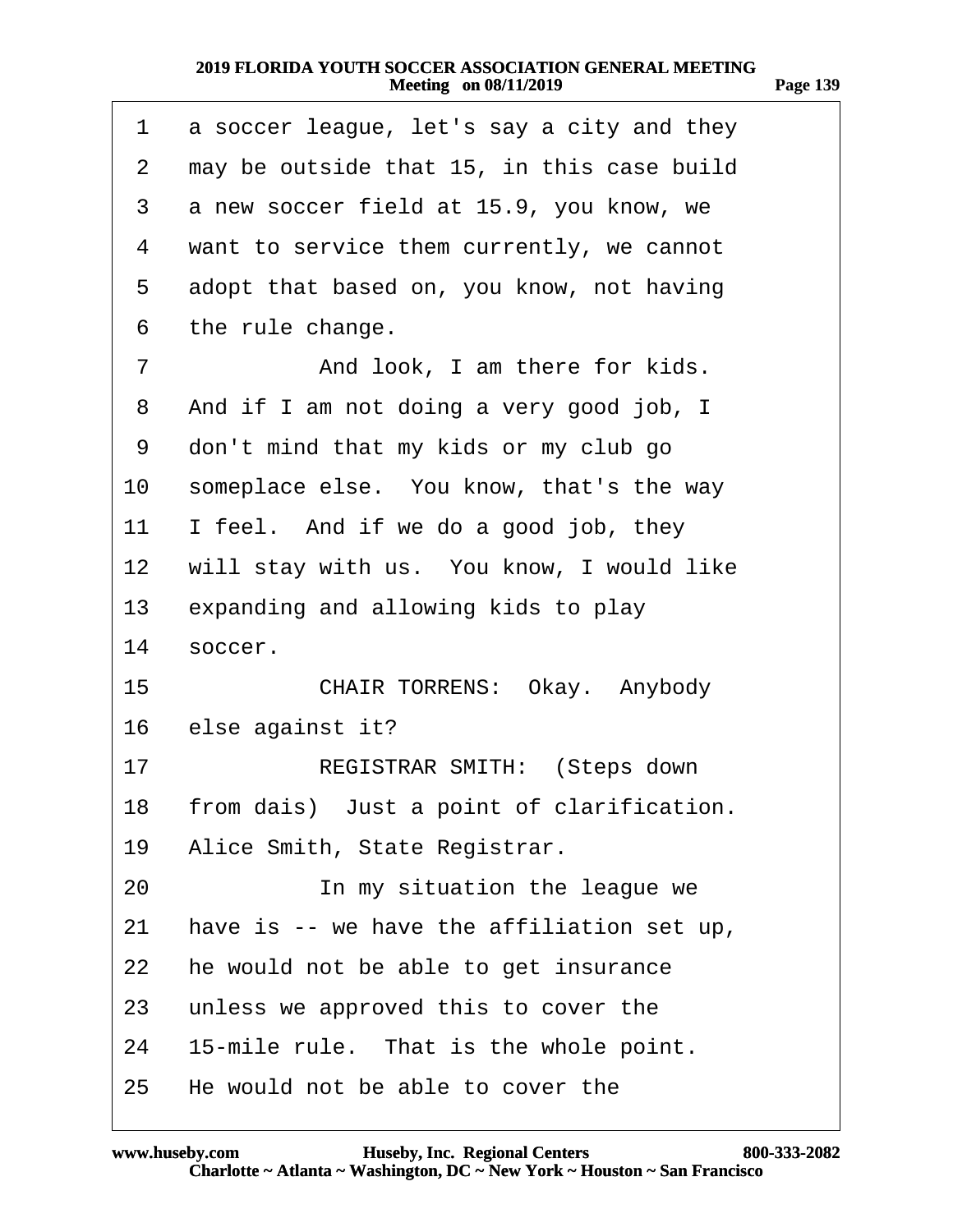1 insurance.

- 2 CHAIR TORRENS: Okay. Anybody
- 3 else against it?
- 4 **· · · Yes.** Tom -- (unintelligible).
- 5 **SPEAKER:** I am against it. I
- 6 believe everything you want to do, Mike,
- 7 is right. I think that this is completely
- 8 wrong area of the rules to be accepted. I
- 9 think we just need to change the
- 10 procedures in which we allow to declare a
- 11 secondary field. I think there should be
- 12 exceptions made so you can get the
- 13 insurance certificate so you can play and
- 14 practice on the field, but not to change
- 15 the rule that you are currently trying to
- 16 change.
- 17 CHAIR TORRENS: Anybody else
- 18 for?
- 19 **Are you coming up to the mic,**
- 20 ma'am? Are you for or against, ma'am?
- 21 · · · · SPEAKER: Kind of both.
- 22 **CHAIR TORRENS: Okay. Then are**
- 23 you for or against?
- 24 **· · SPEAKER DOZARK:** I am for.
- 25 **CHAIR TORRENS: Go ahead.**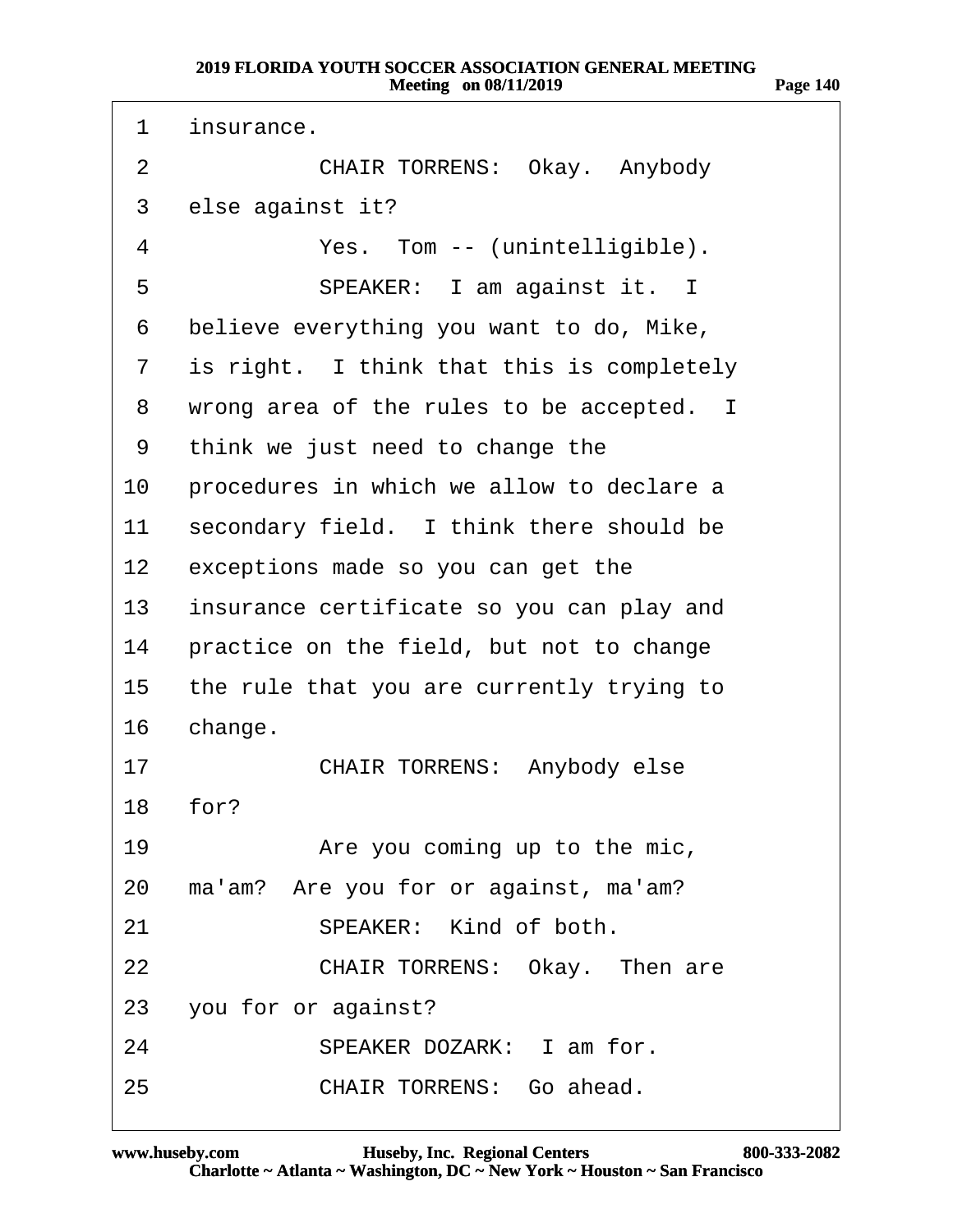| 1               | SPEAKER DOZARK: Brian Dozark,              |
|-----------------|--------------------------------------------|
| 2               | Florida Soccer Club.                       |
| 3               | We are not -- Mike isn't the               |
| 4               | only club that's affected by the existing  |
| 5               | rule. We are as well, and I would venture  |
| 6               | to say that there are other clubs out      |
| $\overline{7}$  | there as well, if not now, it's a matter   |
| 8               | of when. We are in a situation where we    |
| 9               | have approval from another county where we |
| 10              | have signed a contract with the board of   |
| 11              | county commissioners, the mayor has        |
| 12 <sup>1</sup> | approved, the city manager has signed onto |
| 13              | it, but because of this existing rule we   |
| 14              | are 6.2 miles away from our home club.     |
| 15              | SPEAKER SROKA: And you cannot              |
| 16              | get insurance.                             |
| 17              | SPEAKER DOZARK: And we can't               |
|                 | 18 get insurance.                          |
| 19              | On top of that we have                     |
| 20              | another -- we have a site that is within   |
| 21              | 16.8 miles that is within -- that has been |
| 22              | grandfathered in that we can use. So it    |
| 23              | is kind of a goofy rule in and of itself.  |
| 24              | So I am all for the change as stated.      |
| 25              | CHAIR TORRENS: Okay. Go ahead,             |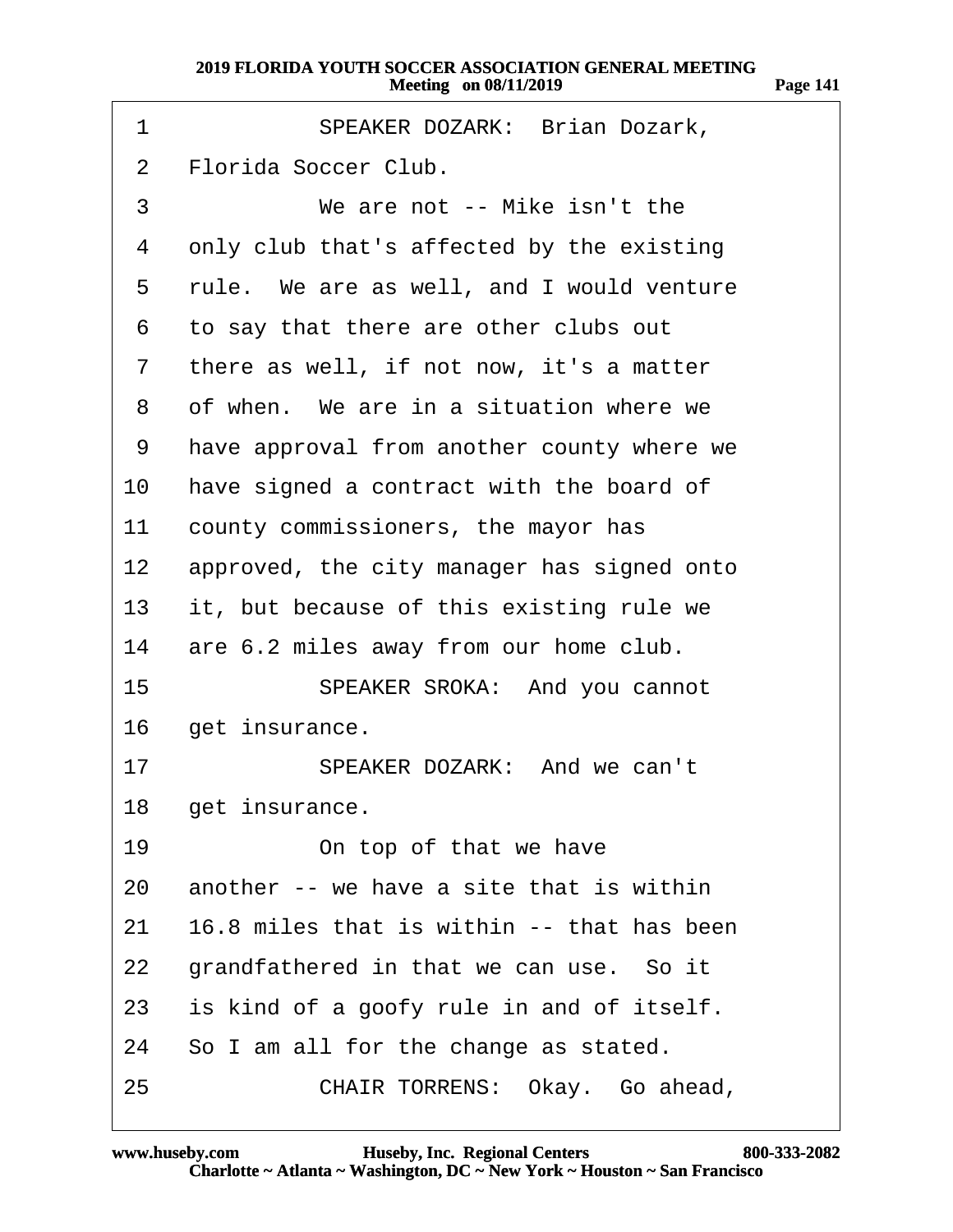| 1               | ma'am. I'll make you walk over here.       |
|-----------------|--------------------------------------------|
| 2               | SPEAKER: The only problem --               |
| 3               | THE COURT REPORTER: Name?                  |
| 4               | <b>CHAIR TORRENS: Name?</b>                |
| 5               | <b>SPEAKER AYERS: Star Ayers, Lake</b>     |
| 6               | City.                                      |
| $\overline{7}$  | <b>CHAIR TORRENS: Could you hear</b>       |
| 8               | that?                                      |
| 9               | THE COURT REPORTER: Yes, thank             |
| 10              | you.                                       |
| 11              | <b>SPEAKER AYERS: Columbia Youth</b>       |
|                 | 12 Soccer.                                 |
| 13 <sup>7</sup> | CHAIR TORRENS: There you go.               |
| 14              | SPEAKER AYERS: Adding the 35               |
| 15              | miles just made the circle bigger than the |
| 16              | 15 miles, which doesn't help us in a rural |
|                 | 17 area; otherwise, it is fine.            |
| 18              | SPEAKER SROKA: So you are                  |
| 19              | saying unlimited?                          |
| 20              | SPEAKER AYERS: We were good                |
| 21              | until you mentioned insurance. We have a   |
| 22              | feeling it could be -- is it as a bird     |
| 23              | flies or as we --                          |
| 24              | SPEAKER SROKA: As the crow                 |
| 25              | flies, yes.                                |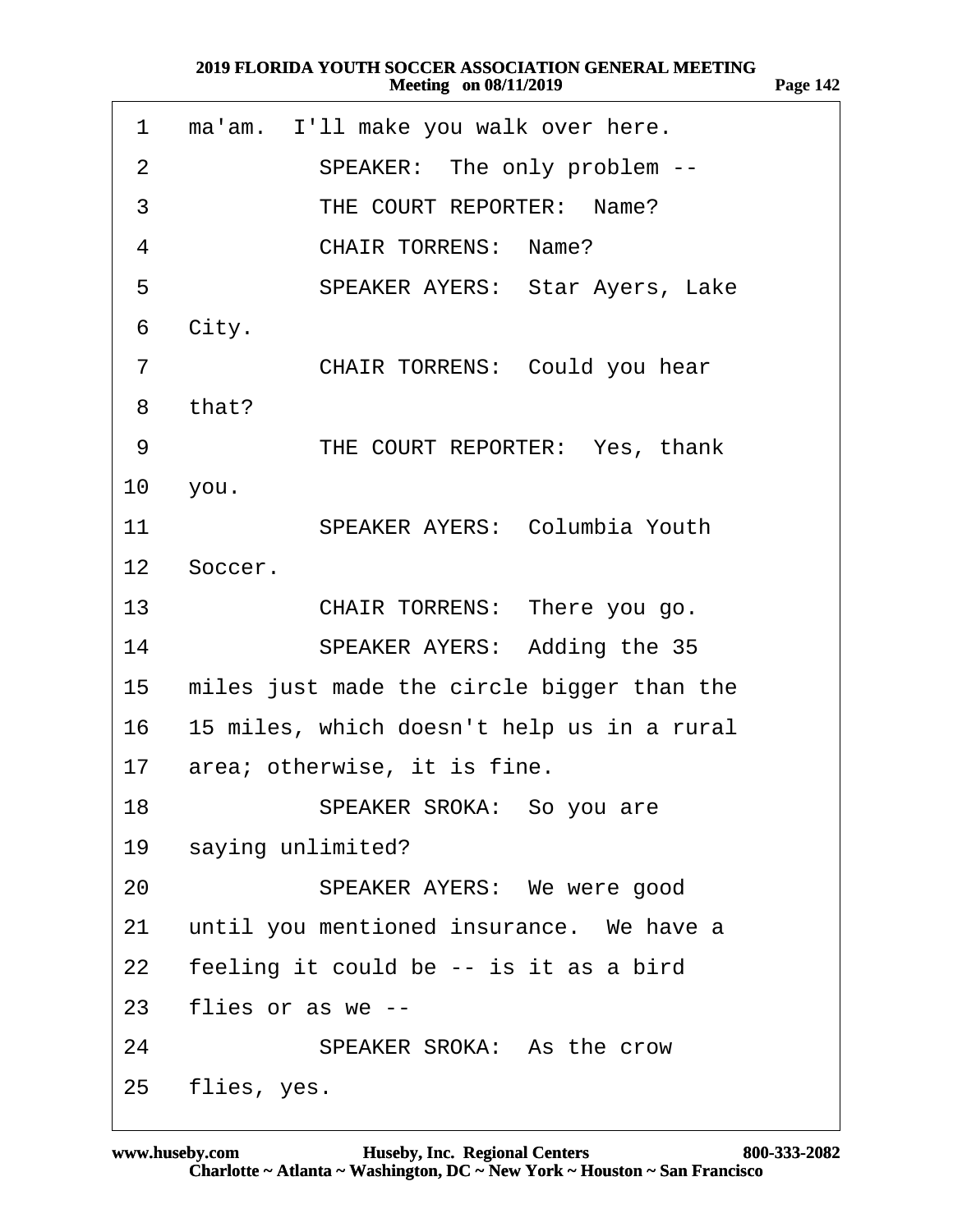| 1               | <b>CHAIR TORRENS: It is not</b>            |
|-----------------|--------------------------------------------|
| 2               | driving distance.                          |
| 3               | SPEAKER AYERS: We might make 35            |
| 4               | miles. I don't know.                       |
| 5               | SPEAKER: I am sorry.                       |
| 6               | SPEAKER SROKA: There is a                  |
|                 | 7 solution for that, but I don't want to   |
| 8               | mess -- I don't want to open up another    |
|                 | 9 can of worms.                            |
| 10              | CHAIR TORRENS: Okay. Any other             |
|                 | 11 comments? Unless you are trying to make |
|                 | 12 an amendment to it --                   |
|                 | 13<br>SPEAKER AYERS: Does it have to       |
|                 | 14 be 35?                                  |
| 15 <sup>1</sup> | <b>CHAIR TORRENS: That is what he</b>      |
|                 | 16 proposed.                               |
| 17              | SPEAKER SROKA: It does not.                |
| 18              | SPEAKER AYERS: If it is 36,                |
| 19              | would we apply for it and grandfather.     |
| 20              | CHAIR TORRENS: Not the way it              |
| 21              | is written.                                |
| 22              | SPEAKER AYERS: The way it                  |
| 23              | sounds is like if it's over 35, there is   |
| 24              | no way we can use it.                      |
| 25              | <b>CHAIR TORRENS: Right. That is</b>       |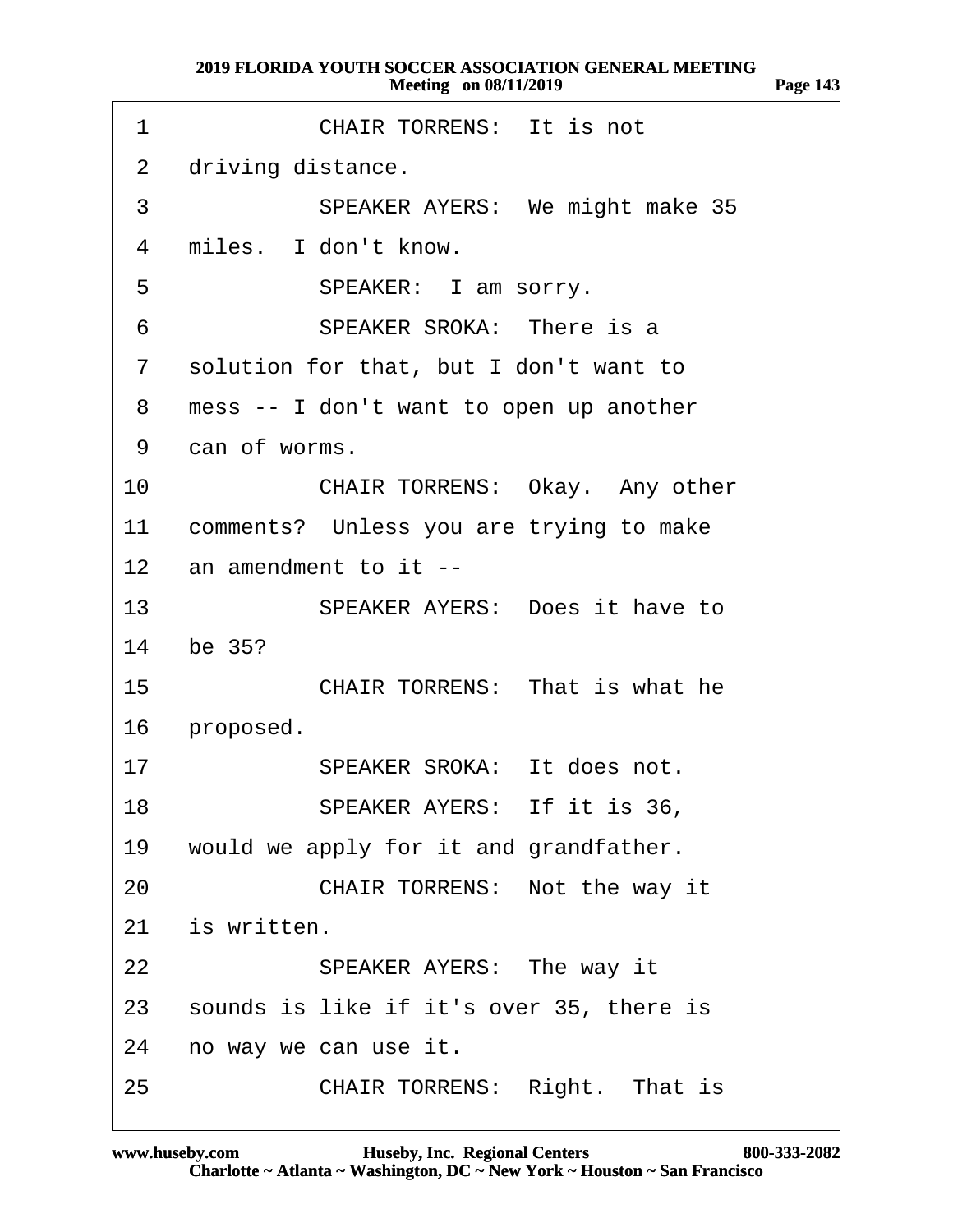| 1              | what it is.                                  |
|----------------|----------------------------------------------|
| 2              | SPEAKER SROKA: Okay. So --                   |
| 3              | <b>CHAIR TORRENS: It used to be</b>          |
| 4              | 15. Now he is letting the Board of           |
| 5              | Directors fix between 16 and 35.             |
| 6              | SPEAKER AYERS: They have a club              |
| $\overline{7}$ | within an hour of us.                        |
| 8              | <b>CHAIR TORRENS: So a mile takes</b>        |
| 9              | an hour, especially in Miami.                |
| 10             | <b>SPEAKER SROKA: That is a</b>              |
| 11             | reasonable expectation -- that is a          |
| 12             | reasonable request though to ask for         |
| 13             | insurance when there is nobody within --     |
|                | 14 Lake City, do you guys know where Lake    |
|                | 15 City is? It is in the middle of nowhere.  |
| 16             | CHAIR TORRENS: It is your                    |
| 17             | motion, but if you continue to add a mile    |
|                | 18 or two and another mile and another mile, |
| 19             | I don't know. It's your motion.              |
| 20             | SPEAKER SROKA: So I am happy                 |
| 21             | with where it is at. If you want to come     |
| 22             | back next year after this passes and amend   |
| 23             | it again, I am all for you.                  |
| 24             | SPEAKER: Can I say something?                |
| 25             | <b>SPEAKER MORIARTI: Call the</b>            |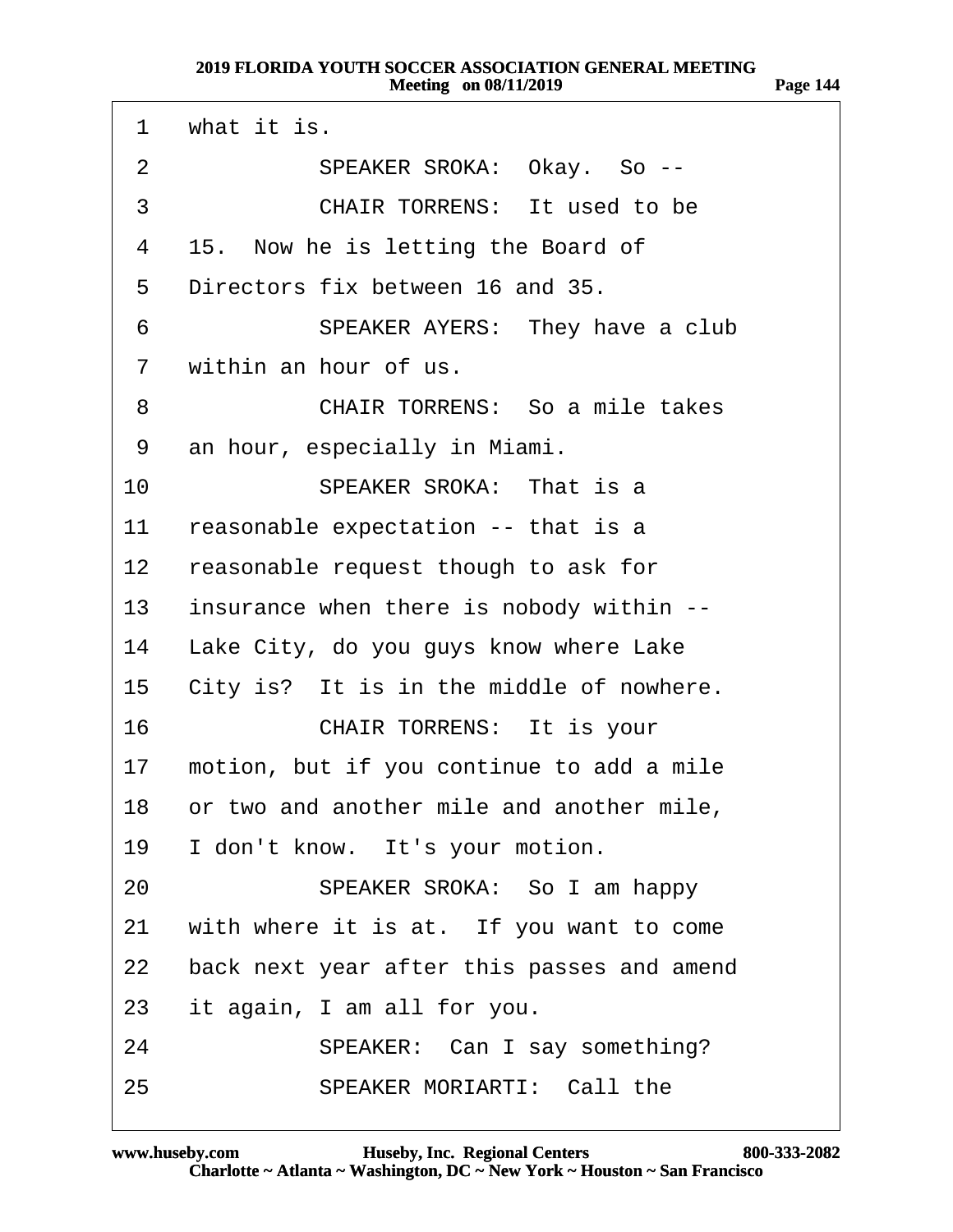| 1                | question.                                  |
|------------------|--------------------------------------------|
| 2                | <b>CHAIR TORRENS: I cannot call</b>        |
| 3                | the question. Somebody has got to come     |
| 4                | up.                                        |
| 5                | SPEAKER AYERS: Can I make a                |
| 6                | motion to amend it to 50?                  |
| $\overline{7}$   | <b>CHAIR TORRENS: I think he</b>           |
| 8                | denied to change it to the 50, you know.   |
| 9                | SPEAKER SROKA: In the interest             |
| 10               | of entertaining the support that I already |
| 11               | have, I would be against from anything     |
|                  | 12 farther than 35.                        |
| 13 <sup>°</sup>  | SPEAKER AYERS: Then we might as            |
|                  | 14 well just --                            |
| 15 <sup>15</sup> | <b>SPEAKER BARRETTA: Joe Barretta,</b>     |
| 16               | Titusville Soccer Club.                    |
| 17               | I call the question.                       |
| 18               | <b>CHAIR TORRENS: Before you got</b>       |
| 19               | to the microphone, she made a motion.      |
| 20               | SPEAKER AYERS: I am trying to              |
| 21               | make a friendly amendment.                 |
| 22               | <b>CHAIR TORRENS: A friendly</b>           |
| 23               | amendment? We can't hear you, ma'am. I     |
| 24               | am sorry. Just get to it closer.           |
| 25               | SPEAKER AYERS: (Inaudible.)                |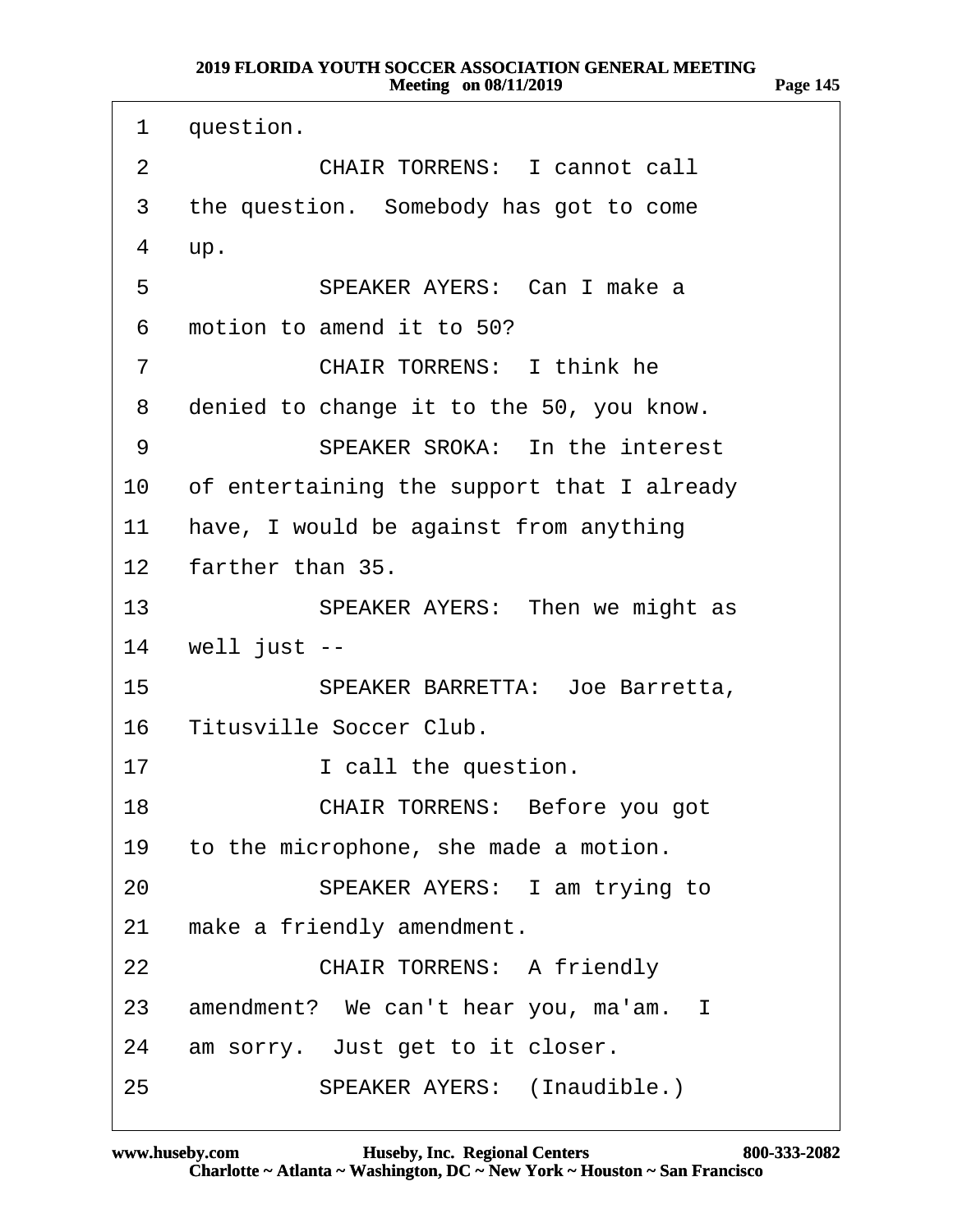| 1               | <b>CHAIR TORRENS: It said a</b>             |
|-----------------|---------------------------------------------|
| 2               | friendly -- or it said a motion to amend.   |
| 3               | I still can't hear you in what you are      |
| 4               | trying to say.                              |
| 5               | SPEAKER AYERS: I think he is                |
| 6               | thinking.                                   |
| 7               | CHAIR TORRENS: Yes, ma'am.                  |
| 8               | SPEAKER: Can we table it until              |
| 9               | we can decide on what --                    |
| 10              | CHAIR TORRENS: We have got a                |
| 11              | motion. We have a motion from her to him.   |
| 12 <sup>7</sup> | SPEAKER SROKA: No, no, no.                  |
|                 | 13 Please don't do that. Please don't table |
|                 | 14 it.                                      |
| 15 <sup>1</sup> | <b>CHAIR TORRENS: Are you</b>               |
|                 | 16 accepting her amendment or friendly or   |
|                 | 17 whatever?                                |
|                 | SPEAKER SROKA: So you just told<br>18 —     |
| 19              | me that you thought it was 35               |
|                 | 20 approximately.                           |
| 21              | <b>CHAIR TORRENS: Add the word</b>          |
|                 | 22 approximately.                           |
| 23              | SPEAKER SROKA: So if you are                |
|                 | 24 asking to go to 15 because it might be   |
|                 | 25 36 -- you are killing me over here.      |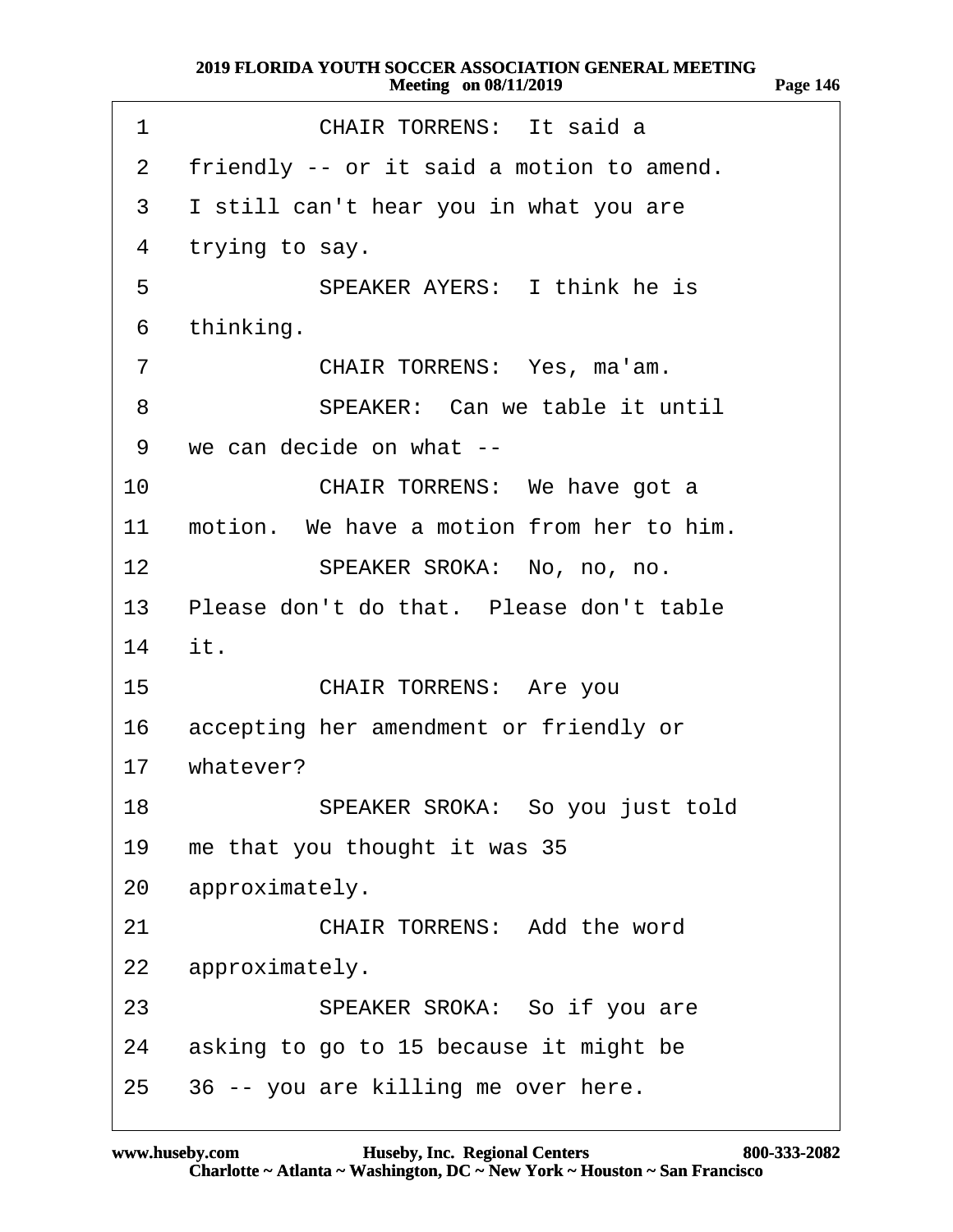| 1                | SPEAKER AYERS: No, no. I said              |
|------------------|--------------------------------------------|
|                  | 2 50.                                      |
| 3                | <b>SPEAKER SROKA: I know five</b>          |
| 4                | zero. I understood that. I would like to   |
| 5                | keep it at 35.                             |
| 6                | <b>CHAIR TORRENS: Okay. Thank</b>          |
| $7\overline{ }$  | you.                                       |
| 8                | Now the motion --                          |
| 9                | SPEAKER: (Inaudible.)                      |
| 10               | THE COURT REPORTER: He has got             |
| 11               | to come to the mic.                        |
| 12 <sup>12</sup> | <b>CHAIR TORRENS: I can't hear</b>         |
|                  | 13 you.                                    |
| 14               | (Inaudible discussion.)                    |
| 15 <sub>1</sub>  | I thought it was changed 15 to             |
|                  | 16 35. Okay. I thought -- yeah, he brought |
|                  | 17 it up before.                           |
| 18               | SPEAKER: Fifteen and a half.               |
| 19               | SPEAKER BARRETTA: Joe Barretta,            |
| <b>20</b>        | <b>Titusville Soccer Club.</b>             |
| 21               | I call the question.                       |
| 22               | <b>CHAIR TORRENS: Is there a</b>           |
|                  | 23 second?                                 |
| 24               | <b>SPEAKER TOWERS: Second. Terri</b>       |
| 25               | Towers.                                    |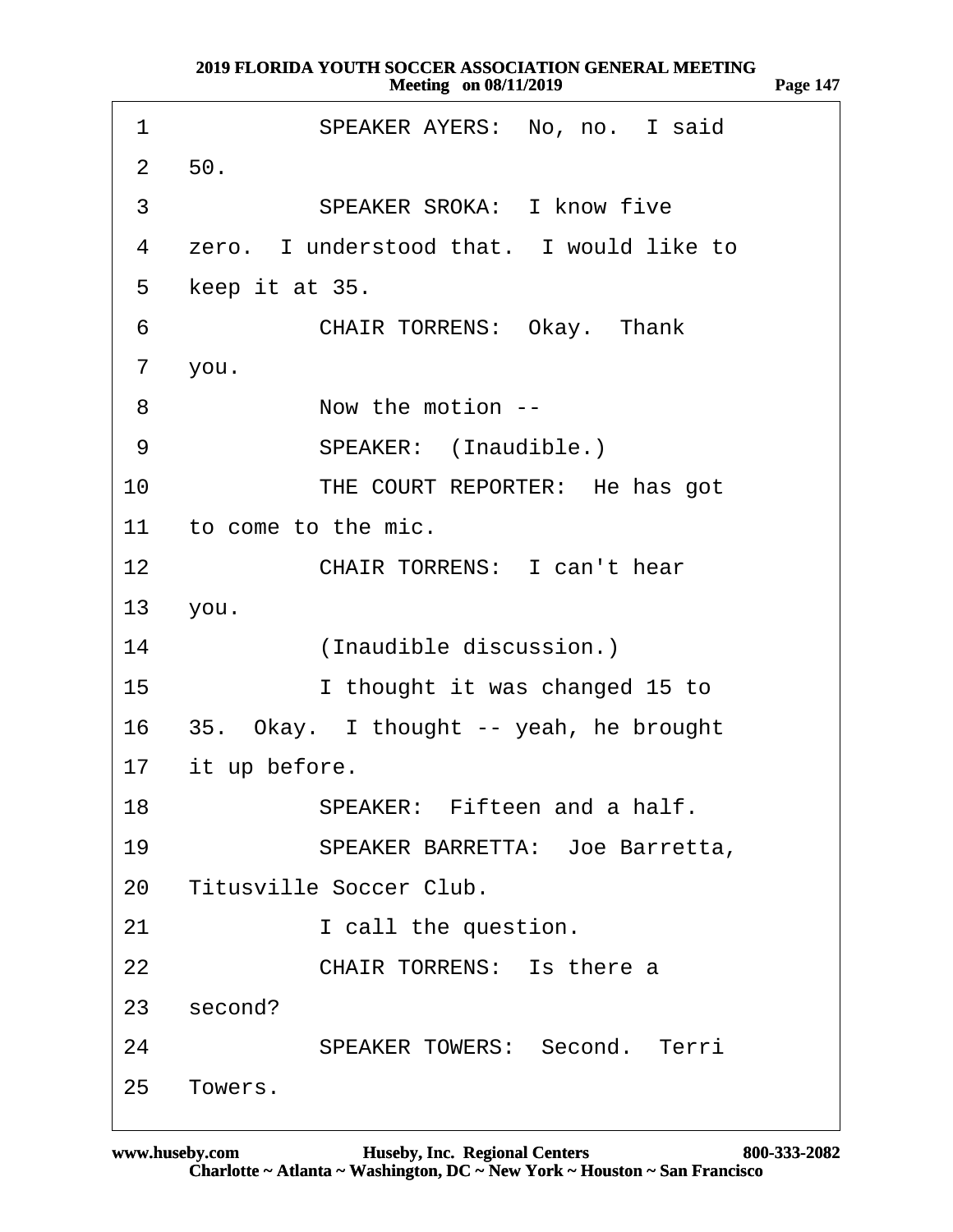| 1  | <b>CHAIR TORRENS: Second by Terri</b>     |
|----|-------------------------------------------|
| 2  | Towers.                                   |
| 3  | Okay. All those in favor of               |
| 4  | calling the question say aye.             |
| 5  | <b>GENERAL MEMBERSHIP: Aye.</b>           |
| 6  | <b>CHAIR TORRENS: Opposed?</b>            |
| 7  | SPEAKER: No.                              |
| 8  | <b>CHAIR TORRENS: Okay. Here we</b>       |
| 9  | go. Are you ready for the vote? This is   |
| 10 | on a rule change, so it's only simple     |
| 11 | majority. Are we ready?                   |
| 12 | JARED WHITE: Two for no.                  |
| 13 | <b>CHAIR TORRENS: Go ahead and</b>        |
|    | 14 start.                                 |
|    | 15<br>JARED WHITE: Five, four, three,     |
|    | 16 two, one.                              |
| 17 | <b>CHAIR TORRENS: Congratulation.</b>     |
|    | 18 You got your -- Mike.                  |
| 19 | SPEAKER SROKA: Thank you.                 |
| 20 | <b>CHAIR TORRENS: Okay. Justin?</b>       |
| 21 | It's 3009.2. I know we had a conversation |
| 22 | earlier.                                  |
| 23 | SPEAKER LAUER: All right.                 |
| 24 | Based on the events that happened         |
| 25 | earlier --                                |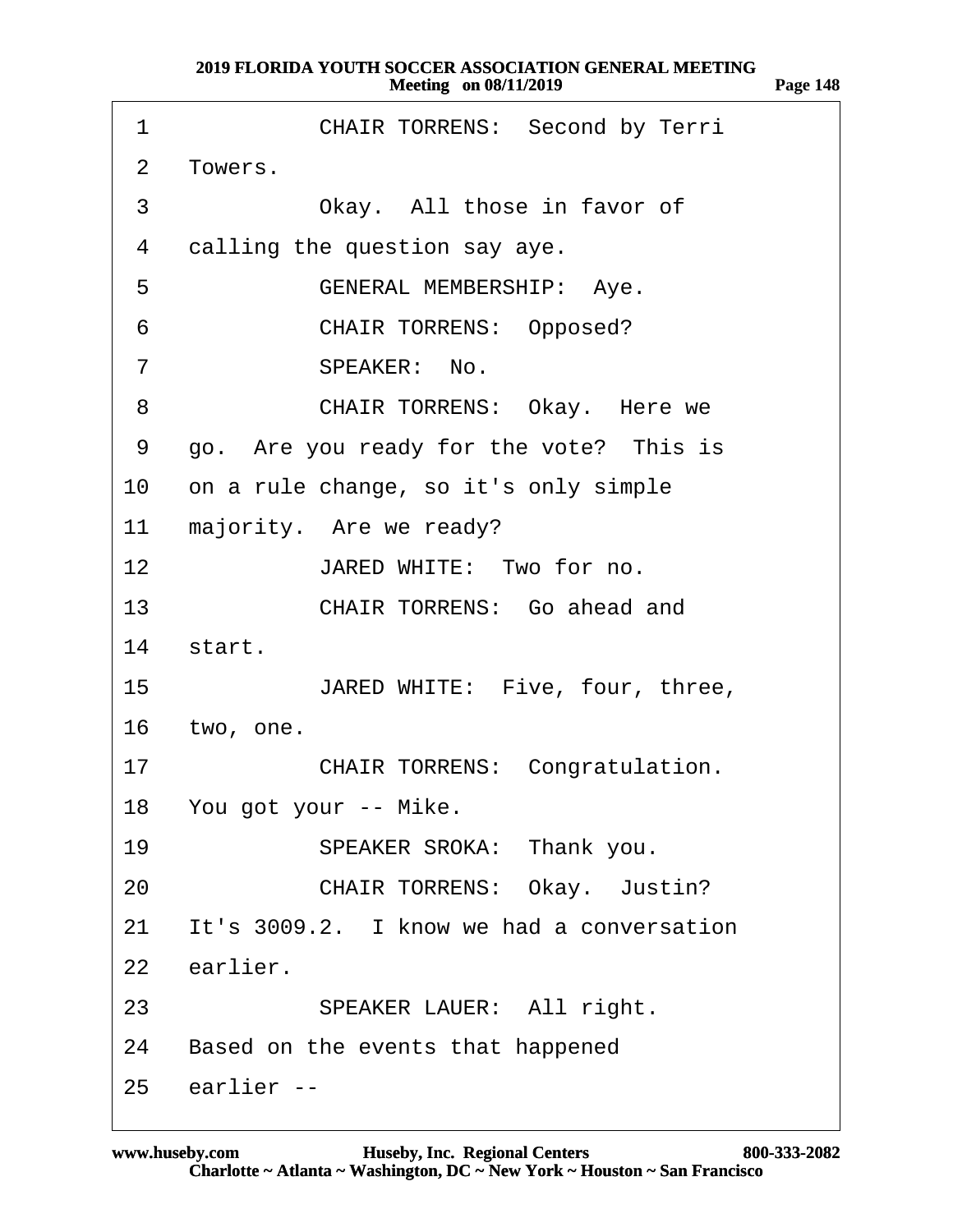| ÆО | п<br>U |
|----|--------|
|    |        |

| 1              | CHAIR TORRENS: Give your name.          |
|----------------|-----------------------------------------|
| $\overline{2}$ | <b>SPEAKER LAUER: Justin Lauer,</b>     |
| 3              | <b>Brevard Soccer.</b>                  |
| 4              | Based on what happened earlier          |
| 5              | in the meeting, I am going to withdraw  |
| 6              | this motion.                            |
| 7              | <b>CHAIR TORRENS: Okay. Thank</b>       |
| 8              | you.                                    |
| 9              | Okay. Mike Weber. I believe             |
| 10             | yesterday you said you wanted to change |
| 11             | something.                              |
| 12             | SPEAKER WEBER: What was that?           |
| 13             | <b>CHAIR TORRENS: I cannot hear</b>     |
| 14             | you.                                    |
| 15             | SPEAKER WEBER: I am just going          |
|                | 16 with the vendor one.                 |
| 17             | The one that we spoke about             |
|                | 18 yesterday I am withdrawing.          |
| 19             | <b>CHAIR TORRENS: You are</b>           |
| 20             | withdrawing the vendor one?             |
| 21             | SPEAKER WEBER: The one missing          |
| 22             | from the book.                          |
| 23             | CHAIR TORRENS: Okay. You are            |
| 24             | withdrawing this one?                   |
| 25             | SPEAKER WEBER: I am not                 |
|                |                                         |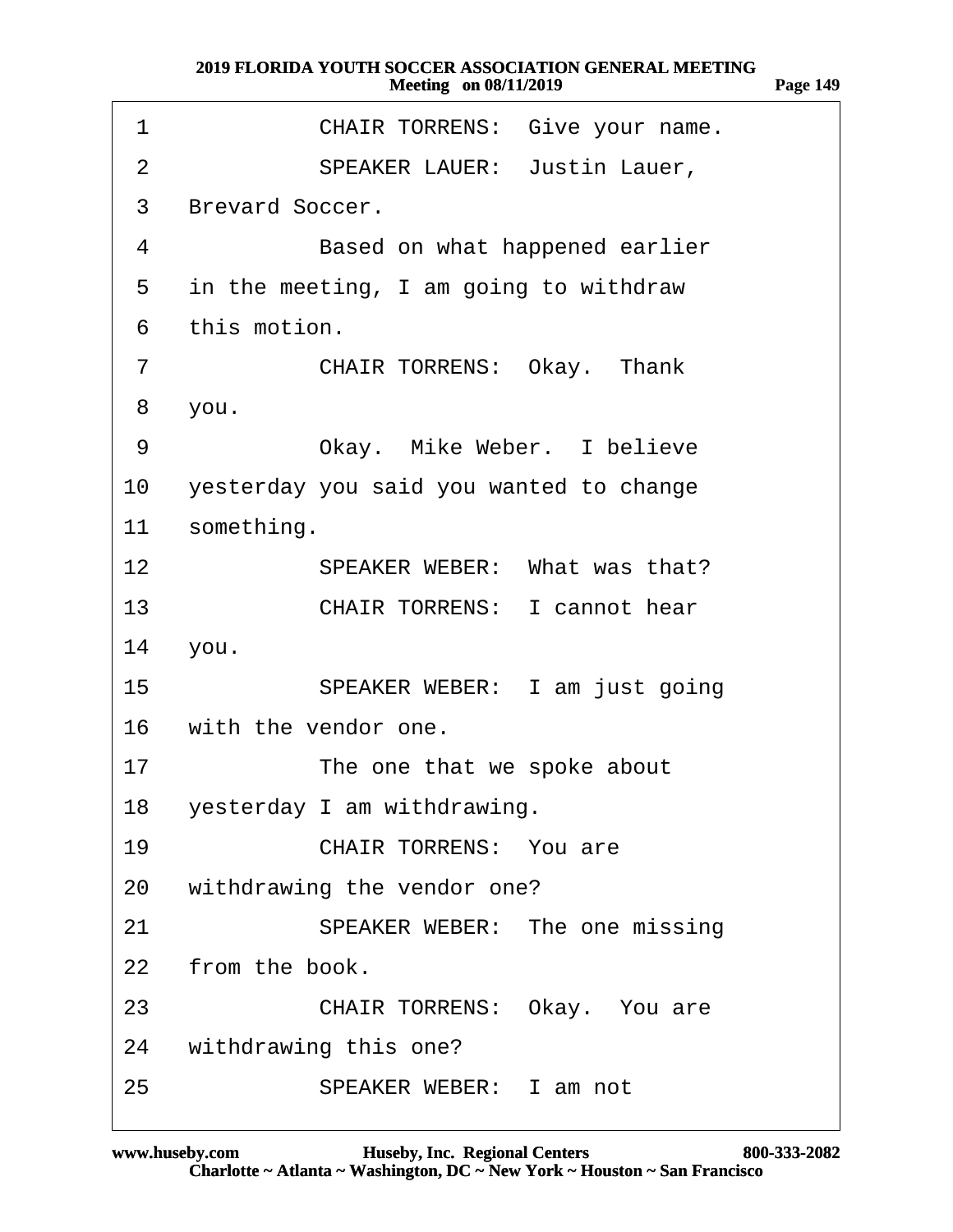| 1              | withdrawing the vendor one. I thought we   |
|----------------|--------------------------------------------|
| 2              | were just talking about --                 |
| 3              | <b>CHAIR TORRENS: I misunderstood.</b>     |
| 4              | SPEAKER WEBER: -- that was                 |
| 5              | missing. All right. I agree. You           |
| 6              | mentioned about amending the procedure,    |
| $\overline{7}$ | but then there is no place in it. I        |
| 8              | shouldn't even have to request a thing     |
| 9              | like this, but I have been requesting      |
| 10             | vendor information for years. And I get    |
| 11             | nothing.                                   |
| 12             | I was forced into voting in a              |
| 13             | Bylaw or a Rule change to get the          |
| 14             | information and, you know, the people in   |
| 15             | here that have T-shirt companies, printing |
| 16             | companies, marketing companies, they can   |
| 17             | do these balloons, they can do these       |
| 18             | banners. I think what I say is it should   |
| 19             | reach out to family affiliates and create  |
| 20             | a bidding list. You know, not open         |
| 21             | bidding yearly, just create a list like    |
| 22             | the governments do being a nonprofit which |
| 23             | by law you should do it. And give the      |
| 24             | affiliates a chance to bid.                |
| 25             | Why are we ordering stuff from             |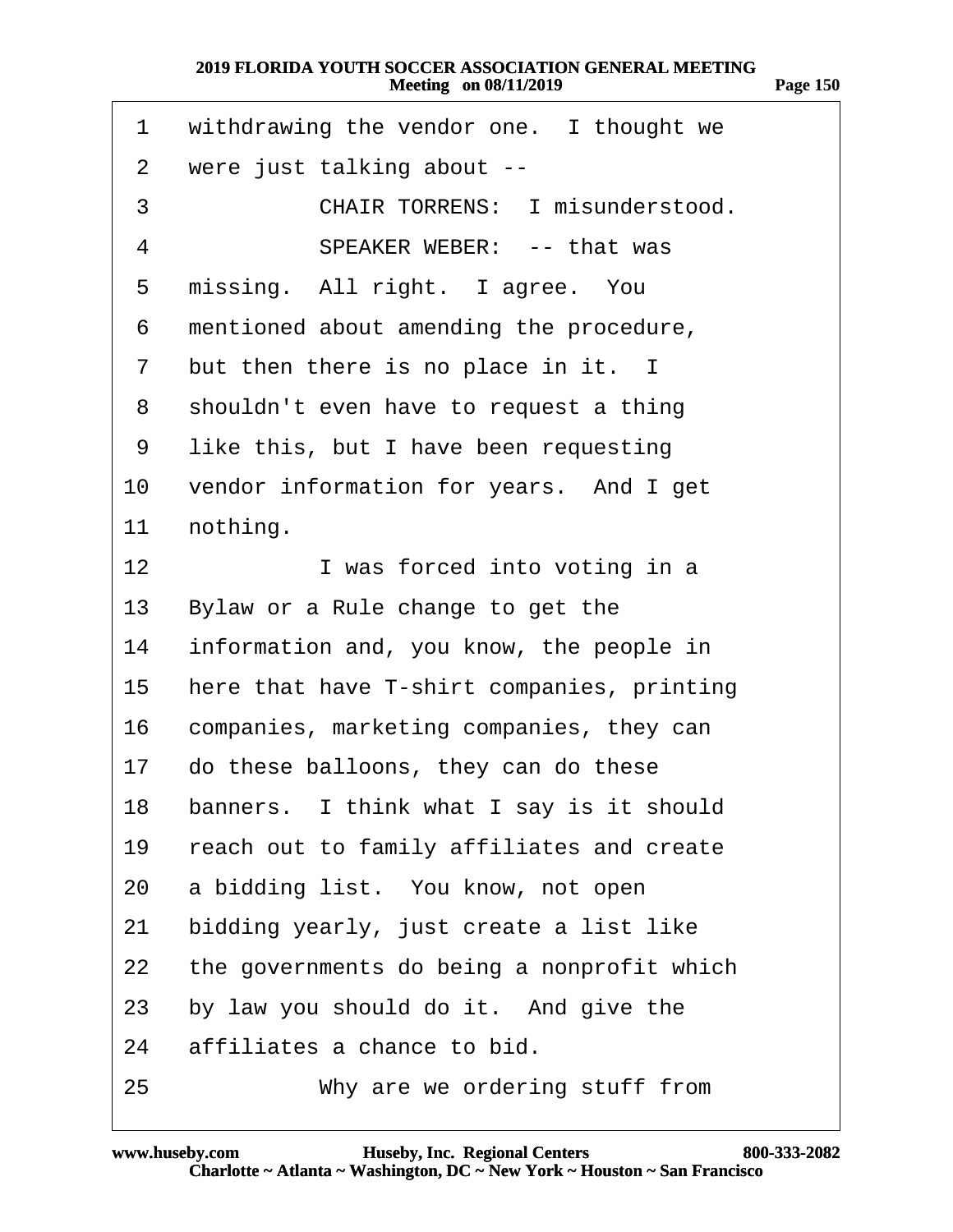| 1  | out of state when we can probably deal     |
|----|--------------------------------------------|
| 2  | with local vendors, avoid shipping costs,  |
| 3  | make it a competitive market, and save     |
| 4  | money in the long run, you know.           |
| 5  | So that's why I put in this                |
| 6  | proposal for a Rule or a Bylaw change.     |
| 7  | You put it in the Bylaws because in the    |
| 8  | Bylaws is where they have the budget.      |
| 9  | <b>CHAIR TORRENS: Okay. Anybody</b>        |
| 10 | against it? Are you against, Michael -- I  |
| 11 | thought you were coming to the microphone. |
| 12 | <b>SPEAKER SROKA: Sorry.</b>               |
| 13 | SPEAKER WEBER: No, not against             |
| 14 | Mike Weber, against this rule.             |
| 15 | CHAIR TORRENS: Mike Weber, no.             |
| 16 | Okay. We are going to vote.                |
| 17 | Anybody against it? Hold on. Somebody      |
| 18 | said against it.                           |
| 19 | <b>TREASURER HEIDEL: (Steps down</b>       |
| 20 | from dais.) Eric Heidel, Treasurer.        |
| 21 | So I am against this, right. It            |
| 22 | is not possible to maintain a list like    |
| 23 | that for everything that FYSA buys. So as  |
| 24 | written I would have to have a list for    |
| 25 | pencils. I would have to have a list for   |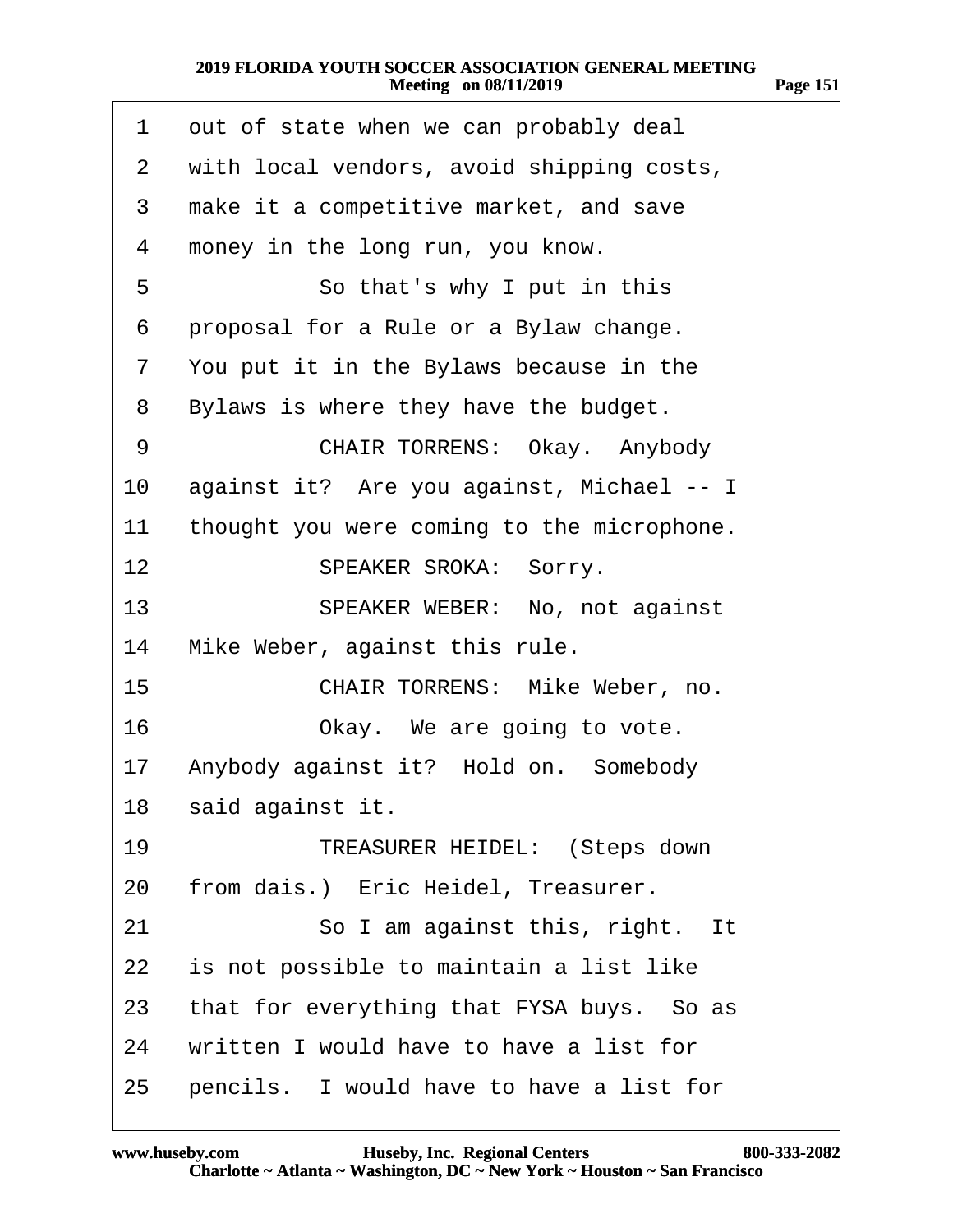| 1       | paper. I would have a list for everything     |
|---------|-----------------------------------------------|
| 2       | that we buy. And to add to it, a lot of       |
| 3       | the banners here by our contract for          |
| 4       | getting this room for free, we are only       |
| 5       | allowed to use the FedEx office located in    |
| 6       | this hotel. So we really couldn't use         |
| 7       | anyone else. And things like that often       |
| 8       | occur. We don't pay for this room because     |
| 9       | we buy that stuff through the hotel.          |
| 10      | So while I understand what you                |
| 11      | would like to do, it's not workable for       |
| $12 \,$ | everything. The way it is written, that       |
| 13      | is how it is.                                 |
| 14      | And I would also add that you                 |
| 15      | have never made a written request to me as    |
| 16      | treasurer for any financial information.      |
|         | 17 You have been requesting that you be added |
| 18      | to the vendor list, which you got an          |
| 19      | affirmative response on. But you have         |
| 20      | never asked me as treasurer or Michelle       |
| 21      | Cook as the financial specialist for          |
| 22      | information concerning who are vendors are    |
| 23      | and what we paid.                             |
| 24      | And as I stated earlier on the                |
| 25      | record with the court reporter here, if       |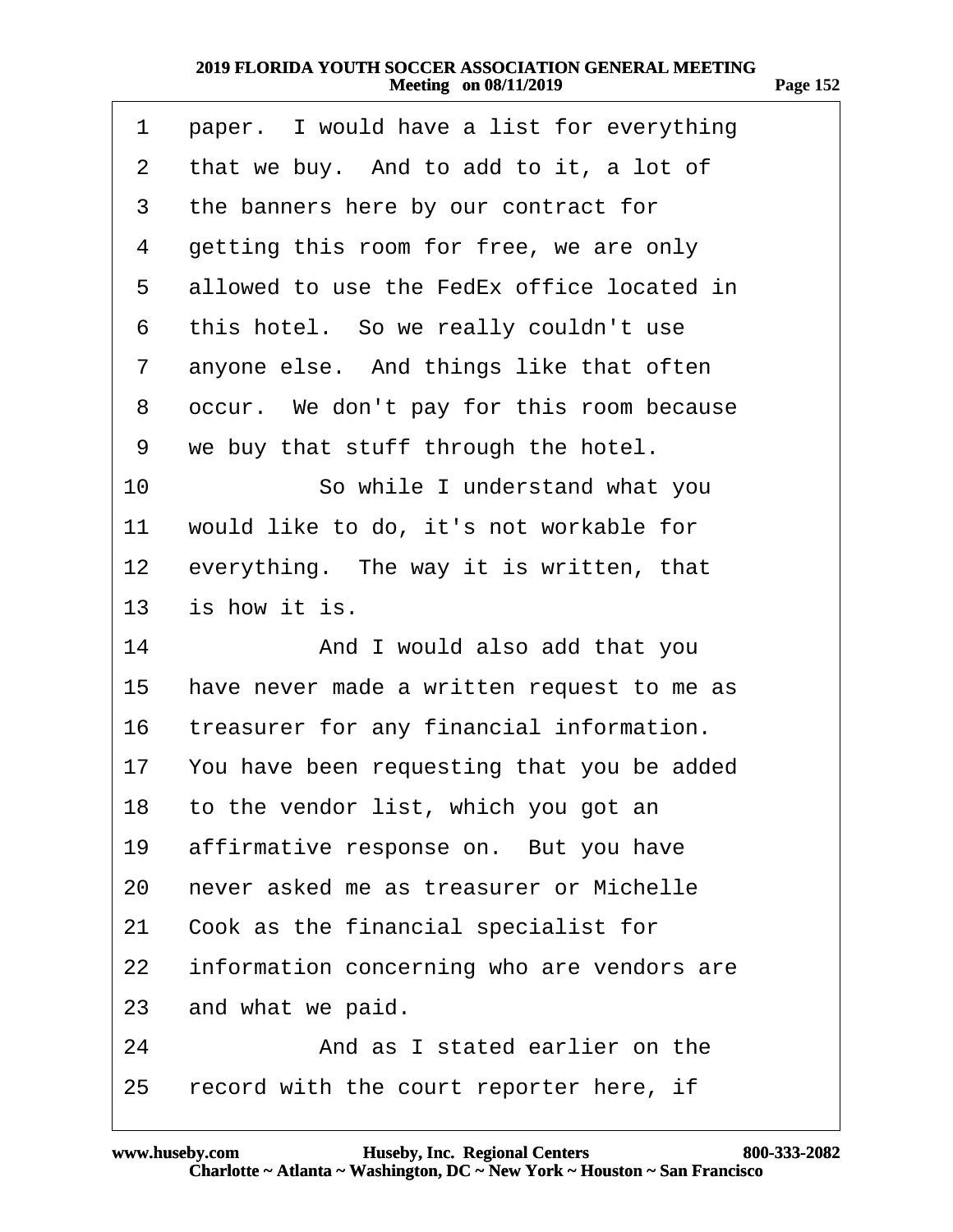| 1               | you make that request, I will provide        |
|-----------------|----------------------------------------------|
| 2               | information within a reasonable amount of    |
| 3               | time, meaning 30 days or less.               |
| 4               | CHAIR TORRENS: Are you coming                |
| 5               | back to speak?                               |
| 6               | <b>SPEAKER WEBER: I do totally</b>           |
| $\overline{7}$  | agree with Eric. I was not precise in the    |
| 8               | vendor information. I was actually for       |
| 9               | years requesting to bid on FYSA's            |
| 10              | information. So right now on record, you     |
| 11              | know, give me all the invoice for the past   |
| 12 <sub>2</sub> | year or two of the information and you       |
| 13              | have 30 days to do it, you know. But I       |
| 14              | agree with Eric, I did not --                |
| 15              | <b>TREASURER HEIDEL: You will have</b>       |
|                 | 16 to send me a written request of what you  |
|                 | 17 want. I am not honoring a verbal request. |
|                 | 18 Make it in writing, please, so I can be   |
| 19              | very clear about what you want and           |
| 20              | everyone is clear as to the timeline.        |
| 21              | And if I don't answer you, then              |
| <u>22</u>       | you can use that written request against     |
| 23              |                                              |
|                 | me.                                          |
| 24              | <b>SPEAKER WEBER: Understood.</b>            |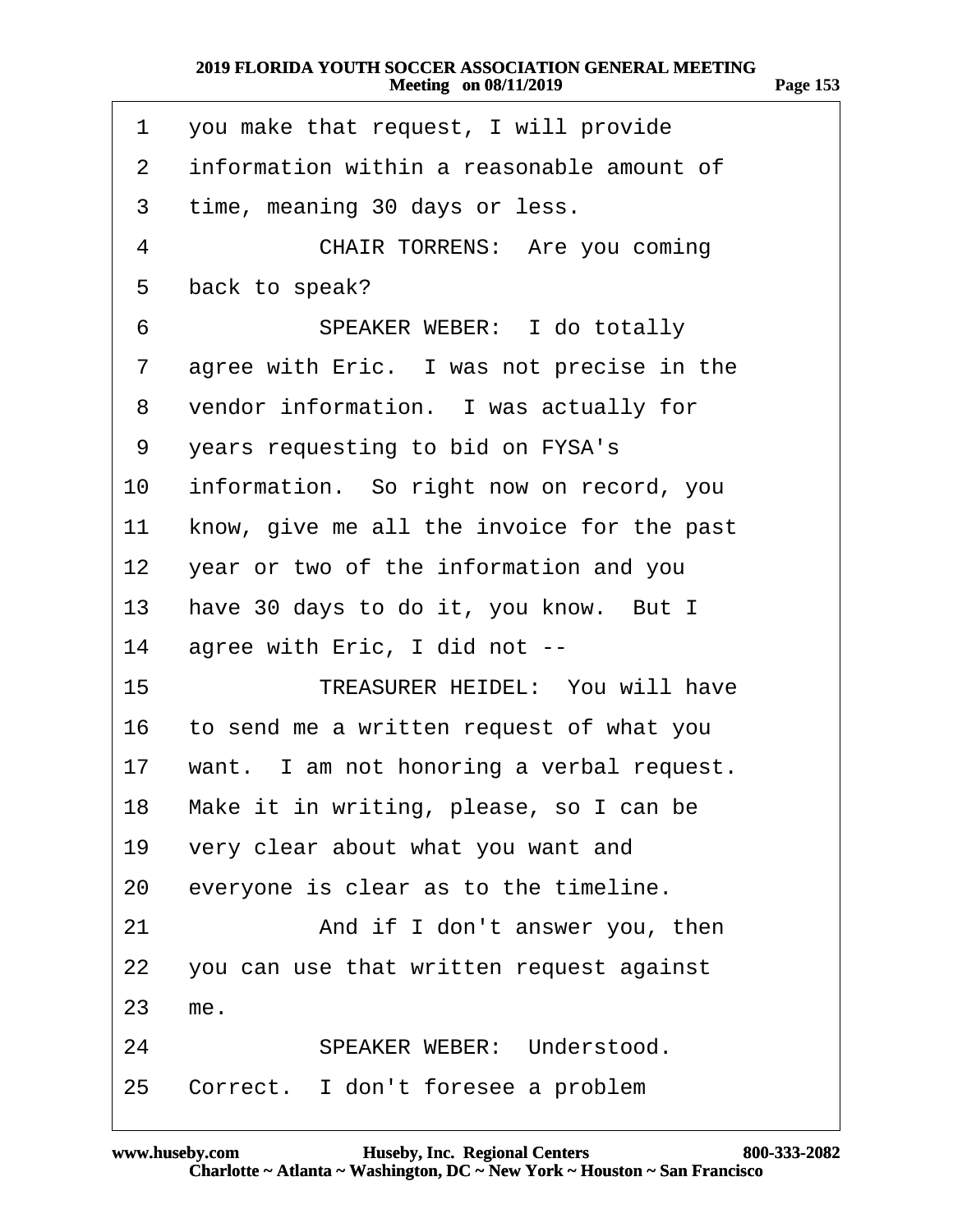| 1              | getting any information from you. And you    |
|----------------|----------------------------------------------|
| 2              | are right, put it in writing and don't do    |
| 3              | it verbal. But I have been and have put      |
| 4              | in writing to you and various FYSA board     |
| 5              | members requesting to bid on the             |
| 6              | information. As far as bidding on the        |
| $\overline{7}$ | facility here and the information that you   |
| 8              | have to use through FedEx, that is a no      |
| 9              | brainer, you get it for free. I cannot       |
| 10             | beat that.                                   |
| 11             | So, you know, I think, you know,             |
| 12             | like all nonprofit organizations, all that   |
| 13             | stuff should be transparent. I just think    |
| 14             | since I have been requesting for years to    |
| 15             | do it, I was forced to put in a trade show   |
| 16             | booth. And I think if everyone saw the       |
| 17             | booth and that imagery, we are capable.      |
|                | 18 Some people are not capable of handling a |
| 19             | corporation the size of FYSA.                |
| 20             | But I have been for years and                |
| 21             | the few times I have received orders --      |
| 22             | and I am going to use an example where       |
| 23             | Mark Horstago (phonetic) waited too long     |
| 24             | to put in an order that we had a rush        |
| 25             | order. The vendors that you used for         |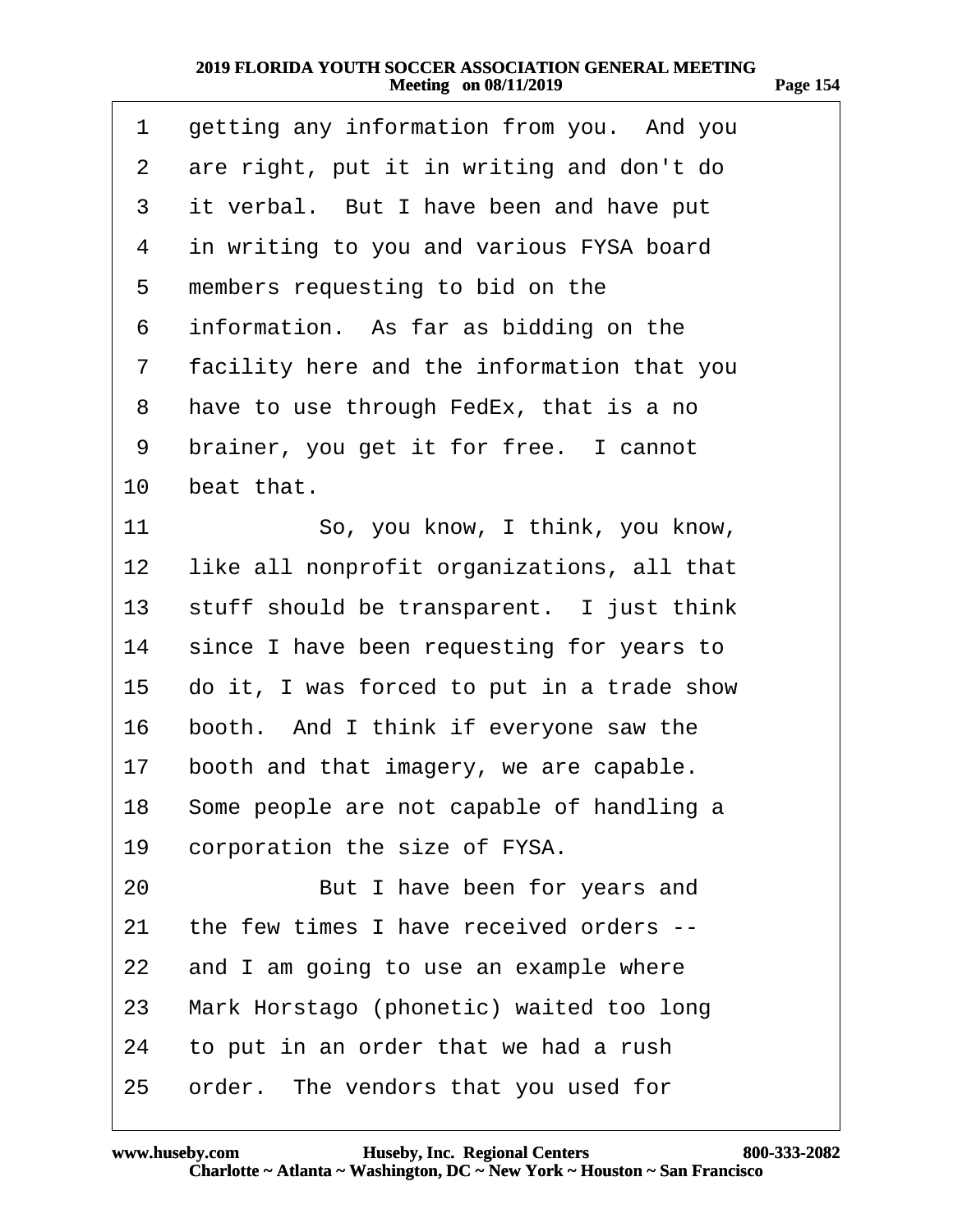| 1               | T-shirts could not turn it around in time. |
|-----------------|--------------------------------------------|
| 2               | But that was because they waited. And I    |
| 3               | put in days, you know, to get a bid. That  |
| 4               | is just a reasonable amount of time our    |
| 5               | government agencies do. And if the office  |
| 6               | is dysfunctional to the point that         |
| $\overline{7}$  | everything is an emergency rush order,     |
| 8               | like your pencil order you mentioned, then |
| 9               | we have a problem there.                   |
| 10              | CHAIR TORRENS: Okay. You want              |
| 11              | to vote on this? Anybody against it? You   |
|                 | 12 are against it?                         |
| 13 <sup>°</sup> | SPEAKER: Yes, against. Adam                |
| 14              | Gee, Palm Beach Gardens.                   |
| 15              | <b>CHAIR TORRENS: Name? Get</b>            |
| 16              | closer to the mic. I am sorry.             |
| 17              | SPEAKER: Adam Gee, Palm Beach              |
| 18              | Gardens.                                   |
| 19              | I am against it. I think there             |
| 20              | are a lot of sponsors that the state work  |
| 21              | with that give a lot of sponsors to the    |
| 22              | state in terms of dollar values, in terms  |
| 23              | of extra things. And I think we should     |
| 24              | trust the state to get the best pricing    |
| 25              | and move on.                               |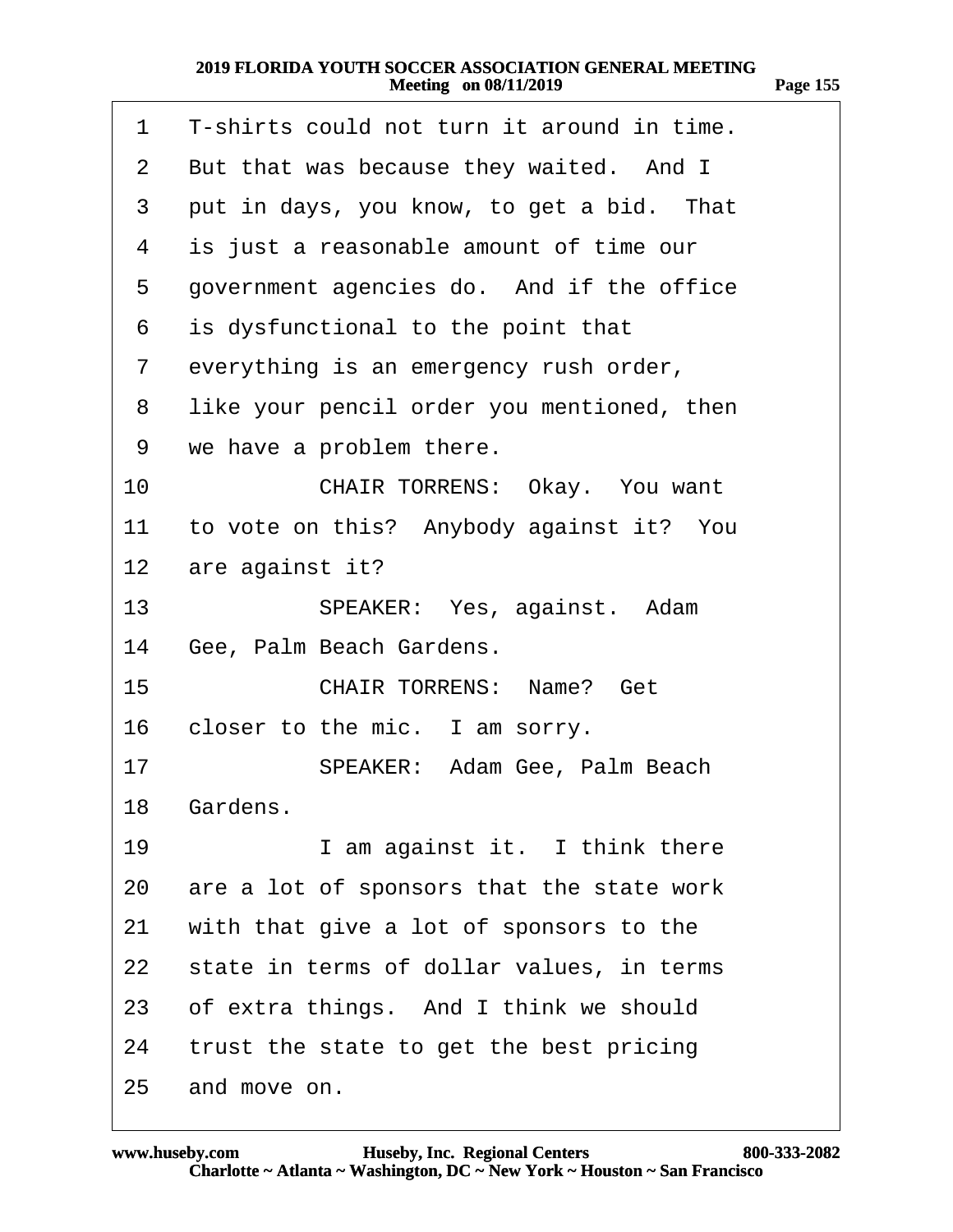| 1              | <b>CHAIR TORRENS: And, Mike?</b>           |
|----------------|--------------------------------------------|
| $\overline{2}$ | SPEAKER WEBER: Okay. I do                  |
| 3              | totally understand your situation. We      |
| 4              | should trust the state when people are     |
| 5              | requesting to put in bids on different     |
| 6              | information and they have done work and    |
| 7              | then they don't even get a chance. And     |
| 8              | when we did do the few orders of T-shirts, |
| 9              | the one thing I was told is you are        |
| 10             | cheaper than the other guy, you should     |
| 11             | have charged more. And my only comment     |
| 12             | was, we did charge you a rush order.       |
| 13             | So I think they should be                  |
| 14             | transparent and, you know, people in here  |
| 15             | should get an opportunity to keep the flow |
| 16             | in the family.                             |
| 17             | CHAIR TORRENS: Okay. Anybody               |
| 18             | else against it? Hearing none.             |
| 19             | Jared, we are going to call for            |
| 20             | the vote. This is a bylaw change so a      |
| 21             | two-thirds requirement.                    |
| 22             | JARED WHITE: All right. One                |
| 23             | for yes and two for no. Voting is open.    |
| 24             | Five, four, three, two, one.               |
| 25             | CHAIR TORRENS: I guess we don't            |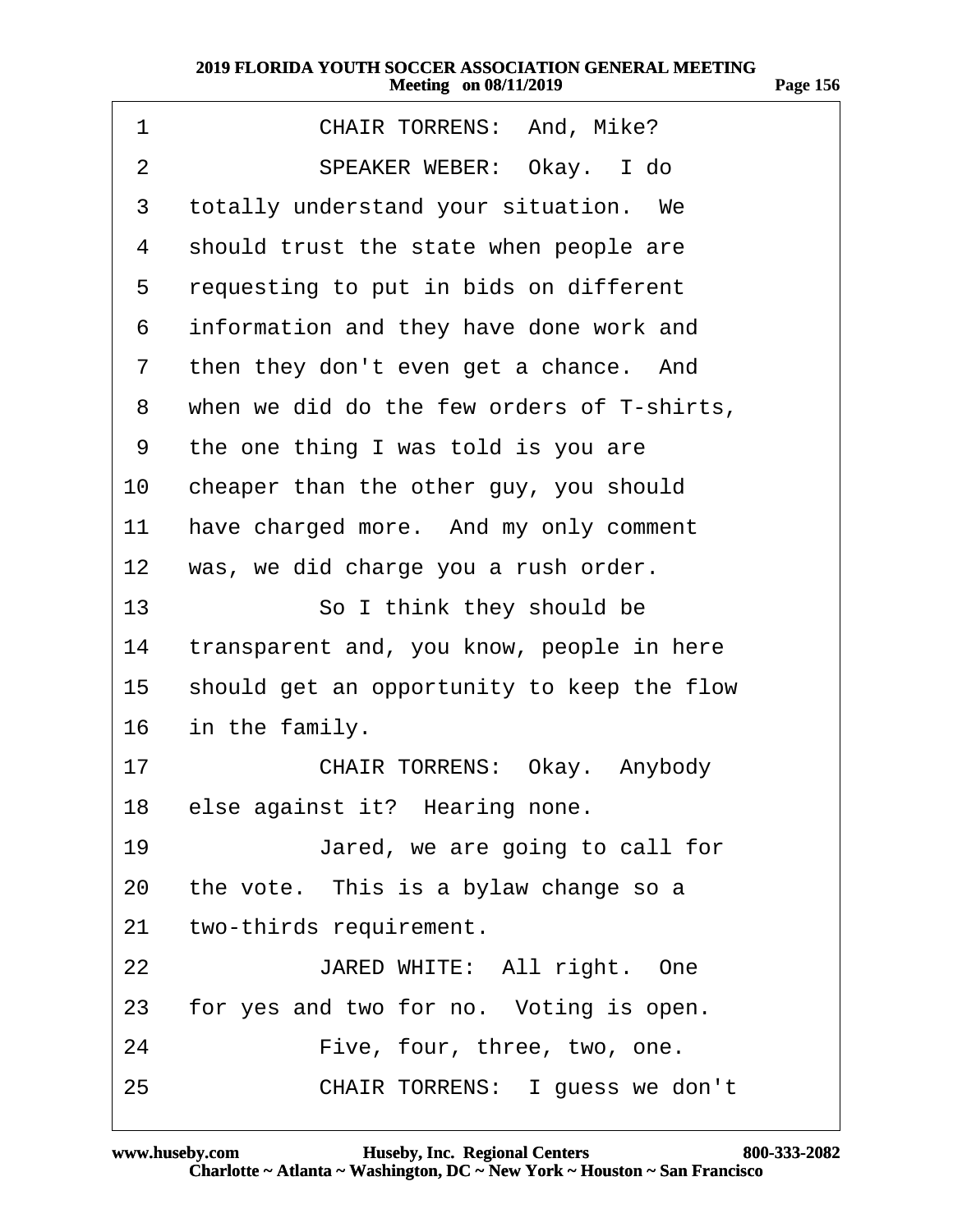| 1              | need the percentage? I can't see the          |
|----------------|-----------------------------------------------|
| 2              | numbers.                                      |
| 3              | JARED WHITE: It's 25 yes and                  |
| 4              | 75 percent no.                                |
| 5              | CHAIR TORRENS: Okay. Mike had                 |
| 6              | submitted one that was omitted from the       |
| $\overline{7}$ | book but he already withdrew it, so we are    |
| 8              | not going to put it up. Jared had it          |
| 9              | ready.                                        |
| 10             | And I am finished.                            |
| 11             | (Applause.)                                   |
| 12             | PRESIDENT STACEY: Okay. The                   |
|                | 13 next item on the agenda are the elections. |
| 14             | All right. Let's move onto the elections      |
| 15             | so we can get through these. Here is the      |
| 16             | process.                                      |
| 17             | So first of all, I want to say                |
| 18             | this year we had, as we have done last        |
| 19             | year as well, we did a Nominating             |
| 20             | Committee. I would like to commend the        |
| 21             | Nominating Committee who was lead by          |
| 22             | Catherine Pennington this year. They did      |
| 23             | what they were supposed to do. They           |
| 24             | advertised. They gathered the feedback.       |
| 25             | They got the nominations. They put            |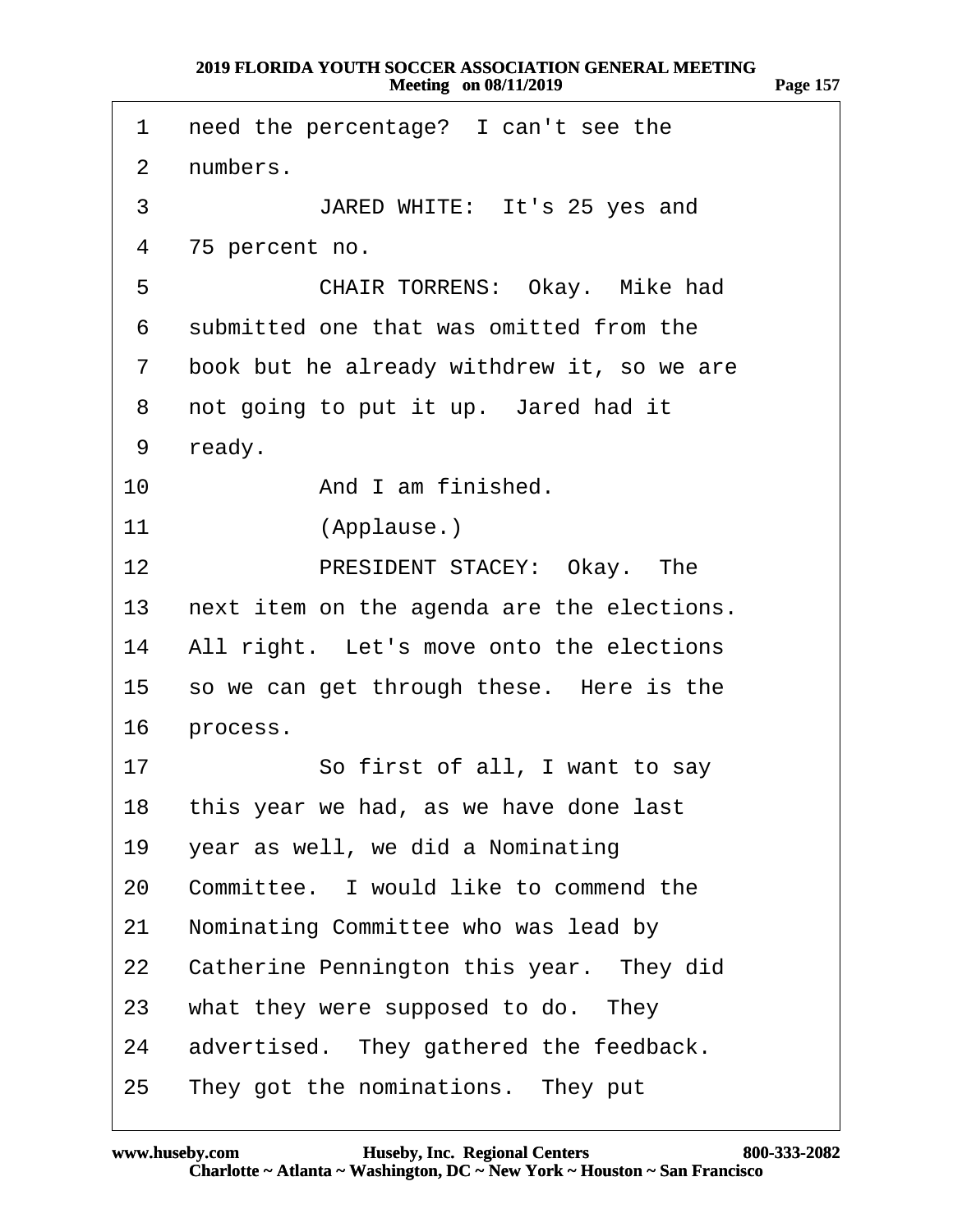| 1              | together documentation. They lead the      |
|----------------|--------------------------------------------|
| 2              | candidate forum. So, Catherine and your    |
| 3              | team, thank you very much for what you     |
| 4              | guys did to get us to this point.          |
| 5              | Today if you were nominated, you           |
| 6              | have to be nominated from the floor. So    |
| $\overline{7}$ | as we go through these the maker of the    |
| 8              | nomination can speak up to one minute.     |
| 9              | And once we have all the nominations in    |
| 10             | for an office, we will give the candidates |
| 11             | up to five minutes to speak, at which      |
| 12             | time -- after which time we will have a    |
| 13             | vote.                                      |
| 14             | So the first position that we              |
| $15\,$         | are going to -- and since the Bylaws and   |
| 16             | Rules did not change, of course, the       |
| 17             | titles and nothing changes.                |
| 18             | So for first election we will              |
| 19             | have today is the office of secretary. Do  |
| 20             | I have any nominations? If so, please      |
| 21             | come to the mic.                           |
| 22             | <b>SPEAKER TORRENS: Marino Torrens</b>     |
| 23             | would nominate Chris Ellison for the       |
| 24             | secretarial position.                      |
| 25             | <b>SPEAKER TOWERS: Terri Towers</b>        |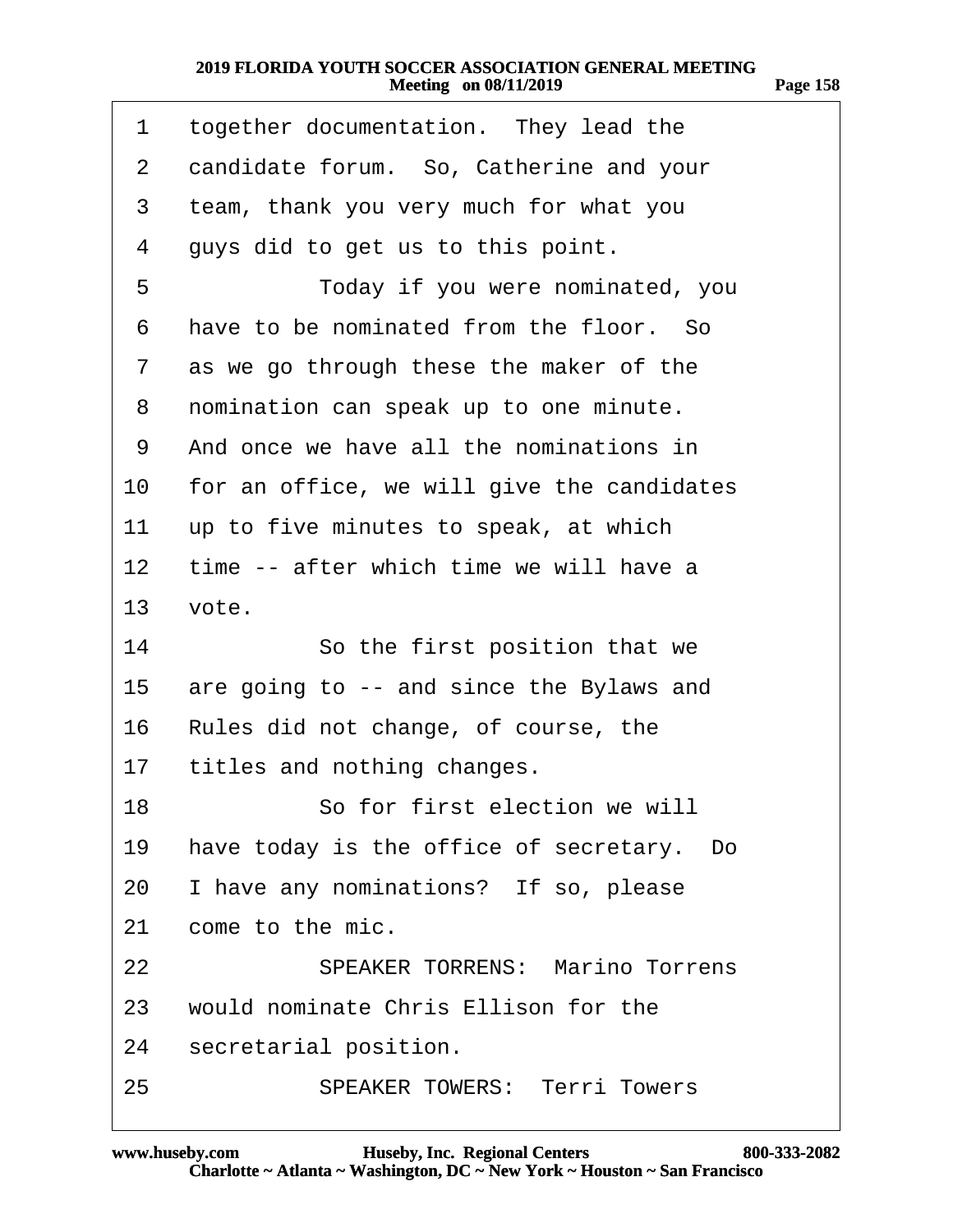| 1               | second.                                     |
|-----------------|---------------------------------------------|
| 2               | PRESIDENT STACEY: And we have a             |
| 3               | nomination for Chris Ellison. Are there     |
| 4               | any other nominations for the office of     |
| 5               | secretary?                                  |
| 6               | There was not another one?                  |
| 7               | All right. Seeing no other                  |
| 8               | nominations, Chris, I will give you the     |
| 9               | chance to say something if you would like.  |
|                 | 10 No? You would?                           |
| 11              | All right. Chris wants to                   |
|                 | 12 speak.                                   |
| 13 <sup>°</sup> | <b>SECRETARY ELLISON: All right.</b>        |
|                 | 14 So Chris Ellison, Acting Secretary of    |
|                 | 15 FYSA.                                    |
| 16              | I just want to take a minute,               |
|                 | 17 even though nobody has been nominated to |
|                 | 18 run against me, to say that sitting up   |
| 19              | here today I think it is pretty loud and    |
| 20              | clear from the membership that the biggest  |
| 21              | issue we have right now is trust in the     |
| 22              | organization. Trust that the people         |
| 23              | sitting up on that stage and the rest of    |
| 24              | that are representing the organization are  |
| 25              | going to listen to what you have to say     |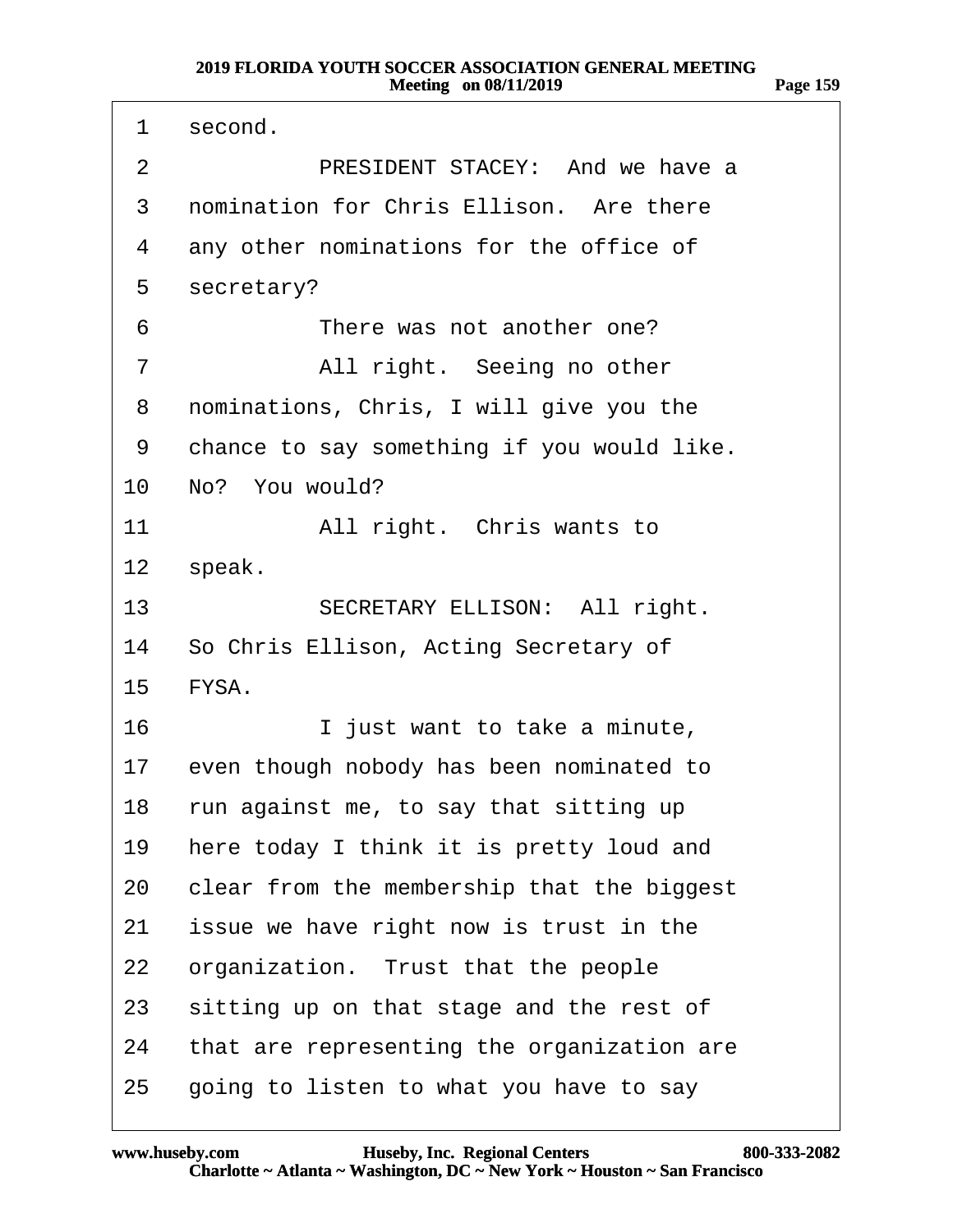| 1               | and try to make a difference with that.    |
|-----------------|--------------------------------------------|
| $\overline{2}$  | I think especially with respect            |
| 3               | to openness and understanding of what is   |
| 4               | happening before it happens or before a    |
| 5               | decision is made and including all you     |
| 6               | guys in it. And just my commitment if I    |
| 7               | am elected to be secretary again, would be |
| 8               | to help that process happen, you know,     |
| 9               | whether it is going back and resisting the |
| 10              | rules. I mean I think it sounds like       |
| 11              | everybody here thinks that something needs |
| 12 <sub>2</sub> | to be done about it. I think mostly        |
| 13              | everybody kind of agrees that the three    |
| 14              | sections that we have broken it into makes |
| 15              | sense, but they are not 100 percent happy  |
| 16              | with the way it is in this particular      |
| 17              | format.                                    |
| 18.             | So I think I have got some good            |
| 19              | ideas on how we can kind of move forward   |
|                 | 20 with that to really help the process,   |
| 21              | especially being open, including more      |
| 22              | people, and getting ourselves back to the  |
| 23              | Rules Committee. And I think that is --    |
| 24              | you know, we have got a lot of work to do  |
| 25              | to build and gain your trust back. And I   |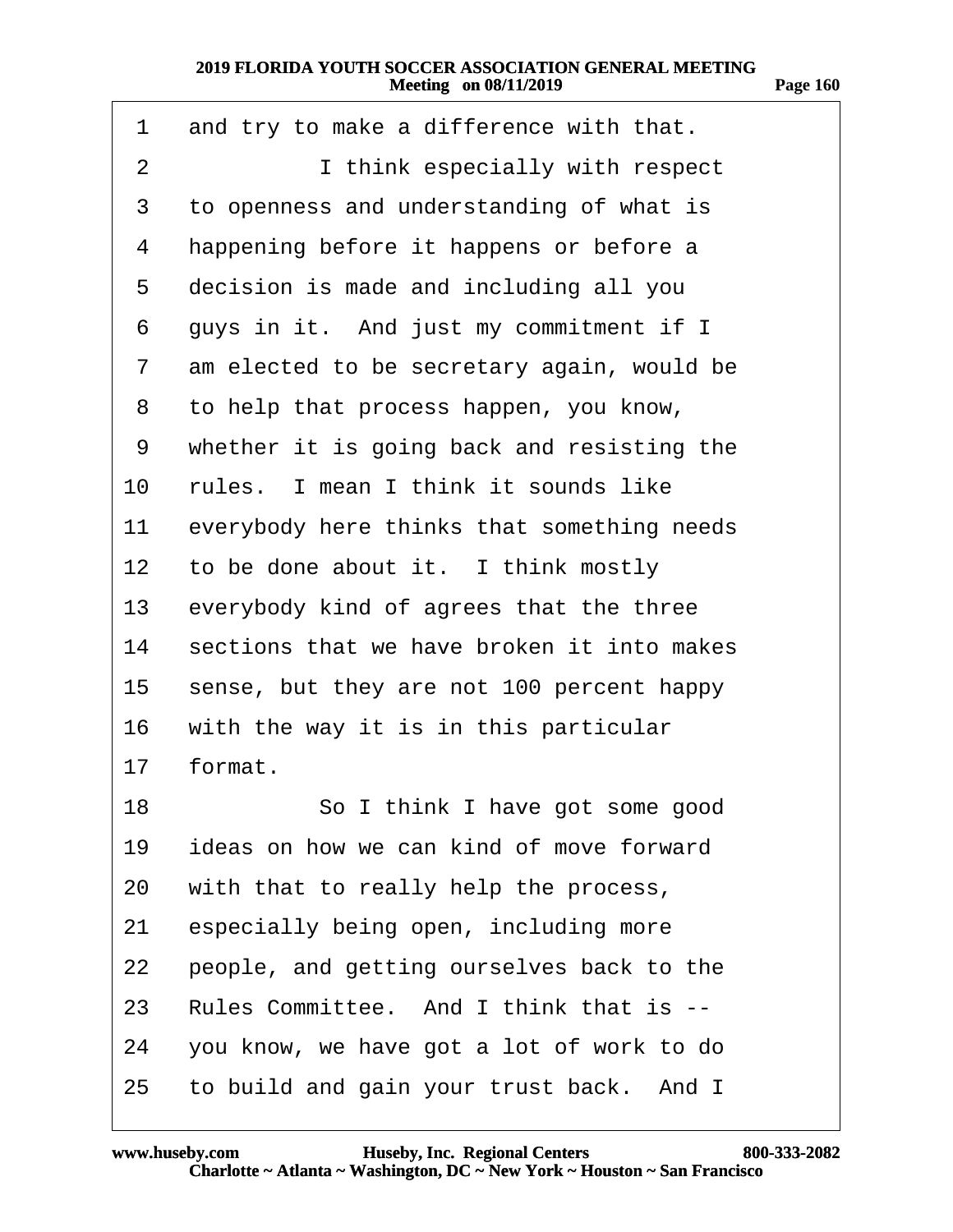| 1               | will try hard to do that. Okay?            |
|-----------------|--------------------------------------------|
| 2               | (Applause.)                                |
| 3               | PRESIDENT STACEY: Thank you,               |
| 4               | Chris.                                     |
| 5               | So all in favor of Chris Ellison           |
| 6               | for secretary signify by saying aye.       |
| 7               | <b>GENERAL MEMBERSHIP: Aye.</b>            |
| 8               | PRESIDENT STACEY: Any opposed?             |
| 9               | (No response.)                             |
| 10              | Very good. Congratulations,                |
| 11              | Chris.                                     |
| 12              | Next we have Vice President of             |
|                 | 13 Coach and Player Development. Do I have |
| 14              | any nominations for the position?          |
| 15              | <b>SPEAKER TORRENS: Marino</b>             |
| 16              | Torrens, again. I nominate Shenoy and I    |
| 17              | am not saying your last name. Really the   |
| 18              | president -- (inaudible) -- and stick with |
| 19              | the one hand.                              |
| 20              | <b>PRESIDENT STACEY: Nominations</b>       |
| 21              | for Vice President and Coach and Player    |
| 22              | Development?                               |
| 23              | <b>SPEAKER MURRAY: Yes. Damien</b>         |
| 24              | Murray, Palm Beach Gardens. I would like   |
| 25 <sub>2</sub> | to nominate Daragh Cullen.                 |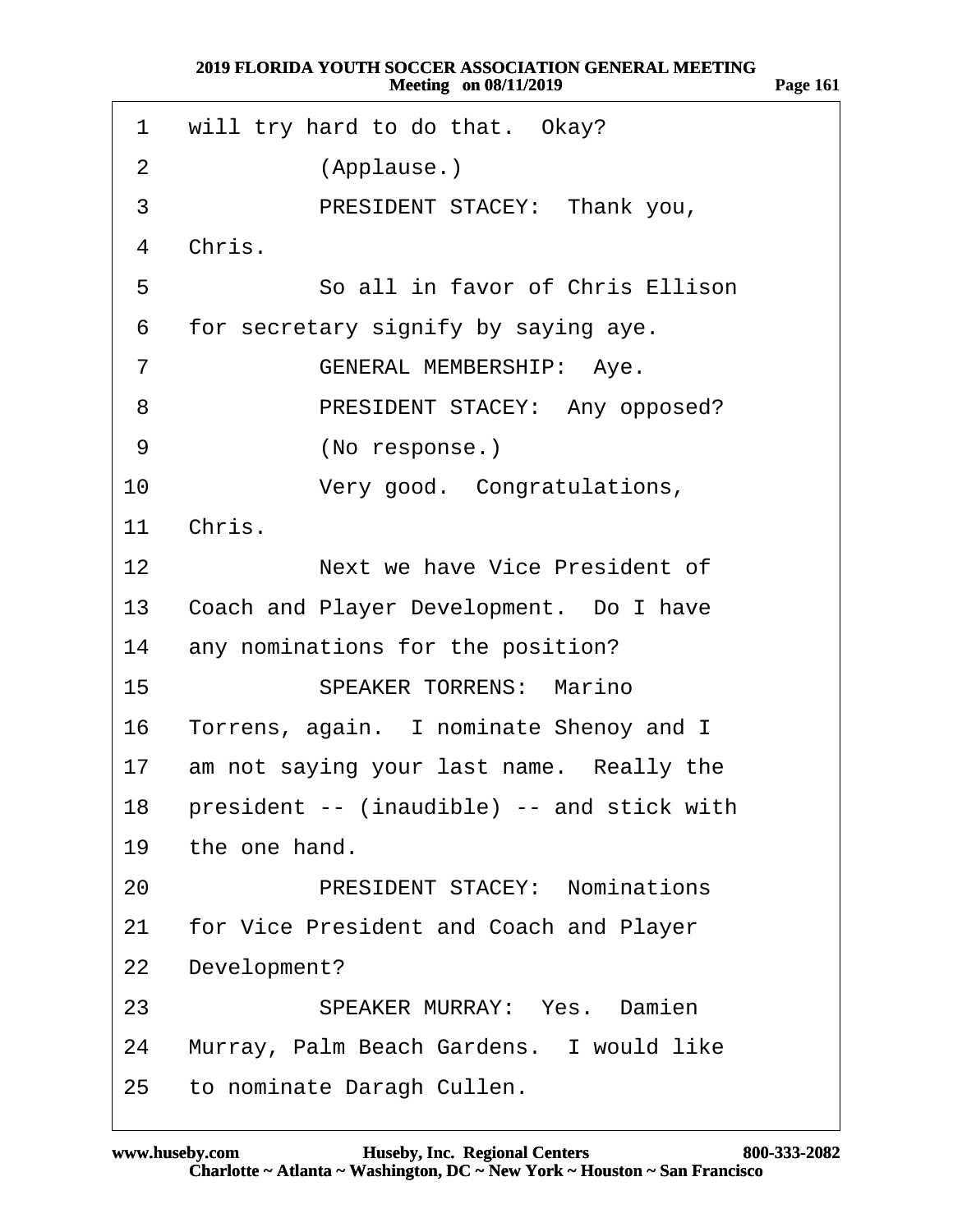| 1               | PRESIDENT STACEY: Daragh                   |
|-----------------|--------------------------------------------|
|                 | 2 Cullen.                                  |
| 3               | SPEAKER MURRAY: It's Daragh                |
| 4               | Cullen.                                    |
| 5               | <b>PRESIDENT STACEY: I am always</b>       |
| 6               | messing it up. I am sorry.                 |
| $\overline{7}$  | <b>SPEAKER TOWERS: Terri Towers</b>        |
| 8               | second.                                    |
| 9               | PRESIDENT STACEY: Okay. Do we              |
| 10              | have any other nominations for Vice        |
| 11              | President Coach and Player Development?    |
| 12 <sup>1</sup> | Are you rising to speak?                   |
| 13 <sup>2</sup> | <b>SPEAKER WITHKOWSKI: Yes.</b>            |
| 14              | John Withkowski, Regional                  |
|                 | 15 Commissioner North.                     |
| 16              | I nominate David DiTillio.                 |
| 17              | <b>PRESIDENT STACEY: Stay there</b>        |
| 18              | for a second, you get a minute to speak if |
| 19              | you want. Both of you do if you wish to    |
| 20              | speak to the nomination.                   |
| 21              | So, I am sorry David DiTillio.             |
| 22              | Do we have a second?                       |
| 23              | <b>SPEAKER STEWART: Second.</b>            |
| 24              | Southwest Florida Soccer, Crystal Stewart. |
| 25              | <b>PRESIDENT STACEY: Please come</b>       |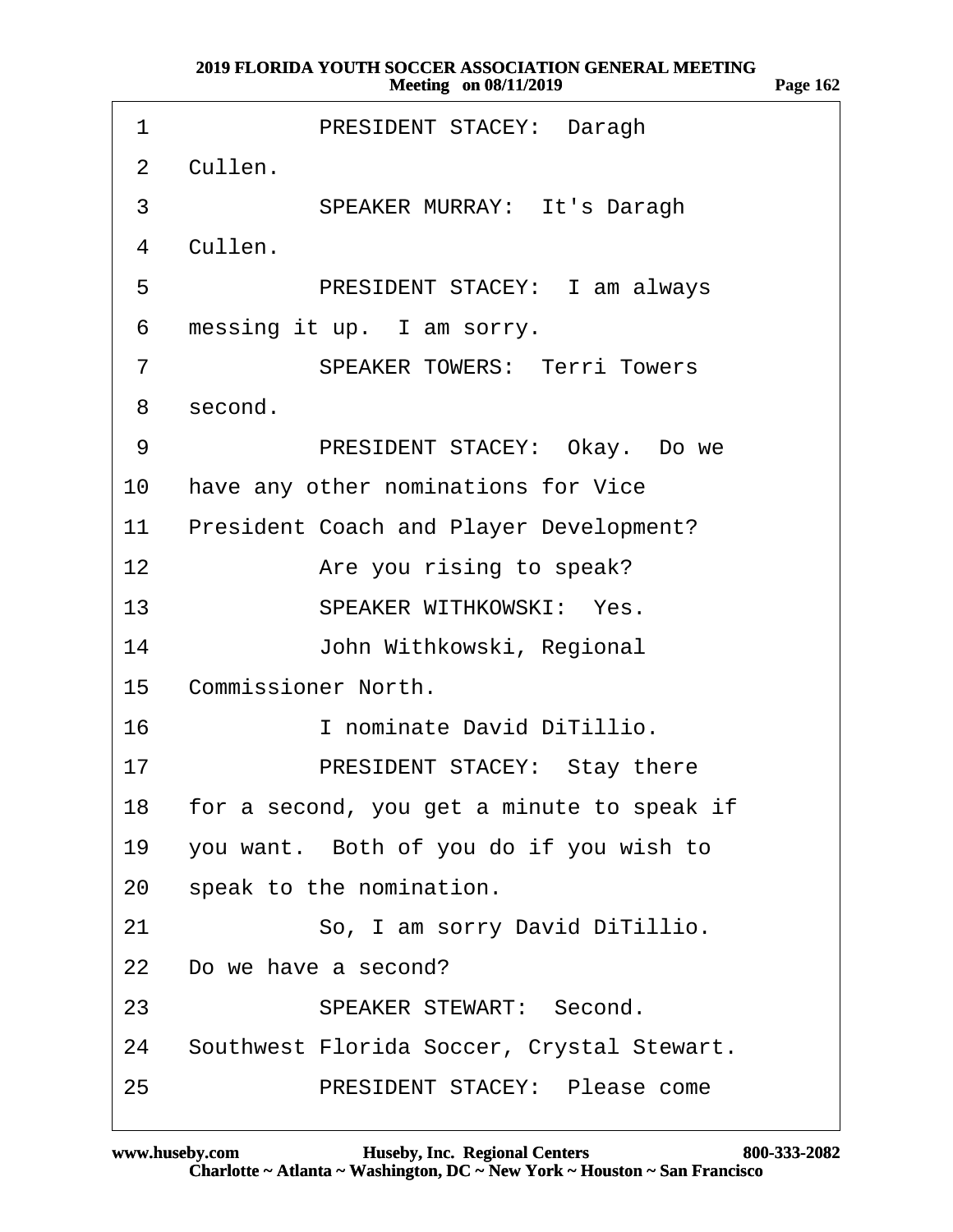| 1                | to the mic so we can get it on the record. |
|------------------|--------------------------------------------|
| 2                | <b>SPEAKER STEWART: I'm right</b>          |
| 3                | here.                                      |
| 4                | PRESIDENT STACEY: I am sorry.              |
| 5                | <b>SPEAKER STEWART: Crystal</b>            |
| 6                | <b>Stewart, Southwest Florida Soccer</b>   |
| $\overline{7}$   | Association.                               |
| 8                | PRESIDENT STACEY: Do we have               |
| 9                | any other candidates for the position of   |
| 10               | Vice President of Coach and Player         |
| 11               | Development?                               |
| 12 <sup>7</sup>  | I am hearing none. The                     |
|                  | 13 nominations are closed.                 |
| 14               | The makers of the nomination,              |
| 15               | you will have a minute to speak if you     |
| 16               | would like. Would you like to speak? Say   |
| 17 <sup>17</sup> | something really quick.                    |
| 18               | SPEAKER: Just so everybody is              |
| 19               | clear, David DiTillio could not be here    |
| 20               | today. There was a -- they are dealing     |
| 21               | with a death in the family, so he is not   |
| 22               | here today so he cannot speak for himself. |
| 23               | I believe Joe --                           |
| 24               | VP NELSON: Yeah, I will accept             |
| 25               | on Dave's behalf. He is burying a family   |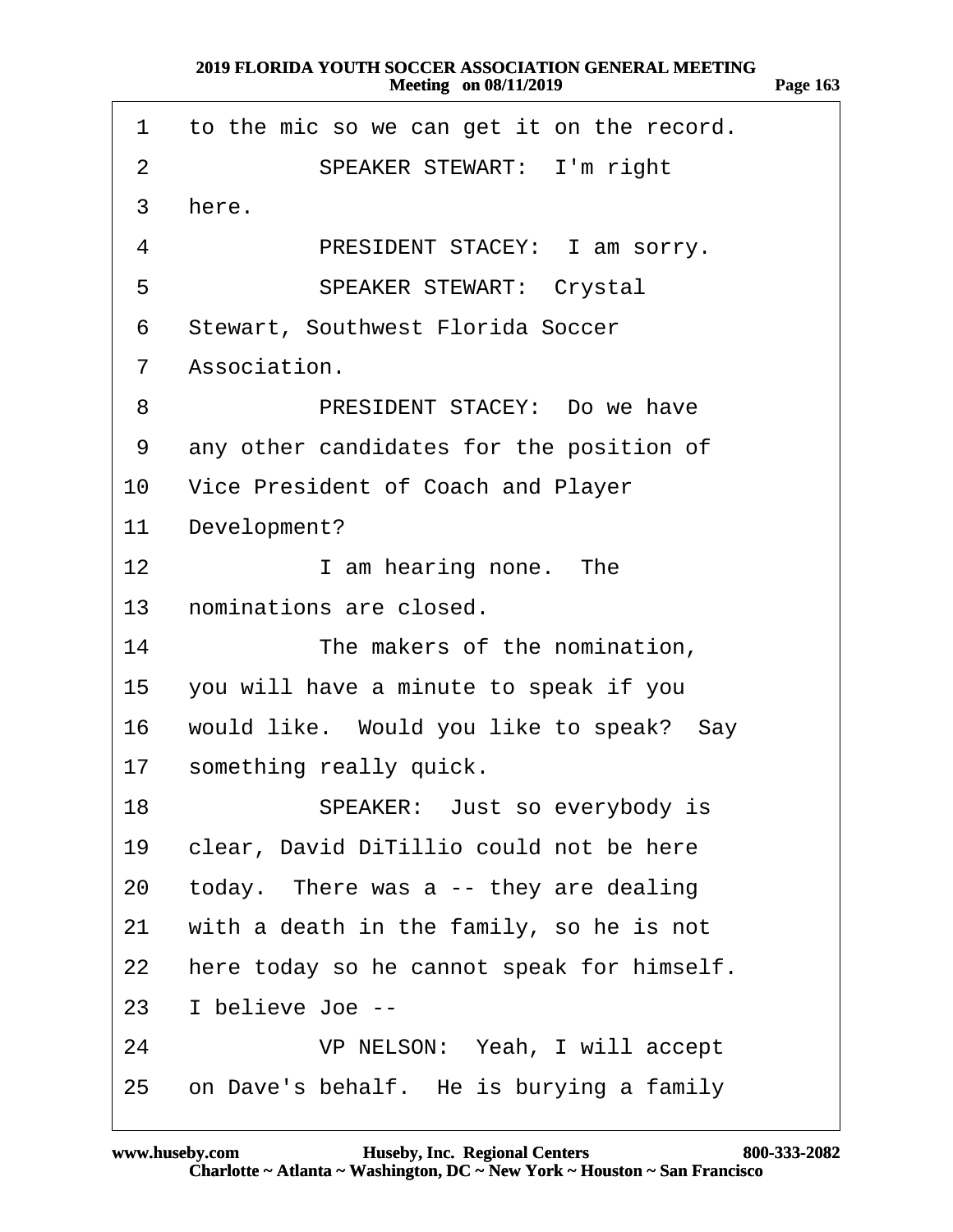| 1                 | member as we speak and he is one of the    |
|-------------------|--------------------------------------------|
| $\overline{2}$    | pallbearers. So this morning he sent me    |
| 3                 | his speech, so I am going to actually      |
| 4                 | read.                                      |
| 5                 | PRESIDENT STACEY: Joe, if I                |
| 6                 | may. Thank you for that. So we are going   |
| $\overline{7}$    | to go in order of last name. I am just     |
| 8                 | trying to follow process.                  |
| 9                 | Daragh, if you would come                  |
| 10                | forward.                                   |
| 11                | <b>SPEAKER CULLEN: Yes.</b>                |
| $12 \overline{ }$ | Test, test. Good afternoon,                |
|                   | 13 everybody.                              |
| 14                | PRESIDENT STACEY: Say your                 |
| 15                | name.                                      |
| 16                | SPEAKER CULLEN: I am sorry.                |
| 17                | Daragh Cullen.                             |
| 18                | PRESIDENT STACEY: Okay.                    |
| 19                | SPEAKER CULLEN: Good afternoon,            |
| 20                | everybody. First and foremost, I want to   |
| 21                | thank every single one of you for all that |
| 22                | you do for your leagues. I want to thank   |
| 23                | the FYSA staff for all you do for all of   |
| 24                | us. I want to thank any officials in this  |
| 25                | room for all you do for us for our games.  |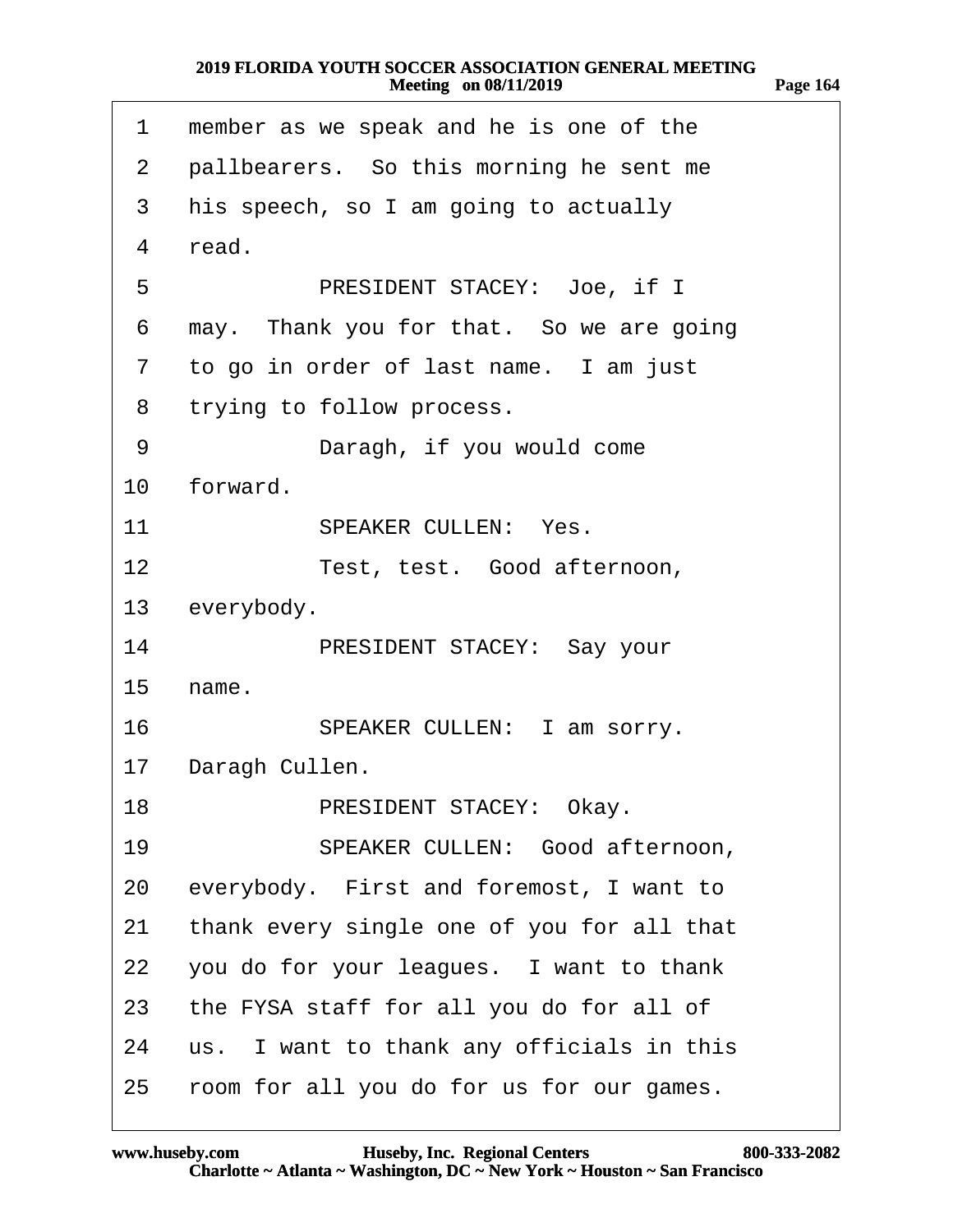| 1               | And I also want to thank the Board for all |
|-----------------|--------------------------------------------|
| 2               | they do and their time and dedication.     |
| 3               | I am Daragh Cullen. I stand                |
| 4               | before you today not seeking a title. I    |
| 5               | am asking for the opportunity to help,     |
| 6               | help you, help your members, your          |
| 7               | officials, grow this game, make it fun for |
| 8               | the kids, create a better environment. I   |
| 9               | am currently the President of the Lakeland |
| 10              | Tropics Futbol Club and have been for the  |
| 11              | last six years. I was the Vice President   |
| 12 <sup>°</sup> | of Florida State Soccer Association for    |
| 13              | the adults. I was VP for six years as      |
| 14              | well as. And I was a Director of the       |
| 15              | Board for ten years.                       |
| 16              | <b>Currently I hold a USSFC</b>            |
| 17              | license. And actually, as if this weekend  |
| 18              | wasn't enough soccer, on Monday I fly to   |
| 19              | Kansas City to start my gig.               |
| 20              | So I appreciate your support.              |
| 21              | Thank you so very much.                    |
| 22              | (Applause.)                                |
| 23              | PRESIDENT STACEY: So speaking              |
| 24              | on behalf of David DiTillio Joe Nelson.    |
| 25              | VP NELSON: Bear with me because            |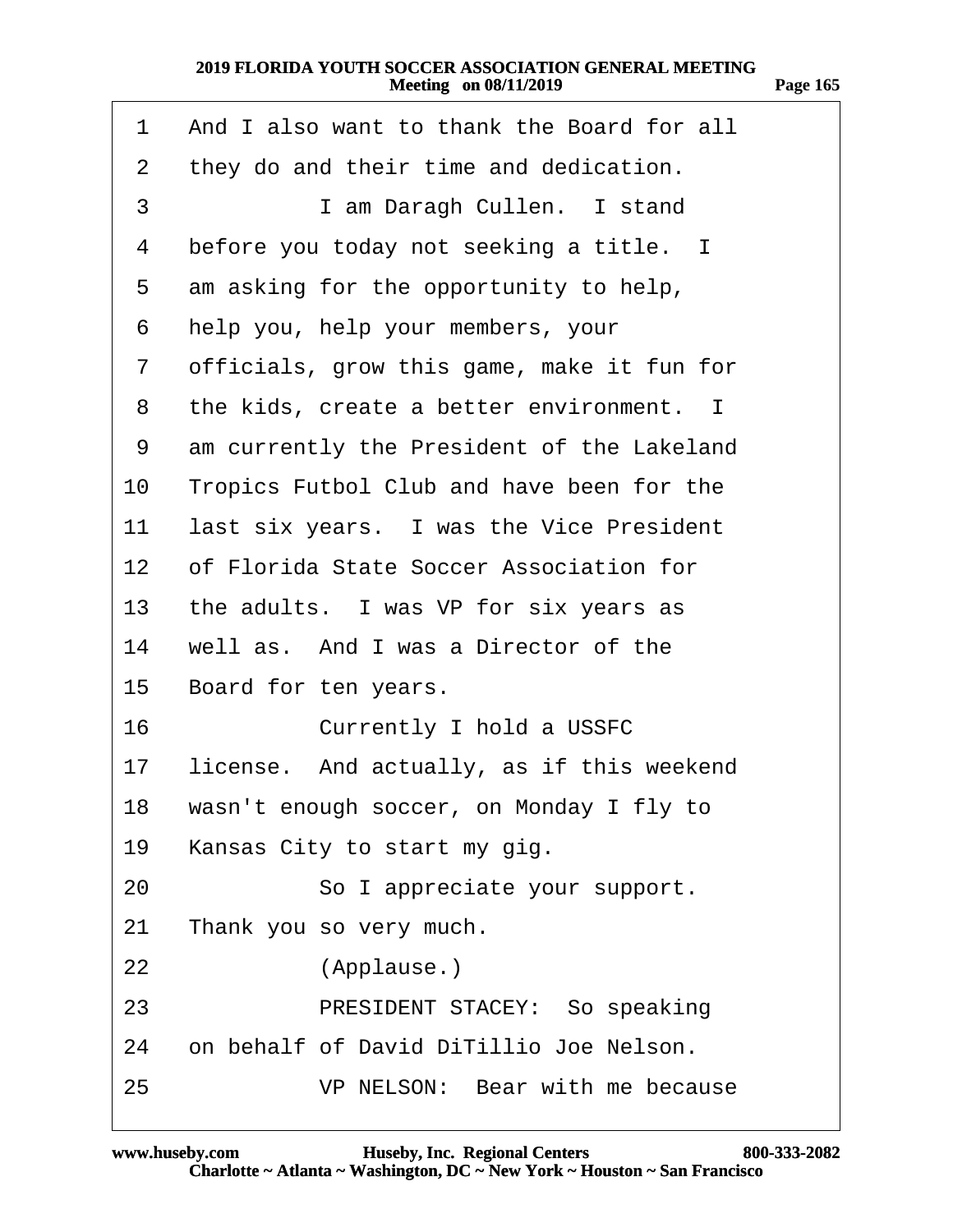| 1                 | I am reading this as we go. Yes, I         |
|-------------------|--------------------------------------------|
| 2                 | stepped down. I stepped down because I     |
| 3                 | had a different idealogy than what the     |
| 4                 | Board had, that's the only reason. We are  |
| 5                 | going in two different directions.         |
| 6                 | PRESIDENT STACEY: Joe, Joe,                |
| 7                 | this is not the occasion for you to speak. |
| 8                 | This is time for Dave's speech, not your   |
| 9                 | speech.                                    |
| 10                | VP NELSON: Like I said, Dave               |
| 11                | had a vow to take my ideology and my place |
| $12 \overline{ }$ | on what he did. He has been the longest    |
| 13 <sup>°</sup>   | serving member on this Board as you guys   |
| 14                | heard yesterday. We need somebody with     |
| 15                | experience on this Board to let this Board |
| 16                | know what they are going to do.            |
| 17                | This is what Dave is telling me,           |
| 18                | he has been here the longest. He has been  |
| 19                | around the longest. He has served in       |
| 20                | every position. You must take into effect  |
| 21                | that if the president steps down for any   |
| 22                | reason, the next person becomes -- assumes |
| 23                | that position of the president. That is    |
| 24                | what Dave wanted me to let you know. He    |
| 25                | will follow everything that my ideology    |

**Page 166**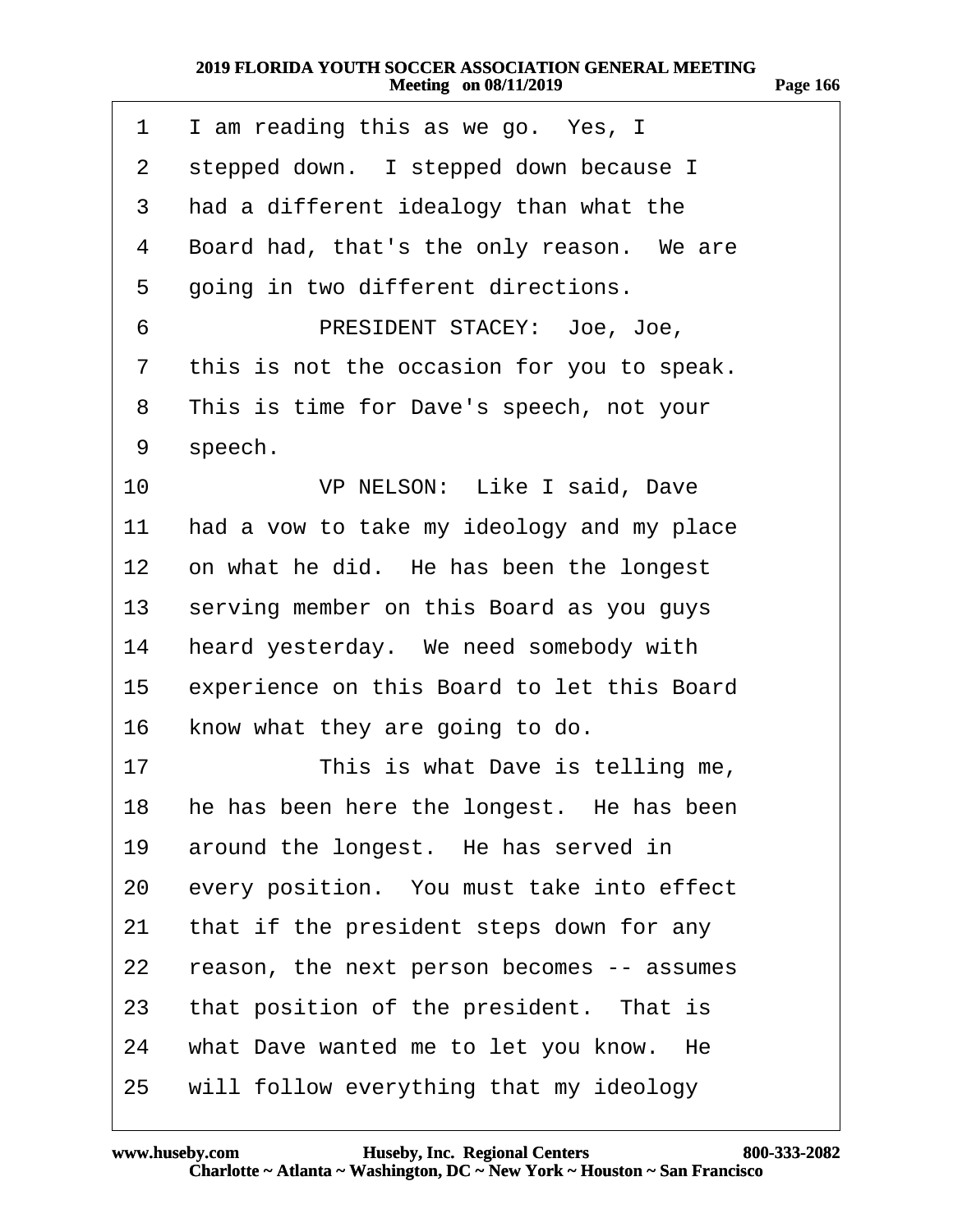| 1               | says.                                   |
|-----------------|-----------------------------------------|
| 2               | On behalf of Dave and his               |
| 3               | family, God bless him.                  |
| 4               | That is it.                             |
| 5               | (Applause.)                             |
| 6               | PRESIDENT STACEY: Okay. No              |
| $\overline{7}$  | other candidates wish to speak?         |
| 8               | We are going to vote. So if you         |
| 9               | would put the options up on the screen. |
|                 | 10 Voting is open now.                  |
| 11              | JARED WHITE: One for Daragh and         |
|                 | 12 two for Dave. Voting is open now.    |
| 13 <sup>°</sup> | PRESIDENT STACEY: Yes.                  |
| 14              | JARED WHITE: All right. Five,           |
| 15              | four, three, two, one.                  |
| 16              | It's 51 for Daragh and 49 for           |
| 17              | Dave.                                   |
| 18.             | <b>PRESIDENT STACEY:</b>                |
| 19              | Congratulations, Daragh.                |
| 20              | (Applause.)                             |
| 21              | <b>PRESIDENT STACEY: Vice</b>           |
|                 | 22 President of Competition is the next |
| 23              | office. Do we have a nomination?        |
| 24              | <b>SPEAKER TORRENS: As I said</b>       |
| 25              | before, Marino Torrens.                 |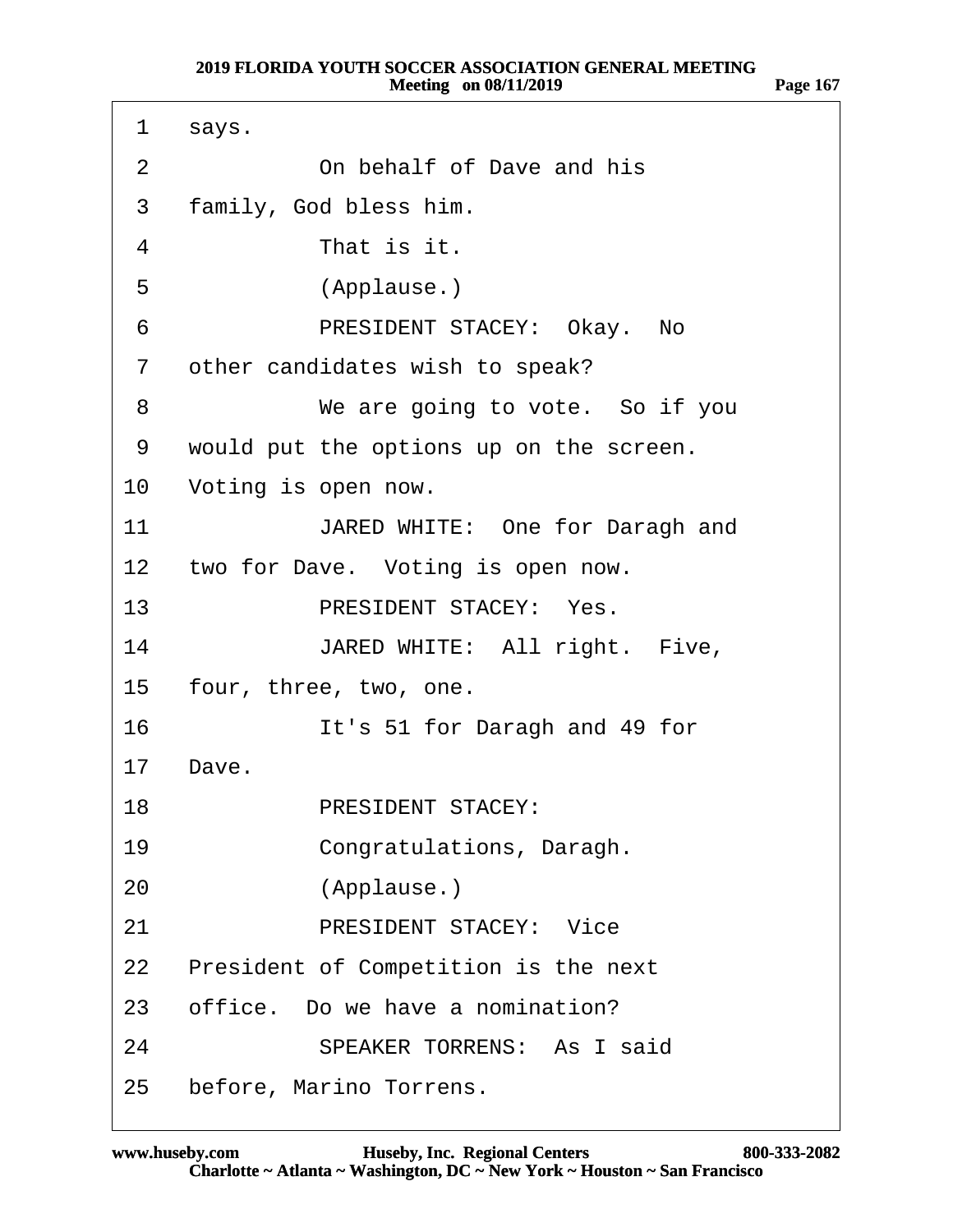| 1               | I nominate Shenoy for the                     |
|-----------------|-----------------------------------------------|
| 2               | position.                                     |
| 3               | PRESIDENT STACEY: Say your last               |
| 4               | name, please.                                 |
| 5               | VP RAGHURAJ: Raghuraj.                        |
| 6               | SPEAKER TORRENS: There you go.                |
| 7               | <b>PRESIDENT STACEY: Shenoy</b>               |
| 8               | Raghuraj.                                     |
| 9               | <b>SPEAKER TOWERS: Terri Towers,</b>          |
| 10              | second the nomination.                        |
| 11              | PRESIDENT STACEY: Do we have                  |
|                 | 12 any other nominations for the office of VP |
|                 | 13 of Competition?                            |
| 14              | <b>SPEAKER VAN STEENBERGER: Paul</b>          |
|                 | 15 Van Steenbergen, U.S.A. I would like to    |
| 16              | nominate Greg Zak, he has been in our         |
| 17 <sup>7</sup> | sport for 25 years and hopefully he will      |
| 18              | come up an explain what he has done. He       |
| 19              | has had every administrative, referee,        |
| 20              | coach, he knows the competition up and        |
| 21              | down. And he is a valuable old guy as far     |
| 22              | as the players. He understands the            |
| 23              | coaching.                                     |
| 24              | He is currently an administrator              |
| 25              | for the league so he knows the problems we    |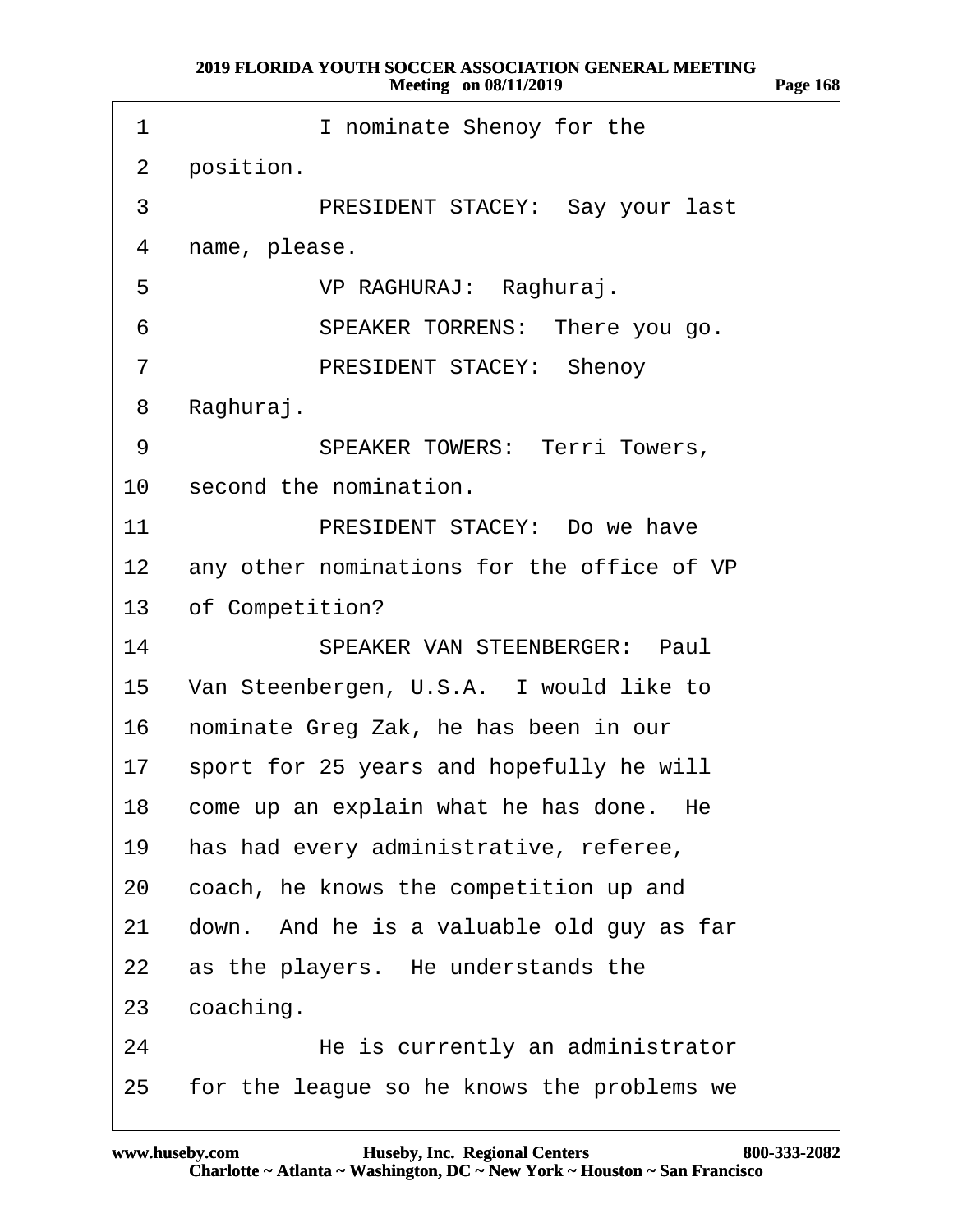| 1              | have in this whole area. So Greg Zak.       |
|----------------|---------------------------------------------|
| 2              | PRESIDENT STACEY: Thank you.                |
| 3              | So we have two nominations. Are             |
| 4              | there any further nominations?              |
| 5              | SPEAKER: Call a second.                     |
| 6              | PRESIDENT STACEY: I am sorry.               |
| $\overline{7}$ | We need a second.                           |
| 8              | <b>SPEAKER: Second.</b>                     |
| 9              | <b>PRESIDENT STACEY: Second</b>             |
| 10             | Barbara Newton, Hall of Fame.               |
| 11             | Any other nominations for the               |
|                | 12 office of Vice President of Competition? |
| 13             | Seeing none, nominations are                |
| 14             | closed.                                     |
| 15             | Paul spoke to his nomination                |
| 16             | briefly.                                    |
| 17             | Marino, do you have anything                |
| 18             | further you would like to add? So going     |
| 19             | in alphabetical order, Greg Zak is first    |
| 20             | in order. Rocking Raj, Shenoy please.       |
| 21             | VP RAGHURAJ: I know it's late.              |
| 22             | I am not going to take a lot of time.       |
| 23             | First of all, like Daragh said, thank you   |
| 24             | for everyone. I believe I have tried to     |
| 25             | echo that over the past weekend. Thank      |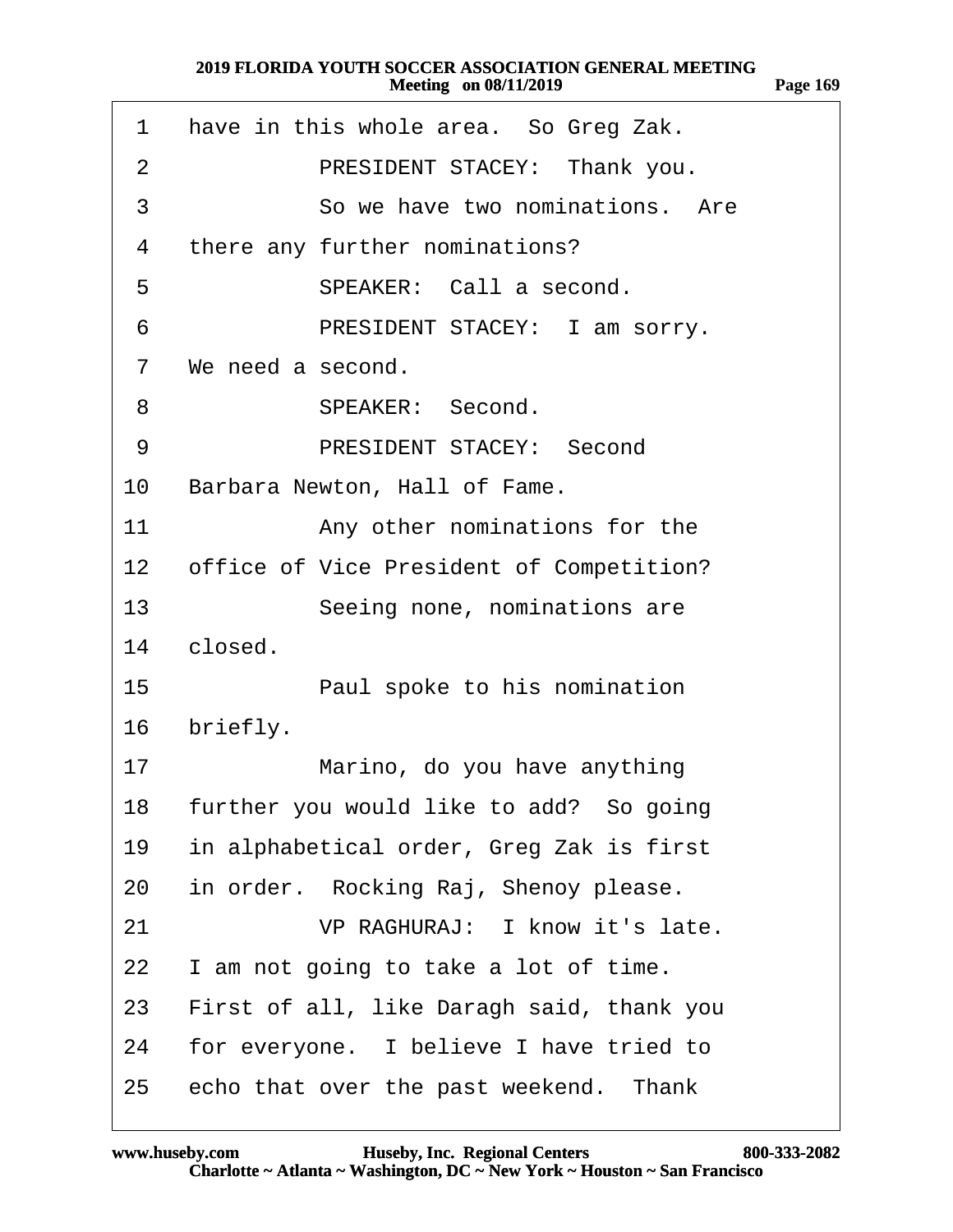| 1  | you for every person in this room who has  |
|----|--------------------------------------------|
| 2  | made some contribution to youth soccer and |
| 3  | to help make it better. So thank you guys  |
| 4  | for all of that.                           |
| 5  | What I bring to the table is               |
| 6  | that I think I am a good administrator and |
| 7  | that is what this position calls for. It   |
| 8  | is an administrative person to handle it.  |
| 9  | Our staff members are the ones that come   |
| 10 | up with these programs and perform the     |
| 11 | execution. I am merely there to give them  |
| 12 | some guidance and bounce some ideas off of |
| 13 | them.                                      |
| 14 | I believe some of the things               |
| 15 | that I have done, which was what I felt    |
| 16 | that was needed, was the promotion         |
| 17 | relegation. The main goal of this          |
| 18 | position is to promote the best teams out  |
| 19 | of the state of Florida. And that is what  |
| 20 | I believe I am doing by creating this, the |
| 21 | enhancements, so we can bring the state    |
| 22 | cup back. Those are the ways we are going  |
| 23 | to help to make the competition better.    |
| 24 | Like I said, I have been here              |
| 25 | over the past years. I hope you give me    |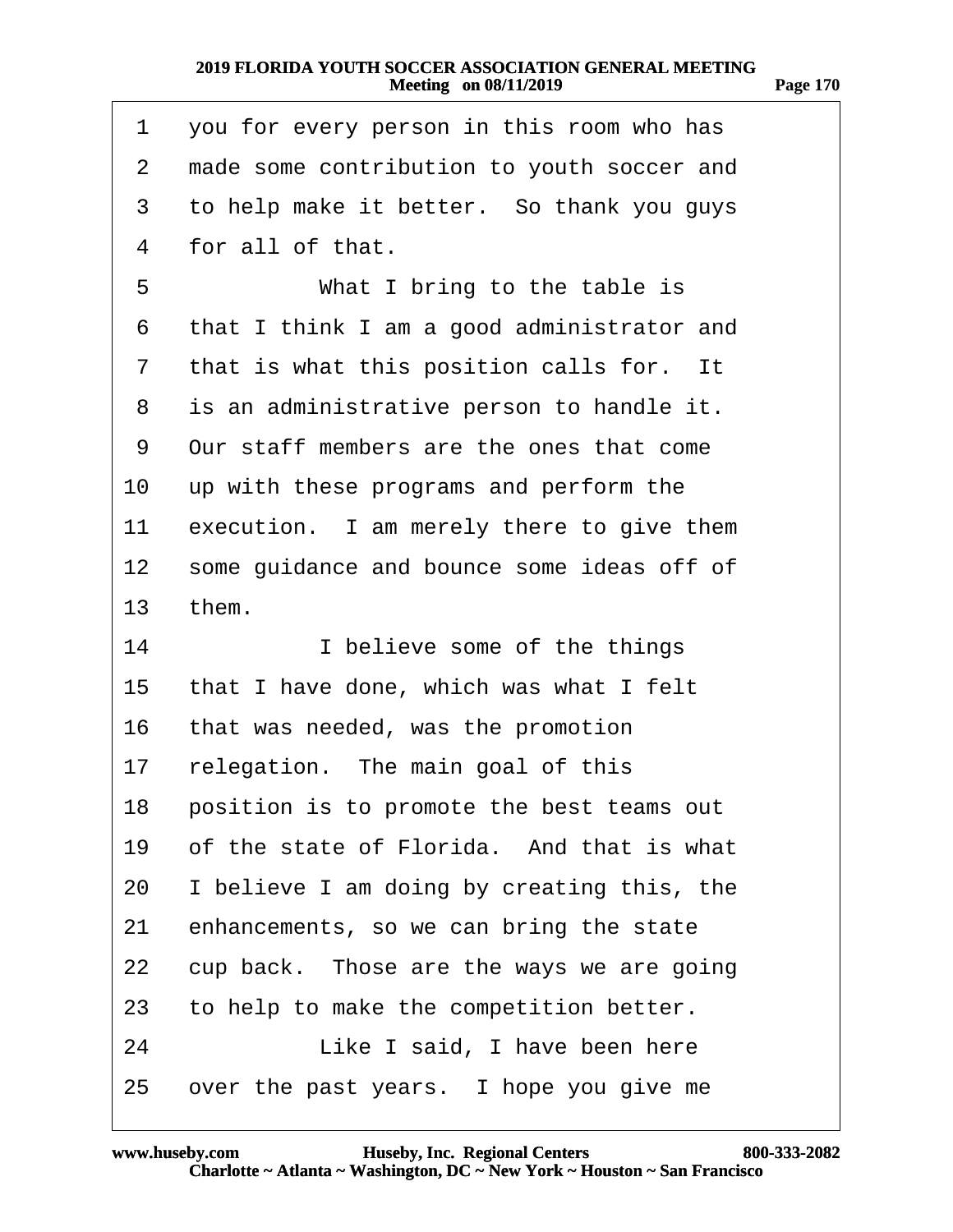|  | .,<br> |  |
|--|--------|--|
|--|--------|--|

| 1               | the opportunity to continue and we will go |
|-----------------|--------------------------------------------|
| 2               | from there. I am not going to take a lot   |
| 3               | of your time.                              |
| 4               | (Applause.)                                |
| 5               | PRESIDENT STACEY: Thank you,               |
| 6               | Shenoy.                                    |
| 7               | Greg Zak.                                  |
| 8               | <b>SPEAKER ZAK: I am sure</b>              |
| 9               | everybody is waiting to get out of here    |
| 10              | and get some lunch or a beer or whatever.  |
| 11              | I am Greg Zak. I have been down here in    |
| 12              | Florida 25 years. I previously was up in   |
| 13              | Ohio north for 25 as an ODP state coach,   |
| 14              | as a high school coach, a club coach, you  |
| 15              | name it.                                   |
| 16              | I was one of the first boards              |
| 17 <sub>2</sub> | for Ohio Youth Soccer North as their       |
|                 | 18 publicity director. I spent ten or 12   |
| 19              | years doing that.                          |
| 20              | Down here I have coached the               |
| 21              | southeast regionals as well as club and    |
| 22              | two high school teams with a state         |
| 23              | championship in the high school. Those of  |
| 24              | you that are teachers or high school       |
| 25              | coaches, you know the special issues that  |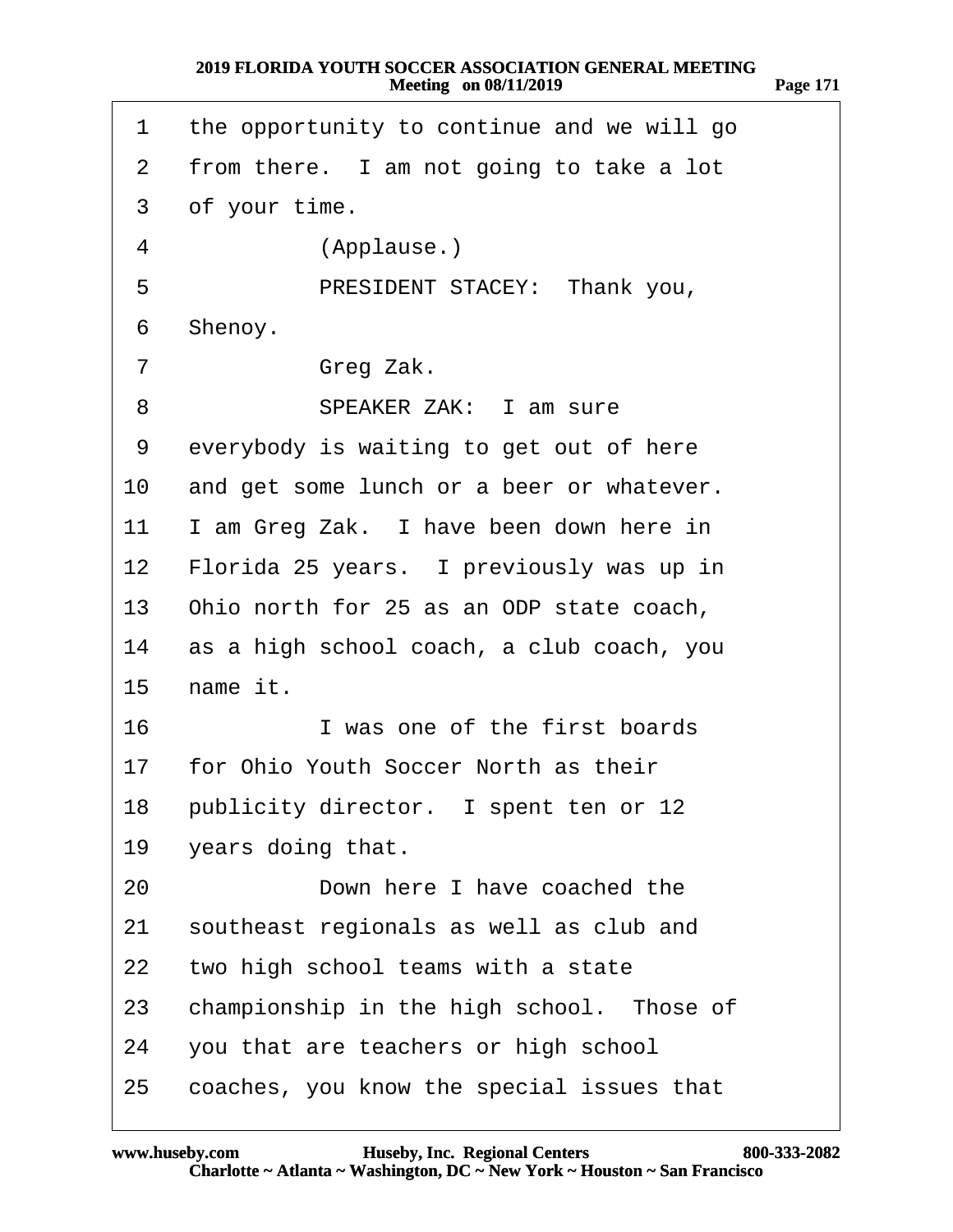- 1 go with being a high school coach in
- 2 Florida.
- 3 What I bring to the table is 40
- 4 years of experience with a huge
- 5 corporation, which means I can get things
- 6 done. I am very transparent. I wear my
- 7 heart on my sleeve most of the time to my
- 8 detriment. But I will not tell you
- 9 something and then turn around and tell
- 10 you something else. I will think things
- 11 out. Input from clubs, okay, players,
- 12 coaches is huge. It is huge. We cannot
- 13 make decisions in a vacuum. Okay?
- 14 **· · ·** I will never make a decision in
- 15 a vacuum, and will always be an advocate
- 16 for clubs and leagues in the state as we
- 17 are in  $a -$  this is buck's time, a
- 18 watershed time for leagues now and clubs
- 19 in the state. And I believe the state
- 20 association needs to take a stand and
- 21 bring back what has been -- what we have
- 22 been hemorrhaging as far as players and
- 23 teams.
- 24 · · · So thank you very much.
- 25 *(Applause.)*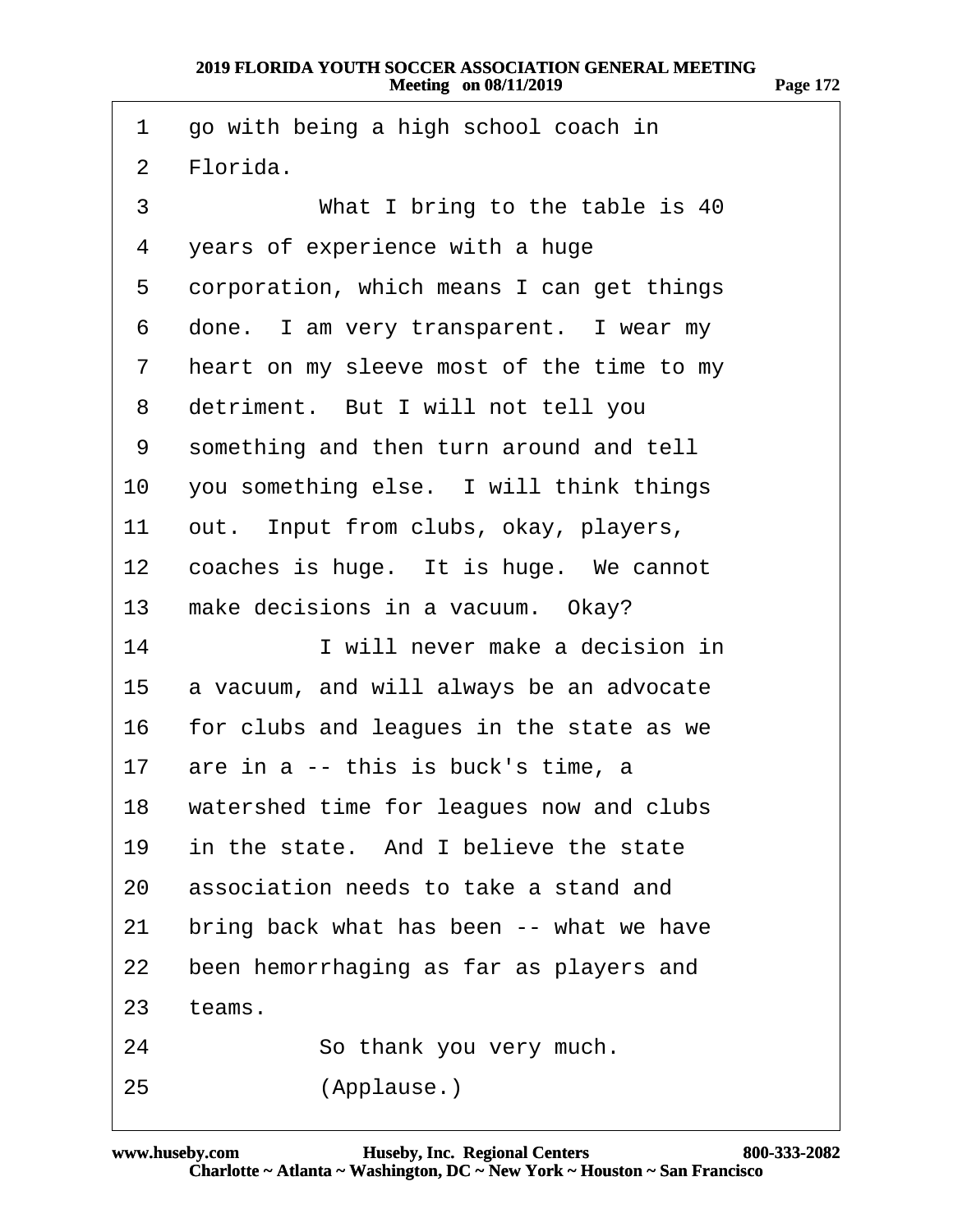| 1              | PRESIDENT STACEY: Thank you,               |
|----------------|--------------------------------------------|
| $\overline{2}$ | Greg.                                      |
| 3              | All right. Let's vote. I                   |
| 4              | believe one for Shenoy and two for Greg.   |
| 5              | Is that right?                             |
| 6              | JARED WHITE: Yes. And voting               |
| $\overline{7}$ | is open.                                   |
| 8              | Closing in five, four, three,              |
| 9              | two, one.                                  |
| 10             | (Applause.)                                |
| 11             | PRESIDENT STACEY: We have 45               |
|                | 12 for Shenoy and 55 for Greg.             |
| 13             | Congratulations, Mr. Zak.                  |
| 14             | Okay. Next up Vice President of            |
| 15             | Administration and Communication. Just so  |
|                | 16 we are clear, it is currently vacant.   |
| 17             | This was a position that was vacated early |
| 18             | in the year and then --                    |
| 19             | (unintelligible) -- and then most recently |
| 20             | by Marino Torrens. His is in the report.   |
| 21             | Justin, do you want to speak to            |
| 22             | your nomination and make the nomination.   |
| 23             | <b>SPEAKER LAUER: Justin Lauer,</b>        |
| 24             | Brevard Youth Soccer League. I would like  |
| 25             | to nominate Mike Flood from Winter Haven   |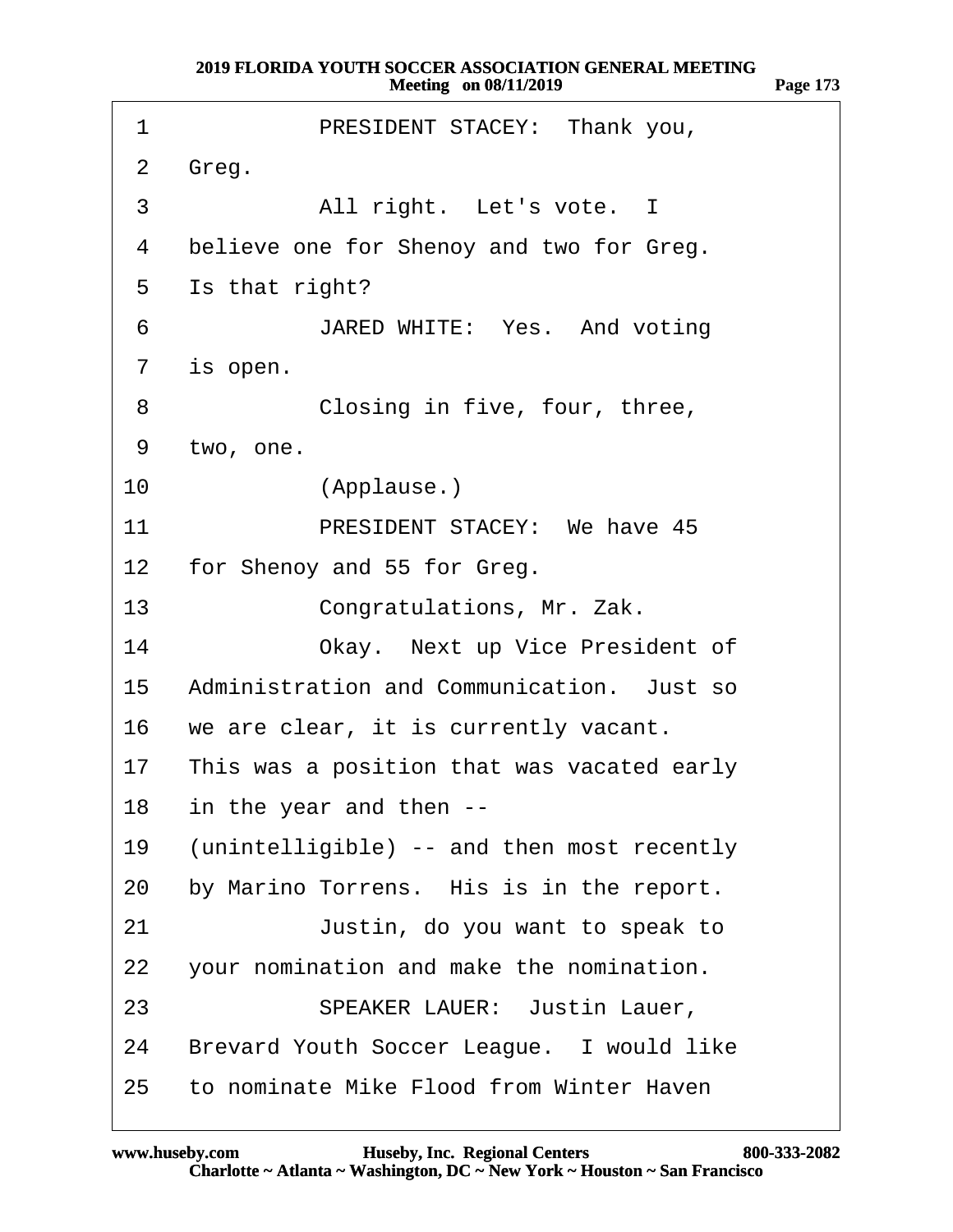- 1 for this position right here. He has got
- 2 a lot of experience from when I have
- 3 talked with him, not only around the
- 4 soccer field, with the board he is
- 5 involved with, but also with his
- 6 professional career and his law degree.
- 7 He brings a complete package to the table.
- 8 And he can weed through these rules and
- 9 understand it and explain it to people,
- 10 too.
- 11 · · · So, my conversations with him
- 12 over the past small period of time have
- 13 been real clear. I think he is a good
- 14 communicator and that is one of the things
- 15 this board needs. So he will be a great
- 16 addition.
- 17 PRESIDENT STACEY: Thank you,
- 18 Justin.
- 19 **· · · · Do we have a second one?**
- 20 · · · · SPEAKER: Les Moore.
- 21 PRESIDENT STACEY: Les Moore?
- 22 SPEAKER: Yes.
- 23 PRESIDENT STACEY: For the
- 24 second.
- 25 **Any other nominations for the**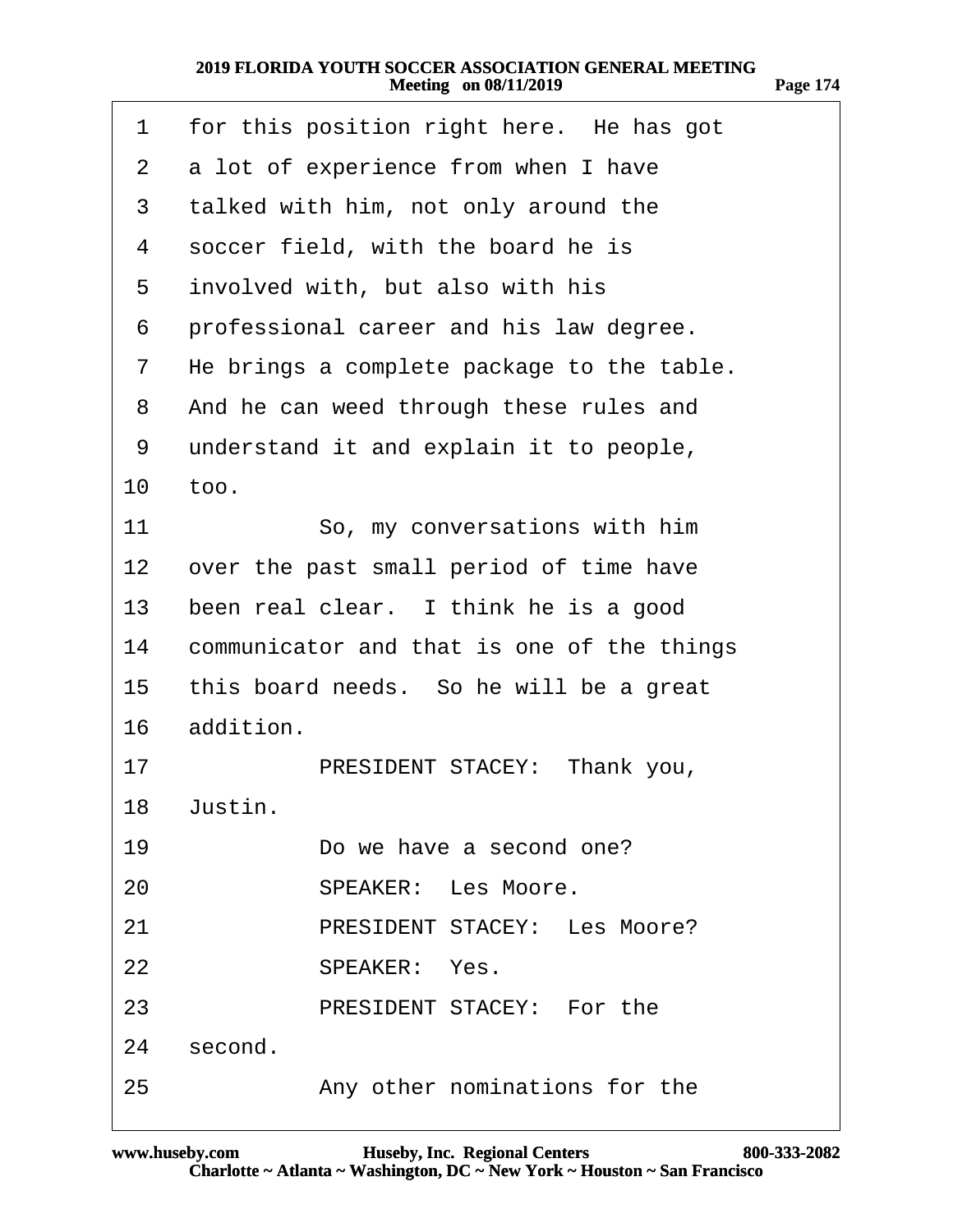| 1               | office of Vice President of Administration  |
|-----------------|---------------------------------------------|
| 2               | and Communication? Anymore?                 |
| 3               | Seeing none. And as Mike is the             |
| 4               | only candidate, we will elect.              |
| 5               | Mike, are you here, would you               |
| 6               | like to say a couple of words?              |
| $\overline{7}$  | SPEAKER FLOOD: I will keep in               |
| 8               | mind that I am running unopposed, I want    |
| 9               | to say that --                              |
| 10              | PRESIDENT STACEY: Go to the                 |
| 11              | mic, Mike, please.                          |
| 12              | SPEAKER FLOOD: I just want to               |
| 13              | say it is an honor to be in this position.  |
| 14              | And I really look forward to working with   |
|                 | 15 everyone. I am a high school teacher for |
| 16              | one thing, so I am used to yelling. But     |
| 17 <sup>1</sup> | also I am a lawyer and I owned a small      |
|                 | 18 business in the past. I believe I have   |
| 19              | the skills to really help this              |
| 20              | organization move forward. And it is an     |
| 21              | honor to be up here.                        |
| 22              | Thank you.                                  |
| 23              | (Applause.)                                 |
| 24              | <b>PRESIDENT STACEY: To formalize</b>       |
| 25              | his election, all those in favor say aye.   |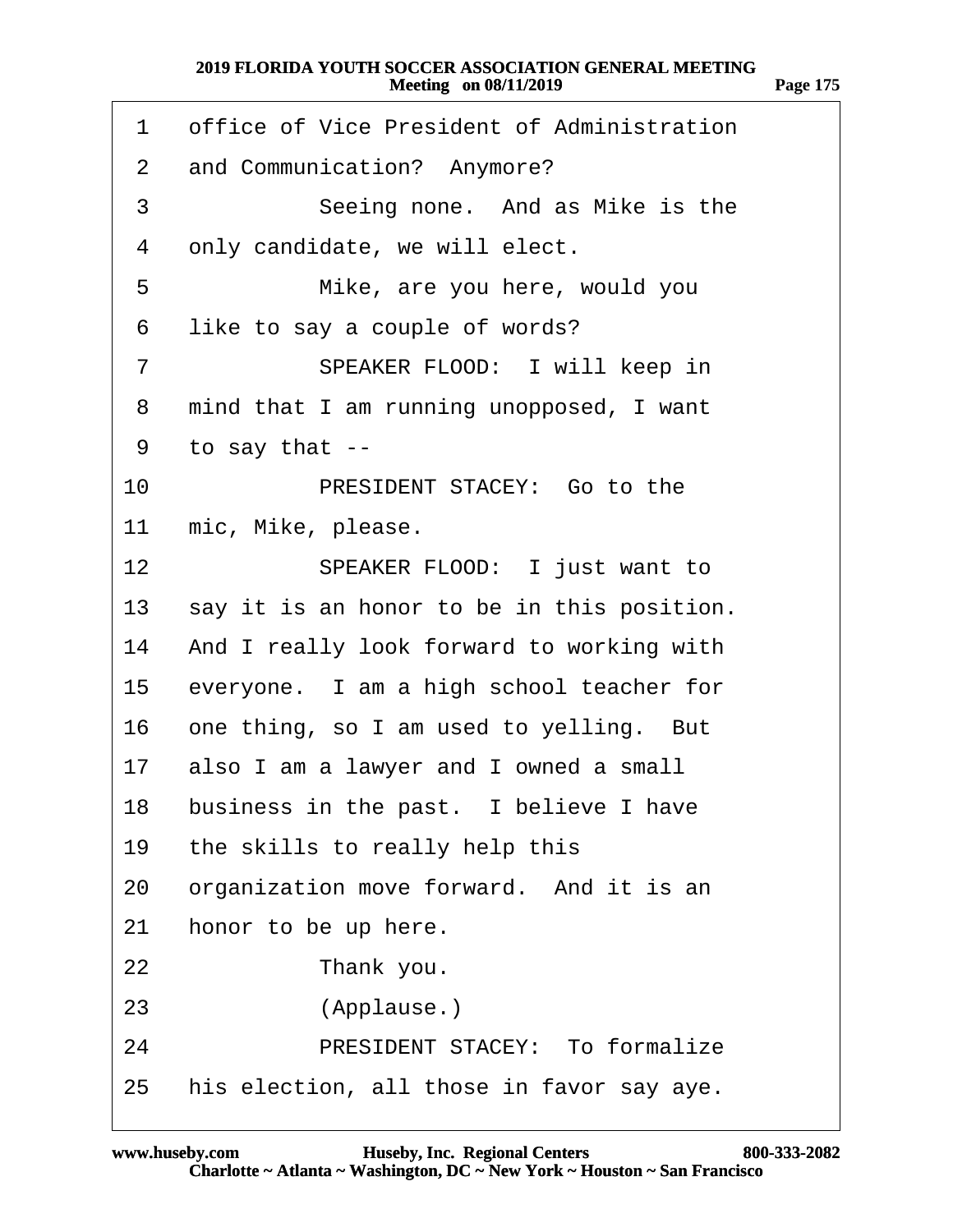| 1              | <b>GENERAL MEMBERSHIP: Aye.</b>           |
|----------------|-------------------------------------------|
| 2              | PRESIDENT STACEY: Any opposed?            |
| 3              | (No response.)                            |
| 4              | Okay. Next up we have the                 |
| 5              | Registrar. I need a nomination for        |
| 6              | Registrar. Anyone?                        |
| $\overline{7}$ | <b>SPEAKER LAUER: I am Justin</b>         |
| 8              | Lauer from Brevard Soccer League. I will  |
| 9              | nominate my friend, Alice Smith, up there |
| 10             | for Registrar.                            |
| 11             | SPEAKER SROKA: I will second.             |
| 12             | <b>SPEAKER: Second.</b>                   |
| 13             | PRESIDENT STACEY: We have a               |
| 14             | nomination and a second and a third and a |
| 15             | fourth.                                   |
| 16             | Any other nominations for                 |
| 17             | secretary?                                |
| 18             | <b>GENERAL MEMBERSHIP: Registrar.</b>     |
| 19             | PRESIDENT STACEY: Let's do that           |
| 20             | again. Let's go back. Registrar. Any      |
| 21             | other nominees for Registrar? Going once, |
| 22             | twice.                                    |
| 23             | Seeing none the nominations are           |
| 24             | closed.                                   |
| 25             | Alice, do you care to speak?              |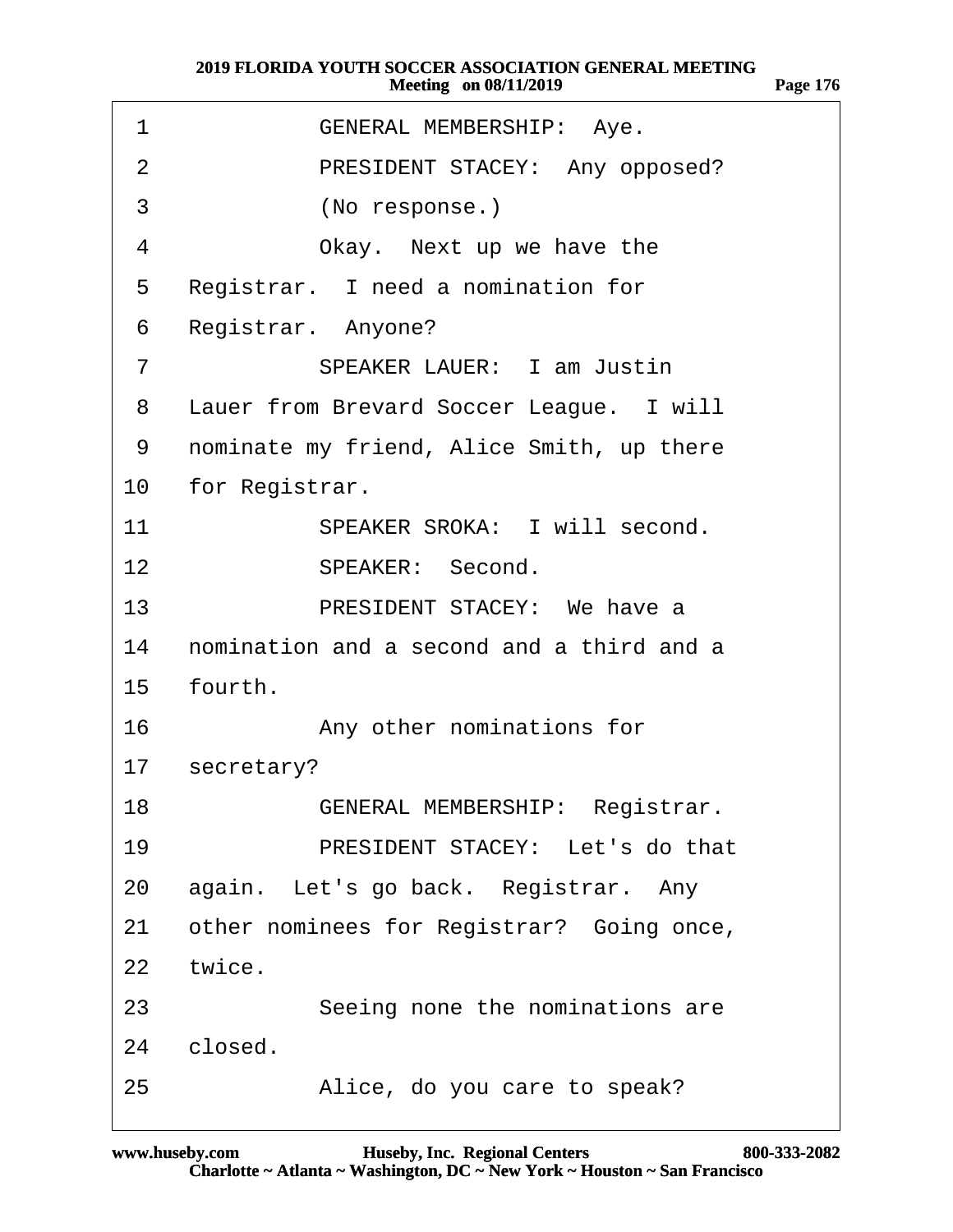| 1            | <b>REGISTRAR SMITH: Alice Smith.</b>          |
|--------------|-----------------------------------------------|
| 2            | Yes, I want to thank everyone                 |
| 3            | for re-electing me again for another term.    |
| 4            | And I will be there as always to support      |
| 5            | the registrars of the state. I understand     |
| 6            | what they need and I will continue to try     |
| $\mathbf{7}$ | to as much as I can.                          |
| 8            | Thank you.                                    |
| 9            | (Applause.)                                   |
| 10           | PRESIDENT STACEY: All those in                |
| 11           | favor of Alice Smith as Registrar signify     |
| 12           | by saying aye.                                |
| 13           | <b>GENERAL MEMBERSHIP: Aye.</b>               |
| 14           | PRESIDENT STACEY: Any opposed?                |
| 15           | Stanley, you cannot speak.                    |
| 16           | All right. So now that wraps up               |
|              | 17 at least the state-wide officers, there is |
|              | 18 a correction in your book. If you will     |
| 19           | notice, Vice President Region C, it says      |
| 20           | Region B and it should be Region C, so we     |
| 21           | are going to be electing region A and         |
| 22           | Region C today.                               |
| 23           | So first up we have Vice                      |
|              | 24 President for Region A. I need someone     |
| 25           | from the region to nominate their             |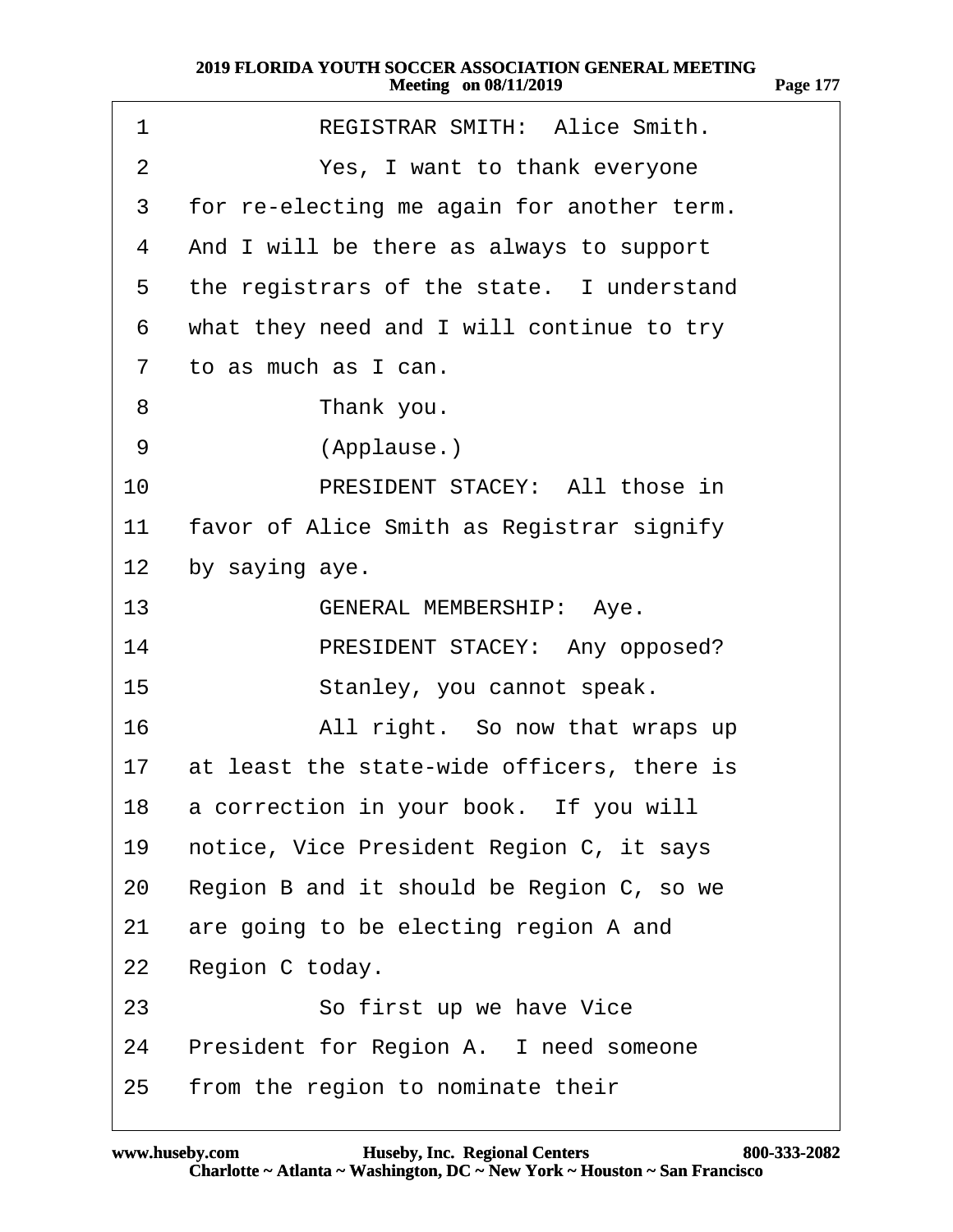1 candidate. 2 SPEAKER TORRENS: Marino 3 Torrens. I nominate Justin Goldman. I 4 can that one. 5 PRESIDENT STACEY: We have a ·6· ·nomination for Justin Goldman. 7 SPEAKER WALKER: My name is 8 Russell Walker. I am the Region A 9 Commissioner of the North. I second. 10 PRESIDENT STACEY: We have a 11 second. 12 • **Any other any other nominations** 13 for Region A Vice President? 14 Seeing none, the nominations are 15 closed. 16 **Justin, I will give you the same** 17 chance. Do you have anything you would 18 like to say or move to the next? 19 **· · SPEAKER LAUER:** I just want to 20 take the opportunity to say thank you to 21 give me two more years to carry through 22 what we have been working on. Kind of 23 echoing the same sentiments that Chris 24 had, we hear you loud and clear. And our 25 purpose is to make sure that we continue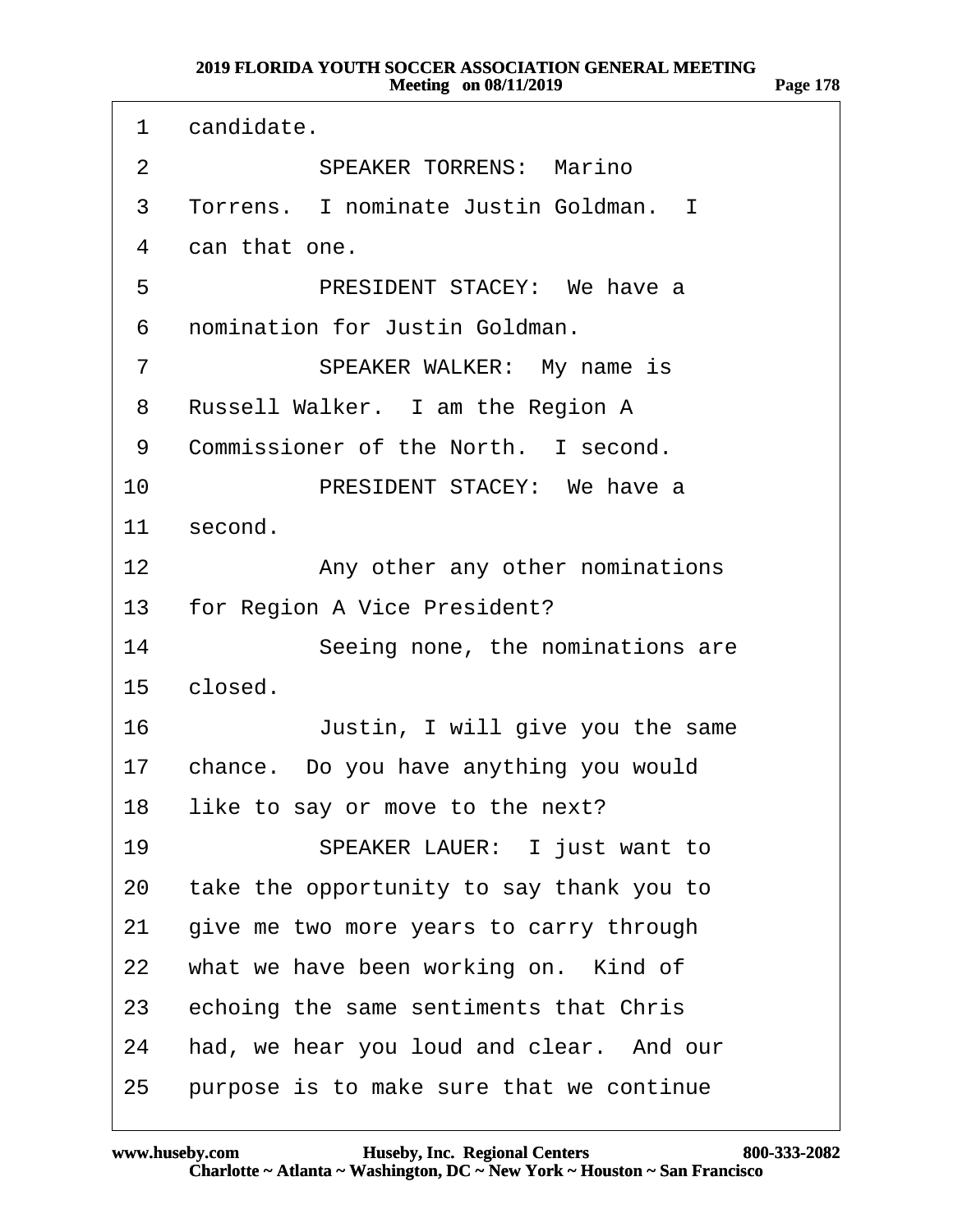| 1  | to hear that and bring your voice back to  |
|----|--------------------------------------------|
| 2  | the Board and do what makes sense for the  |
| 3  | better of the game.                        |
| 4  | So you have got my backing for             |
| 5  | that and I look forward to working with    |
| 6  | you guys for another two years.            |
| 7  | (Applause.)                                |
| 8  | PRESIDENT STACEY: All those in             |
| 9  | Region A in favor of Justin signify by     |
| 10 | saying aye.                                |
| 11 | <b>GENERAL MEMBERSHIP: Aye.</b>            |
| 12 | PRESIDENT STACEY: None opposed?            |
| 13 | Congratulations, Justin.                   |
| 14 | Finally Vice President Region C.           |
| 15 | I need a nomination for Region C.          |
| 16 | <b>SPEAKER VAN STEENBERGER: Paul</b>       |
| 17 | Van Steenbergen, again. I have changed     |
| 18 | since the last time I was up here. U.S.A.  |
| 19 | President.                                 |
| 20 | I would like to nominate Mike              |
| 21 | Connell. I don't think anything needs to   |
| 22 | be said about Mike. He was a professional  |
| 23 | player. He has won national championships  |
| 24 | as a coach. He has coached for 25 years.   |
| 25 | Anybody that has had a kid that has played |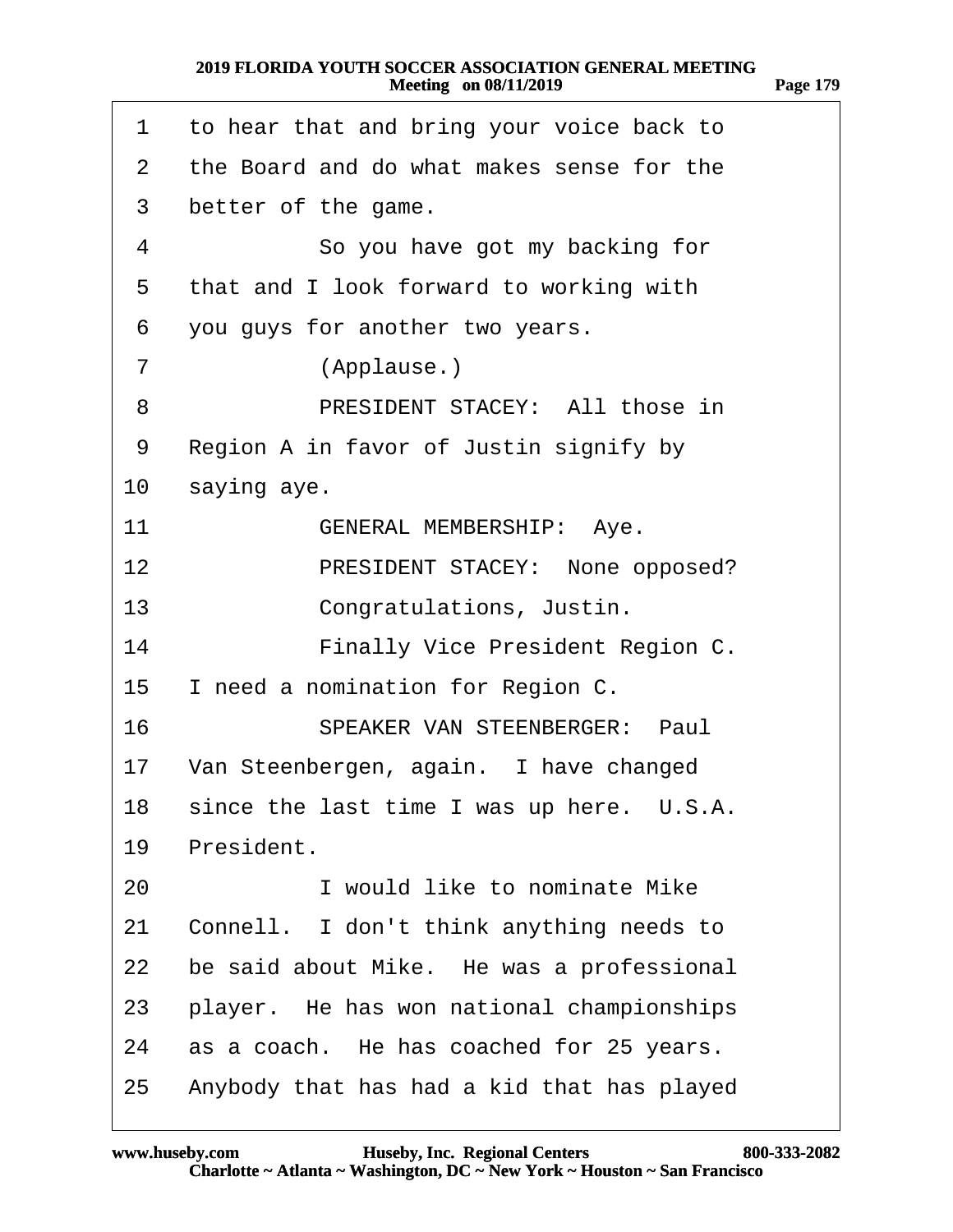| 1         | under him, he is a great coach. He is       |
|-----------|---------------------------------------------|
| 2         | currently an administrator. He is a great   |
| 3         | administrator. He has been running a game   |
| 4         | for years. He is the perfect guy for the    |
| 5         | job, fellows.                               |
| 6         | <b>SPEAKER WITHKOWSKI: Second.</b>          |
| 7         | PRESIDENT STACEY: Thank you,                |
| 8         | Paul.                                       |
| 9         | We have a second from John                  |
| 10        | Withkowski of Region C North Commissioner.  |
| 11        | Seconds? We have another.                   |
| 12        | All right. We have any other                |
|           | 13 nominees -- nominations for the position |
| 14        | of Region C Vice President?                 |
| 15        | Anyone rising? We are good?                 |
| 16        | All right. Hearing none, Mike Connell.      |
|           | 17 Is that really two Mikes.                |
| 18        | Mike, would you like to speak?              |
| 19        | <b>SPEAKER CONNELL: Mike Connell.</b>       |
| 20        | I just want to thank you for the            |
| 21        | support from Region C. I am only in this    |
| <u>22</u> | for the game. I hope to make a difference   |
| 23        | for the game, for the players that play     |
| 24        | it, and help the clubs get to do exactly    |
| 25        | that. So we will try to do our best. If     |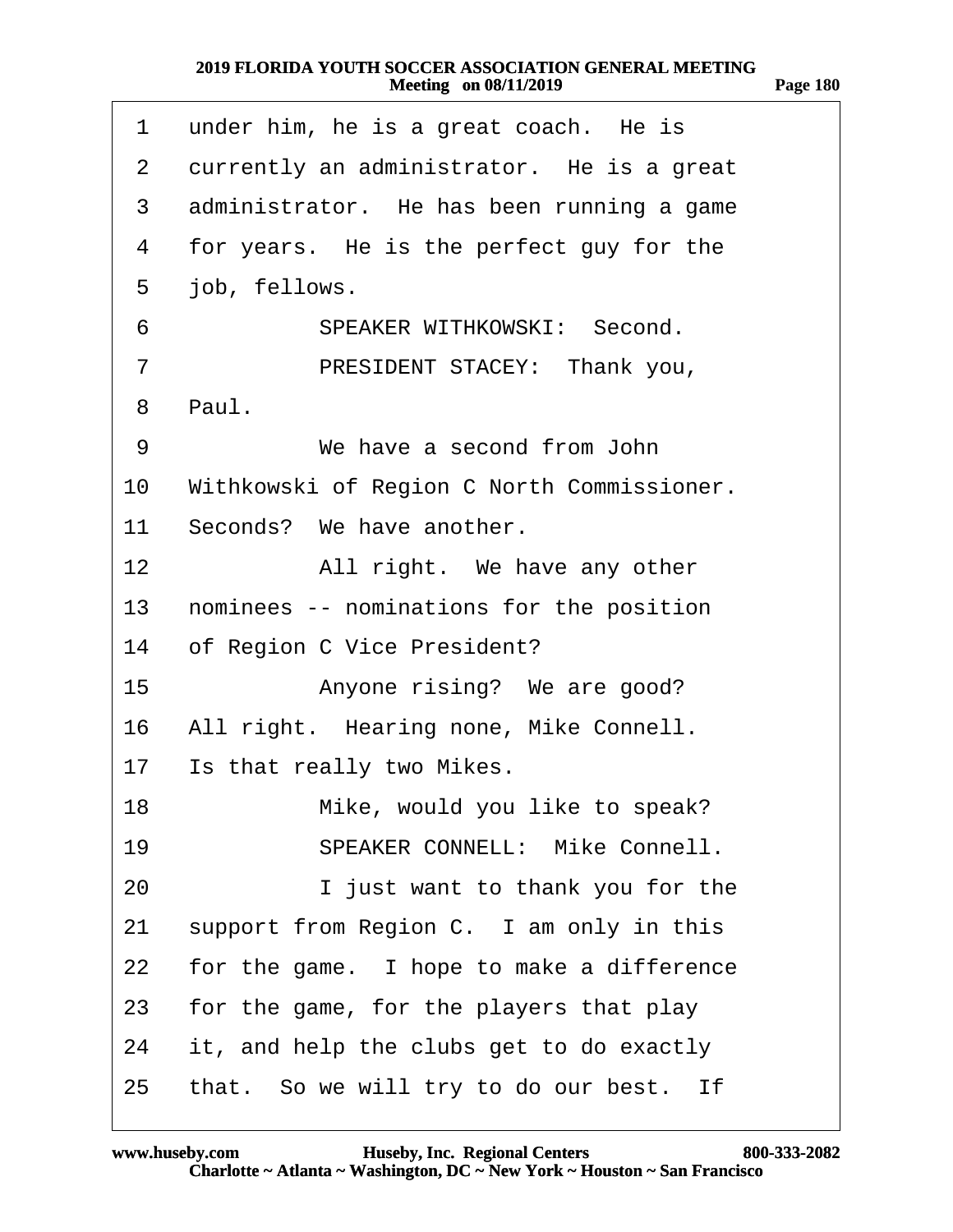<span id="page-180-0"></span>

| 1               | I cannot do it, I will be the first one to |
|-----------------|--------------------------------------------|
| $\overline{2}$  | resign.                                    |
| 3               | Thank you.                                 |
| 4               | (Applause.)                                |
| 5               | PRESIDENT STACEY: I need a                 |
| 6               | voice for Mike. All those in favor say     |
| $\mathbf{7}$    | aye.                                       |
| 8               | <b>GENERAL MEMBERSHIP: Aye.</b>            |
| 9               | PRESIDENT STACEY: Any opposed?             |
| 10              | (No response.)                             |
| 11              | All right. Well, I will say                |
| 12 <sup>1</sup> | this, we are ten minutes ahead of          |
|                 | 13 schedule. So somewhat of a surprise.    |
| 14              | So for the good of the game,               |
| 15              | this is your time.                         |
| 16              | <b>TREASURER HEIDEL: Eric Heidel,</b>      |
| 17              | Treasurer. So for the good of the game     |
| 18              | and after some discussions with some       |
| 19              | members about what we discussed earlier    |
| 20              | about invoice creation and payment         |
| 21              | processing, we are going to change that.   |
| 22              | We are going to create invoices at the     |
| 23              | beginning of the month as close to the     |
| 24              | first as possible, maybe not Saturday or   |
| 25              | Sunday. And then we will let you know      |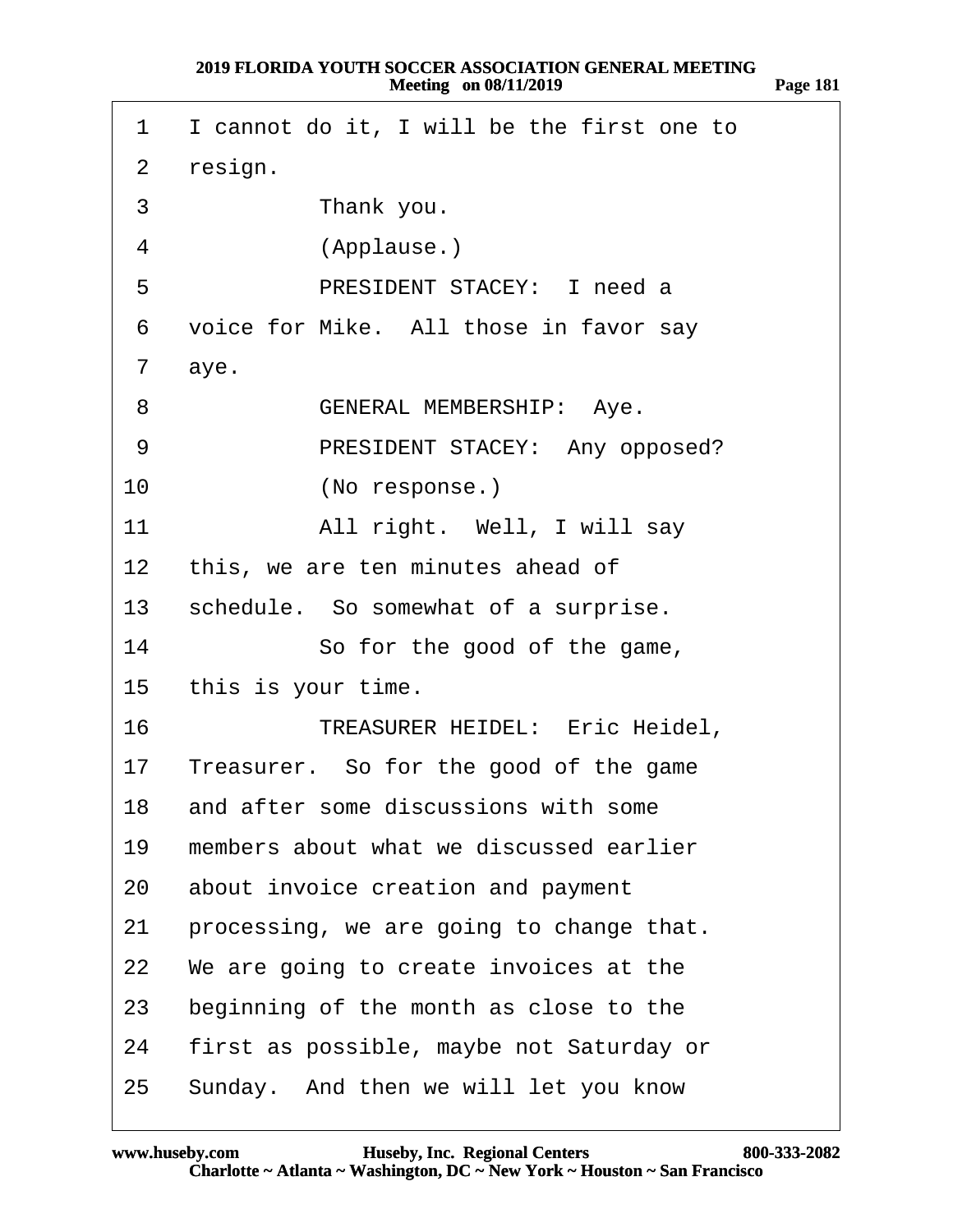| נ מ |  |
|-----|--|
|-----|--|

<span id="page-181-0"></span>

| 1               | they are out there and no less than five   |
|-----------------|--------------------------------------------|
| $\mathbf{2}$    | business days later we will then run your  |
| 3               | payment. So you will have a full week to   |
| 4               | do that.                                   |
| 5               | (Applause.)                                |
| 6               | SPEAKER REY: Jose Rey for                  |
| $\overline{7}$  | Driftwood Soccer.                          |
| 8               | I guess this would have been               |
| 9               | best brought up during the time of the     |
| 10              | motions and the committees or discussion.  |
| 11              | We spent nearly \$100,000, a round number, |
| 12 <sup>°</sup> | on the rewrite of the Rules and Bylaws.    |
| 13 <sup>°</sup> | SPEAKER: (Inaudible.)                      |
| 14              | SPEAKER REY: I understand. I               |
| 15 <sub>1</sub> | understand. We spent money doing a         |
| 16              | rewrite, which a lot of us didn't know     |
| 17              | about at the time. I kind of want to be    |
|                 | 18 sure that we are going to spend a year  |
| 19              | rewriting the rewrite or rewriting the     |
| 20              | originals that are we planning on spending |
| 21              | a significant sum of money on fixing what  |
| 22              | we think needs to be fixed.                |
| 23              | Whatever that money was for the            |
| 24              | consultant to streamline things, we are    |
| 25              | more or less saying it didn't work out     |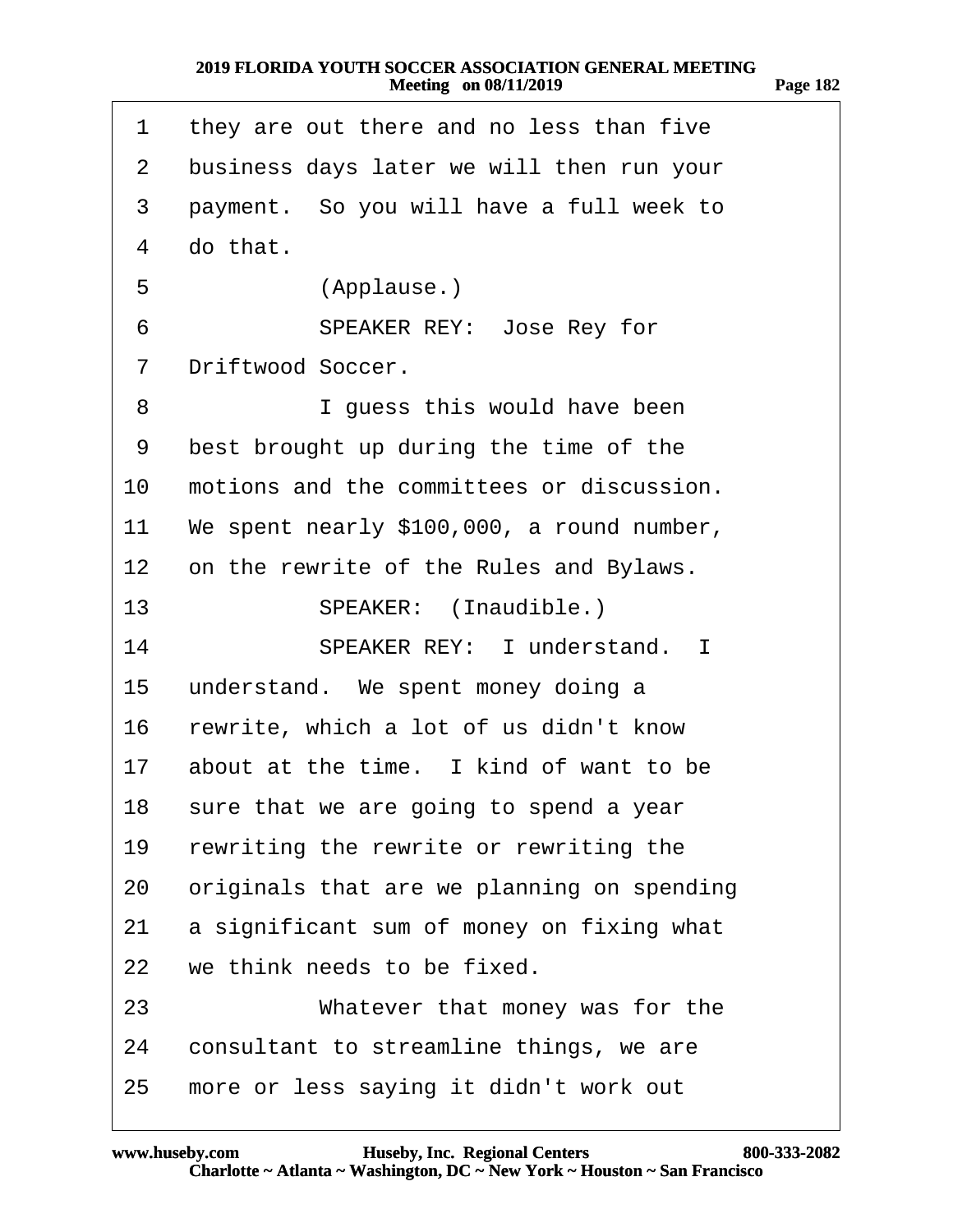<span id="page-182-0"></span>

| 1              | very well. And there are things to be      |
|----------------|--------------------------------------------|
| $\overline{2}$ | done, so I am kind of curious is money set |
| 3              | aside or are we going to need a vote on    |
| 4              | another significant consulting fee for     |
| 5              | this rewrite? Are we going to do this      |
| 6              | internally with our volunteers?            |
| 7              | PRESIDENT STACEY: That is a                |
| 8              | question that the full Board of Directors  |
| 9              | has to answer. I cannot speak -- I will    |
| 10             | not speak on behalf of. And we will have   |
| 11             | that discussion as to what assistance we   |
| 12             | need and what the path forward is. Again,  |
| 13             | the proposal was laid on the table. Is     |
|                | 14 that fair?                              |
| 15             | Anyone else to speak for the               |
| 16             | good of the game?                          |
| 17             | <b>SPEAKER SROKA: Mike Sroka,</b>          |
|                | 18 Stetson FA. And I will keep this very   |
| 19             | brief.                                     |
| 20             | So in regards to the Rules and             |
| 21             | the Bylaws that were tabled, clearly there |
| 22             | are a number of clubs in leagues and       |
| 23             | whatnot that have issues as they are       |
| 24             | written now. So I am hoping that the       |
| 25             | Board will be very proactive in sending    |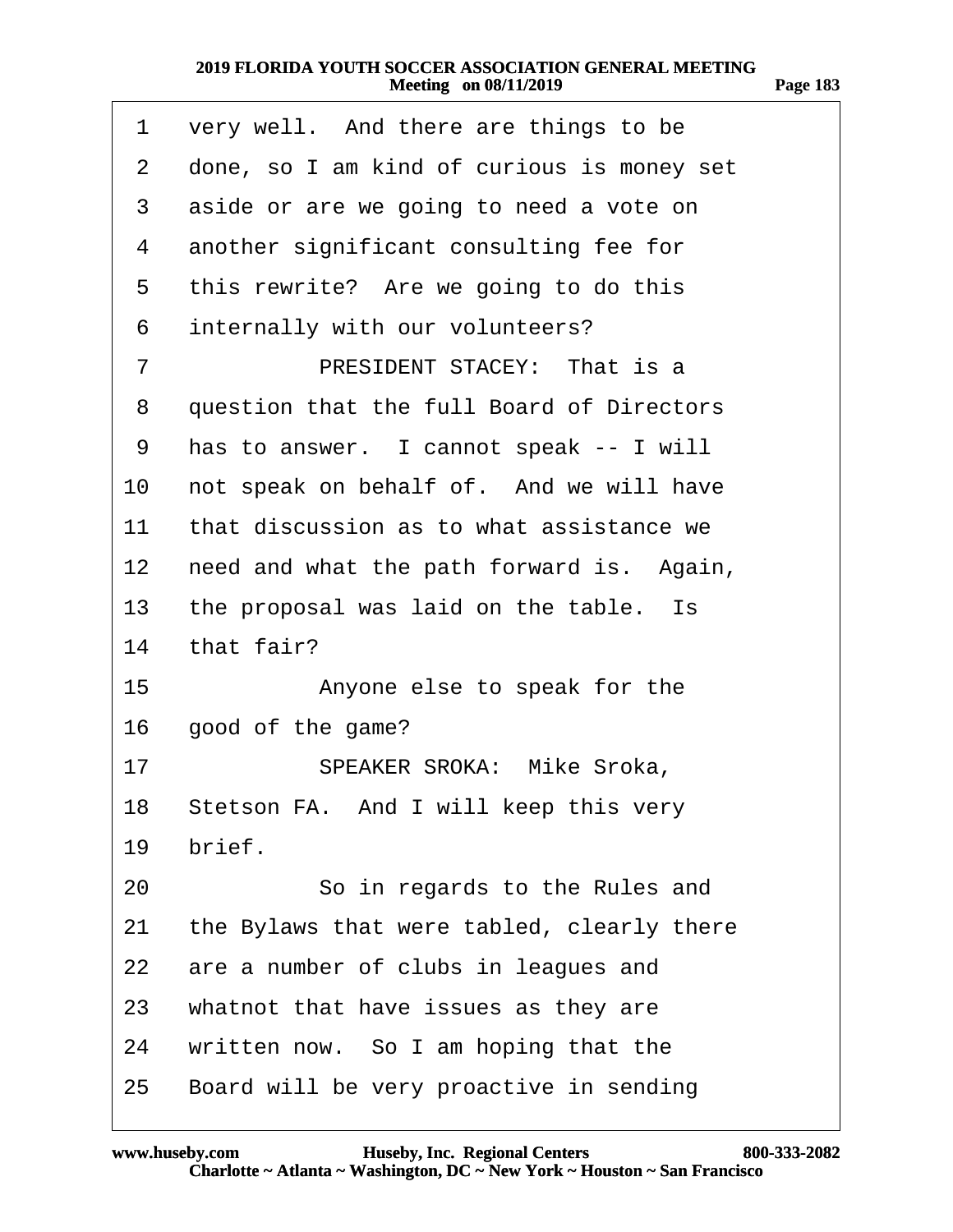<span id="page-183-0"></span>

| 1               | out the questionaries or, you know,        |
|-----------------|--------------------------------------------|
| 2               | soliciting the input from all of the clubs |
| 3               | as to what exactly the issue is. So when   |
| 4               | we show up next year, it's not, oh, we     |
| 5               | made these changes. We didn't really       |
| 6               | consult you, we didn't figure out what you |
| 7               | wanted, what the issue was, we just made   |
| 8               | these changes and then we table it again   |
| 9               | next year.                                 |
| 10              | So please, I implore you to be             |
| 11              | very proactive in figuring out exactly why |
| 12 <sup>1</sup> | we did not vote on it this year.           |
| 13              | Thank you. And do it very                  |
| 14              | cheaply.                                   |
| 15              | (Applause.)                                |
| 16              | PRESIDENT STACEY: Yes.                     |
| 17              | <b>SPEAKER FERNANDEZ: Martin</b>           |
|                 | 18 Fernandez, Southern Soccer Coalition.   |
| 19              | I want to thank Joe Nelson for             |
| 20              | his service, for his countless drive to do |
| 21              | what he feels and a lot of the clubs feel  |
| 22              | is right.                                  |
| 23              | I think it is very, very                   |
| 24              | apparent that unfortunately he stepped     |
| 25              | down and is no longer. FYSA is losing an   |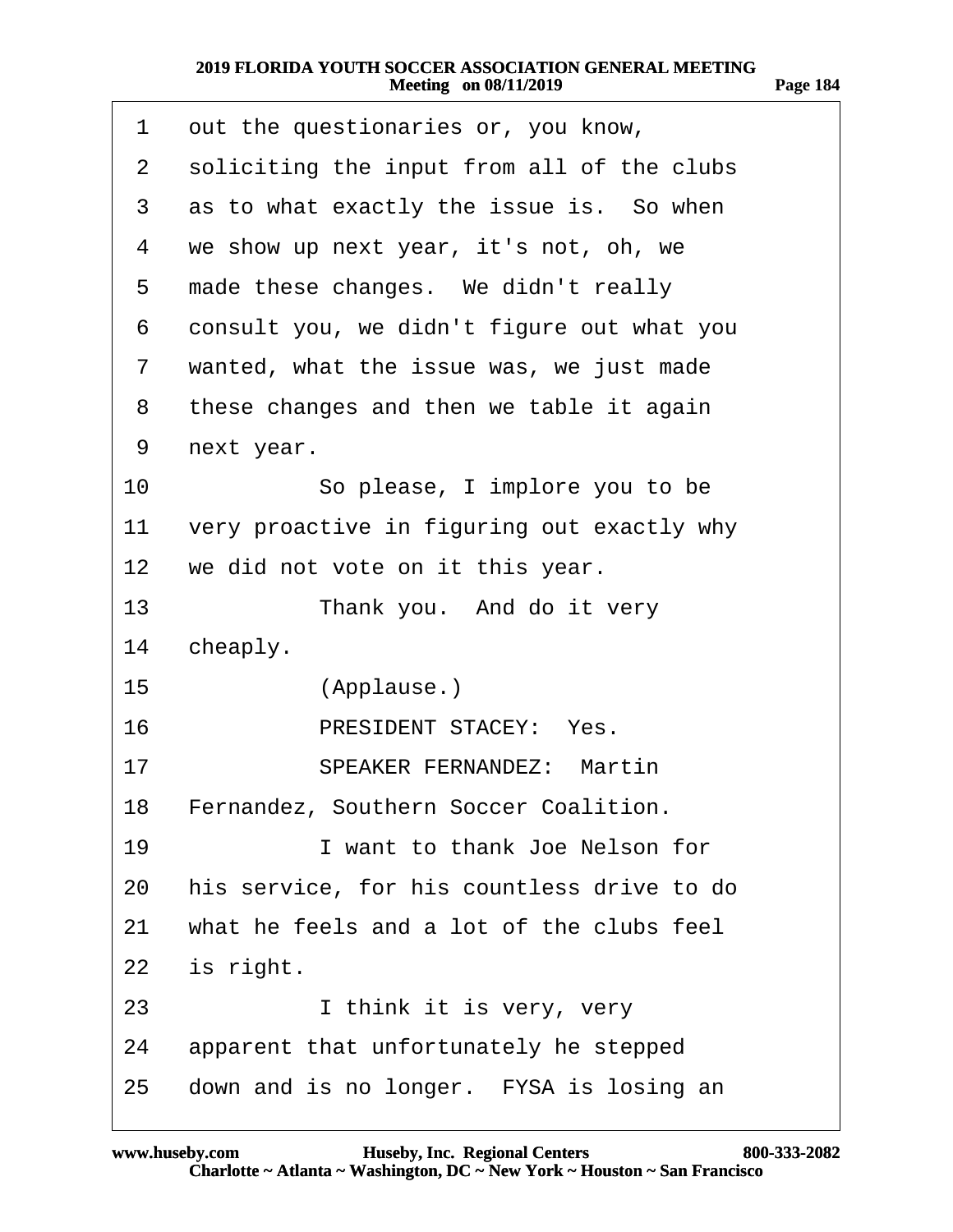<span id="page-184-0"></span>

| 1               | individual that really belongs in this     |
|-----------------|--------------------------------------------|
| 2               | organization. But I am sure that he will   |
| 3               | be able to do a lot more outside the Board |
| 4               | than he can inside the Board.              |
| 5               | I want to thank you personally             |
| 6               | for your efforts, for your work, for your  |
| 7               | time. Thank you very much.                 |
| 8               | (Applause.)                                |
| 9               | <b>SPEAKER CALLAHAN: Mikey</b>             |
| 10              | Callahan, Hollywood Wildcats.              |
| 11              | I also want to say thank you to            |
| 12 <sub>2</sub> | Joe and Shenoy for all the hard work over  |
| 13              | the years. Thanks for your dedication. I   |
| 14              | know you guys put soccer first and I       |
| 15              | appreciate it.                             |
| 16              | Thank you.                                 |
| 17              | (Applause.)                                |
| 18              | SPEAKER TIANICH: Tom Tianich,              |
| 19              | Hollywood Wildcats.                        |
| 20              | I would like to ask the Board,             |
| 21              | please take what happened today and maybe  |
| 22              | reconsider not to hire the collective      |
| 23              | again and spend anymore money on this      |
| 24              | bonding experiment, which cost so many     |
| 25              | board members and so many staff not to be  |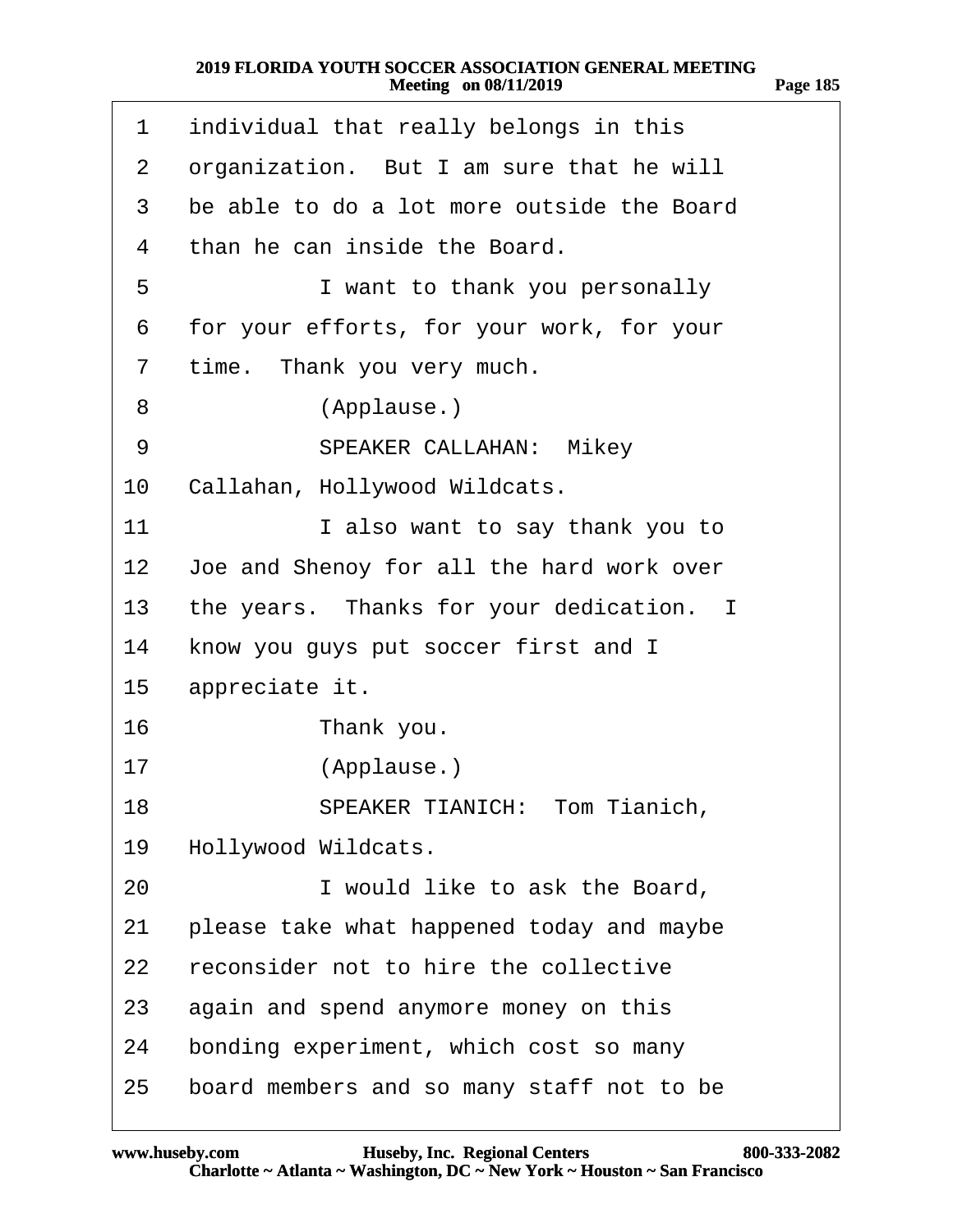<span id="page-185-0"></span>

| 1               | with us anymore after this year. I hope    |
|-----------------|--------------------------------------------|
| 2               | if you need volunteers to rewrite the      |
| 3               | Bylaws that you would reach out and ask    |
| 4               | for help.                                  |
| 5               | SPEAKER KINSEY: Ed Kinsey,                 |
| 6               | Appointed Commissioner South -- C South.   |
| 7               | I love playing soccer with you             |
| 8               | guys and girls. Okay? Something that can   |
| 9               | help us all get better is our agendas,     |
| 10              | both at the state and board level, write   |
| 11              | down communications. The knowledge that    |
| 12 <sub>2</sub> | you give to a member and the knowledge     |
| 13              | that you learn from a member, that         |
| 14              | information needs to be disseminated to    |
| 15              | all members because we all can learn from  |
| 16              | that.                                      |
| 17              | Thank you.                                 |
| 18              | (Applause.)                                |
| 19              | <b>SPEAKER BARRETTA: Joe Beretta,</b>      |
| 20              | <b>Titusville Soccer Club.</b>             |
| 21              | I think we had a consensus in              |
| 22              | the room that we are moving in the right   |
| 23              | direction, but we stumbled here at the end |
| 24              | of the meeting and could not go forward    |
| 25              | with it.                                   |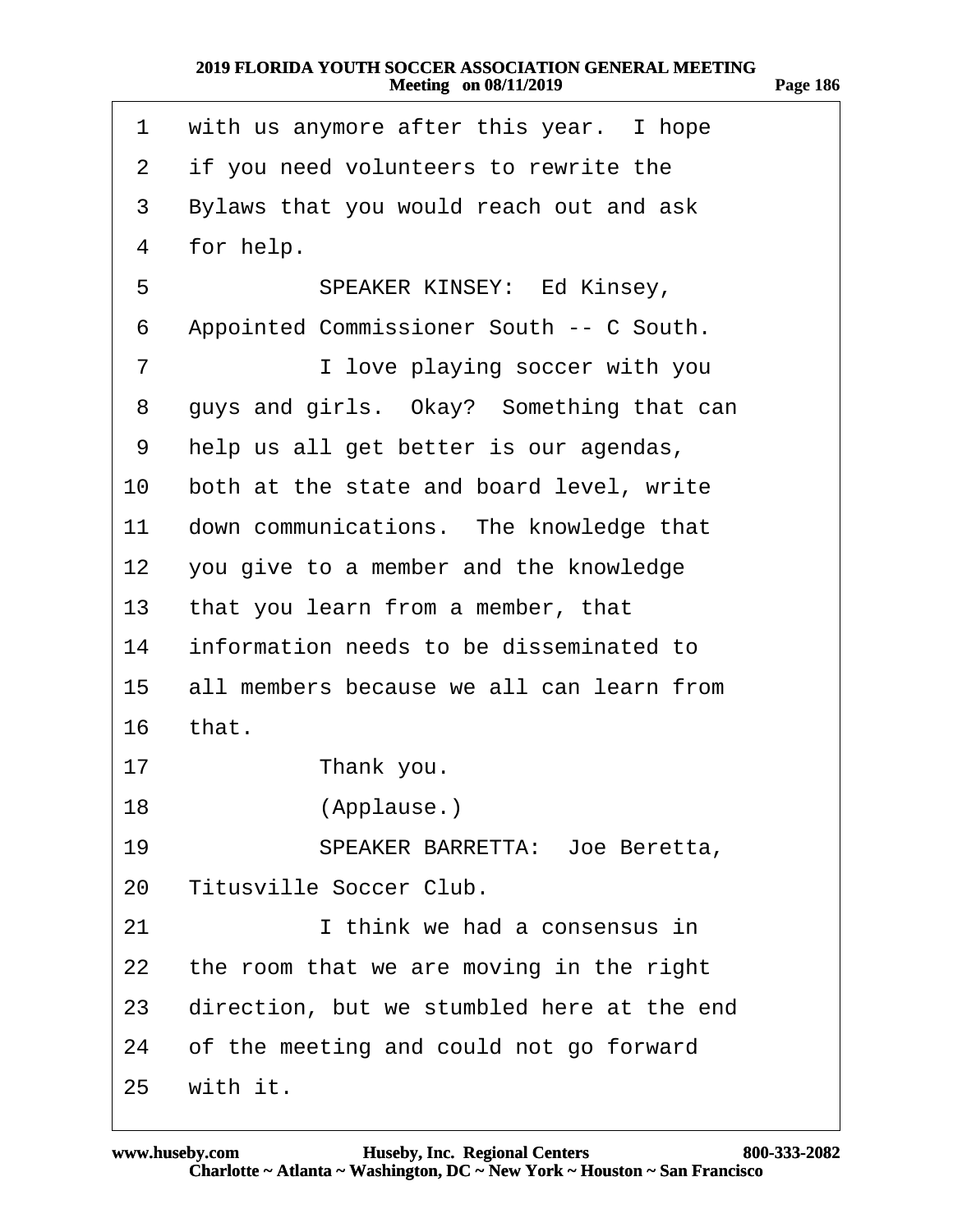<span id="page-186-0"></span>

| 1               | What I would like to see us do              |
|-----------------|---------------------------------------------|
| 2               | and I would like the task of the VPs of     |
| 3               | each region with this is to communicate     |
| 4               | with the member affiliates on the next --   |
| 5               | (inaudible due to members speaking amongst  |
| 6               | themselves) -- and to have it done          |
| 7               | somewhere in the January timeframe of next  |
| 8               | year so that they can -- when we come here  |
| 9               | next summer, August, July, or whatever it   |
| 10              | happens to be that we can move forward and  |
| 11              | we do have a consensus with the rewrite of  |
| 12 <sup>°</sup> | the Bylaws and Rules.                       |
| 13              | So I would like to see that from            |
| 14              | each of the regions VPs. Steve, you will    |
| 15              | be hearing from me and the rest of you      |
| 16              | guys probably need to do that, too. So I    |
| 17              | would like to see you take on tasks with    |
|                 | 18 the region VPs on communicating with the |
|                 | 19 member affiliates on what needs to be    |
|                 | 20 done.                                    |
| 21              | PRESIDENT STACEY: Seeing no one             |
|                 | 22 else at the mic I will --                |
| 23              | SPEAKER: John.                              |
| 24              | PRESIDENT STACEY: -- I am                   |
|                 | 25 sorry. Dale?                             |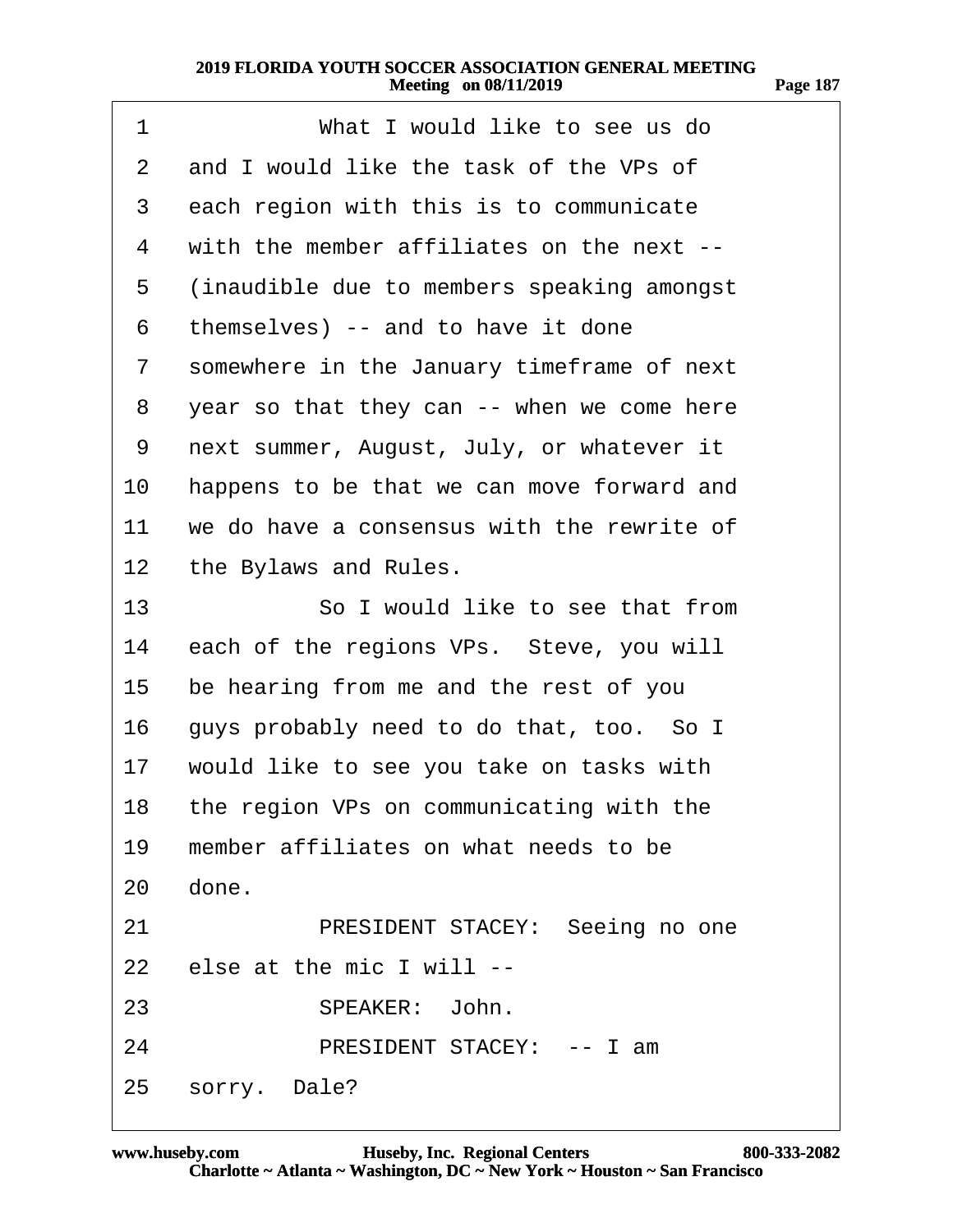<span id="page-187-0"></span>

| 1               | <b>SPEAKER: I would like to thank</b>       |
|-----------------|---------------------------------------------|
| 2               | my team. We will stop for about two or      |
| 3               | three weeks and then we will start this     |
| 4               | process again to work on the AGM.           |
| 5               | Everything from the decorations and what    |
| 6               | was done on the tables by Michelle and      |
| 7               | Melinda and Rosemary and their countless    |
| 8               | hours. It takes a lot of preparation to     |
| 9               | do this and this team came together and     |
| 10              | they did a fabulous job. And I want to      |
| 11              | thank them.                                 |
| 12 <sup>2</sup> | (Applause.)                                 |
| 13              | <b>PRESIDENT STACEY: Before we</b>          |
| 14              | adjourn, seeing nobody else at the mic, I   |
| 15              | would like to make just one or a couple     |
|                 | 16 of $-$ yes, sir?                         |
| 17              | <b>SPEAKER MORIN: I am Gerald</b>           |
|                 | 18 Morin from Central Academy Youth Soccer. |
| 19              | You know, board members, they               |
| 20              | take hard punches. You know, they take a    |
| 21              | lot of hard punches. I want to say while    |
| 22              | we assemble we thank board members. We      |
| 23              | have to actually look at every one of them  |
| 24              | there who took a lot of punches today and   |
| 25              | through all of it they get the job done.    |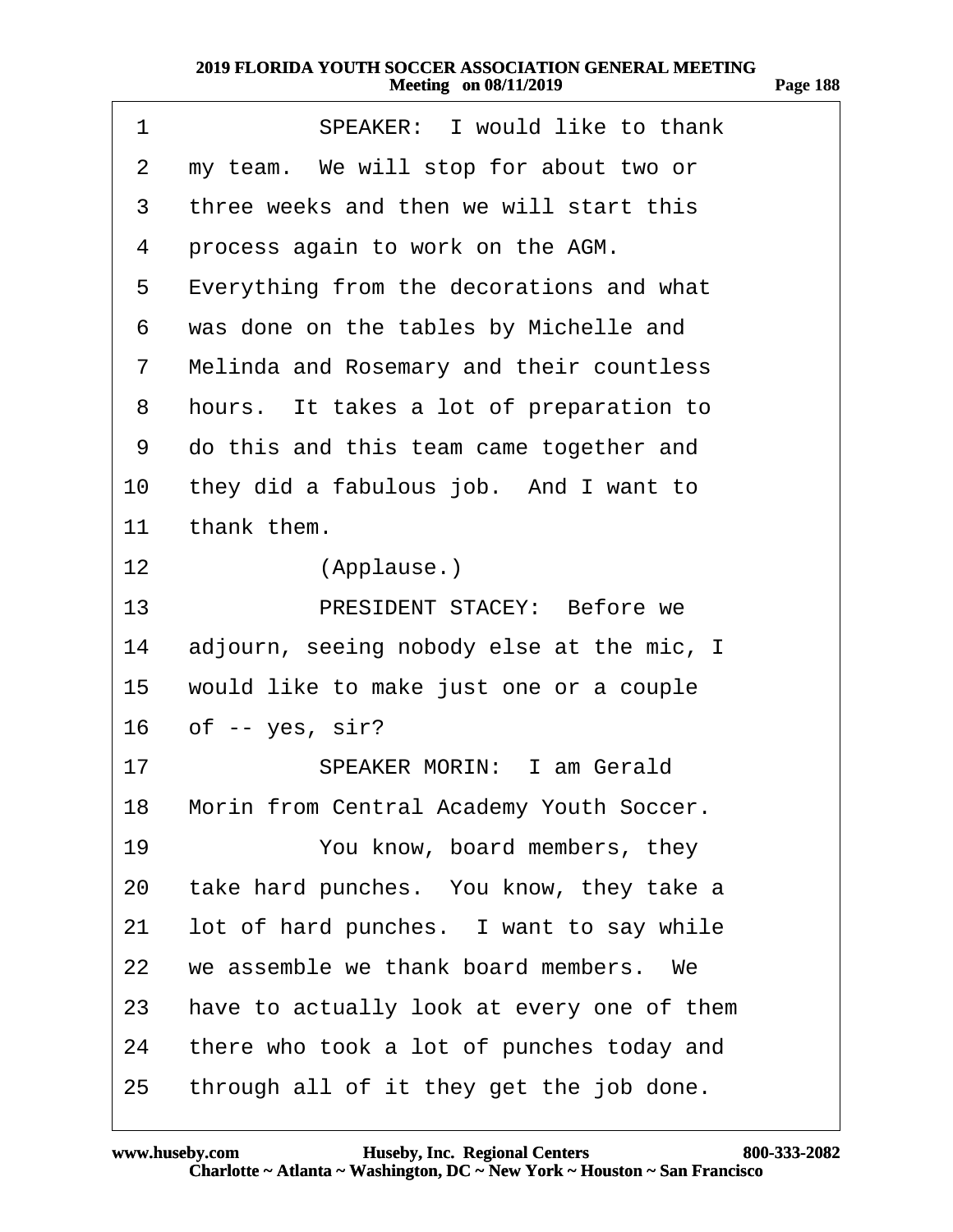<span id="page-188-0"></span>1 **· · · · So I would like to thank every** 

2 single one of you for actually sticking by

| 3  | youth soccer.                              |
|----|--------------------------------------------|
| 4  | (Applause.)                                |
| 5  | PRESIDENT STACEY: So my final              |
| 6  | comments. Of course, you are always        |
| 7  | disappointed when you pour a lot of time   |
| 8  | and energy into something. The one thing   |
| 9  | that I noticed this weekend, you know, is  |
| 10 | that the passion and support for Florida   |
| 11 | youth soccer is alive and well. People     |
| 12 | are passionate about this organization and |
| 13 | they support us.                           |
| 14 | We, the Board, will work                   |
| 15 | together, the new Board will work          |
| 16 | together, and seek the best way we can     |
| 17 | serve you, the membership, and constantly  |
| 18 | improve on what we do. I am committed to   |
| 19 | that. I am very much process oriented. I   |

- 20 like to hear from the membership and would
- 21 not have gone through what we did this
- 22 summer with all the trips to the different
- 23 regions getting face to face if we didn't
- 24 want to hear.

25 **· · · · · Today messages were sent.** We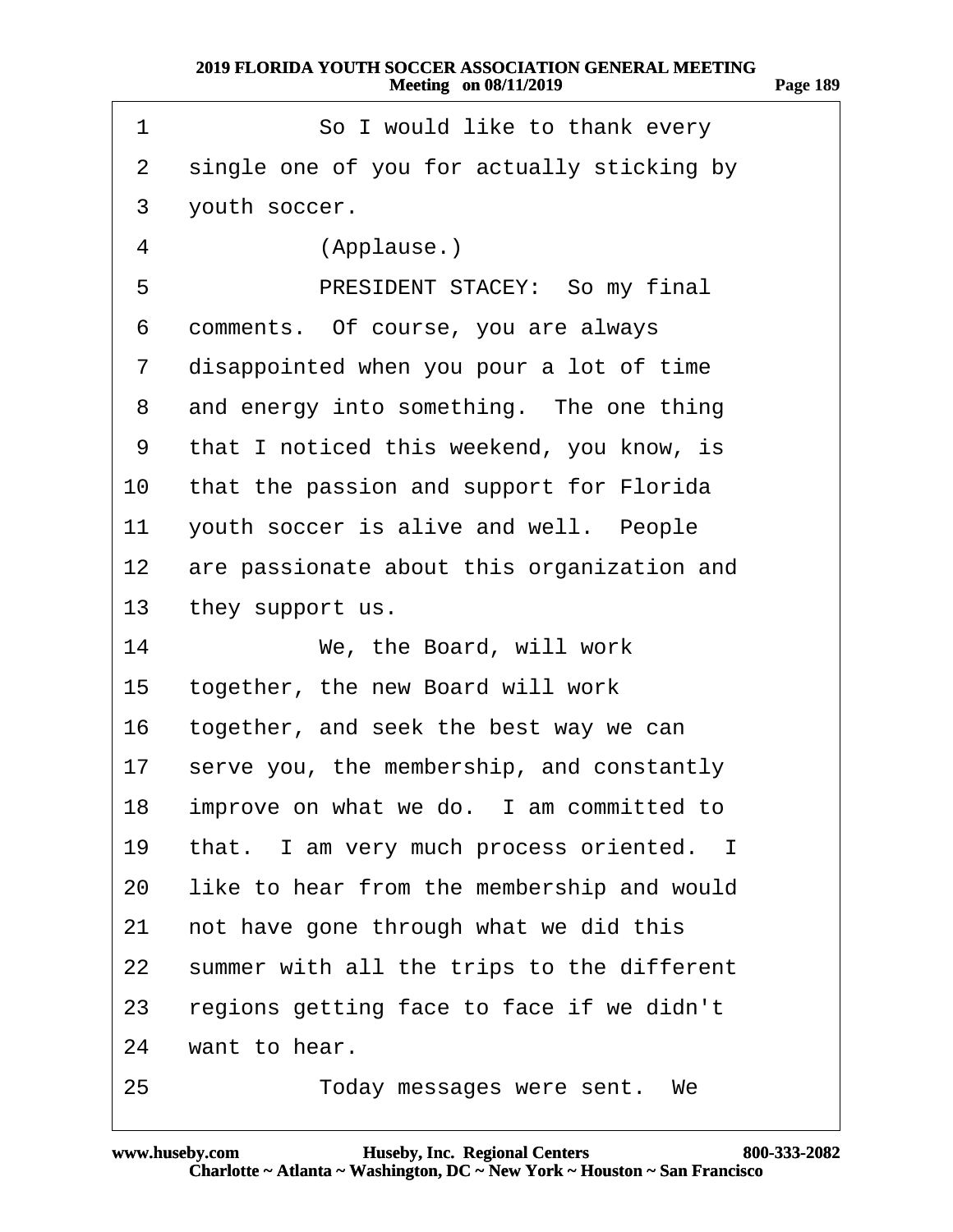<span id="page-189-0"></span>

| 1       | will reflect on these messages. And I for  |
|---------|--------------------------------------------|
| 2       | one have a seven-hour drive, so I am going |
| 3       | to being reflecting a lot this afternoon   |
| 4       | and marinating perhaps in some -- well, I  |
| 5       | am just going to marinate.                 |
| 6       | So, thank you for everything               |
| 7       | that you do. The Board is -- we will move  |
| 8       | forward and we will communicate what it is |
| 9       | that we are going to do. And so, I thank   |
| 10      | you for your attendance this weekend and   |
| 11      | all of your input. Have a great trip       |
| $12 \,$ | home. And we will see you guys somewhere   |
| 13      | either on the field or if not sooner next  |
| 14      | year.                                      |
| 15      | Thank you. We are adjourned.               |
| 16      | (Whereupon, this concluded this            |
| 17      | proceeding.)                               |
| 18      |                                            |
| 19      |                                            |
| 20      |                                            |
| 21      |                                            |
| 22      |                                            |
| 23      |                                            |
| 24      |                                            |
| 25      |                                            |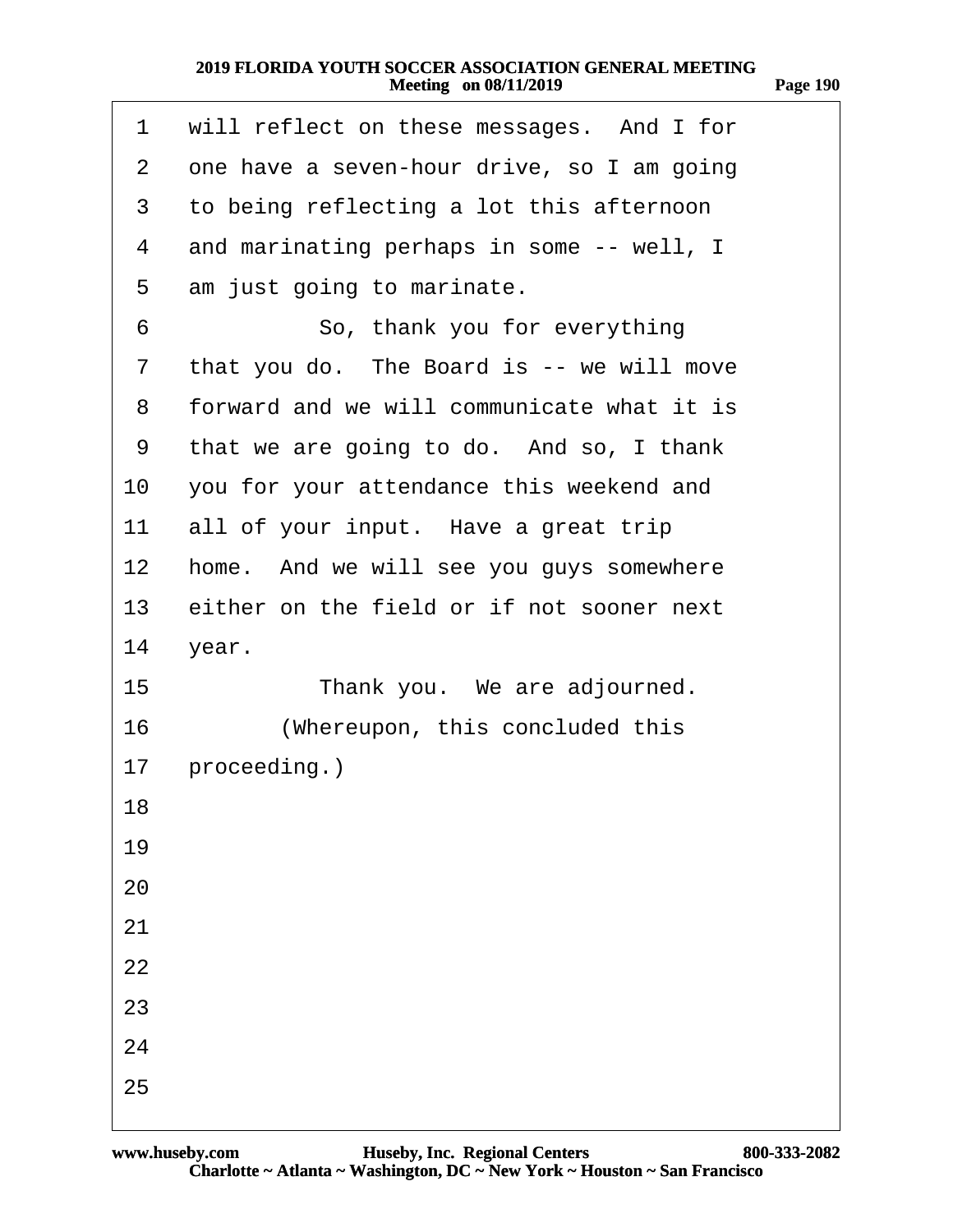| 1              | <b>CERTIFICATE OF REPORTER</b>                                                                      |
|----------------|-----------------------------------------------------------------------------------------------------|
| $\overline{2}$ |                                                                                                     |
| 3              | I, Deborah L. Waters, Certified                                                                     |
| 4              | Legal Professional, Certified Florida<br>Professional Reporter, do hereby certify                   |
| 5              | that I was authorized to and did report<br>the foregoing proceedings, and that pages                |
| 6              | 1 through 190 of the transcript are a true<br>and correct record of my stenographic<br>notes.       |
| $\overline{7}$ |                                                                                                     |
| 8              | Dated this 18th day of September<br>2019 at Viera, Brevard County, Florida.                         |
| 9              |                                                                                                     |
| 10             |                                                                                                     |
| 11             |                                                                                                     |
| 12             |                                                                                                     |
| 13             | DEBORAH L. WATERS, CLP, FPR                                                                         |
| 14             | <b>CERTIFIED LEGAL PROFESSIONAL</b><br>CERTIFIED FLORIDA PROFESSIONAL REPORTER                      |
| 15             |                                                                                                     |
| 16             | The foregoing certification of this transcript<br>does not apply to reproduction of the same by any |
| 17             | means, unless under the direct control and/or<br>discretion of the certifying reporter.             |
| 18             |                                                                                                     |
| 19             |                                                                                                     |
| 20             |                                                                                                     |
| 21             |                                                                                                     |
| 22             |                                                                                                     |
| 23             |                                                                                                     |
| 24             |                                                                                                     |
| 25             |                                                                                                     |
|                |                                                                                                     |

**Page 191**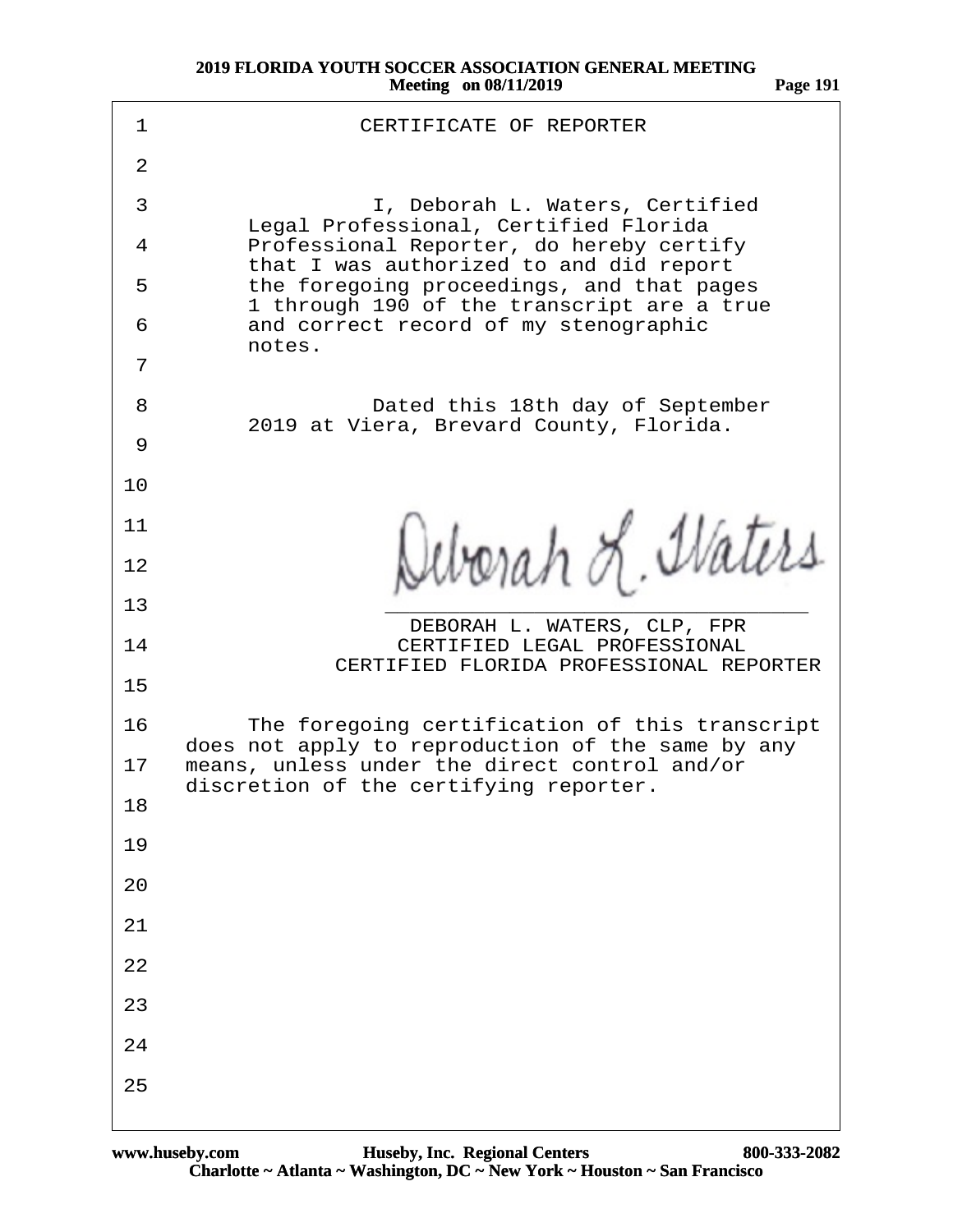|                 |                   | Meeting on 08/11/2019  | Index: \$102019-20 |
|-----------------|-------------------|------------------------|--------------------|
|                 | 19:6<br>1,756     | 138 $20:2$             | 125:22             |
| \$              | $1,765$ $78:3$    | 15 95:20               | 135:8              |
| $$10$ $25:20$   | $1.3 \quad 104:2$ | 110:6                  | 181 $20:2$         |
| \$100,000       | 160:15<br>100     | 121:23                 | 19 56:23           |
| 37:13           |                   | 129:8,11,<br>14 134:9  | $19 - 20$          |
| 182:11          | 100,000<br>57:17  | 138:6,9                | 110:19             |
| \$110,000       |                   | 139:2                  | 111:2,5            |
| 54:3            | 115:20<br>103.3   | 142:16                 | 16:24<br>1978      |
| \$111,000       | 116:1<br>103.5    | 144:4                  | 86:4<br>1985       |
| 37:14,16        | 120:9<br>104.3    | 146:24                 |                    |
| \$15,000        | 105 19:16         | 147:15                 | 16:24<br>1998      |
| 53:18,24        | $10:30$ $71:24$   | 15-mile                | 1st $50:17$        |
| \$24:19         |                   | 120:19                 |                    |
|                 | 74:17<br>10:50    | 125:6,17               | $\overline{2}$     |
| \$470,000       | $10:55$ $74:13$   | 126:2,7,13             | 295:16             |
| 61:23           | 11 4:1 50:8       | 132:16,21              |                    |
| $$5$ 24:19      | $63:24$ 64:5      | 133:11                 | $2,066$ 19:11      |
| $$5,000$ $54:4$ | 77:12             | 137:14<br>139:24       | $2,976$ $18:21$    |
| \$95,000        | 11.2 $115:7$      | $15.9$ $139:3$         | $2.2$ 79:10        |
| 53:6,22         | 110,000           |                        | 80:12              |
|                 | 49:23,24          | 19:17<br>156           | $20 \t 74:4$       |
| $\mathbf{1}$    | 53:20<br>111      | $16 \quad 63:14$       | $20,000$ 53:11     |
|                 |                   | 107:8                  |                    |
| 1(A)1 115:24    | 111,000           | 108:2,14               | $200 \quad 24:3$   |
| 19:12<br>1,034  | 49:24             | 109:25                 | 69:16              |
| 19:3<br>1,082   | 117 53:19         | 110:6,22,<br>25 111:19 | 16:25<br>2008      |
| 19:7<br>1,159   | $11:00$ 74:6      | 121:6                  | 16:25<br>2010      |
| 19:4<br>1,229   | $12 \quad 63:25$  | 129:8,19               | 63:13<br>2012      |
| 19:9<br>1,317   | 64:5 76:20        | 135:8                  | $2018$ 17:6,       |
| 19:12<br>1,364  | 77:12<br>171:18   | 138:9<br>144:5         | 25 53:9            |
|                 |                   |                        | 2019 $4:1,7$       |
| 19:13<br>1,550  | $120 \quad 85:12$ | $16.8 \quad 141:21$    | 53:22,24           |
| 19:1<br>1,639   | 19:16<br>137      | $17 \quad 20:25$       | $2019 - 20$        |

2019 FLORIDA YOUTH SOCCER ASSOCIATION GENERAL MEETING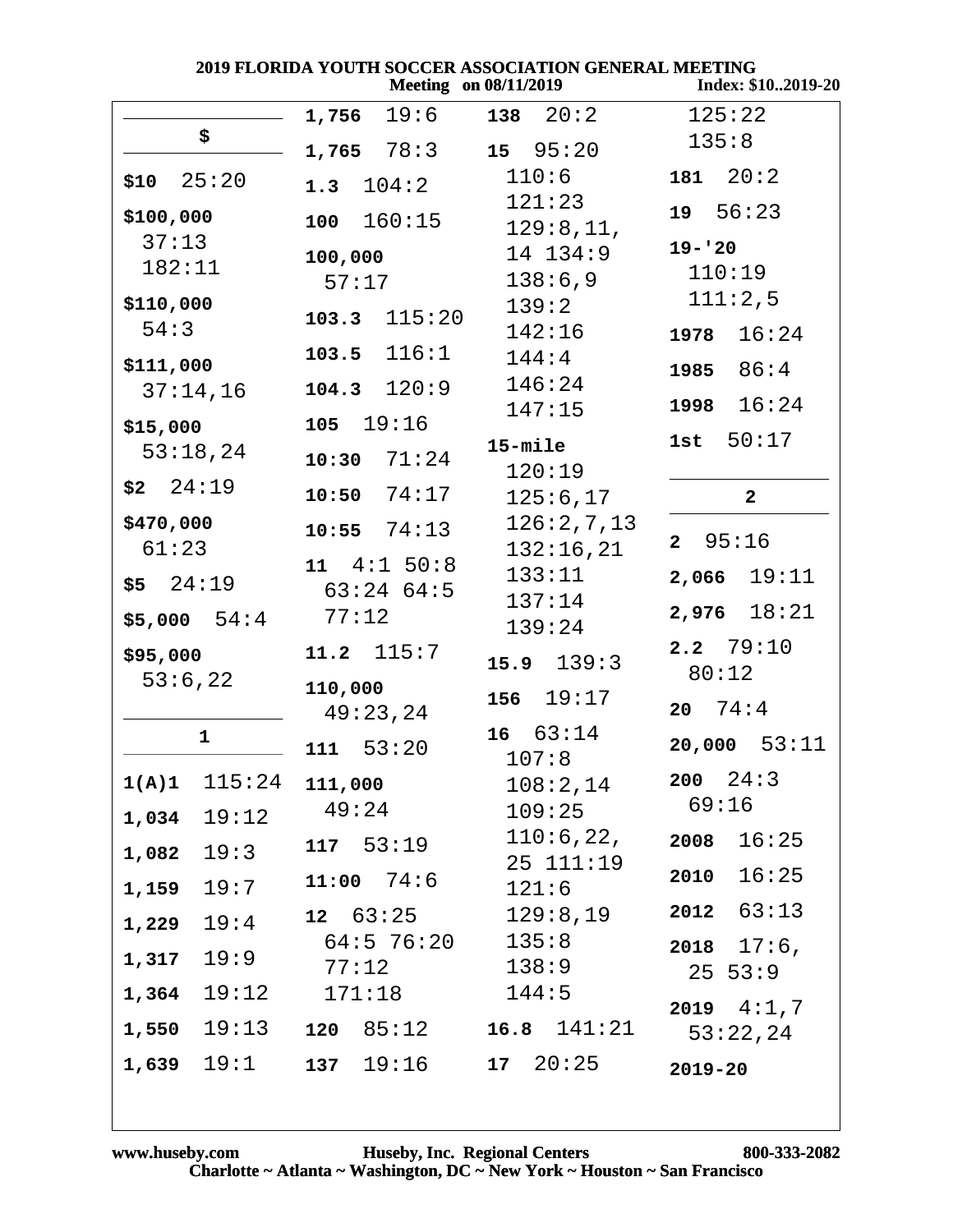|                                 |                         | <b>Meeting</b> on 08/11/2019   | <b>Index: 2019-2020accepted</b> |
|---------------------------------|-------------------------|--------------------------------|---------------------------------|
| 78:12                           | 148:21                  | 167:16<br>49                   |                                 |
| 2019-2020                       | 31 43:19                |                                | $\overline{7}$                  |
| 105:10<br>106:11                | 31st $62:13$            | 5                              | 157:4<br>75                     |
| 111:16                          | 32 $78:7$               | $5,627$ 76:6                   | 8                               |
| 20:3<br>206                     | 107:9                   | 18:19<br>5,951                 |                                 |
| 19:15<br>208                    | 35 $86:2$<br>123:12     | 50 $44:18$<br>85:13            | $8$ 93:15<br>96:9               |
| 115:24<br>213                   | 127:12                  | 117:19                         | 19:2<br>821                     |
| 53:21,23<br>22                  | 129:3,8,19<br>132:4     | 133:14<br>145:6,8              | 19:6<br>879                     |
| 96:2<br>25<br>104:14            | 134:3<br>138:6          | 147:2                          | 9                               |
| 157:3<br>168:17                 | 142:14                  | 50,000 $57:17$<br>167:16<br>51 | 4:10<br>9:15                    |
| 171:12,13                       | 143:3,14,<br>23 144:5   | 173:12<br>55                   |                                 |
| 179:24                          | 145:12<br>146:19        | 75:23<br>5951                  | ${\bf A}$                       |
| $25th$ $27:4$                   | 147:5,16                |                                | ability                         |
| 20:1<br>274                     | 36 $143:18$             | 6                              | 58:13 99:8<br>125:2             |
| 3                               | 146:25                  | 95:1<br>6                      | absent $44:16$                  |
| 78:2<br>3,762<br>18:22<br>3,928 | 39 $115:3$<br>120:6     | 141:14<br>6.2<br>14:1<br>60    | absolutely<br>$4:17$ 40:5,      |
| 30 $29:16$                      | $\overline{\mathbf{4}}$ | 95:23                          | 12,17<br>$52:20$ 99:1           |
| 41:17                           |                         | 60-day $41:12$                 | 137:18                          |
| 43:18<br>58:2,10                | 4 $84:1$<br>104:2       | 600 $31:5,9$<br>71:6           | abuse $22:3$                    |
| 75:8<br>104:14                  | 120:9<br>$4,463$ 18:23  | 60ish $12:2$                   | Academy $73:5$<br>188:18        |
| 153:3,13                        | 40 $132:4$              | 115:2<br>61                    | accept 82:7                     |
| $30$ -day's                     | 172:3                   | 115:5<br>66                    | 108:8                           |
| 79:16,18                        | $4003.1$ $97:4$         | 78:6<br>68                     | 117:25<br>118:6                 |
| 300 $75:23$                     | 124:21<br>44            | 120:5<br>69                    | 163:24                          |
| 3009.2                          | 173:11<br>45            |                                | accepted                        |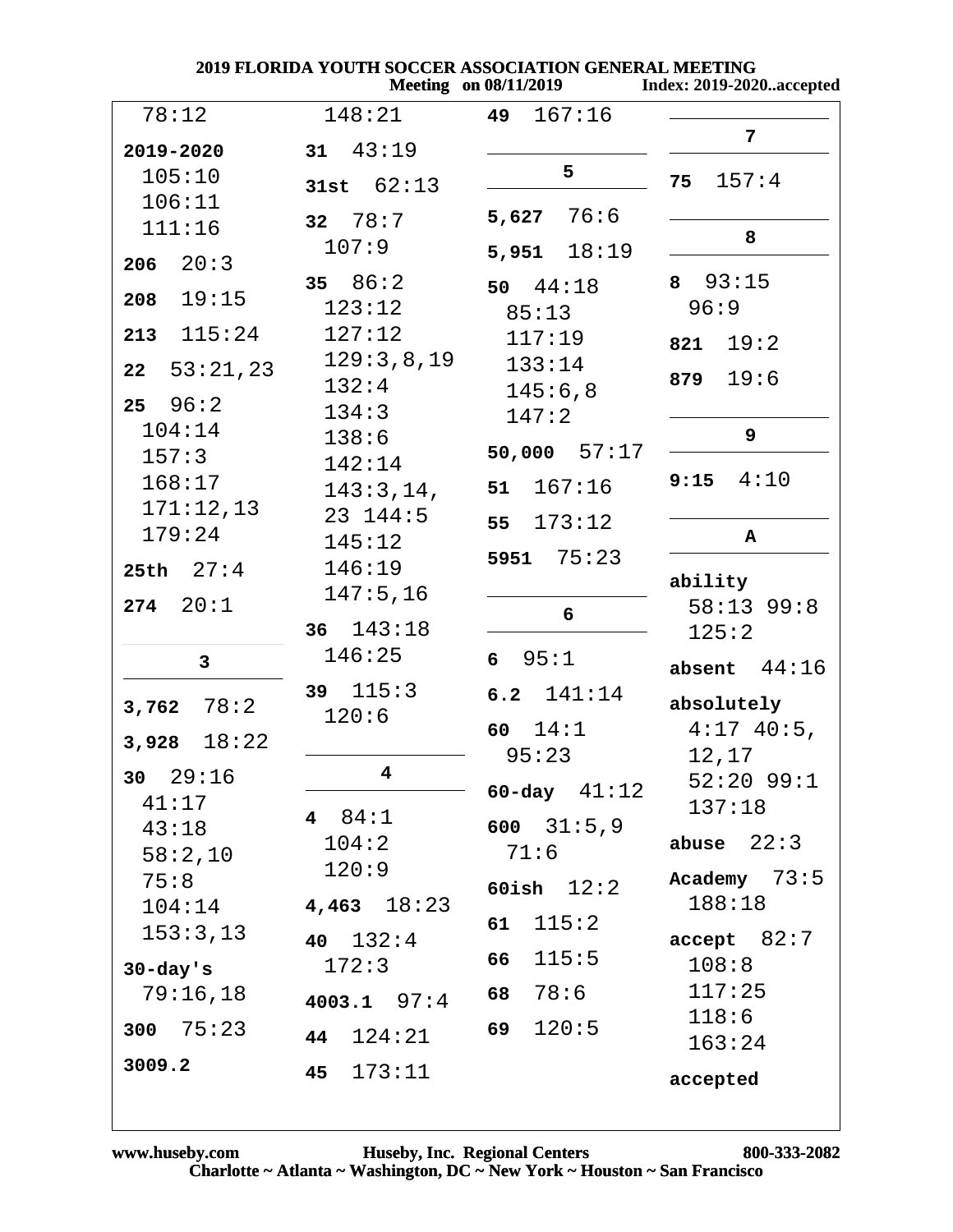|                |                   | <b>Meeting</b> on 08/11/2019 | <b>Index: acceptingaffiliates</b> |
|----------------|-------------------|------------------------------|-----------------------------------|
| 140:8          | 51:10             | address $18:7$               | 165:13                            |
| accepting      | Adam              | 85:19                        | advance                           |
| 59:23          | 155:13,17         | addressed                    | 58:2,11,22                        |
| 62:25          | add $25:24$       | 87:11                        |                                   |
| 134:7          |                   |                              | advertised                        |
| 146:16         | 105:9,18<br>107:4 | adjourn                      | 157:24                            |
|                |                   | 188:14                       | advice $16:20$                    |
| account        | 114:18<br>115:11  | adjourned                    | 46:15                             |
| $23:20$ 25:6   |                   | 190:15                       | advocate                          |
| accountant     | 116:4,18          | administration               | 172:15                            |
| 28:14          | 118:9,12          | 10:23                        |                                   |
| accounting     | 123:7             | 112:12                       | affect $80:7$                     |
| 28:15          | 129:20,21         | 173:15                       | 120:22                            |
|                | 131:12            | 175:1                        | affected                          |
| acknowledge    | 144:17            |                              | 141:4                             |
| 47:25          | 146:21            | administrative               | affects                           |
| $59:18$ 86:5   | 152:2,14          | 79:11                        | 104:24                            |
| acquiring      | 169:18            | 168:19                       | 137:15                            |
| 136:19         | added             | 170:8                        |                                   |
| Acting         | 114:19,21         | administrator                | affiliate                         |
| 159:14         | 118:5             | 168:24                       | 11:22,23                          |
|                | 126:22            | 170:6                        | 23:7                              |
| action 39:25   | 152:17            | 180:2,3                      | 25:17,21                          |
| 54:14          | addendum          | admit $136:2$                | 39:1 40:20                        |
| 66:17,23       | 126:24            |                              | $96:297:7$ ,                      |
| $67:8$ 76:25   |                   | $4:13$ ,<br>adopt            | 9, 10, 13, 14                     |
| actions        | adding $81:22$    | $24\;\;5:5$                  | 116:10,13                         |
| 33:11,18       | 108:1             | 20:7                         | 127:16,18                         |
| $34:2$ 35:18   | 112:9             | 33:11,18                     | 133:12                            |
| 36:9,11        | 113:1,3           | 60:18,19                     | affiliated                        |
| 59:24          | 119:23            | 67:14                        | 117:17                            |
| 60:19          | 123:9             | 139:5                        | 118:17,25                         |
| $62:24$ $67:2$ | 132:10            | adopted $8:23$               | 119:13                            |
| 77:10,15,      | 142:14            | 13:365:7                     | affiliates                        |
| 17             | addition          | adoption                     | 46:24                             |
| activity       | 126:22            | $17:24$ 65:1                 | 120:16                            |
| 49:23          | 174:16            |                              | 128:16                            |
|                |                   | adults                       |                                   |
|                |                   |                              |                                   |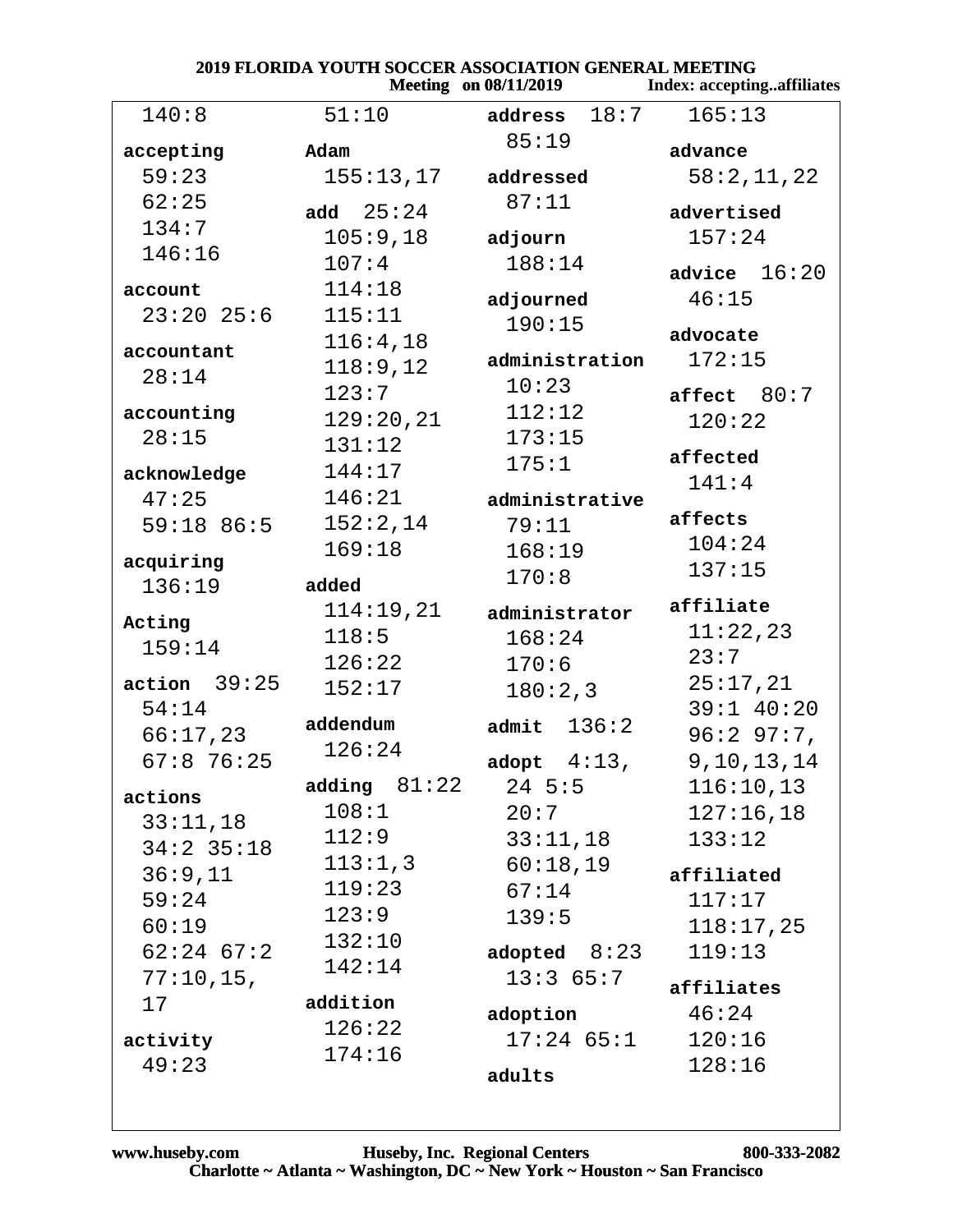|                 |               | UMMON UMMA<br><b>Meeting</b> on 08/11/2019 | Index: affiliationamendment |
|-----------------|---------------|--------------------------------------------|-----------------------------|
| 137:24          | agendas       | 96:13                                      | allowing                    |
| 138:1           | 186:9         | 99:15                                      | 139:13                      |
| 150:19,24       | AGM $17:6,25$ | 101:18                                     | alluded                     |
| 187:4,19        | $21:3$ 42:22  | 104:2                                      | 38:18                       |
| affiliation     | 43:19         | 109:24                                     |                             |
| 117:15          | $45:16$ 56:6  | 110:14                                     | alphabetical                |
| 120:15          | 58:3,24       | 111:10                                     | 6:13                        |
| 122:1           | $86:1$ 93:12  | 113:10                                     | 169:19                      |
| 129:2           | $94:1$ 95:3   | 131:4                                      | alternate                   |
| 131:7           | 111:6         | 137:4                                      | 5:25 83:22                  |
| 132:9           | 116:6,8,      | 140:25                                     | Amen 91:18                  |
| 133:2           | 10, 15        | 141:25                                     |                             |
| 139:21          | 118:3         | 148:13                                     | amend $90:6$                |
|                 | 119:2,15      | 181:12                                     | 107:25                      |
| affiliations    | 188:4         | Alabama                                    | 122:25                      |
| 10:14           |               | 13:24                                      | 144:22                      |
| 47:14           | AGMS $57:4$   |                                            | 145:6                       |
| affirmative     | 116:14        | Alice $32:1$                               | 146:2                       |
| 152:19          | agree $25:14$ | 139:19                                     | 4:25<br>amended             |
| afternoon       | $29:2$ 54:14  | 176:9,25                                   | 5:5                         |
| 82:17           | 86:1787:6     | 177:1,11                                   | amending                    |
| 164:12,19       | 100:10        | align $8:14$                               | 96:23                       |
| 190:3           | 102:7         | 116:12                                     | 97:19                       |
|                 | 108:16        | alike $8:18$                               | 105:16,17                   |
| age 101:8       | 124:18        |                                            | 150:6                       |
| 108:19          | 129:13,15     | 189:11<br>alive                            |                             |
| age/gender      | 133:4,7       | allegations                                | amendment                   |
| 111:20          | 150:5         | 52:19                                      | $34:22$ 35:7                |
| agencies        | 153:7,14      | alleged $22:3$                             | $51:8$ 82:8                 |
| 155:5           | agreement     |                                            | 104:7,22                    |
|                 | 14:4          | Alliance                                   | 105:18                      |
| agenda $4:12$ , |               | 70:8                                       | 106:2                       |
| $13,24$ 5:5     | agrees        | allowed                                    | 108:8,14                    |
| $6:18$ $17:5$   | 160:13        | $34:14$ $42:1$                             | 109:5                       |
| 34:22           | ahead $18:11$ | 116:7,16                                   | 117:13,21,                  |
| 60:22           | $30:5$ 38:10  | 119:1,15                                   | $25\;118:10$ ,              |
| 82:20           | 45:476:10     | 152:5                                      | 11 120:14                   |
| 157:13          | 90:25         |                                            | 130:9,10,                   |
|                 |               |                                            |                             |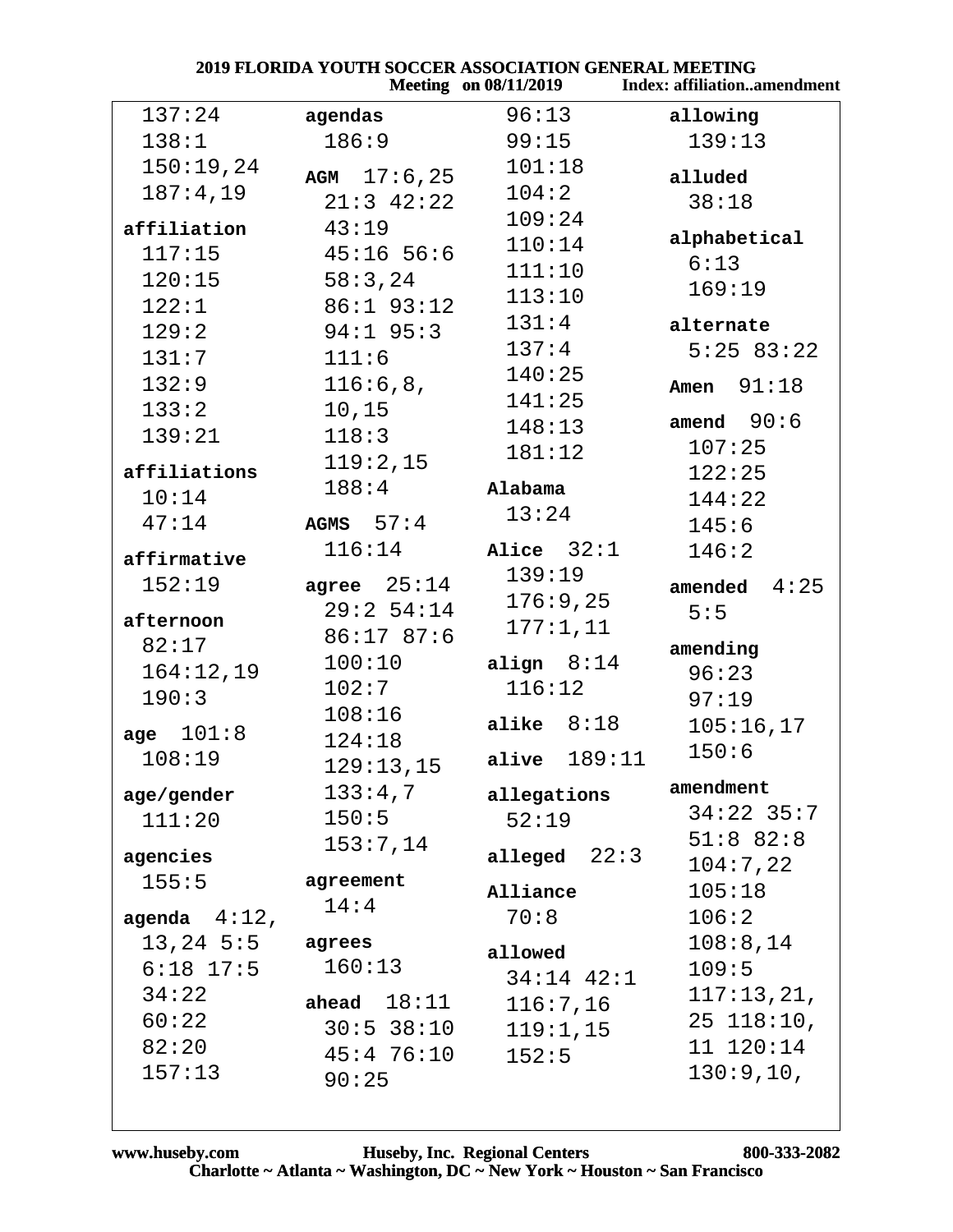| 2019 FLORIDA YOUTH SOCCER ASSOCIATION GENERAL MEETING |                          |                              |                               |
|-------------------------------------------------------|--------------------------|------------------------------|-------------------------------|
|                                                       |                          | <b>Meeting</b> on 08/11/2019 | <b>Index: amendmentsareas</b> |
| 11,12                                                 | 186:1                    | application                  | 68:8,10,                      |
| 133:8                                                 | apiece $6:12$            | 51:9                         | 14,16                         |
| 134:8                                                 |                          | $apply$ 133:9                | 76:25                         |
| 138:15                                                | apologize                | 143:19                       | 77:3,10,                      |
| 143:12                                                | 6:21                     |                              | 15,16                         |
| 145:21,23                                             | apparent                 | appointed                    | 92:14                         |
| 146:16                                                | 184:24                   | 32:22                        |                               |
|                                                       |                          | 136:12                       | approved<br>$20:24$ 63:8      |
| amendments                                            | appeal $82:12$           | 186:6                        |                               |
| 43:22                                                 | appearing                | approach                     | 66:2367:2                     |
| 97:4,21                                               | 71:22                    | 39:21                        | $93:12$ $94:1$                |
| amount                                                |                          |                              | 109:3                         |
| 10:16,17                                              | applause<br>15:6, 14, 24 | appropriately                | 139:23                        |
| 24:15                                                 |                          | 81:21                        | 141:12                        |
| 29:15                                                 | 16:4,15                  | approval                     | approves                      |
| 56:11                                                 | 29:3,5                   | $17:6$ $23:10$               | 68:23                         |
| 124:23                                                | 34:12                    | 34:25                        |                               |
| 153:2                                                 | 77:24                    | 55:13                        | approving                     |
| 155:4                                                 | 103:20                   | 59:24                        | $69:4$ 94:7                   |
|                                                       | 110:9                    | $78:15$ 95:2                 | 96:20                         |
| amounts $29:9$                                        | 138:2                    | 105:14                       | approximately                 |
| ample $4:21$                                          | 157:11                   | 106:15                       | 53:22,24                      |
| analyze $62:9$                                        | 161:2                    | 111:21                       | 62:20                         |
|                                                       | 165:22                   | 129:10                       | 146:20,22                     |
| and/or $46:13$                                        | 167:5,20                 |                              |                               |
| 97:5                                                  | 171:4                    | 141:9                        | arbitrary                     |
| announce                                              | 172:25                   | approvals                    | 121:12                        |
| 78:1                                                  | 173:10                   | 48:18                        | area $14:10$                  |
|                                                       | 175:23                   | approve                      | 117:7                         |
| Annual $4:7$                                          | 177:9                    | 17:10,15                     | 133:22                        |
| anticipated                                           | 179:7                    | 21:6,9                       | 140:8                         |
| 56:11                                                 | 181:4                    | $34:21$ $35:3$               | 142:17                        |
|                                                       | 182:5                    | 51:22                        | 169:1                         |
| anymore                                               | 184:15                   |                              |                               |
| 112:1                                                 | 185:8,17                 | 57:13                        | areas $5:14$                  |
| 114:10                                                | 186:18                   | 62:23                        | 47:17                         |
| 119:18                                                | 188:12                   | 64:25                        | 100:5                         |
| 175:2                                                 | 189:4                    | 66:1,3,17                    | 102:9                         |
| 185:23                                                |                          | 67:7,18,22                   | 120:23                        |
|                                                       |                          |                              |                               |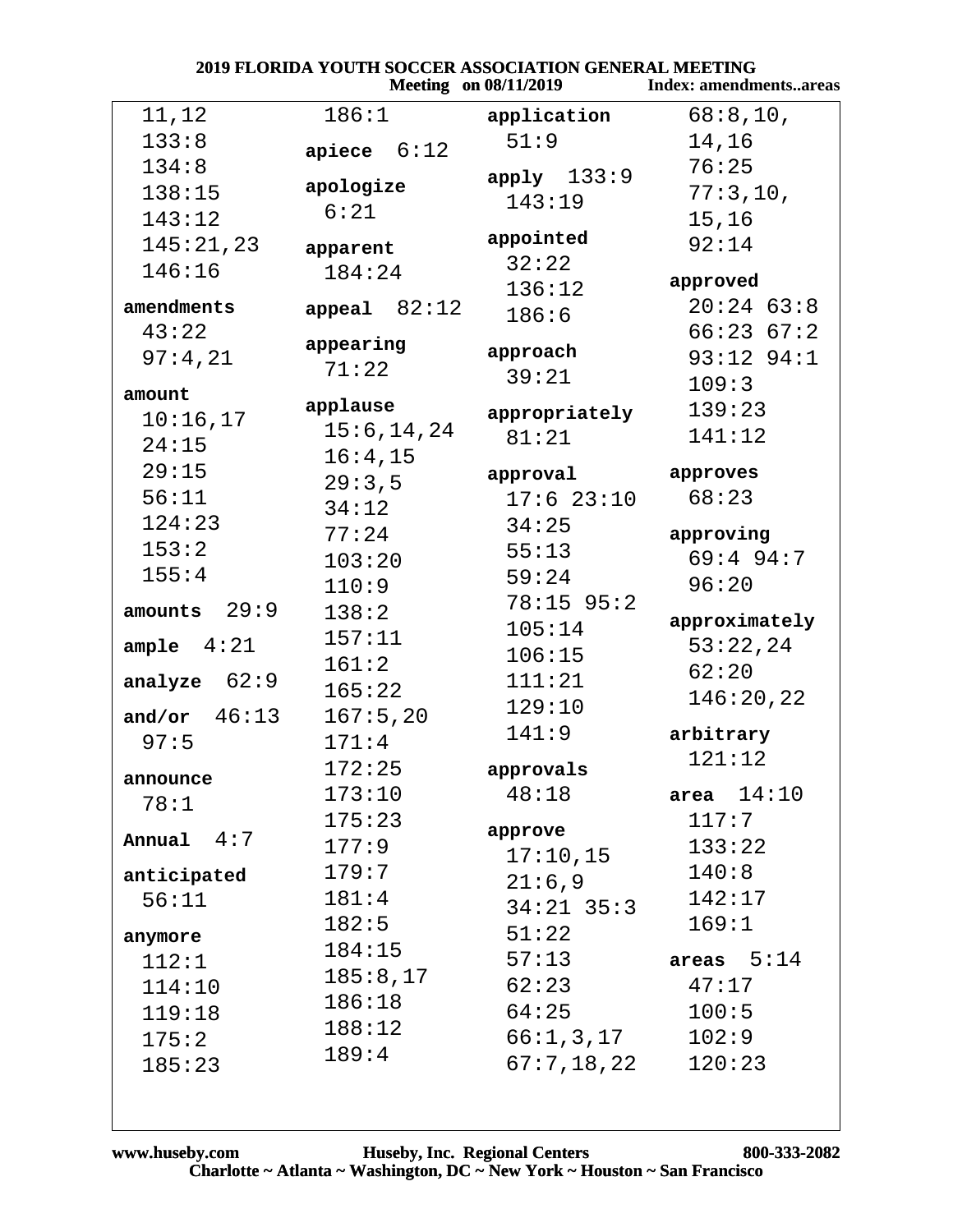#### 2019 FLORIDA YOUTH SOCCER ASSOCIATION GENERAL MEETING<br>Meeting on 08/11/2019 Index: Armada.. Index: Armada..backwards

|                      |                  | INCOURS ON $00/11/201$ |                        |
|----------------------|------------------|------------------------|------------------------|
| 121:17               | assumes          | automatically          |                        |
| Armada $72:24$       | 166:22           | 133:19                 | в                      |
| article              | Assuming         | avoid $22:8$           | $B-E-L-C-H-E-R$        |
| 94:22                | 24:17            | 134:25                 | 89:20                  |
| 95:15                | at-large         | 151:2                  | babies $30:2$          |
| Articles             | 16:2             | avoided                |                        |
| 97:5                 | attendance       | 63:25                  | back $6:2$             |
|                      | 190:10           | aware $55:15$          | $9:23$ $41:2$ ,        |
| asinine              |                  | 66:4                   | 18 44:1                |
| 122:2                | attended         |                        | 63:7,13                |
| asks $40:13$         | $46:14$ $62:2$   | aye $5:9,10$           | 68:11                  |
| assemble             | attention        | $17:25$ $18:1$         | 72:4,6,23              |
| 188:22               | $4:6$ 74:10      | 20:15,16               | 74:6, 7, 12,           |
|                      | 111:14           | 21:16,17               | 19,24 86:4             |
| assign               | attractive       | 35:11,12               | 88:25<br>90:12         |
| 126:8,15             | 15:18            | 63:1,2                 |                        |
| assist $86:22$       |                  | 69:5,6                 | 92:13                  |
| 125:3                | Auburndale       | 148:4,5                | 99:23                  |
|                      | 70:8             | 161:6,7                | 100:25                 |
| assistance<br>112:12 | audience         | 175:25                 | 103:21,24<br>105:25    |
| 183:11               | 30:21            | 176:1                  |                        |
|                      |                  | 177:12,13              | 110:7                  |
| assisting            | audited<br>62:16 | 179:10,11              | 119:5<br>122:14        |
| 112:24               |                  | 181:7,8                |                        |
| associate            | August $4:1$     | Ayers $142:5$ ,        | 123:18,19              |
| 116:5                | 50:10            | 11,14,20               | 144:22                 |
| 118:12,23            | 62:13            | 143:3,13,              | 153:5                  |
| 119:11               | 187:9            | 18,22                  | 160:9,22,<br>25 170:22 |
|                      | authorities      | 144:6                  | 172:21                 |
| association          | 79:12            | 145:5, 13,             | 176:20                 |
| $4:9$ 34:1           |                  | 20, 25                 | 179:1                  |
| 40:21                | authority        | 146:5                  |                        |
| 63:12                | $36:352:7$ ,     | 147:1                  | backing                |
| 96:19,20             | 10 80:12         | 63:6<br>ayes           | 179:4                  |
| 116:22               | authorization    |                        | backwards              |
| 163:7                | 37:5 51:3        |                        | 97:2                   |
| 165:12               | 54:9             |                        |                        |
| 172:20               |                  |                        |                        |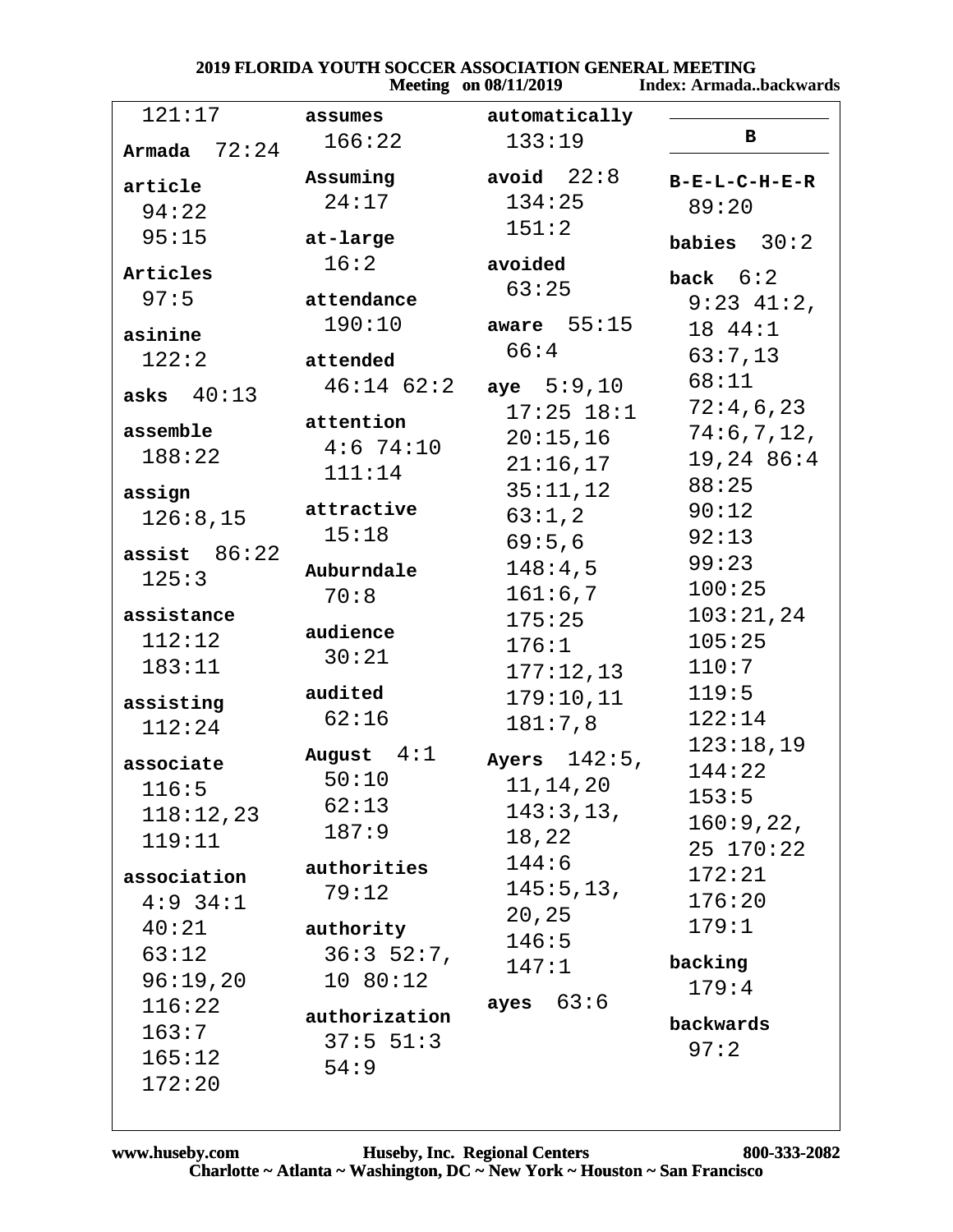#### 2019 FLORIDA YOUTH SOCCER ASSOCIATION GENERAL MEETING<br>Meeting on 08/11/2019 Index: Index: bad., board

|                |                | $m \cos \theta$   | mata baaman    |
|----------------|----------------|-------------------|----------------|
| bad $39:4$     | 130:12         | <b>bid</b> 150:24 | board $8:5$ ,  |
| balloons       | 135:1          | 153:9             | $13, 25$ 9:5,  |
| 150:17         | Bay $124:24$   | 154:5             | 10 10:1,22     |
|                |                | 155:3             | 11:13,22       |
| bank $57:10$   | Beach $131:3$  | bidding           | 12:2,7         |
| banners        | 155:14,17      | 150:20,21         | $13:10$ $16:3$ |
| 150:18         | 161:24         | 154:6             | 19:25          |
| 152:3          | bear $45:10$   |                   | 20:25          |
| Barb $16:24$   | 165:25         | bids $156:5$      | 32:24          |
|                | beat $154:10$  | big $13:23$       | 33:5, 12, 19   |
| Barbara        |                | bigger $7:23$     | 35:18          |
| 169:10         | beer $171:10$  | $8:1$ 142:15      | 36:3,9,11      |
| Barretta       | began $10:1$   |                   | 37:24          |
| 145:15         | Begin $114:22$ | biggest<br>50:15  | 38:21          |
| 147:19         |                |                   | 39:23          |
| 186:19         | beginning      | 159:20            | 40:19          |
| Barry $66:15$  | 23:4,13        | billing           | 41:6,12        |
| 78:9,10        | 102:7          | 27:16             | 42:17,21       |
| 81:14          | 181:23         | bird $142:22$     | 45:18,21,      |
| 105:9,20       | behalf         |                   | $24\;46:5$ ,   |
| 106:3          | 163:25         | Biscayne          | 14,16,17,      |
|                | 165:24         | 70:7              | $20\;47:3,6,$  |
| bartender      | 167:2          | bit 30:9          | 8, 16, 24      |
| 107:16         | 183:10         | 56:14             | 52:6,10        |
| 70:5<br>Bartow | Belcher        | 57:14             | 55:18          |
| 45:22<br>base  | 89:19          | 79:25             | 56:23          |
| 56:15          | 96:12,14,      | Black $124:24$    | 58:13,19       |
| based $6:13$   | 17,18          | $blah$ $112:7,$   | 60:19<br>62:24 |
| 102:11         | belongs        | 8                 | 64:23          |
| 118:14         | 185:1          |                   | 67:20          |
| 139:5          |                | blanket           | 68:7,13,       |
| 148:24         | benchmark      | 34:24             | $18, 24$ 69:4  |
| 149:4          | 55:12          | 167:3<br>bless    | 76:19,25       |
|                | Beretta        | blue $42:13$      | 77:11          |
| basically      | 186:19         | 84:5 95:6         | 79:13          |
| 63:14          | 32:16<br>bet   | 103:25            | 80:13,15       |
| 64:18,22       |                |                   | $81:24$ $83:3$ |
| 115:12         |                |                   |                |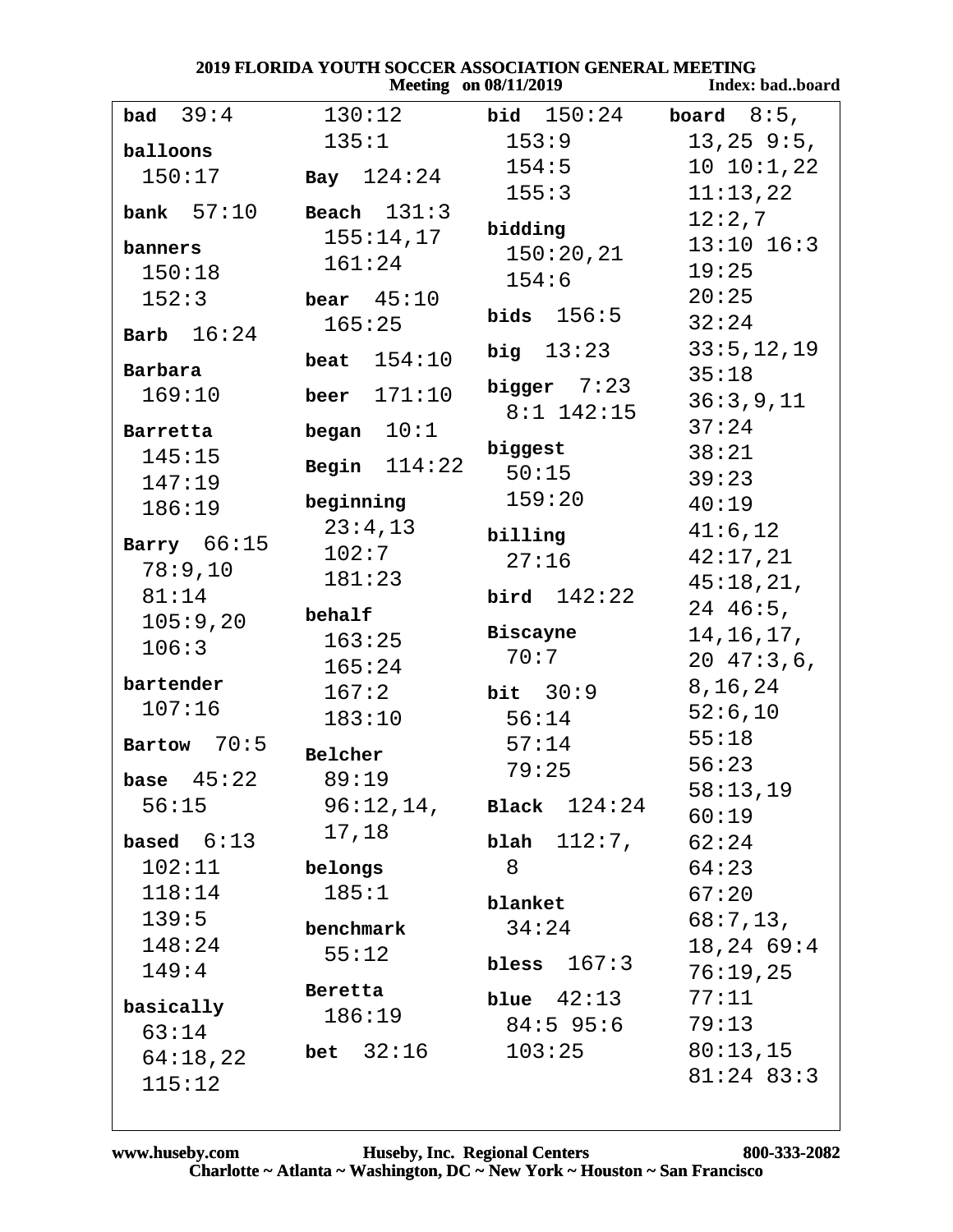|  |                       | 2019 FLORIDA YOUTH SOCCER ASSOCIATION GENERAL MEETING |
|--|-----------------------|-------------------------------------------------------|
|  | Meeting on 08/11/2019 | - Index: Board's                                      |

|                         | <b>Meeting</b> on 08/11/2019 |                       | <b>Index: Board'sbutton</b> |
|-------------------------|------------------------------|-----------------------|-----------------------------|
| 84:6,9,10               | book $84:4$                  | brave $33:13$         | 182:9                       |
| 86:787:4                | 100:13,16                    | Brazilian             | bubble $8:10$               |
| 93:15,18,               | 103:23,24                    | 70:6                  |                             |
| $20\ \ 94:3,16$         | 118:1                        |                       | buck's                      |
| $95:1,18$ 149:22        |                              | break $126:6$         | 172:17                      |
| 96:5 119:4 157:7        |                              | Brenden               | bud $105:5$                 |
| 123:10                  | 177:18                       | 98:23                 | budget                      |
| 127:10                  | booth                        | Brevard               | 20:21,24                    |
| 128:9                   | 154:16,17                    | 21:13                 | 21:4,6,9,                   |
| 129:2,9                 |                              | 60:15                 | $14 \t61:8,$                |
| 130:12                  | border                       | 116:3                 | 10, 12, 16,                 |
| 132:13                  | 13:19,22,                    | 149:3                 | 1862:9                      |
| 135:2,3,4,              | $25 \t14:4$                  | 173:24                | 151:8                       |
| 6,11,15                 | bored $7:13$ ,               | 176:8                 |                             |
| 141:10                  | 14                           |                       | build $139:2$               |
| 144:4                   | bottom $96:10$               | Brian $124:9$ ,       | 160:25                      |
| 154:4                   | 110:6                        | 10 141:1              | building                    |
| 165:1,15                | 112:17                       | briefly               | 57:9                        |
| 166:4, 13,              | 125:16                       | 169:16                | Burke $9:18$                |
| 15 174:4,               |                              | <b>bring</b> $33:5,9$ | 46:5                        |
| 15 179:2                | bounce                       | 47:13,16,             |                             |
| 183:8,25                | 170:12                       | 18 74:7               | burying                     |
| 185:3,4,                | bouncing                     | 99:9,22               | 163:25                      |
| 20, 25                  | 26:18                        | 102:2                 | business                    |
| 186:10                  | boundaries                   | 170:5,21              | $10:8$ 33:3,                |
| 188:19,22               | 117:5                        | 172:3,21              | 4,8,9                       |
| 189:14,15               |                              | 179:1                 | 40:1560:3                   |
| 190:7                   | boys $121:3$                 |                       | 64:19                       |
| Board's                 | Brad $8:8$                   | brings $174:7$        | 79:13                       |
| 59:24                   | 37:23                        | broken                | 80:14                       |
| $66:23$ $67:8$ $46:1,3$ |                              | 160:14                | 175:18                      |
| boards $11:1$           | Braden $98:24$               | brought $8:7$ ,       | 182:2                       |
| 171:16                  | brain $47:23$                | 9 15:1                | button $31:8$               |
| Boards'                 |                              | $42:20$ 58:2          | 70:3,12                     |
| 66:17                   | brainer                      | 64:7 71:12            | 72:22,25                    |
|                         | 154:9                        | 102:12                | 73:2,4,6,                   |
| bonding<br>185:24       | $brand$ $137:11$             | 147:16                | 8, 10, 12, 15               |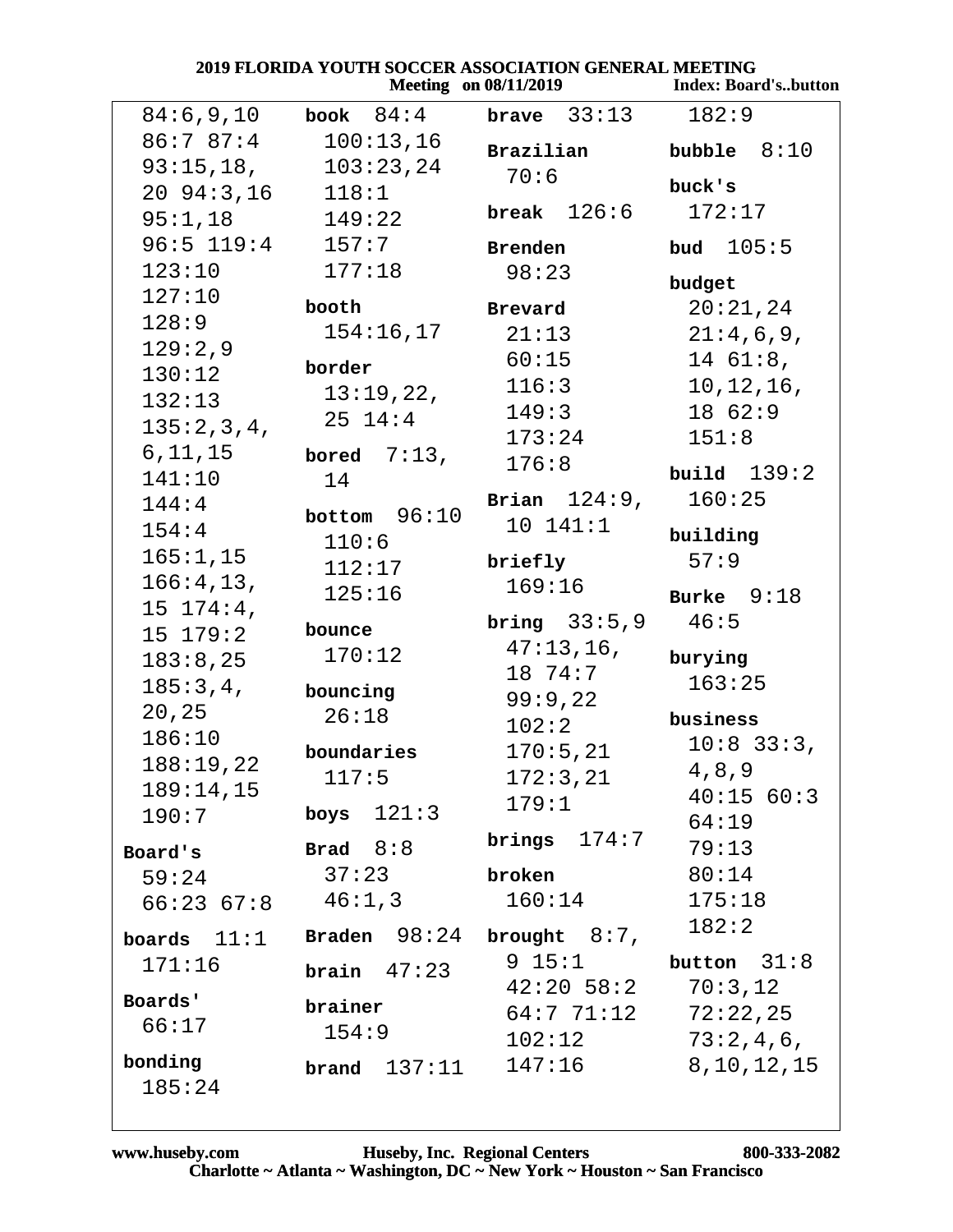|                              | ZUI9 FLOKIDA YOUTH SOCCEK ASSOCIATION GENEKAL MEETING | <b>Meeting</b> on 08/11/2019 | Index: buycetera |
|------------------------------|-------------------------------------------------------|------------------------------|------------------|
| 75:9                         | 112:22                                                | 3, 6, 7                      | 109:24           |
| buy $152:2,9$                | 114:17                                                | 44:2,12                      | 117:10           |
|                              | 115:23                                                | 46:18                        | 139:2            |
| buying $40:7$                | 126:23                                                | 170:7                        | cases $11:24$    |
| 151:23<br>buys               | 132:8,17                                              | candidate                    |                  |
| bylaw $39:9$                 | 151:7,8                                               | $6:9$ 158:2                  | catch-all        |
| 80:12,15                     | 158:15                                                | 175:4                        | 43:6             |
| 84:3,12                      | 182:12                                                | 178:1                        | Catherine        |
| 92:14,22                     | 183:21                                                |                              | 79:6,7           |
| 98:10,11                     | 186:3                                                 | candidates                   | 90:18            |
| 100:20                       | 187:12                                                | 6:11                         | 102:25           |
| 103:18,22                    |                                                       | 158:10                       | 103:2            |
| 112:21,23                    | C                                                     | 163:9                        | 130:6            |
| 113:3                        |                                                       | 167:7                        | 157:22           |
| 114:14                       | calculating                                           | cap $108:1$ ,                | 158:2            |
| 123:9                        | 31:3                                                  | 14                           | CDL $79:4$       |
| 126:25                       | call $4:6$                                            | capable                      |                  |
| 150:13                       | 41:19                                                 | 154:17,18                    | cease $68:1,8$   |
| 151:6                        | $42:25$ $43:5$                                        |                              | celebrated       |
| 156:20                       | 58:5 59:4,                                            | Cape $89:20$                 | 14:7             |
|                              | $19,21$ $94:1$                                        | 96:18,19                     | cell $136:25$    |
| bylaws $7:24$                | 112:2,3                                               | 97:17                        |                  |
| $36:2$ 38:3                  | 144:25                                                | car $99:25$                  | censure          |
| $42:2$ 45:6                  | 145:2,17                                              | card $23:19$                 | 58:18            |
| 53:25                        | 147:21                                                | 115:12,13                    | Central          |
| 79:11,15                     | 156:19                                                |                              | 79:22            |
| 81:783:6,                    | 169:5                                                 | care $131:16$                | 86:15 92:4       |
| 11 85:7,<br>12,17,22         | Callahan                                              | 176:25                       | 101:9            |
| $86:20$ $87:1$               | 185:9,10                                              | career $174:6$               | 104:5, 12        |
| $89:12$ 90:6                 |                                                       | Carlton                      | 106:25           |
| $94:8$ 95:8                  | called $10:21$                                        | 32:11                        | 112:19           |
|                              | $46:8$ 72:3                                           |                              | 188:18           |
| 96:21,23,<br>$24\ \ 97:5,8,$ | 93:16                                                 | carry $178:21$               | cents $101:17$   |
| 12,19                        | 95:17                                                 | cart $79:24$                 |                  |
| 100:11                       | calling                                               | case $43:8$                  | certificate      |
| 102:11                       | 148:4                                                 | 54:16                        | 140:13           |
| 104:3                        | $cal$ 18 $10:2$ ,                                     | 56:25                        | cetera $11:12$   |
|                              |                                                       |                              | 12:11            |

**MEETHIALO**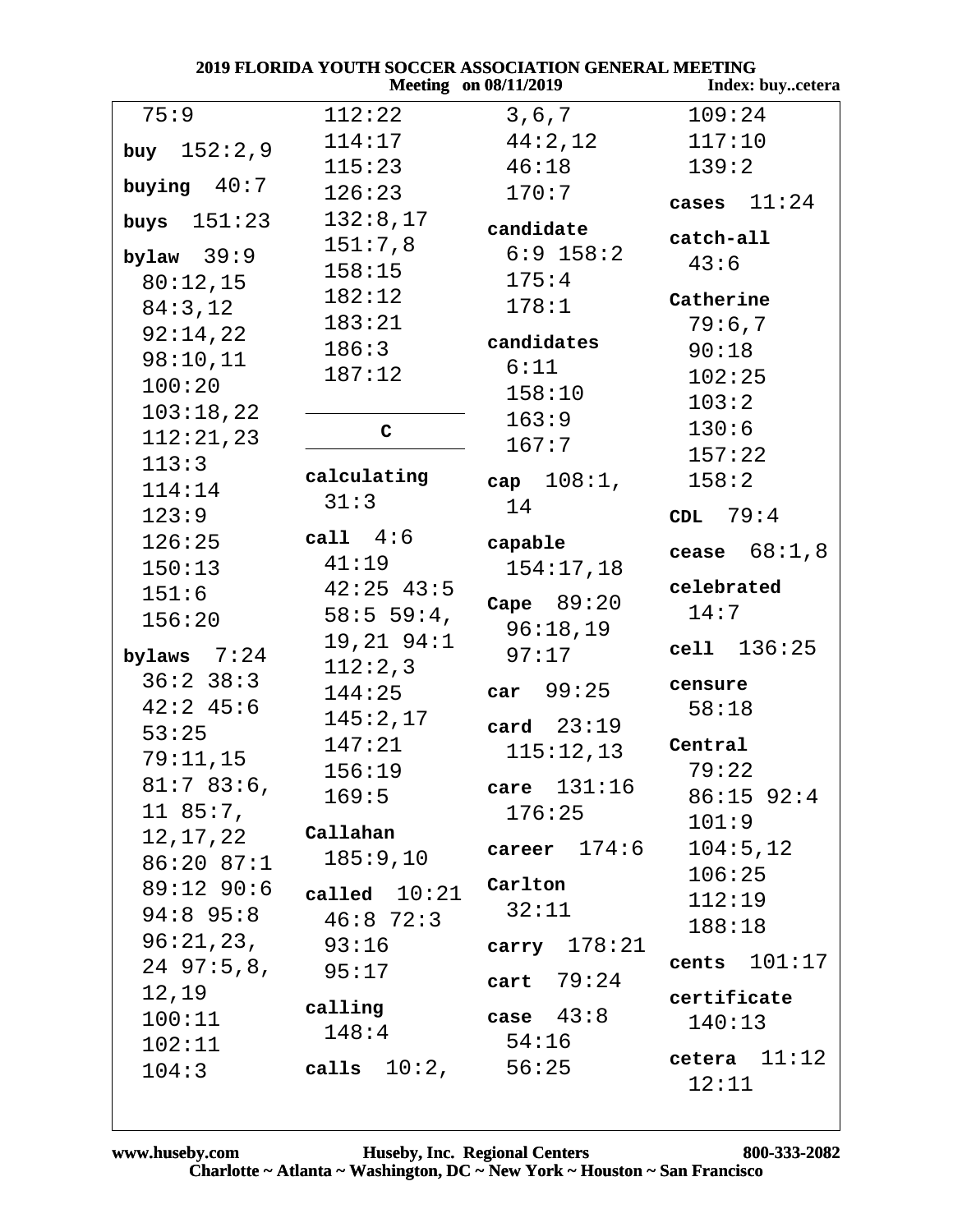| <b>2019 FLORIDA YOUTH SOCCER ASSOCIATION GENERAL MEETING</b> |                |                              |                    |
|--------------------------------------------------------------|----------------|------------------------------|--------------------|
|                                                              |                | <b>Meeting</b> on 08/11/2019 | Index: chairchange |
| 14:13                                                        | 106:6, 16      | 18,22                        | 131:7              |
| 55:20                                                        | 107:2,13,      | 139:15                       | 133:3              |
| 56:16                                                        | 20,23          | 140:2,17,                    | challenges         |
| chair $5:19$                                                 | 108:4,7,       | 22,25                        | 132:8,9            |
| $61:4$ $63:6$                                                | 10,13,18,      | 141:25                       |                    |
| 69:10,24                                                     | 22,25          | 142:4,7,13                   | chamber $8:19$     |
| 72:14                                                        | 109:21         | 143:1,10,                    | championship       |
| 76:14                                                        | $110:10,14$ ,  | 15,20,25                     | 12:14              |
| 80:16,22                                                     | $18$ $111:4$ , | 144:3,8,16                   | 171:23             |
| 82:13,15,                                                    | 9,22 112:1     | 145:2,7,                     | championships      |
| 1883:7,                                                      | 113:2,5,8,     | 18,22                        | 179:23             |
| 14,16                                                        | 10,17,23       | 146:1,7,                     |                    |
| 84:13,16,                                                    | 114:10,25      | 10, 15, 21                   | chance $28:23$     |
| $19,21$ $85:1$                                               | 115:4,16       | 147:6, 12,                   | 83:20              |
| 86:10,13                                                     | 116:1,16       | $22\;148:1$ ,                | 150:24             |
| 87:18                                                        | 117:22         | 6, 8, 13, 17,                | 156:7              |
| 88:14,17,                                                    | 118:9,20       | $20\;149:1$ ,                | 159:9              |
| 21,24                                                        | 119:3,8,16     | 7, 13, 19, 23                | 178:17             |
| 89:3,11,                                                     | 120:3,7        | 150:3                        | change $5:20$ ,    |
| 13,22                                                        | 123:17,21,     | 151:9,15                     | 239:20             |
| 90:1,10,                                                     | $24$ $124:2$ , | 153:4                        | $30:6$ 41:8        |
| 15, 21, 25                                                   | 7,14           | 155:10,15                    | 52:6,12            |
| 91:19                                                        | 125:7,11,      | 156:1, 17,                   | 57:22              |
| 92:1,7,11,                                                   | 18,23          | $25$ 157:5                   | 58:12,15           |
| 16,20,25                                                     | 126:4,17       | Chair's                      | 64:21              |
| 94:21                                                        | 127:2,6,24     | 60:23                        | 65:13              |
| 95:5,11                                                      | 128:6, 12,     |                              | 79:14,15           |
| 96:9,13,15                                                   | 18,23          | Chairman                     | 81:20              |
| 97:24                                                        | 129:20,23      | 21:13                        | 82:2,16,21         |
| 98:2,6,16                                                    | 130:3, 14,     | chairpersons                 | 94:5,20            |
| 99:4,11,                                                     | 17,23          | 18:6                         | 100:20             |
| 15,18                                                        | 131:1,20       | chairs $18:8$                | 109:16             |
| 100:1,24                                                     | 132:18         |                              | 111:8,10           |
| 101:20                                                       | 134:6, 11,     | challenge                    | 112:9              |
| 102:15,23                                                    | $16$ $135:24$  | 131:11                       | 113:1              |
| 103:2,6,                                                     | 136:8,21       | 132:20                       | 114:15             |
| 11,16                                                        | 137:1,4        | 137:20                       | 116:4              |
| 105:15,20                                                    | 138:7,11,      | challenged                   | 119:22             |
|                                                              |                |                              |                    |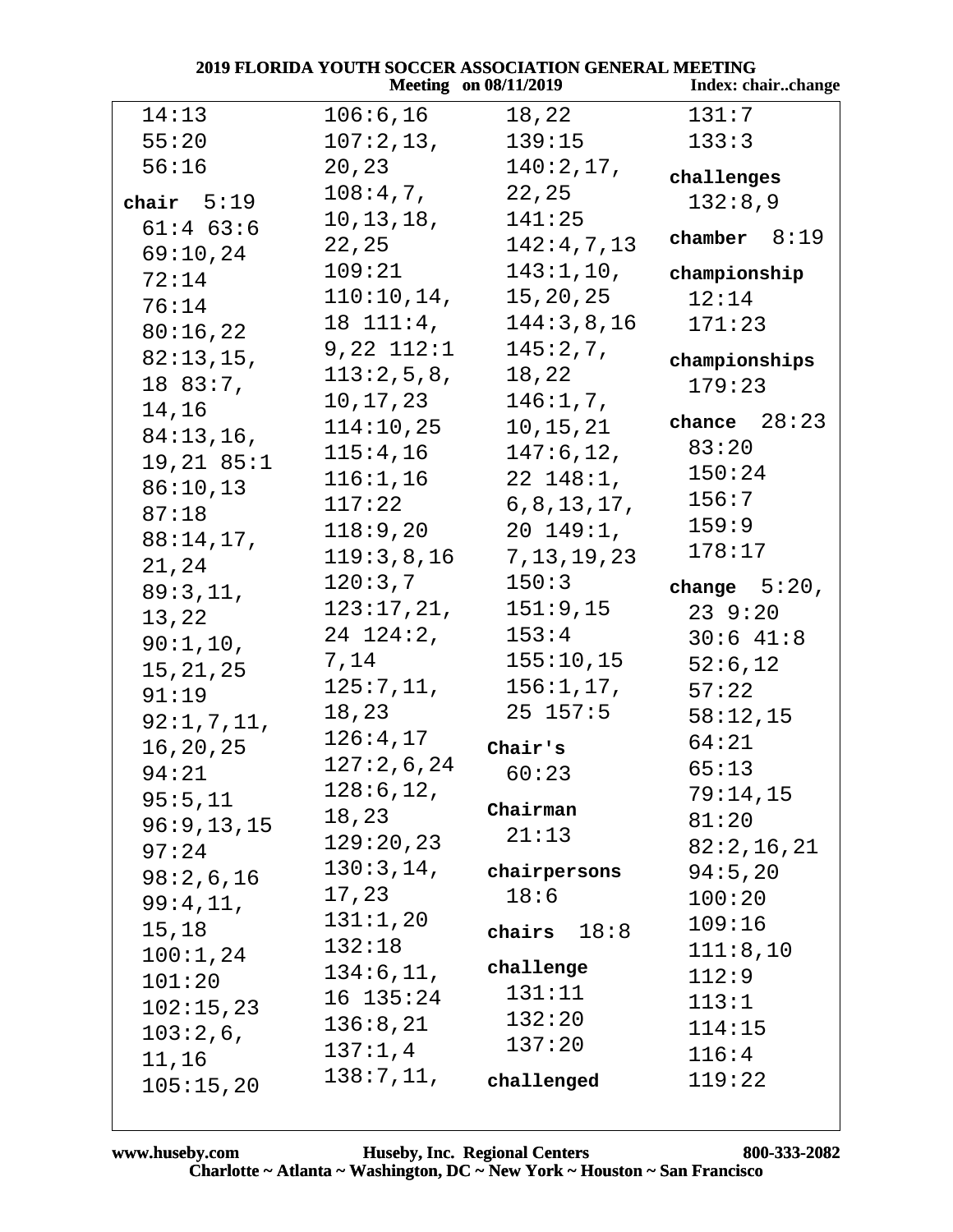| 2019 FLORIDA YOUTH SOCCER ASSOCIATION GENERAL MEETING<br>Index: changedclub<br><b>Meeting</b> on 08/11/2019 |                |                            |                |  |
|-------------------------------------------------------------------------------------------------------------|----------------|----------------------------|----------------|--|
|                                                                                                             |                |                            |                |  |
| 122:25                                                                                                      | 156:10         | claims $22:3$              | clickers       |  |
| 126:22                                                                                                      | cheapest       | clarification              | 30:7           |  |
| 127:1,10                                                                                                    | 22:15          | 95:15                      | 35:10,16       |  |
| 128:15                                                                                                      |                | 100:6                      | 69:11,23       |  |
| 130:4,15                                                                                                    | cheaply        | 106:18                     | 74:7,19        |  |
| 134:14                                                                                                      | 184:14         | 111:2                      | 76:4           |  |
| 135:9                                                                                                       | check $26:18$  | 112:6                      | 102:19         |  |
| 137:9                                                                                                       | $72:5$ $74:4$  | 114:6                      | clock $74:13$  |  |
| 139:6                                                                                                       | checking       | 117:2                      |                |  |
| 140:9, 14,                                                                                                  | $23:20$ 25:6   | 125:10,15                  | close $14:14$  |  |
| 16 141:24                                                                                                   |                | 128:3                      | 75:5           |  |
| 145:8                                                                                                       | Chief $15:10$  | 134:19                     | 181:23         |  |
| 148:10                                                                                                      | Chris $15:9$ , | 136:13                     | closed $76:12$ |  |
| 149:10                                                                                                      | 10,15          | 139:18                     | 77:23          |  |
| 150:13                                                                                                      | 18:9,13        |                            | 163:13         |  |
| 151:6                                                                                                       | $32:2$ 137:5   | clarify $8:14$             | 169:14         |  |
| 156:20                                                                                                      | 158:23         | $55:22$ $77:7$             | 176:24         |  |
| 158:16                                                                                                      | 159:3,8,       | $83:17$ 90:3               | 178:15         |  |
| 181:21                                                                                                      | 11,14          | 108:22                     | closer $75:20$ |  |
| changed                                                                                                     | 161:4,5,11     | clarity                    | 145:24         |  |
| 41:10                                                                                                       | 178:23         | 47:10                      | 155:16         |  |
| 147:15                                                                                                      |                |                            |                |  |
| 179:17                                                                                                      | circle         | clear $72:14$ ,<br>1683:24 | Closing        |  |
|                                                                                                             | 122:2,22       |                            | 75:18          |  |
| changing                                                                                                    | 138:9          | 94:15                      | 173:8          |  |
| 113:13                                                                                                      | 142:15         | 97:11                      | club $13:5$    |  |
| charge $25:9$ ,                                                                                             | circles        | 106:9                      | $14:25$ 20:1   |  |
| 1426:9,19                                                                                                   | 121:12,14      | 108:3                      | $26:1$ $29:23$ |  |
| 156:12                                                                                                      | cities         | 109:1                      | 35:21          |  |
|                                                                                                             | 138:20,25      | 113:6                      | 44:17,20       |  |
| charged $25:3$                                                                                              |                | 119:8,16                   | $50:15$ $61:7$ |  |
| 27:1,3                                                                                                      | city $132:1$ , | 120:13                     | $70:5$ 73:1,   |  |
| 28:18                                                                                                       | 3 139:1        | 127:25                     | 398:24         |  |
| 156:11                                                                                                      | 141:12         | 153:19,20                  | 113:12         |  |
| Chargers                                                                                                    | 142:6          | 159:20                     | 114:1          |  |
| 124:24                                                                                                      | 144:14,15      | 163:19                     | 120:12,24      |  |
| cheaper                                                                                                     | 165:19         | 173:16                     | 121:2,21       |  |
| 22:17                                                                                                       | claim $136:17$ | 174:13                     | 122:17         |  |
|                                                                                                             |                | 178:24                     |                |  |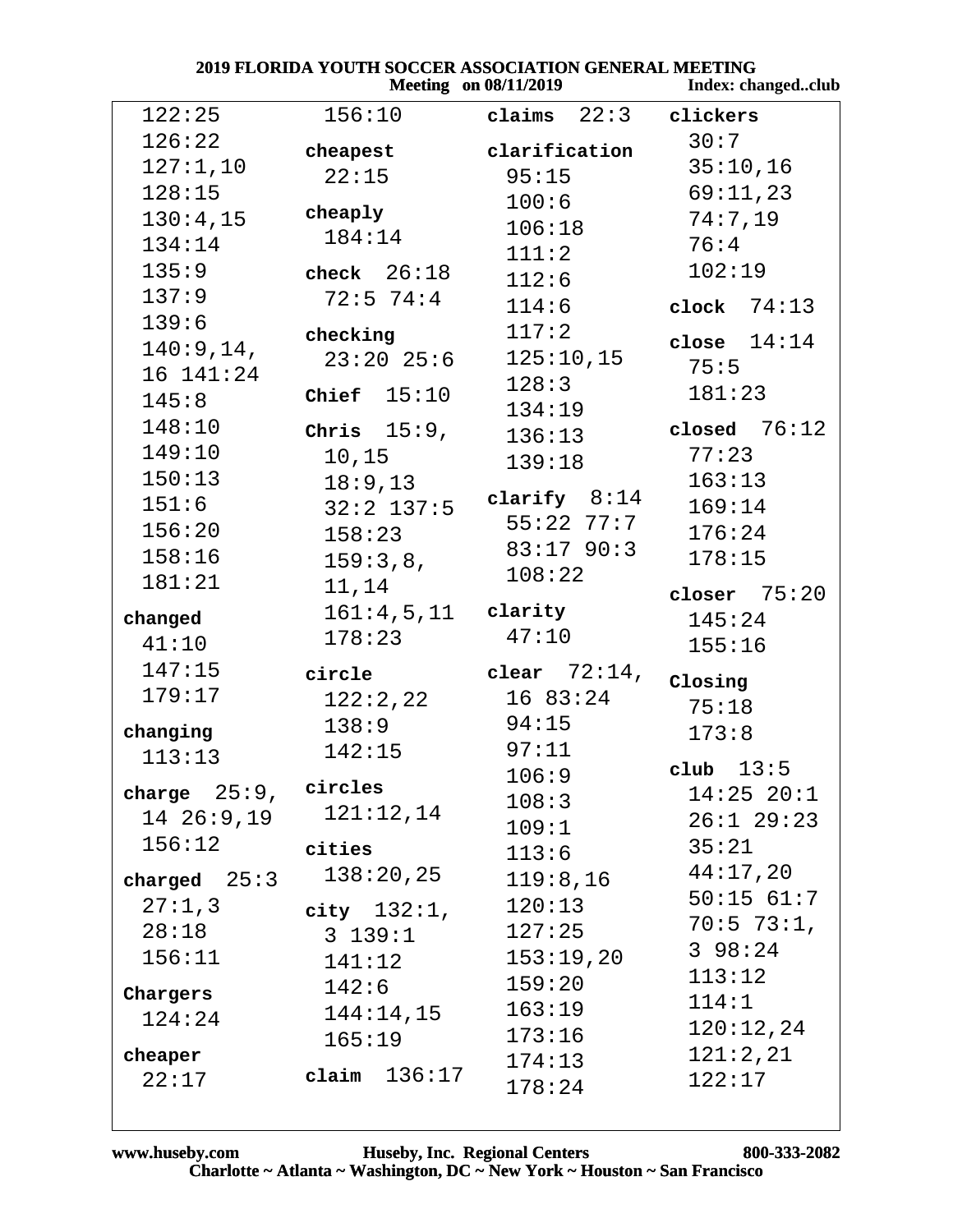|                |                       | <b>Meeting on 08/11/2019</b> | Index: club'scommunicate            |
|----------------|-----------------------|------------------------------|-------------------------------------|
| 123:2,11,      |                       |                              | 172:11,16, collaborate Commissioner |
| 16 124:11,     | 18 180:24             | 45:20                        | $5:4$ 17:14                         |
| $20\;125:2$    | 183:22                | collaboration                | $20:11$ $21:8$                      |
| 131:15         | 184:2,21              | 46:20                        | 33:17                               |
| 133:1,11       | co-existed            |                              | 136:12                              |
| $136:14,15$ ,  | 124:22                | collaborative                | 162:15                              |
| $20137:6$ ,    |                       | 47:6                         | 178:9                               |
| 12,21          | coach                 | collect 26:1                 | 180:10                              |
| 138:24         | 115:11,13             |                              | 186:6                               |
| 139:9          | 161:13,21             | collected                    |                                     |
| 141:2,4,14     | 162:11                | 26:583:3                     | commissioners                       |
| 144:6          | 163:10                | collective                   | 32:10,19,                           |
| 145:16         | 168:20                | $8:8$ 37:19,                 | 22 141:11                           |
| 147:20         | 171:13,14             | 23 38:17                     | commitment                          |
| 165:10         | 172:1                 | $40:6$ $41:5$                | 160:6                               |
| 171:14,21      | 179:24                | 45:8, 12, 25                 | committed                           |
| 186:20         | 180:1                 | 51:4,6                       | 189:18                              |
|                | Coach/player          | $53:23$ 56:4                 |                                     |
| club's         | 32:3                  | 61:16                        | committee                           |
| 121:24         |                       | 185:22                       | $5:18$ $6:6$                        |
| clubs $12:2,4$ | coached               |                              | $18:8$ 20:6                         |
| 70:372:21      | 171:20                | color $42:12$                | 31:11                               |
| 86:22          | 179:24                | Columbia                     | 41:16,17,                           |
| 104:25         | coaches               | 142:11                       | 21, 24, 25                          |
| 112:24         | $71:11,14$ , combined |                              | 42:18                               |
| $113:15,16$ ,  | 1697:15               | 85:13                        | 83:8,14                             |
| 22,24          | 115:10                |                              | 84:21                               |
| 114:7,9        | 171:25                | commend                      | 101:24,25                           |
| 117:5          | 172:12                | 157:20                       | 126:5                               |
| 120:20,22      |                       | comment                      | 157:20,21                           |
| 121:15         | coaching              | 156:11                       | 160:23                              |
| 122:21         | 10:24                 |                              | committees                          |
| 124:22         | 168:23                | comments                     | 182:10                              |
| 125:3          | Coalition             | 21:22                        |                                     |
| 127:22         | 128:25                | 112:1                        | committing                          |
| 137:13         | 184:18                | 119:18                       | 27:25                               |
| 138:1          |                       | 143:11                       | communicate                         |
| 141:6          | cohesion              | 189:6                        | $9:21$ $44:16$                      |
|                | 46:19                 |                              |                                     |
|                |                       |                              |                                     |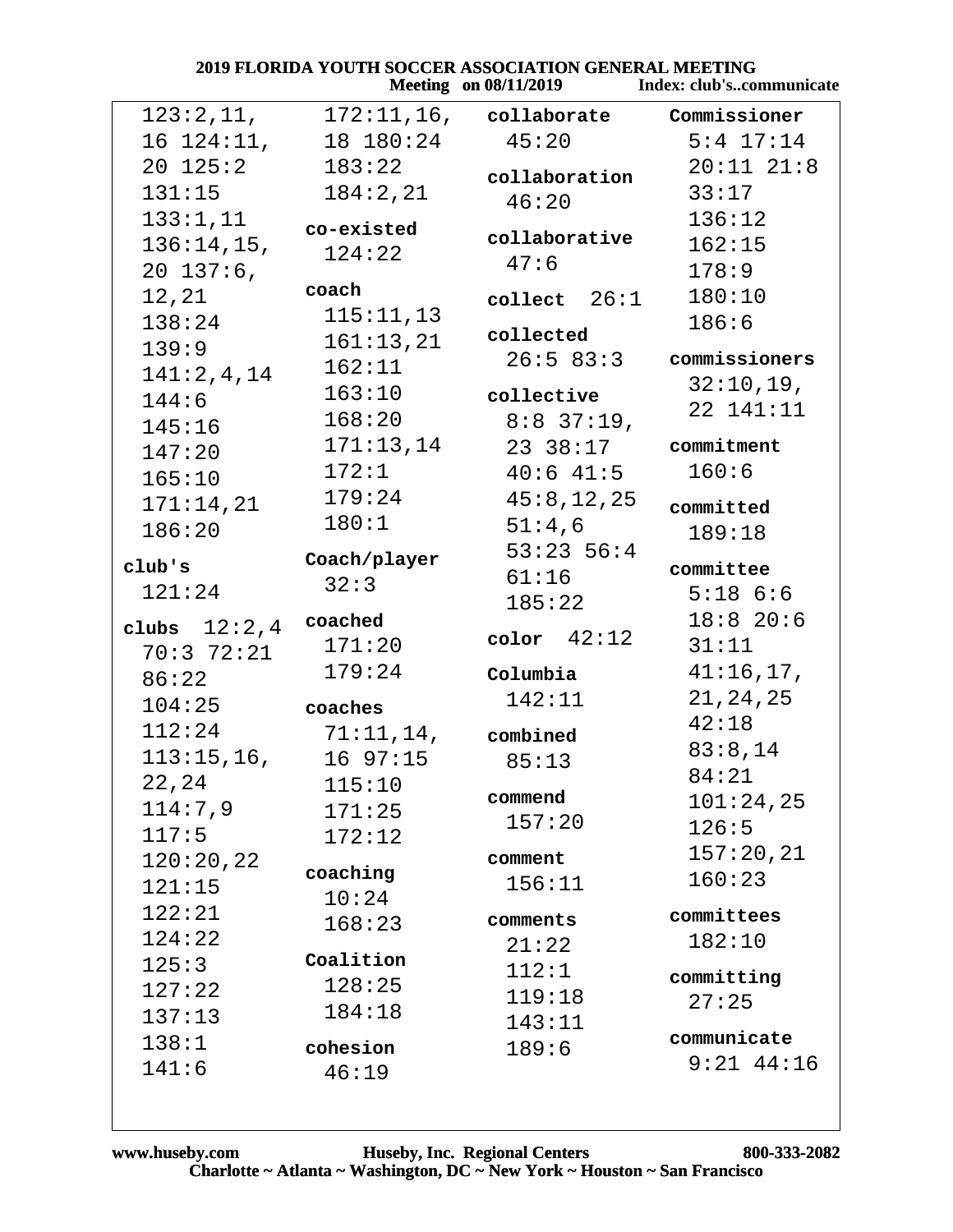|                |              | <b>2019 FLORIDA YOUTH SOCCER ASSOCIATION GENERAL MEETING</b><br><b>Meeting</b> on 08/11/2019 | <b>Index: communicatingconsult</b> |
|----------------|--------------|----------------------------------------------------------------------------------------------|------------------------------------|
| 187:3          | 169:12       | condensing                                                                                   | Congratulation                     |
| 190:8          | 170:23       | 94:10                                                                                        | 161:10<br>s                        |
| communicating  | competitions | conduct                                                                                      | 167:19                             |
|                | 10:25        | 79:12                                                                                        | 173:13                             |
| 39:4,6,8,      |              | 80:14                                                                                        | 179:13                             |
| $13 \t44:11$ , | competitive  |                                                                                              | Connell                            |
| 24 187:18      | 25:20        | conference                                                                                   | 179:21                             |
| communication  | 28:11        | $10:2$ 41:19                                                                                 | 180:16,19                          |
| $10:1$ 41:3    | 151:3        | 42:25                                                                                        |                                    |
| 173:15         | complete     | 43:5,7                                                                                       | consensus                          |
| 175:2          | 50:11        | 44:2,12                                                                                      | 186:21                             |
| communications | 62:14,18     | Confessore                                                                                   | 187:11                             |
| $9:9$ 186:11   | 99:23        | 16:23                                                                                        | consent                            |
|                | 100:4        | 34:8,13,18                                                                                   | $34:21$ 35:4                       |
| communicator   |              |                                                                                              | 60:17,22                           |
| 174:14         | 174:7        | 35:20,21                                                                                     | 61:365:8,                          |
| communities    | completely   | 36:7,23                                                                                      | 9                                  |
| 125:3          | 112:16       | 37:2,12,15                                                                                   |                                    |
|                | 137:23       | 38:7, 10, 14                                                                                 | consequence                        |
| companies      | 140:7        | 39:15                                                                                        | 66:20                              |
| 22:12,19       | completion   | 49:17                                                                                        | 67:4,12                            |
| 150:15,16      | 111:3,5      | 50:3,6,23                                                                                    | consequences                       |
| company        |              | 51:2,5,14,                                                                                   | 67:13                              |
| 49:19          | compliance   | $19\;\;52:13$ ,                                                                              |                                    |
|                | 87:10        | $22\;\;53:3$ ,                                                                               | consideration                      |
| compared       | complies     | 10, 14, 19                                                                                   | 5:16,24                            |
| 86:20          | 30:21        | 54:2,8,18                                                                                    | 66:22                              |
| compete $64:2$ | 119:7        | 57:2,23                                                                                      | considered                         |
| 104:19         |              | 58:7,17                                                                                      | $7:25$ 81:3                        |
|                | concept      | 59:1 60:5                                                                                    | 82:1783:6                          |
| competing      | 48:21        | 73:16                                                                                        | 85:25                              |
| 63:21          | concepts     | confused                                                                                     |                                    |
| competition    | 85:14        | 128:5                                                                                        | constantly                         |
| 32:4           |              |                                                                                              | 189:17                             |
| 63:20,24       | concluded    | confusion                                                                                    | constrain                          |
| 64:466:6       | 190:16       | 120:16                                                                                       | 67:20                              |
| 109:9          | condensed    | Congratulation                                                                               | 68:6,18                            |
| 167:22         | 94:15        | 148:17                                                                                       |                                    |
| 168:13,20      |              |                                                                                              | consult                            |
|                |              |                                                                                              | 184:6                              |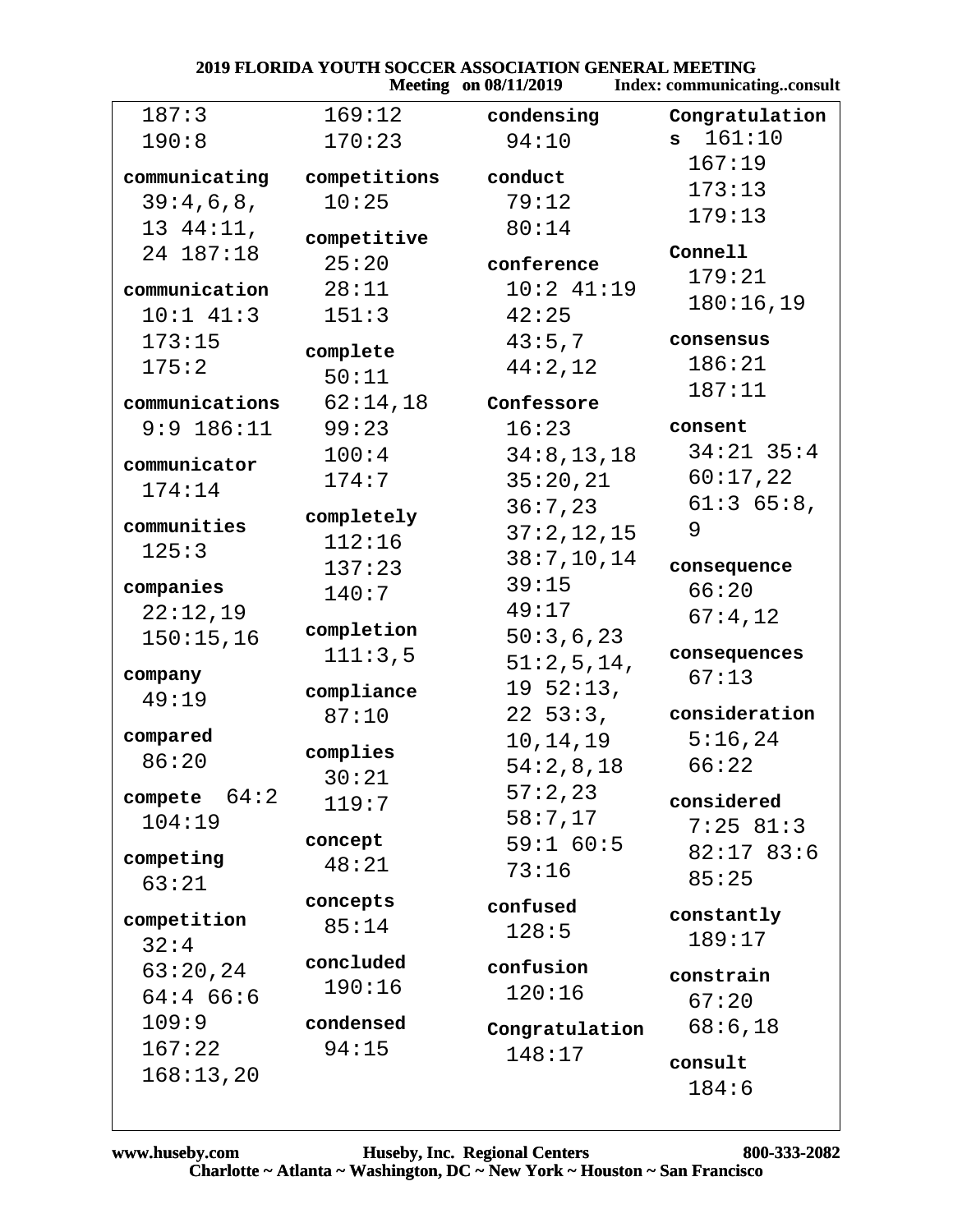|  |                       | <b>2019 FLORIDA YOUTH SOCCER ASSOCIATION GENERAL MEETING</b> |
|--|-----------------------|--------------------------------------------------------------|
|  | Meeting on 08/11/2019 | <b>Index: consultant</b>                                     |

|                               |                         | <b>Meeting</b> on 08/11/2019 | Index: consultantcredit |
|-------------------------------|-------------------------|------------------------------|-------------------------|
| consultant                    | $cool \t7:5$            | counterpart                  | 28:1,4                  |
| 182:24                        | copy 21:2               | 9:17                         | cover $22:6$            |
| consulted                     |                         | counterparts                 | $23:2$ 94:12            |
| 105:1                         | Coral $35:21$           | 46:6                         | 139:23,25               |
|                               | 89:20                   |                              |                         |
| consulting                    | 96:18,19                | countless                    | coverage                |
| 183:4                         | 97:17                   | 184:20                       | $13:4$ $22:13$          |
| contact                       | corporation             | 188:7                        | covered                 |
| 23:23                         | 154:19                  | country                      | $13:14$ $61:1$          |
| continue                      | 172:5                   | $22:12$ 70:6                 | crazy $16:9$            |
|                               | 39:18 46:9 correct 94:8 | 73:9                         |                         |
| 144:17                        | 106:2                   | county $121:1$               | create $8:19$           |
| 171:1                         | 119:6                   | 123:3                        | 23:6,14                 |
|                               | 131:5                   | 141:9,11                     | 24:1                    |
| 177:6                         |                         |                              | 150:19,21               |
| 178:25                        | 153:25                  | $\texttt{couple} \quad 4:15$ | 165:8                   |
| continues                     | correction              | $9:7 \ 27:21$                | 181:22                  |
| 80:25                         | 177:18                  | 175:6                        | created                 |
| contract                      | Cosgrove                | 188:15                       | 45:20                   |
| 141:10                        | 15:21                   | court $29:6$ ,               | 109:13                  |
| 152:3                         | 37:20 40:1              | 19,24                        |                         |
|                               | 41:20                   | 48:8,12                      | creating                |
| contribution                  | 53:25 56:4              | 60:10,13                     | 34:2                    |
| 170:2                         | 83:9                    | $65:4$ 81:9,                 | 170:20                  |
| control                       |                         | 18 82:4                      | creation                |
| 26:25                         | $cost$ 49:23            | 84:22                        | 76:20                   |
| 97:21                         | 56:15                   | 89:10,17                     | 77:11                   |
| 126:14                        | 185:24                  |                              | 132:21                  |
|                               | $costs$ $22:1$          | 90:4,20                      | 181:20                  |
| conversation                  | 151:2                   | 91:24                        |                         |
| $27:9$ 46:4                   |                         | 92:23                        | credential              |
| 148:21                        | count $19:5$ ,          | 93:2,5                       | $4:19$ 11:5             |
| conversations                 | 10 77:21                | 128:21                       | 18:10                   |
| $9:16$ 46:2                   | countdown               | 138:17                       | credentials             |
| 174:11                        | 75:9                    | 142:3,9                      | 4:14,22,23              |
| convert $78:5$ counted $31:6$ |                         | 147:10                       | 18:13,17                |
|                               |                         | 152:25                       | 20:6,14                 |
| Cook $24:2$                   | 7:9<br>counter          | courtesy                     | 23:19<br>credit         |
| 152:21                        |                         | 27:23                        |                         |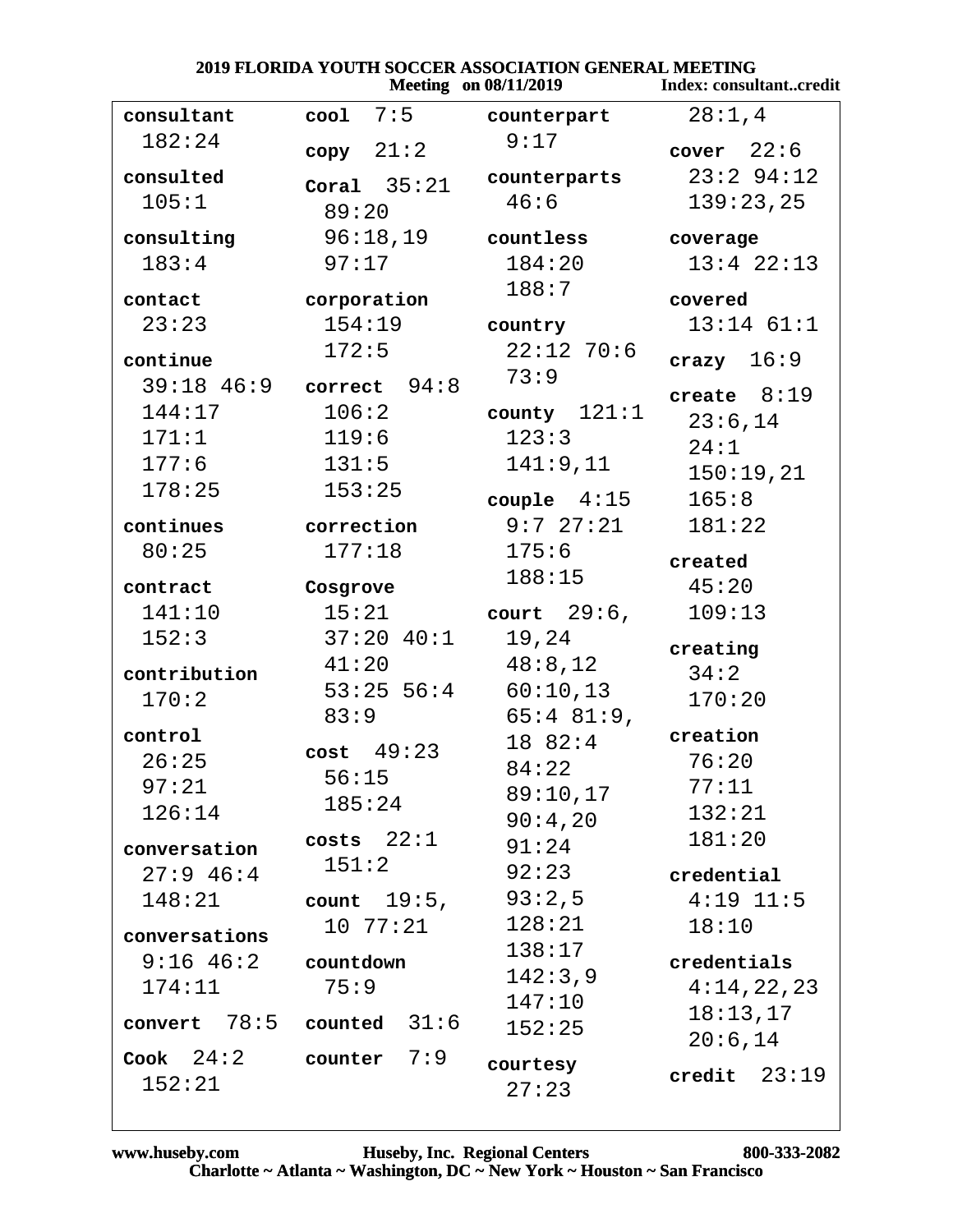|                 | ZUI9 FLORIDA YOUTH SOCCER ASSOCIATION GENERAL MEETING | <b>Meeting</b> on 08/11/2019 | <b>Index: Creekdelete</b> |
|-----------------|-------------------------------------------------------|------------------------------|---------------------------|
| Creek $70:9$    | 109:8                                                 | $\tt day$ $25:9$ ,10         | 39:24                     |
| Crescent        | 139:18                                                | 28:16                        | 41:5,11                   |
| 132:1,3         | 151:20                                                | 40:15                        | 57:1                      |
| crew $52:17$    | Dale $9:18$                                           | 95:24                        | decision                  |
|                 | 46:4                                                  | day-to-day                   | 69:476:19                 |
| cross $13:19$   | 187:25                                                | 11:13                        | 82:12                     |
| $14:4$ 83:8,    | damaged                                               | <b>days</b> 28:22            | 160:5                     |
| 10 117:4        | 14:12                                                 | 29:16                        | 172:14                    |
| crow $142:24$   | Damien                                                | 41:17                        | decisions                 |
| crowd $62:2$    | 161:23                                                | 43:18,19                     | 7:17,18                   |
| cruise $52:16$  |                                                       | 58:2,10                      | 47:22                     |
|                 | Dania $131:2$                                         | 93:21                        | 52:8,11                   |
| Crystal         | Daragh                                                | 95:22,23                     | $58:14$ $61:1$            |
| 162:24<br>163:5 | 161:25                                                | $153:3,13$ 62:25             |                           |
|                 | 162:1,3                                               | $155:3$ $121:14$             |                           |
| Cullen          | 164:9,17                                              | 182:2                        | 172:13                    |
| 161:25          | 165:3                                                 | $deal$ $13:23$ declare       |                           |
|                 | $162:2,4$ $167:11,16,$                                | 35:2,3                       | 140:10                    |
| 164:11,16,      | 19 169:23                                             | $61:1$ $151:1$               | declared                  |
| 17,19<br>165:3  | data $40:12$                                          | dealing                      | 123:14                    |
|                 | 62:11,14                                              | 163:20                       | 127:13                    |
| culture         | dates $43:8$                                          | $dealt$ 9:8 decorations      |                           |
| 47:12           | Dave                                                  |                              | 188:5                     |
| cup $11:11$     | $166:10,17$ ,                                         | death $163:21$               | dedication                |
| 170:22          | $24$ 167:2,                                           | debate $67:4$ ,              | 165:2                     |
| curious         | 12,17                                                 | 1290:8                       | 185:13                    |
| 183:2           | Dave's                                                | debit $23:19$                |                           |
| current         | 163:25                                                | decades                      | defeated<br>90:14         |
| 85:17           | 166:8                                                 | 41:10                        |                           |
| 125:1           | David                                                 | 39:11<br>decide              | defined                   |
| 7:7             | 162:16,21                                             | 55:10                        | 97:13,14                  |
| curse           | 163:19                                                | 56:24,25                     | definition                |
| D               | 165:24                                                | 146:9                        | 93:14                     |
|                 | 32:17<br>Dawn                                         | decided                      | 174:6<br>degree           |
| 31:19<br>dais   |                                                       | 13:10                        | 128:3<br>delete           |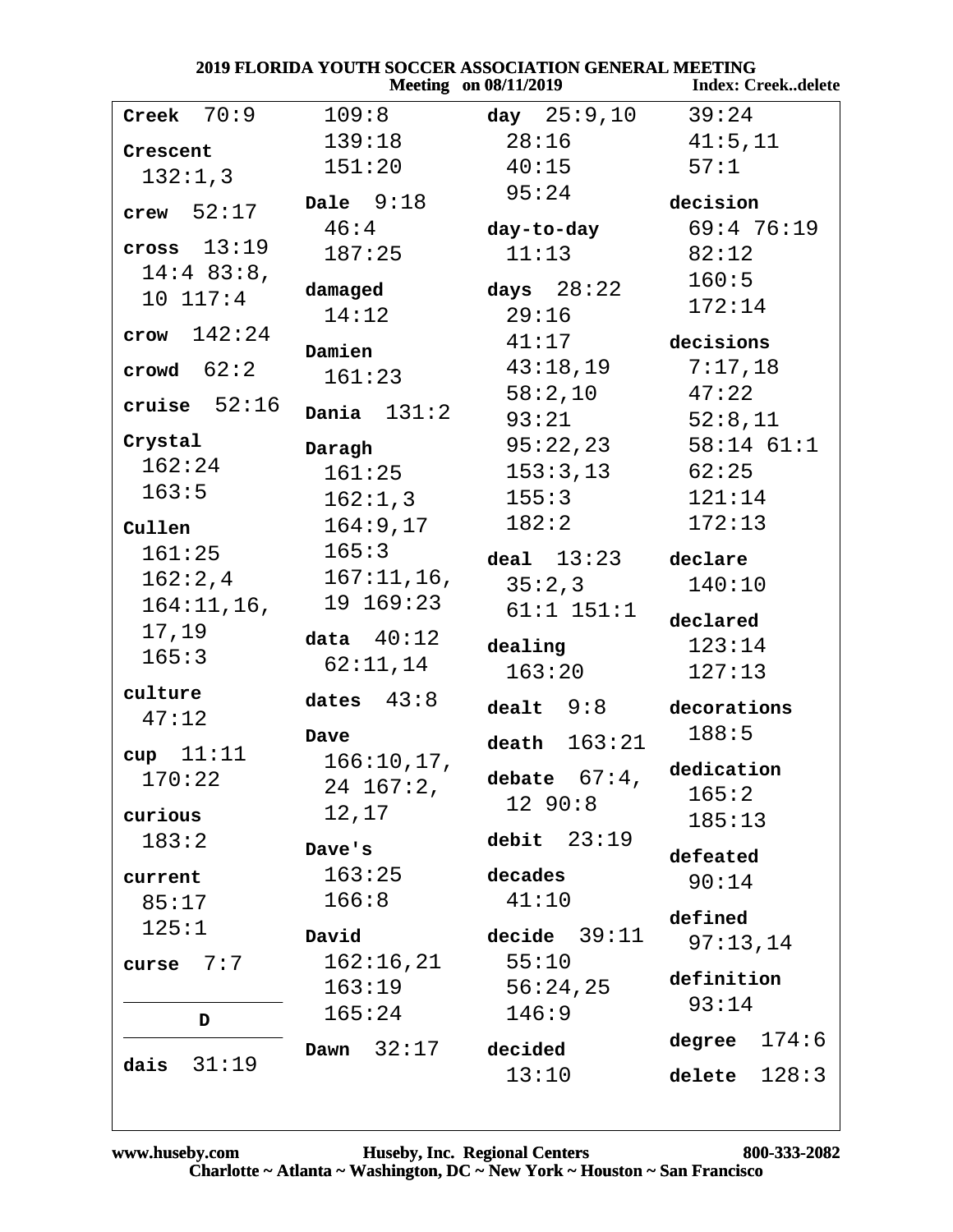| <b>2019 FLORIDA YOUTH SOCCER ASSOCIATION GENERAL MEETING</b> |                |                              |                             |
|--------------------------------------------------------------|----------------|------------------------------|-----------------------------|
|                                                              |                | <b>Meeting</b> on 08/11/2019 | Index: deliveringdivision   |
| delivering                                                   | development    | 33:12                        | 35:7,8,19                   |
| 14:18                                                        | 32:380:5,      | 35:19                        | 50:578:20                   |
| denied $60:8$                                                | 8 161:13,      | 40:19                        | 89:7                        |
| 145:8                                                        | 22 162:11      | 60:20                        | 147:14                      |
|                                                              | 163:11         | 62:24                        | 182:10                      |
| densely                                                      | difference     | 64:24                        | 183:11                      |
| 120:23                                                       | 76:14          | 79:14                        | discussions                 |
| denying                                                      | 101:3          | $80:13$ $83:3$               | 8:20                        |
| 135:6                                                        | 160:1          | 84:7,9,11                    | 181:18                      |
|                                                              | 180:22         | 93:16,18,                    |                             |
| depending                                                    |                | 20, 94:3                     | disingenuous                |
| 23:5                                                         | difficult      | 95:2,19                      | 64:9                        |
| deserves                                                     | $7:17$ 22:17   | 96:6                         | disregarded                 |
| 116:24                                                       | direct $22:25$ | 123:10                       | 127:1                       |
| designated                                                   | 25:19          | 135:15                       |                             |
| 118:2                                                        | 28:20          | 144:5                        | disseminated                |
|                                                              | 80:11          | 183:8                        | 186:14                      |
| designates                                                   |                |                              | distance                    |
| 121:21                                                       | directing      | disagree                     | 128:4                       |
| designed                                                     | 93:8           | 39:19                        | 143:2                       |
| 109:13                                                       | direction      | 102:3                        |                             |
|                                                              | $8:15$ $11:18$ | disappointed                 | distinction<br>$37:21$ 54:6 |
| desk $72:3$                                                  | 86:787:8       | 189:7                        |                             |
| desperately                                                  | 186:23         |                              | Ditillio                    |
| 81:13                                                        |                | disapprove<br>76:19          | 115:8                       |
| detailed                                                     | directions     |                              | 162:16,21                   |
| 94:13                                                        | 134:4          | discretion                   | 163:19                      |
|                                                              | 166:5          | 135:1,12                     | 165:24                      |
| details                                                      | directly       | 10:8<br>discuss              | ditto $104:5$               |
| 85:14                                                        | $23:20$ 39:2   |                              |                             |
| detriment                                                    | 64:2           | discussed                    | division                    |
| 172:8                                                        | 104:18,24      | 34:5                         | 78:14                       |
|                                                              | director       | 181:19                       | 105:13                      |
| developed<br>$8:24$ 10:19                                    | $9:18$ 80:4    | discussing                   | 106:18,21                   |
|                                                              | 165:14         | 89:24                        | 107:14,19,                  |
| 12:12                                                        | 171:18         | 134:7                        | 21 108:2                    |
| 46:22                                                        |                | discussion                   | 110:24                      |
| developing                                                   | directors      | $9:13$ $33:22$               | 111:19                      |
| 112:7                                                        | $16:3$ 32:25   |                              |                             |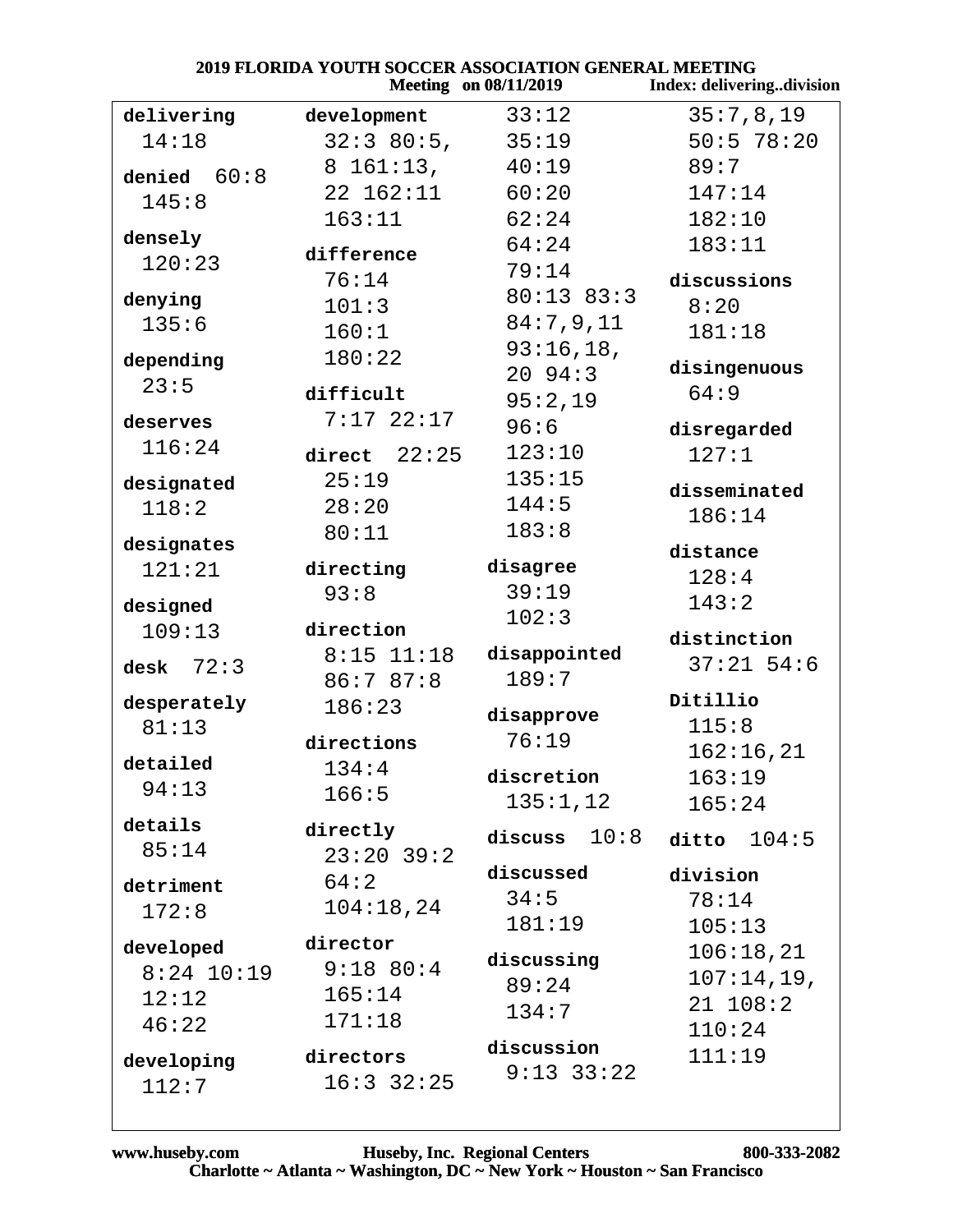|  |                       | 2019 FLORIDA YOUTH SOCCER ASSOCIATION GENERAL MEETING |
|--|-----------------------|-------------------------------------------------------|
|  | Meeting on 08/11/2019 | Index: divisionse                                     |

|                | <b>Meeting</b> on 08/11/2019 |                    | <b>Index: divisionsenforce</b> |
|----------------|------------------------------|--------------------|--------------------------------|
| divisions      | 187:5<br>due                 | effective          | eliminating                    |
| 106:14,24      | duty $55:18$                 | 68:2               | 25:13                          |
| 107:5          |                              | efficient          | 106:19                         |
| 109:25         | dysfunctional                | $24:1$ 47:5        | 107:5                          |
| 110:22,23      | 155:6                        |                    | Ellison                        |
| document       |                              | efforts            | $18:14$ 32:2                   |
| 10:25          | Е                            | 185:6              | 158:23                         |
| 42:16          |                              | ejection           | 159:3, 13,                     |
| 43:17,21       | earlier<br>46:12             | 115:12             | 14 161:5                       |
| 44:1,3         | 102:12                       | ejections          |                                |
| 85:998:4       | 105:9                        | 115:11             | email $23:8$                   |
| 99:24          | 107:7                        |                    | 133:13                         |
| 100:2          | 120:17                       | elect $175:4$      | emails $41:18$                 |
|                | 148:22,25                    | elected            | $embark$ 7:15                  |
| documentation  | 149:4                        | 16:24              | 8:3                            |
| 158:1          | 152:24                       | 50:18              |                                |
| documents      | 181:19                       | 160:7              | emergency                      |
| $41:9$ $43:12$ |                              | electing           | 155:7                          |
| 44:18          | early $173:17$               | 177:21             | empowered                      |
| dollar $49:18$ | easier $13:1$                |                    | 9:22                           |
| 55:8           | 37:4                         | election           | enables $86:7$                 |
| 155:22         | Eastern $4:10$               | 158:18<br>175:25   |                                |
| dollars        |                              |                    | encouraged<br>12:3             |
| $55:11$ $57:8$ | eat $7:20,22$                | elections          |                                |
|                | 8:19<br>echo                 | 6:4,58:1           | end $12:5$                     |
| doubled $22:2$ | 169:25                       | 55:20              | 28:17                          |
| Dozark         | echoing                      | 116:6              | $29:14$ 43:6                   |
| 124:9,11,      | 178:23                       | 117:2              | 62:13                          |
| 18 140:24      |                              | $118:15,25$ 98:19  |                                |
| 141:1,17       | $Ed$ 136:11                  | 119:13             | 123:7                          |
| Driftwood      | 186:5                        | 157:13,14          | 186:23                         |
| 182:7          | edit $12:25$                 |                    | eliminate $energy 10:17$       |
|                | effect $60:21$               | 106:20             | 189:8                          |
| drive $184:20$ | 65:13                        | eliminated enforce |                                |
| 190:2          | 101:11                       | 13:17,20           | 125:17                         |
| driving        | 132:13                       | 14:3               | 126:1, 2, 13                   |
| 143:2          | 166:20                       |                    |                                |
|                |                              |                    |                                |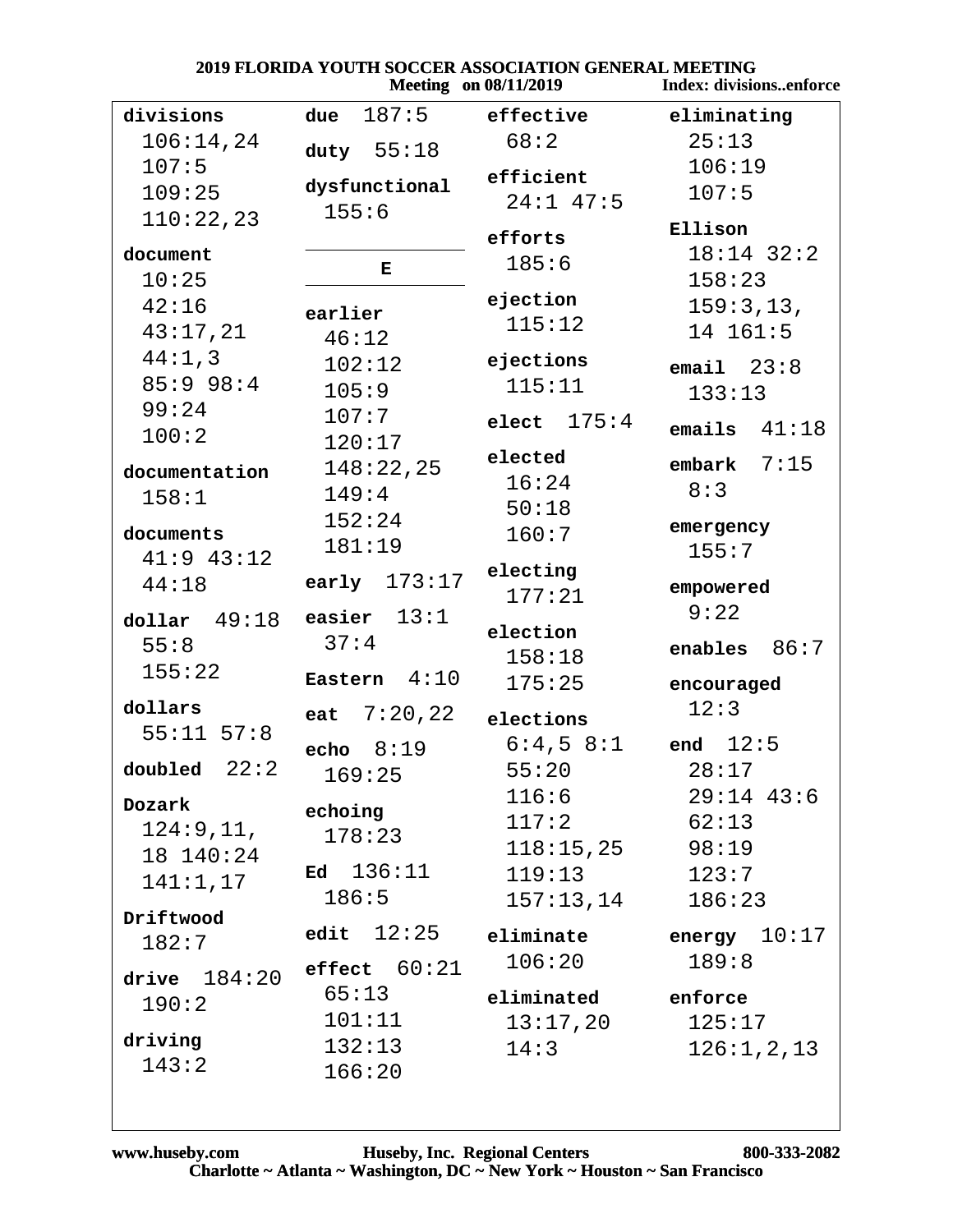|  |                       | 2019 FLORIDA YOUTH SOCCER ASSOCIATION GENERAL MEETING |
|--|-----------------------|-------------------------------------------------------|
|  | Meeting on 08/11/2019 | Index: engage explanat                                |

|                                    | <b>Meeting</b> on 08/11/2019 |                       | Index: engageexplanation |
|------------------------------------|------------------------------|-----------------------|--------------------------|
| 38:23<br>engage                    | 102:11<br>error              | evolve                | 125:2,3,4                |
| engaged $12:3$                     | 23:21<br>errors              | 109:16                | 141:4,13                 |
| 45:11                              | 97:1<br>essence              | evolved               | exists                   |
| engagement                         |                              | 109:15                | 128:15                   |
| 36:20                              | essentially<br>29:15         | excellent             | 133:5<br>expand          |
| 37:19,20,                          | 34:21                        | 44:23                 | expanding                |
| 22 39:25                           |                              | exception             | 139:13                   |
| 41:5,8                             | establish                    | 123:11                |                          |
| 53:7                               | 81:6                         | 127:11                | expectation              |
| enhancements                       | establishing                 | 129:7,10              | 144:11                   |
| 170:21                             | 64:1,21                      | 130:13                | expected                 |
| entail                             | 66:18                        | 135:3                 | 25:22                    |
| 134:20                             | 67:8,20                      | exceptions            | expend $36:4$            |
|                                    | $68:7,15$ ,                  | 128:10                | expended                 |
| entertain<br>21:5                  | 18,24<br>78:13               | 140:12                | 36:21                    |
|                                    | 105:11                       | Excuse $37:16$        | 61:17                    |
| entertaining                       | 106:13                       |                       | expenditure              |
| 145:10                             | 111:17                       | execution             | 57:6, 12, 16             |
| entire $22:12$                     |                              | 170:11                | 59:2                     |
| 44:19                              | <b>Estates</b>               | executive             |                          |
| 135:10                             | 35:21                        | $9:18$ $15:11$        | expenditures<br>61:20    |
| entirety                           | estimated                    | 64:23                 |                          |
| 84:12                              | 24:15                        | 66:2267:7             | 40:1<br>expense          |
| environment                        | evaluate                     | 40:9<br>exempt        | 56:9                     |
| 165:8                              | 10:9                         | exist $68:1,8$        | experience               |
| equipment                          | evening                      | 116:11                | 166:15                   |
| 14:13                              | 16:18                        | existence             | 172:4                    |
|                                    | event $13:5$ ,               | 104:13                | 174:2                    |
| Eric $20:19$ ,<br>$23 \quad 31:25$ | $13 \t51:12$                 |                       | experiment               |
| $36:19$ $37:4$                     | 62:1                         | existing<br>64:379:11 | 185:24                   |
| $38:8$ 45:5 events                 |                              | 96:24                 | explain                  |
| $61:23$ $62:7$                     | 148:24                       | 97:2,12               | 38:14                    |
| 151:20                             |                              | 104:19                | 168:18                   |
| 153:7,14                           | evidence<br>76:3             | 120:15,19             | 174:9                    |
| 181:16                             |                              | 121:15                | explanation              |
|                                    |                              |                       |                          |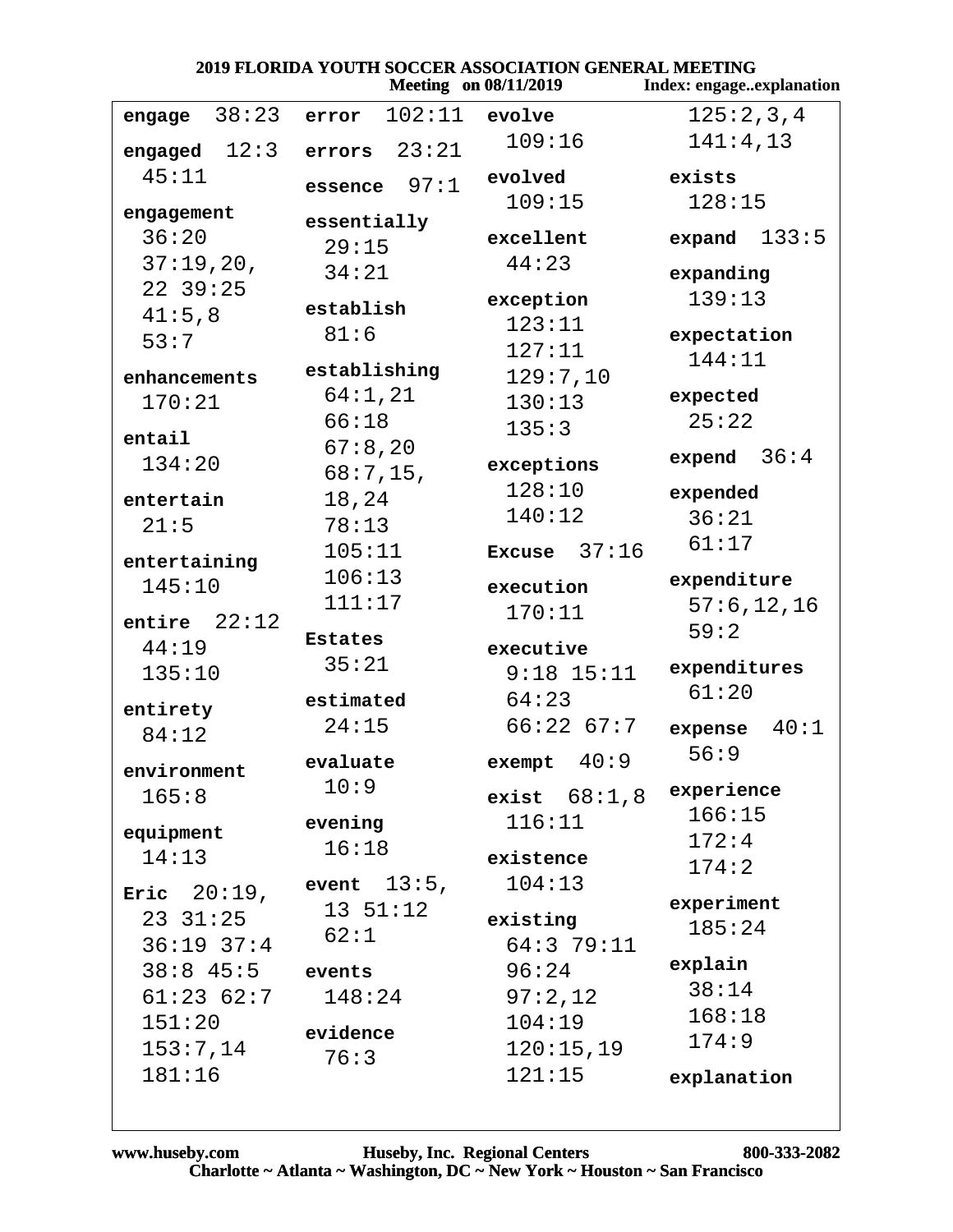| <b>2019 FLORIDA YOUTH SOCCER ASSOCIATION GENERAL MEETING</b> |                           |                   |                 |  |
|--------------------------------------------------------------|---------------------------|-------------------|-----------------|--|
| <b>Meeting</b> on 08/11/2019<br>Index: extentfields          |                           |                   |                 |  |
| 35:22                                                        | $\mathtt{failed}$ $115:4$ | 109:21            | fees $22:24$    |  |
| extent 65:24                                                 | fails $90:12$             | 116:20,23         | 24:15           |  |
|                                                              |                           | 119:22            | 28:8,19         |  |
| $extra$ $61:25$                                              | fair $28:6$               | 136:10            | 61:22           |  |
| 155:23                                                       | $39:17$ 76:5              | 148:3             | fellows         |  |
| extraordinary                                                | 77:13                     | 161:5             | 180:5           |  |
| 62:1                                                         | 95:15                     | 175:25            |                 |  |
| extremely                                                    | 117:16                    | 177:11            | felt $42:1$     |  |
| 6:25                                                         | 183:14                    | 179:9             | 170:15          |  |
|                                                              | $falls$ $124:10$          | 181:6             | Fernandez       |  |
| $\mathbf{F}$                                                 | Fame $19:18$              | feasible          | 128:24,25       |  |
|                                                              | 70:10                     | 44:21             | 129:17          |  |
| FA 24:11                                                     | 73:14                     |                   | 184:17,18       |  |
| $27:13$ 55:6                                                 | 118:8                     | federal           | fester $91:5$   |  |
| 120:12                                                       | 169:10                    | $40:11$ $41:1$    |                 |  |
| 183:18                                                       |                           | Federation        | fiduciary       |  |
|                                                              | Famers                    | 16:11             | 55:18           |  |
| fabulous                                                     | 16:12,17                  | 42:6,7            | field $121:22$  |  |
| 188:10                                                       | family                    | 115:24            | 123:3,12,       |  |
| face $189:23$                                                | 150:19                    | Fedex $152:5$     | 13, 14, 15      |  |
| face-to-face                                                 | 156:16                    | 154:8             | 125:21          |  |
| 10:4                                                         | 163:21,25                 |                   | 127:11,12,      |  |
|                                                              | 167:3                     | fee $22:6$        | 14,21           |  |
| faced $7:17$                                                 | farther                   | $27:3$ 183:4      | 131:8,12,       |  |
| facilitated                                                  | 145:12                    | feedback          | $19$ $132:15$ , |  |
| 45:24                                                        |                           | 41:22,23          | 22, 25          |  |
| 46:2,3                                                       | fault $123:10$            | 157:24            | 133:10,14,      |  |
| facilities                                                   | favor $5:9$               | $feel \quad 9:21$ | 15,16           |  |
| 120:25                                                       | $6:1$ 17:24               | 44:975:5          | 136:14,20       |  |
| 122:4                                                        | 20:15                     | 101:13            | 137:11,12,      |  |
|                                                              | 21:16                     | 139:11            | $22$ $139:3$    |  |
| facility                                                     | 35:9,10                   | 184:21            | 140:11,14       |  |
| 154:7                                                        | 62:2369:3                 |                   | 174:4           |  |
| fact $57:13$                                                 | $77:14$ 84:1              | feeling           | 190:13          |  |
| 121:7                                                        | 90:22                     | 142:22            | fields $13:8$   |  |
| factors                                                      | 91:20                     | feels $80:4,6$    | 121:1,3,5,      |  |
| 135:4                                                        | 98:10,11                  | 184:21            | 18, 20, 23      |  |
|                                                              | 103:7                     |                   |                 |  |
|                                                              |                           |                   |                 |  |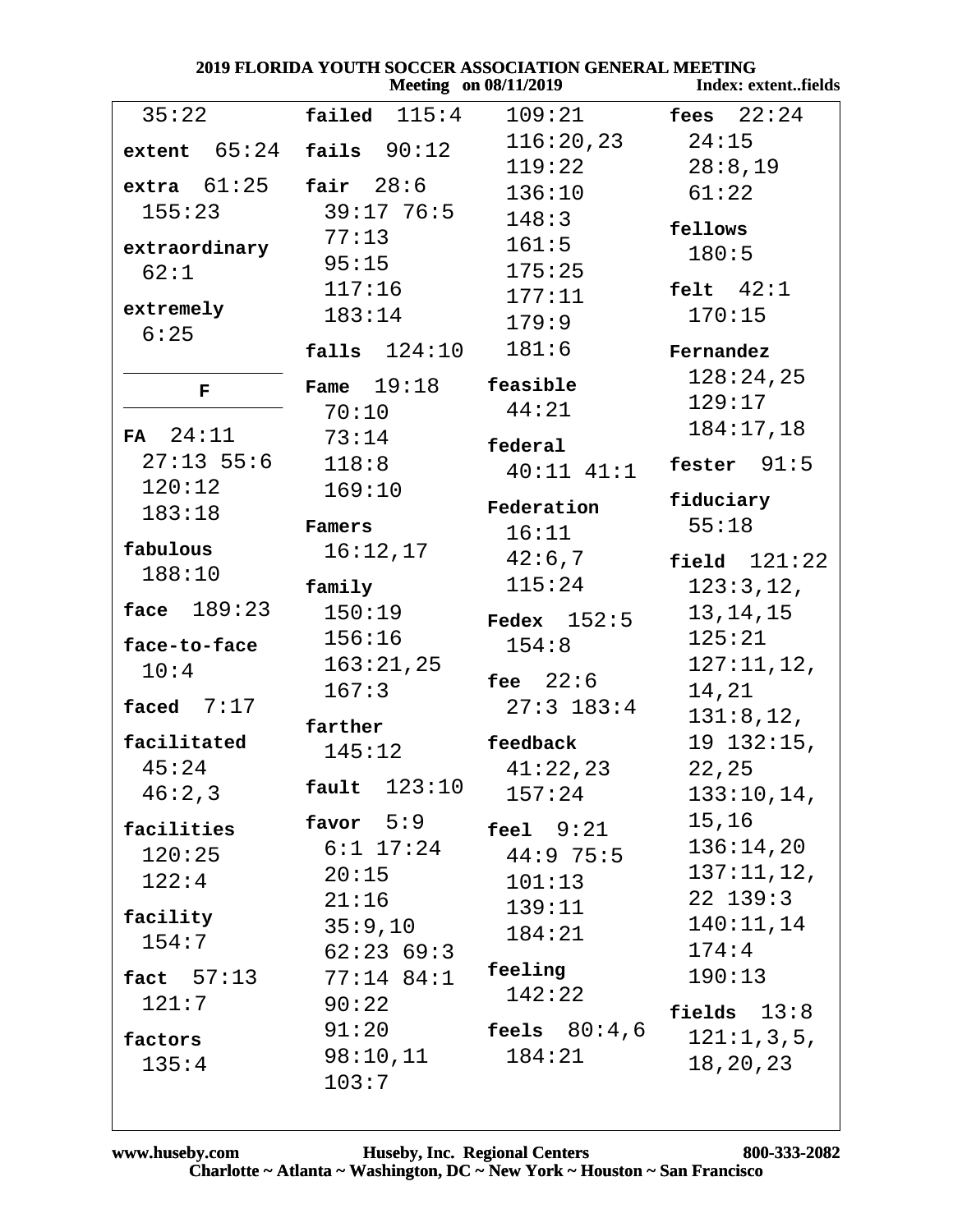| <b>2019 FLORIDA YOUTH SOCCER ASSOCIATION GENERAL MEETING</b> |                            |                              |                              |
|--------------------------------------------------------------|----------------------------|------------------------------|------------------------------|
|                                                              |                            | <b>Meeting</b> on 08/11/2019 | <b>Index: Fifteenfrankly</b> |
| 122:20                                                       | fix $12:20$                | 79:22                        | 16:23                        |
| 126:8, 13,                                                   | 91:11                      | 81:15,17                     | foresee                      |
| 14,15                                                        | 126:20                     | 86:15 89:4                   | 153:25                       |
| 127:23                                                       | 129:24                     | $92:4$ 101:9                 |                              |
| 137:10,13                                                    | 144:5                      | 104:6,12                     | forever $67:5$               |
|                                                              | fixed $130:1$              | 106:25                       | forgets $80:2$               |
| Fifteen                                                      | 182:22                     | 112:19                       |                              |
| 53:16,17                                                     |                            | 113:12                       | form $131:15$                |
| 147:18                                                       | fixing $127:5$             | 116:21                       | 133:1                        |
| figure $91:14$                                               | 182:21                     | 124:11,25                    | formalize                    |
| 184:6                                                        | flies                      | 141:2                        | 175:24                       |
| figuring                                                     | 142:23,25                  | 162:24                       | format $5:16$                |
| 184:11                                                       |                            | 163:6                        | 100:17                       |
|                                                              | float $26:4$               | 165:12                       | 160:17                       |
| final $43:21$                                                | floating                   | 170:19                       |                              |
| 44:356:2                                                     | 29:15                      | 171:12                       | forum $158:2$                |
| 82:18                                                        |                            | 172:2                        | forward $15:3$               |
| 189:5                                                        | $Flood$ $173:25$           | 189:10                       | 57:168:19                    |
| finally $14:6$                                               | 175:7,12                   |                              | 76:6,17                      |
| 179:14                                                       | floor $6:8$                | flow $156:15$                | 83:15                        |
|                                                              | 33:10                      | fly $165:18$                 | 91:16                        |
| financial                                                    | 36:17                      | focused $11:8$               | 100:3                        |
| $11:4$ $21:23$                                               | 43:22                      |                              | 109:18                       |
| 40:10                                                        | 48:6,16                    | fold $22:23$                 | 138:5                        |
| 62:15,16                                                     | 59:16                      | folks $16:22$                | 160:19                       |
| 152:16,21                                                    | 72:10                      |                              | 164:10                       |
| financials                                                   | 76:18                      | follow $5:15$                | 175:14,20                    |
| 20:20                                                        | 77:10                      | 164:8                        | 179:5                        |
| find $51:17$                                                 | 89:14,23                   | 166:25                       | 183:12                       |
| 123:3                                                        | $90:3$ $92:1$              | football                     | 186:24                       |
|                                                              | 158:6                      | 40:23                        | 187:10                       |
| fine $142:17$                                                |                            |                              | 190:8                        |
| finished                                                     | Florida $4:1$ ,<br>9 14:21 | forced                       |                              |
| 157:10                                                       |                            | 150:12                       | fourth $87:24$               |
|                                                              | 33:25                      | 154:15                       | 176:15                       |
| firm 22:20                                                   | 61:25                      | foremost                     | frank $9:12$                 |
| 106:20<br>fist                                               | 63:11                      | 164:20                       |                              |
| 16:5<br>fits                                                 | $66:16$ 73:5               | forerunners                  | frankly                      |
|                                                              | 78:10,11                   |                              | 44:19                        |

## www.huseby.com Huseby, Inc. Regional Centers 800<br>Charlotte ~ Atlanta ~ Washington, DC ~ New York ~ Houston ~ San Francisco 800-333-2082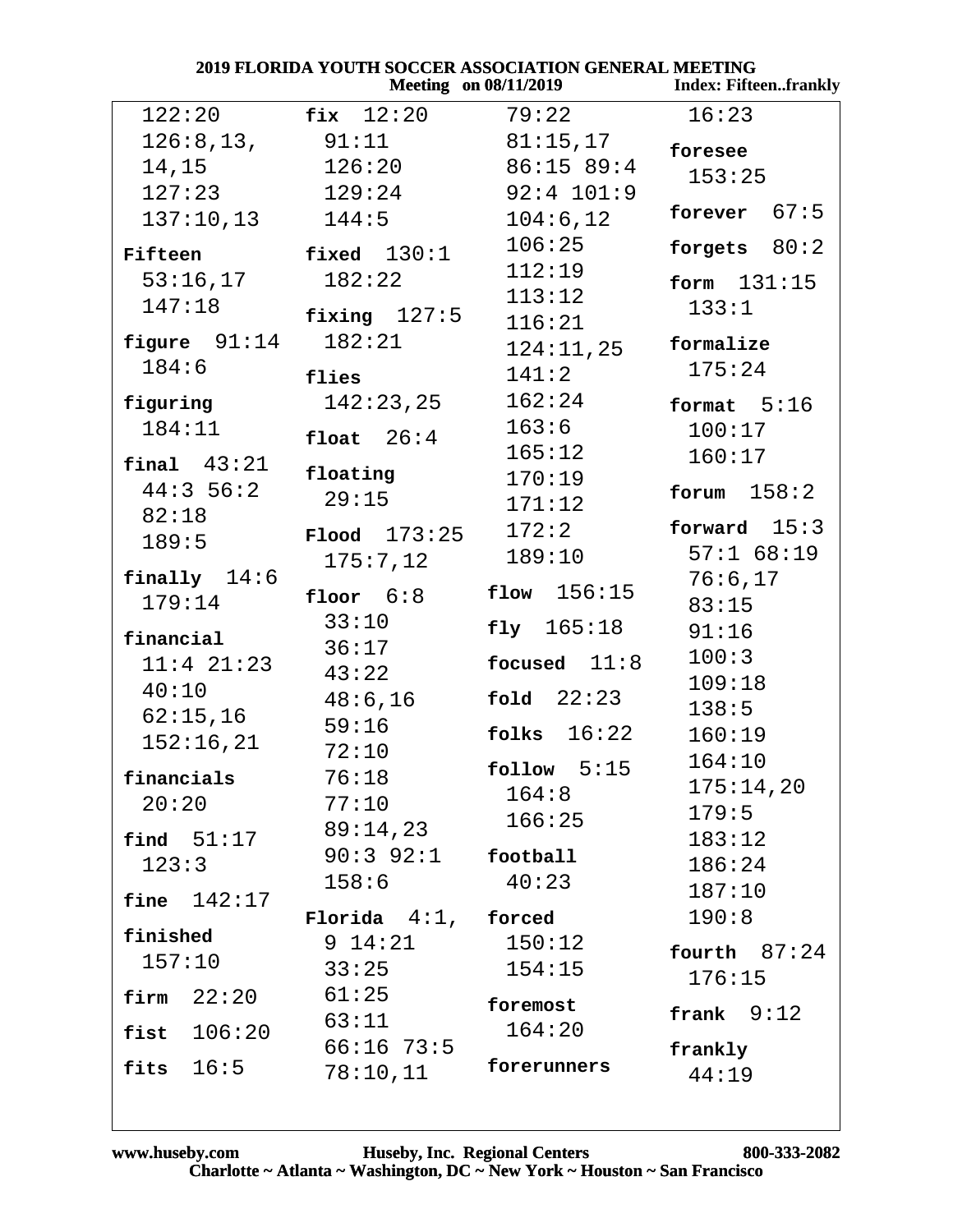|  |                         | <b>2019 FLORIDA YOUTH SOCCER ASSOCIATION GENERAL MEETING</b> |  |
|--|-------------------------|--------------------------------------------------------------|--|
|  | Meeting on $08/11/2019$ | Index: fre                                                   |  |

|                  |                      | <b>Meeting</b> on 08/11/2019 | <b>Index: freegirls</b> |
|------------------|----------------------|------------------------------|-------------------------|
| free $152:4$     | fun $30:3$           | 122:11                       | 98:4                    |
| 154:9            | 32:25                | 151:23                       | gearing                 |
| freedom          | 83:16                | 154:4,19                     | 113:21                  |
| 46:11            | 165:7                | 159:15                       |                         |
|                  | functioning          | 164:23                       | Gee $155:14$ ,          |
| frequent         | 64:3                 | 184:25                       | 17                      |
| 46:17            |                      | FYSA'S 21:25                 | general $4:8$           |
| fresh $105:4$    | funds $14:11$        | 153:9                        | $5:10$ 8:15             |
| Friday $10:21$   | 36:4,21              |                              | 18:120:16               |
| 16:17            | 62:4                 | G                            | 21:17                   |
| $43:25$ $44:5$   | furtherance          |                              | 35:12                   |
|                  | 36:4                 | gain $160:25$                | $39:16$ 44:7            |
| friend $176:9$   | Futbol               | Gainesville                  | 63:269:6                |
| friendly         | 165:10               | 70:7                         | 8 148:5                 |
| 145:21,22        |                      |                              | 161:7                   |
| 146:2,16         | future $9:24$        | game $61:22$                 | 176:1,18                |
| 7:20<br>frog     | 14:23 86:8           | $62:3$ 122:5                 | 177:13                  |
|                  | futures $34:3$       | 131:19                       | 179:11                  |
| frogs $7:22$     | $63:1$ 76:21         | 133:6                        | 181:8                   |
| 8:1              | 77:12                | 165:7                        | generally               |
| front $32:11$ ,  | <b>FYPL</b> 78:14    | 179:3                        | 60:18                   |
| 19 79:24         | 105:12               | 180:3,22,                    | 82:22                   |
| fruits $15:4$    | FYSA $12:9$ ,        | 23 181:14,                   | gentleman               |
| FSPL $34:3,7$    | 14 13:9              | 17 183:16                    | 40:13                   |
| 62:25            | 14:19                | 14:11<br>games               |                         |
| 63:14,19         | $20:24$ 36:5         | 61:24                        | gentlemen               |
| 76:20            | $55:8$ $63:20$       | 164:25                       | 102:13                  |
| 77:12            | 64:1 78:12           | gap 138:9                    | Gerald                  |
|                  | 106:14,17, 79:1386:8 | Gardens                      | 188:17                  |
| 20 107:10, 95:17 |                      | 131:3                        | 49:3<br>germane         |
|                  | 20 109:13 97:16      | 155:14,18                    | 82:16                   |
| 110:5, 15        | $104:15$ , 17        | 161:24                       |                         |
| 111:18           | 105:1,10             |                              | get all<br>70:11        |
| $full$ 95:20     | 106:12               | gathered                     | 87:13                   |
|                  | 111:16               | 157:24                       |                         |
| 182:3<br>183:8   |                      | $113:14,16$ , gave $36:24$   | gig $165:19$            |
|                  | 18 114:17            | 42:8,11,14                   | girls $121:4$           |
|                  |                      |                              |                         |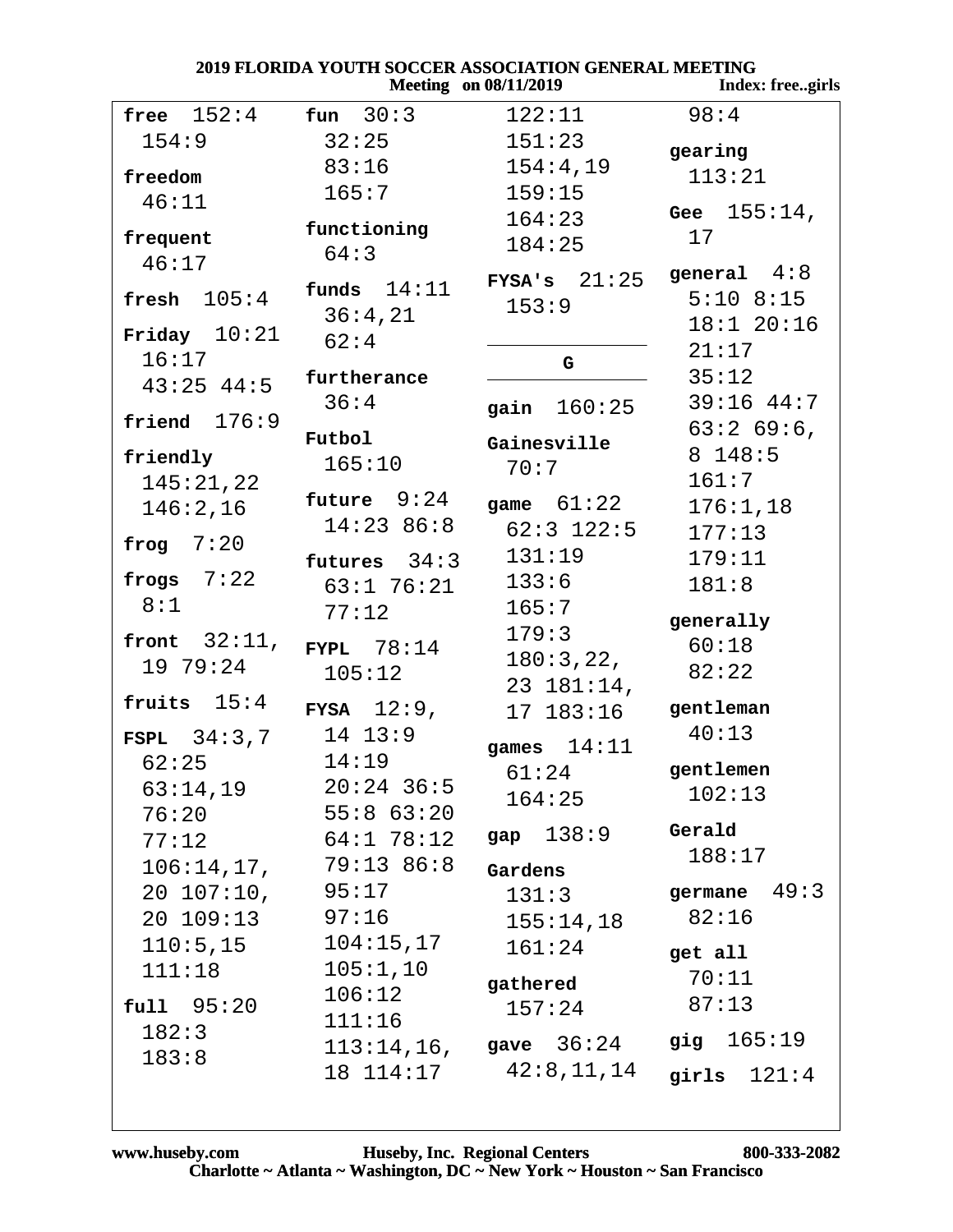|                |                | Meeting on $08/11/2019$ | Index: gistguys |
|----------------|----------------|-------------------------|-----------------|
| 186:8          | 103:17         | grants                  | 156:25          |
| gist $123:23$  | 121:13         | 132:14                  | 182:8           |
|                | 139:8,11       | gray $102:8$            | guests $15:8$   |
| give $6:16$ ,  | 142:20         |                         |                 |
| 198:10         | 160:18         | great $16:18$           | guidance        |
| 36:14,24       | 161:10         | 100:3                   | 170:12          |
| $75:8$ 77:20   | 164:12,19      | 174:15                  | Gus $89:19$     |
| 80:19          | 170:6          | 180:1,2                 | 96:18           |
| 90:16          | 174:13         | 190:11                  |                 |
| 105:24         | 180:15         | greater                 | $guy$ 36:25     |
| 116:9          | 181:14,17      | 79:22                   | 80:2            |
| 149:1          | 183:16         | $86:15$ 92:4            | 156:10          |
| 150:23         |                | 101:8                   | 168:21          |
| 153:11         | <b>GOODMAN</b> | 104:5, 12               | 180:4           |
| 155:21         | 115:25         | 106:25                  | guys $6:22$     |
| 158:10         | goofy $141:23$ | 112:19                  | $8:17$ 13:22    |
| 159:8          | governance     | 135:20                  | 14:24           |
| 170:11,25      | $11:16$ $41:9$ |                         | 15:16           |
| 178:16,21      |                | green $30:14$ ,         | 26:25           |
| 186:12         | government     | 22                      | 51:25           |
| giving $29:16$ | 155:5          | Greg $168:16$           | 54:20           |
| 46:10,15       | governments    | 169:1,19                | 57:11           |
|                | 150:22         | 171:7,11                | 65:22           |
| goal 170:17    | grace $25:3$   | 173:2,4,12              | 69:11,19        |
| God $167:3$    |                | group $56:25$           | 70:11           |
| Goldman        | grandfather    | 57:1                    | 75:24           |
| 31:24          | 143:19         | 108:19                  | 82:15 84:5      |
| 178:3,6        | grandfathered  | 111:20                  | $85:3$ 98:4     |
|                | 141:22         |                         | 101:2,4,14      |
| good $18:15$   |                | groups $122:5$          | 103:22          |
| 20:22          | grant $36:3$   | grow $122:5$            | 105:6           |
| 31:16          | 123:11         | 165:7                   | 126:20          |
| $39:12$ 43:9   | 127:10         |                         | 144:14          |
| 44:11          | 128:9          | growth $125:2$          | 158:4           |
| 61:13,14       | 129:2,4        | guess $31:18$           | 160:6           |
| 70:21          | 130:13         | 56:14 59:7              | 166:13          |
| 99:25          | granting       | 60:7                    | 170:3           |
| 102:5          | 133:16         | 102:19                  | 179:6           |
|                |                |                         |                 |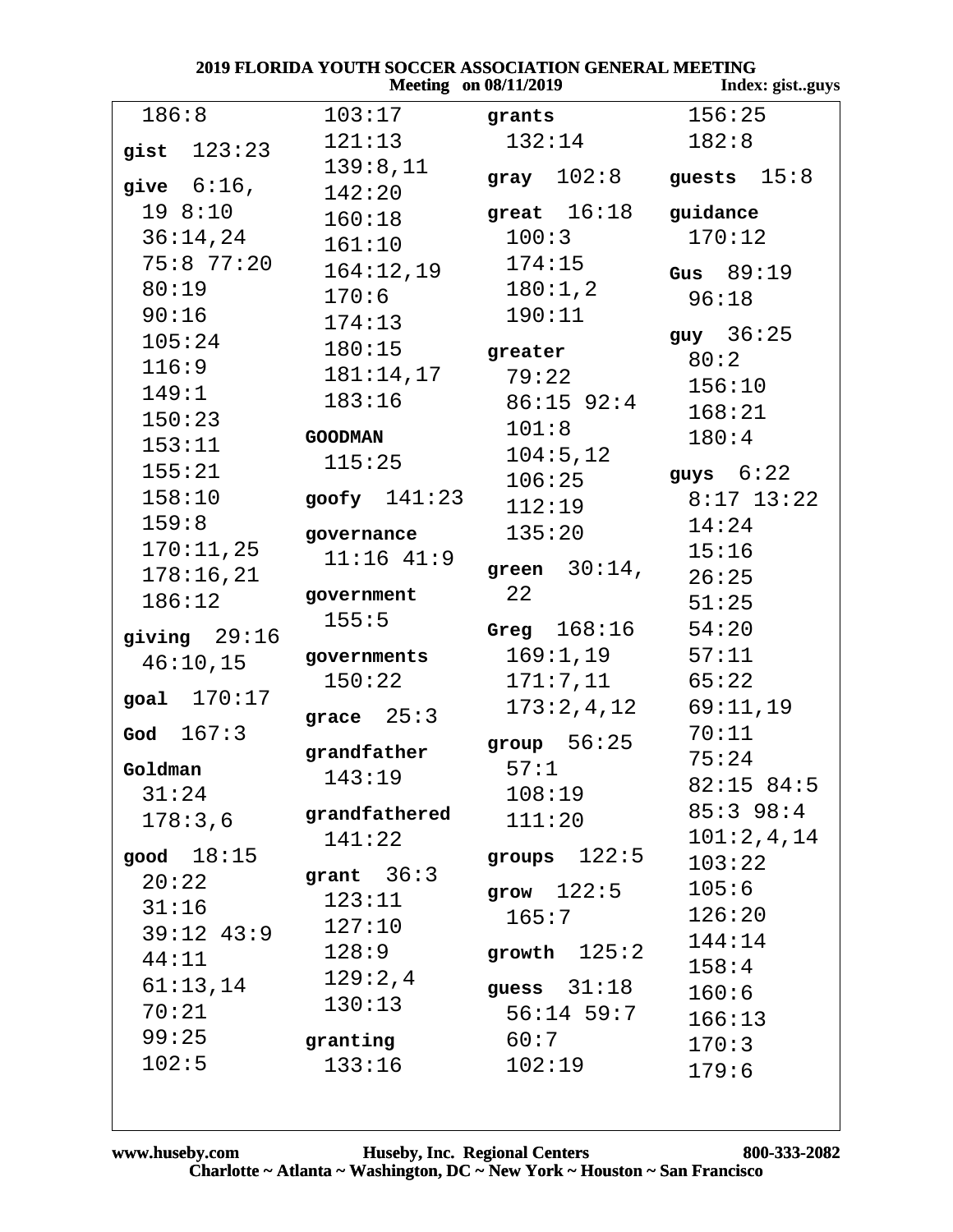| <b>2019 FLORIDA YOUTH SOCCER ASSOCIATION GENERAL MEETING</b> |                      |                                     |                          |
|--------------------------------------------------------------|----------------------|-------------------------------------|--------------------------|
|                                                              |                      | <b>Meeting</b> on 08/11/2019        | Index: halfHobe          |
| 185:14                                                       |                      | happening $50:14,16$ , held $42:25$ |                          |
| 186:8                                                        | $11:3$ $160:4$       |                                     | $18\;\;57:5$ $43:4,6,25$ |
| 187:16                                                       | happy $37:7$         | 81:25                               | 44:2                     |
| 190:12                                                       | 39:20                | 104:8                               | helps $62:8$             |
|                                                              | 144:20               | 108:11                              |                          |
| н                                                            | 160:15               | 124:3                               | hemorrhaging             |
|                                                              |                      | 166:14                              | 172:22                   |
| half $6:17$ hard $8:6$                                       |                      |                                     | hey $12:21$              |
| 49:18                                                        | $32:8$ 56:13         | hearing $5:12$                      | 15:10                    |
| 147:18                                                       | 66:10                | 43:15                               | 27:15                    |
|                                                              | 102:1                | 156:18                              | 33:22                    |
| Hall 16:12,                                                  | 161:1                | 163:12                              | 41:14                    |
| 17 19:18                                                     | 185:12               | 180:16                              | 42:12                    |
| 70:973:14                                                    | 188:20,21            | 187:15                              | $43:14$ $44:3$           |
| 118:8                                                        | Hart $32:17$         | heart $172:7$                       | 45:13                    |
| 169:10                                                       |                      | Heidel                              | 70:14                    |
| hand $61:2$                                                  | hate $102:10$        | 20:19,22, 93:25                     |                          |
| 122:19                                                       | Haven $173:25$       |                                     | 122:7                    |
| 161:19                                                       |                      | 23 21:10,                           |                          |
| handle $10:7$                                                | health $11:7$        | 15,18                               | hide $40:16$             |
| 57:14                                                        | <b>hear</b> $12:7,8$ | 24:8,13,                            | high                     |
| 170:8                                                        | $24:2$ 29:7,         | 17,21                               | 171:14,22,               |
|                                                              | $20\;\;35:22$        | 25:12                               | 23,24                    |
| handling                                                     | 39:2,20              | 26:10,16,                           | 172:1                    |
| 154:18                                                       | $43:4$ $48:22$       | 2427:11,                            | 175:15                   |
| hands $69:18$                                                | $54:20$ 65:5         | 17,24                               |                          |
| 135:15                                                       | 93:3,6               | 28:2,9,13                           | highlight                |
|                                                              | 142:7                | 29:25                               | 128:9                    |
| happen $8:22$                                                | 145:23               | 31:25                               | highlighted              |
| 47:15                                                        | 146:3                | 37:17                               | 126:24                   |
| 52:2,21                                                      | 147:12               | 38:9, 12, 16                        |                          |
| 65:2268:5                                                    | 149:13               | $39:17$ 45:3                        | hire $45:14$             |
| 104:23                                                       | 178:24               | 53:21                               | 185:22                   |
| 160:8                                                        | 179:1                | 54:5,12                             | history                  |
| happened                                                     | 189:20,24            | 62:10                               | $16:19$ $17:1$           |
| 23:21                                                        |                      | 151:19,20                           | 85:3                     |
| 148:24                                                       | heard $6:22$         | 153:15                              | 122:15<br>Hmm            |
| 149:4                                                        | $15:12$ 39:3         | 181:16                              |                          |
| 185:21                                                       | 43:4,14              |                                     | 73:1<br>Hobe             |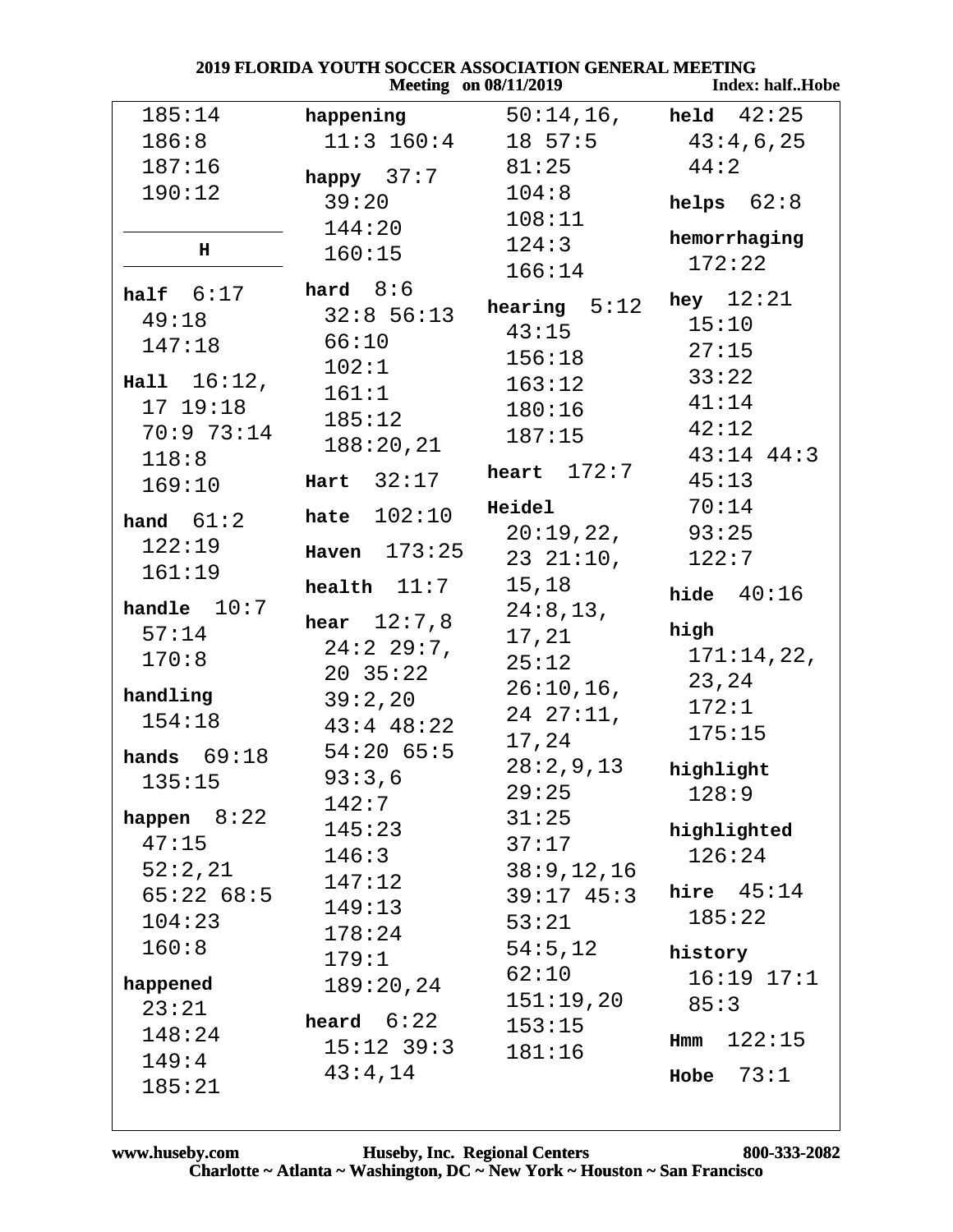| <b>2019 FLORIDA YOUTH SOCCER ASSOCIATION GENERAL MEETING</b><br>Index: holdinaudible<br><b>Meeting</b> on 08/11/2019 |                      |                              |                           |                          |
|----------------------------------------------------------------------------------------------------------------------|----------------------|------------------------------|---------------------------|--------------------------|
| hold $6:4$                                                                                                           |                      | Horstago                     | 21,24                     | $impact$ 76:16           |
|                                                                                                                      | $9:23$ $11:17$       | 154:23                       | 111:24                    | implemented              |
|                                                                                                                      | $50:1$ 52:18         | hosting                      | 112:18                    | 11:21                    |
|                                                                                                                      | $72:8$ 78:20         | 16:17                        | 113:4                     | 121:9                    |
| 93:16                                                                                                                |                      |                              | Hyatt's                   |                          |
| 102:19                                                                                                               |                      | hotel $56:16$                | 108:1                     | implementing             |
| 123:8                                                                                                                |                      | 152:6,9                      |                           | 10:14                    |
| 131:1                                                                                                                |                      | hour $6:17$                  | I.                        | implore                  |
| 132:5                                                                                                                |                      | 95:24                        |                           | 184:10                   |
| 151:17                                                                                                               |                      | 144:7,9                      | idea $31:16$              | important                |
| 165:16                                                                                                               |                      | hours $188:8$                | 46:24                     | 5:258:2                  |
|                                                                                                                      | holds $24:18$        |                              |                           | 17:2                     |
|                                                                                                                      |                      | housekeeping                 | idealogy<br>166:3         |                          |
|                                                                                                                      | $Holly$ 73:14        | 60:18                        |                           | importantly              |
| Hollywood                                                                                                            |                      | Huff $31:21$                 | ideas $10:9$ ,            | 46:21                    |
|                                                                                                                      | 185:10,19            | $172:4$ ,<br>huge            | $10 47:13$ ,              | impossible               |
|                                                                                                                      | <b>home</b> $131:18$ | 12 <sup>°</sup>              | 16,18                     | 51:9,18                  |
| 141:14                                                                                                               |                      |                              | 105:4                     | impressed                |
| 190:12                                                                                                               |                      | Hunter's                     | 160:19                    | 36:11                    |
|                                                                                                                      |                      | 70:8                         | 170:12                    |                          |
| honestly<br>134:18                                                                                                   |                      | hurricane                    | identified                | improve $41:4$<br>189:18 |
| 135:21                                                                                                               |                      | 14:9                         | 12:15                     |                          |
|                                                                                                                      |                      | hurt $13:14$                 | identify                  | improved                 |
| honor                                                                                                                |                      | 137:24                       | 49:13 72:1                | 10:15                    |
|                                                                                                                      | 175:13,21            | Hyatt $79:21$                |                           | 44:25                    |
| honoring                                                                                                             |                      |                              | ideology                  | 47:2,4,7,                |
| 153:17                                                                                                               |                      | 86:12,14,                    | 166:11,25                 | $12 \,$                  |
| hoop $14:4$                                                                                                          |                      | $15\ \,87:20$ ,<br>2388:5,8, | i11 136:3                 | improvement              |
|                                                                                                                      |                      | 11 91:21                     | imagery                   | 39:8                     |
| hoops $14:3$                                                                                                         |                      | 92:3,9                       | 154:17                    | improvements             |
|                                                                                                                      | hope $170:25$        | 101:7,8                      |                           | 12:16                    |
| 180:22                                                                                                               |                      | 104:2,4,5                    | $imagine$ $11:9$<br>57:19 |                          |
| 186:1                                                                                                                |                      | 105:17                       |                           | inaudible                |
| hoping                                                                                                               |                      | 106:4,23,                    | immediately               | $29:4$ 30:24             |
| 183:24                                                                                                               |                      | $25\;107:3$ ,                | 23:15,23                  | $35:5$ 59:25             |
|                                                                                                                      | horse $79:25$        | 16,22                        | 25:2,14                   | 60:5                     |
|                                                                                                                      |                      | 108:12,16,                   | $26:9$ $28:18$            | 64:12,15                 |
|                                                                                                                      |                      |                              | 93:13                     | $65:2$ $68:21$           |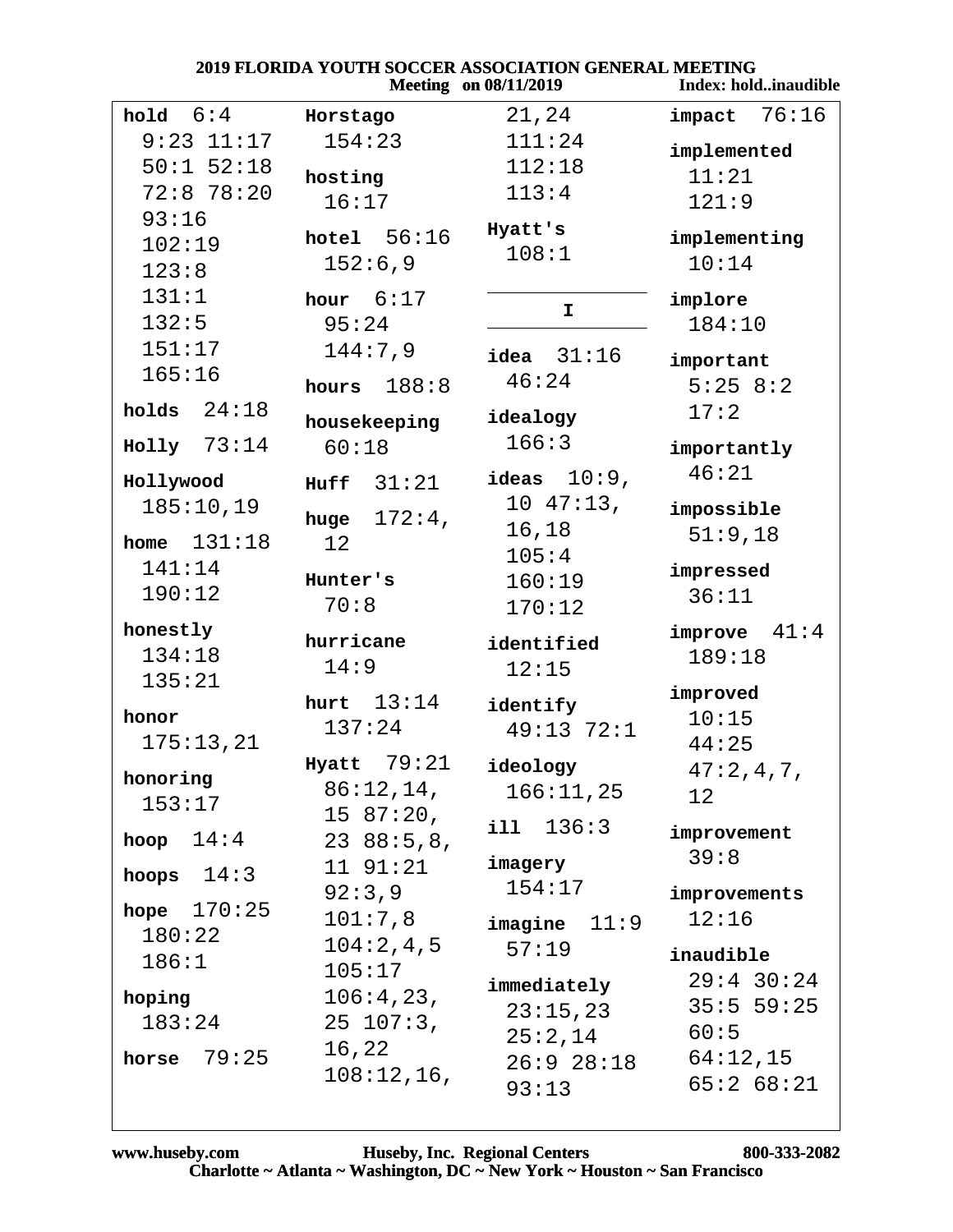|                   | 2019 FLOKIDA TOUTH SOCCER ASSOCIATION GENEKAL MEETING | <b>Meeting</b> on 08/11/2019 | Index: inceptioniron |
|-------------------|-------------------------------------------------------|------------------------------|----------------------|
| 81:4              | 47:10                                                 | 120:24                       | 7:1,3,6,             |
| 107:24            | increasing                                            | insurance                    | 11, 12, 18           |
| 110:13,15         | 64:4                                                  | 13:4,9                       | internal             |
| 115:15            |                                                       | 21:25                        | 62:4                 |
| 118:7             | individual                                            | 22:19                        |                      |
| 134:12            | $6:9$ 18:25                                           | 139:22                       | internally           |
| 136:7             | 185:1                                                 | 140:1,13                     | 183:6                |
| 145:25            | individuals                                           | 141:16,18                    | international        |
| 147:9,14          | 72:2                                                  | 142:21                       | 61:22,24             |
| 161:18            |                                                       | 144:13                       |                      |
| 182:13            | information                                           |                              | interpret<br>126:16  |
| 187:5             | 49:11,14                                              | intend $67:25$               |                      |
|                   | 150:10,14                                             | 68:1                         | interspersed         |
| inception<br>53:7 | 152:16,22                                             | 136:14                       | 10:5                 |
|                   | 153:2,8,                                              | intended                     | interviewed          |
| includes          | 10,12                                                 | 115:11                       | 45:18                |
| 114:9             | 154:1,6,7                                             |                              |                      |
| 131:21            | 156:6                                                 | $intent$ $93:22$             | introduce            |
| including         | 186:14                                                | 118:4                        | 31:14                |
| 117:1             | innovate $9:2$                                        | 123:5                        | $invite$ 83:13       |
| 160:5,21          | innovating                                            | 127:19                       | invited              |
|                   | 14:17                                                 | intention                    | 41:21                |
| inconsistencie    |                                                       | 138:3                        | 43:1,7               |
| 100:4<br>s        | $input$ $172:11$                                      | interact                     |                      |
| incorporate       | 184:2                                                 | $16:21$ $17:3$               | invoice $25:2$       |
| 112:9             | 190:11                                                |                              | 26:8, 13, 21         |
| Incorporations    | 185:4<br>inside                                       | interaction                  | 56:3                 |
| 97:5              |                                                       | 46:17                        | 153:11               |
|                   | insight $8:11$                                        | interacts                    | 181:20               |
| incorrect         | 11:13                                                 | 8:12                         | invoices             |
| 29:9              | 9:2<br>inspire                                        |                              | 23:7,9,14            |
| increase          | 14:6                                                  | interest                     | 25:1,8,18            |
| $9:25$ $10:11$    | inspired                                              | 109:11                       | $29:10$ 56:4         |
| $22:5$ 24:16      | 12:13                                                 | 136:19                       | 181:22               |
| 28:10             |                                                       | 145:9                        |                      |
|                   | inspiring                                             | interested                   | involved             |
| increased         | 14:18                                                 | 133:23                       | 174:5                |
| 22:1,24           | instance                                              | interesting                  | 4:16<br>iron         |
| 46:19             |                                                       |                              |                      |

 $\sqrt{2}$ 

**MEETHIALO**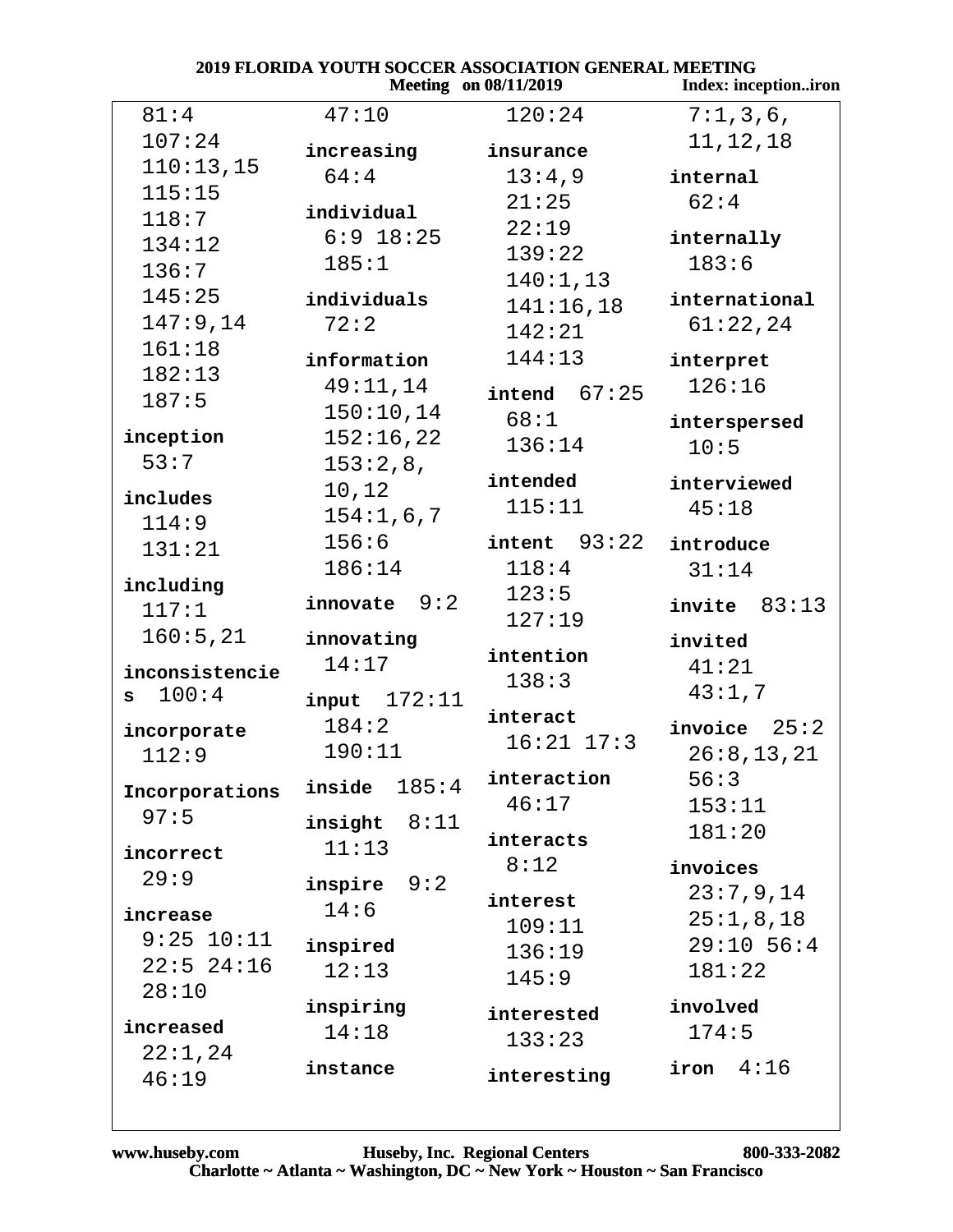| 2019 FLORIDA YOUTH SOCCER ASSOCIATION GENERAL MEETING |                 |                                         |                          |
|-------------------------------------------------------|-----------------|-----------------------------------------|--------------------------|
|                                                       |                 | <b>Meeting</b> on 08/11/2019            | Index: irrelevantkicking |
| irrelevant                                            | $70:2$ , $23$   | 101:23                                  | 87:7                     |
| 48:6                                                  | 71:4,5,7,       | Jennifer                                | 116:21                   |
| issue $55:24$                                         | $21\ \ 72:19$ , | 115:8                                   | 162:14                   |
| $67:5$ 72:22                                          | $20\ \ 73:14$ , |                                         | 180:9                    |
| 124:25                                                | $24 \t74:1$ ,   | jeopardy                                | 187:23                   |
| 131:14                                                | 14, 17, 18,     | 121:25                                  | join $11:24$             |
| 159:21                                                |                 | $22\ \ 75:7$ , $\frac{1}{\pi}\ \ 15:21$ |                          |
| 184:3,7                                               | 12, 16, 25      | 37:20                                   | jokes $16:9$             |
|                                                       |                 | $76:9$ $77:5$ , $40:1,7$                | Jose $182:6$             |
| issues $9:9$                                          | 20,22           | 41:19                                   | judgment                 |
| 171:25                                                | 78:2,6          | 42:20                                   | 100:9                    |
| 183:23                                                | 102:18          | $53:25$ 56:4                            |                          |
| item 4:12                                             | 103:5, 14       | 83:9                                    | July $53:21$ ,           |
| 34:22                                                 | 105:22          | job $7:20,22$                           | 23 187:9                 |
| 40:12                                                 | 106:10          | 39:13                                   | jump 14:2                |
| 44:25                                                 | 111:11,13,      | 44:11,24                                |                          |
| $60:17,18$ ,                                          | $15$ $114:12$ , | 139:8,11                                | June $50:17$             |
| 2163:7                                                | 23 115:2        | 180:5                                   | Justin $21:12$           |
| 82:20 84:2                                            | 118:12,21,      |                                         | 31:10,23                 |
| 157:13                                                | $22\;119:5$ ,   | 188:10,25                               | 60:12,14                 |
| items $10:8$                                          | 9,11            | Joe $32:3$                              | 116:1,2                  |
| $34:24$ 35:8                                          | 120:1,5         | 80:4                                    | 119:3                    |
|                                                       | 126:20          | 145:15                                  | 148:20                   |
| 38:4                                                  | 127:9,17        | 147:19                                  | 149:2                    |
|                                                       | 135:24          | 163:23                                  | 173:21,23                |
| J                                                     | 148:12,15       | 164:5                                   | 174:18                   |
| Jacksonville                                          | 156:19,22       | 165:24                                  | 176:7                    |
| 72:24                                                 | 157:3,8         | 166:6                                   | 178:3,6,16               |
|                                                       | 167:11,14       | 184:19                                  | 179:9,13                 |
| January                                               | 173:6           | 185:12                                  |                          |
| 39:24                                                 | Jeff $33:23$ ,  | 186:19                                  | K                        |
| 41:11                                                 | 24 49:4         | John $5:8$                              |                          |
| 50:11                                                 | 63:10           | 24:24                                   | Kansas                   |
| 187:7                                                 | 66:10           | 32:13                                   | 165:19                   |
| Jared $30:1$ ,                                        | 78:18           | 38:17                                   | $Key$ 44:23              |
| 16,17                                                 | 81:16           | 40:22                                   | 70:7                     |
| 31:2,5                                                | 88:25 89:3      | $41:20$ $45:4$                          |                          |
| 69:20,25                                              | 100:25          | 48:269:25                               | kicking                  |
|                                                       |                 |                                         | 91:17                    |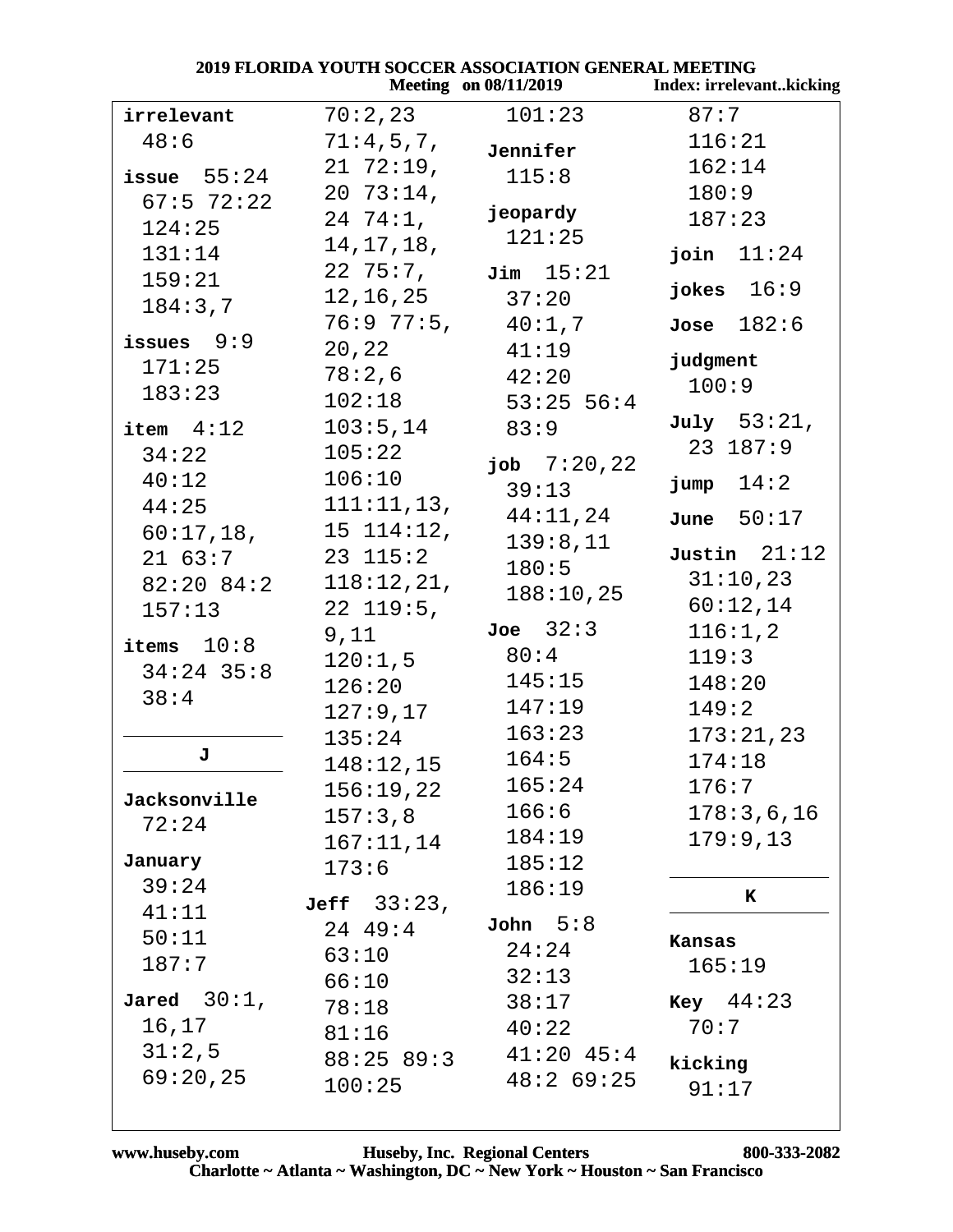| 2019 FLORIDA YOUTH SOCCER ASSOCIATION GENERAL MEETING |                      |                              |                           |
|-------------------------------------------------------|----------------------|------------------------------|---------------------------|
|                                                       |                      | <b>Meeting</b> on 08/11/2019 | Index: kidlearn           |
| 101:8                                                 | 63:8,10              | 47:21                        | 101:9                     |
| kid $40:22$                                           | 64:13,17             | Lauer $21:12$                | 104:6,13                  |
| 179:25                                                | 65:6, 12,            | 60:12,14                     | 105:12                    |
|                                                       | 15,18                | 116:2                        | 106:14                    |
| kids                                                  | 78:16,19             | 117:24                       | 111:18                    |
| 121:13,15                                             | 81:16                | 119:7                        | 112:20                    |
| 122:6                                                 | 82:11                | 148:23                       | 113:12,16                 |
| 131:25                                                | 88:25 89:3           | 149:2                        | 114:2                     |
| 132:1                                                 | 100:23,25            | 173:23                       | 116:3                     |
| 139:7,9,13                                            | 101:22,23            | 176:7,8                      | 117:14,16,                |
| 165:8                                                 |                      | 178:19                       | 18 118:1                  |
| killing                                               | L.                   |                              | 122:8                     |
| 146:25                                                |                      | $1aw \t 40:11$               | 139:1,20                  |
| Kimbrall                                              | 15:4<br>labor        | $41:1$ $42:5$                | 168:25                    |
| $63:17$ 79:4                                          | lady $51:21$         | 150:23                       | 173:24                    |
|                                                       |                      | 174:6                        | 176:8                     |
| kind $7:5$                                            | laid 183:13          | lawyer                       | leagues                   |
| $9:19$ 11:6                                           | Lake $29:23$         | 107:15                       | $12:15$ $13:6$            |
| 43:679:23                                             | 61:770:5             | 175:17                       | 48:17                     |
| 80:2                                                  | 73:7                 |                              | 63:1,22                   |
| 124:19                                                | 138:24               | lay 88:3,6,                  | 64:2,3                    |
| 140:21                                                | 142:5                | $10,12$ $90:6$               | 66:18,19                  |
| 141:23                                                | 144:14               | $lead$ $9:2$                 | 67:9,21                   |
| 160:13,19                                             | Lakeland             | 14:16                        |                           |
| 178:22                                                |                      | 135:19                       | $68:1,15$ ,               |
| 182:17                                                | 165:9                | 157:21                       | 19,24                     |
| 183:2                                                 | Lance $32:21$        | 158:1                        | 86:23                     |
| Kinsey                                                | language             | leadership                   | 104:18,20,                |
| 136:11                                                | 81:22                | 11:15                        | $25 \t105:2$<br>110:2,3,7 |
| 186:5                                                 |                      | 12:8,10                      |                           |
|                                                       | large 16:5           | 47:1                         | 112:13,25                 |
| knew $57:7,9$                                         | 44:21                |                              | 113:15,21                 |
| knowledge                                             | larger 11:1          | league 11:10                 | 114:6                     |
| 83:10                                                 | 124:22               | $21:13$ $34:3$               | 117:4                     |
| 186:11,12                                             | Lass $32:21$         | $50:15$ 73:5                 | 164:22                    |
| Kurzner                                               |                      | 78:13                        | 172:16,18                 |
| 33:24,25                                              | <b>late</b> $169:21$ | 79:23                        | 183:22                    |
| $34:23$ 49:4                                          | latitude             | $86:16$ 92:5                 | learn                     |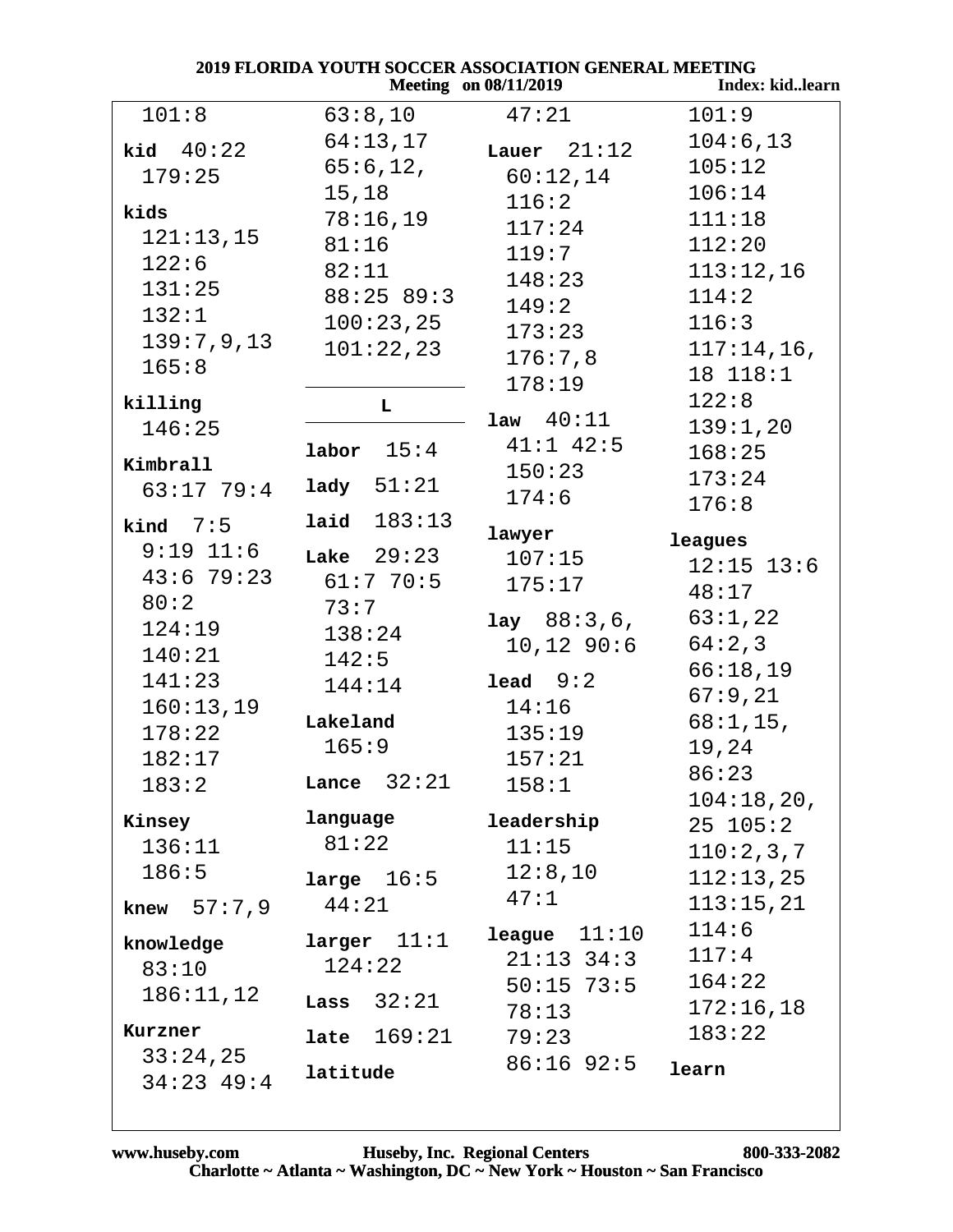|  |                       | 2019 FLORIDA YOUTH SOCCER ASSOCIATION GENERAL MEETING |
|--|-----------------------|-------------------------------------------------------|
|  | Mooting on 08/11/2010 | Indev: led 1                                          |

|                       |                       | <b>Meeting</b> on 08/11/2019 | Index: ledmajority      |
|-----------------------|-----------------------|------------------------------|-------------------------|
| 186:13,15             | limits 58:13          | $longer$ 12:6                | 186:7                   |
| $1ed \t 63:18$        | 45:22<br>lined        | 23:12,24<br>184:25           | $110:4$ ,<br>lower<br>5 |
| Lehito $31:20$        | lines $94:25$         | longest                      |                         |
| <b>Les</b> $174:20$ , | $link$ 23:20          | 166:12,18,                   | 104:15<br>loyal         |
| 21                    | list $38:24$          | 19                           | $lunch$ $171:10$        |
| $letting 23:8$        | 71:8 72:19            | losing                       |                         |
| 25:16                 | 150:20,21             | 184:25                       | $\mathbf M$             |
| 144:4                 | 151:22,24,            | $10t$ $11:18$                | made $13:15$            |
| level 11:22           | $25 \t152:1,$         | $13:15$ $45:6$               | 41:15,25                |
| 63:20                 | 18                    | 61:11                        | 42:15                   |
| 186:10                | $listen$ $16:19$      | $71:10$ $87:1$ $43:13,16$    |                         |
| levels $14:8$         | $43:12$ 85:5          | $91:7$ $102:5$               | $50:23$ 54:7            |
| license               | 159:25                | 104:8                        | 66:367:19               |
| 165:17                | listened              | 121:13                       | 83:19                   |
|                       | 43:16                 | 132:1                        | $87:25$ 89:4            |
| life $7:12$           | listening             | 152:2                        | 92:14                   |
| lifelong 9:2          | 14:17                 | 155:20,21                    | 120:19                  |
| light $30:14$ ,       | <b>live</b> $7:3,6$ , | 160:24                       | 132:2<br>140:12         |
| 23                    | 89:1                  | 169:22<br>171:2              | 142:15                  |
| limit 55:7            |                       | 174:2                        | 145:19                  |
| 56:19                 | lives $10:15$         | 182:16                       | 152:15                  |
| 107:6                 | local 63:21           | 184:21                       | 160:5                   |
| 109:19                | 64:3                  | 185:3                        | 170:2                   |
| 111:19                | 110:2,3,7             | 188:8,21,                    | 184:5,7                 |
| limitation            | 151:2                 | 24 189:7                     | magnitude               |
| 80:14                 | located               | 190:3                        | 57:6                    |
| 112:10                | 152:5                 | Lou $16:23$                  | main $90:12$ ,          |
| limited               | location              | $35:20$ $37:1$               | 13 170:17               |
| 22:11                 | 121:24                | 49:252:19                    |                         |
| 65:20                 | Lodge $124:24$        | $58:1$ 73:16                 | maintain<br>10:4        |
| 110:24                | long 74:17            | $1$ oud $69:15$              | 151:22                  |
| limiting              | 123:13                | 159:19                       |                         |
| 110:24                | 151:4                 | 178:24                       | majority                |
| 122:21                | 154:23                | love $16:1$                  | 18:20<br>19:2,6,11,     |
|                       |                       |                              |                         |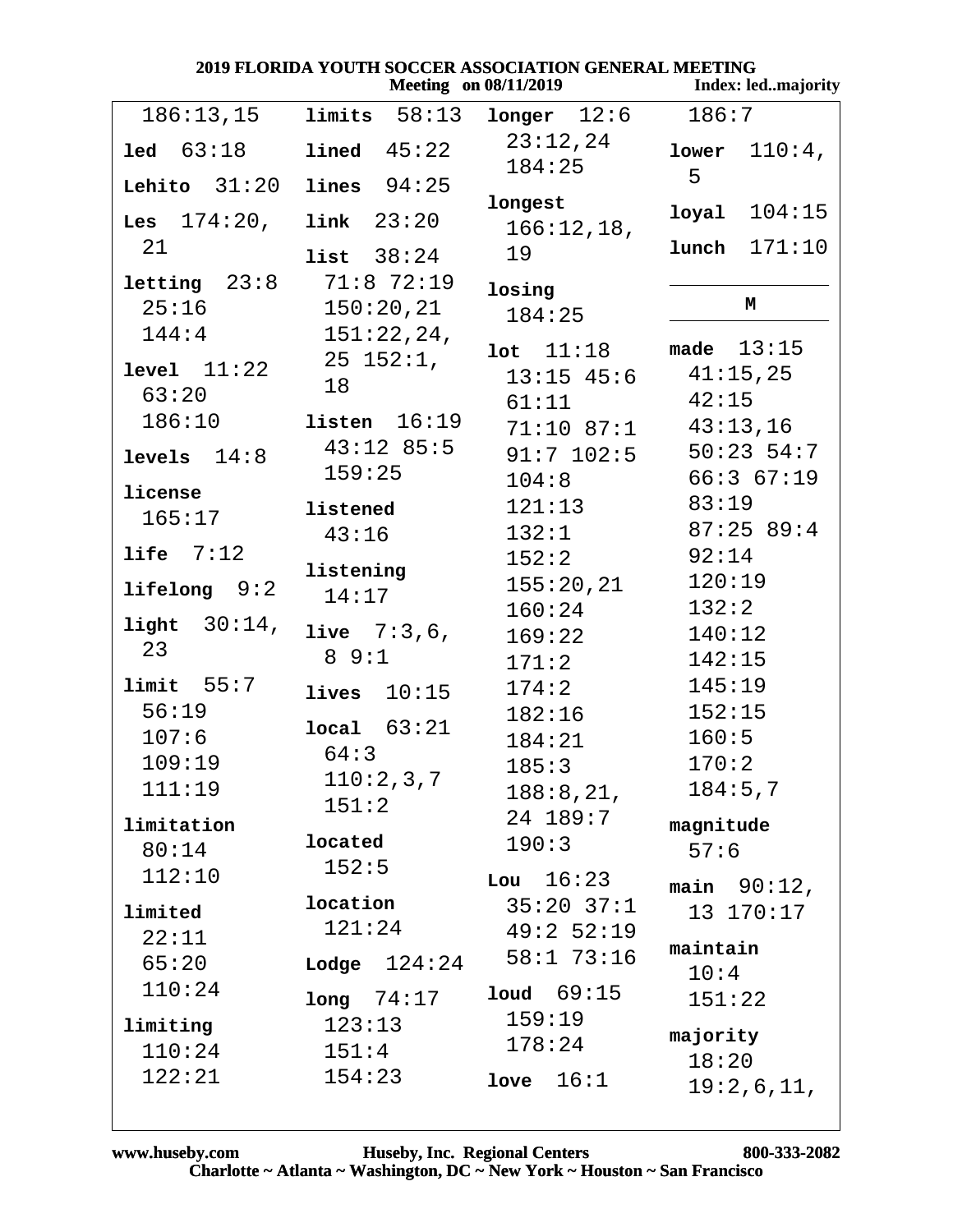## 2019 FLORIDA YOUTH SOCCER ASSOCIATION GENERAL MEETING<br>Meeting on 08/11/2019

|                |                | $Meeung$ on $V\delta /11/2019$ | index: makemeeting  |
|----------------|----------------|--------------------------------|---------------------|
| $15,20\ 20:2$  | 119:6          | mandatory                      | math $115:6$        |
| $29:9$ 56:24   | 123:18         | 97:4                           | matter $48:15$      |
| 85:8 95:18     | 135:2          | $map \ 122:2,$                 | 116:25              |
| 102:22,24      | 142:1          | 23                             | 129:15              |
| 103:10,12      | 143:3,11       |                                | 141:7               |
| 114:16         | 145:5,21       | maps                           |                     |
| 119:21         | 151:3          | 121:12,14                      | matters             |
| 120:8          | 153:1,18       | marinate                       | 13:11               |
| 132:2          | 160:1          | 190:5                          | 21:24               |
| 148:11         | 165:7          | marinating                     | $mayor$ 141:11      |
| make $4:20$ ,  | 170:3,23       | 190:4                          | meaning             |
| $21 \t12:25$   | 172:13,14      |                                | 45:25               |
| $14:5$ $15:17$ | 173:22         | Marino $5:19$                  | 153:3               |
| 17:11,14       | 178:25         | 15:25                          |                     |
| 21:23          | 180:22         | 16:25                          | meaningful          |
| $26:17$ 30:7   | 188:15         | 83:13                          | 8:20                |
| 33:11          | maker $5:21$   | 84:20                          | means $53:11$       |
| 37:4,7         | 82:6           | 108:17                         | 67:17               |
| 47:21          | 106:21         | 158:22                         | 77:2,3,15,          |
| 50:21          | 158:7          | 161:15                         | 16 112:21           |
| 52:2,7,11      |                | 167:25                         | 172:5               |
| 54:19          | makers         | 169:17                         |                     |
| 57:15          | 163:14         | 173:20                         | mechanisms<br>85:18 |
| 58:12,14,      | makes $7:12$   | 178:2                          |                     |
| 18 65:7        | 18:20          | Mark $7:19$                    | meet $39:1$         |
| 68:670:20      | 132:19         | 154:23                         | 55:12               |
| 78:10          | 134:22         | market $22:9$                  | meeting $4:7$ ,     |
| 82:22,25       | 160:14         | 151:3                          | 8 17:20             |
| 87:20          | 179:2          |                                | $20:25$ 30:3        |
| 88:9,11        | making $14:11$ | marketing                      | 46:23               |
| $94:5$ 98:25   | $52:19$ 99:6   | 150:16                         | 50:1760:9           |
| 99:1,2,14,     | 121:13         | Martin                         | 63:17               |
| 16,21          |                | 128:24                         | 93:11,14,           |
| 100:17,19      | management     | 184:17                         | 15, 19, 21,         |
| 106:1,8        | 22:20          | match $116:6$                  | $23 \t94:2$         |
| 108:25         | manager        | 118:25                         | 95:1,3,16,          |
| 117:13         | 141:12         | 119:14                         | 17, 21, 23,         |
| 118:11         |                |                                | 2596:2,4,           |
|                |                |                                |                     |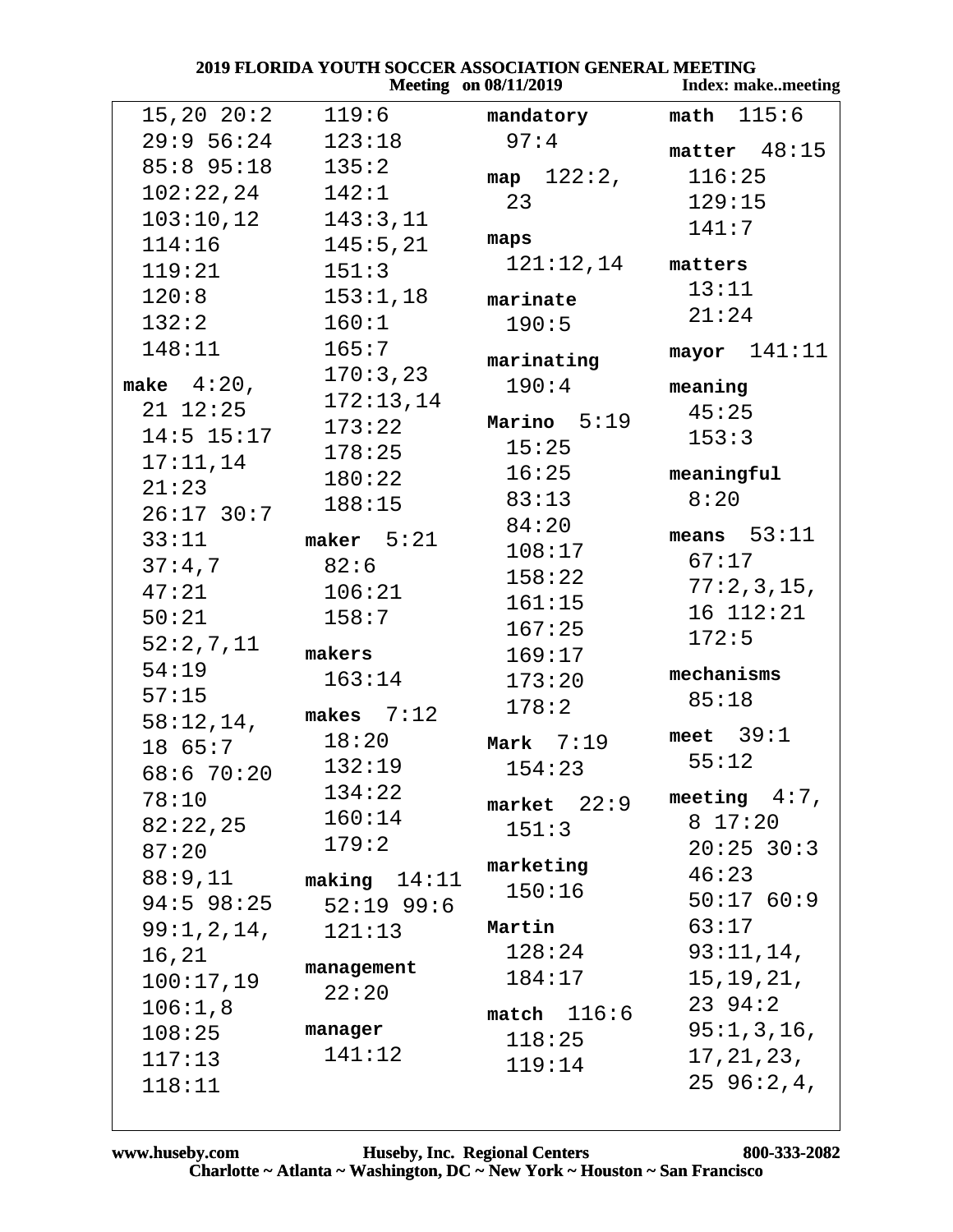| 2019 FLORIDA YOUTH SOCCER ASSOCIATION GENERAL MEETING |                 |                              |                            |
|-------------------------------------------------------|-----------------|------------------------------|----------------------------|
|                                                       |                 | <b>Meeting</b> on 08/11/2019 | <b>Index: meetingsMike</b> |
| $5,6$ 149:5                                           | 105:1           | 116:24                       | mic $17:11$                |
| 186:24                                                | 116:5, 13       |                              | $117:1$ 20:9 24:9          |
| meetings                                              | 118:13          | 148:5                        | 33:14                      |
| $10:5$ 46:14                                          | 119:11          | 159:20                       | 39:22                      |
| 47:21                                                 | 154:5           | 161:7                        | 78:25 82:5                 |
| 93:16                                                 | 165:6           | 176:1,18                     | $92:24$ $93:3$             |
|                                                       | 170:9           | 177:13                       | 100:1                      |
| meets $138:10$                                        | 181:19          | 179:11                       | 124:10                     |
| Melinda                                               | 185:25          | 181:8                        | 140:19                     |
| 188:7                                                 | 186:15          | 189:17,20                    | 147:11                     |
| member $12:13$                                        | 187:5           | membership's                 | 155:16                     |
| 16:2 40:21                                            | 188:19,22       | 82:24                        | 158:21                     |
| 45:19                                                 | membership      |                              | 163:1                      |
| $81:24$ $83:4$                                        | $5:10$ 7:16     | mentioned                    | 175:11                     |
| 86:22                                                 | 10:18           | 12:16                        | 187:22                     |
| 97:10,13                                              | 13:11           | 46:12                        | 188:14                     |
| 101:24                                                | 14:17,22        | 115:21                       | Michael                    |
| 104:15,24                                             | 18:1,7          | 142:21                       | 120:10                     |
| 105:2                                                 | 20:16           | 150:6                        | 126:18                     |
| 112:24,25                                             | 21:17           | 155:8                        | 151:10                     |
| 116:9,20                                              | 35:12           | mentioning                   |                            |
| 118:23                                                | 39:11,16        | 47:18                        | Michelle                   |
| 122:12                                                | 42:19           | mentorship                   | 24:2                       |
| 164:1                                                 | $56:21$ $63:2$  | 15:16                        | 152:20                     |
| 166:13                                                | $64:8$ $67:3$ , |                              | 188:6                      |
| 186:12,13                                             | 6,14,17         | mess $143:8$                 | microphone                 |
| 187:4,19                                              | 68:5, 17, 23    | messages                     | $5:2$ 64:16                |
|                                                       | 69:6,8          | 189:25                       | $65:3$ 98:22               |
| members                                               | 78:15           | 190:1                        | 102:18                     |
| 41:21                                                 | 85:21,24        | messing                      | 124:6                      |
| 42:21                                                 | $93:23$ $94:6$  | 162:6                        | 145:19                     |
| 46:5,20                                               | $95:3$ $96:1$ , |                              | 151:11                     |
| 47:750:19                                             | 597:20,21       | $messy$ 47:25                | middle                     |
| 70:973:15                                             | 100:7           | Miami $13:22$                | 144:15                     |
| 87:2                                                  | 105:13          | 70:773:3                     |                            |
| 93:17,19                                              | 106:15          | 74:23,25                     | Mike $24:10$               |
| $95:20$ $96:3$                                        | 109:12          | $75:3$ 144:9                 | 27:12                      |
| 97:7,11                                               | 111:20          |                              | 32:21                      |
|                                                       |                 |                              |                            |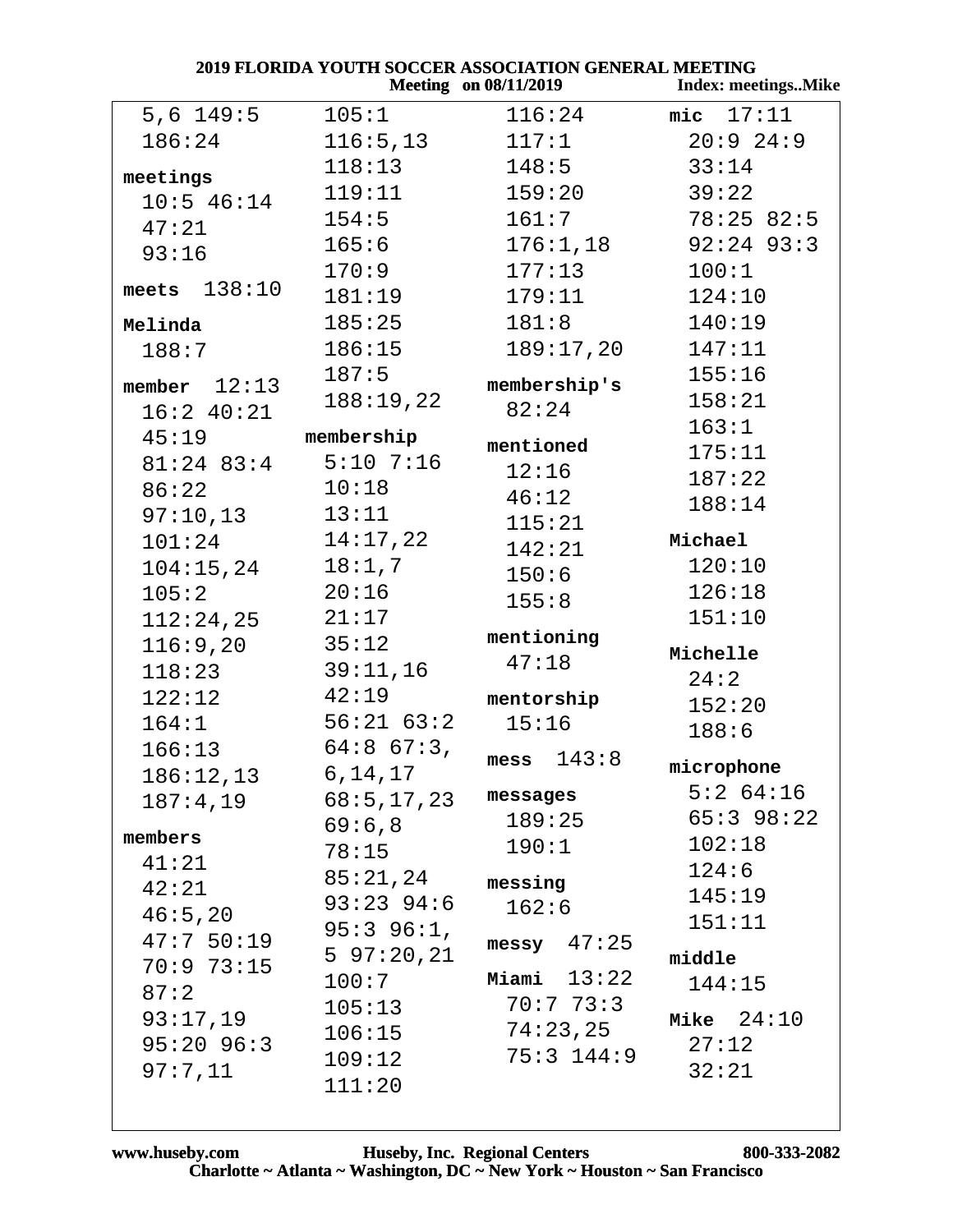|                 | ZUI9 FLOKIDA TOUTH SOCCEK ASSOCIATION GENEKAL MEETING | <b>Meeting</b> on 08/11/2019 | <b>Index: Mikesmorning</b> |
|-----------------|-------------------------------------------------------|------------------------------|----------------------------|
| 55:4,5          | 123:12                                                | missed $12:23$               | 36:12                      |
| 56:19           | 125:22                                                | missing                      | 37:10                      |
| 79:21           | 127:12                                                | 71:16                        | 52:7,14,16                 |
| $86:14$ 92:3    | 129:3,8,9,                                            | 73:25                        | 54:16                      |
| 101:8           | 12,14                                                 | 149:21                       | 58:14,19                   |
| 104:1, 2, 5     | 132:5                                                 | 150:5                        | 68:9 151:4                 |
| 105:25          | 133:14                                                |                              | 182:15,21,                 |
| 106:24          | 134:3,9                                               | mission 8:25                 | $23 \t183:2$               |
| 107:25          | 135:8                                                 | 14:16                        | 185:23                     |
| 108:7           | 141:14,21                                             | 37:24                        | month $10:22$              |
| 112:18          | 142:15,16                                             | missions                     | 11:5,6                     |
| 115:21,22       | 143:4                                                 | 47:9                         | 23:4,14                    |
| 120:11          | million                                               | mistake $64:6$               | 25:23                      |
| 124:19          | 49:18                                                 | 106:3                        | 27:4,5,19                  |
| 127:2           | $55:11$ $57:8$                                        |                              | 28:3,5,17                  |
| 137:7           |                                                       | mistaken                     | 29:14                      |
| 140:6           | mind 7:2                                              | 115:22                       | 181:23                     |
| 141:3           | $24:9$ 55:2                                           | misunderstood                |                            |
| 148:18          | $80:2$ 139:9                                          | 150:3                        | monthly                    |
| 149:9           | 175:8                                                 |                              | 10:1,6,19                  |
| 151:14,15       | minor 23:22                                           | mitigate                     | 46:18                      |
| 156:1           | 93:4                                                  | 22:7                         | months $15:2$              |
| 157:5           | minute $6:10$                                         | Mobile $13:25$               | $45:15$ 50:8               |
| 173:25          | 105:24                                                | model                        | 62:20                      |
| 175:3,5,11      | 158:8                                                 | 109:17,18                    | 15:9,<br>Moore             |
| 179:20,22       | 159:16                                                |                              | 10 174:20,                 |
| 180:16,18,      | 162:18                                                | moderate                     | 21                         |
| 19 181:6        | 163:15                                                | 83:15                        |                            |
| 183:17          |                                                       | moderated                    | Moriarti                   |
| 180:17<br>Mikes | minutes $6:12$                                        | $5:18$ $6:3$                 | 58:5 59:4,                 |
|                 | 11:20                                                 | $\text{modify}$ 94:18        | 1998:23,                   |
| Mikey $185:9$   | $17:6,7,9$ ,                                          |                              | 2499:7,13                  |
| mile $129:3$    | 15,25                                                 | $mold$ 16:5                  | 112:3                      |
| 144:8,17,       | 74:4,6                                                | Monday                       | 144:25                     |
| 18              | 90:798:14                                             | 165:18                       | Morin                      |
| miles $13:24$   | 124:13                                                | money $25:7$                 | 188:17,18                  |
| 14:1            | 158:11                                                | 26:1,4,14                    |                            |
| 121:7,23        | 181:12                                                | $27:6$ 35:24                 | morning $7:21$             |
|                 |                                                       |                              |                            |

 $CCTD$   $\triangle COCTA$ 

AT MEETHING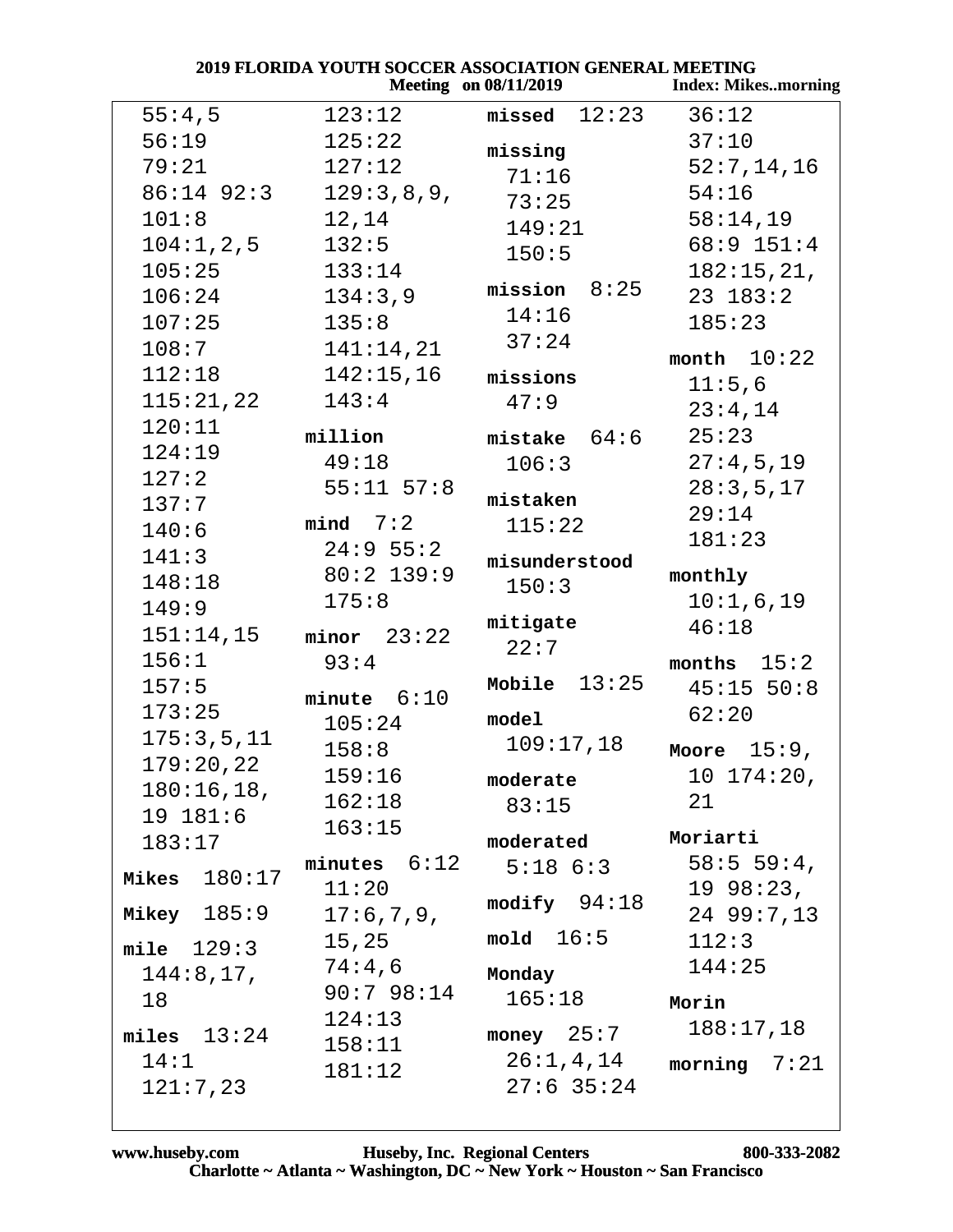| 18:15<br>83:19<br>5:4 8:15<br>needed<br>$20:22$ $21:5$<br>$21:8$ 33:18<br>84:6,25<br>104:17<br>170:16<br>104:8<br>$87:15,16$ ,<br>$34:1$ 52:25<br>164:2<br>$57:1$ $70:13$<br>19,20<br>negligible<br>88:1,4,7,<br>76:6,16<br>motion $4:24$<br>76:15<br>$10, 11, 12,$ $82:12, 19$<br>5:1,8<br>Nelson $32:4$<br>84:11<br>13,18,21<br>17:10,12,<br>80:4<br>89:4,8,14,<br>91:16<br>15,22<br>163:24<br>127:7<br>23 90:3,6,<br>$20:12$ $21:5$<br>165:24,25<br>9, 12, 13,<br>155:25<br>33:11<br>166:10<br>14, 22, 24<br>157:14<br>34:20 |  |
|---------------------------------------------------------------------------------------------------------------------------------------------------------------------------------------------------------------------------------------------------------------------------------------------------------------------------------------------------------------------------------------------------------------------------------------------------------------------------------------------------------------------------------|--|
|                                                                                                                                                                                                                                                                                                                                                                                                                                                                                                                                 |  |
|                                                                                                                                                                                                                                                                                                                                                                                                                                                                                                                                 |  |
|                                                                                                                                                                                                                                                                                                                                                                                                                                                                                                                                 |  |
|                                                                                                                                                                                                                                                                                                                                                                                                                                                                                                                                 |  |
|                                                                                                                                                                                                                                                                                                                                                                                                                                                                                                                                 |  |
|                                                                                                                                                                                                                                                                                                                                                                                                                                                                                                                                 |  |
|                                                                                                                                                                                                                                                                                                                                                                                                                                                                                                                                 |  |
|                                                                                                                                                                                                                                                                                                                                                                                                                                                                                                                                 |  |
|                                                                                                                                                                                                                                                                                                                                                                                                                                                                                                                                 |  |
|                                                                                                                                                                                                                                                                                                                                                                                                                                                                                                                                 |  |
|                                                                                                                                                                                                                                                                                                                                                                                                                                                                                                                                 |  |
| 184:19<br>91:22<br>160:19<br>37:4,7                                                                                                                                                                                                                                                                                                                                                                                                                                                                                             |  |
| 92:5,14,<br>175:20<br>network<br>48:6, 16, 23                                                                                                                                                                                                                                                                                                                                                                                                                                                                                   |  |
| 17,19<br>178:18<br>12:18<br>49:2,4                                                                                                                                                                                                                                                                                                                                                                                                                                                                                              |  |
| 98:7,17,25<br>187:10<br>50:22,24<br>Newton                                                                                                                                                                                                                                                                                                                                                                                                                                                                                      |  |
| 190:7<br>99:1,2,6,<br>51:1,20<br>169:10                                                                                                                                                                                                                                                                                                                                                                                                                                                                                         |  |
| 9, 12, 16,<br>57:5,16<br>moved $85:10$                                                                                                                                                                                                                                                                                                                                                                                                                                                                                          |  |
| nice $31:18$<br>19,22<br>58:18                                                                                                                                                                                                                                                                                                                                                                                                                                                                                                  |  |
| moving $4:14$<br>100:22<br>$night$ $65:21$<br>59:7,10,<br>$98:3$ 138:5                                                                                                                                                                                                                                                                                                                                                                                                                                                          |  |
| 101:4,6,<br>13, 15, 22<br>$nip$ $105:5$<br>186:22                                                                                                                                                                                                                                                                                                                                                                                                                                                                               |  |
| 21,23<br>60:17,21                                                                                                                                                                                                                                                                                                                                                                                                                                                                                                               |  |
| nominate<br>$102:14,16$ ,<br>Murray<br>61:2                                                                                                                                                                                                                                                                                                                                                                                                                                                                                     |  |
| 158:23<br>$21\ \ 103:7$<br>161:23,24<br>62:22,23                                                                                                                                                                                                                                                                                                                                                                                                                                                                                |  |
| 161:16,25<br>106:9,22<br>162:3<br>$63:9$ $64:18$                                                                                                                                                                                                                                                                                                                                                                                                                                                                                |  |
| 162:16<br>108:1,14<br>65:766:9                                                                                                                                                                                                                                                                                                                                                                                                                                                                                                  |  |
| 168:1, 16<br>109:22<br>16,19,21<br>N                                                                                                                                                                                                                                                                                                                                                                                                                                                                                            |  |
| 173:25<br>110:11<br>67:19,25                                                                                                                                                                                                                                                                                                                                                                                                                                                                                                    |  |
| 176:9<br>names $81:10$ ,<br>114:19<br>68:669:2                                                                                                                                                                                                                                                                                                                                                                                                                                                                                  |  |
| 177:25<br>12<br>124:12<br>70:20                                                                                                                                                                                                                                                                                                                                                                                                                                                                                                 |  |
| 178:3<br>144:17,19<br>72:9,10,12<br>national                                                                                                                                                                                                                                                                                                                                                                                                                                                                                    |  |
| 179:20<br>145:6,19<br>15:17<br>74:16                                                                                                                                                                                                                                                                                                                                                                                                                                                                                            |  |
| 146:2,11<br>nominated<br>179:23<br>76:18,24                                                                                                                                                                                                                                                                                                                                                                                                                                                                                     |  |
| 147:8<br>6:7,8<br>77:9,14<br>Nay $35:14$                                                                                                                                                                                                                                                                                                                                                                                                                                                                                        |  |
| 149:6<br>158:5,6<br>78:10,18,<br>69:8                                                                                                                                                                                                                                                                                                                                                                                                                                                                                           |  |
| 159:17<br>23 79:1,9,<br>motions                                                                                                                                                                                                                                                                                                                                                                                                                                                                                                 |  |
| neat $16:21$<br>19 80:1,<br>182:10<br>nominating                                                                                                                                                                                                                                                                                                                                                                                                                                                                                |  |
| $17,24$ 81:2<br>necessarily<br>6:9<br>move $4:18$                                                                                                                                                                                                                                                                                                                                                                                                                                                                               |  |
| 82:16<br>$47:16$ 93:8                                                                                                                                                                                                                                                                                                                                                                                                                                                                                                           |  |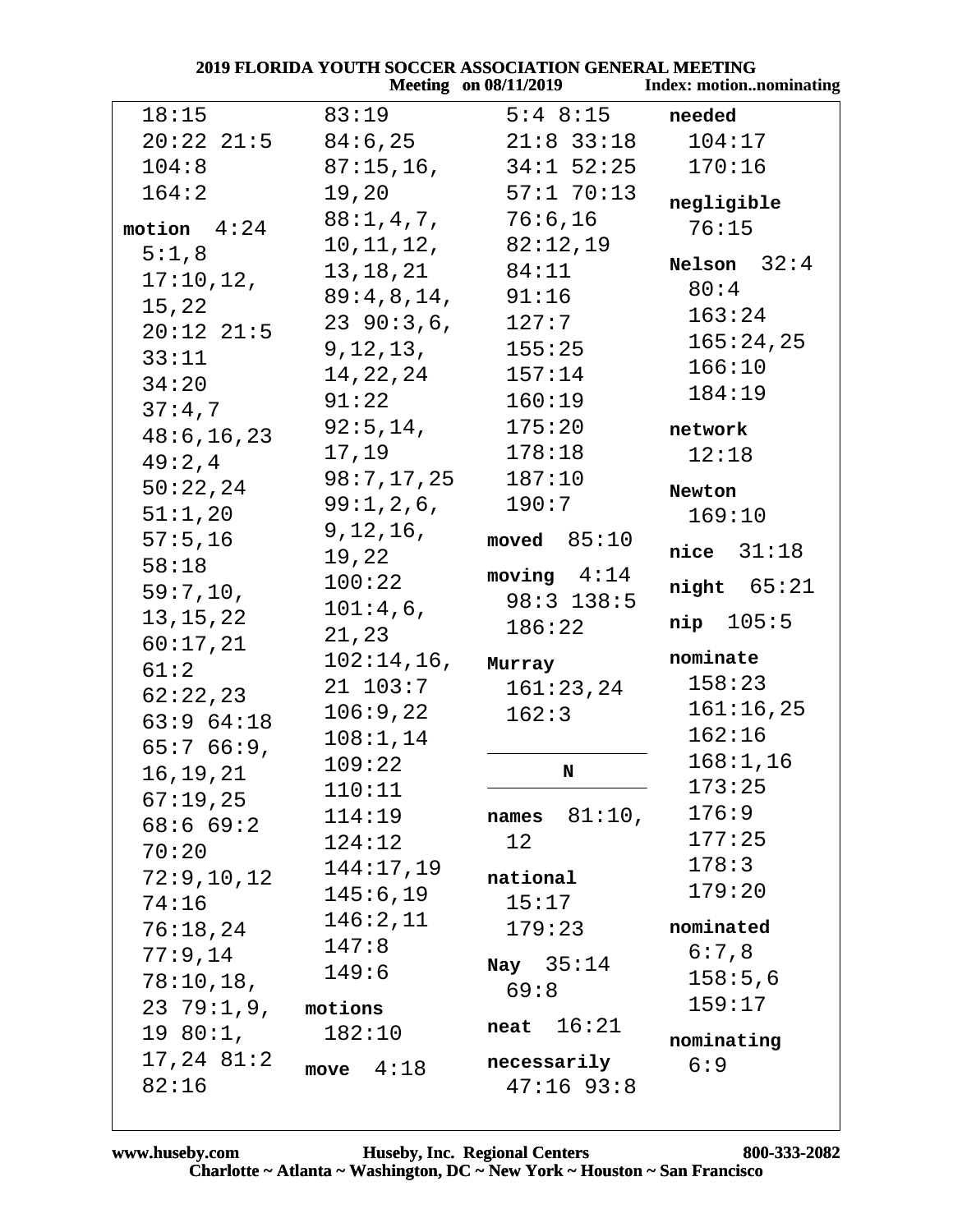2019 FLORIDA YOUTH SOCCER ASSOCIATION GENERAL MEETING

|             |                | <b>Meeting</b> on 08/11/2019 | <b>Index: nominationoperations</b> |
|-------------|----------------|------------------------------|------------------------------------|
| 157:19,21   | $20:12$ $21:8$ | 157:2                        | officers                           |
| nomination  | 33:17          |                              | 18:5,6                             |
| 6:6,11      | 162:15         | $\mathsf O$                  | 177:17                             |
| 158:8       | 171:13,17      |                              | official                           |
| 159:3       | 178:9          | objective                    | 49:16                              |
| 162:20      | 180:10         | 105:3                        |                                    |
| 163:14      | noted $80:23$  | obtain 85:8                  | officials                          |
| 167:23      |                | 127:22                       | 164:24                             |
| 168:10      | notice         | occasion                     | 165:7                              |
| 169:15      | 79:16,18       | 166:7                        | offset 69:16                       |
| 173:22      | 93:18<br>95:21 |                              | Ohio                               |
| 176:5, 14   | 177:19         | $occur$ 152:8                | 171:13,17                          |
| 178:6       |                | occurred                     |                                    |
| 179:15      | noticed        | 86:4                         | omitted                            |
| nominations | 189:9          | October 9:11                 | 157:6                              |
| 157:25      | notification   |                              | one-on-one                         |
| 158:9,20    | 27:14          | $odd$ 85:12                  | 46:2                               |
| 159:4,8     | notify $14:1$  | ODP $171:13$                 | open $30:23$                       |
| 161:14,20   |                | offering                     | 76:977:5,                          |
| 162:10      | nuances        | 15:17,18                     | 19 143:8                           |
| 163:13      | 12:21          |                              | 150:20                             |
| 168:12      | number $12:1$  | $of \texttt{file}$ $9:17$    | 156:23                             |
| 169:3,4,    | 19:14,25       | 10:12                        | 160:21                             |
| 11,13       | 40:2 50:7      | 11:14                        | 167:10,12                          |
| 174:25      | $53:11$ $55:8$ | $13:21$ $14:2$               | 173:7                              |
| 176:16,23   | 70:16,19       | 23:340:8                     | opening $6:19$                     |
| 178:12,14   | 75:10,17       | $46:6$ $47:5$ ,<br>20 117:15 | 38:18                              |
| 180:13      | 76:1,2,6       |                              | 56:11                              |
| nominees    | 107:10         | 152:5<br>155:5               |                                    |
| 176:21      | 108:3          | 158:10,19                    | openness                           |
| 180:13      | 114:8          | 159:4                        | 160:3                              |
|             | 131:25         | 167:23                       | operating                          |
| nonprofit   | 182:11         | 168:12                       | 78:13                              |
| 150:22      | 183:22         | 169:12                       | 105:12                             |
| 154:12      | numbers $11:5$ | 175:1                        | 106:13                             |
| north $5:4$ | 61:10,13       |                              | 111:17                             |
| 17:14       | 62:8,12        | Officer<br>15:11             | operations                         |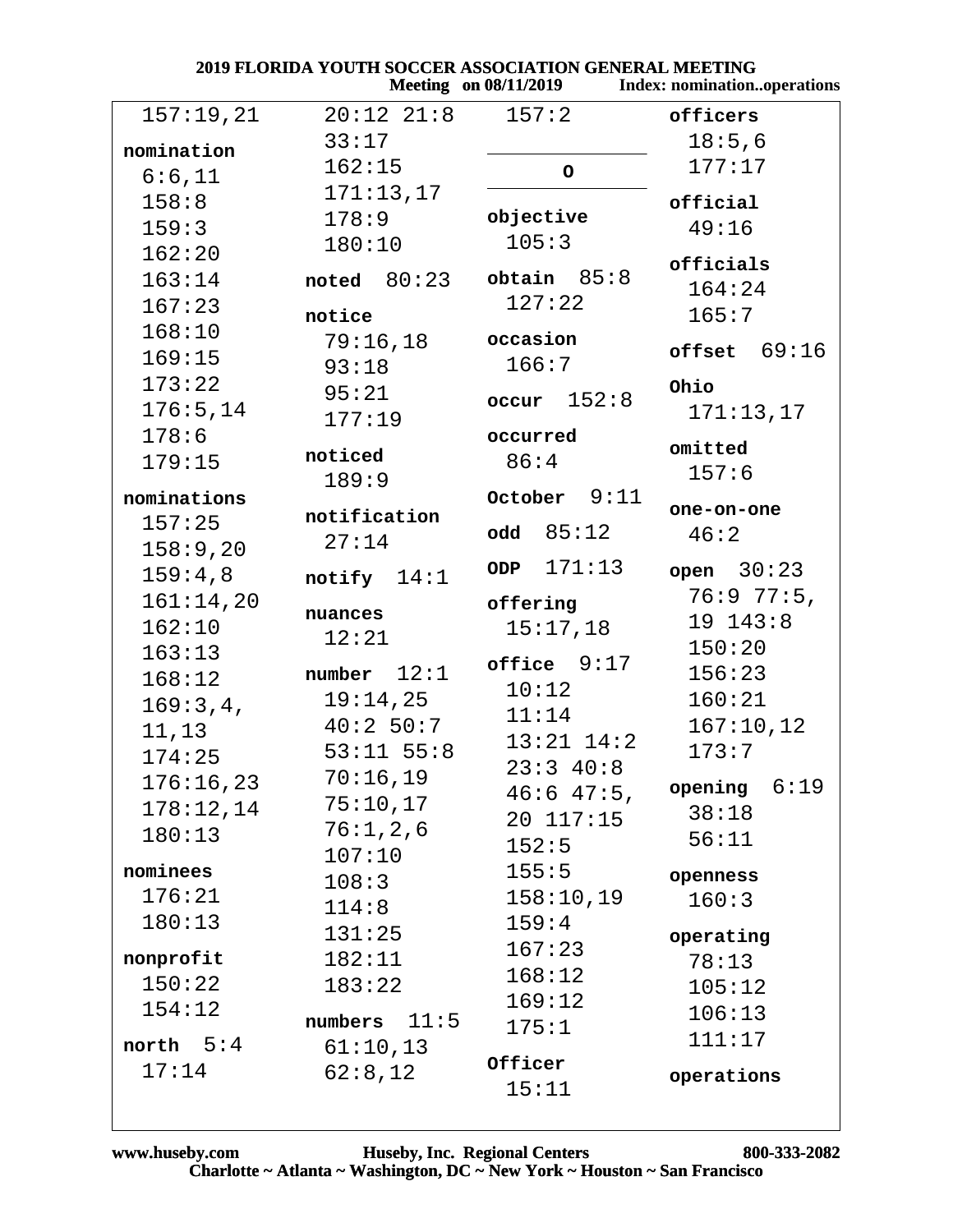|                | <b>2019 FLORIDA YOUTH SOCCER ASSOCIATION GENERAL MEETING</b> | <b>Meeting</b> on 08/11/2019 | Index: opineparliamentary |
|----------------|--------------------------------------------------------------|------------------------------|---------------------------|
| 65:10          | 161:8                                                        | 159:22,24                    | 27:16<br>owe              |
| opine $42:1$   | 176:2                                                        | 175:20                       | 175:17<br>owned           |
| opinion        | 177:14                                                       | 185:2                        | ownership                 |
| $36:17$ 42:9   | 179:12                                                       | 189:12                       | 113:16                    |
| 44:10          | 181:9                                                        | organizations                |                           |
| 45:19          | option $22:15$                                               | 22:10                        |                           |
| 52:24          | 30:19,20                                                     | $29:11$ 38:5                 | $\mathbf P$               |
| $60:23$ $61:4$ | options                                                      | 154:12                       | package                   |
| 63:6           | 22:8,18                                                      | organized                    | 174:7                     |
| 69:10,24       | 23:18                                                        | 125:4                        | pages $44:18$             |
| 72:13          | 167:9                                                        | oriented                     | 84:5                      |
| 76:14          | order $4:7,9$                                                | 189:19                       | 85:12,13                  |
| 80:16,20,      | $6:13$ 22:7                                                  |                              | 95:6                      |
| 22,25          | 48:2,16                                                      | original                     | 103:25                    |
| 82:15,18       | 59:14 60:3                                                   | 36:860:17                    | paid $152:23$             |
| 121:11         | 79:10,19                                                     | 62:22,23                     |                           |
| opinions       | 80:11,17                                                     | 86:292:13                    | pallbearers               |
| 42:11          | 81:2                                                         | 118:4                        | 164:2                     |
|                | 122:12                                                       | 123:9                        | Palm $131:3$              |
| opportunities  | 154:24,25                                                    | 126:21,25                    | 155:14,17                 |
| 14:18          | 155:7,8                                                      | originally                   | 161:24                    |
| opportunity    | 156:12                                                       | 120:18                       |                           |
| 43:358:4       | 164:7                                                        |                              | panel $31:14$             |
| 85:5           | 169:19,20                                                    | originals<br>182:20          | Panhandle                 |
| 156:15         |                                                              |                              | 14:10                     |
| 165:5          | ordering                                                     | 4:1<br>Orlando               | paper $21:2$              |
| 171:1          | 150:25                                                       | 137:6                        | 152:1                     |
| 178:20         | orders                                                       | 47:2<br>outcome              |                           |
|                | 154:21                                                       |                              | park $122:9$              |
| oppose $63:4$  | 156:8                                                        | outreach                     | parliamentaria            |
| 130:19         |                                                              | 46:22                        | $n \quad 49:11,16$ ,      |
| opposed $5:11$ | organization                                                 | outstanding                  | 20 80:19                  |
| 18:2 20:17     | $8:12$ 11:7                                                  | 56:3                         |                           |
| 21:19          | 13:12                                                        |                              | parliamentaria<br>35:1    |
| 35:1363:3      | 38:1,20                                                      | oversight<br>112:12          | ns                        |
| 69:7           | $40:9$ $44:22$                                               |                              | parliamentary             |
| 117:11         | 45:23                                                        | overturned                   | 60:7                      |
| 148:6          | 97:14                                                        | 102:10                       |                           |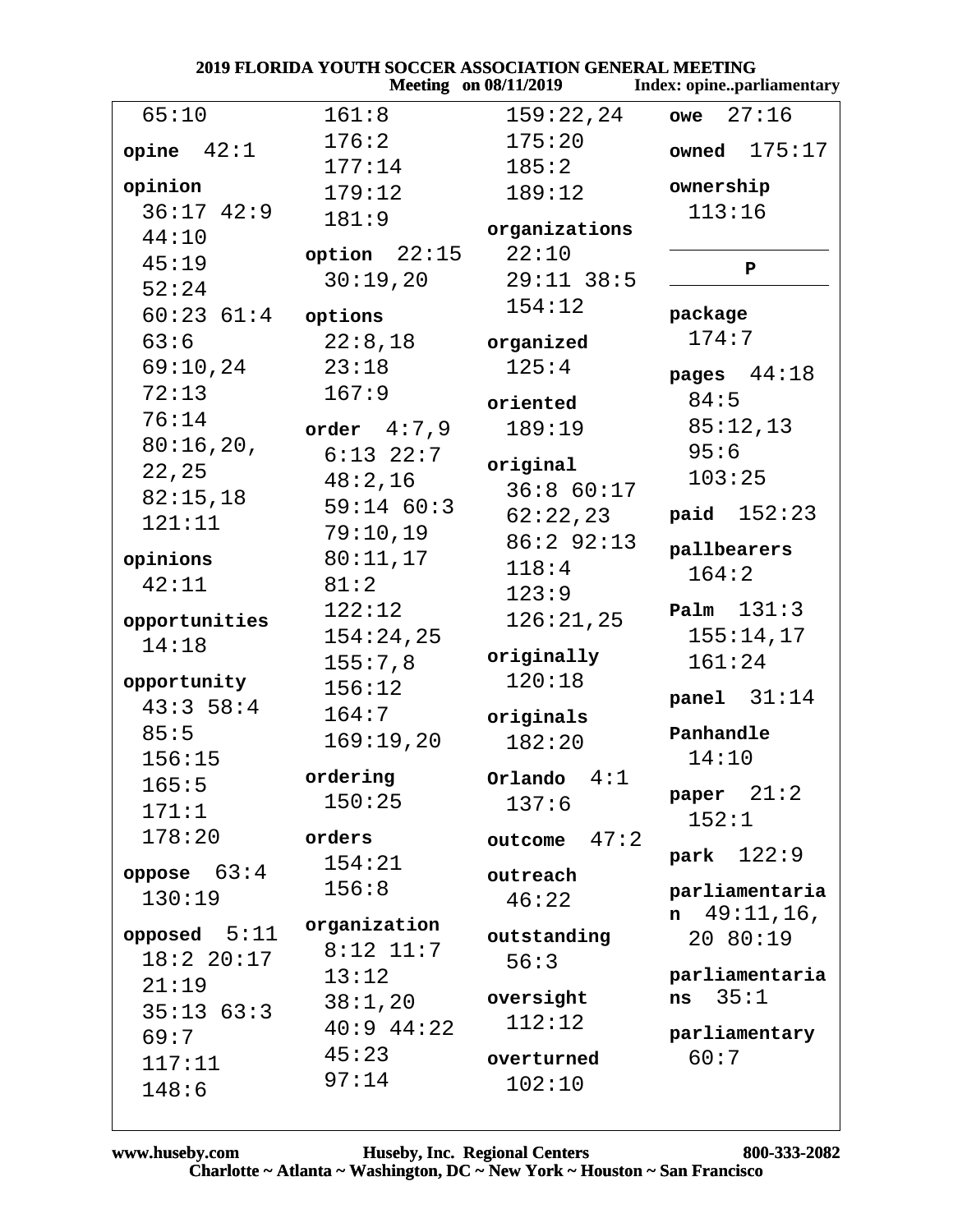|                 | ZUI9 FLORIDA TOUTH SOCCER ASSOCIATION GENERAL MEETING | <b>Meeting</b> on 08/11/2019 | <b>Index: partpersonally</b> |
|-----------------|-------------------------------------------------------|------------------------------|------------------------------|
| part $23:13$    | <b>Paul</b> $63:17$                                   | 124:5                        | 157:1                        |
| 30:361:15       | 168:14                                                | 130:6,7,                     | perfect                      |
| 68:20           | 169:15                                                | 15,20                        | 39:10                        |
| 83:17           | 179:16                                                | 134:12,22,                   | 85:16 86:6                   |
| 92:12           | 180:8                                                 | $25 \t136:3$                 | 180:4                        |
| 94:5,18         | pawns $47:22$                                         | 157:22                       |                              |
| 112:7,9,        |                                                       | pens $40:7$                  | perfectly                    |
| 16,17           | pay $26:22$                                           |                              | 8:16                         |
| 113:2           | 28:22                                                 | Pensacola                    | perform                      |
| 132:14          | 29:11                                                 | 44:22                        | 170:10                       |
| partnerships    | 152:8                                                 | people $6:1,2$               |                              |
| 14:20           | paying $25:23$                                        | $29:1$ 56:23                 | period $25:3$<br>41:13       |
|                 |                                                       | 63:16                        | 107:19                       |
| parts $85:7$    | payment                                               | 71:2,10                      | 174:12                       |
| pass $83:12$    | 23:11,16,<br>1729:13                                  | $73:25 \ 76:2$               |                              |
|                 |                                                       | 83:20                        | permission                   |
| passes $5:12$   | 181:20                                                | 91:8,15                      | 23:10,25                     |
| $18:4$ $21:21$  | 182:3                                                 | 105:23                       | $36:14$ 55:9                 |
| 90:13           | payments                                              | 121:17                       | 57:18                        |
| 120:4<br>144:22 | 23:3                                                  | 128:10                       | 58:21                        |
|                 | peaceful 7:8                                          | 150:14                       | person $5:21$ ,              |
| passion 9:3     |                                                       | 154:18                       | 22 11:22                     |
| 15:1            | pencil $155:8$                                        | 156:4,14                     | 28:15                        |
| 189:10          | pencils                                               | 159:22                       | 42:20                        |
| passionate      | 151:25                                                | 160:22                       | 43:2,3                       |
| 189:12          | pending                                               | 174:9                        | 44:12,13                     |
|                 | 43:22                                                 | 189:11                       | 49:1362:8                    |
| past $7:14$     | 65:12                                                 | percent                      | 65:598:9,                    |
| $8:4$ 10:3      |                                                       | 78:6,7                       | $12$ $115:6$                 |
| $15:2$ $16:1$   | Pennington                                            | 96:2                         | 166:22                       |
| 33:12,19        | 79:7,8                                                | 115:2,3,5                    | 170:1,8                      |
| 47:17           | 88:9,15                                               | 117:19                       |                              |
| 153:11          | 89:25                                                 | 157:4                        | personal $9:8$               |
| 169:25          | 90:2,5,11,                                            | 160:15                       | 136:24                       |
| 170:25          | 18,19                                                 |                              | personally                   |
| 174:12          | 92:18,21                                              | percentage                   | 46:3                         |
| 175:18          | 102:20,25                                             | 78:5                         | 136:18                       |
| path $183:12$   | 103:1,3                                               | 103:17                       | 185:5                        |

 $\sqrt{2}$ 

**MEETHIALO**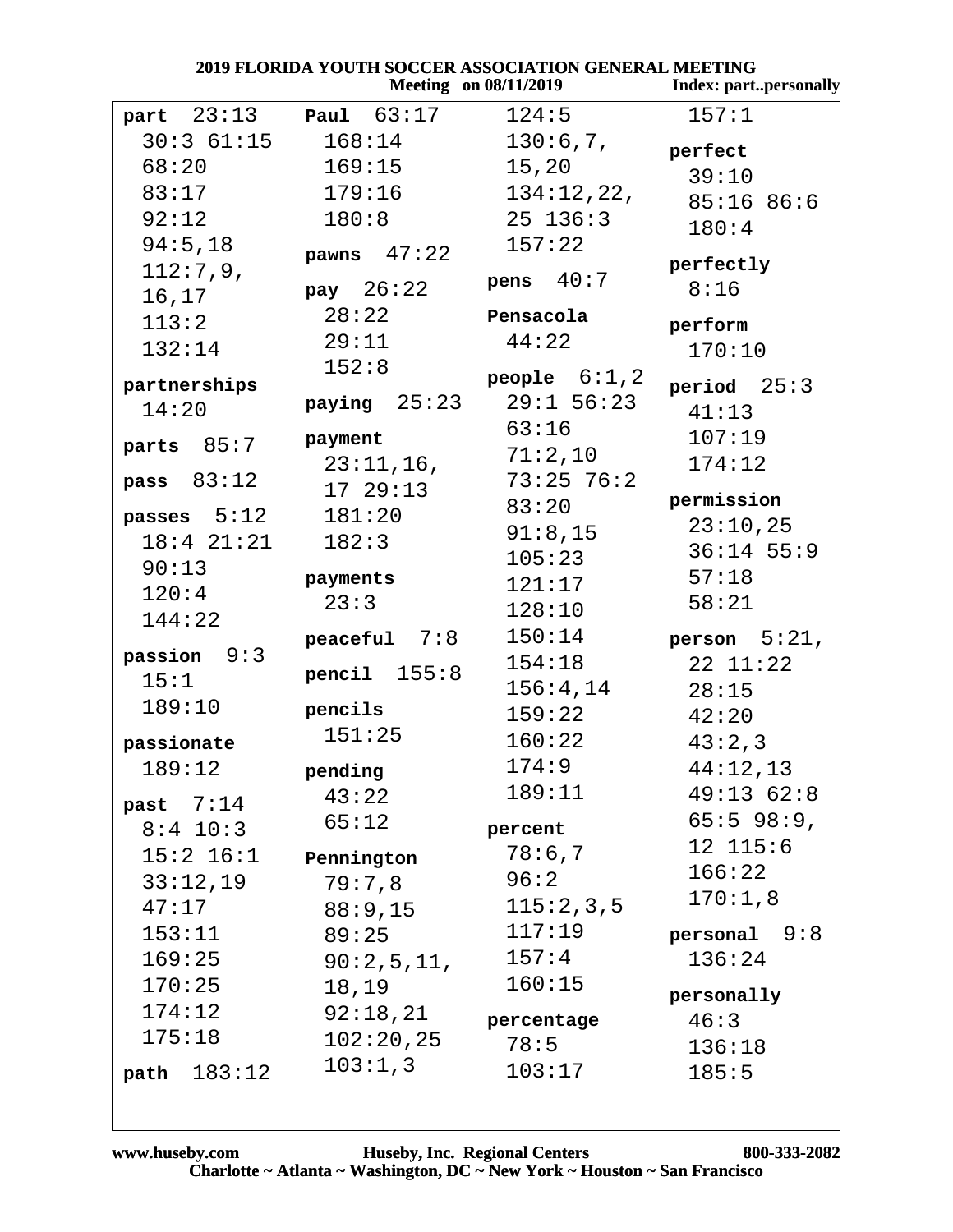|                    |                              | <b>Meeting</b> on 08/11/2019 | <b>Index: perspectiveprecise</b> |
|--------------------|------------------------------|------------------------------|----------------------------------|
| perspective        | played 61:24 49:10,13        |                              | 161:14                           |
| 8:9                | 179:25                       | 56:20 80:9                   | 163:9                            |
| pertinent          | player 13:12                 | 81:23                        | 166:20,23                        |
| 82:2               | 22:5,24                      | 82:10                        | 168:2                            |
|                    | 24:19                        | 95:14                        | 170:7,18                         |
| phenomenal         | 25:25                        | 100:7                        | 173:17                           |
| 46:18              | 80:5,7                       | 106:17                       | 174:1                            |
| phone $136:25$     | 161:13,21                    | 111:1                        | 175:13                           |
| phonetic           | 162:11                       | 112:5                        | 180:13                           |
| 154:23             | 163:10                       | 114:5                        | positive                         |
|                    | 179:23                       | 117:2                        | 13:2                             |
| picked $18:17$     |                              | 139:18,24                    |                                  |
| $19:19,24$ players |                              | 155:6                        | possibility                      |
| picture            | 15:19                        | 158:4                        | 63:15                            |
| 135:20             | 25:17,19,                    | points $13:22$               | possibly                         |
|                    | $20 \t27:1,2$                |                              | 51:11                            |
| piece $4:17$       | 28:12                        | police $31:11$               | posted $17:7$ ,                  |
| 45:661:3           | $29:12$ 70:5                 | policies                     | $9\ 21:1$                        |
| place $8:21$       | 97:15                        | $13:3$ 40:10                 | 23:958:10                        |
| $57:21$ $58:1$     | 114:8                        | 42:6,8                       |                                  |
| 85:18              | 168:22                       | 85:23                        | potential                        |
| 95:24              | 172:11,22                    | policy $7:24$                | 64:20                            |
| 150:7              | 180:23                       | 87:11                        | pour 189:7                       |
| 166:11             | players'                     |                              |                                  |
| 121:8<br>places    | 28:8                         | pop 30:23                    | power $87:4$                     |
|                    | playing                      | populated                    | 94:17<br>117:10                  |
| plan $11:21$       | 13:5,7,13                    | 120:23                       |                                  |
| $25:15$ 41:3       | 109:12                       | portion                      | practical                        |
| planning           | 110:21                       | 112:10                       | 51:9                             |
| 27:18              | 132:21                       | 132:8,16                     | practice                         |
| 182:20             | 186:7                        |                              | 121:3,4                          |
| play $121:16$      |                              | position                     | 131:21,22,                       |
| 122:8              | plays $40:23$                | 86:8                         | $23$ $132:6$                     |
| 131:18             | pods $71:13$ ,               | 122:19                       | 140:14                           |
| 139:13             | 16                           | 124:20                       |                                  |
| 140:13             |                              | 132:24                       | precedence                       |
| 180:23             | point $26:15$<br>$30:4$ 48:2 | 134:24                       | 138:4                            |
|                    |                              | 158:14,24                    | precise                          |
|                    |                              |                              |                                  |

2019 FLORIDA YOUTH SOCCER ASSOCIATION GENERAL MEETING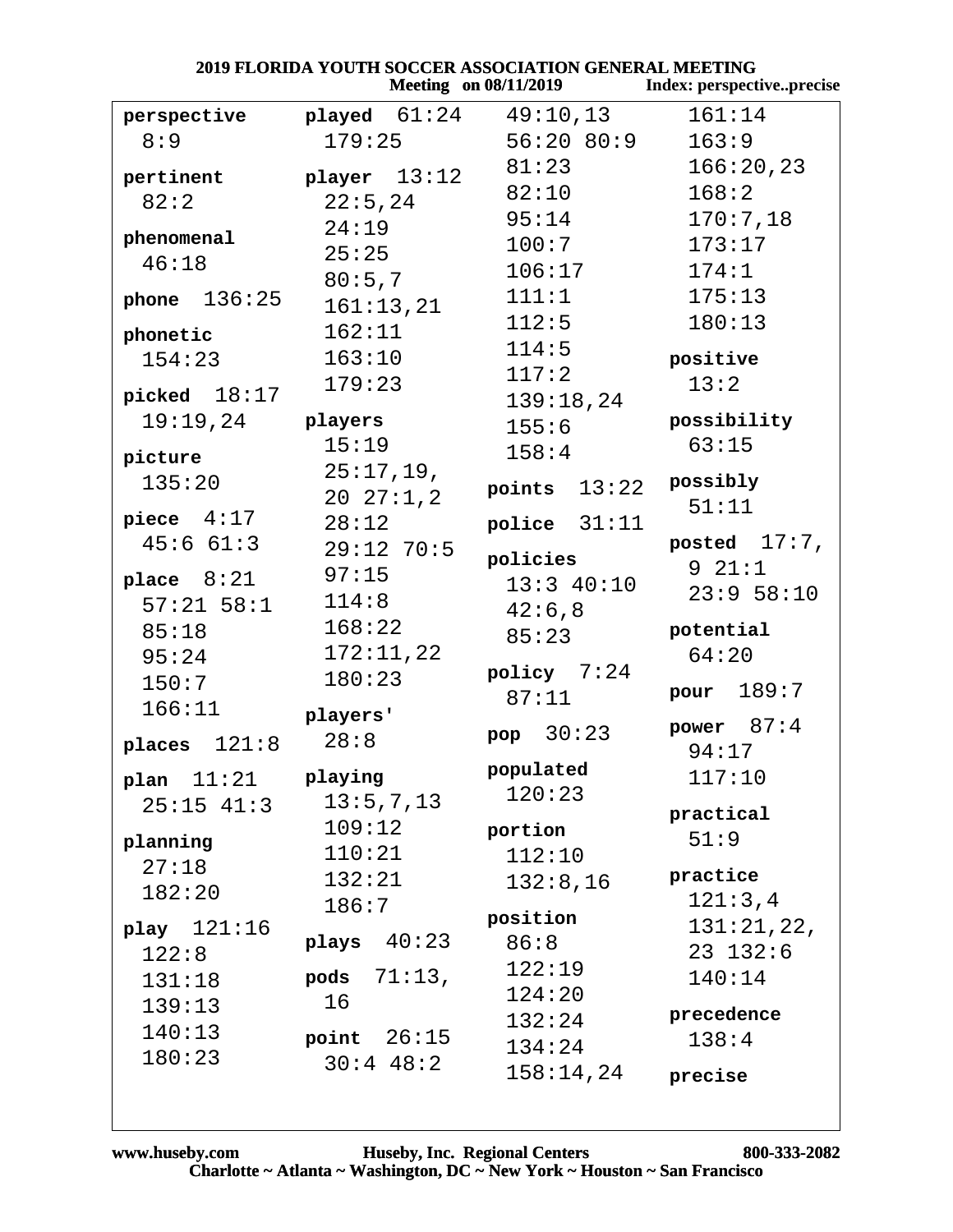| <b>2019 FLORIDA YOUTH SOCCER ASSOCIATION GENERAL MEETING</b> |                      |                                  |                           |  |
|--------------------------------------------------------------|----------------------|----------------------------------|---------------------------|--|
|                                                              |                      | <b>Meeting</b> on 08/11/2019     | Index: preferencesprimary |  |
| 153:7                                                        | 16,20                | 79:2,5,20                        | $13\;\;179:8$ ,           |  |
| preferences                                                  | 35:6, 13, 15         | 80:10,21                         | 12,14,19                  |  |
| 42:14                                                        | 36:2,19              | 81:1,5,11,                       | 180:7,14                  |  |
|                                                              | $37:6$ 45:1,         | 19 82:1,6,                       | 181:5,9                   |  |
| premature                                                    | $5\;48:4,7,$         | 14 84:8,9,                       | 183:7                     |  |
| 96:22                                                        | 10, 19, 25           | 24 85:2                          | 184:16                    |  |
| premier                                                      | 49:8,15              | 87:25                            | 187:21,24                 |  |
| 106:18                                                       | 50:1,21,25           | 93:17                            | 188:13                    |  |
| 107:18,21                                                    | 51:7,17              | 95:12,14,                        | 189:5                     |  |
| 111:18                                                       | 52:4,18,23           | 18 109:9                         |                           |  |
|                                                              | 53:6, 13, 17         | 116:19,21                        | presidents                |  |
| preparation                                                  | 54:24                | 157:12                           | 114:2                     |  |
| 188:8                                                        | 55:3,14,             | 159:2                            | press $31:7$              |  |
| prepared                                                     | 17,25                | 161:3,8,                         | 70:3,12,                  |  |
| 22:23                                                        | 56:7,12              | 12, 18, 20,                      | 23,24                     |  |
|                                                              | 57:20,25             | $21\;162:1$ ,                    | 72:21,25                  |  |
| prerogative                                                  | 58:9,23              | 5, 9, 11, 17,                    | 73:2,4,6,                 |  |
| 82:25                                                        | 59:3,6,11,           | $25\;163:4$ ,                    | 7, 10, 15,                |  |
| present $5:19$                                               | 13, 17, 21           | 8,10                             | 17, 19, 21,               |  |
| 18:12                                                        | 60:1,16              | 164:5, 14,                       | $22\;\;75:9$              |  |
| $20:20$ 36:1                                                 | 61:19                | $18$ $165:9$ ,                   | 76:10                     |  |
| presented                                                    | 62:21                | 11,23                            | 103:8,9                   |  |
| $8:24$ 20:6                                                  | 63:3,5               | $166:6,21,$ pretty               |                           |  |
| 21:6,9                                                       | 65:11,16             | $23\;167:6$ ,                    |                           |  |
| 84:7 88:19                                                   |                      |                                  | 159:19                    |  |
| 102:9                                                        | 66:7,13              | 13, 18, 21,                      | previous                  |  |
|                                                              | 67:11,24             | $22\;168:3$ ,                    | 92:22                     |  |
| president                                                    | 69:1,7,9             | 7,11<br>$169:2,6,9$ , previously |                           |  |
| $4:5 \t5:7,11$                                               | $70:1$ , $18$ , $24$ |                                  | 13:4                      |  |
| $6:25$ 16:2                                                  | 71:7,18,23           | 12 171:5                         | 120:21                    |  |
| 17:17,22                                                     | 72:13                | 173:1,11,                        | 171:12                    |  |
| $18:2$ 20:5,                                                 | 73:24                | 14 174:17,                       |                           |  |
| 13,17                                                        | 74:3,9,21,           | 21,23                            | pricing                   |  |
| 30:1, 17, 25                                                 | 25 75:3,             | 175:1,10,                        | 155:24                    |  |
| 31:4,9,15,                                                   | 14,21,25             | 24 176:2,                        | primary                   |  |
| 21, 22, 23                                                   | 76:13                | 13,19                            | 117:15                    |  |
| 32:2,4,7                                                     | 77:6,9,19,           | $177:10,14$ ,                    | 121:6, 21,                |  |
| 33:20                                                        | 25 78:4,8,           | 19,24                            | $24$ $123:13$ ,           |  |
| 34:6,10,                                                     | 17,24                | 178:5, 10,                       | 15 127:12,                |  |
|                                                              |                      |                                  |                           |  |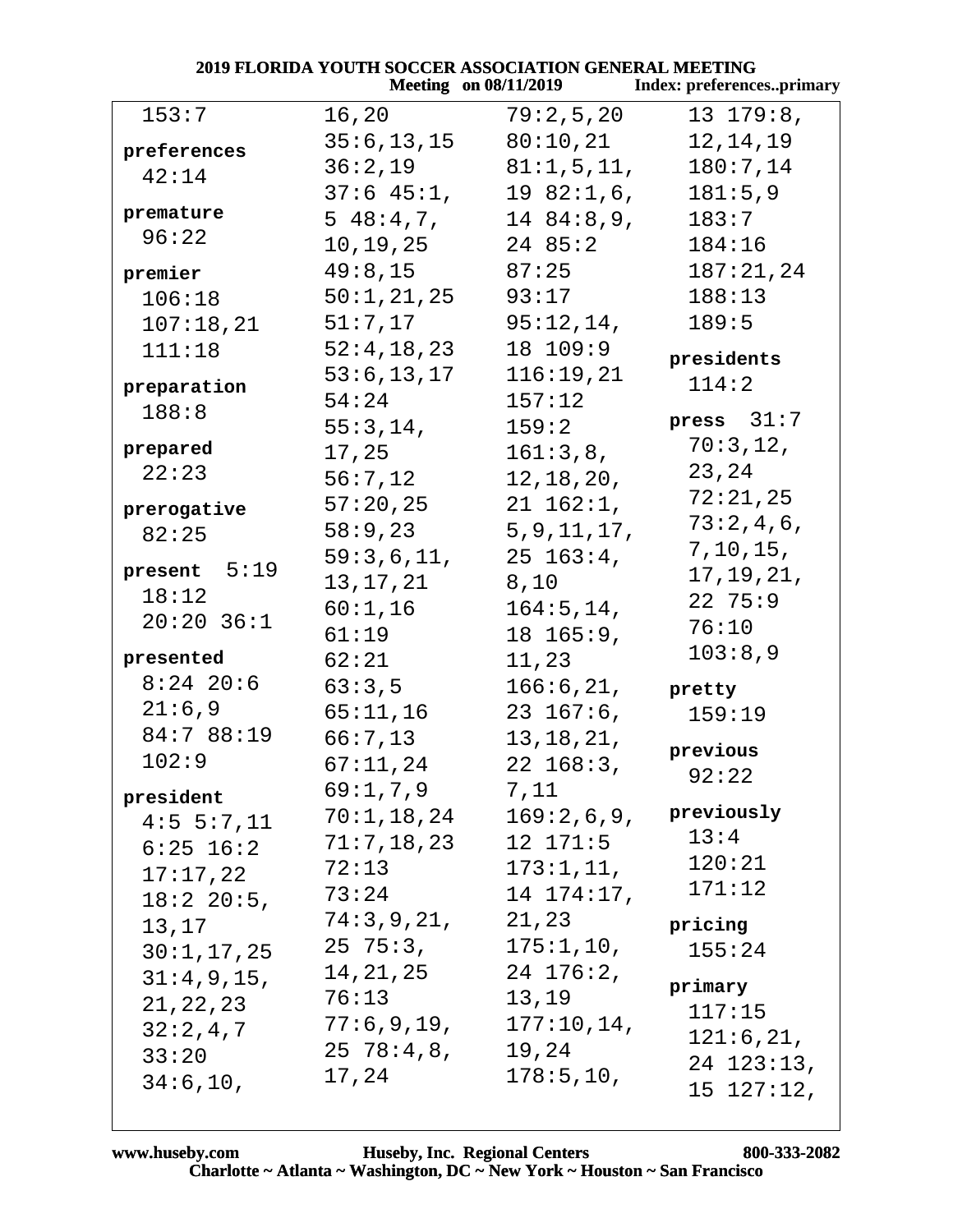| 2019 FLORIDA YOUTH SOCCER ASSOCIATION GENERAL MEETING  |                      |                     |                |  |  |
|--------------------------------------------------------|----------------------|---------------------|----------------|--|--|
| <b>Meeting</b> on 08/11/2019<br>Index: printingprovide |                      |                     |                |  |  |
| 13                                                     | 26:20                | professional        | $82:21$ $83:4$ |  |  |
| printing                                               | 83:17 85:9           | 174:6               | $84:10$ 85:6   |  |  |
| 150:15                                                 | 96:23                | 179:22              | 151:6          |  |  |
|                                                        | 97:18                | program             | 183:13         |  |  |
| prior $43:18$ ,                                        | 150:6                | 24:15               | proposals      |  |  |
| 1965:1                                                 | procedures           | 46:22               | 30:683:1       |  |  |
| 78:15                                                  | $5:14$ $6:15$        | 52:15               |                |  |  |
| 93:21                                                  | $40:10$ $42:3$       | 125:5               | propose        |  |  |
| 95:23                                                  | 85:20                |                     | 57:21          |  |  |
| 105:13                                                 | 100:11               | programming         | $64:19$ 71:8   |  |  |
| 106:15                                                 | 140:10               | 12:10               | 85:21,24       |  |  |
| 111:20                                                 |                      | programs            | 130:8          |  |  |
| priorities                                             | proceeding           | 14:19               | proposed       |  |  |
| $8:14$ 38:24                                           | 190:17               | 64:22               | $4:20$ 11:16   |  |  |
| 41:7                                                   | proceedings          | 170:10              | 20:21,24       |  |  |
|                                                        | 4:3                  |                     | $21:4$ 34:23   |  |  |
| privilege<br>$16:16$ $17:4$                            | process $6:8$        | prohibited<br>78:12 | $35:7$ $38:2$  |  |  |
|                                                        | 12:17                | 105:11              | $41:13$ $42:2$ |  |  |
| proactive                                              |                      | 106:12              | 49:452:6       |  |  |
| 183:25                                                 | 23:2,10,15           | 111:17              | 65:21          |  |  |
| 184:11                                                 | $24:1$ $25:13$       |                     | 81:20          |  |  |
| problem                                                | $30:9$ 34:4          | promote             | 83:5,11        |  |  |
| 26:19                                                  | $39:10$ $41:6$       | 110:1               | 84:12          |  |  |
| 65:23                                                  | 42:18                | 170:18              | 97:8,9         |  |  |
| 69:13                                                  | 43:11                | promoted            | 120:18         |  |  |
| 71:10                                                  | 45:15,20             | 110:4               | 143:16         |  |  |
| 133:15                                                 | 47:6,12              |                     |                |  |  |
| 137:19                                                 | 118:1                | promotion           | protect        |  |  |
| 142:2                                                  | 132:11               | 110:8               | 121:18         |  |  |
| 153:25                                                 | 157:16               | 170:16              | 133:22         |  |  |
| 155:9                                                  | 160:8,20             | promotional         | 7:2<br>proverb |  |  |
|                                                        | 164:8                | 109:14,17           | provide        |  |  |
| problems                                               | 188:4                |                     | 13:10          |  |  |
| 9:24                                                   | 189:19               | proper $97:18$      | 14:19          |  |  |
| 168:25                                                 | processes            | properly            | 16:20          |  |  |
| procedural                                             | 27:6                 | 97:20               | 22:13,14       |  |  |
| 102:11                                                 |                      | proposal            | 40:15          |  |  |
|                                                        | processing<br>181:21 | $5:21$ $8:2$        | 46:25          |  |  |
| procedure                                              |                      |                     |                |  |  |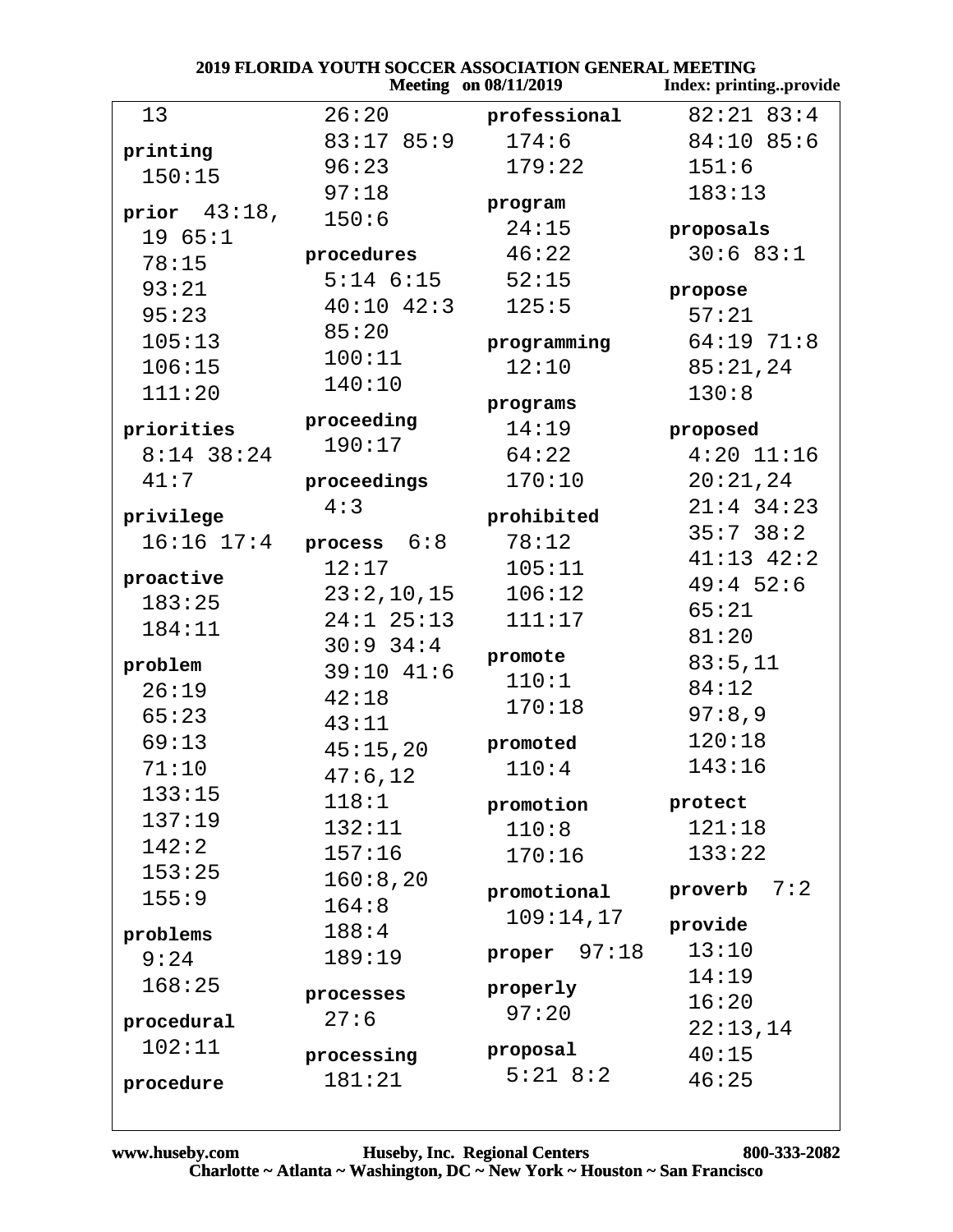## 2019 FLORIDA YOUTH SOCCER ASSOCIATION GENERAL MEETING **Meeting** on 08/11/2019

Index: provided..read

| 47:24          | pursuit        | 122:16          |                     |
|----------------|----------------|-----------------|---------------------|
| 56:1366:5      | 14:15          | quarterly       | $\mathbf R$         |
| 112:11         | push $73:13$   | 10:4            | radius $125:6$      |
| 153:1          | pushed $73:12$ | question        | 132:16,22           |
| provided       |                | 24:7,11,24      | 133:11              |
| 12:19          | pushing        | 28:730:11       |                     |
| 17:15,16       | 75:17          | $36:8$ 37:3,    | Raghuraj            |
| 93:19          | put $10:20$    | 8 40:17,24      | 32:5,6              |
| 95:22          | $23:19$ $26:2$ | $45:9$ $48:24$  | 109:7,8             |
| 127:12         | 34:14,15       | 49:1,3          | 168:5,8             |
| providing      | 52:5,12        | $53:2$ 55:1,    | 169:21              |
| 62:11          | 62:1664:9      | 23, 24, 60:6    | rails $8:22$        |
|                | 76:22,23       | 76:21,22,       | $\text{Raj}$ 169:20 |
| provisions     | $77:1$ 99:22   | 23 80:11        |                     |
| 35:24          | 100:3,18,      | 94:22           | rate $22:22$        |
| proxies        | 19 103:16      | 95:10           | 25:21               |
| $19:24$ $20:1$ | 107:6          | 136:22          | ratification        |
|                | 119:19         | 145:1,3,17      | 34:4,7              |
| proxy $71:14$  | 124:15         | 147:21          | 64:14               |
| publicity      | 125:12         | 148:4           | Ray $16:20$         |
| 171:18         | 134:17         | 183:8           | 73:18,22            |
| pull 35:8      | 151:5,7        |                 |                     |
|                | 154:2,3,       | questionaries   | re-affiliation      |
| pulled $61:3$  | 15,24          | 184:1           | 12:17               |
| 65:8           | 155:3          | questions       | 128:19              |
| pulse $11:2$   | 156:5          | 114:11          | 129:4               |
| punches        | 157:8,25       | quick $24:11$ , | re-electing         |
| 188:20,21,     | 167:9          | 23 76:22        | 177:3               |
| 24             | 185:14         | 163:17          | re-implement        |
|                | 10:22<br>puts  |                 | 65:23               |
| purpose        |                | quickly         |                     |
| 86:19,23       | putting        | 102:21          | 150:19<br>reach     |
| 95:25          | 79:24          | 96:1<br>quorum  | 186:3               |
| 114:16         | 101:12         |                 | read $7:6$          |
| 178:25         |                | 7:19<br>quote   | 94:10,11            |
| purposes       | Q              | quotes          | 104:10              |
| 96:1           |                | 22:13,15        | 106:7               |
| 122:22         | qualify        |                 | 111:12              |
|                |                |                 |                     |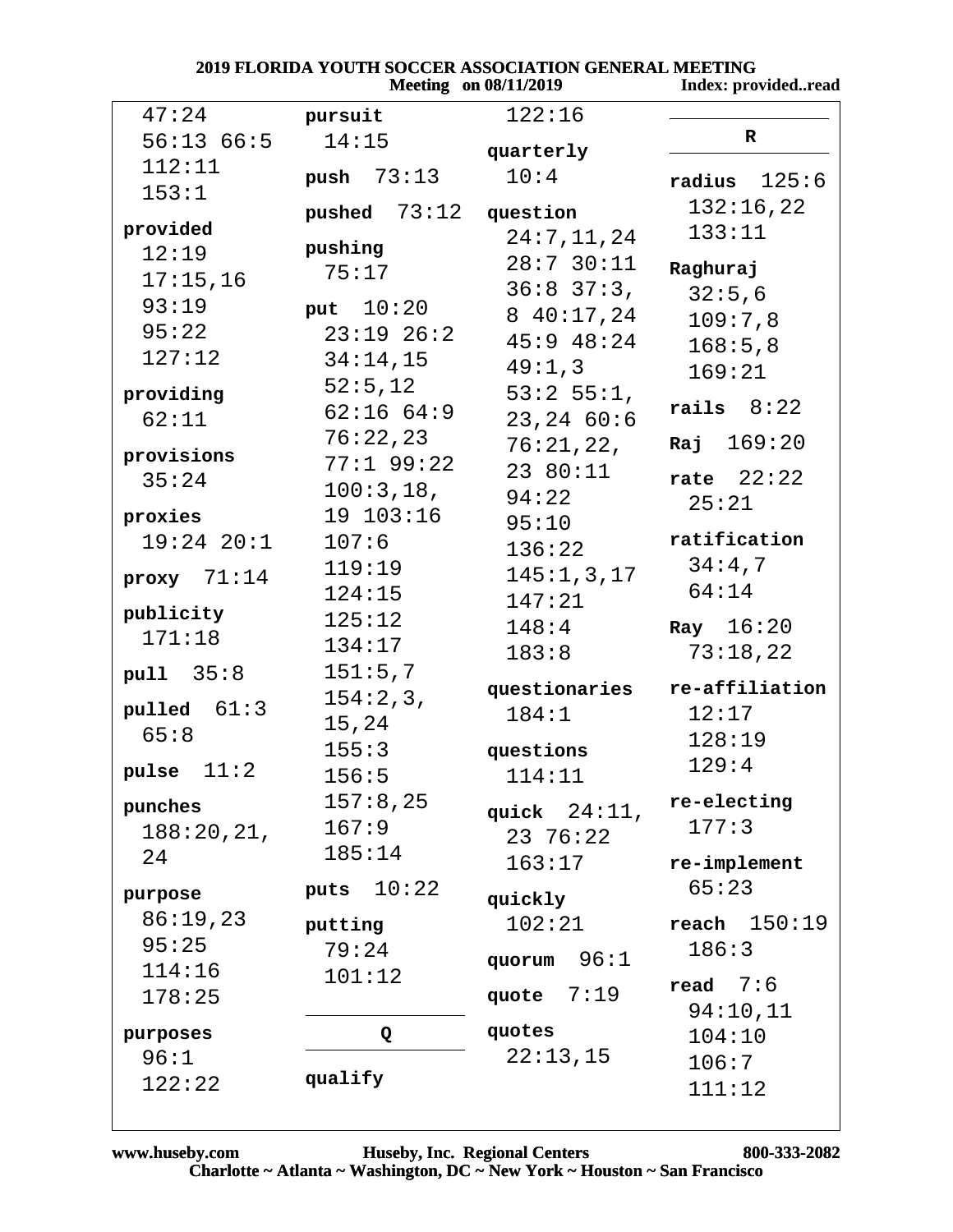| 2019 FLORIDA YOUTH SOCCER ASSOCIATION GENERAL MEETING<br><b>Meeting</b> on 08/11/2019<br>Index: readingregister |                |                           |               |  |  |
|-----------------------------------------------------------------------------------------------------------------|----------------|---------------------------|---------------|--|--|
| 119:9                                                                                                           | 25:19<br>rec   | red $42:12$               | 33:17         |  |  |
| 127:3                                                                                                           | 28:11          | 115:12,13                 | 42:22,23      |  |  |
| 164:4                                                                                                           | recall 55:19   | redo $13:1$               | 43:5,7        |  |  |
| 96:7<br>reading                                                                                                 |                | 91:9,11                   | $50:17$ 79:8  |  |  |
| 166:1                                                                                                           | receipts       |                           | 117:3, 14,    |  |  |
|                                                                                                                 | 61:21          | redone $86:17$            | 17, 18, 19    |  |  |
| reads $97:22$                                                                                                   | receive        | 101:11                    | 118:2,13,     |  |  |
| 111:16                                                                                                          | 61:25          | reducing                  | 16,24         |  |  |
| ready $18:12$                                                                                                   | received       | 22:22                     | 119:12        |  |  |
| $27:730:2$ ,                                                                                                    | 61:22          | referee                   | 130:7         |  |  |
| 15 50:12                                                                                                        | 154:21         | 168:19                    | 177:19,20,    |  |  |
| 76:877:4                                                                                                        |                |                           | 21, 22, 24,   |  |  |
| $82:9$ 100:6                                                                                                    | 86:3<br>recent | referenced                | $25\;178:8$ , |  |  |
| 103:4                                                                                                           | recently       | 83:8,10                   | $13\;179:9$ , |  |  |
| 114:12,22                                                                                                       | 173:19         | referencing               | 14,15         |  |  |
| 119:25                                                                                                          | recess $6:18$  | 37:18                     | 180:10,14,    |  |  |
| 148:9,11                                                                                                        | 74:4,8         |                           | $21\;187:3$ , |  |  |
| 157:9                                                                                                           |                | referring<br>40:297:3     | 18            |  |  |
| real $76:22$                                                                                                    | recognize      |                           | regional      |  |  |
| 174:13                                                                                                          | 15:7           | reflect                   | 21:3          |  |  |
|                                                                                                                 | recommendation | 190:1                     | 32:10,18      |  |  |
| reality                                                                                                         | 126:5          | reflecting                | 42:22         |  |  |
| 121:19                                                                                                          | recommended    | 190:3                     | 116:6, 10,    |  |  |
| 131:13                                                                                                          | 46:16          | reflection                | 14 117:1      |  |  |
| reason $12:23$                                                                                                  |                | 25:19                     | 118:14        |  |  |
| 25:8                                                                                                            | reconsider     |                           | 119:13        |  |  |
| 115:9,17                                                                                                        | 185:22         | refs $13:8$               | 162:14        |  |  |
| 120:17                                                                                                          | reconsidered   | refund 23:24              | regionals     |  |  |
| 135:9                                                                                                           | 65:1           | regard                    | 171:21        |  |  |
| 166:4,22                                                                                                        | record $44:13$ | 120:21                    |               |  |  |
| reasonable                                                                                                      | $50:5$ 75:25   |                           | regions       |  |  |
| 135:14                                                                                                          | 84:20          | $\mathtt{region}$ $17:14$ | 18:25         |  |  |
| 144:11,12                                                                                                       | 90:17          | 19:1,5,10,                | 117:6         |  |  |
| 153:2                                                                                                           | 119:10         | 14 20:11                  | 187:14        |  |  |
| 155:4                                                                                                           | 152:25         | 21:8                      | 189:23        |  |  |
|                                                                                                                 | 153:10         | 31:21,22,                 | register      |  |  |
| reasons<br>104:9                                                                                                | 163:1          | 23332:12,                 | 25:25         |  |  |
|                                                                                                                 |                | 13, 18, 23                | 29:12         |  |  |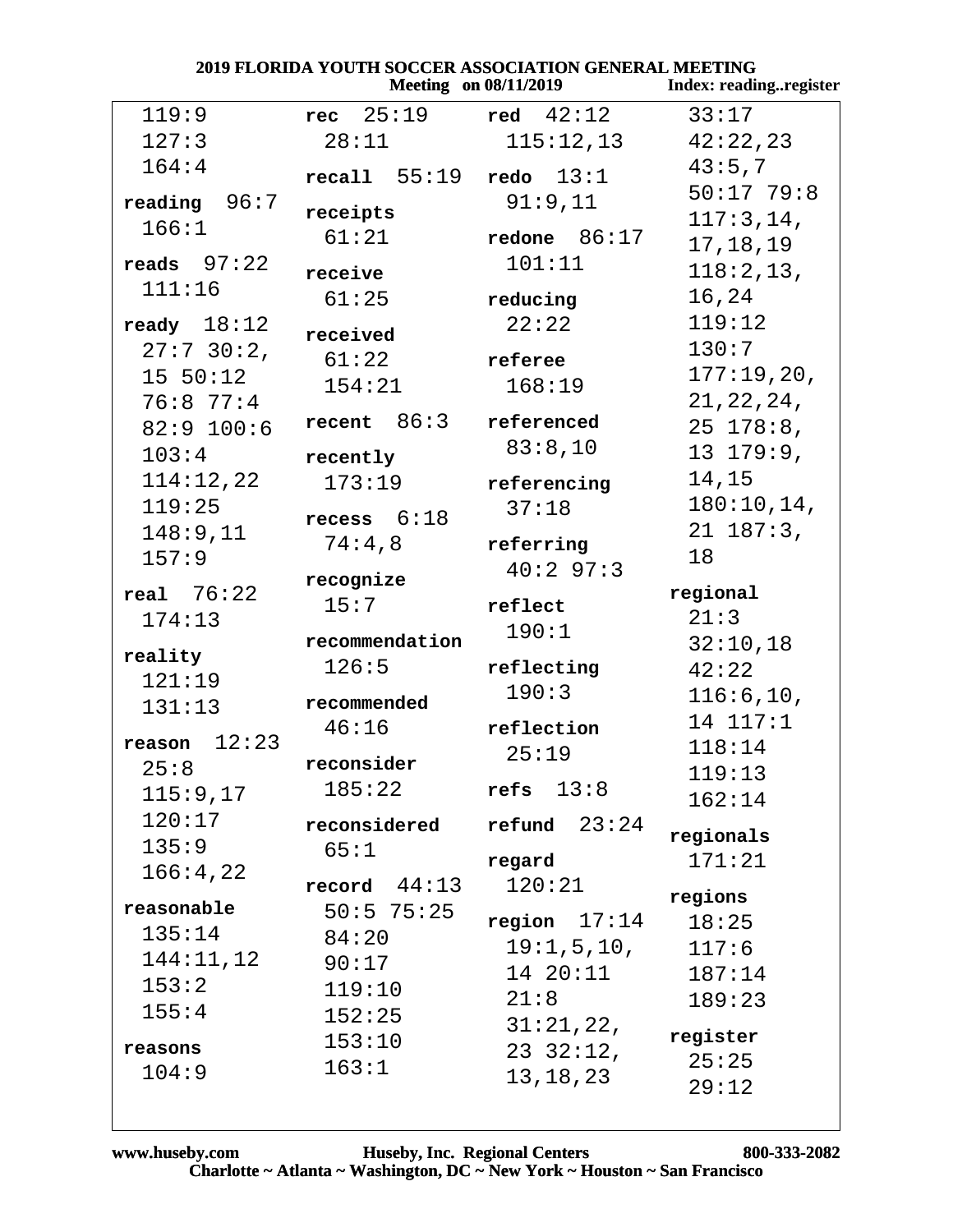|                        |                 | <b>Meeting</b> on 08/11/2019 |                  |  |
|------------------------|-----------------|------------------------------|------------------|--|
| 97:15                  | released        | $20:7$ , $8$ , $14$          | request          |  |
| registered             | $43:11$ $44:1$  | 173:20                       | 40:4,11          |  |
| 13:12                  | relegate        | reporter                     | 60:795:19        |  |
| $25:18$ $27:2$         | 110:1           | 29:6, 19, 24                 | 135:7            |  |
|                        |                 | 48:8,12                      | 144:12           |  |
| registrar              | relegation      | 60:10,13                     | 150:8            |  |
| 32:1                   | 109:14,17       | $65:4$ 81:9,                 | 152:15           |  |
| 139:17,19              | 110:8           | 18 82:4                      | $153:1,16$ ,     |  |
| $176:5,6$ ,            | 170:17          | 84:22                        | 17,22            |  |
| 10, 18, 20,            | remainder       | 89:10,17                     | requesting       |  |
| 21 177:1,              | $12:4$ 35:18    | 90:4,20                      | $23:9$ 150:9     |  |
| 11                     | remarks $6:20$  | 91:24                        | 152:17           |  |
| registrars             |                 | 92:23                        | 153:9            |  |
| 177:5                  | $24:4$ 38:18    | 93:2,5                       | 154:5, 14        |  |
|                        | 39:19           | 128:21                       | 156:5            |  |
| registration           | Remember        | 138:17                       |                  |  |
| 11:11                  | 98:17           |                              | requests         |  |
| 12:19                  | 105:5           | 142:3,9                      | 133:21           |  |
| 22:6,24                | Reminding       | 147:10                       | require          |  |
| regularly              | 75:14           | 152:25                       | 29:11,13         |  |
| 10:6                   |                 | Reports $18:5$               | 80:15            |  |
| Regulations            | remove $34:2$ , | represent                    |                  |  |
| 97:6                   | $6, 24$ $37:5$  | 17:279:12                    | required         |  |
|                        | 48:17,20        | 80:13                        | 43:20            |  |
| $\mathbf{rehash}$ 85:3 | 51:2,10         | 113:19                       | requirement      |  |
| rejected               | 64:13           |                              | 156:21           |  |
| 12:22                  | $66:21$ 92:5    | representative               |                  |  |
|                        | 65:8<br>removed | 74:23                        | requires<br>41:1 |  |
| related                |                 | representative               |                  |  |
| 21:23                  | removing        | 15:21<br>s.                  | 79:15,16,        |  |
| 61:21                  | 60:21           | represented                  | 17 102:21        |  |
| relates                | replace         | 96:3                         | requiring        |  |
| 77:11                  | 14:12           |                              | 135:2            |  |
| relationship           | replacing       | representing                 | researched       |  |
| 46:747:3               | 112:16          | 5:22                         | 64:7             |  |
|                        |                 | 159:24                       |                  |  |
| relationships          | report $4:14$ , | represents                   | reset $70:18$    |  |
| 47:4,7                 | 19 10:19,       | 56:22                        | 76:7             |  |
|                        | 21 18:10        |                              |                  |  |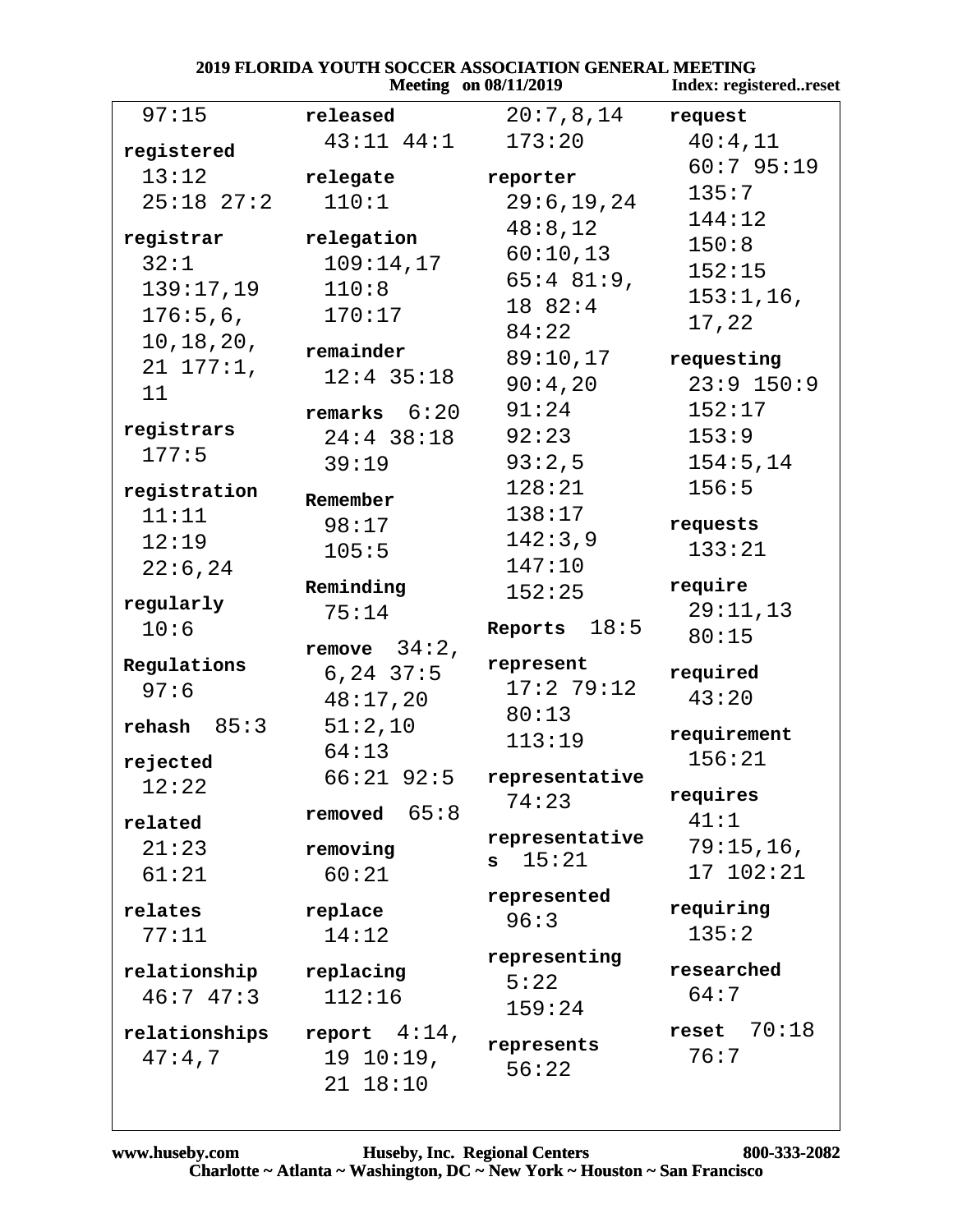## 2019 FLORIDA YOUTH SOCCER ASSOCIATION GENERAL MEETING<br>Meeting on 08/11/2019 Index: 1 Indov. recion rule

|                                | $M$ equal $M$ $M$ $M$ $M$ $M$ $M$ $M$ | muex: resignruie |                   |  |
|--------------------------------|---------------------------------------|------------------|-------------------|--|
| resign $181:2$ result $22:2$ , |                                       | 119:1,14         | roughly           |  |
| resigning                      | $4,25$ $43:10$                        | ringing          | $24:16$ 54:5      |  |
| 50:19                          | 50:11                                 | 136:25           | 124:23            |  |
|                                | 71:19,20                              |                  | 182:11<br>round   |  |
| resisting                      | results $31:1$                        | rising           |                   |  |
| 160:9                          |                                       | 162:12           | 10:7<br>routine   |  |
| resolve $74:5$                 | retrecht 9:11                         | 180:15           | row $32:19$       |  |
| respect                        | retreats 9:7                          | $risk$ $22:20$   | 83:25             |  |
| 160:2                          | 45:25                                 | River $98:24$    | rule $4:20$       |  |
| respectfully                   | revamp                                | $road$ $91:17$   | 5:17,20,23        |  |
| 52:5                           | 53:12,15                              | Rob $29:4$       | $30:6$ 33:7       |  |
|                                | review $28:23$                        | 61:5             | 39:952:6          |  |
| response<br>18:320:18          | 44:17                                 |                  | 12 57:22          |  |
| 21:20                          | reviewed                              | Robbie $29:22$   | 58:1,10,          |  |
| 152:19                         | 41:13                                 | 61:6             | 12,15             |  |
| 161:9                          |                                       | 138:23           | 64:20             |  |
| 176:3                          | revisited                             | Rocking          | 65:12,22          |  |
| 181:10                         | 47:9                                  | 169:20           | 81:7,20           |  |
|                                | revoked                               | role $42:3$      | 82:2,7,16,        |  |
| responsibiliti<br>47:11        | 122:1                                 |                  | 21, 23, 97:3      |  |
| es                             | rework $13:1$                         | roles $8:14$     | 100:13,16         |  |
| rest $35:3$                    |                                       | 47:11            | 102:2,6<br>115:20 |  |
| $51:15$ 72:4                   | rewrite                               | room $15:8$      | 119:21            |  |
| 159:23                         | $85:11$ $86:3$                        | 16:13            | 120:7,19          |  |
| 187:15                         | 182:12,16,                            | 32:10,16         | 121:9             |  |
| restate                        | $19$ $183:5$                          | $35:2$ 72:5      | 123:9             |  |
| $29:18$ 51:1                   | 186:2                                 | $75:1$ 76:3,     | 125:1,17          |  |
| restrict                       | 187:11                                | 485:4            | 126:3,7,          |  |
| 64:19                          | rewriting                             | 152:4,8          | 13,23             |  |
|                                | 182:19                                | 164:25           | 128:14            |  |
| restricting                    | <b>Rey</b> $182:6$ ,                  | 170:1            | 132:18,19         |  |
| 122:3                          | 14                                    | 186:22           | 137:14            |  |
| restrictive                    | ridiculous                            | 56:16<br>rooms   | 139:6,24          |  |
| 120:20                         | 104:20                                | Rosemary         | 140:15            |  |
| restructure                    |                                       | 188:7            | 141:5, 13,        |  |
| 100:20                         | rights                                |                  | 23 148:10         |  |
|                                | 116:7,14                              | rough $56:14$    | 150:13            |  |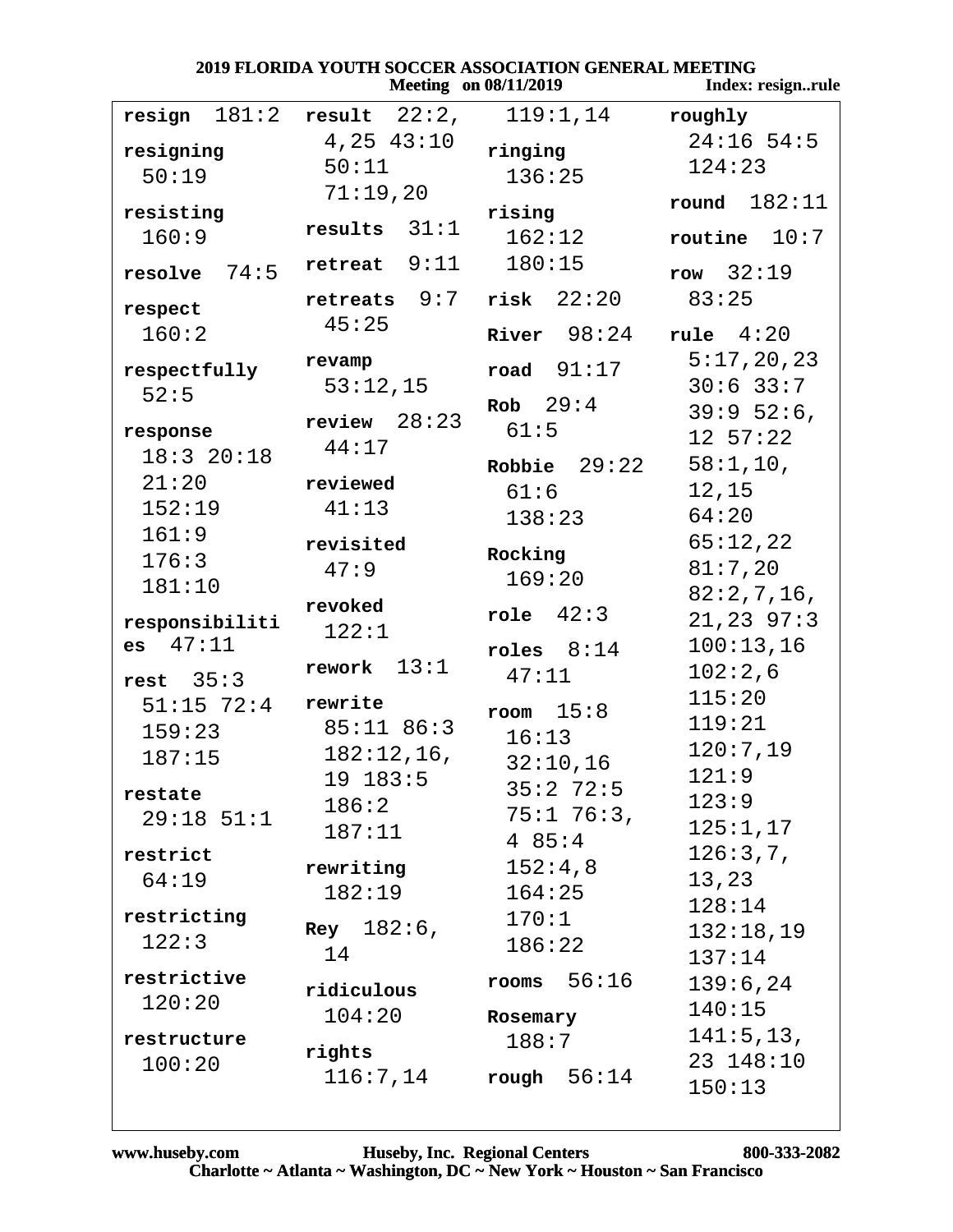| <b>2019 FLORIDA YOUTH SOCCER ASSOCIATION GENERAL MEETING</b><br><b>Meeting</b> on 08/11/2019<br>Index: rulesseparate |                |                           |                      |  |
|----------------------------------------------------------------------------------------------------------------------|----------------|---------------------------|----------------------|--|
| 151:6, 14                                                                                                            | 175:8          | 175:15                    | 159:5, 13,           |  |
| rules $5:13$ ,                                                                                                       | 180:3          | screen 69:15              | 14 160:7             |  |
| 18, 36:3                                                                                                             | rural $142:16$ |                           | 161:6                |  |
| 38:3                                                                                                                 |                | screen $30:18$            | 176:17               |  |
| 41:16,20,                                                                                                            | rush $100:8$   | 167:9                     | secretly             |  |
| 24,25                                                                                                                | 154:24         | season $11:11$            | 104:21               |  |
| 42:3,18                                                                                                              | 155:7          | 78:12                     |                      |  |
| 45:653:18                                                                                                            | 156:12         | 105:10                    | section              |  |
| $54:1$ 81:6                                                                                                          | Russell        | 106:12                    | 95:16                |  |
| 82:24                                                                                                                | 20:8,11        | 110:19                    | 115:24               |  |
| 83:6, 8, 11,                                                                                                         | 32:12          | 111:5,6,16                | 120:9                |  |
| 14 84:21                                                                                                             | 178:8          | seasons                   | 128:11               |  |
| 85:9,13,                                                                                                             |                | 11:9, 10, 11              | sections             |  |
| 17,22                                                                                                                | S              |                           | 160:14               |  |
| 96:24                                                                                                                |                | seats $74:10$             | seek $23:25$         |  |
| 97:2,6,12                                                                                                            | safeguards     | secondary                 | 189:16               |  |
| 100:11,12                                                                                                            | 8:21           | 121:6,22                  |                      |  |
| 101:24                                                                                                               | sanctioned     | 123:15                    | seeking              |  |
| 115:10                                                                                                               | 13:7           | 127:14                    | 65:14                |  |
| 126:4                                                                                                                |                | 131:12                    | 165:4                |  |
| 132:8                                                                                                                | Sandy $31:20$  | 132:15                    | select $30:19$       |  |
| 135:10                                                                                                               | Sarasota       | 133:10,16                 | send $15:18$         |  |
| 140:8                                                                                                                | 123:4          | 140:11                    | $23:8$ $25:2$ ,      |  |
| 158:16                                                                                                               | $sat$ 39:23    | seconded                  | $4,8$ 26:8           |  |
| 160:10,23                                                                                                            |                | $20:14$ 79:3              | 27:14                |  |
| 174:8                                                                                                                | Saturday       | $89:6$ 106:3              | 133:13               |  |
| 182:12                                                                                                               | 21:4           | 130:21                    | 153:16               |  |
| 183:20                                                                                                               | 181:24         |                           |                      |  |
| 187:12                                                                                                               | save $151:3$   | $seconds$ $75:8$          | sending              |  |
|                                                                                                                      | schedule       | 180:11                    | 183:25               |  |
| rumors $50:18$                                                                                                       | 181:13         | secretarial               | sense $13:15$        |  |
| run $65:9$                                                                                                           |                | 158:24                    | 132:20               |  |
| 112:13                                                                                                               | scheduled      |                           | 160:15               |  |
| 151:4                                                                                                                | 10:6           | secretary<br>$18:14$ 32:2 | 179:2                |  |
| 159:18                                                                                                               | school         |                           |                      |  |
| 182:2                                                                                                                | 171:14,22,     | 106:5                     | sentiments<br>178:23 |  |
| running                                                                                                              | 23,24          | 107:17                    |                      |  |
| 102:17                                                                                                               | 172:1          | 158:19                    | separate             |  |
|                                                                                                                      |                |                           |                      |  |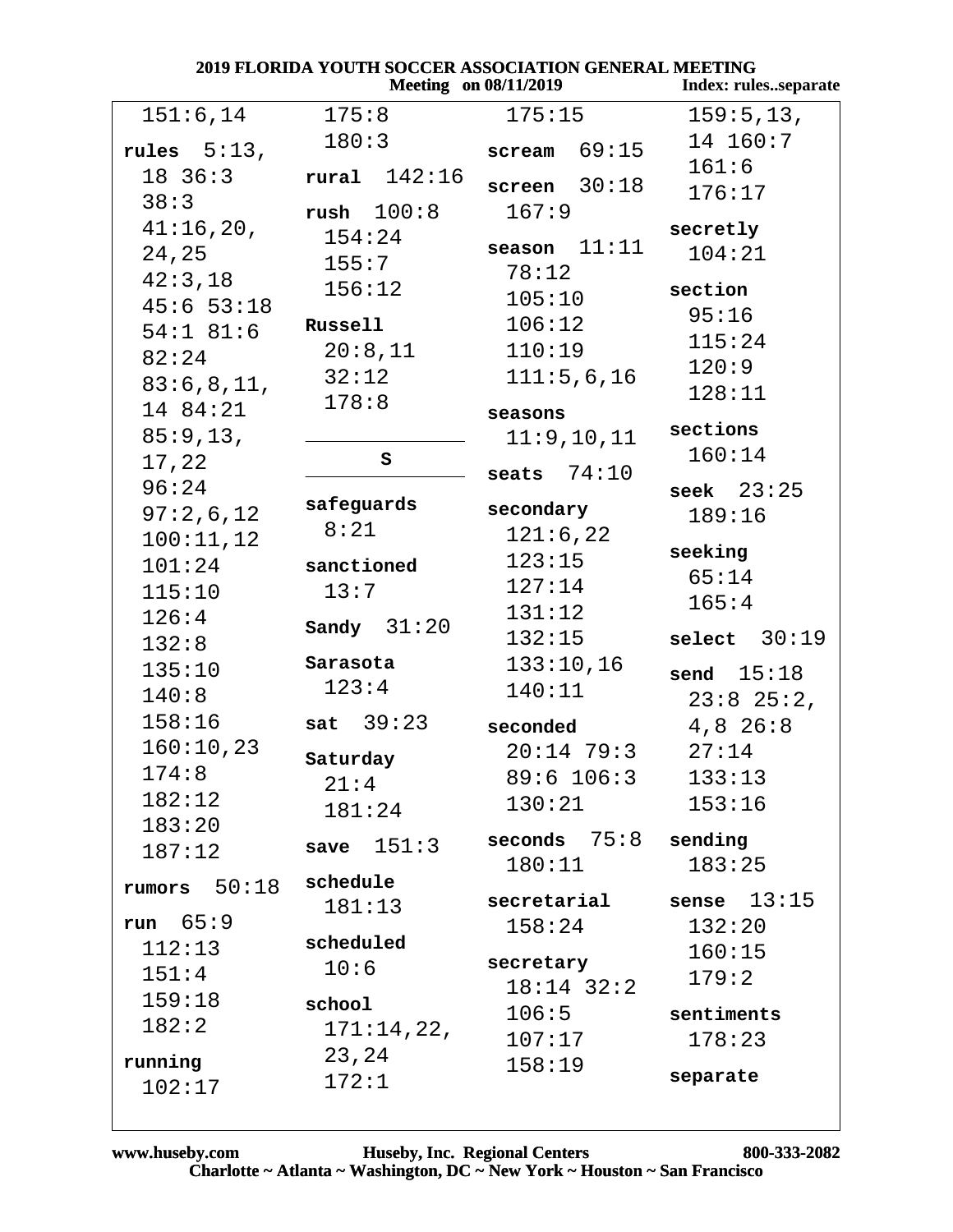|  |                          | 2019 FLORIDA YOUTH SOCCER ASSOCIATION GENERAL MEETING |  |
|--|--------------------------|-------------------------------------------------------|--|
|  | $M = 4$ = $= 00/11/0.10$ | . The January of the complete first state of          |  |

|                      |                | <b>Meeting</b> on 08/11/2019 | <b>Index:</b> separatelysituation |  |
|----------------------|----------------|------------------------------|-----------------------------------|--|
| $37:20$ 38:4         | 190:2          | 154:15                       | 88:299:3                          |  |
| 39:25                | severally      | 184:4                        | 129:5                             |  |
| 67:18                | 109:19         | shows $61:9$                 | 134:21                            |  |
| separately           |                |                              | singer                            |  |
| 34:5                 | secual 22:3    | side $11:15$<br>90:7         | 124:10                            |  |
|                      | shape $131:15$ |                              |                                   |  |
| separating<br>100:10 | 132:25         | signal $77:20$               | single $42:22$                    |  |
|                      | sheet $50:4$   | signed $71:14$               | 44:16,20<br>133:20                |  |
| September            |                | 141:10,12                    | 136:16                            |  |
| 12:5                 | Shenoy $32:5$  |                              | 164:21                            |  |
| series $12:14$       | 109:8          | significant<br>67:13         | 189:2                             |  |
|                      | 161:16         |                              |                                   |  |
| serve 109:11         | 168:1,7        | 182:21                       | $sir$ 28:13                       |  |
| 189:17               | 169:20         | 183:4                        | 48:4,7,9                          |  |
| served               | 171:6          | significantly                | 55:386:10<br>98:20                |  |
| 166:19               | 173:4,12       | 44:24                        |                                   |  |
| service              | 185:12         | signify $63:1$               | 124:8                             |  |
| 139:4                | Shields        | $69:5$ 161:6                 | 128:13                            |  |
| 184:20               | 29:22,23       | 177:11                       | 138:13                            |  |
|                      | 61:6,7         | 179:9                        | 188:16                            |  |
| serving              | 62:6           |                              | $s$ it $12:6$                     |  |
| 166:13               | 138:23,24      | signing                      | $16:18$ 85:5                      |  |
| session $4:8$        | shipping       | 13:18                        | 91:3                              |  |
| 21:25                | 151:2          | $simple$ 18:20               | 141:20<br>site                    |  |
| 44:5,6,7             | shoot $91:8$   | 19:2,6,11,                   |                                   |  |
| 74:12                |                | $15,20$ $20:2$ sitting       |                                   |  |
| 83:15                | shop $22:9$    | 30:10                        | 44:17                             |  |
| sessions             | Shores $70:7$  | $103:10,11$ $137:25$         |                                   |  |
| 85:6                 | 73:3           | 114:16                       | 159:18,23                         |  |
| set 55:8             | 74:23,25       | 119:21                       | situated                          |  |
| 107:10               | 75:3           | 120:8                        | 117:7                             |  |
| 138:4                | short $71:6$   | 148:10                       | situation                         |  |
| 139:21               | 74:8           | $simply$ 70:20               | 135:9,10,                         |  |
| 183:2                |                |                              | simultaneously $19$ 137:8,        |  |
|                      | shot $92:10$   | $51:13$ 59:8                 | 16 139:20                         |  |
| settle $72:17$       | show $62:7$    | 67:15                        | 141:8                             |  |
| seven-hour           | 115:13         | 69:17 72:7                   | 156:3                             |  |
|                      |                |                              |                                   |  |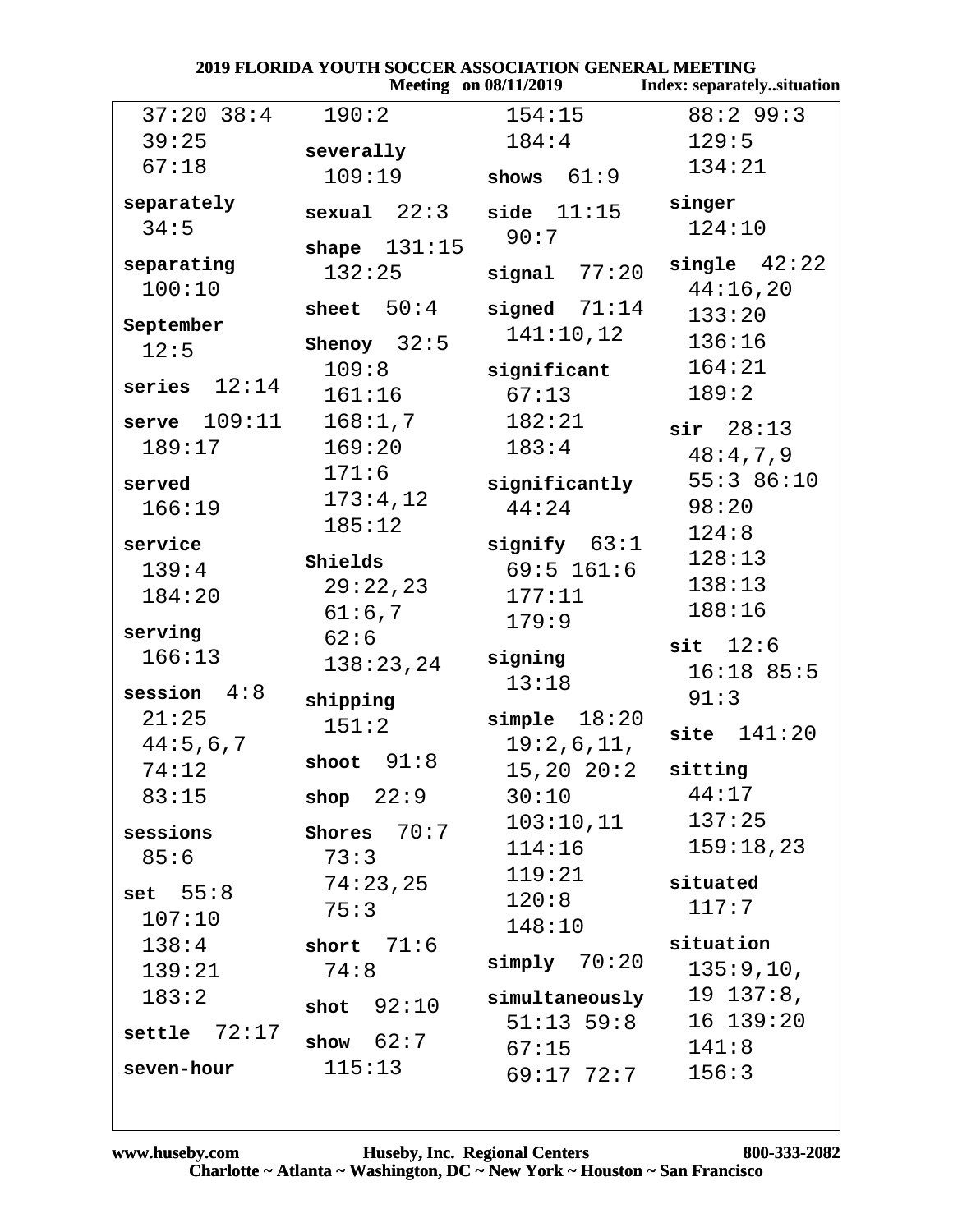| <b>2019 FLORIDA YOUTH SOCCER ASSOCIATION GENERAL MEETING</b><br><b>Index: SixteenSPEAKER</b><br><b>Meeting</b> on 08/11/2019 |                |                        |                 |  |  |
|------------------------------------------------------------------------------------------------------------------------------|----------------|------------------------|-----------------|--|--|
| Sixteen                                                                                                                      | 42:6,7         | 185:14                 | southeastern    |  |  |
| 108:19                                                                                                                       | $60:15$ $61:7$ | 186:7,20               | 13:19           |  |  |
| 138:7                                                                                                                        | 63:11          | 188:18                 | Southern        |  |  |
| size 62:2                                                                                                                    | 70:6,8         | 189:3,11               | 128:25          |  |  |
| 154:19                                                                                                                       | 73:1,3,5       | software               | 184:18          |  |  |
|                                                                                                                              | 79:22          | 12:19                  |                 |  |  |
| skeptical                                                                                                                    | 86:16          |                        | Southwest       |  |  |
| 136:2                                                                                                                        | $89:20$ $92:4$ | $\text{sole}$ 136:19   | 162:24          |  |  |
| skills                                                                                                                       | 96:18,19       | soliciting             | 163:6           |  |  |
| 175:19                                                                                                                       | 98:24          | 184:2                  | speak $5:22$    |  |  |
| slap $65:24$                                                                                                                 | 101:9          | solution               | 6:10,13,22      |  |  |
|                                                                                                                              | 104:6, 13      | $86:6$ 143:7           | 15:13           |  |  |
| slash $107:17$                                                                                                               | 107:1,25       |                        | $36:20$ 44:8    |  |  |
| sleeve $172:7$                                                                                                               | 112:19         | someplace              | 63:966:8        |  |  |
| slide $51:23$                                                                                                                | 113:12         | 139:10                 | 84:24           |  |  |
|                                                                                                                              | 116:3,22       | sooner                 | 90:24           |  |  |
| slightly                                                                                                                     | 120:12         | 190:13                 | 98:9,15         |  |  |
| $4:14$ $123:1$                                                                                                               | 121:16         | sort $27:14$           | 153:5           |  |  |
| $s$ mall $174:12$                                                                                                            | 124:11         |                        | 158:8,11        |  |  |
| 175:17                                                                                                                       | 128:25         | Sound $73:1$           | 159:12          |  |  |
| Smith $32:1$ ,                                                                                                               | 137:6          | sounds                 | 162:12,18,      |  |  |
|                                                                                                                              | 138:24         | 143:23                 | $20\;163:15$ ,  |  |  |
| 15,16<br>40:22                                                                                                               | 139:1,3,14     | 160:10                 | 16,22           |  |  |
| 139:17,19                                                                                                                    | 141:2          | sources $83:2$         | 164:1           |  |  |
| 176:9                                                                                                                        | 142:12         |                        | 166:7           |  |  |
| 177:1,11                                                                                                                     | 145:16         | south $13:23$          | 167:7           |  |  |
|                                                                                                                              | 147:20         | 33:25                  | 173:21          |  |  |
| soccer $4:9$                                                                                                                 | 149:3          | 63:11                  | 176:25          |  |  |
| $9:3$ $12:20$                                                                                                                | 162:24         | 66:16                  | 177:15          |  |  |
| 14:10                                                                                                                        | 163:6          | 78:10,11               | 180:18          |  |  |
| 15:9,11                                                                                                                      |                | $165:12,18$ $81:15,17$ | 183:9,10,       |  |  |
| $16:3$ $21:13$                                                                                                               | 170:2          | 89:4                   | 15              |  |  |
| 23:16                                                                                                                        | 171:17         | 136:12                 | SPEAKER $5:3$ , |  |  |
| $24:25$ $26:2$                                                                                                               | 173:24         | 137:6                  | $6\;17:13$ ,    |  |  |
| 29:23                                                                                                                        | 174:4          | 186:6                  | 19,21           |  |  |
| 33:25                                                                                                                        | 176:8          | southeast              | 20:10           |  |  |
| 35:21                                                                                                                        | 182:7          | 171:21                 | 21:7,12         |  |  |
| 40:24                                                                                                                        | 184:18         |                        | 24:6, 10,       |  |  |
|                                                                                                                              |                |                        |                 |  |  |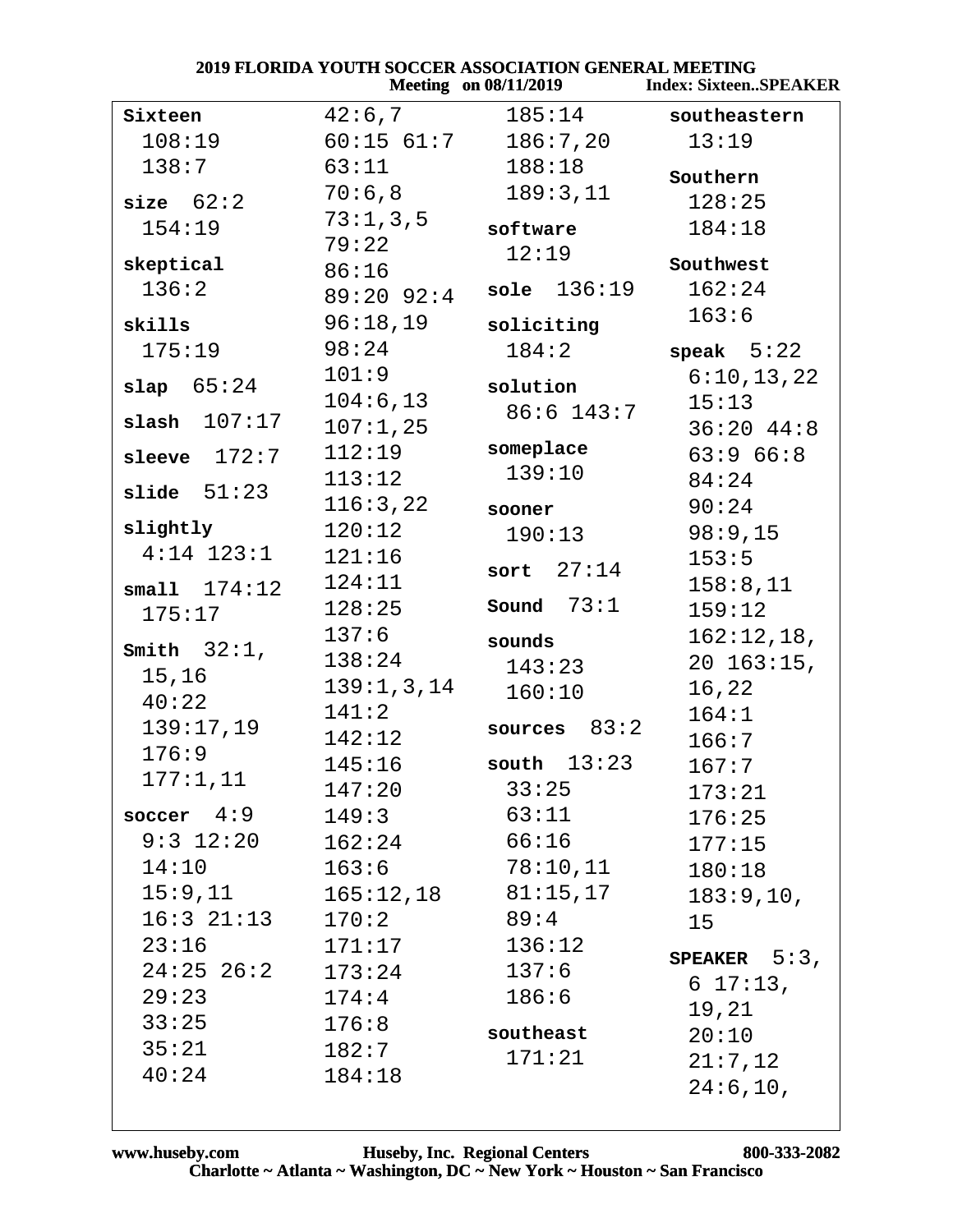| 2019 FLORIDA YOUTH SOCCER ASSOCIATION GENERAL MEETING |                       |            |  |
|-------------------------------------------------------|-----------------------|------------|--|
|                                                       | Mooting on 08/11/2010 | Indov. SPE |  |

|                      | <b>Meeting</b> on 08/11/2019                       |                              | <b>Index: SPEAKER</b> |
|----------------------|----------------------------------------------------|------------------------------|-----------------------|
| 14, 20, 23           | $62:6$ $63:4$ , $98:1,3,14$ ,                      |                              | 17,22                 |
| 26:6, 12, 17         | $10\ \ 64:12$ ,                                    | 23 99:7,                     | $130:1,6$ ,           |
| 27:8,12,22           | 13,15,17                                           | 13,17,21                     | 15, 18, 20,           |
| 28:1,6,10,           | 65:2,6,15,                                         | 100:2,23                     | 22,25                 |
| 1429::4,8,           | 1866:12,                                           | $101:7,19$ ,                 | 131:5,9,              |
| 17,20,22             | 1567:16                                            | $22\;102:20$ ,               | 10, 13, 18,           |
| 30:24                | 68:3,20,22                                         | 25 103:10                    | 22, 23, 24            |
| 31:13                | 71:9 72:11                                         | 104:4                        | 132:7,19,             |
| 33:15,16,            | 73:11                                              | 105:17,19                    | $23 \t133:4,$         |
| $24 \t34:8,$         | 75:2,11,                                           | 106:4,23                     | 5, 7, 18, 24          |
| 13,18                | 20,23                                              | 107:3,16,                    | 134:2,9,              |
| 35:5,20              | 77:7,18                                            | 22,24                        | 12, 13, 18,           |
| 36:7,23              | 78:9,16,22                                         | 108:6,9,                     | 22, 24, 25            |
| 37:1, 2, 12,         | 79:1,4,7,                                          | 12, 16, 21,                  | 135:16                |
| 14,15                | 2180:18,                                           | 24 109:23                    | 136:1,3,5,            |
| 38:7, 10, 14         | 23,24                                              | $110:13,15$ ,                | 7, 11, 18, 23         |
| 39:15                | 81:4,8,14,                                         | 17 111:1,                    | 137:3,5               |
| 48:2,5,13,           | 16,24                                              | 7,24                         | 138:3,8,              |
| $22\;49:6$ ,         | 82:11                                              | 112:3,5,18                   | 15,20,23              |
| 10,17                | $84:15$ , 17                                       | 113:4,7,9,                   | 140:5, 21,            |
| 50:3,6,23            | 86:12,14                                           | 11,20                        | $24$ $141:1$ ,        |
| 51:2,4,5,            | $87:15,16$ ,                                       | 114:1,5                      | 15,17                 |
| 14,19                | 20, 22, 23,                                        | 115:15,25                    | 142:2,5,              |
| 52:13,22             | 2488:3,5,                                          | 116:2                        | 11, 14, 18,           |
| 53:1,3,10,           | 6, 8, 9, 11,                                       | 117:24                       | 20,24                 |
| 14,16,19             | 15, 20, 22                                         | 118:7,19                     | 143:3,5,6,            |
|                      | $54:2,4,8,$ $89:1,9,12,$ $119:7$                   |                              | 13, 17, 18,           |
| 18,25                | $15, 19, 21,$ $120:11$ $22 \t144:2,$               |                              |                       |
|                      | $55:5, 16,$ 25 90:2,5, 123:19,22 6,10,20,          |                              |                       |
| 21,23                | $11, 18, 23$ $124:1, 5, 9,$ $24, 25$               |                              |                       |
|                      | $56:1,10$ $91:1,18,21$                             | $18$ $125:9$ , $145:5,9$ ,   |                       |
|                      | $57:2, 23$ $92:3, 9, 15, 14, 21, 25$ 13, 15, 20,   |                              |                       |
| $58:5, 7, 17$ 18, 21 |                                                    | $126:10,19$ 25 146:5,        |                       |
|                      | $59:1,4,10,$ $93:4,7,10$ $127:4,7,$ $8,12,18,23$   |                              |                       |
| 12, 15, 19, 94: 24   |                                                    | $15, 19$ $147:1, 3, 9,$      |                       |
|                      | 23, 25 95:9, 13                                    | $128:2,8,$ $18,19,24$        |                       |
|                      | $60:2,5,6$ , $96:7,12$ , $14,20,22$ , $148:7,19$ , |                              |                       |
| $12,14$ $61:6$       |                                                    | $14,17$ 24 129:13, 23 149:2, |                       |
|                      |                                                    |                              |                       |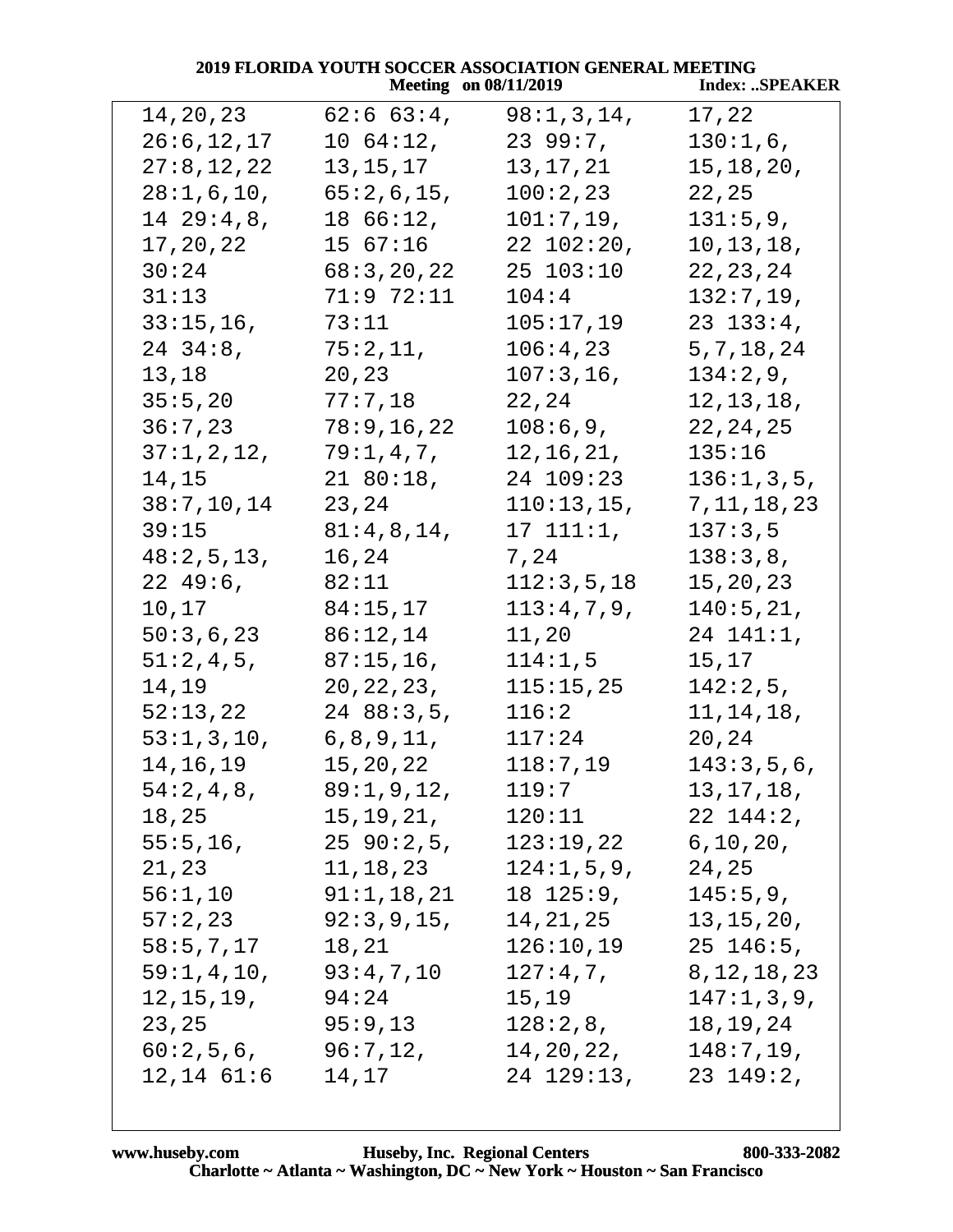|                 | <b>2019 FLORIDA YOUTH SOCCER ASSOCIATION GENERAL MEETING</b> |                       | Meeting on 08/11/2019 Index: SPEAKERSSroka's |
|-----------------|--------------------------------------------------------------|-----------------------|----------------------------------------------|
| 12, 15, 21,     | 88:2,18                                                      | $s$ pent $10:17$      | 89:1 90:23                                   |
| $25 \t150:4$    | 90:21                                                        | 37:10,11              | $91:1$ $93:7$                                |
| 151:12,13       | 92:22                                                        | 40:4,6,7,             | 108:6                                        |
| 153:6,24        | 99:3,5,19                                                    | 14,16                 | 109:23                                       |
| 155:13,17       | 129:5                                                        | 53:22,24              | 110:17                                       |
| 156:2           | 134:21                                                       | 54:7,17               | 111:1                                        |
| 158:22,25       | 165:23                                                       | 57:8 68:9             | 114:5                                        |
| 161:15,23       | 187:5                                                        | 171:18                | 120:11,12                                    |
| 162:3,7,        | special                                                      | 182:11,15             | 123:19,22                                    |
| 13,23           | 93:11,13,                                                    | splinter              | 126:19                                       |
| 163:2,5,18      | 15, 16, 18,                                                  | 137:25                | 127:4,7,                                     |
| 164:11,16,      | 2294:2                                                       |                       | 15,19                                        |
| 19 167:24       | 95:1,3,16,                                                   | split $109:24$        | 128:2,8                                      |
| 168:6,9,14      | $21\ \ 96:4$                                                 | $\texttt{spole}$ 45:6 | 129:13,22                                    |
| 169:5,8         | 171:25                                                       | 98:12                 | 130:1, 18,                                   |
| 171:8           |                                                              | 149:17                | 22 131:9,                                    |
| 173:23          | specialist                                                   | 169:15                | 13, 22, 24                                   |
| 174:20,22       | 152:21                                                       | spoken $66:2$         | 132:23                                       |
| 175:7,12        | specific                                                     |                       | 133:5,18                                     |
| 176:7,11,       | 53:25                                                        | sponsored             | 134:2,13,                                    |
| 12 178:2,       | 135:18                                                       | 12:14                 | 18,24                                        |
| 7,19            | specifically                                                 | sponsors              | 135:16                                       |
| 179:16          | 37:997:3                                                     | 155:20,21             | $136:1,5$ ,                                  |
| 180:6,19        |                                                              | 168:17<br>sport       | 18,23                                        |
| 182:6, 13,      | speech $164:3$                                               |                       | 138:3,8                                      |
| 14 183:17       | 166:8,9                                                      | sports $22:10$        | 141:15                                       |
| 184:17          | spend $35:24$                                                | Spring 53:8           | 142:18,24                                    |
| 185:9,18        | 52:7,14,15                                                   | Sroka $24:6$ ,        | 143:6,17                                     |
| 186:5, 19       | 54:10                                                        | 10,14,20              | 144:2,10,                                    |
| 187:23          | 55:9,10                                                      | 27:12,22              | 20 145:9                                     |
| 188:1,17        | 57:758:13                                                    | 28:1,6,10             | 146:12,18,                                   |
| <b>SPEAKERS</b> | 182:18                                                       | 29:17,20              | 23 147:3                                     |
| 35:14           | 185:23                                                       | $53:1$ $54:25$        | 148:19                                       |
| speaking        | spending                                                     | 55:5, 16, 21          | 151:12                                       |
| 29:5 51:13      | 36:12                                                        | 59:23                 | 176:11                                       |
| $59:9$ 65:5     | 58:19                                                        | 60:12                 | 183:17                                       |
| 67:15 72:7      | 182:20                                                       | 88:20,22              | Sroka's                                      |
|                 |                                                              |                       | 56:20                                        |
|                 |                                                              |                       |                                              |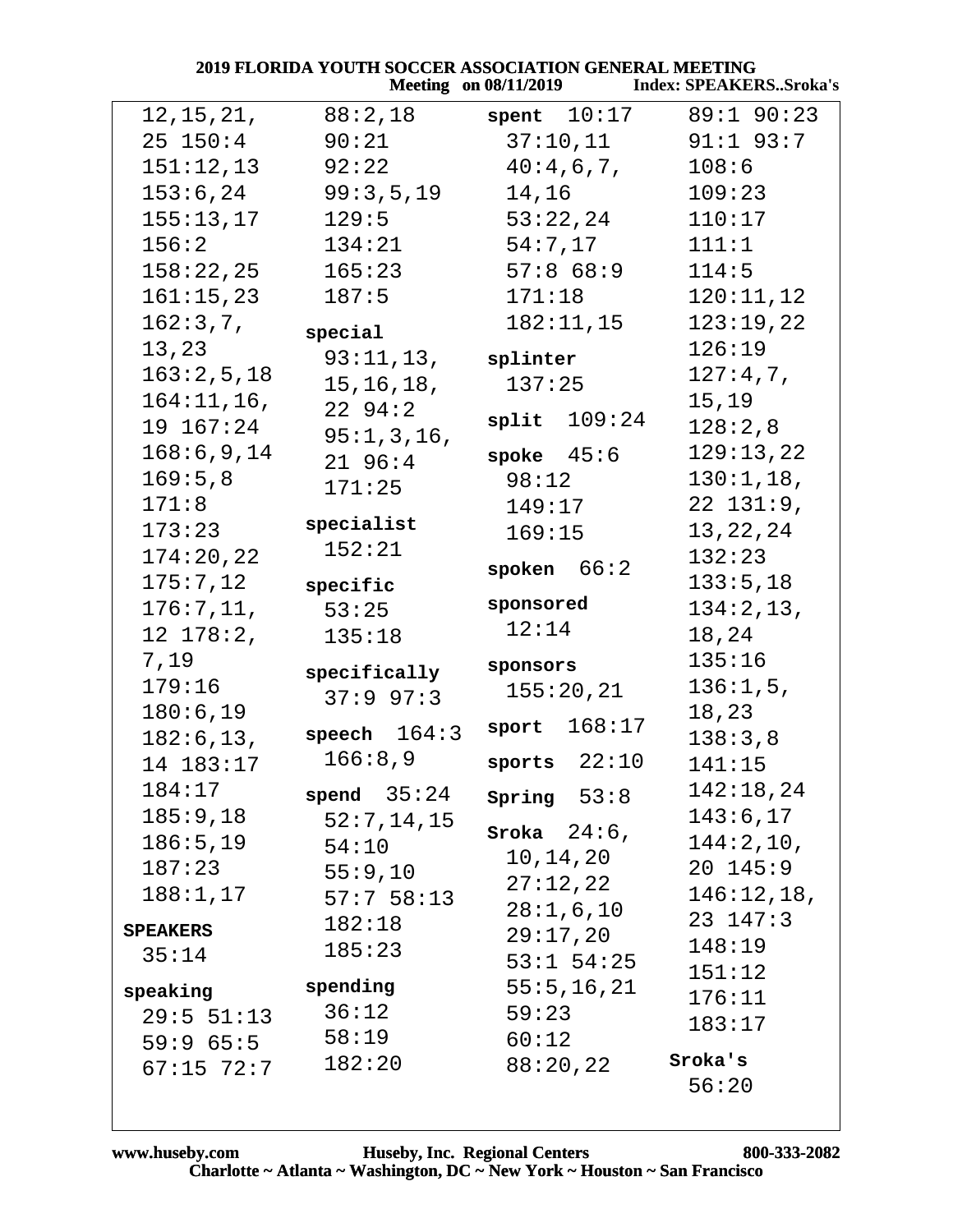| <b>2019 FLORIDA YOUTH SOCCER ASSOCIATION GENERAL MEETING</b> |                             |                              |                           |
|--------------------------------------------------------------|-----------------------------|------------------------------|---------------------------|
|                                                              |                             | <b>Meeting</b> on 08/11/2019 | <b>Index: Staceystate</b> |
| Stacey $4:5$                                                 | 72:13                       | 179:8,12                     | 177:15                    |
| 5:7,11                                                       | 73:24                       | 180:7                        | Star $142:5$              |
| $17:17$ , $22$                                               | 74:3,9,21,                  | 181:5,9                      |                           |
| $18:2$ 20:5,                                                 | $25\ \ 75:3$ ,              | 183:7                        | start $12:24$             |
| 13,17                                                        | 14, 21, 25                  | 184:16                       | 39:546:8                  |
| 30:1, 17, 25                                                 | 76:13                       | 187:21,24                    | 100:3,15                  |
| 31:4,9,15                                                    | 77:6,9,19,                  | 188:13                       | 101:14,16                 |
| $32:7$ $33:20$                                               | $25\ \ 78:4,8,$             | 189:5                        | 104:18                    |
| 34:6,10,                                                     | 17,24                       | staff $8:5$ ,                | 110:20                    |
| 16,20                                                        | 79:2,5,20                   | $12, 24$ 9:6,                | 119:25                    |
| 35:6, 13, 15                                                 | 80:10,21                    | 10 10:10,                    | 124:14                    |
| 36:2,19                                                      | 81:1,5,11,                  |                              | 148:14                    |
| $37:6$ $45:1$ ,                                              | 1982:1,6,                   | 16,20,22                     | 165:19                    |
| $5\;48:4,7,$                                                 | 14 84:8,24                  | 11:8,24<br>28:24             | 188:3                     |
|                                                              | $10, 19, 25$ $85:2$ $87:25$ | 38:20                        | started                   |
| 49:8,15                                                      | 95:12,14                    | 45:18,21,                    | 50:9,10,                  |
| 50:1,21,25                                                   | 116:19,21                   | $24$ 47:1,3,                 | 13,19                     |
| 51:7,17                                                      | 157:12                      |                              | 74:11                     |
| 52:4,18,23                                                   | 159:2                       | 13,15,20,<br>21 164:23       | 99:25                     |
| 53:6, 13, 17                                                 | 161:3,8,20                  | 170:9                        | 107:8                     |
| 54:24                                                        | 162:1,5,9,                  | 185:25                       |                           |
| 55:3,14,                                                     | 17,25                       |                              | starting                  |
| 17,25                                                        | 163:4,8                     | $\texttt{staffing}$ 9:5      | 52:15                     |
| 56:7,12                                                      | 164:5, 14,                  | stage $18:9$                 | 103:9                     |
| 57:20,25                                                     | 18 165:23                   | 159:23                       | state $11:11$             |
| 58:9,23                                                      | 166:6                       |                              | $17:12$ 66:6              |
| 59:3,6,11,                                                   | 167:6, 13,                  | stand $6:1$                  | 80:889:2                  |
| 13,17,21                                                     | 18,21                       | 16:13,14<br>47:10            | 93:24                     |
| 60:1,16                                                      | 168:3,7,11                  | 165:3                        | 95:24                     |
| 61:19                                                        | 169:2,6,9                   | 172:20                       | 96:15                     |
| 62:21                                                        | 171:5                       |                              | 116:8,15                  |
| 63:3,5                                                       | 173:1,11                    | standing                     | 119:2,15                  |
| 65:11,16                                                     | 174:17,21,                  | $5:13$ $43:15$               | 121:20                    |
| 66:7,13                                                      | $23\;175:10,$               | standpoint                   | 137:10                    |
| 67:11,24                                                     | 24 176:2,                   | $9:5$ 47:2                   | 139:19                    |
| 69:1,7,9                                                     | 13,19                       |                              | 151:1                     |
| 70:1,18,24                                                   | 177:10,14                   | Stanley                      | 155:20,22,                |
| 71:7,18,23                                                   | 178:5,10                    | 113:11                       | 24 156:4                  |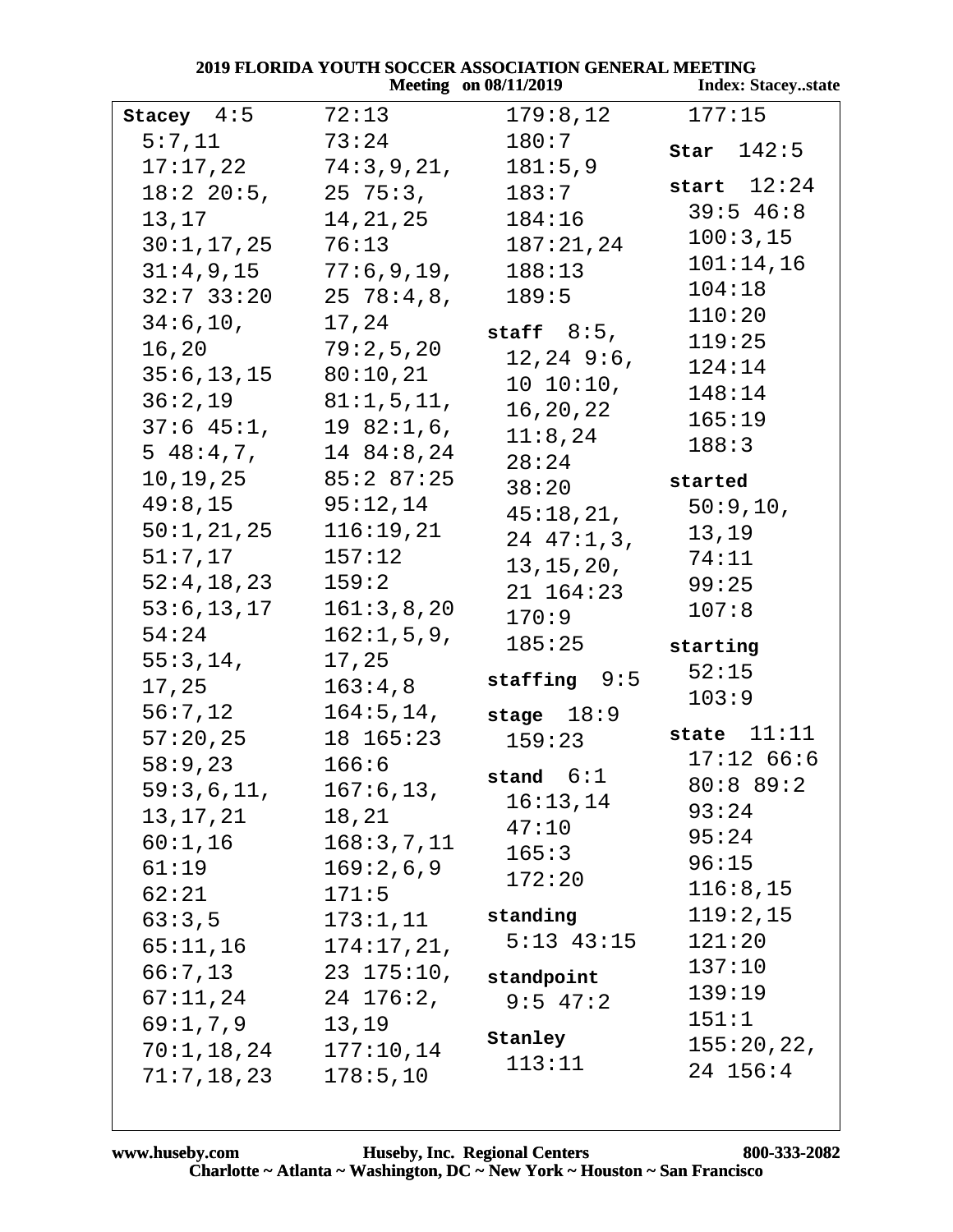|                    | 2019 FLORIDA YOUTH SOCCER ASSOCIATION GENERAL MEETING |                           | Meeting on 08/11/2019 Index: state-widesuggesting |
|--------------------|-------------------------------------------------------|---------------------------|---------------------------------------------------|
| 165:12             | step $11:17$                                          | story $50:20$             | 152:9                                             |
| 170:19,21          | $33:14$ 44:1                                          | strategic                 | 154:13                                            |
| 171:13,22          | 49:2282:4                                             | 10:8                      | stumbled                                          |
| 172:16,19          | 86:687:7                                              |                           | 186:23                                            |
| 177:5              | 124:5                                                 | strategy                  |                                                   |
| 186:10             | Stephen                                               | 46:15                     | subject                                           |
| state-wide         | 31:21                                                 | Straub                    | $55:19$ $95:2$                                    |
| 177:17             | stepped                                               | 17:21,23                  | submitted                                         |
| stated $107:7$     | 166:2                                                 | 32:18                     | 103:22                                            |
| 141:24             | 184:24                                                | straws $33:22$            | 104:1                                             |
| 152:24             |                                                       |                           | 157:6                                             |
|                    | steps $10:23$                                         | straying                  | substance                                         |
| statement          | 109:7                                                 | 122:18                    | 96:22                                             |
| 7:58:25            | 139:17                                                | streamline                |                                                   |
| $11:4$ 24:7,       | 151:19                                                | 182:24                    | substantially                                     |
| 12 82:22           | 166:21                                                | strictly                  | 22:1                                              |
| statements         | Stetson                                               | 127:22                    | substitute                                        |
| $62:15,16$ ,       | 24:11                                                 |                           | 130:9, 11,                                        |
| 18                 | $27:13$ 55:6                                          | strike $16:6$             | 23                                                |
|                    | 120:12,25                                             | 92:11                     | 14:7<br>success                                   |
| states $13:19$     | 183:18                                                | striking                  | 86:1                                              |
| 40:25              |                                                       | 112:6,15                  |                                                   |
| status             | Steve $63:17$                                         | Stringfield               | successful                                        |
| 137:20             | 79:4                                                  | 73:20                     | 10:13                                             |
| stay $112:23$      | 187:14                                                |                           | sufficiency                                       |
| 139:12             | Stewart                                               | strips $52:6$             | 10:11                                             |
| 162:17             | 162:23,24                                             | strive $14:20$            | suggest $4:18$                                    |
|                    | 163:2,5,6                                             | strongly                  | 52:562:7                                          |
| Steele             | stick $161:18$                                        | 46:25                     | 79:9                                              |
| 113:11             |                                                       |                           | 117:12                                            |
| Steenbergen        | sticking                                              | struck                    |                                                   |
| 63:18              | 189:2                                                 | 126:21                    | suggested                                         |
| 168:15             | Stinson 8:8                                           | structure                 | 46:25                                             |
| 179:17             | $37:23$ 46:1                                          | 47:24                     | 122:24                                            |
| <b>STEENBERGER</b> | stop $46:9$                                           |                           | 126:21,25                                         |
| 168:14             | 188:2                                                 | stuff $33:7$<br>60:2587:9 | 127:9                                             |
|                    |                                                       |                           |                                                   |

 $83:23$ 

stops

 $150:25$ 

 $179:16$ 

suggesting

 $117:8$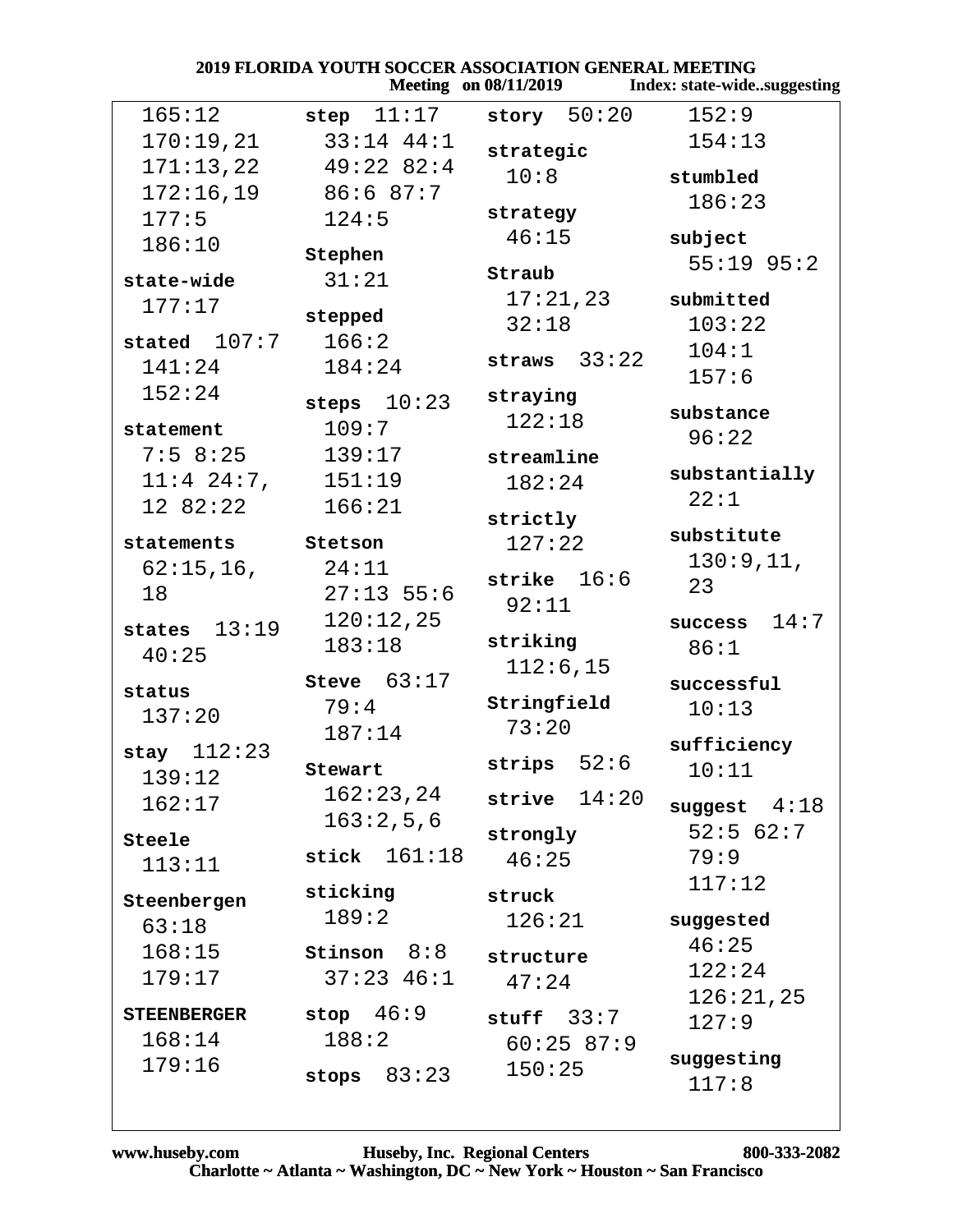| <b>2019 FLORIDA YOUTH SOCCER ASSOCIATION GENERAL MEETING</b> |                        |                              |                        |  |
|--------------------------------------------------------------|------------------------|------------------------------|------------------------|--|
|                                                              |                        | <b>Meeting</b> on 08/11/2019 | Index: suggestionTerri |  |
| suggestion                                                   | 8:17<br>sync           | taking 87:1                  | 188:2,9                |  |
| 28:25                                                        |                        | 100:15                       | teams $13:9$ ,         |  |
| 61:14                                                        | T                      | 101:15                       | $23$ $14:7,10$         |  |
| 94:19                                                        |                        | $\texttt{Table}$ 32:11       | 15:19                  |  |
| 182:21<br>sum                                                | <b>T-SHIRT</b>         |                              | 63:14                  |  |
|                                                              | 150:15                 | talk 9:19                    | 107:6,8                |  |
| summarize                                                    | <b>T-SHIRTS</b>        | 16:19                        | 108:2,15,              |  |
| 45:7                                                         | 155:1                  | 83:20                        | 19 109:12,             |  |
| summer $187:9$                                               | 156:8                  | 86:21                        | $25 \t110:5$ ,         |  |
| 189:22                                                       |                        | 107:14                       | 6, 22, 23, 25          |  |
|                                                              | table $74:24$          | 135:7                        | 111:19                 |  |
| $sunday$ 65:21<br>181:25                                     | 87:17,21               | 136:8                        | 117:19                 |  |
|                                                              | 88:4,7,10,             | talked $9:11$                | 122:6                  |  |
| support                                                      | 1289:14,               | $38:1$ 105:9                 | 170:18                 |  |
| 12:10                                                        | 2390:7,24              | 174:3                        | 171:22                 |  |
| 14:16                                                        | $91:1$ $98:3$ ,        |                              | 172:23                 |  |
| 86:9,21                                                      | $8,17$ 99:9,           | talking 37:9<br>$69:17$ 95:5 |                        |  |
| 102:13                                                       | 22 100:21,             |                              | technically            |  |
| 145:10                                                       | $22\;146:8$ ,          | 107:12                       | 68:4 114:9             |  |
| 165:20                                                       | $13 \t170:5$           | 109:4                        | 123:4                  |  |
| 177:4                                                        | 172:3                  | 124:15,16                    | telling                |  |
| 180:21                                                       | 174:7                  | 125:13                       | 30:11                  |  |
| 189:10,13                                                    | 183:13                 | 150:2                        | 58:21                  |  |
| supported                                                    | 184:8                  | Tampa $124:24$               | 70:15                  |  |
| 14:9                                                         | $tabled$ $87:12$       | 187:2<br>task                | 166:17                 |  |
|                                                              | 103:19                 |                              |                        |  |
| supposed                                                     | 112:22                 | tasks $187:17$ ten $6:1,2$   |                        |  |
| 71:13                                                        | 183:21                 | $\texttt{tax}$ 40:9          | $74:6$ 95:22           |  |
| 128:16                                                       | tables $188:6$ teacher |                              | 165:15                 |  |
| 157:23                                                       |                        | 175:15                       | 171:18                 |  |
| surprise                                                     | tabling $92:6$         |                              | 181:12                 |  |
| 181:13                                                       | 101:23                 | teachers                     | tend $23:22$           |  |
| survey $45:21$                                               | 102:14,16              | 171:24                       | term $177:3$           |  |
|                                                              | 103:7                  | team $13:14$                 |                        |  |
| switch                                                       | takes $12:6$           | 46:1,13,14                   | terms $12:9$           |  |
| 135:22,25                                                    | 144:8                  | 109:25                       | 56:22                  |  |
| symposium                                                    | 188:8                  | 132:3                        | 155:22                 |  |
| 71:11,17                                                     |                        | 158:3                        | Terri $5:3$            |  |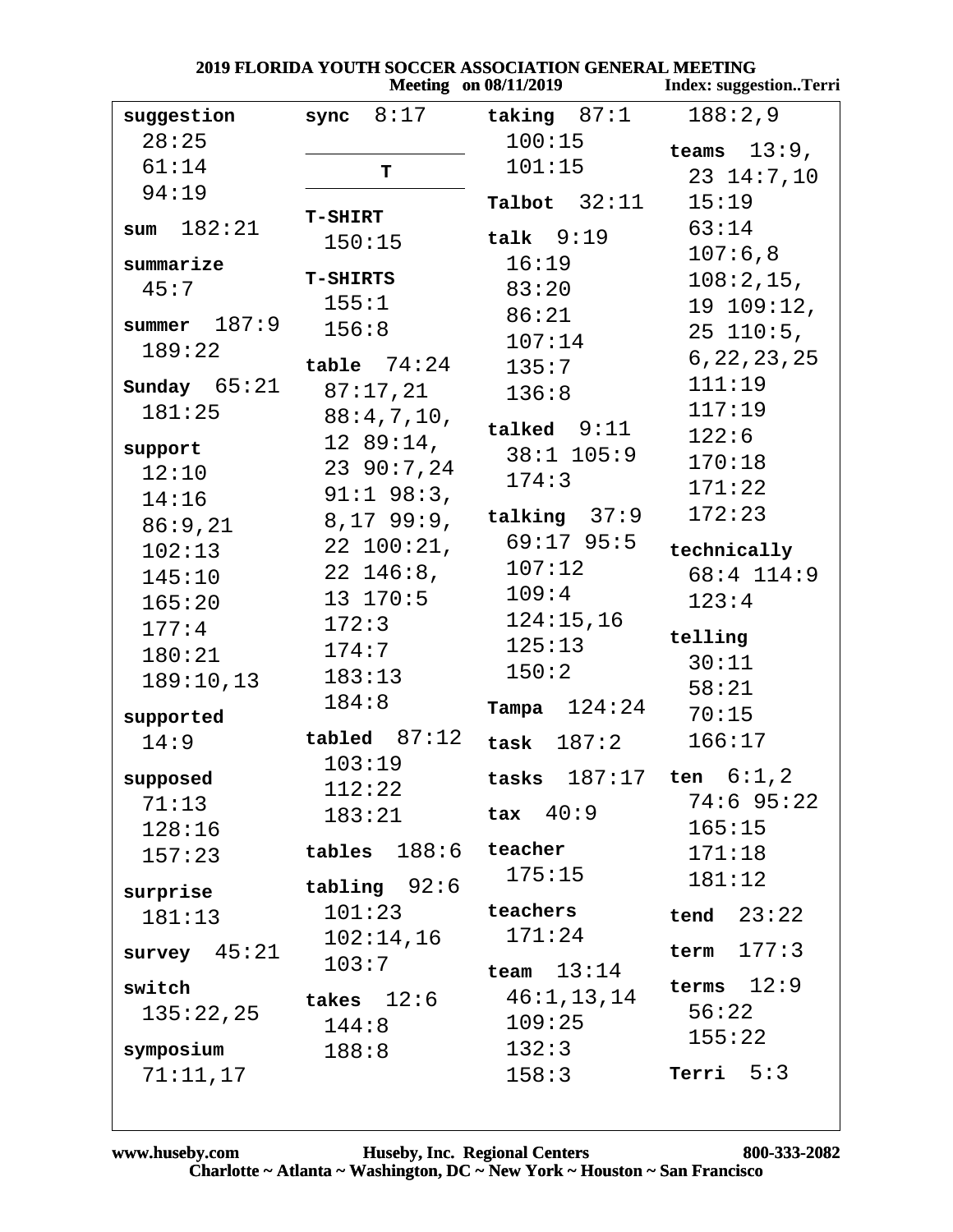|                      | 2019 FLORIDA YOUTH SOCCER ASSOCIATION GENERAL MEETING | <b>Meeting</b> on 08/11/2019  | <b>Index: Terrytoday</b>    |
|----------------------|-------------------------------------------------------|-------------------------------|-----------------------------|
| 17:13,23             | 51:24                                                 | 18:23                         | 185:7                       |
| $21:7$ 32:20         |                                                       | $52:20$ $19:3,8,13,$ $189:7$  |                             |
| 33:16                |                                                       | $61:25$ $80:2$ $17,22$ $20:3$ | timeframe                   |
| 84:17                | 86:18                                                 | Tianich                       | 187:7                       |
| 147:24               | 102:6                                                 | 185:18                        |                             |
| 148:1                | 109:15                                                |                               | timeline                    |
| 158:25               | 152:7                                                 | tie $105:23$                  | 153:20                      |
| 162:7                | 155:23                                                | $rim$ 32:15 timelines         |                             |
| 168:9                | 170:14                                                | time $4:10$ ,                 | 81:6                        |
| Terry $17:23$        | 172:5,10                                              |                               | $21 6:18$ times $6:24$      |
| 32:17                | 174:14                                                |                               | $10:16$ $21:2$ $7:4,6,8,11$ |
|                      | 182:24                                                | $23:25$ $25:20,21$            |                             |
| test $30:2,$         | 183:1                                                 | 30:12                         | 28:19                       |
| 7,15                 | thinking                                              | $32:25$ $38:8$ $47:25$        |                             |
| 70:13,16,<br>2075:15 | 146:6                                                 | $50:16$ 61:8,11               |                             |
| 76:11                | thinks                                                | $57:21$ $58:1$ $85:14$        |                             |
| 164:12               | 160:11                                                | $70:4,12$ $138:16$            |                             |
|                      |                                                       | 72:4 74:15   154:21           |                             |
| thing $7:21$         | Thompsett                                             | 77:882:8                      | title $165:4$               |
| $8:18$ 23:1          | 73:18                                                 | 95:17                         |                             |
| 35:25                | Thompson                                              | 100:7,21                      | titles                      |
| 52:15                | 48:13,14,                                             | 104:16                        | 158:17                      |
| 61:16                | 22 49:10                                              | 122:7                         | Titusville                  |
| $67:23$ $71:3$       | 101:10                                                | 124:23                        | 145:16                      |
| 91:4,6,15            | thought $7:4$ ,                                       | 125:15                        | 147:20                      |
| 105:8                | $15 \t31:12$                                          | 133:21                        | 186:20                      |
| 107:9                | 99:19                                                 | 153:3                         | today $5:15$                |
| 124:15               | 117:25                                                | 155:1,4                       | 7:16,24                     |
| 134:13               | 146:19                                                | 158:12                        | $8:3$ 14:22                 |
| 150:8                | 147:15,16                                             | 165:2                         | $15:12$ $25:4$              |
| 156:9<br>175:16      | 150:1                                                 | 166:8                         | 31:11                       |
| 189:8                | 151:11                                                | 169:22                        | 39:12                       |
|                      |                                                       | 171:3                         | $43:24$ $44:7$              |
| things $4:15$        | thousand<br>53:16                                     | 172:7,17,                     | 68:283:1                    |
| $9:22$ $12:20$       |                                                       | 18 174:12                     | 116:15                      |
| 42:5, 10, 13         | threat $133:1$                                        | 179:18                        | 158:5,19                    |
| $45:10$ $46:8$       | three-quarters                                        | 181:15                        | 159:19                      |
| 47:14                |                                                       | 182:9,17                      |                             |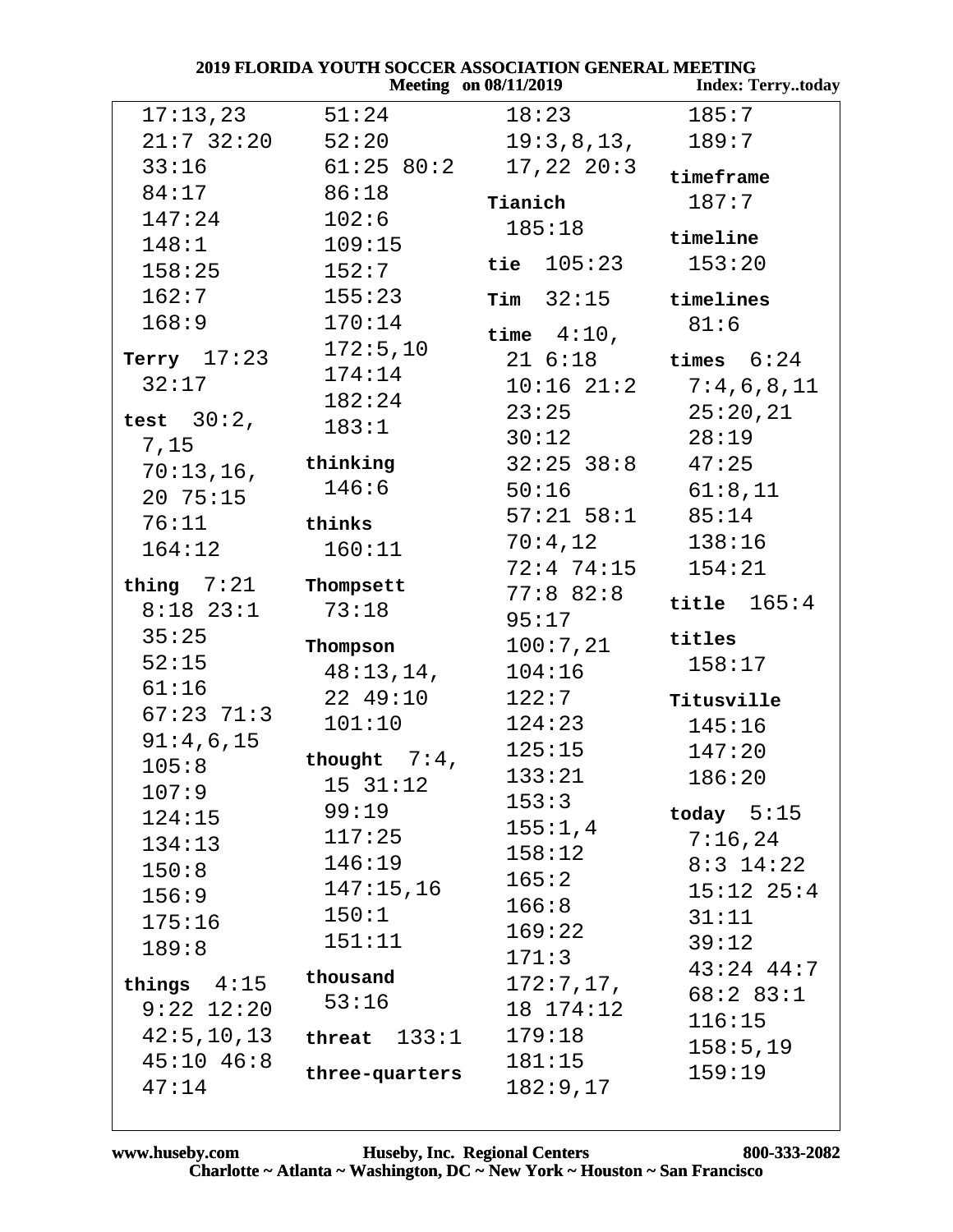| 2019 FLORIDA YOUTH SOCCER ASSOCIATION GENERAL MEETING |                              |                             |                  |  |
|-------------------------------------------------------|------------------------------|-----------------------------|------------------|--|
|                                                       | <b>Meeting</b> on 08/11/2019 |                             | Index: toldtrade |  |
| 163:20,22                                             |                              | $13,22$ $123:17,21,$        | 151:9,15         |  |
| 165:4                                                 |                              | $90:1,10,$ 24 124:2,        | 153:4            |  |
| 177:22                                                | 15, 21, 25                   | 7,14                        | 155:10,15        |  |
| 185:21                                                | 91:19                        | 125:7,11,                   | 156:1, 17,       |  |
| 188:24                                                | 92:1,7,11,                   | 18,23                       | $25\ \ 157:5$    |  |
| 189:25                                                | 16,20,25                     | 126:4,17                    | 158:22           |  |
| $\texttt{told}$ $37:12$                               | 94:21                        | 127:2,6,24                  | 161:15,16        |  |
| 39:4                                                  | 95:5,11                      | 128:6, 12,                  | 167:24,25        |  |
| 63:13,23                                              | 96:9, 13, 15                 | 18,23                       | 168:6            |  |
| 146:18                                                | 97:24                        | 129:20,23                   | 173:20           |  |
| 156:9                                                 | 98:2,6,16                    | 130:3,14,                   | 178:2,3          |  |
|                                                       | 99:4,11,                     | 17,23                       | total $18:18$ ,  |  |
| Tom $56:1$                                            | 15,18                        | 131:1,20                    | 19,22,23         |  |
| 140:4                                                 | 100:1,24                     | 132:18                      | 19:5, 10, 14     |  |
| 185:18                                                | 101:20                       | 134:6, 11,                  | $53:4$ 56:11     |  |
| Tommy 16:25                                           | 102:15,23                    | $16$ $135:24$               |                  |  |
| 48:14                                                 | $103:2,6$ ,                  | 136:8,21                    | totally $48:5$   |  |
| 97:25                                                 | 11,16                        | 137:1,4                     | 100:9            |  |
| 98:25                                                 | 105:15,20                    | 138:7,11,                   | 153:6            |  |
| 101:10,25                                             | 106:6, 16                    | 18,22                       | 156:3            |  |
| 102:8                                                 | 107:2,13,                    | 139:15                      | tournament       |  |
| ton $121:20$                                          | 20,23                        | $140:2,17$ ,                | $10:24$ 13:7     |  |
|                                                       | 108:4,7,                     | 22,25                       | Towers $5:3$     |  |
| top $63:19$                                           | 10, 13, 18,                  | 141:25                      | 17:13,19,        |  |
| 112:15                                                | 22, 25                       | 142:4,7,13                  | 23 21:7          |  |
| 141:19                                                | 109:21                       | 143:1,10,                   | 32:21            |  |
| topic $122:19$                                        | $110:10,14$ ,                | 15,20,25                    | 33:16            |  |
| Torrens $5:19$                                        |                              | $18$ $111:4$ , $144:3,8,16$ | 84:15,17,        |  |
| 15:25                                                 | 9,22 112:1                   | 145:2,7,                    | 18 147:24,       |  |
| 83:13,16                                              | 113:2,5,8, 18,22             |                             | $25 \t148:2$     |  |
| 84:13,16,                                             | 10,17,23                     | 146:1,7,                    | 158:25           |  |
| $19,20$ $85:1$                                        | 114:10,25                    | 10,15,21                    | 162:7            |  |
| 86:10,13                                              | 115:4,16                     | 147:6,12,                   | 168:9            |  |
| 87:18                                                 | 116:1,16                     | 22 148:1,                   |                  |  |
| 88:14,17,                                             | 117:22                       | 6,8,13,17,                  | Town $70:6$      |  |
| 21,24                                                 |                              | $118:9,20$ 20 $149:1,$      | 73:9             |  |
| 89:3,11,                                              |                              | $119:3,8,16$ 7, 13, 19, 23  | trade $154:15$   |  |
|                                                       | 120:3,7                      | 150:3                       |                  |  |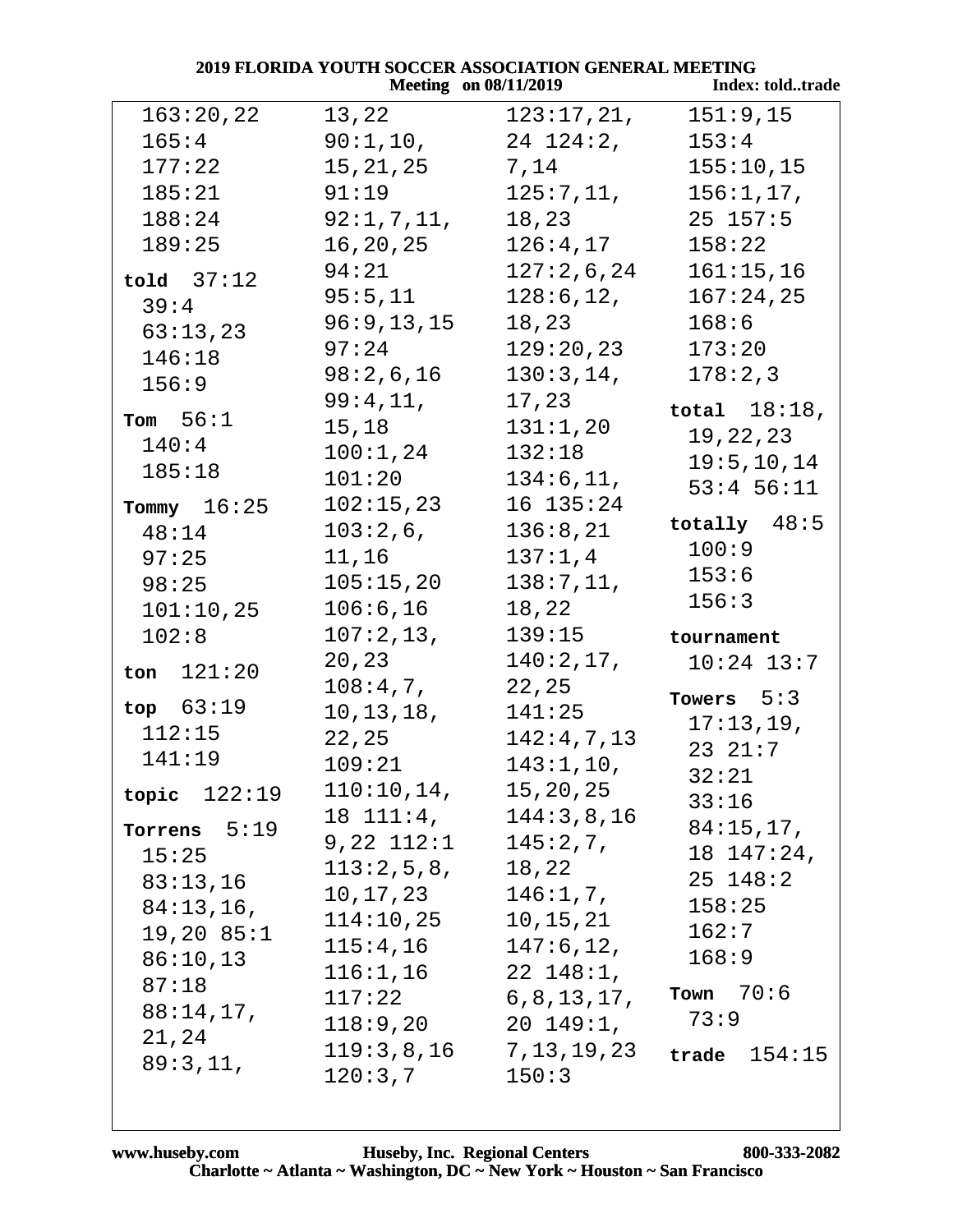| 2019 FLORIDA YOUTH SOCCER ASSOCIATION GENERAL MEETING<br><b>Meeting</b> on 08/11/2019<br>Index: trafficunite |                     |                              |                    |  |  |
|--------------------------------------------------------------------------------------------------------------|---------------------|------------------------------|--------------------|--|--|
| traffic $93:8$                                                                                               | 38:9,12,16          | 114:15                       | 174:9              |  |  |
| training                                                                                                     | $39:17$ $45:3$      | 115:1,5                      | 177:5              |  |  |
| 47:1                                                                                                         | 51:15               | 156:21                       | 182:14,15          |  |  |
| 120:25                                                                                                       | 53:21               | tying $135:15$ understanding |                    |  |  |
| 121:8                                                                                                        | 54:5,12             |                              | 51:8               |  |  |
|                                                                                                              | 62:10               | type 66:5                    | 126:11             |  |  |
| transcribing                                                                                                 | 151:19,20           | typing $106:1$               | 160:3              |  |  |
| 16:8                                                                                                         | 152:16,20           | 128:7                        |                    |  |  |
| transcript                                                                                                   | 153:15              |                              | understands        |  |  |
| 17:8,9                                                                                                       | 181:16,17           | U                            | 168:22             |  |  |
| transfer                                                                                                     | trend $22:23$       |                              | understood         |  |  |
| 27:5                                                                                                         |                     | $\sigma$ .s. 13:5            | 35:16              |  |  |
|                                                                                                              | trip $190:11$       | 15:8,11                      | 138:11             |  |  |
| transfers                                                                                                    | triple              | $16:3$ 42:5,                 | 147:4              |  |  |
| 25:7                                                                                                         | 117:10              | 7122:17                      | 153:24             |  |  |
| transparent                                                                                                  | trips 189:22 U.S.A. |                              | undertake          |  |  |
| 154:13                                                                                                       |                     | 168:15                       | 39:24              |  |  |
| 156:14                                                                                                       | Tropics<br>165:10   | 179:18                       |                    |  |  |
| 172:6                                                                                                        |                     | ultimately                   | unexpected<br>62:4 |  |  |
| travel $10:24$                                                                                               | trust $155:24$      | 42:8                         |                    |  |  |
| 132:4                                                                                                        | 156:4               |                              | unfinished         |  |  |
|                                                                                                              | 159:21,22           | unable $52:9$                | 33:3,4             |  |  |
| traveled<br>42:20                                                                                            | 160:25              | undermine                    | unintelligible     |  |  |
|                                                                                                              | Tuesday             | 137:14                       | 13:18              |  |  |
| treasurer                                                                                                    | 42:24               | understand                   | 14:21              |  |  |
| 15:22                                                                                                        | turn 101:13         | 27:22                        | $24:24$ 56:2       |  |  |
| 20:20,22,                                                                                                    | 155:1               | 54:19                        | $74:20$ 81:8       |  |  |
| 2321:10,                                                                                                     | 172:9               | 57:24                        | 88:16              |  |  |
| 15,18                                                                                                        |                     | 65:15,18                     | 89:21              |  |  |
| 24:8,13,                                                                                                     | turned 5:2          | 94:13                        | 101:19             |  |  |
| 17,21                                                                                                        | Twain $7:19$        | 121:16                       | 113:14             |  |  |
| 25:12                                                                                                        | tweaks $93:4$       | 123:1                        | 114:4              |  |  |
| $26:10,16$ ,                                                                                                 |                     | 128:20                       | 133:17             |  |  |
| $24$ $27:11$ , two-thirds                                                                                    |                     | 135:17                       | 137:18             |  |  |
| 17,24                                                                                                        | 18:21               | 137:7                        | 140:4              |  |  |
| 28:2,9,13                                                                                                    | 19:2,7,12,          | 152:10                       | 173:19             |  |  |
| $29:25$ $32:1$                                                                                               | $16, 21$ $20:2$     | 156:3                        | unite $14:15$      |  |  |
| 37:17                                                                                                        | 79:1785:8           |                              |                    |  |  |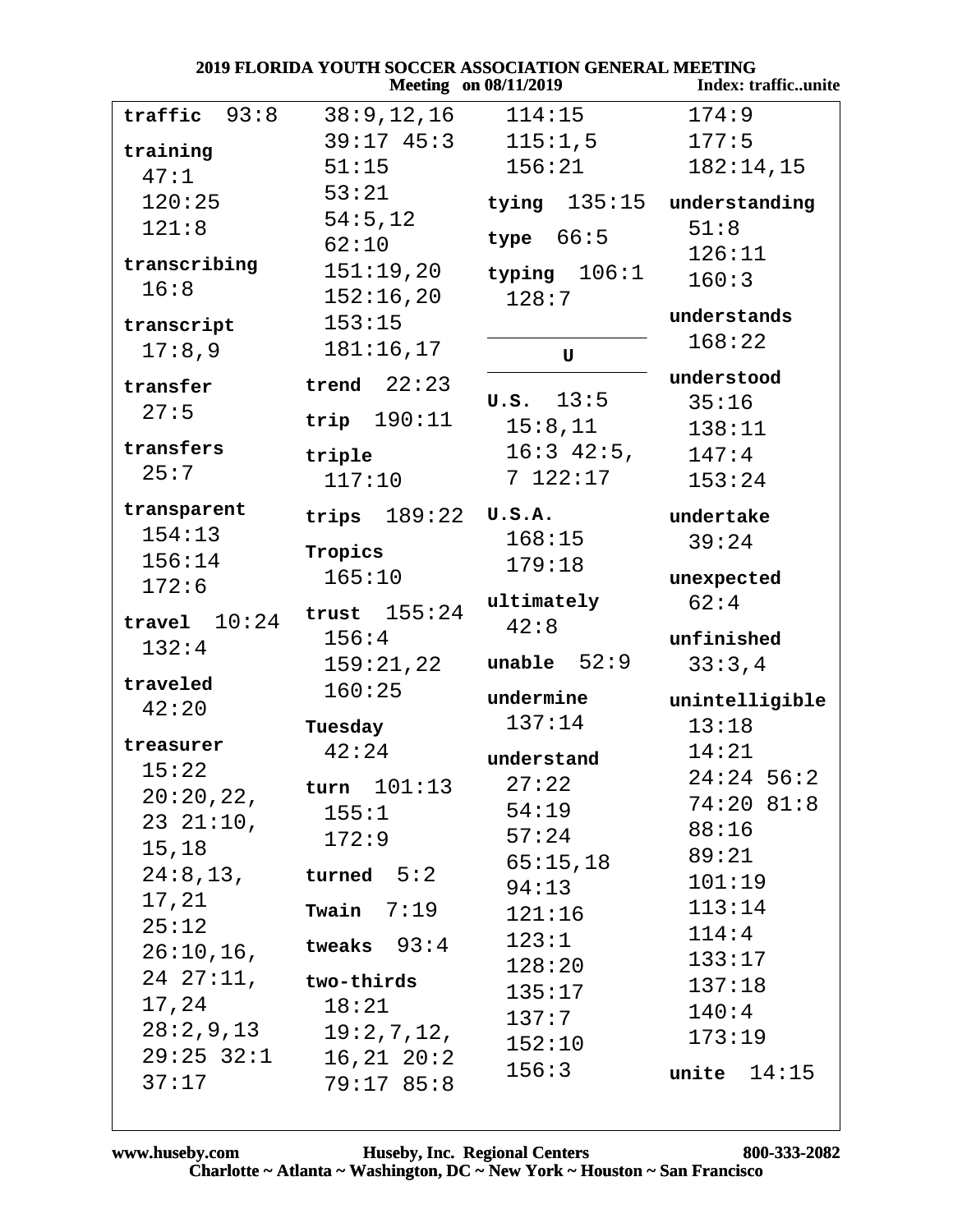|  |                       | 2019 FLORIDA YOUTH SOCCER ASSOCIATION GENERAL MEETING |
|--|-----------------------|-------------------------------------------------------|
|  | Mooting on 08/11/2010 | Indov: unitod                                         |

|                        | <b>Meeting</b> on 08/11/2019 |                   | Index: unitedvote |
|------------------------|------------------------------|-------------------|-------------------|
| united $9:1$           | 173:17                       | verify $70:4$     | voice $6:23$      |
| 33:25                  | vacuum                       | 73:12             | 45:19             |
| 38:22                  | 172:13,15                    | version           | 69:13 83:3        |
| 40:25                  |                              | 43:11             | $85:21$ $87:2$    |
| 63:11                  | valuable                     |                   | 179:1             |
| 66:16                  | 168:21                       | vest $80:12$      | 181:6             |
| 78:11                  | $values 37:24$               | $vested$ $79:13$  | 17:2<br>voices    |
| 81:15,17               | 47:9                         | Vice $31:20$ ,    |                   |
| 89:4                   | 155:22                       | 22,23             | volunteers        |
| unity $9:5$            | van $63:17$                  | 32:2,4            | 183:6             |
|                        | 168:14,15                    | 109:8             | 186:2             |
| unlimited              | 179:16,17                    | 161:12,21         | Volusia           |
| 142:19                 |                              | 162:10            | 123:3             |
| unopposed              | 29:8<br>vast                 | 163:10            | vote $19:5$ ,     |
| 175:8                  | vault $23:17$                | 165:11            | 8,10,30:12        |
| unplanned              | vendor                       | 167:21            | $54:22$ 58:6      |
| 61:21                  | 149:16,20                    | 169:12            | 59:5, 20, 21      |
|                        | 150:1,10                     | 173:14            | 60:2,24           |
| unravel                | 152:18                       | 175:1             | 67:6,9            |
| 51:11                  | 153:8                        | 177:19,23         | 68:16,22          |
| unreasonable           |                              | 178:13            | 69:15,19,         |
| 28:22                  | vendors                      | 179:14            | 21 70:19          |
| unused                 | 151:2                        | 180:14            | 71:14,25          |
| 122:4,20               | 152:22                       |                   | 72:10             |
| 132:25                 | 154:25                       | <b>VIII</b> 95:16 | 74:2,16           |
| 137:12                 | venture                      | violate           | 77:4,17,          |
|                        | 141:5                        | 42:5,6,9          | 18,19             |
| upfront $57:9$         | 81:21<br>venue               | violation         | 79:1783:5         |
| 165:16<br><b>USSFC</b> |                              | 115:23            | $84:3$ $87:3$     |
| 15:20<br>USY           | verbal                       | 121:10            | 90:891:6          |
|                        | 153:17                       |                   | 13 96:22          |
| USY's $15:22$          | 154:3                        | Virgil $73:20$    | 102:22            |
|                        | verbiage                     | 12:3<br>visit     | 112:2,4           |
| $\mathbf v$            | 108:1                        | visited $12:1$    | 114:7,13,         |
| vacant                 | 114:19,21                    |                   | $22\;116:6$ ,     |
| 173:16                 | 118:5                        | visiting<br>11:22 | 10,25             |
|                        | 129:6,18                     |                   | 117:3,8,9,        |
| vacated                |                              |                   | 18,20             |
|                        |                              |                   |                   |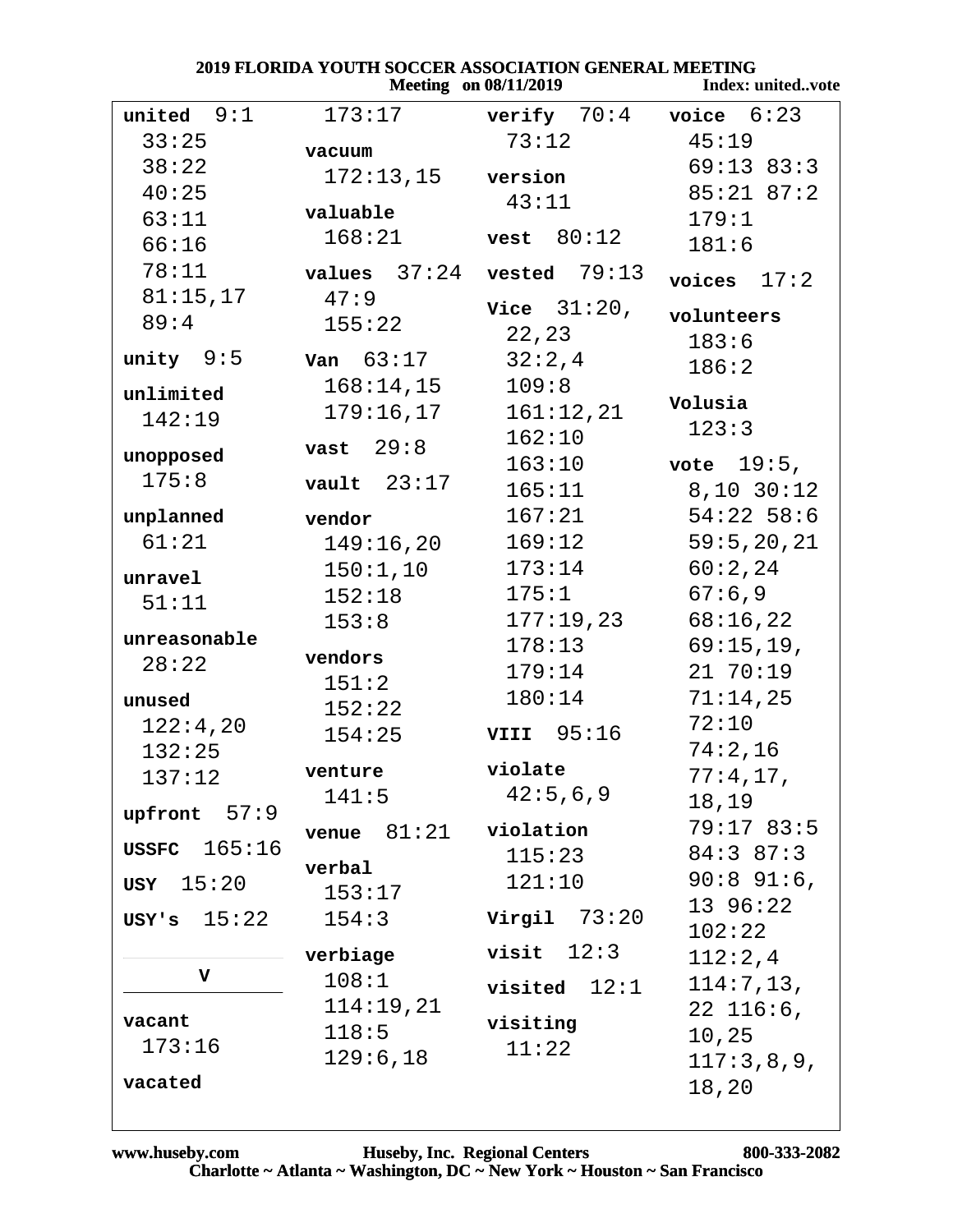| 2019 FLORIDA YOUTH SOCCER ASSOCIATION GENERAL MEETING |                |                              |                   |
|-------------------------------------------------------|----------------|------------------------------|-------------------|
|                                                       |                | <b>Meeting</b> on 08/11/2019 | Index: votedwhite |
| 118:3,13,                                             | 103:9          | $31:13,17$ website           |                   |
| 16,24                                                 | 105:24         | 50:7 171:9                   | 17:7,10           |
| $119:12,19$ ,                                         | 110:12         | Wales $29:23$                | 21:1              |
| 20, 22, 23                                            | 113:25         | $61:7$ $70:6$                | 62:17,19          |
| 125:25                                                | 114:2,18,      | 73:7                         | weed $174:8$      |
| 126:5                                                 | $20\;116:7$ ,  | 138:24                       |                   |
| 148:9                                                 | 14,17          |                              | week $25:11$      |
| 151:16                                                | 117:10         | <b>walk</b> $114:3$ $26:22$  |                   |
| 155:11                                                | 119:1,14,      | 142:1                        | 27:14,15          |
| 156:20                                                | $23$ 150:12    | walked $46:7$                | 110:21            |
| 158:13                                                | 156:23         | Walker                       | 182:3             |
| 167:8                                                 | 167:10,12      | 20:10,11                     | weekend $6:23$    |
| 173:3                                                 | 173:6          | 32:12                        | $15:3$ 23:6       |
| 183:3                                                 | $vow = 166:11$ | 178:7,8                      | 56:8              |
| 184:12                                                |                |                              | 104:10            |
| voted $43:21$                                         | VP 32:6        | wanted $41:7$                | 165:17            |
| 49:7,9                                                | 109:7          | 43:3                         | 169:25            |
| 60:24                                                 | 163:24         | 116:18                       | 189:9             |
| 72:11                                                 | 165:13,25      | 125:20                       | 190:10            |
| 104:25                                                | 166:10         | 134:14                       | weekly $47:20$    |
|                                                       | 168:5, 12      | 149:10                       |                   |
| votes $18:19$ ,                                       | 169:21         | 166:24                       | weeks $25:5$ ,    |
| $24$ 19:1,                                            | $VPS$ 187:2,   | 184:7                        | $10$ $188:3$      |
| 18,19,25                                              | 14,18          | wasting                      | weigh $14:23$     |
| 31:6                                                  |                | 125:15                       |                   |
| 67:14,17                                              | W              |                              | weight $72:15$    |
| 69:14,16                                              |                | watershed<br>172:18          | Wells $73:22$     |
| 72:15                                                 | wait $20:8$    |                              | West $44:23$      |
| 75:24                                                 | 58:7 91:12     | ways $170:22$                | 124:25            |
| 114:7                                                 | 98:6           | wear $172:6$                 |                   |
| 117:13                                                | 102:19         |                              | whatnot           |
| voting $4:22$ ,                                       | 125:11         | Weber $32:21$                | 183:23            |
| 2367:1                                                | waited         | 149:9,12,                    | whatsoever        |
| 68:12                                                 | 154:23         | 15, 21, 25                   | 52:11             |
| 77:14,16,                                             | 155:2          | 150:4                        | Whitaker          |
| 23 87:3                                               |                | 151:13,14,                   | 137:5,6           |
| 96:20                                                 | waiting        | $15\;153:6$ ,                |                   |
| 97:17                                                 | 29:14          | 24 156:2                     | white $30:16$     |
|                                                       |                |                              |                   |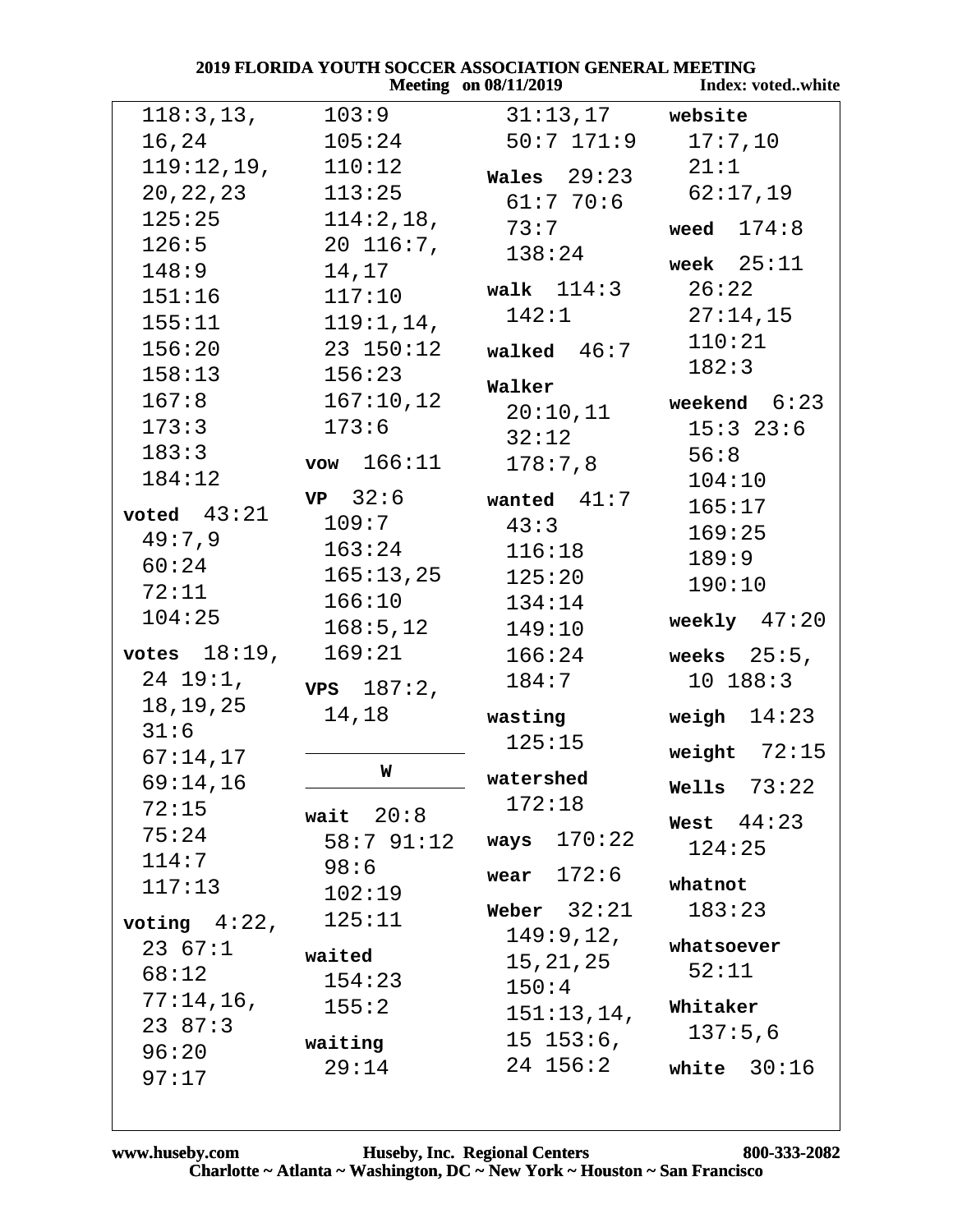|  |                       | 2019 FLORIDA YOUTH SOCCER ASSOCIATION GENERAL MEETING |
|--|-----------------------|-------------------------------------------------------|
|  | Meeting on 08/11/2019 | Index: Whitmar                                        |

|                |                 | <b>Meeting</b> on 08/11/2019 | <b>Index: Whitmanyear</b> |
|----------------|-----------------|------------------------------|---------------------------|
| 31:2,5         | winners         | 175:6<br>words               | write $18:19$             |
| 69:25          | 110:3           | work $12:12$                 | 186:10                    |
| 70:2,23        | Winter          | $26:21$ $30:8$               | writing                   |
| 71:5,21        | 173:25          | $62:5$ 105:6                 | 97:6,9                    |
| 72:20          |                 | 132:11                       | 153:18                    |
| 73:14          | wishes $33:5$ , | 155:20                       | 154:2,4                   |
| 74:1, 18, 22   | 9               | 156:6                        |                           |
| 75:7,12,16     | withdraw        | 160:24                       | written                   |
| 76:977:5,      | 149:5           | 182:25                       | 112:14                    |
| $22\ \ 78:2,6$ | withdrawing     | 185:6, 12                    | 123:2                     |
| 84:4           | 149:18,20,      | 188:4                        | 126:6                     |
| 103:5, 14,     | $24$ 150:1      | 189:14,15                    | 143:21                    |
| 25 106:10      |                 |                              | 151:24                    |
| 111:15         | withdrawn       | workable                     | 152:12,15                 |
| 114:23         | 98:7,8          | 152:11                       | 153:16,22                 |
| 115:2          | 115:8, 17,      | workday                      | 183:24                    |
| 118:22         | 18              | 44:19                        | wrong $131:6$             |
| 119:11         | withdrew        | worked $8:6$                 | 140:8                     |
| 120:1,5        | 92:16,18        | $9:15$ $12:18$               | wrote $100:12$            |
| 127:9,17       | 115:22          |                              |                           |
| 148:12,15      | 157:7           | 102:1                        | 104:11                    |
| 156:22         |                 | working                      |                           |
| 157:3          | Withkowski      | 9:14,19                      | Υ                         |
| 167:11,14      | 5:6,8           | $22:8$ 69:11                 |                           |
| 173:6          | 32:13           | $76:5$ 95:6,                 | <b>year</b> $6:6,24$      |
|                | 162:13,14       | 7175:14                      | $7:1,14$ 8:4              |
| Whitman        | 180:6, 10       | 178:22                       | 10:15                     |
| 66:15          | 179:23<br>won   | 179:5                        | 22:4,9,16,                |
| 67:16          |                 | workings                     | 25 24:18                  |
| 68:3,22        | wondering       | 11:14                        | 33:1, 13, 19              |
| 78:9,11        | 80:3,6          |                              | $36:15$ $39:2$            |
| 81:14          | word            | works $9:13$                 | $41:8$ $45:12$            |
| 105:19,21      | 106:10,11       | workshop                     | 51:23,25                  |
| wife $16:16$   | 130:16,24       | 21:4                         | $52:3$ 53:8               |
| wild $56:14$   | 134:14          |                              | 58:4,16                   |
|                | 146:21          | 143:9<br>worms               | 61:17                     |
| Wildcats       | wording $87:8$  | 177:16<br>wraps              | 62:13,17                  |
| 185:10,19      | 132:10          | 65:25<br>wrist               | 66:24                     |
|                |                 |                              | 87:13,23                  |